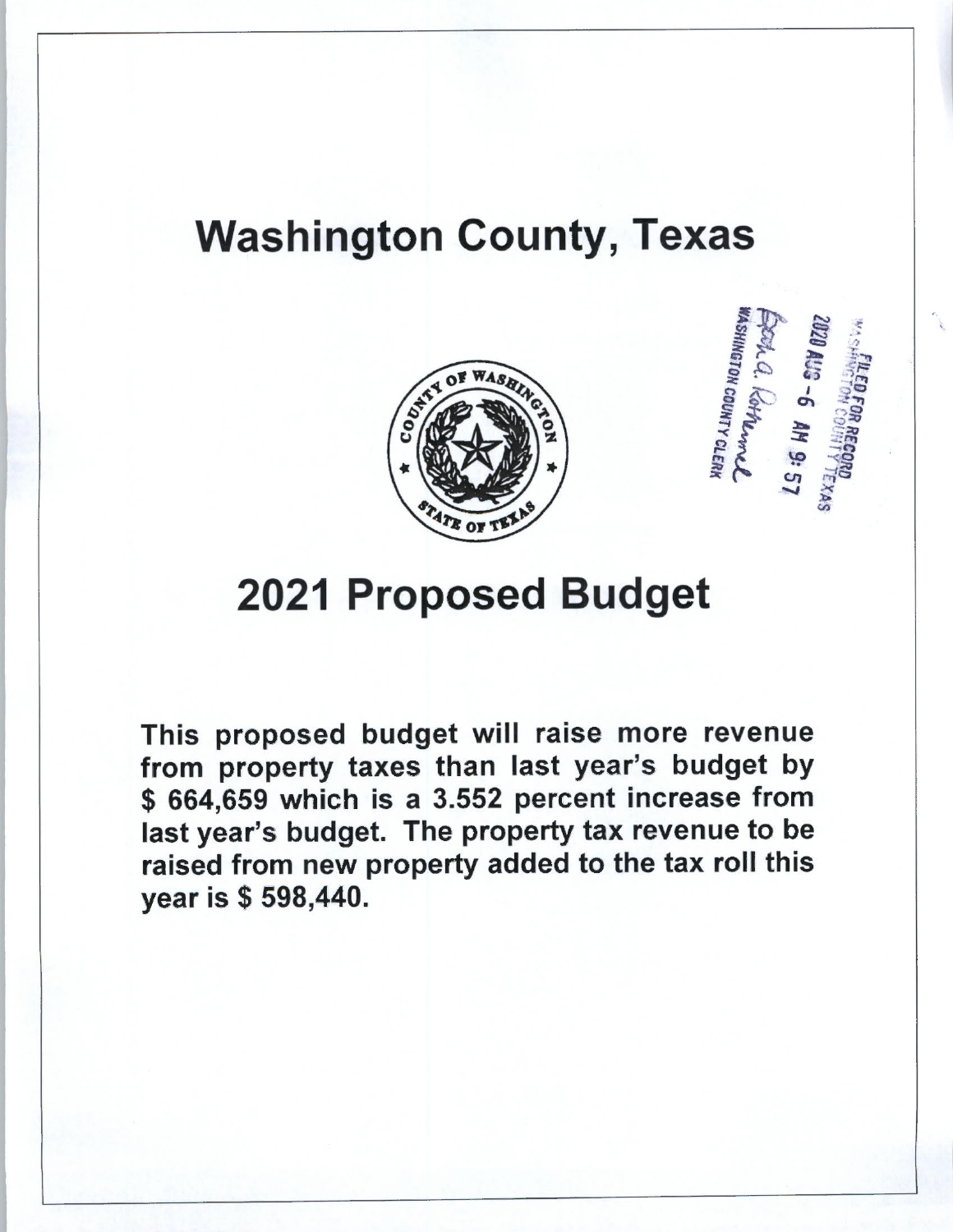

## **Budget Worksheet**

Washington County, TX **Account Summary** For Fiscal: 2020 Period Ending: 08/31/2020

**2020 YTD Activity 2020 Total Budget 2019 Total Activity 2019 Total Budget 2018 Total Activity 2018 Total Budget 2021 2021 Proposed Budget Defined Budgets Fund: 010 - GENERAL FUND Revenue**  $\frac{010-409998}{0.00}$  beginning balance  $\frac{0.00}{0.00}$  -5,665.11  $\frac{0.00}{0.00}$  0.00  $\frac{0.00}{0.00}$  0.00  $\frac{0.00}{0.00}$ 010-410110 CURRENT TAXES - REAL PROPERTY 11,653,061.00 11,447,845.25 12,101,525.00 12,588,381.24 13,619,065.00 3,950,575.20 14,127,443.00 010-410120 DELINQUENT TAXES - REAL PROP… 65,000.00 775,771.81 65,000.00 820,584.38 65,000.00 625,555.22 65,000.00 010-410122 DELINQUENT TAXES - SALES 0.00 0.00 0.00 17,971.65 0.00 \_\_\_\_\_\_\_\_\_\_\_\_\_\_\_\_\_\_\_\_\_\_\_\_\_\_\_\_\_ 0.00 010-418120 PENALTY & INTEREST - REAL PRO… 60,000.00 75,435.69 60,000.00 66,626.85 60,000.00 35,365.52 60,000.00  $\frac{010-418140}{010}$  2,700,000.00 3,178,266.01 2,950,000.00 3,188,369.62 3,100,000.00 1,728,356.94 2,900,000.00 010-420100 ALCOHOLIC BEVERAGE -- BEER 20,000.00 25,762.00 24.000.00 16.870.00 20.000.00 11.075.00 16.000.00  $\underline{010}\text{-}420101$  MIXED DRINKS  $48,000.00$  57,887.63 54,000.00 76,819.53 60,000.00 52,240.97 60,000.00 010-420201 SANITATION PERMITS 78,000.00 63,976.59 70,000.00 74,196.88 65,000.00 48,154.54 65,000.00  $\frac{0.00 - 420202}{0.00}$  and  $\frac{0.00}{0.00}$   $\frac{0.00}{0.00}$   $\frac{0.00}{0.00}$   $\frac{0.00}{0.00}$   $\frac{0.00}{0.00}$   $\frac{0.00}{0.00}$ 010-420203 CLEAN UP 2,000.00 0.00 2,000.00 0.00 2,000.00 0.00 2,000.00 010-420204 NON-CONSENT TOW FEE 4,000.00 1,166.72 4,000.00 2,520.83 1,000.00 1,500.00 3,000.00  $\frac{010-420205}{0}$  RIGHT OF WAY PERMITS 0.00 700.00 1,000.00 1,000.00 1,000.00 600.00 1,000.00  $\underline{010}\textrm{-}431141$  REIMBURSEMENT  $\underline{0.00}$   $\underline{0.00}$   $\underline{0.00}$   $\underline{0.00}$   $\underline{0.00}$   $\underline{0.00}$   $117,276.34$   $\underline{\phantom{0.00}0}$ 010-431151 GRANT -- RURAL ADDRESSING 20,000.00 15,000.00 20,000.00 20,000.00 20,000.00 15,000.00 20,000.00 010-433102 INMATE SOCIAL SECURITY 500.00 2,400.00 500.00 4,200.00 1,000.00 2,000.00 1,000.00  $\underline{010-433104}$  STATE COMPTROLLER-HB 1940 0.00 326.54 0.00 0.00 0.00 0.00 0.00 0.00  $\underline{010}\text{-}433114$  JURY REIMB. - SB 1704 15,000.00 9,316.00 15,000.00 17,204.00 10,000.00 2,822.00 8,000.00  $\underline{010}\textrm{-}433115$  BVCOG GRANT  $\underline{0.00}$   $\underline{0.00}$   $\underline{0.00}$   $\underline{4,108.82}$   $\underline{0.00}$   $\underline{0.00}$   $\underline{0.00}$   $\underline{0.00}$   $\underline{0.00}$   $\underline{0.00}$   $\underline{0.00}$   $\underline{0.00}$   $\underline{0.00}$   $\underline{0.00}$   $\underline{0.00}$   $\under$ 010-433118 HS-HOMELAND SECURITY PROG… 17,954.00 17,045.35 0.00 0.00 0.00 \_\_\_\_\_\_\_\_\_\_\_\_\_\_\_\_\_\_\_\_\_\_\_\_\_\_\_\_\_ 0.00 010-433121 INDIGENT DEFENSE GRANT 35,000.00 55,786.25 35,000.00 32,310.00 32,000.00 22,614.50 40,000.00 010-433122 HURRICANE HARVEY - 4332 0.00 41.781.83 0.00 - 26.654.07 0.00 0.00 0.00 010-433123 SAVNS GRANT - OAG 0.00 0.00 0.00 0.00 0.00 9,309.44 18,620.00 010-433151 ECONOMIC DEVELOPMENT 25,000.00 0.00 25,000.00 106,767.39 25,000.00 0.00 25,000.00  $\frac{010-433153}{900000}$  CHAPTER 19 FUNDS  $\frac{4,000.00}{4,197.60}$   $\frac{4,000.00}{4,000.00}$   $\frac{0.00}{0.00}$   $\frac{9,000.00}{1,844.50}$   $\frac{1,600.00}{1,600.00}$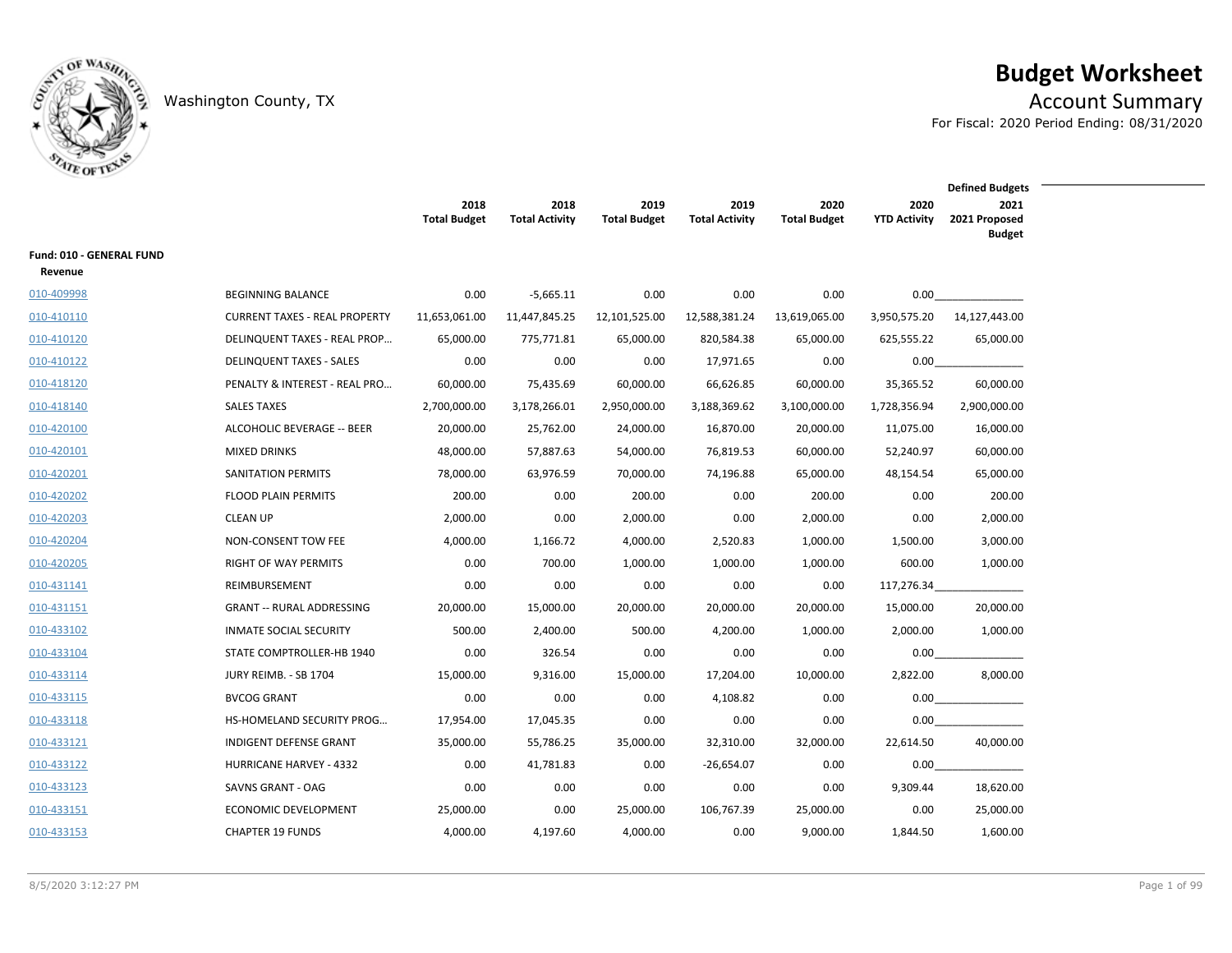|            |                               |                             |                               |                             |                               |                             |                             | <b>Defined Budgets</b>                 |
|------------|-------------------------------|-----------------------------|-------------------------------|-----------------------------|-------------------------------|-----------------------------|-----------------------------|----------------------------------------|
|            |                               | 2018<br><b>Total Budget</b> | 2018<br><b>Total Activity</b> | 2019<br><b>Total Budget</b> | 2019<br><b>Total Activity</b> | 2020<br><b>Total Budget</b> | 2020<br><b>YTD Activity</b> | 2021<br>2021 Proposed<br><b>Budget</b> |
| 010-433155 | HUMAN SERVICES COMMISSION     | 1,200.00                    | 744.71                        | 1,200.00                    | 653.37                        | 1,200.00                    | 376.71                      | 600.00                                 |
| 010-433160 | COUNTY COURT SALARY SUPPL     | 84,000.00                   | 84,000.00                     | 84,000.00                   | 84,000.00                     | 84,000.00                   | 42,000.00                   | 84,000.00                              |
| 010-433163 | TEXAS DEPART. OF EMERG. MGT.  | 0.00                        | 32,008.57                     | 30,000.00                   | 29,762.18                     | 26,000.00                   | 29,040.72                   | 28,000.00                              |
| 010-433200 | COUNTY ATTORNEY SALARY SUP    | 35,000.00                   | 35,000.00                     | 35,000.00                   | 84,000.00                     | 84,000.00                   | 0.00                        | 84,000.00                              |
| 010-433202 | TX DEPT OF AGRICULTURE-CHO    | 0.00                        | 6,064.38                      | 0.00                        | 0.00                          | 0.00                        | 0.00                        |                                        |
| 010-433204 | DISPATCH CONSOLE FOR 911 CE   | 0.00                        | 64,512.25                     | 0.00                        | 0.00                          | 0.00                        |                             |                                        |
| 010-433205 | INTEROPERABLE COMM.-PORTA     | 0.00                        | 0.00                          | 35,155.00                   | 36,142.17                     | 0.00                        | 0.00                        |                                        |
| 010-433206 | NIGHT VISION FOR SRT TEAM     | 0.00                        | 0.00                          | 56,465.00                   | 56,462.80                     | 0.00                        | 0.00                        |                                        |
| 010-433207 | MOBILE VIDEO SURVEILLANCE T   | 0.00                        | 0.00                          | 63,154.00                   | 63,154.00                     | 0.00                        | $0.00\,$                    |                                        |
| 010-439303 | NOTIFICATION SYSTEM           | 5,500.00                    | 5,176.48                      | 5,500.00                    | 0.00                          | 5,500.00                    | 5,176.48                    | 5,200.00                               |
| 010-440200 | <b>COUNTY SHERIFF</b>         | 1,100.00                    | 43,099.86                     | 1,100.00                    | 1,885.18                      | 1,100.00                    | 393.50                      | 1,000.00                               |
| 010-440350 | <b>INMATE MEDICAL FEES</b>    | 2,000.00                    | 0.00                          | 2,000.00                    | 0.00                          | 200.00                      | 4,656.40                    | 200.00                                 |
| 010-440400 | <b>COUNTY CLERK</b>           | 300,000.00                  | 382,834.45                    | 400,000.00                  | 385,259.98                    | 400,000.00                  | 179,877.01                  | 350,000.00                             |
| 010-440404 | <b>COUNTY SHERIFF FEES</b>    | 14,000.00                   | 11,620.19                     | 14,000.00                   | 9,038.81                      | 9,000.00                    | 5,464.92                    | 9,000.00                               |
| 010-440405 | <b>COUNTY ATTORNEY FEES</b>   | 10,000.00                   | 9,177.57                      | 10,000.00                   | 8,358.80                      | 9,000.00                    | 4,653.28                    | 8,000.00                               |
| 010-440406 | <b>COUNTY COURT AT LAW</b>    | 1,500.00                    | 1,706.00                      | 1,500.00                    | 1,528.00                      | 1,500.00                    | 899.00                      | 1,500.00                               |
| 010-440407 | <b>APPELLATE COURT</b>        | 1,500.00                    | 1,505.00                      | 1,500.00                    | 1,655.00                      | 1,500.00                    | 930.00                      | 1,500.00                               |
| 010-440408 | <b>CONSTABLE FEES</b>         | 20,000.00                   | 14,560.00                     | 20,000.00                   | 15,055.00                     | 15,000.00                   | 6,105.00                    | 12,000.00                              |
| 010-440410 | <b>COURT REPORTER FEES</b>    | 2,000.00                    | 1,845.00                      | 2,000.00                    | 2,970.00                      | 2,000.00                    | 2,984.75                    | 4,000.00                               |
| 010-440411 | <b>JUDGE'S EDUCATION FUND</b> | 1,000.00                    | 905.00                        | 1,000.00                    | 880.00                        | 1,000.00                    | 540.00                      | 900.00                                 |
| 010-440413 | SUP CT GD(HB1295)             | 3,500.00                    | 3,780.00                      | 3,500.00                    | 3,708.00                      | 3,500.00                    | 2,240.00                    | 3,800.00                               |
| 010-440415 | LOCAL SPECIALITY COURT 2020   | 0.00                        | 0.00                          | 0.00                        | 0.00                          | 0.00                        | 119.86                      | 100.00                                 |
| 010-440418 | DRUG LOC(HB530)               | 1,200.00                    | 1,055.58                      | 1,200.00                    | 932.21                        | 1,200.00                    | 344.85                      | 900.00                                 |
| 010-440501 | <b>INTEREST</b>               | 0.00                        | 7,687.48                      | 10,000.00                   | 11,181.49                     | 10,000.00                   | 3,673.68                    | 10,000.00                              |
| 010-440502 | HB 3588 - TRANSFER            | 260,000.00                  | 288,059.25                    | 280,000.00                  | 296,464.79                    | 300,000.00                  | 309,505.43                  | 310,000.00                             |
| 010-440503 | <b>AUTO REPORT FEES</b>       | 105,000.00                  | 113,422.51                    | 110,000.00                  | 110,143.90                    | 115,000.00                  | 61,644.45                   | 110,000.00                             |
| 010-440504 | <b>TAX CERTIFICATES</b>       | 6,000.00                    | 8,581.67                      | 9,000.00                    | 8,339.91                      | 9,000.00                    | 4,650.35                    | 8,000.00                               |
| 010-440505 | <b>TITLES</b>                 | 51,000.00                   | 47,910.00                     | 55,000.00                   | 40,505.00                     | 50,000.00                   | 26,035.70                   | 40,000.00                              |
| 010-440507 | <b>RETURNED CHECK FEES</b>    | 0.00                        | 150.00                        | 0.00                        | 299.50                        | 0.00                        | 60.00                       |                                        |
| 010-440700 | <b>DISTRICT CLERK</b>         | 50,000.00                   | 125,686.85                    | 45,000.00                   | 49,490.16                     | 40,000.00                   | 24,004.99                   | 40,000.00                              |
| 010-440702 | CRIMINAL, CIVIL, JURY         | 1,700.00                    | 1,640.00                      | 1,700.00                    | 2,120.00                      | 1,700.00                    | 691.00                      | 1,600.00                               |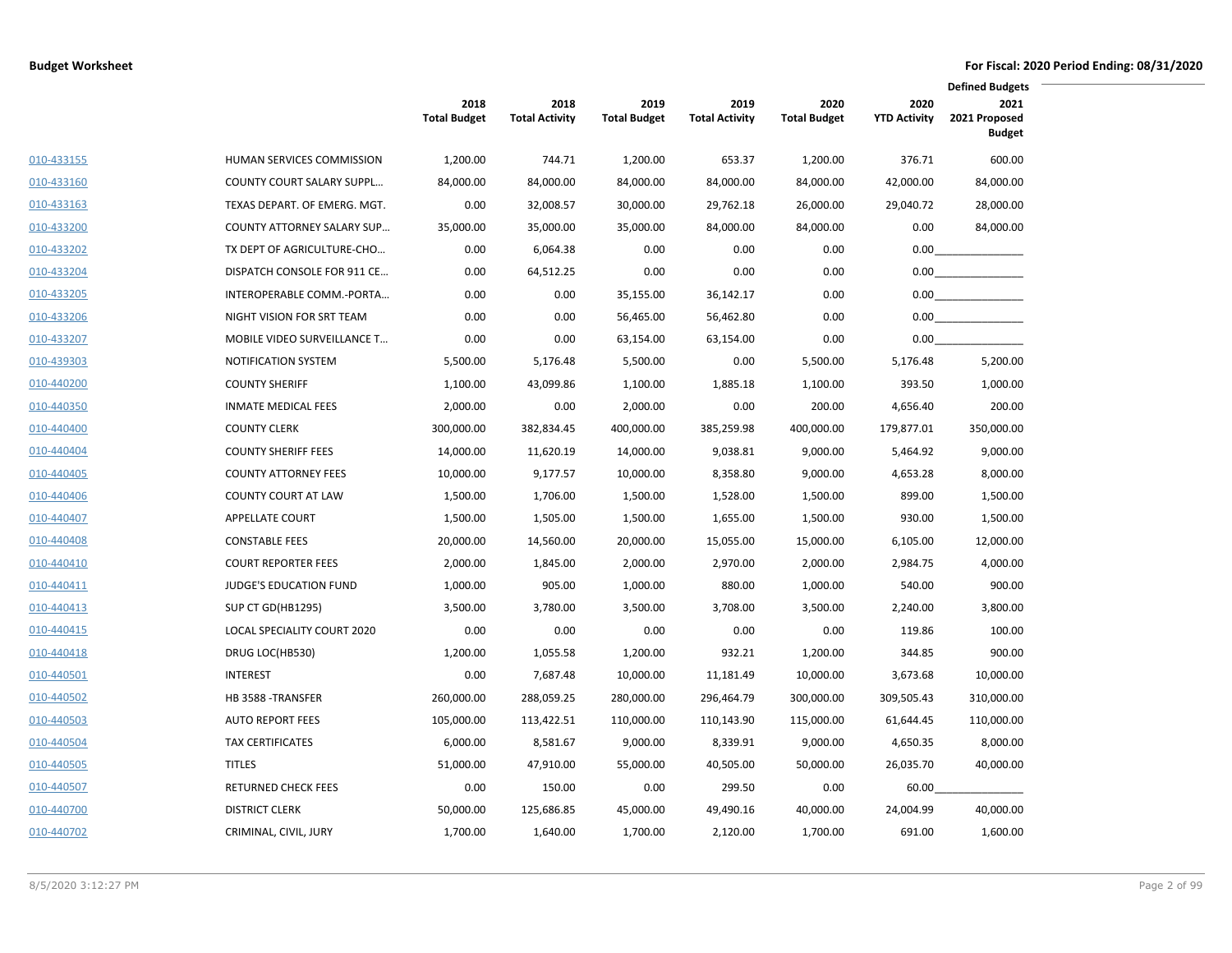|            |                                     |                             |                               |                             |                               |                             |                             | <b>Defined Budgets</b>                 |
|------------|-------------------------------------|-----------------------------|-------------------------------|-----------------------------|-------------------------------|-----------------------------|-----------------------------|----------------------------------------|
|            |                                     | 2018<br><b>Total Budget</b> | 2018<br><b>Total Activity</b> | 2019<br><b>Total Budget</b> | 2019<br><b>Total Activity</b> | 2020<br><b>Total Budget</b> | 2020<br><b>YTD Activity</b> | 2021<br>2021 Proposed<br><b>Budget</b> |
| 010-440703 | <b>INTEREST</b>                     | 800.00                      | 763.24                        | 1,000.00                    | 632.96                        | 800.00                      | 517.79                      | 500.00                                 |
| 010-440704 | <b>COUNTY SHERIFF'S FEES</b>        | 500.00                      | 877.00                        | 1,000.00                    | 752.00                        | 1,000.00                    | 407.00                      | 600.00                                 |
| 010-440705 | <b>JUVENILE FEES</b>                | 200.00                      | 68.50                         | 200.00                      | 0.00                          | 100.00                      | 0.00                        | 100.00                                 |
| 010-440706 | <b>COUNTY COURT AT LAW FEES</b>     | 26,000.00                   | 28,903.40                     | 26,000.00                   | 26,341.40                     | 26,000.00                   | 11,930.54                   | 25,000.00                              |
| 010-440707 | <b>APPELLATE COURT</b>              | 1,500.00                    | 1,704.65                      | 1,500.00                    | 1,535.35                      | 1,500.00                    | 840.00                      | 1,500.00                               |
| 010-440708 | <b>CONSTABLE FEES</b>               | 28,000.00                   | 20,885.35                     | 25,000.00                   | 24,933.75                     | 20,000.00                   | 10,557.60                   | 20,000.00                              |
| 010-440709 | <b>FAMILY PROTECTION FEE - SB 6</b> | 2,000.00                    | 2,070.00                      | 2,000.00                    | 1,710.00                      | 2,000.00                    | 885.00                      | 1,500.00                               |
| 010-440710 | PASSPORTS, COPIES & SCR             | 30,000.00                   | 35,501.90                     | 44,000.00                   | 38,360.35                     | 35,000.00                   | 10,792.79                   | 31,000.00                              |
| 010-440711 | <b>COUNTY CHILD ABUSE PREVENT</b>   | 0.00                        | 0.00                          | 0.00                        | 100.00                        | 0.00                        | 0.00                        |                                        |
| 010-440805 | ORDER OF SALE FROM FORECLO          | 0.00                        | 0.00                          | 0.00                        | 70,150.00                     | 0.00                        | 0.00                        |                                        |
| 010-440806 | <b>CONSTABLE NO. 1</b>              | 3,000.00                    | 4,752.50                      | 5,000.00                    | 5,088.30                      | 5,000.00                    | 1,787.20                    | 4,000.00                               |
| 010-440807 | <b>CONSTABLE NO. 2</b>              | 16,000.00                   | 13,761.28                     | 16,000.00                   | 12,229.70                     | 18,000.00                   | 2,678.60                    | 10,000.00                              |
| 010-440808 | <b>CONSTABLE NO. 3</b>              | 1,000.00                    | 2,520.80                      | 2,000.00                    | 2,462.74                      | 2,500.00                    | 470.23                      | 1,500.00                               |
| 010-440809 | <b>CONSTABLE NO. 4</b>              | 500.00                      | 0.00                          | 500.00                      | 1,614.40                      | 800.00                      | 666.10                      | 1,500.00                               |
| 010-440900 | <b>COUNTY TREASURER</b>             | 20,000.00                   | 25,229.07                     | 24,000.00                   | 21,926.37                     | 24,000.00                   | 13,562.80                   | 24,000.00                              |
| 010-440905 | OTHER SERVICE CHARGES               | 40,000.00                   | 28,916.56                     | 35,000.00                   | 29,170.10                     | 30,000.00                   | 11,997.58                   | 28,000.00                              |
| 010-441100 | <b>JUSTICE COURT NO. 1 FEES</b>     | 500.00                      | 584.25                        | 500.00                      | 428.65                        | 500.00                      | 120.58                      | 500.00                                 |
| 010-441101 | <b>INTEREST</b>                     | 80.00                       | 351.51                        | 300.00                      | 273.24                        | 300.00                      | 114.64                      | 300.00                                 |
| 010-441102 | ADM. FEE-DEFENSIVE DRIVING, E       | 800.00                      | 1,970.31                      | 2,000.00                    | 1,295.37                      | 1,500.00                    | 525.04                      | 1,500.00                               |
| 010-441103 | <b>CIVIL</b>                        | 1,500.00                    | 2,230.00                      | 2,500.00                    | 3,795.00                      | 2,500.00                    | 1,595.00                    | 3,500.00                               |
| 010-441104 | <b>FORCIBLE DETAINER</b>            | 1,700.00                    | 1,775.00                      | 1,700.00                    | 1,425.00                      | 1,200.00                    | 325.00                      | 1,200.00                               |
| 010-441105 | ADM.FEE-REG., INSP., DL VIOLATI     | 750.00                      | 745.00                        | 750.00                      | 490.00                        | 750.00                      | 180.00                      | 400.00                                 |
| 010-441106 | DEFERRED DISPOSITION                | 4,000.00                    | 11,856.20                     | 10,000.00                   | 6,014.45                      | 8,000.00                    | 3,527.60                    | 6,000.00                               |
| 010-441107 | <b>SMALL CLAIMS</b>                 | 1,000.00                    | 400.00                        | 500.00                      | 275.00                        | 500.00                      | 50.00                       | 125.00                                 |
| 010-441108 | <b>CONSTABLE FEES AT \$5</b>        | 100.00                      | 1,065.33                      | 1,000.00                    | 459.13                        | 500.00                      | 125.20                      | 400.00                                 |
| 010-441109 | <b>CONSTABLE FEES</b>               | 0.00                        | 421.80                        | 200.00                      | 500.00                        | 200.00                      | 367.90                      | 500.00                                 |
| 010-441111 | SHERIFF ARREST FEES AT \$5          | 2,000.00                    | 2,967.63                      | 3,000.00                    | 2,259.59                      | 2,500.00                    | 1,115.09                    | 2,000.00                               |
| 010-441112 | SHERIFF WARRANT FEES AT \$50        | 2,500.00                    | 1,751.00                      | 2,000.00                    | 2,851.58                      | 2,500.00                    | 1,786.65                    | 2,500.00                               |
| 010-441113 | TRAFFIC AT \$3                      | 1,000.00                    | 1,761.63                      | 2,000.00                    | 1,223.28                      | 1,500.00                    | 316.42                      | 1,000.00                               |
| 010-441116 | CONSTABLE CIVIL FEE @ \$85.00       | 12,000.00                   | 11,390.00                     | 10,000.00                   | 10,425.00                     | 9,000.00                    | 1,930.00                    | 8,000.00                               |
| 010-441117 | <b>JURY FEE</b>                     | 200.00                      | 22.00                         | 200.00                      | 0.00                          | 100.00                      | 0.00                        | 100.00                                 |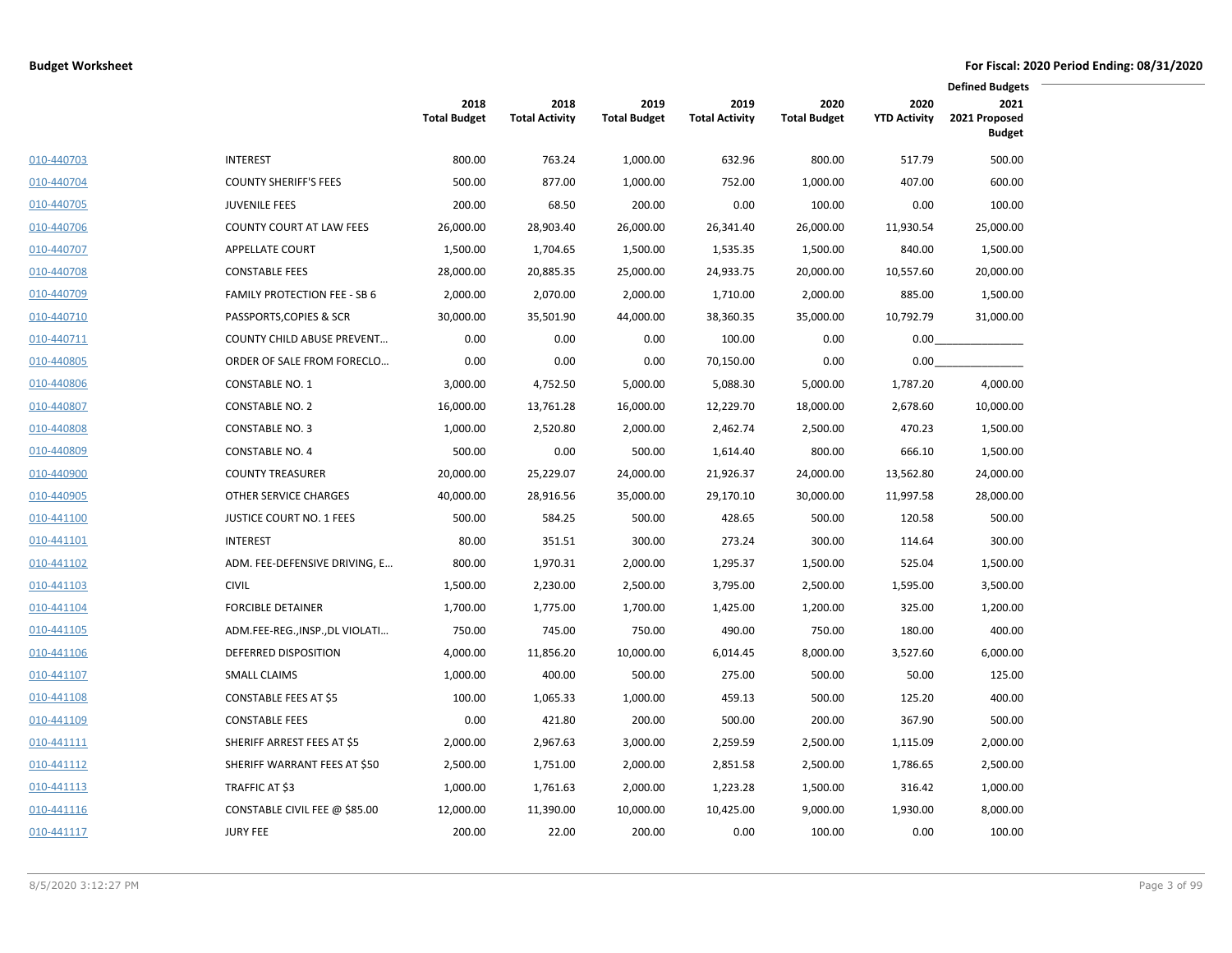|            |                                 |                             |                               |                             |                               |                             |                             | <b>Defined Budgets</b>                 |
|------------|---------------------------------|-----------------------------|-------------------------------|-----------------------------|-------------------------------|-----------------------------|-----------------------------|----------------------------------------|
|            |                                 | 2018<br><b>Total Budget</b> | 2018<br><b>Total Activity</b> | 2019<br><b>Total Budget</b> | 2019<br><b>Total Activity</b> | 2020<br><b>Total Budget</b> | 2020<br><b>YTD Activity</b> | 2021<br>2021 Proposed<br><b>Budget</b> |
| 010-441118 | <b>COPIES</b>                   | 0.00                        | 12.00                         | 25.00                       | 0.00                          | 25.00                       | 0.00                        | 25.00                                  |
| 010-441119 | <b>BOND FORFEITURES</b>         | 0.00                        | 0.00                          | 800.00                      | 0.00                          | 200.00                      | 0.00                        |                                        |
| 010-441120 | <b>COUNTY TRANSACTION FEE</b>   | 600.00                      | 983.76                        | 0.00                        | 720.46                        | 600.00                      | 205.01                      | 600.00                                 |
| 010-441124 | <b>EXPUNCTIONS</b>              | 0.00                        | 0.00                          | 0.00                        | 30.00                         | 0.00                        | 0.00                        |                                        |
| 010-442100 | <b>JUSTICE COURT NO. 2 FEES</b> | 200.00                      | 334.38                        | 300.00                      | 300.46                        | 300.00                      | 84.48                       | 200.00                                 |
| 010-442101 | <b>INTEREST</b>                 | 0.00                        | 184.72                        | 200.00                      | 222.63                        | 200.00                      | 85.99                       | 200.00                                 |
| 010-442102 | ADM. FEE-DEFENSIVE DRIVING, E   | 500.00                      | 880.58                        | 1,000.00                    | 480.38                        | 500.00                      | 196.54                      | 400.00                                 |
| 010-442103 | <b>CIVIL</b>                    | 700.00                      | 2,050.00                      | 2,000.00                    | 2,215.17                      | 200.00                      | 1,500.00                    | 2,000.00                               |
| 010-442104 | <b>FORCIBLE DETAINER</b>        | 1,000.00                    | 670.00                        | 1,000.00                    | 655.00                        | 1,000.00                    | 385.00                      | 600.00                                 |
| 010-442105 | ADM. FEE-REG., INSP., DL VIOLAT | 100.00                      | 296.37                        | 100.00                      | 120.00                        | 100.00                      | 20.00                       | 50.00                                  |
| 010-442106 | DEFERRED DISPOSITION            | 3,500.00                    | 4,675.75                      | 3,500.00                    | 4,799.65                      | 45.00                       | 447.80                      | 3,000.00                               |
| 010-442107 | <b>SMALL CLAIMS</b>             | 300.00                      | 215.93                        | 200.00                      | 399.05                        | 200.00                      | 117.78                      | 200.00                                 |
| 010-442111 | SHERIFF ARREST FEES AT \$5      | 600.00                      | 140.00                        | 200.00                      | 193.53                        | 200.00                      | 106.23                      | 200.00                                 |
| 010-442112 | SHERIFF ARREST FEES AT \$50     | 2,000.00                    | 876.21                        | 1,200.00                    | 1,137.90                      | 1,000.00                    | 550.00                      | 1,000.00                               |
| 010-442113 | TRAFFIC AT \$3                  | 750.00                      | 1,320.72                      | 1,500.00                    | 1,003.15                      | 1,000.00                    | 268.44                      | 800.00                                 |
| 010-442115 | CONSTABLE SMALL CLAIMS AT \$    | 500.00                      | 85.00                         | 500.00                      | 428.14                        | 300.00                      | 170.00                      | 400.00                                 |
| 010-442116 | CONSTABLE CIVIL AT \$85.00      | 4,000.00                    | 3,730.00                      | 3,000.00                    | 3,025.00                      | 3,000.00                    | 1,815.00                    | 3,000.00                               |
| 010-442117 | <b>JURY FEE</b>                 | 0.00                        | 0.00                          | 0.00                        | 0.00                          | 0.00                        | 22.00                       |                                        |
| 010-442118 | <b>COPIES</b>                   | 0.00                        | 2.00                          | 0.00                        | 0.00                          | 0.00                        | 0.00                        |                                        |
| 010-442120 | <b>COUNTY TRANSACTION FEE</b>   | 500.00                      | 566.11                        | 500.00                      | 525.31                        | 500.00                      | 144.28                      | 400.00                                 |
| 010-443100 | <b>JUSTICE COURT NO. 3 FEES</b> | 500.00                      | 549.42                        | 500.00                      | 541.07                        | 500.00                      | 156.31                      | 400.00                                 |
| 010-443101 | <b>INTEREST</b>                 | 100.00                      | 291.05                        | 200.00                      | 321.95                        | 250.00                      | 143.27                      | 300.00                                 |
| 010-443102 | ADM. FEE-DEFENSIVE DRIVING,E    | 600.00                      | 1,574.10                      | 1,500.00                    | 1,395.00                      | 1,500.00                    | 800.47                      | 1,400.00                               |
| 010-443103 | <b>CIVIL</b>                    | 1,000.00                    | 2,182.01                      | 1,000.00                    | 2,476.50                      | 2,100.00                    | 1,201.00                    | 2,400.00                               |
| 010-443104 | <b>FORCIBLE DETAINER</b>        | 1,000.00                    | 525.00                        | 1,000.00                    | 1,310.00                      | 1,000.00                    | 280.00                      | 1,000.00                               |
| 010-443105 | MVI & LICENSE PLATE FEES        | 800.00                      | 990.00                        | 800.00                      | 2,168.70                      | 1,800.00                    | 450.00                      | 950.00                                 |
| 010-443106 | DEFERRED DISPOSITION            | 10,000.00                   | 16,338.94                     | 8,000.00                    | 17,537.64                     | 9,500.00                    | 7,456.68                    | 16,000.00                              |
| 010-443107 | <b>SMALL CLAIMS</b>             | 1,000.00                    | 931.77                        | 1,000.00                    | 755.00                        | 1,000.00                    | 280.00                      | 700.00                                 |
| 010-443109 | CONSTABLE WARRANT FEES @ \$     | 100.00                      | 0.00                          | 0.00                        | 50.00                         | 0.00                        | 0.00                        |                                        |
| 010-443111 | SHERIFF ARREST FEES AT \$5      | 1,000.00                    | 2,178.18                      | 1,500.00                    | 2,300.59                      | 2,000.00                    | 1,374.94                    | 2,000.00                               |
| 010-443112 | SHERIFF WARRANT FEES AT \$50    | 1,200.00                    | 1,600.00                      | 1,500.00                    | 2,892.85                      | 1,800.00                    | 1,261.35                    | 2,500.00                               |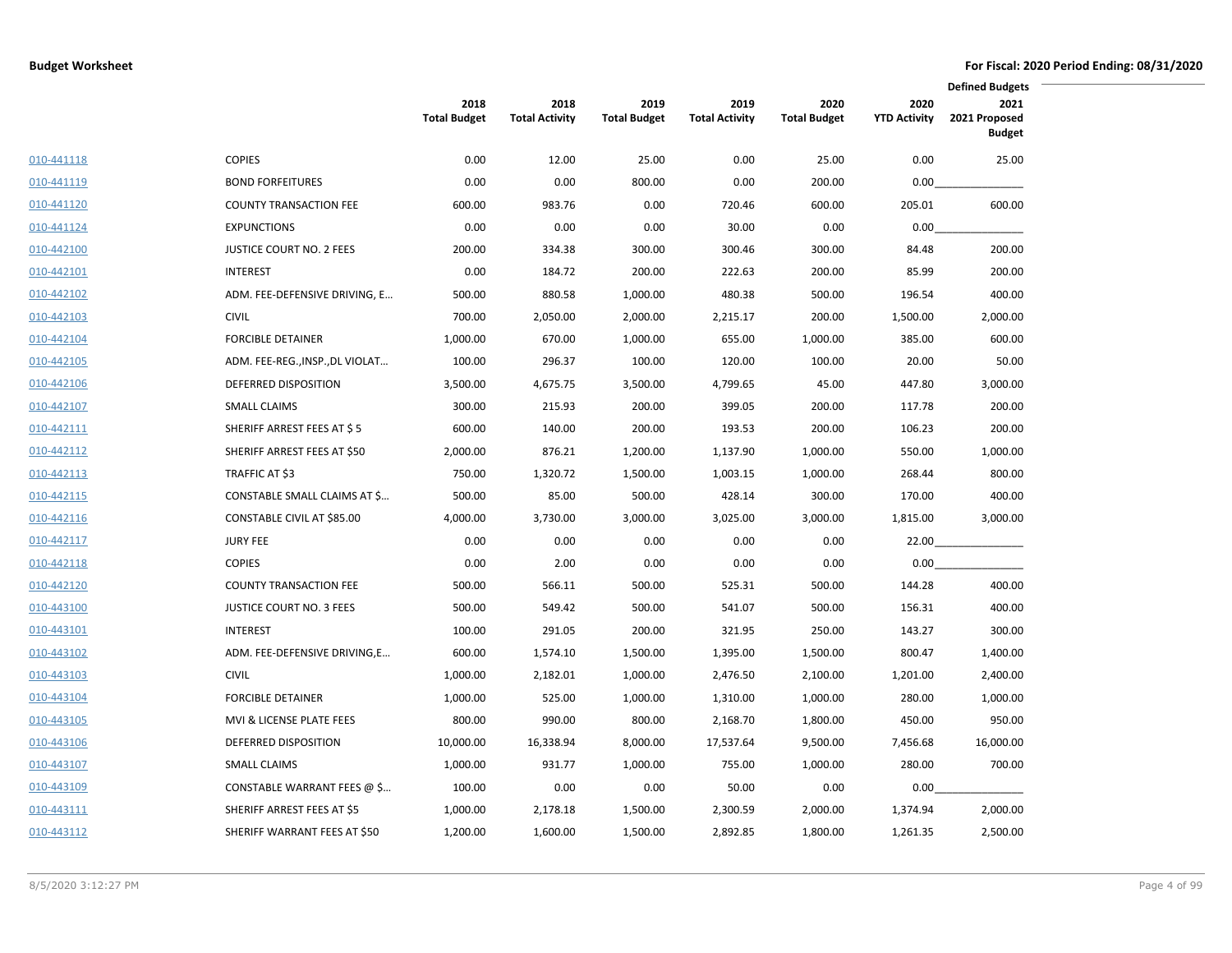|            |                                   |                             |                               | <b>Defined Budgets</b>      |                               |                             |                             |                                        |
|------------|-----------------------------------|-----------------------------|-------------------------------|-----------------------------|-------------------------------|-----------------------------|-----------------------------|----------------------------------------|
|            |                                   | 2018<br><b>Total Budget</b> | 2018<br><b>Total Activity</b> | 2019<br><b>Total Budget</b> | 2019<br><b>Total Activity</b> | 2020<br><b>Total Budget</b> | 2020<br><b>YTD Activity</b> | 2021<br>2021 Proposed<br><b>Budget</b> |
| 010-443113 | TRAFFIC AT \$3                    | 1,200.00                    | 1,599.32                      | 1,200.00                    | 1,425.64                      | 1,200.00                    | 828.20                      | 1,200.00                               |
| 010-443115 | CONSTABLE SMALL CLAIMS AT \$      | 1,500.00                    | 1,530.00                      | 1,500.00                    | 680.00                        | 700.00                      | 340.00                      | 700.00                                 |
| 010-443116 | <b>CONSTABLE CIVIL AT \$85</b>    | 5,000.00                    | 3,425.00                      | 4,000.00                    | 6,135.00                      | 4,000.00                    | 1,645.00                    | 4,000.00                               |
| 010-443117 | <b>JURY FEE</b>                   | 50.00                       | 22.00                         | 50.00                       | 0.00                          | 50.00                       | 0.00                        | 50.00                                  |
| 010-443118 | STAMP/COPY MONEY                  | 50.00                       | 0.00                          | 50.00                       | 0.00                          | 0.00                        | 0.00                        |                                        |
| 010-443120 | <b>COUNTY TRANSACTION FEE</b>     | 900.00                      | 932.41                        | 800.00                      | 907.68                        | 800.00                      | 264.68                      | 800.00                                 |
| 010-444100 | <b>JUSTICE COURT NO. 4 FEES</b>   | 400.00                      | 357.77                        | 400.00                      | 272.40                        | 400.00                      | 111.93                      | 300.00                                 |
| 010-444101 | <b>INTEREST</b>                   | 40.00                       | 223.01                        | 200.00                      | 191.16                        | 200.00                      | 112.04                      | 200.00                                 |
| 010-444102 | ADM. FEE-DEFENSIVE DRIVING, E     | 600.00                      | 641.50                        | 750.00                      | 523.17                        | 600.00                      | 668.00                      | 900.00                                 |
| 010-444103 | <b>CIVIL</b>                      | 500.00                      | 1,150.00                      | 800.00                      | 2,150.00                      | 1,000.00                    | 1,050.00                    | 1,000.00                               |
| 010-444104 | <b>FORCIBLE DETAINER</b>          | 600.00                      | 345.00                        | 500.00                      | 695.00                        | 500.00                      | 320.00                      | 650.00                                 |
| 010-444105 | MVI & LICENCE PLATE FEES          | 600.00                      | 160.00                        | 200.00                      | 240.00                        | 200.00                      | 190.00                      | 200.00                                 |
| 010-444106 | DEFERRED DISPOSITION              | 17,500.00                   | 28,843.90                     | 25,000.00                   | 22,334.95                     | 25,000.00                   | 6,402.91                    | 17,000.00                              |
| 010-444107 | <b>SMALL CLAIMS</b>               | 200.00                      | 150.00                        | 200.00                      | 50.00                         | 200.00                      | 55.00                       | 200.00                                 |
| 010-444108 | CONSTABLE FEES AT \$5             | 0.00                        | 5.00                          | 0.00                        | 254.24                        | 0.00                        | 706.18                      | 800.00                                 |
| 010-444109 | <b>CONSTABLE WARRANT FEES AT </b> | 0.00                        | 0.00                          | 0.00                        | 0.00                          | 0.00                        | 0.00                        | 700.00                                 |
| 010-444111 | SHERIFF ARREST FEES AT \$5        | 2,000.00                    | 1,426.96                      | 2,000.00                    | 923.52                        | 1,500.00                    | 376.55                      |                                        |
| 010-444112 | SHERIFF WARRANT FEES AT \$50      | 400.00                      | 0.00                          | 400.00                      | 0.00                          | 100.00                      | 0.00                        |                                        |
| 010-444113 | TRAFFIC AT \$3                    | 1,000.00                    | 1,170.19                      | 1,500.00                    | 864.58                        | 1,000.00                    | 686.28                      | 1,000.00                               |
| 010-444114 | <b>CHILD SAFETY</b>               | 0.00                        | 0.00                          | 0.00                        | 20.00                         | 0.00                        | 0.00                        |                                        |
| 010-444115 | CONSTABLE SMALL CLAIMS AT \$      | 3,000.00                    | 0.00                          | 0.00                        | 0.00                          | 0.00                        | 0.00                        |                                        |
| 010-444116 | CONSTABLE CIVIL AT \$85           | 0.00                        | 2,355.00                      | 2,500.00                    | 3,290.00                      | 2,500.00                    | 1,845.00                    | 3,000.00                               |
| 010-444119 | <b>BOND FORFEITURES</b>           | 0.00                        | 40.10                         | 0.00                        | 0.00                          | 0.00                        | 0.00                        |                                        |
| 010-444120 | <b>COUNTY TRANSACTION FEE</b>     | 1,000.00                    | 669.70                        | 1,000.00                    | 525.36                        | 800.00                      | 229.02                      | 500.00                                 |
| 010-455102 | <b>JUSTICE COURT NO. 1</b>        | 90,000.00                   | 117,923.17                    | 150,000.00                  | 89,557.49                     | 100,000.00                  | 46,549.32                   | 85,000.00                              |
| 010-455125 | <b>JUSTICE COURT NO. 2</b>        | 60,000.00                   | 76,589.42                     | 80,000.00                   | 82,811.32                     | 80,000.00                   | 31,638.54                   | 75,000.00                              |
| 010-455150 | <b>JUSTICE COURT NO. 3</b>        | 125,000.00                  | 95,983.86                     | 90,000.00                   | 102,270.30                    | 110,000.00                  | 54,609.75                   | 95,000.00                              |
| 010-455175 | <b>JUSTICE COURT NO. 4</b>        | 100,000.00                  | 76,945.86                     | 100,000.00                  | 57,616.22                     | 75,000.00                   | 37,226.53                   | 60,000.00                              |
| 010-455300 | <b>RESTITUTION</b>                | 1,000.00                    | 0.00                          | 1,000.00                    | 0.00                          | 0.00                        | 0.00                        |                                        |
| 010-455400 | <b>FORFEITURES</b>                | 12,000.00                   | 7,761.08                      | 12,000.00                   | 24,485.79                     | 500.00                      | 29,002.55                   | 10,000.00                              |
| 010-460100 | <b>INTEREST</b>                   | 210,000.00                  | 206,358.99                    | 400,000.00                  | 374,886.25                    | 450,000.00                  | 219,943.98                  | 240,000.00                             |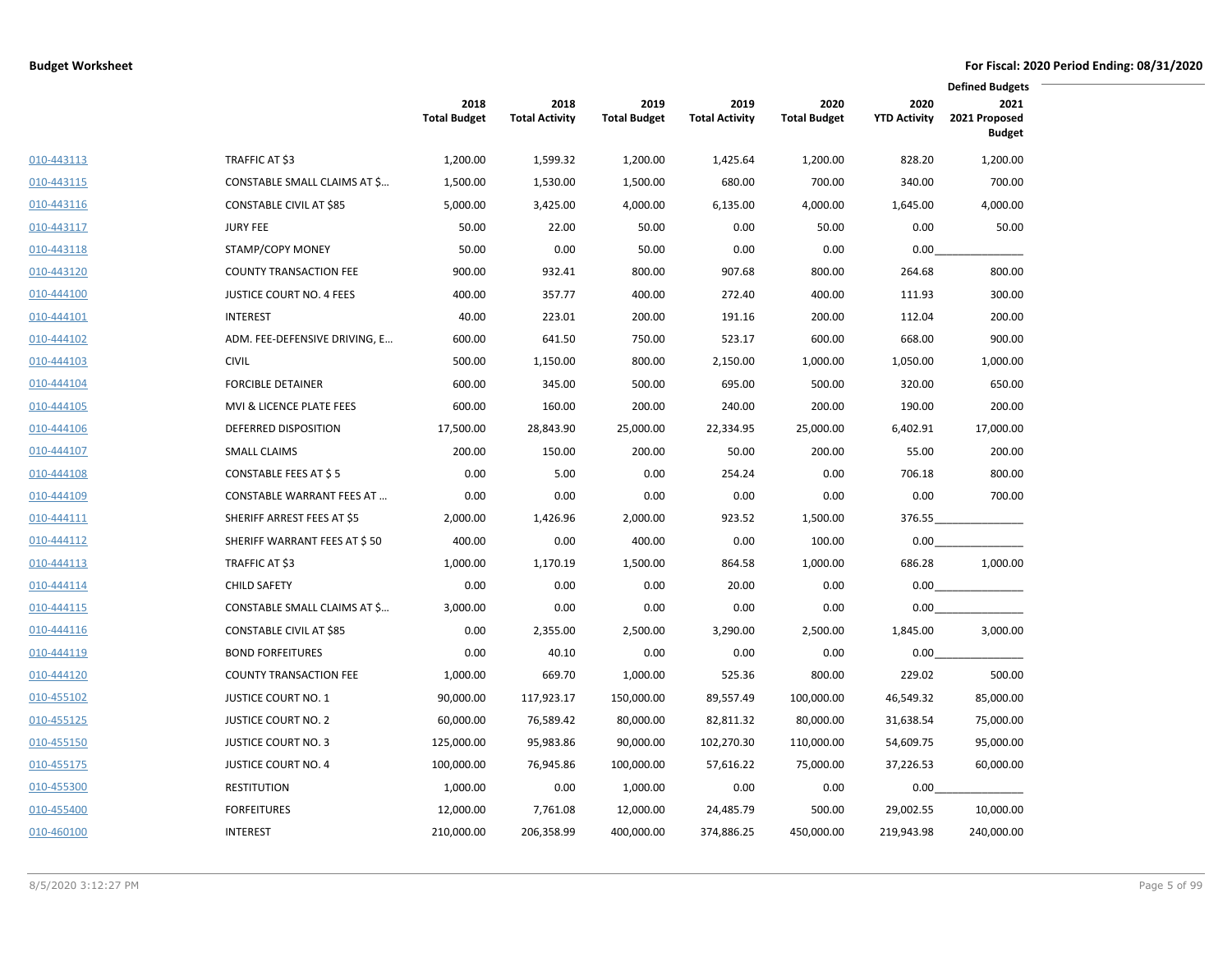|            |                                     |                             |                               |                             |                               |                             | <b>Defined Budgets</b>      |                                        |  |  |
|------------|-------------------------------------|-----------------------------|-------------------------------|-----------------------------|-------------------------------|-----------------------------|-----------------------------|----------------------------------------|--|--|
|            |                                     | 2018<br><b>Total Budget</b> | 2018<br><b>Total Activity</b> | 2019<br><b>Total Budget</b> | 2019<br><b>Total Activity</b> | 2020<br><b>Total Budget</b> | 2020<br><b>YTD Activity</b> | 2021<br>2021 Proposed<br><b>Budget</b> |  |  |
| 010-464100 | OTHER ASSETS SOLD                   | 1,000.00                    | 0.00                          | 1,000.00                    | 18,176.15                     | 1,000.00                    | 0.00                        | 1,000.00                               |  |  |
| 010-464101 | <b>GAZEBO REPAIR</b>                | 0.00                        | 0.00                          | 0.00                        | 0.00                          | 5,000.00                    | 0.00                        |                                        |  |  |
| 010-464400 | <b>AUCTION PROCEEDS</b>             | 5,000.00                    | 7,265.03                      | 5,000.00                    | 10,802.86                     | 0.00                        | 0.00                        |                                        |  |  |
| 010-470000 | CONTRIBUTIONS AND DONATIO           | 0.00                        | 100.00                        | 14,000.00                   | 13,700.00                     | 0.00                        | $0.00\,$                    |                                        |  |  |
| 010-470021 | K-9 CONTRIBUTIONS, CONSTABLE        | 0.00                        | 0.00                          | 0.00                        | 5,655.00                      | 0.00                        | 14,500.00                   |                                        |  |  |
| 010-470100 | <b>RENT</b>                         | 2,400.00                    | 3,880.33                      | 2,400.00                    | 2,600.00                      | 2,400.00                    | 1,400.00                    | 2,400.00                               |  |  |
| 010-470104 | <b>WIC RENT</b>                     | 14,114.00                   | 16,725.29                     | 15,114.00                   | 19,244.29                     | 15,114.00                   | 10,362.31                   | 17,770.00                              |  |  |
| 010-470105 | <b>FAIRGROUNDS RENTALS</b>          | 115,000.00                  | 99,085.00                     | 115,000.00                  | 110,236.96                    | 105,000.00                  | 27,811.70                   | 80,000.00                              |  |  |
| 010-470106 | <b>CIVIC CENTER RENTAL</b>          | 30,000.00                   | 27,655.00                     | 30,000.00                   | 33,912.00                     | 30,000.00                   | 11,632.50                   | 28,000.00                              |  |  |
| 010-470107 | HLSR CONTRACT LABOR REIMB.          | 0.00                        | 0.00                          | 0.00                        | 0.00                          | 10,000.00                   | 0.00                        |                                        |  |  |
| 010-470110 | FAIR DUMPSTER RENTAL                | 0.00                        | 0.00                          | 0.00                        | 250.00                        | 0.00                        | 0.00                        |                                        |  |  |
| 010-470111 | V.I.P. ROOM RENTALS                 | 10,000.00                   | 9,325.00                      | 10,000.00                   | 10,937.00                     | 0.00                        | 1,200.00                    | 6,000.00                               |  |  |
| 010-470112 | FAIR ASSOC. OFFICE RENTAL           | 0.00                        | 0.00                          | 0.00                        | 2,688.00                      | 0.00                        | 2,688.00                    | 4,610.00                               |  |  |
| 010-470300 | <b>ROYALTIES</b>                    | 3,000.00                    | 28,553.79                     | 8,000.00                    | 13,825.84                     | 5,000.00                    | 1,003.45                    | 2,000.00                               |  |  |
| 010-475103 | <b>REFUNDS</b>                      | 0.00                        | 0.00                          | 0.00                        | 5.50                          | 0.00                        | 557.03                      | 5.00                                   |  |  |
| 010-475108 | <b>INSURANCE REFUNDS</b>            | 25,000.00                   | 53,598.94                     | 181,932.00                  | 467,648.87                    | 25,000.00                   | 191,947.12                  | 25,000.00                              |  |  |
| 010-475109 | <b>INSURANCE REFUNDS-WRECKED</b>    | 5,000.00                    | 30,396.45                     | 5,000.00                    | 40,180.12                     | 5,000.00                    | 3,193.89                    | 5,000.00                               |  |  |
| 010-475113 | <b>COUNTY FIRE DEPARTMENT INS</b>   | 0.00                        | 0.00                          | 0.00                        | 10,071.00                     | 0.00                        | 0.00                        |                                        |  |  |
| 010-475116 | SHERIFF'S MILEAGE - TDC             | 8,000.00                    | 4,263.77                      | 8,000.00                    | 116.00                        | 5,000.00                    | 340.17                      | 3,000.00                               |  |  |
| 010-475118 | JAIL PHONE & VENDING COMMI          | 30,000.00                   | 32,491.84                     | 35,000.00                   | 45,646.07                     | 68,100.00                   | 111,329.48                  | 60,000.00                              |  |  |
| 010-475121 | FAIRGROUNDS-R.V. PARKING            | 15,000.00                   | 25,975.00                     | 22,000.00                   | 23,230.00                     | 22,000.00                   | 13,665.00                   | 22,000.00                              |  |  |
| 010-475123 | FAIRGROUNDS-CONCESSION              | 5,000.00                    | 2,069.18                      | 5,000.00                    | 690.50                        | 2,000.00                    | 0.00                        |                                        |  |  |
| 010-475130 | <b>COPIES</b>                       | 0.00                        | 67.90                         | 50.00                       | 0.00                          | 50.00                       | 89.50                       | 50.00                                  |  |  |
| 010-475131 | RETIREES INSURANCE                  | 75,000.00                   | 81,516.08                     | 80,000.00                   | 86,391.98                     | 80,000.00                   | 48,228.81                   | 85,000.00                              |  |  |
| 010-475140 | <b>ZURCHER SOFTWARE REIMB</b>       | 42,785.00                   | 95,420.62                     | 55,400.00                   | 103,593.56                    | 60,400.00                   | 0.00                        | 106,481.00                             |  |  |
| 010-475199 | DISPATCHING SERVICES, BLINN         | 0.00                        | 0.00                          | 0.00                        | 0.00                          | 0.00                        | 58,333.38                   | 100,000.00                             |  |  |
| 010-475200 | <b>MISCELLANEOUS</b>                | 1,000.00                    | 292.51                        | 1,000.00                    | 848.24                        | 1,000.00                    | 258.61                      | 1,000.00                               |  |  |
| 010-475201 | INTEROPERABILITY REIMBURSE          | 0.00                        | 28,303.94                     | 25,600.00                   | 27,993.18                     | 22,800.00                   | 1,170.09                    | 22,800.00                              |  |  |
| 010-490001 | V.I.T. TRANSFER                     | 1,000.00                    | 0.00                          | 0.00                        | 1,791.75                      | 1,632.00                    | 1,493.80                    | 1,244.00                               |  |  |
| 010-490010 | DISTRICT ATTORNEY FUND TRAN         | 0.00                        | 0.00                          | 103,567.00                  | 103,566.85                    | 0.00                        | 0.00                        |                                        |  |  |
| 010-490053 | <b>CHECK &amp; PROCESS TRANSFER</b> | 4,310.00                    | 0.00                          | 3,249.00                    | 6,689.16                      | 9,031.00                    | 9,030.28                    | 7,492.00                               |  |  |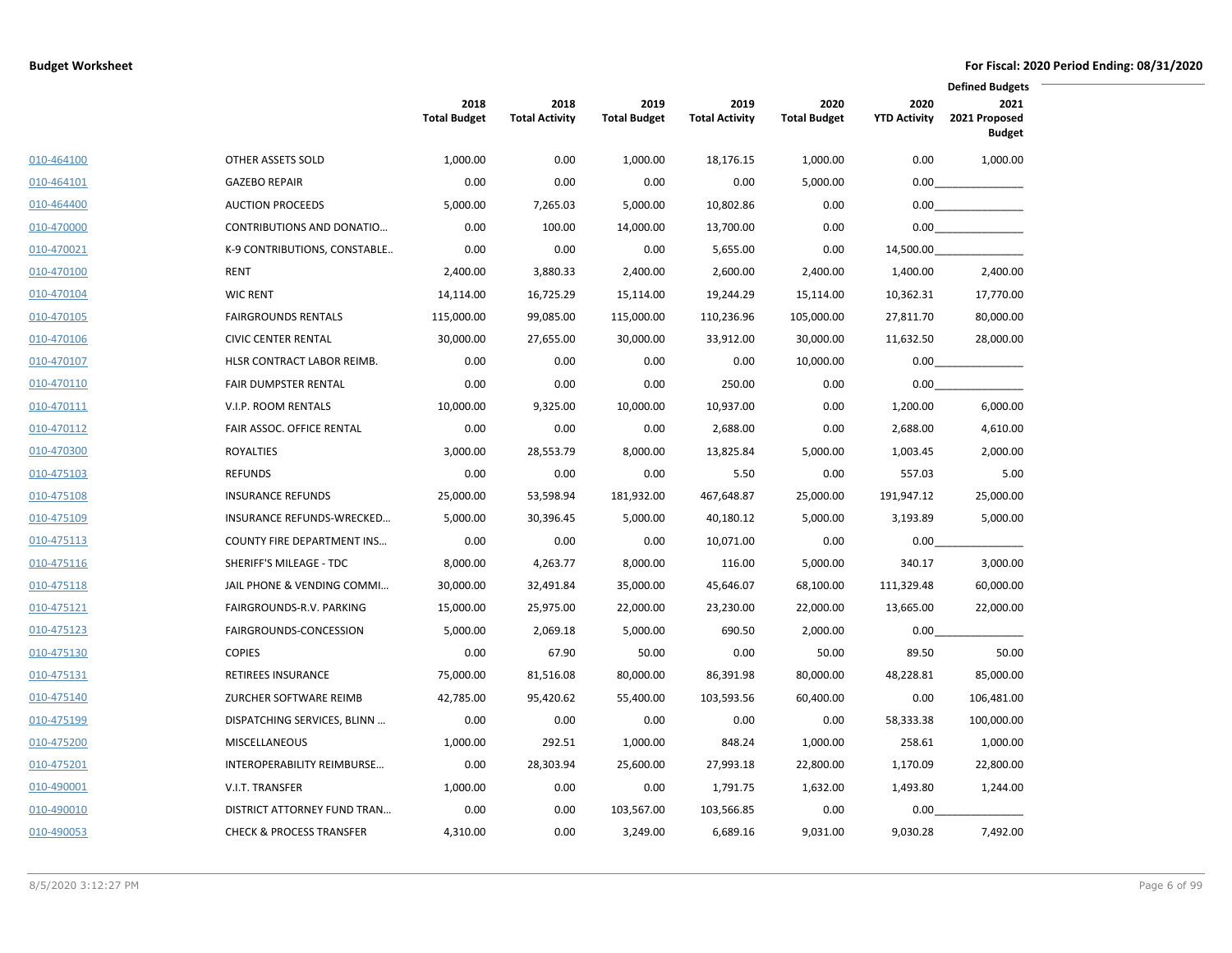|                                           |                                        |                     |                       |                     |                       |                     |                     | <b>Defined Budgets</b>         |  |
|-------------------------------------------|----------------------------------------|---------------------|-----------------------|---------------------|-----------------------|---------------------|---------------------|--------------------------------|--|
|                                           |                                        | 2018                | 2018                  | 2019                | 2019                  | 2020                | 2020                | 2021                           |  |
|                                           |                                        | <b>Total Budget</b> | <b>Total Activity</b> | <b>Total Budget</b> | <b>Total Activity</b> | <b>Total Budget</b> | <b>YTD Activity</b> | 2021 Proposed<br><b>Budget</b> |  |
|                                           |                                        |                     |                       |                     |                       |                     |                     |                                |  |
| 010-490101                                | PRE-TRIAL DIVERSION                    | 13,172.66           | 13,172.66             | 7,289.63            | 7,289.63              | 15,103.00           | 15,102.18           | 12,484.00                      |  |
|                                           | <b>Revenue Total:</b>                  | 16,975,416.66       | 18,495,930.44         | 18,572,725.63       | 20,572,885.79         | 19,837,615.00       | 8,399,191.93        | 19,937,649.00                  |  |
| Expense                                   |                                        |                     |                       |                     |                       |                     |                     |                                |  |
| Department: 0100 - County Judge           |                                        |                     |                       |                     |                       |                     |                     |                                |  |
| 010-0100-51010                            | <b>ELECTED</b>                         | 72,020.00           | 71,527.12             | 74,115.00           | 74,114.79             | 74,099.00           | 42,749.55           | 74,099.00                      |  |
| 010-0100-51030                            | <b>RECEPTIONIST</b>                    | 26,562.00           | 26,532.00             | 28,878.00           | 28,877.13             | 29,502.00           | 17,004.48           | 29,494.00                      |  |
| 010-0100-51031                            | ADMINISTRATIVE ASSISTANT               | 35,812.00           | 35,304.51             | 39,479.00           | 39,478.32             | 40,519.00           | 23,330.40           | 40,519.00                      |  |
| 010-0100-52020                            | SOCIAL SECURITY TAXES                  | 7,962.00            | 7,961.30              | 8,343.00            | 8,342.57              | 8,952.00            | 5,133.82            | 11,319.00                      |  |
| 010-0100-52030                            | <b>GROUP INSURANCE - MEDICAL</b>       | 0.00                | 0.00                  | 17,281.00           | 17,280.20             | 18,801.00           | 11,809.58           | 28,911.00                      |  |
| 010-0100-52040                            | <b>GROUP INSURANCE-LIFE</b>            | 0.00                | 0.00                  | 69.00               | 69.00                 | 110.00              | 52.90               | 166.00                         |  |
| 010-0100-52050                            | RETIREMENT                             | 12,693.00           | 12,692.01             | 13,572.00           | 13,571.87             | 14,603.00           | 8,829.84            | 17,755.00                      |  |
| 010-0100-52080                            | UNEMPLOYMENT INSURANCE                 | 109.00              | 95.33                 | 33.00               | 31.60                 | 43.00               | 28.00               | 81.00                          |  |
| 010-0100-52090                            | LONGEVITY                              | 728.00              | 728.00                | 832.00              | 832.00                | 2,392.00            | 2,392.00            | 3,848.00                       |  |
| 010-0100-53100                            | <b>OFFICE SUPPLIES</b>                 | 717.00              | 716.34                | 2,646.00            | 2,645.05              | 800.00              | 1,061.16            | 750.00                         |  |
| 010-0100-53200                            | SMALL CAPITAL ITEMS                    | 750.00              | 0.00                  | 1,950.00            | 1,949.98              | 750.00              | 0.00                | 700.00                         |  |
| 010-0100-53500                            | REPAIRS & MAINTENANCE-EQUI             | 150.00              | 0.00                  | 0.00                | 0.00                  | 150.00              | 11,553.38           | 100.00                         |  |
| 010-0100-54102                            | PROFESSIONAL PUBLICATIONS              | 500.00              | 94.00                 | 0.00                | 0.00                  | 150.00              | 42.50               | 100.00                         |  |
| 010-0100-54200                            | <b>COMMUNICATION</b>                   | 100.00              | 0.00                  | 0.00                | 0.00                  | 50.00               | 0.00                | 50.00                          |  |
| 010-0100-54315                            | INSURANCE, BONDS                       | 0.00                | 0.00                  | 1,243.00            | 1,243.00              | 0.00                | 0.00                |                                |  |
| 010-0100-54350                            | SEMINARS/DUES                          | 2,000.00            | 1,925.35              | 6,756.00            | 6,755.52              | 2,000.00            | 1,439.61            | 2,000.00                       |  |
| 010-0100-54355                            | MILEAGE/TRAVEL REIMBURSEM              | 3,058.00            | 3,057.85              | 1,626.00            | 1,625.21              | 3,000.00            | 293.49              | 1,700.00                       |  |
| 010-0100-54630                            | <b>COPIER RENTAL</b>                   | 2,548.00            | 2,481.00              | 3,039.00            | 3,039.00              | 2,100.00            | 1,680.00            | 3,360.00                       |  |
| 010-0100-54635                            | <b>COPIER/PRINTER OVERAGES</b>         | 423.00              | 422.63                | 578.00              | 577.92                | 300.00              | 0.00                | 200.00                         |  |
| 010-0100-54830                            | POSTAGE                                | 200.00              | 76.07                 | 134.00              | 133.89                | 100.00              | 69.70               | 150.00                         |  |
|                                           | Department: 0100 - County Judge Total: | 166,332.00          | 163,613.51            | 200,574.00          | 200,567.05            | 198,421.00          | 127,470.41          | 215,302.00                     |  |
| Department: 0101 - GIS - Rural Addressing |                                        |                     |                       |                     |                       |                     |                     |                                |  |
| 010-0101-51015                            | RURAL ADDRESSING COORDINA              | 39,312.00           | 39,280.64             | 36,212.00           | 36,211.24             | 41,150.00           | 24,003.52           | 50,919.00                      |  |
| 010-0101-52020                            | SOCIAL SECURITY TAXES                  | 5,302.00            | 4,995.45              | 4,917.00            | 4,916.01              | 5,298.00            | 2,878.03            | 3,912.00                       |  |
| 010-0101-52030                            | <b>GROUP INSURANCE - MEDICAL</b>       | 0.00                | 0.00                  | 16,974.00           | 16,973.40             | 19,056.00           | 10,234.40           | 8,946.00                       |  |
| 010-0101-52040                            | <b>GROUP INSURANCE-LIFE</b>            | 0.00                | 0.00                  | 97.00               | 95.08                 | 111.00              | 59.80               | 56.00                          |  |
| 010-0101-52050                            | RETIREMENT                             | 8,179.00            | 8,160.93              | 8,139.00            | 8,138.85              | 9,263.00            | 4,975.30            | 6,136.00                       |  |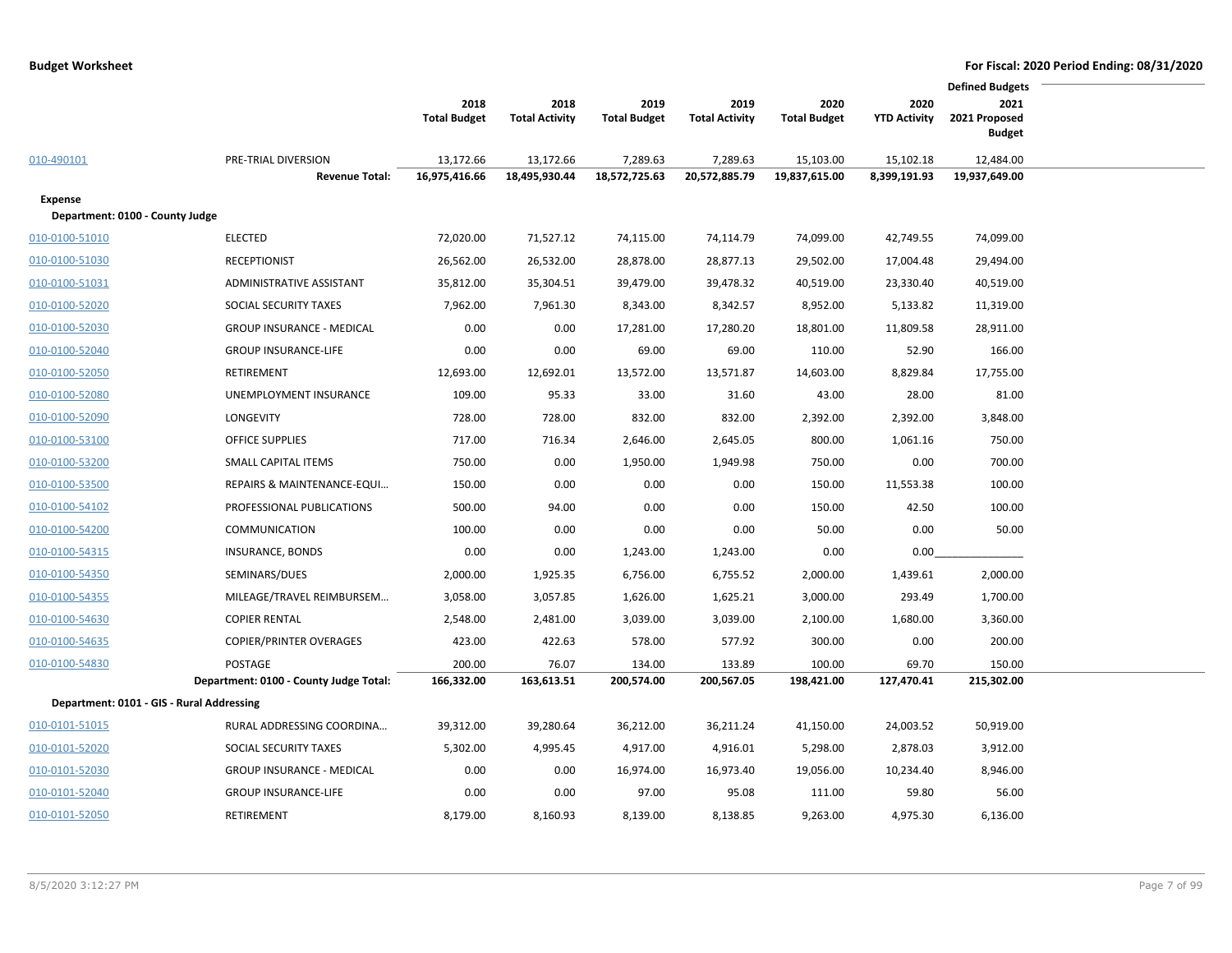|                |                                                  |                             |                               |                             |                               |                             |                             | <b>Defined Budgets</b>                 |  |
|----------------|--------------------------------------------------|-----------------------------|-------------------------------|-----------------------------|-------------------------------|-----------------------------|-----------------------------|----------------------------------------|--|
|                |                                                  | 2018<br><b>Total Budget</b> | 2018<br><b>Total Activity</b> | 2019<br><b>Total Budget</b> | 2019<br><b>Total Activity</b> | 2020<br><b>Total Budget</b> | 2020<br><b>YTD Activity</b> | 2021<br>2021 Proposed<br><b>Budget</b> |  |
| 010-0101-52080 | UNEMPLOYMENT INSURANCE                           | 235.00                      | 186.71                        | 55.00                       | 54.89                         | 98.00                       | 39.80                       | 57.00                                  |  |
| 010-0101-52090 | LONGEVITY                                        | 3,432.00                    | 3,328.00                      | 3,536.00                    | 3,536.00                      | 1,040.00                    | 1,040.00                    | 208.00                                 |  |
| 010-0101-53100 | <b>OFFICE SUPPLIES</b>                           | 500.00                      | 237.04                        | 186.00                      | 185.21                        | 500.00                      | 48.02                       | 70.00                                  |  |
| 010-0101-53200 | SMALL CAPITAL ITEMS                              | 0.00                        | 0.00                          | 0.00                        | 0.00                          | 0.00                        | 0.00                        | 1,000.00                               |  |
| 010-0101-53500 | REPAIRS & MAINTENANCE-EQUI                       | 500.00                      | 0.00                          | 75.00                       | 74.99                         | 500.00                      | 0.00                        | 200.00                                 |  |
| 010-0101-54200 | <b>COMMUNICATION</b>                             | 800.00                      | 594.92                        | 248.00                      | 247.54                        | 700.00                      | 0.00                        | 480.00                                 |  |
| 010-0101-54350 | SEMINARS/DUES                                    | 200.00                      | 18.73                         | 0.00                        | 0.00                          | 200.00                      | 0.00                        |                                        |  |
| 010-0101-54540 | <b>VEHICLE FUEL</b>                              | 800.00                      | 0.00                          | 0.00                        | 0.00                          | 400.00                      | 0.00                        | 500.00                                 |  |
| 010-0101-54555 | <b>SERVICE CONTRACTS</b>                         | 0.00                        | 0.00                          | 0.00                        | 0.00                          | 0.00                        | 0.00                        | 4,450.00                               |  |
| 010-0101-54830 | POSTAGE                                          | 25.00                       | 1.88                          | 0.00                        | 0.00                          | 25.00                       | 0.00                        |                                        |  |
|                | Department: 0101 - GIS - Rural Addressing Total: | 59,285.00                   | 56,804.30                     | 70,439.00                   | 70,433.21                     | 78,341.00                   | 43,278.87                   | 76,934.00                              |  |
|                | <b>Department: 0102 - County Communications</b>  |                             |                               |                             |                               |                             |                             |                                        |  |
| 010-0102-51026 | <b>COMMUNICATIONS DIRECTOR</b>                   | 72,100.00                   | 72,019.31                     | 74,180.00                   | 74,100.08                     | 76,406.00                   | 43,994.46                   | 76,406.00                              |  |
| 010-0102-51031 | <b>OPERATIONS MANAGER</b>                        | 52,530.00                   | 52,471.04                     | 54,610.00                   | 54,529.88                     | 58,433.00                   | 33,564.12                   | 58,545.00                              |  |
| 010-0102-51055 | SHIFT SUPERVISOR(4)                              | 154,887.00                  | 154,886.97                    | 169,563.00                  | 169,153.53                    | 188,268.00                  | 80,882.65                   | 187,404.00                             |  |
| 010-0102-51085 | PART TIME                                        | 13,520.00                   | 13,519.15                     | 12,192.00                   | 11,395.80                     | 5,648.00                    | 4,352.40                    | 83,516.00                              |  |
| 010-0102-51575 | TELECOM OPERATORS(14)                            | 370,708.00                  | 370,707.10                    | 515,896.00                  | 450,113.03                    | 549,118.00                  | 273,698.56                  | 557,240.00                             |  |
| 010-0102-51950 | PROFESSIONAL STIPEND                             | 2,558.00                    | 0.00                          | 499.00                      | 0.00                          | 2,792.00                    | 0.00                        | 7,000.00                               |  |
| 010-0102-52020 | SOCIAL SECURITY TAXES                            | 49,206.00                   | 49,205.94                     | 56,293.00                   | 55,814.60                     | 51,647.00                   | 31,968.44                   | 74,905.00                              |  |
| 010-0102-52030 | <b>GROUP INSURANCE - MEDICAL</b>                 | 0.00                        | 0.00                          | 164,309.00                  | 140,837.96                    | 178,152.00                  | 82,289.16                   | 186,860.00                             |  |
| 010-0102-52040 | <b>GROUP INSURANCE-LIFE</b>                      | 0.00                        | 0.00                          | 923.00                      | 778.92                        | 1,050.00                    | 469.20                      | 1,104.00                               |  |
| 010-0102-52050 | RETIREMENT                                       | 78,982.00                   | 78,981.42                     | 91,661.00                   | 90,756.12                     | 89,232.00                   | 54,993.43                   | 117,498.00                             |  |
| 010-0102-52060 | WORKMAN'S COMPENSATION                           | 1,365.00                    | 0.00                          | 526.00                      | 525.68                        | 1,025.00                    | 1,003.22                    | 2,196.00                               |  |
| 010-0102-52080 | UNEMPLOYMENT INSURANCE                           | 3,521.00                    | 1,807.42                      | 619.00                      | 612.17                        | 1,157.00                    | 440.81                      | 1,077.00                               |  |
| 010-0102-52090 | LONGEVITY                                        | 5,512.00                    | 5,512.00                      | 5,928.00                    | 5,928.00                      | 7,176.00                    | 4,160.00                    | 8,320.00                               |  |
| 010-0102-52300 | <b>COMMUNICATION STIPEND</b>                     | 264.00                      | 0.00                          | 52.00                       | 0.00                          | 288.00                      | 0.00                        | 720.00                                 |  |
| 010-0102-53100 | <b>OFFICE SUPPLIES</b>                           | 3,076.00                    | 3,075.54                      | 7,000.00                    | 4,025.46                      | 5,809.00                    | 2,503.10                    | 6,500.00                               |  |
| 010-0102-53119 | COVID-19                                         | 0.00                        | 0.00                          | 0.00                        | 0.00                          | 0.00                        | $-913.84$                   |                                        |  |
| 010-0102-53160 | PUBLIC AWARENESS                                 | $-6,250.00$                 | $-6,250.00$                   | 10,500.00                   | 7,923.52                      | 1,500.00                    | 0.00                        | 1,500.00                               |  |
| 010-0102-53200 | SMALL CAPITAL ITEMS                              | 3,980.00                    | 3,979.18                      | 4,195.00                    | 2,695.00                      | 4,500.00                    | 3,617.52                    | 4,500.00                               |  |
| 010-0102-53330 | <b>COFFEE &amp; WATER</b>                        | 1,000.00                    | 272.51                        | 1,000.00                    | 450.81                        | 1,000.00                    | 0.00                        | 1,000.00                               |  |
|                |                                                  |                             |                               |                             |                               |                             |                             |                                        |  |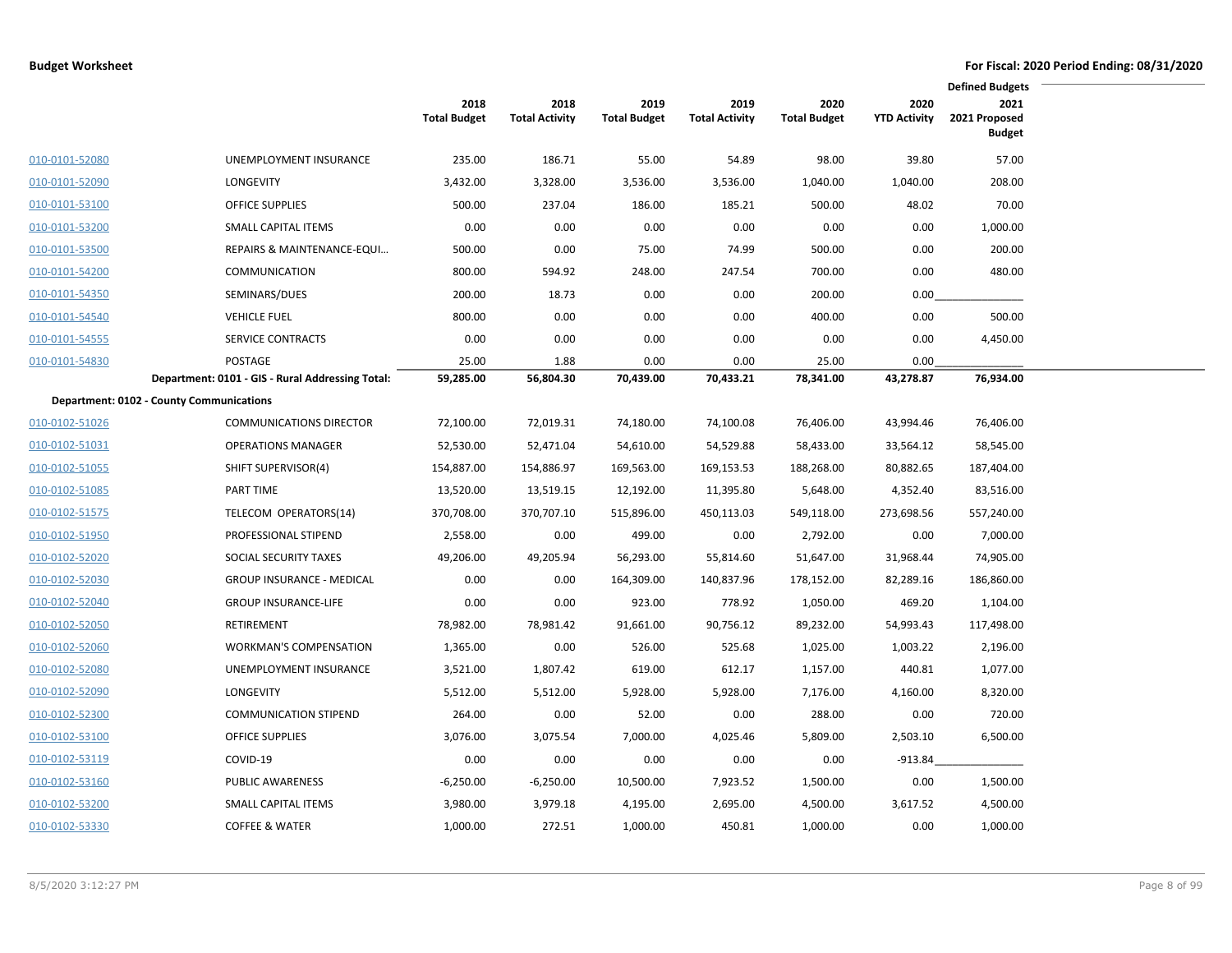|                |                                                 |                             |                               |                             |                               |                             |                             | <b>Defined Budgets</b>                 |  |
|----------------|-------------------------------------------------|-----------------------------|-------------------------------|-----------------------------|-------------------------------|-----------------------------|-----------------------------|----------------------------------------|--|
|                |                                                 | 2018<br><b>Total Budget</b> | 2018<br><b>Total Activity</b> | 2019<br><b>Total Budget</b> | 2019<br><b>Total Activity</b> | 2020<br><b>Total Budget</b> | 2020<br><b>YTD Activity</b> | 2021<br>2021 Proposed<br><b>Budget</b> |  |
| 010-0102-53500 | REPAIRS & MAINTENANCE-EQUI                      | 230.00                      | 229.60                        | 6,100.00                    | 501.09                        | 6,100.00                    | 0.00                        | 6,100.00                               |  |
| 010-0102-53550 | <b>UNIFORMS</b>                                 | 2,014.00                    | 2,013.98                      | 1,900.00                    | 797.22                        | 1,900.00                    | 0.00                        | 1,900.00                               |  |
| 010-0102-54010 | ARCHITECTURAL FEE                               | 42,900.00                   | 42,900.00                     | 0.00                        | 0.00                          | 0.00                        | 0.00                        |                                        |  |
| 010-0102-54180 | <b>CERTIFICATION</b>                            | 2,000.00                    | 498.00                        | 2,000.00                    | 855.06                        | 2,000.00                    | 0.00                        | 2,000.00                               |  |
| 010-0102-54200 | <b>COMMUNICATION</b>                            | 1,500.00                    | 1,431.37                      | 1,541.00                    | 1,540.84                      | 1,500.00                    | 870.46                      | 1,500.00                               |  |
| 010-0102-54301 | PRE-EMPLOYMENT PSYC EVALU                       | 2,100.00                    | 1,800.00                      | 2,100.00                    | 1,510.21                      | 2,100.00                    | 1,450.00                    | 1,500.00                               |  |
| 010-0102-54350 | SEMINARS/DUES                                   | 1,325.00                    | 823.00                        | 1,800.00                    | 1,146.06                      | 1,800.00                    | 0.00                        | 1,700.00                               |  |
| 010-0102-54355 | MILEAGE/TRAVEL REIMBURSEM                       | 3,500.00                    | 305.49                        | 3,500.00                    | 574.08                        | 3,000.00                    | 46.00                       |                                        |  |
| 010-0102-54400 | <b>UTILITIES</b>                                | 15,500.00                   | 15,154.08                     | 15,000.00                   | 14,110.06                     | 15,000.00                   | 7,928.28                    | 15,000.00                              |  |
| 010-0102-54500 | REPAIRS & MAINTENANCE-BUILD                     | 2,000.00                    | 412.00                        | 2,000.00                    | 412.00                        | 1,500.00                    | 309.00                      | 1,500.00                               |  |
| 010-0102-54510 | <b>RENTAL-BUILDING</b>                          | 12,000.00                   | 10,000.00                     | 14,000.00                   | 14,000.00                     | 12,000.00                   | 7,000.00                    | 12,000.00                              |  |
| 010-0102-54550 | <b>TRAINING</b>                                 | 21,620.00                   | 21,619.76                     | 40,000.00                   | 17,834.20                     | 40,000.00                   | 17,053.64                   | 40,000.00                              |  |
| 010-0102-54555 | <b>SERVICE CONTRACTS</b>                        | 145,273.00                  | 145,272.67                    | 269,860.00                  | 266,082.44                    | 268,438.00                  | 238,151.95                  | 265,000.00                             |  |
| 010-0102-54610 | <b>COMMUNICATION - TOWERS</b>                   | 55,380.00                   | 55,379.14                     | 20,119.00                   | 20,118.38                     | 22,400.00                   | 12,617.05                   | 22,400.00                              |  |
| 010-0102-54615 | <b>RADIO TOWER</b>                              | 3,630.00                    | 0.00                          | 0.00                        | 0.00                          | 0.00                        | 0.00                        |                                        |  |
| 010-0102-54630 | <b>COPIER RENTAL</b>                            | 3,480.00                    | 3,480.00                      | 3,480.00                    | 3,480.00                      | 3,480.00                    | 3,480.00                    | 3,480.00                               |  |
| 010-0102-54635 | <b>COPIER/PRINTER OVERAGES</b>                  | 0.00                        | 0.00                          | 0.00                        | 0.00                          | 691.00                      | 690.80                      |                                        |  |
| 010-0102-54640 | <b>FIBER NETWORK CITY</b>                       | 15,200.00                   | 13,335.00                     | 13,335.00                   | 13,335.00                     | 13,335.00                   | 0.00                        |                                        |  |
| 010-0102-54830 | POSTAGE                                         | 150.00                      | 70.09                         | 150.00                      | 24.80                         | 150.00                      | 0.00                        | 150.00                                 |  |
| 010-0102-55700 | <b>MACHINERY &amp; EQUIPMENT</b>                | 0.00                        | 0.00                          | 5,834.00                    | 0.00                          | 0.00                        | 0.00                        |                                        |  |
| 010-0102-55720 | SOFTWARE & TRAINING                             | 312,000.00                  | 305,930.00                    | 0.00                        | 0.00                          | 0.00                        | 0.00                        |                                        |  |
| 010-0102-56335 | <b>GRANT - HOMELAND SECURITY (</b>              | 64,513.00                   | 64,512.25                     | 0.00                        | 0.00                          | 0.00                        | 0.00                        |                                        |  |
|                | Department: 0102 - County Communications Total: | 1,513,274.00                | 1,485,354.01                  | 1,572,665.00                | 1,425,962.00                  | 1,618,595.00                | 906,620.41                  | 1,750,521.00                           |  |
|                | Department: 0105 - Information Technology       |                             |                               |                             |                               |                             |                             |                                        |  |
| 010-0105-51012 | <b>DIRECTOR</b>                                 | 68,959.00                   | 68,881.25                     | 65,371.00                   | 65,370.64                     | 113,300.00                  | 65,238.43                   | 113,300.00                             |  |
| 010-0105-51025 | IT TECHS (2)                                    | 106,270.00                  | 106,269.69                    | 103,166.00                  | 103,165.71                    | 95,636.00                   | 46,283.42                   | 106,480.00                             |  |
| 010-0105-52020 | SOCIAL SECURITY TAXES                           | 13,402.00                   | 12,723.39                     | 12,698.00                   | 12,555.66                     | 15,189.00                   | 8,469.34                    | 16,951.00                              |  |
| 010-0105-52030 | <b>GROUP INSURANCE - MEDICAL</b>                | 0.00                        | 0.00                          | 27,408.00                   | 27,407.88                     | 31,562.00                   | 12,043.40                   | 36,012.00                              |  |
| 010-0105-52040 | <b>GROUP INSURANCE-LIFE</b>                     | 0.00                        | 0.00                          | 141.00                      | 133.40                        | 161.00                      | 73.60                       | 166.00                                 |  |
| 010-0105-52050 | RETIREMENT                                      | 20,892.00                   | 20,891.61                     | 20,241.00                   | 20,240.99                     | 25,142.00                   | 13,970.41                   | 26,589.00                              |  |
| 010-0105-52080 | UNEMPLOYMENT INSURANCE                          | 482.00                      | 477.86                        | 137.00                      | 136.54                        | 267.00                      | 111.99                      | 244.00                                 |  |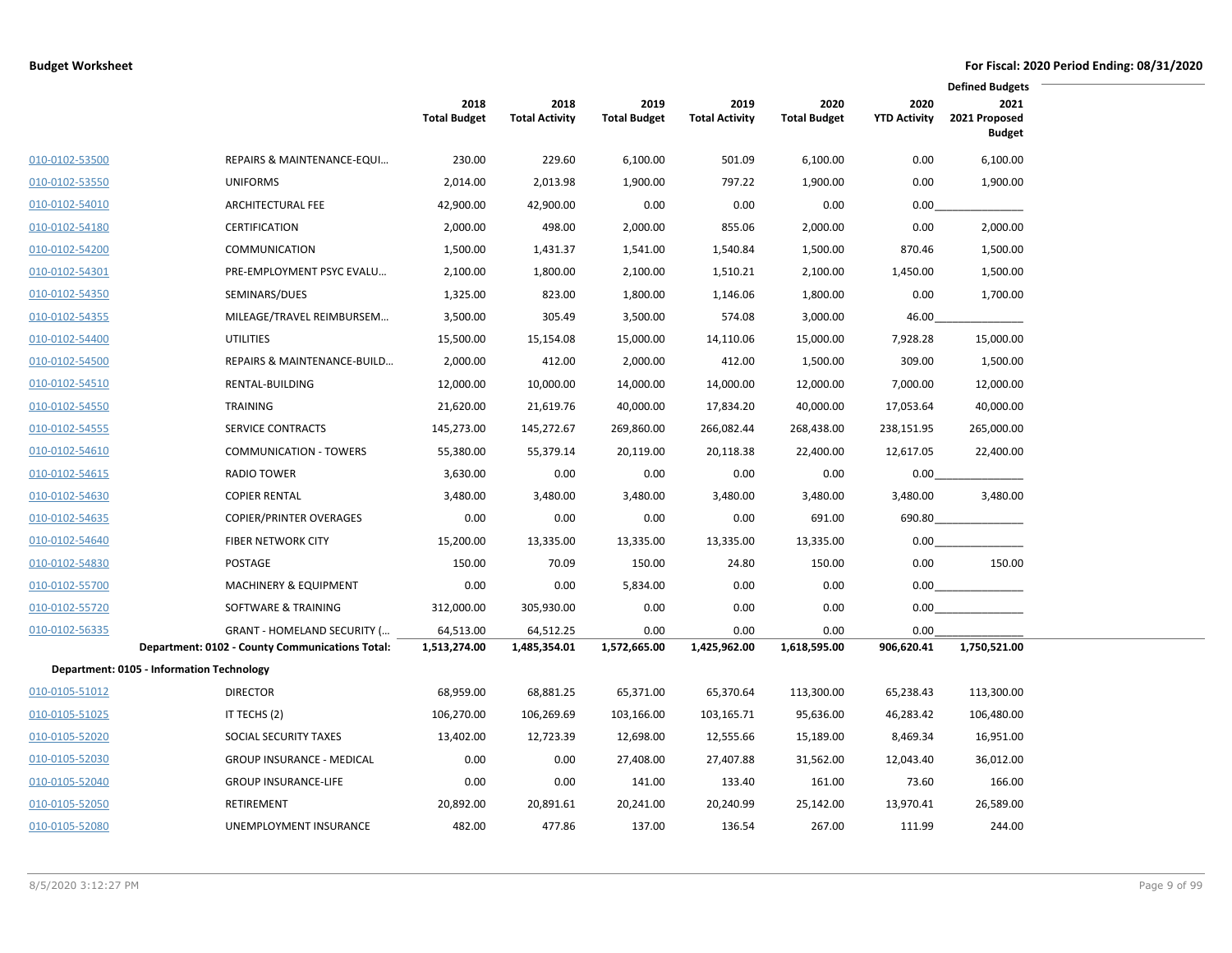|                                 |                                                  |                             |                               |                             |                               |                             |                             | <b>Defined Budgets</b>                 |
|---------------------------------|--------------------------------------------------|-----------------------------|-------------------------------|-----------------------------|-------------------------------|-----------------------------|-----------------------------|----------------------------------------|
|                                 |                                                  | 2018<br><b>Total Budget</b> | 2018<br><b>Total Activity</b> | 2019<br><b>Total Budget</b> | 2019<br><b>Total Activity</b> | 2020<br><b>Total Budget</b> | 2020<br><b>YTD Activity</b> | 2021<br>2021 Proposed<br><b>Budget</b> |
| 010-0105-52090                  | LONGEVITY                                        | 936.00                      | 936.00                        | 1,248.00                    | 1,248.00                      | 520.00                      | 0.00                        | 832.00                                 |
| 010-0105-52300                  | <b>COMMUNICATION STIPEND</b>                     | 960.00                      | 960.00                        | 883.00                      | 882.56                        | 847.00                      | 420.00                      | 960.00                                 |
| 010-0105-53100                  | <b>OFFICE SUPPLIES</b>                           | 2,000.00                    | 1,474.09                      | 2,000.00                    | 1,038.82                      | 2,000.00                    | 1,244.17                    | 1,800.00                               |
| 010-0105-53200                  | SMALL CAPITAL ITEMS                              | 4,800.00                    | 4,503.60                      | 4,800.00                    | 4,163.87                      | 4,800.00                    | 899.99                      | 4,500.00                               |
| 010-0105-53300                  | <b>OPERATING SUPPLIES</b>                        | 1,500.00                    | 1,475.52                      | 2,851.00                    | 2,850.31                      | 1,500.00                    | 946.98                      | 1,350.00                               |
| 010-0105-53500                  | REPAIRS & MAINTENANCE-EQUI                       | 9,500.00                    | 5,760.38                      | 7,173.00                    | 5,635.22                      | 9,500.00                    | 4,980.34                    | 9,150.00                               |
| 010-0105-54200                  | COMMUNICATION/VOIP                               | 79,705.00                   | 75,333.79                     | 75,000.00                   | 68,125.48                     | 40,000.00                   | 25,243.05                   |                                        |
| 010-0105-54300                  | ADVERTISING & LEGAL NOTICES                      | 0.00                        | 0.00                          | 0.00                        | 0.00                          | 421.00                      | 1,641.75                    |                                        |
| 010-0105-54350                  | SEMINARS/DUES                                    | 4,240.00                    | 4,239.49                      | 3,100.00                    | 1,569.85                      | 3,100.00                    | 637.61                      | 3,000.00                               |
| 010-0105-54355                  | MILEAGE/TRAVEL REIMBURSEM                        | 2,000.00                    | 1,359.92                      | 1,500.00                    | 899.21                        | 1,500.00                    | 392.74                      | 1,450.00                               |
| 010-0105-54555                  | SERVICE CONTRACTS                                | 37,281.00                   | 37,280.57                     | 60,144.00                   | 60,143.89                     | 49,300.00                   | 35,347.99                   | 46,967.00                              |
| 010-0105-54830                  | POSTAGE                                          | 0.00                        | 0.00                          | 79.00                       | 78.74                         | 0.00                        | 0.00                        |                                        |
| 010-0105-55700                  | MACHINERY & EQUIPMENT                            | 43,759.00                   | 43,758.73                     | 115,000.00                  | 97,382.01                     | 110,000.00                  | 11,820.86                   | 105,800.00                             |
| 010-0105-55720                  | SOFTWARE & TRAINING                              | 10,572.00                   | 10,571.21                     | 18,891.00                   | 18,890.42                     | 20,500.00                   | 13,569.88                   | 19,655.00                              |
|                                 | Department: 0105 - Information Technology Total: | 407,258.00                  | 396,897.10                    | 521,831.00                  | 491,919.20                    | 525,245.00                  | 243,335.95                  | 495,206.00                             |
|                                 | Department: 0200 - Commissioners' Court          |                             |                               |                             |                               |                             |                             |                                        |
| 010-0200-51010                  | <b>ELECTED</b>                                   | 195,120.00                  | 195,119.16                    | 203,658.00                  | 203,326.63                    | 203,658.00                  | 117,495.00                  | 203,658.00                             |
| 010-0200-52020                  | SOCIAL SECURITY TAXES                            | 14,800.00                   | 14,799.29                     | 15,930.00                   | 15,309.92                     | 15,890.00                   | 8,865.96                    | 15,930.00                              |
| 010-0200-52030                  | <b>GROUP INSURANCE - MEDICAL</b>                 | 0.00                        | 0.00                          | 40,000.00                   | 39,947.02                     | 40,202.00                   | 23,451.12                   | 40,202.00                              |
| 010-0200-52040                  | <b>GROUP INSURANCE-LIFE</b>                      | 0.00                        | 0.00                          | 250.00                      | 179.40                        | 221.00                      | 101.43                      | 221.00                                 |
| 010-0200-52050                  | RETIREMENT                                       | 23,529.00                   | 23,504.70                     | 24,697.00                   | 24,657.41                     | 25,923.00                   | 15,169.59                   | 24,988.00                              |
| 010-0200-52090                  | <b>LONGEVITY</b>                                 | 4,056.00                    | 4,056.00                      | 4,576.00                    | 4,576.00                      | 4,056.00                    | 4,056.00                    | 4,576.00                               |
| 010-0200-53100                  | <b>OFFICE SUPPLIES</b>                           | 19.00                       | 18.16                         | 350.00                      | 115.41                        | 350.00                      | 0.00                        | 350.00                                 |
| 010-0200-53200                  | <b>SMALL CAPITAL ITEMS</b>                       | 0.00                        | 0.00                          | 2,000.00                    | 1,949.98                      | 2,000.00                    | 0.00                        | 1,940.00                               |
| 010-0200-54315                  | INSURANCE, BONDS                                 | 0.00                        | 0.00                          | 400.00                      | 356.00                        | 50.00                       | 50.00                       | 400.00                                 |
| 010-0200-54350                  | SEMINARS/DUES                                    | 13,335.00                   | 13,334.85                     | 9,312.00                    | 9,311.65                      | 9,000.00                    | 1,899.85                    | 8,730.00                               |
| 010-0200-54355                  | MILEAGE/TRAVEL REIMBURSEM                        | 1,669.00                    | 1,472.37                      | 2,688.00                    | 793.91                        | 3,000.00                    | 276.00                      | 2,910.00                               |
|                                 | Department: 0200 - Commissioners' Court Total:   | 252,528.00                  | 252,304.53                    | 303,861.00                  | 300,523.33                    | 304,350.00                  | 171,364.95                  | 303,905.00                             |
| Department: 0300 - County Clerk |                                                  |                             |                               |                             |                               |                             |                             |                                        |
| 010-0300-51010                  | <b>ELECTED</b>                                   | 65,039.00                   | 64,965.88                     | 67,119.00                   | 67,038.74                     | 67,119.00                   | 38,722.35                   | 67,119.00                              |
| 010-0300-51035                  | <b>CHIEF DEPUTY</b>                              | 40,519.00                   | 40,518.41                     | 42,037.00                   | 41,956.83                     | 43,877.00                   | 25,422.36                   | 43,306.00                              |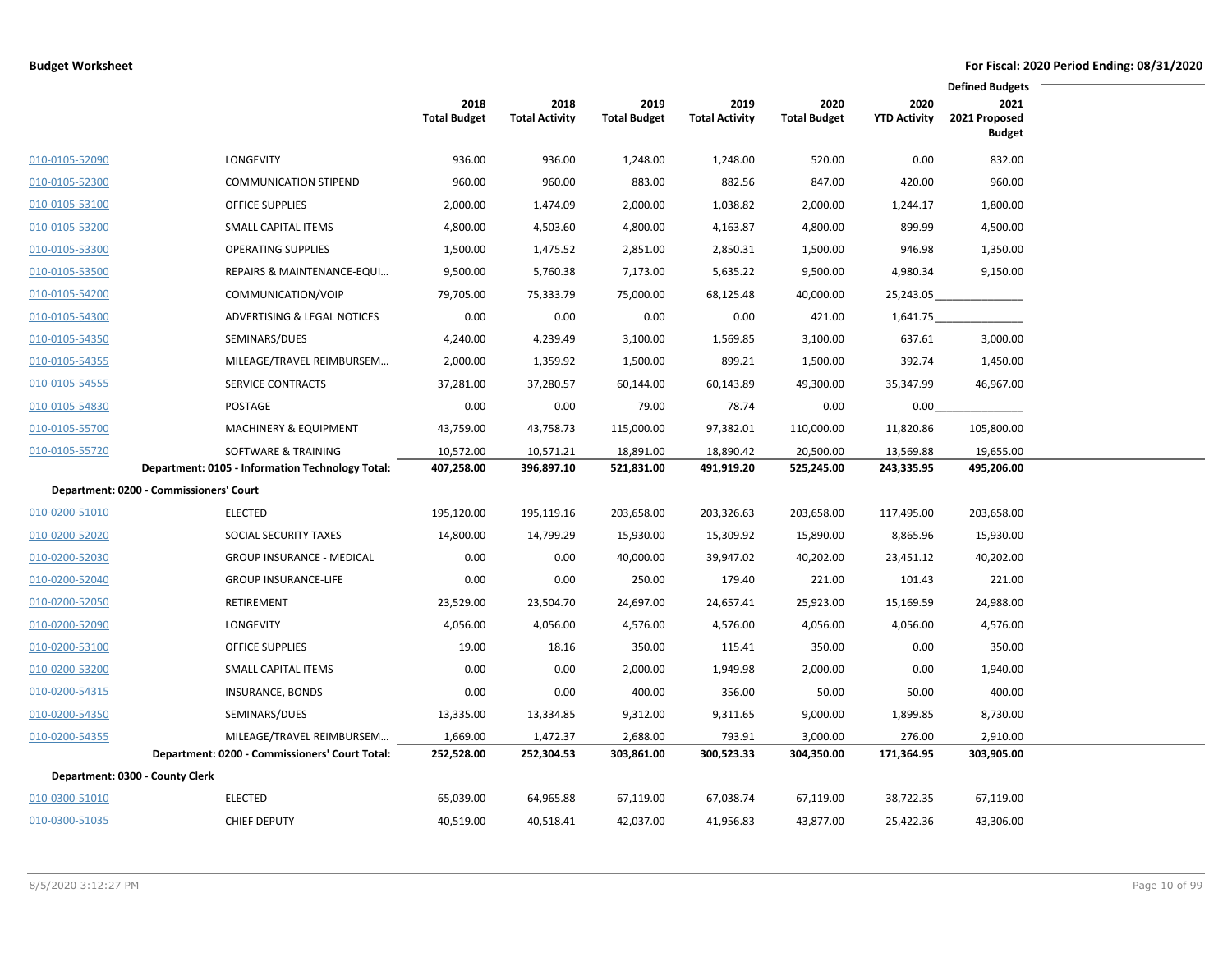|                                     |                                        |                             |                               |                             |                               |                             |                             | <b>Defined Budgets</b>                 |  |
|-------------------------------------|----------------------------------------|-----------------------------|-------------------------------|-----------------------------|-------------------------------|-----------------------------|-----------------------------|----------------------------------------|--|
|                                     |                                        | 2018<br><b>Total Budget</b> | 2018<br><b>Total Activity</b> | 2019<br><b>Total Budget</b> | 2019<br><b>Total Activity</b> | 2020<br><b>Total Budget</b> | 2020<br><b>YTD Activity</b> | 2021<br>2021 Proposed<br><b>Budget</b> |  |
| 010-0300-51036                      | CHIEF DEPUTY - ELECTION                | 42,600.00                   | 42,599.23                     | 42,759.00                   | 42,758.07                     | 44,729.00                   | 27,758.09                   | 41,871.00                              |  |
| 010-0300-51040                      | <b>DEPUTY CLERK</b>                    | 103,645.00                  | 103,644.57                    | 115,648.00                  | 115,057.33                    | 112,258.00                  | 53,141.23                   | 124,280.00                             |  |
| 010-0300-52020                      | SOCIAL SECURITY TAXES                  | 19,730.00                   | 19,444.21                     | 20,991.00                   | 20,632.80                     | 19,210.00                   | 11,523.65                   | 21,938.00                              |  |
| 010-0300-52030                      | <b>GROUP INSURANCE - MEDICAL</b>       | 0.00                        | 0.00                          | 63,968.00                   | 62,455.96                     | 58,638.00                   | 31,434.48                   | 62,150.00                              |  |
| 010-0300-52040                      | <b>GROUP INSURANCE-LIFE</b>            | 0.00                        | 0.00                          | 500.00                      | 377.96                        | 365.00                      | 190.96                      | 387.00                                 |  |
| 010-0300-52050                      | RETIREMENT                             | 31,129.00                   | 30,684.56                     | 32,670.00                   | 32,669.39                     | 32,175.00                   | 19,282.33                   | 34,413.00                              |  |
| 010-0300-52080                      | UNEMPLOYMENT INSURANCE                 | 525.00                      | 519.55                        | 165.00                      | 164.69                        | 248.00                      | 112.99                      | 239.00                                 |  |
| 010-0300-52090                      | LONGEVITY                              | 8,944.00                    | 8,840.00                      | 8,944.00                    | 8,840.00                      | 9,568.00                    | 9,464.00                    | 10,192.00                              |  |
| 010-0300-53100                      | <b>OFFICE SUPPLIES</b>                 | 11,457.00                   | 11,422.60                     | 13,300.00                   | 13,091.75                     | 14,300.00                   | 6,388.38                    | 13,800.00                              |  |
| 010-0300-53200                      | SMALL CAPITAL ITEMS                    | 2,159.00                    | 2,158.77                      | 1,525.00                    | 0.00                          | 1,525.00                    | 0.00                        | 1,475.00                               |  |
| 010-0300-53500                      | REPAIRS & MAINTENANCE-EQUI             | 0.00                        | 0.00                          | 750.00                      | 0.00                          | 750.00                      | 0.00                        | 750.00                                 |  |
| 010-0300-54195                      | ON LINE BIRTH RECORDS                  | 1,049.00                    | 1,048.59                      | 2,261.00                    | 2,260.05                      | 3,600.00                    | 1,037.61                    | 3,600.00                               |  |
| 010-0300-54200                      | <b>COMMUNICATION</b>                   | 100.00                      | 1.53                          | 50.00                       | 0.00                          | 50.00                       | 0.00                        |                                        |  |
| 010-0300-54315                      | <b>INSURANCE, BONDS</b>                | 0.00                        | 0.00                          | 3,574.00                    | 3,574.00                      | 1,100.00                    | 0.00                        |                                        |  |
| 010-0300-54350                      | SEMINARS/DUES                          | 3,400.00                    | 3,109.63                      | 2,427.00                    | 2,426.83                      | 2,700.00                    | 1,013.07                    | 2,600.00                               |  |
| 010-0300-54351                      | SEMINARS, PROBATE                      | 0.00                        | 0.00                          | 1,000.00                    | 520.00                        | 1,000.00                    | 0.00                        | 1,000.00                               |  |
| 010-0300-54630                      | <b>COPIER RENTAL</b>                   | 2,774.00                    | 2,773.20                      | 2,774.00                    | 2,773.20                      | 2,774.00                    | 2,070.00                    | 2,774.00                               |  |
| 010-0300-54635                      | <b>COPIER/PRINTER OVERAGES</b>         | 52.00                       | 51.60                         | 100.00                      | 0.00                          | 0.00                        | 0.00                        |                                        |  |
| 010-0300-54830                      | POSTAGE                                | 5,101.00                    | 5,100.57                      | 5,800.00                    | 4,904.52                      | 5,800.00                    | 2,211.75                    | 5,800.00                               |  |
|                                     | Department: 0300 - County Clerk Total: | 338,223.00                  | 336,882.90                    | 428,362.00                  | 421,502.12                    | 421,786.00                  | 229,773.25                  | 437,694.00                             |  |
| Department: 0400 - Veteran's Office |                                        |                             |                               |                             |                               |                             |                             |                                        |  |
| 010-0400-51020                      | APPOINTED DEPARTMENT HEAD              | 26,411.00                   | 25,741.25                     | 25,171.00                   | 25,170.45                     | 24,757.00                   | 14,099.75                   | 24,757.00                              |  |
| 010-0400-51085                      | PART-TIME                              | 2,407.00                    | 0.00                          | 0.00                        | 0.00                          | 0.00                        | 0.00                        |                                        |  |
| 010-0400-52020                      | SOCIAL SECURITY TAXES                  | 2,348.00                    | 2,112.58                      | 2,006.00                    | 1,981.01                      | 1,909.00                    | 855.59                      | 1,918.00                               |  |
| 010-0400-52040                      | <b>GROUP INSURANCE-LIFE</b>            | 0.00                        | 0.00                          | 65.00                       | 55.20                         | 55.00                       | 32.20                       | 55.00                                  |  |
| 010-0400-52050                      | RETIREMENT                             | 3,561.00                    | 3,258.47                      | 3,220.00                    | 3,219.56                      | 3,115.00                    | 1,759.62                    | 3,008.00                               |  |
| 010-0400-52080                      | UNEMPLOYMENT INSURANCE                 | 85.00                       | 74.49                         | 22.00                       | 21.79                         | 25.00                       | 14.07                       | 28.00                                  |  |
| 010-0400-52090                      | LONGEVITY                              | 1,872.00                    | 1,872.00                      | 1,976.00                    | 1,976.00                      | 208.00                      | 0.00                        | 312.00                                 |  |
| 010-0400-53100                      | <b>OFFICE SUPPLIES</b>                 | 350.00                      | 140.08                        | 850.00                      | 802.70                        | 350.00                      | 0.00                        | 225.00                                 |  |
| 010-0400-53200                      | SMALL CAPITAL ITEMS                    | 0.00                        | 0.00                          | 975.00                      | 975.00                        | 0.00                        | 0.00                        |                                        |  |
| 010-0400-53500                      | REPAIRS & MAINTENANCE-EQUI             | 275.00                      | 0.00                          | 375.00                      | 0.00                          | 100.00                      | 0.00                        |                                        |  |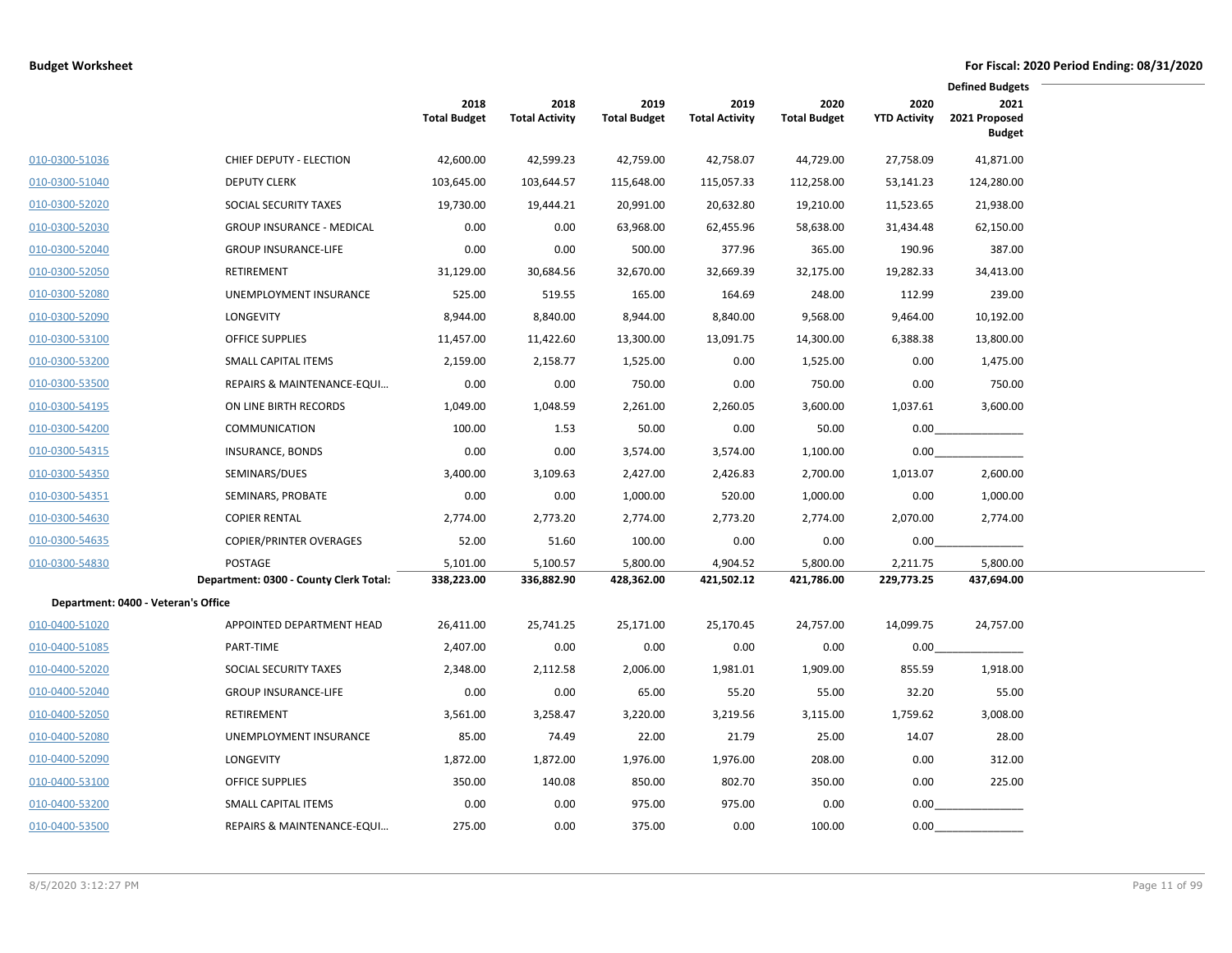|                                   |                                            |                             |                               |                             |                               |                             |                             | <b>Defined Budgets</b>                 |
|-----------------------------------|--------------------------------------------|-----------------------------|-------------------------------|-----------------------------|-------------------------------|-----------------------------|-----------------------------|----------------------------------------|
|                                   |                                            | 2018<br><b>Total Budget</b> | 2018<br><b>Total Activity</b> | 2019<br><b>Total Budget</b> | 2019<br><b>Total Activity</b> | 2020<br><b>Total Budget</b> | 2020<br><b>YTD Activity</b> | 2021<br>2021 Proposed<br><b>Budget</b> |
| 010-0400-54200                    | <b>COMMUNICATION</b>                       | 100.00                      | 0.47                          | 50.00                       | 0.00                          | 50.00                       | 0.00                        | 25.00                                  |
| 010-0400-54350                    | SEMINARS/DUES                              | 750.00                      | 0.00                          | 150.00                      | 0.00                          | 150.00                      | 0.00                        | 50.00                                  |
| 010-0400-54355                    | MILEAGE/TRAVEL REIMBURSEM                  | 950.00                      | 760.15                        | 950.00                      | 539.75                        | 800.00                      | 0.00                        | 283.00                                 |
| 010-0400-54555                    | <b>SERVICE CONTRACTS</b>                   | 0.00                        | 0.00                          | 469.00                      | 469.00                        | 500.00                      | 449.00                      | 450.00                                 |
| 010-0400-54630                    | <b>COPIER RENTAL</b>                       | 900.00                      | 900.00                        | 900.00                      | 900.00                        | 900.00                      | 675.00                      | 900.00                                 |
| 010-0400-54830                    | POSTAGE                                    | 200.00                      | 110.31                        | 200.00                      | 18.25                         | 150.00                      | 3.65                        | 75.00                                  |
|                                   | Department: 0400 - Veteran's Office Total: | 40,209.00                   | 34,969.80                     | 37,379.00                   | 36,128.71                     | 33,069.00                   | 17,888.88                   | 32,086.00                              |
| Department: 0500 - County Auditor |                                            |                             |                               |                             |                               |                             |                             |                                        |
| 010-0500-51027                    | APPOINTED COUNTY AUDITOR                   | 65,039.00                   | 64,965.88                     | 67,119.00                   | 67,038.74                     | 69,132.00                   | 39,806.51                   | 69,132.00                              |
| 010-0500-51080                    | <b>ASSISTANT COUNTY AUDITORS (2)</b>       | 77,460.00                   | 72,198.73                     | 75,754.00                   | 75,478.58                     | 81,453.00                   | 46,772.90                   | 82,452.00                              |
| 010-0500-52020                    | SOCIAL SECURITY TAXES                      | 11,379.00                   | 10,557.98                     | 11,430.00                   | 11,054.79                     | 11,967.00                   | 6,900.88                    | 12,146.00                              |
| 010-0500-52030                    | <b>GROUP INSURANCE - MEDICAL</b>           | 0.00                        | 0.00                          | 30,000.00                   | 28,508.40                     | 27,868.00                   | 16,256.10                   | 27,868.00                              |
| 010-0500-52040                    | <b>GROUP INSURANCE-LIFE</b>                | 0.00                        | 0.00                          | 200.00                      | 165.60                        | 166.00                      | 96.60                       | 166.00                                 |
| 010-0500-52050                    | RETIREMENT                                 | 17,552.00                   | 16,919.97                     | 17,722.00                   | 17,679.66                     | 20,175.00                   | 11,609.70                   | 19,052.00                              |
| 010-0500-52080                    | UNEMPLOYMENT INSURANCE                     | 427.00                      | 386.96                        | 120.00                      | 119.35                        | 225.00                      | 93.13                       | 175.00                                 |
| 010-0500-52090                    | LONGEVITY                                  | 6,240.00                    | 6,240.00                      | 6,552.00                    | 6,552.00                      | 6,864.00                    | 6,448.00                    | 7,176.00                               |
| 010-0500-53100                    | <b>OFFICE SUPPLIES</b>                     | 1,800.00                    | 777.57                        | 1,800.00                    | 658.66                        | 1,800.00                    | 1,332.11                    | 1,500.00                               |
| 010-0500-53200                    | SMALL CAPITAL ITEMS                        | 1,800.00                    | 0.00                          | 1,800.00                    | 0.00                          | 1,800.00                    | 999.98                      | 1,700.00                               |
| 010-0500-54200                    | <b>COMMUNICATION</b>                       | 150.00                      | 0.00                          | 50.00                       | 0.00                          | 50.00                       | 0.00                        |                                        |
| 010-0500-54315                    | <b>INSURANCE, BONDS</b>                    | 0.00                        | 0.00                          | 378.00                      | 378.00                        | 300.00                      | 0.00                        | 100.00                                 |
| 010-0500-54350                    | SEMINARS/DUES                              | 3,500.00                    | 2,316.08                      | 3,500.00                    | 2,056.77                      | 3,500.00                    | 109.50                      | 3,500.00                               |
| 010-0500-54355                    | MILEAGE/TRAVEL REIMBURSEM                  | 400.00                      | 0.00                          | 200.00                      | 48.14                         | 200.00                      | 0.00                        | 200.00                                 |
| 010-0500-54370                    | <b>BOOKS</b>                               | 200.00                      | 0.00                          | 200.00                      | 171.00                        | 200.00                      | 94.00                       | 200.00                                 |
| 010-0500-54630                    | <b>COPIER RENTAL</b>                       | 2,620.00                    | 1,980.00                      | 2,200.00                    | 1,980.00                      | 2,200.00                    | 990.00                      | 2,200.00                               |
| 010-0500-54635                    | <b>COPIER/PRINTER OVERAGES</b>             | 80.00                       | 79.36                         | 100.00                      | 26.40                         | 100.00                      | 2.24                        | 75.00                                  |
| 010-0500-54830                    | POSTAGE                                    | 100.00                      | 17.33                         | 100.00                      | 29.25                         | 100.00                      | 8.85                        | 75.00                                  |
|                                   | Department: 0500 - County Auditor Total:   | 188,747.00                  | 176,439.86                    | 219,225.00                  | 211,945.34                    | 228,100.00                  | 131,520.50                  | 227,717.00                             |
| Department: 0600 - Non-Department |                                            |                             |                               |                             |                               |                             |                             |                                        |
| 010-0600-52020                    | SOCIAL SECURITY TAXES                      | 200.00                      | 0.00                          | 200.00                      | 0.00                          | 0.00                        | 0.00                        |                                        |
| 010-0600-52030                    | <b>GROUP INSURANCE - MEDICAL</b>           | 1,688,438.00                | 1,688,437.37                  | 275,300.00                  | 268,041.54                    | 224,509.00                  | 153,857.19                  | 262,200.00                             |
| 010-0600-52040                    | <b>GROUP INSURANCE-LIFE</b>                | 8,000.00                    | 7,727.41                      | 1,220.00                    | 0.00                          | 1,806.00                    | 0.00                        | 1,806.00                               |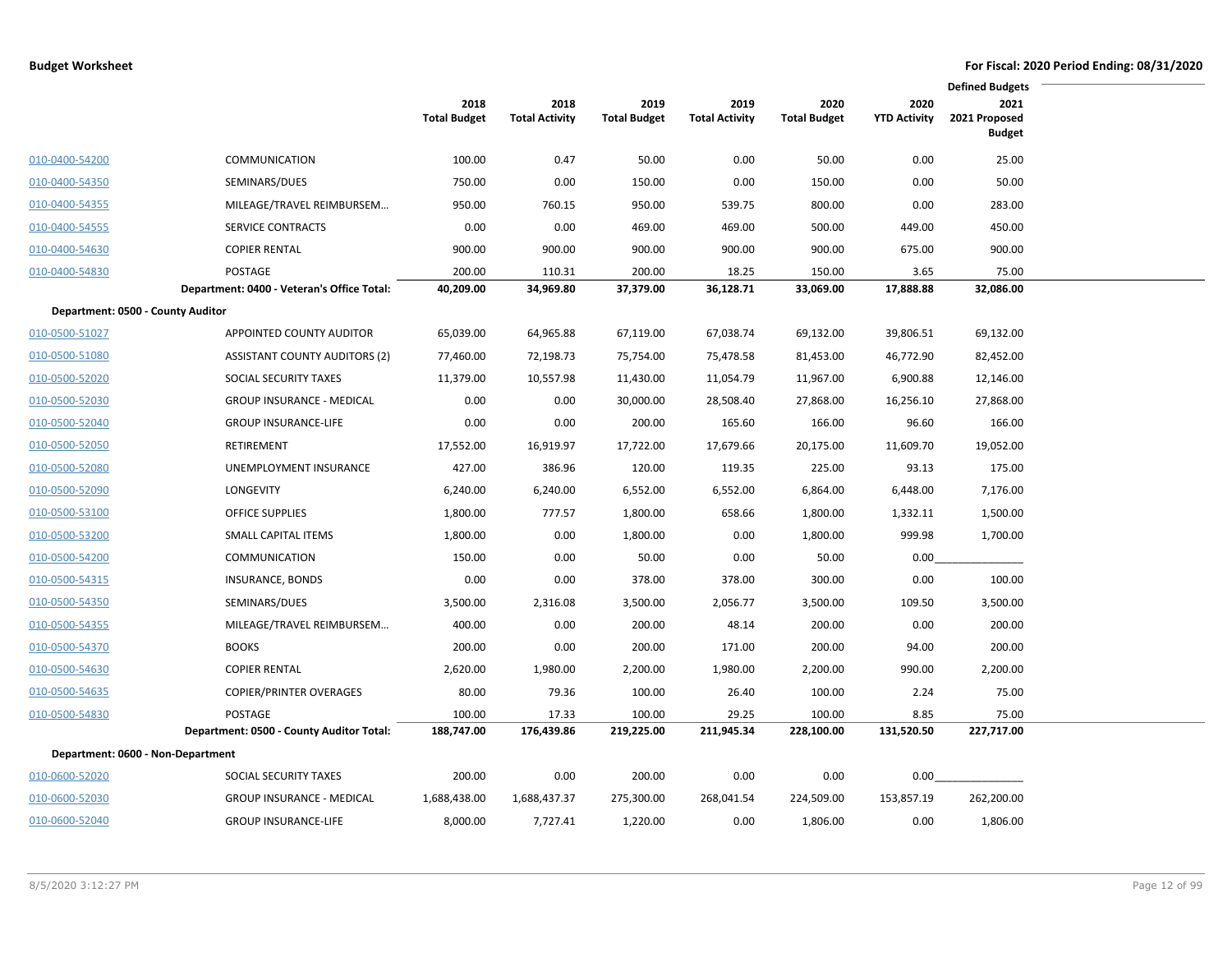|                |                                          |                             |                               |                             |                               |                             |                             | <b>Defined Budgets</b>                 |  |
|----------------|------------------------------------------|-----------------------------|-------------------------------|-----------------------------|-------------------------------|-----------------------------|-----------------------------|----------------------------------------|--|
|                |                                          | 2018<br><b>Total Budget</b> | 2018<br><b>Total Activity</b> | 2019<br><b>Total Budget</b> | 2019<br><b>Total Activity</b> | 2020<br><b>Total Budget</b> | 2020<br><b>YTD Activity</b> | 2021<br>2021 Proposed<br><b>Budget</b> |  |
| 010-0600-52050 | RETIREMENT                               | 310.00                      | 175.05                        | 310.00                      | 0.00                          | 0.00                        | 0.00                        |                                        |  |
| 010-0600-52060 | <b>WORKMAN'S COMPENSATION</b>            | 68,996.36                   | 68,996.13                     | 70,000.00                   | 61,637.15                     | 60,000.00                   | 43,891.37                   | 60,000.00                              |  |
| 010-0600-52080 | UNEMPLOYMENT INSURANCE                   | 190.00                      | 0.00                          | 3,000.00                    | 0.00                          | 5,000.00                    | 0.00                        | 5,000.00                               |  |
| 010-0600-53119 | COVID-19                                 | 0.00                        | 0.00                          | 0.00                        | 0.00                          | 0.00                        | 595.68                      |                                        |  |
| 010-0600-53305 | <b>JUDICIAL SUPPLIES</b>                 | 5,000.00                    | 1,899.00                      | 5,000.00                    | 1,654.80                      | 2,500.00                    | 953.86                      | 2,000.00                               |  |
| 010-0600-54010 | ARCHITECTURAL FEE                        | 52,594.00                   | 50,424.08                     | 5,430.00                    | 2,298.00                      | 634.00                      | 633.87                      |                                        |  |
| 010-0600-54101 | <b>OUTSIDE AUDITOR</b>                   | 39,250.00                   | 39,250.00                     | 38,000.00                   | 34,500.00                     | 39,000.00                   | 37,500.00                   | 39,000.00                              |  |
| 010-0600-54125 | <b>ACTUARIAL SERVICES</b>                | 0.00                        | 0.00                          | 5,950.00                    | 5,950.00                      | 0.00                        | 0.00                        | 5,950.00                               |  |
| 010-0600-54135 | PROFESSIONAL SERVICES - AUTO             | 63,800.00                   | 58,000.00                     | 78,300.00                   | 87,000.00                     | 70,000.00                   | 43,500.00                   | 80,000.00                              |  |
| 010-0600-54203 | PHONE SYSTEM                             | 250.00                      | 0.36                          | 100.00                      | 0.00                          | 100.00                      | 0.00                        |                                        |  |
| 010-0600-54300 | ADVERTISING & LEGAL NOTICES              | 10,775.00                   | 10,774.74                     | 19,000.00                   | 13,591.50                     | 9,579.00                    | 4,630.63                    | 10,000.00                              |  |
| 010-0600-54310 | INSURANCE, VEHICLE                       | 1,000.00                    | 508.00                        | 1,000.00                    | 819.00                        | 1,000.00                    | 722.00                      |                                        |  |
| 010-0600-54320 | INSURANCE, GENERAL LIABILITY             | 9,919.00                    | 9,770.00                      | 10,025.00                   | 10,025.00                     | 11,990.00                   | 11,990.00                   | 12,000.00                              |  |
| 010-0600-54330 | INSURANCE, PROPERTY                      | 19,000.00                   | 13,787.00                     | 19,000.00                   | 18,698.00                     | 25,000.00                   | 19,562.00                   | 21,000.00                              |  |
| 010-0600-54335 | INSURANCE, PUBLIC OFFICIAL               | 20,081.00                   | 20,081.00                     | 21,257.00                   | 21,257.00                     | 23,000.00                   | 27,491.90                   | 22,500.00                              |  |
| 010-0600-54345 | GROUNDWATER MANAGEMENT                   | 0.00                        | 0.00                          | 0.00                        | 0.00                          | 10,000.00                   | 0.00                        | 10,000.00                              |  |
| 010-0600-54350 | SEMINARS/DUES                            | 5,000.00                    | 4,157.18                      | 5,000.00                    | 4,263.75                      | 5,000.00                    | 3,220.00                    | 5,000.00                               |  |
| 010-0600-54357 | TRAVEL, AUTOPSIES                        | 24,852.00                   | 24,852.00                     | 36,335.00                   | 27,634.20                     | 30,000.00                   | 19,280.00                   | 30,000.00                              |  |
| 010-0600-54400 | <b>UTILITIES</b>                         | 100,000.00                  | 71,111.90                     | 90,410.00                   | 61,196.32                     | 75,000.00                   | 25,098.66                   | 72,000.00                              |  |
| 010-0600-54590 | <b>ENTRANCE SIGN MAINTENANCE</b>         | 3,000.00                    | 3,000.00                      | 3,000.00                    | 3,000.00                      | 3,000.00                    | 3,000.00                    | 3,000.00                               |  |
| 010-0600-54770 | ECONOMIC DEVELOPMENT PRO                 | 0.00                        | 0.00                          | 0.00                        | 0.00                          | 0.00                        | 40,000.00                   |                                        |  |
| 010-0600-54800 | <b>MISCELLANEOUS</b>                     | 15,000.00                   | 7,303.43                      | 39,927.00                   | 39,926.18                     | 15,000.00                   | 1,064.99                    | 15,000.00                              |  |
| 010-0600-54831 | POSTAGE METER LEASE                      | 6,500.00                    | 5,847.19                      | 6,500.00                    | 4,326.82                      | 6,500.00                    | 2,925.82                    | 6,500.00                               |  |
| 010-0600-54850 | <b>JURORS</b>                            | 25,359.00                   | 25,358.91                     | 32,000.00                   | 30,187.60                     | 29,000.00                   | 4,543.46                    | 29,000.00                              |  |
| 010-0600-54920 | LITIGATION                               | 10,000.00                   | 1,240.46                      | 10,000.00                   | 500.00                        | 10,000.00                   | 5,377.50                    | 10,000.00                              |  |
| 010-0600-54930 | CAPITAL PUBLIC DEFENDER PRO              | 12,449.00                   | 12,449.00                     | 12,449.00                   | 12,449.00                     | 9,862.00                    | 9,862.00                    | 9,862.00                               |  |
| 010-0600-55780 | <b>SALARY CONTINGENCY</b>                | 178,941.00                  | 0.00                          | 63,120.00                   | 0.00                          | 760,926.00                  | 0.00                        | 304,555.00                             |  |
| 010-0600-55800 | OTHER-CONTINGENCY                        | 0.00                        | 0.00                          | 33,814.00                   | 0.00                          | 267,994.00                  | 0.00                        | 445,540.00                             |  |
| 010-0600-55805 | <b>RADIO CONTINGENCY</b>                 | 0.00                        | 0.00                          | 0.00                        | 0.00                          | 15,000.00                   | 0.00                        | 15,000.00                              |  |
| 010-0600-55815 | S.O. CERTIFICATION PAY                   | 0.00                        | 0.00                          | 0.00                        | 0.00                          | 0.00                        | 0.00                        | 44,500.00                              |  |
|                | Department: 0600 - Non-Department Total: | 2,368,904.36                | 2,125,150.21                  | 885,647.00                  | 708,955.86                    | 1,711,400.00                | 459,700.93                  | 1,521,413.00                           |  |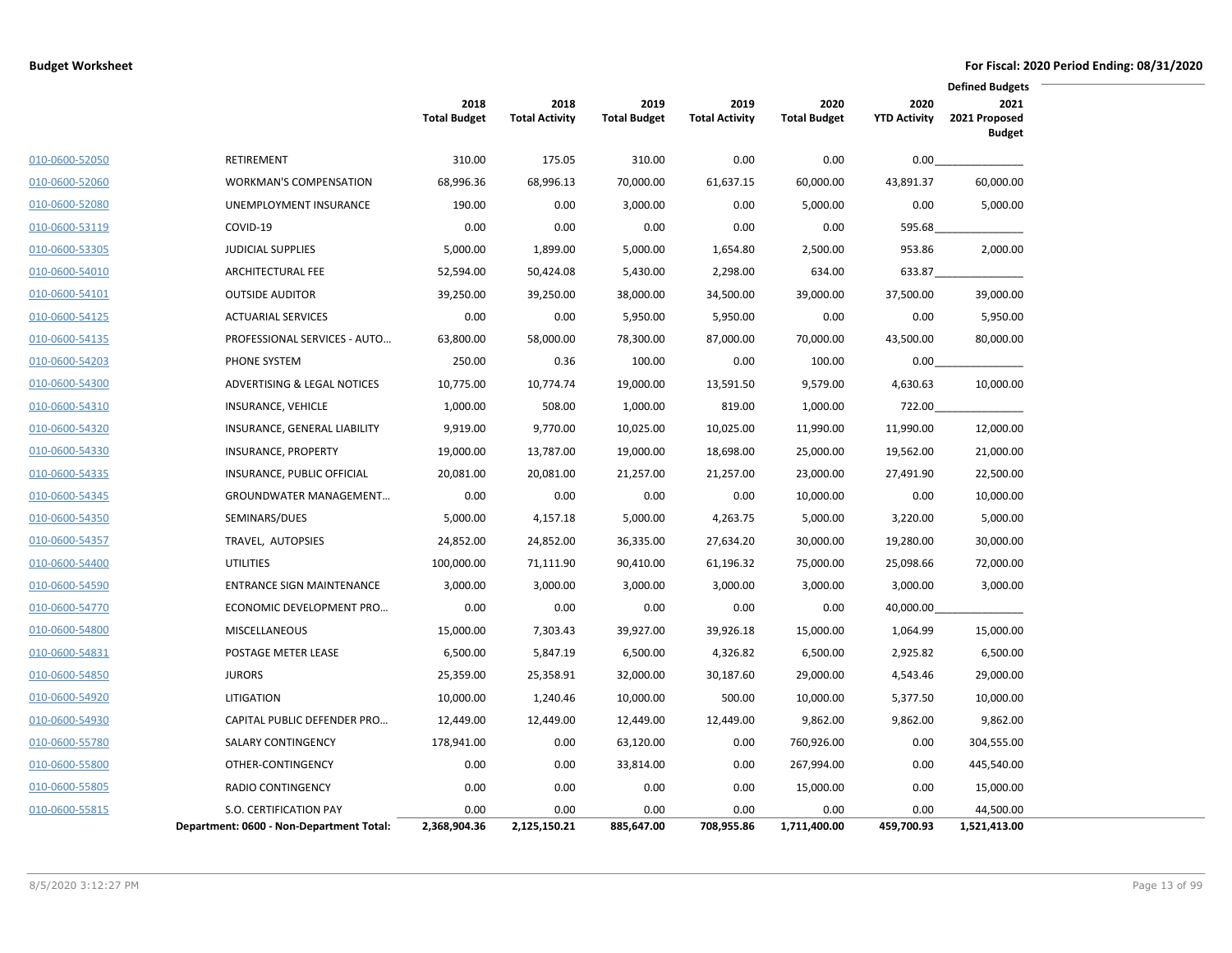|                                   |                                          |                             |                               |                             |                               |                             |                             | <b>Defined Budgets</b>                 |  |
|-----------------------------------|------------------------------------------|-----------------------------|-------------------------------|-----------------------------|-------------------------------|-----------------------------|-----------------------------|----------------------------------------|--|
|                                   |                                          | 2018<br><b>Total Budget</b> | 2018<br><b>Total Activity</b> | 2019<br><b>Total Budget</b> | 2019<br><b>Total Activity</b> | 2020<br><b>Total Budget</b> | 2020<br><b>YTD Activity</b> | 2021<br>2021 Proposed<br><b>Budget</b> |  |
| Department: 0700 - District Court |                                          |                             |                               |                             |                               |                             |                             |                                        |  |
| 010-0700-51050                    | <b>COURT COORDINATOR</b>                 | 23,293.00                   | 23,284.08                     | 42,702.00                   | 42,574.01                     | 43,961.00                   | 25,312.60                   | 43,961.00                              |  |
| 010-0700-51053                    | <b>SECRETARY</b>                         | 16,631.00                   | 16,612.01                     | 0.00                        | 0.00                          | 0.00                        | 0.00                        |                                        |  |
| 010-0700-51100                    | <b>COURT REPORTERS</b>                   | 46,089.00                   | 46,088.44                     | 48,506.00                   | 48,505.12                     | 50,058.00                   | 28,823.42                   | 50,058.00                              |  |
| 010-0700-51110                    | <b>VISITING JUDGE</b>                    | 1,383.00                    | 89.89                         | 0.00                        | 0.00                          | 0.00                        | 0.00                        |                                        |  |
| 010-0700-51120                    | <b>SUBSTITUTE COURT REPORTER</b>         | 5,850.00                    | 3,000.00                      | 2,214.00                    | 0.00                          | 11,307.00                   | 0.00                        | 8,056.00                               |  |
| 010-0700-52020                    | SOCIAL SECURITY TAXES                    | 6,791.00                    | 6,790.29                      | 8,362.00                    | 6,987.64                      | 7,014.00                    | 4,091.17                    | 7,960.00                               |  |
| 010-0700-52030                    | <b>GROUP INSURANCE - MEDICAL</b>         | 0.00                        | 0.00                          | 12,000.00                   | 10,376.88                     | 10,110.00                   | 5,897.78                    | 10,110.00                              |  |
| 010-0700-52040                    | <b>GROUP INSURANCE-LIFE</b>              | 0.00                        | 0.00                          | 200.00                      | 55.20                         | 56.00                       | 32.20                       | 55.00                                  |  |
| 010-0700-52050                    | <b>RETIREMENT</b>                        | 10,343.00                   | 10,342.38                     | 11,012.00                   | 11,011.50                     | 11,667.00                   | 6,756.06                    | 11,519.00                              |  |
| 010-0700-52080                    | UNEMPLOYMENT INSURANCE                   | 251.00                      | 249.43                        | 87.00                       | 76.15                         | 133.00                      | 55.58                       | 114.00                                 |  |
| 010-0700-52090                    | <b>LONGEVITY</b>                         | 1,664.00                    | 1,664.00                      | 1,768.00                    | 1,768.00                      | 1,872.00                    | 0.00                        | 1,976.00                               |  |
| 010-0700-53100                    | <b>OFFICE SUPPLIES</b>                   | 3,000.00                    | 1,755.42                      | 3,000.00                    | 2,702.81                      | 3,000.00                    | 2,659.29                    | 3,000.00                               |  |
| 010-0700-53200                    | <b>SMALL CAPITAL ITEMS</b>               | 0.00                        | 0.00                          | 3,000.00                    | 864.99                        | 3,000.00                    | 0.00                        | 3,000.00                               |  |
| 010-0700-54035                    | <b>JUDICIAL FEES</b>                     | 10,000.00                   | 4,713.63                      | 10,000.00                   | 9,359.44                      | 6,000.00                    | 4,880.00                    | 6,000.00                               |  |
| 010-0700-54100                    | PROFESSIONAL SERVICES                    | 46,016.00                   | 36,001.18                     | 45,205.00                   | 29,982.43                     | 50,000.00                   | 24,695.30                   | 50,000.00                              |  |
| 010-0700-54120                    | <b>COURT REPORTERS</b>                   | 22,000.00                   | 6,480.50                      | 25,000.00                   | 22,864.82                     | 20,000.00                   | 17,141.32                   | 30,000.00                              |  |
| 010-0700-54140                    | <b>WITNESS EXPENSE</b>                   | 1,000.00                    | 0.00                          | 1,000.00                    | 0.00                          | 1,000.00                    | 0.00                        | 1,000.00                               |  |
| 010-0700-54142                    | VISITING JUDGE EXPENSE                   | 2,000.00                    | 638.15                        | 1,000.00                    | 0.00                          | 1,000.00                    | 0.00                        | 1,000.00                               |  |
| 010-0700-54150                    | <b>APPOINTED ATTORNEYS - OTHER</b>       | 130.000.00                  | 126,067.51                    | 130,000.00                  | 42,773.06                     | 100,000.00                  | 19,688.02                   | 100,000.00                             |  |
| 010-0700-54155                    | APPOINTED ATTORNEYS - INDIG              | 203,712.00                  | 203,712.00                    | 203,712.00                  | 203,712.00                    | 206,000.00                  | 130,164.68                  | 206,000.00                             |  |
| 010-0700-54200                    | <b>COMMUNICATION</b>                     | 250.00                      | 158.76                        | 200.00                      | 0.00                          | 0.00                        | 0.00                        |                                        |  |
| 010-0700-54350                    | SEMINARS/DUES                            | 1,500.00                    | 863.17                        | 1,500.00                    | 450.12                        | 1,500.00                    | 358.38                      | 1,500.00                               |  |
| 010-0700-54355                    | MILEAGE/TRAVEL REIMBURSEM                | 0.00                        | 0.00                          | 100.00                      | 55.68                         | 50.00                       | 0.00                        | 50.00                                  |  |
| 010-0700-54630                    | <b>COPIER RENTAL</b>                     | 0.00                        | 0.00                          | 0.00                        | 0.00                          | 150.00                      | 0.00                        |                                        |  |
| 010-0700-54830                    | POSTAGE                                  | 300.00                      | 150.00                        | 300.00                      | 110.00                        | 300.00                      | 115.00                      | 300.00                                 |  |
|                                   | Department: 0700 - District Court Total: | 532,073.00                  | 488,660.84                    | 550,868.00                  | 434,229.85                    | 528,178.00                  | 270,670.80                  | 535,659.00                             |  |
| Department: 0800 - District Clerk |                                          |                             |                               |                             |                               |                             |                             |                                        |  |
| 010-0800-51010                    | <b>ELECTED</b>                           | 65,039.00                   | 64,965.88                     | 67,119.00                   | 67,038.74                     | 67,119.00                   | 38,722.35                   | 67,119.00                              |  |
| 010-0800-51035                    | <b>CHIEF DEPUTY</b>                      | 42,496.00                   | 42,476.97                     | 46,879.00                   | 46,798.24                     | 48,069.00                   | 27,733.04                   | 48,069.00                              |  |
| 010-0800-51040                    | <b>DEPUTY CLERK</b>                      | 86,646.00                   | 85,982.03                     | 90,699.00                   | 90,698.14                     | 106,268.00                  | 51,929.82                   | 124,759.00                             |  |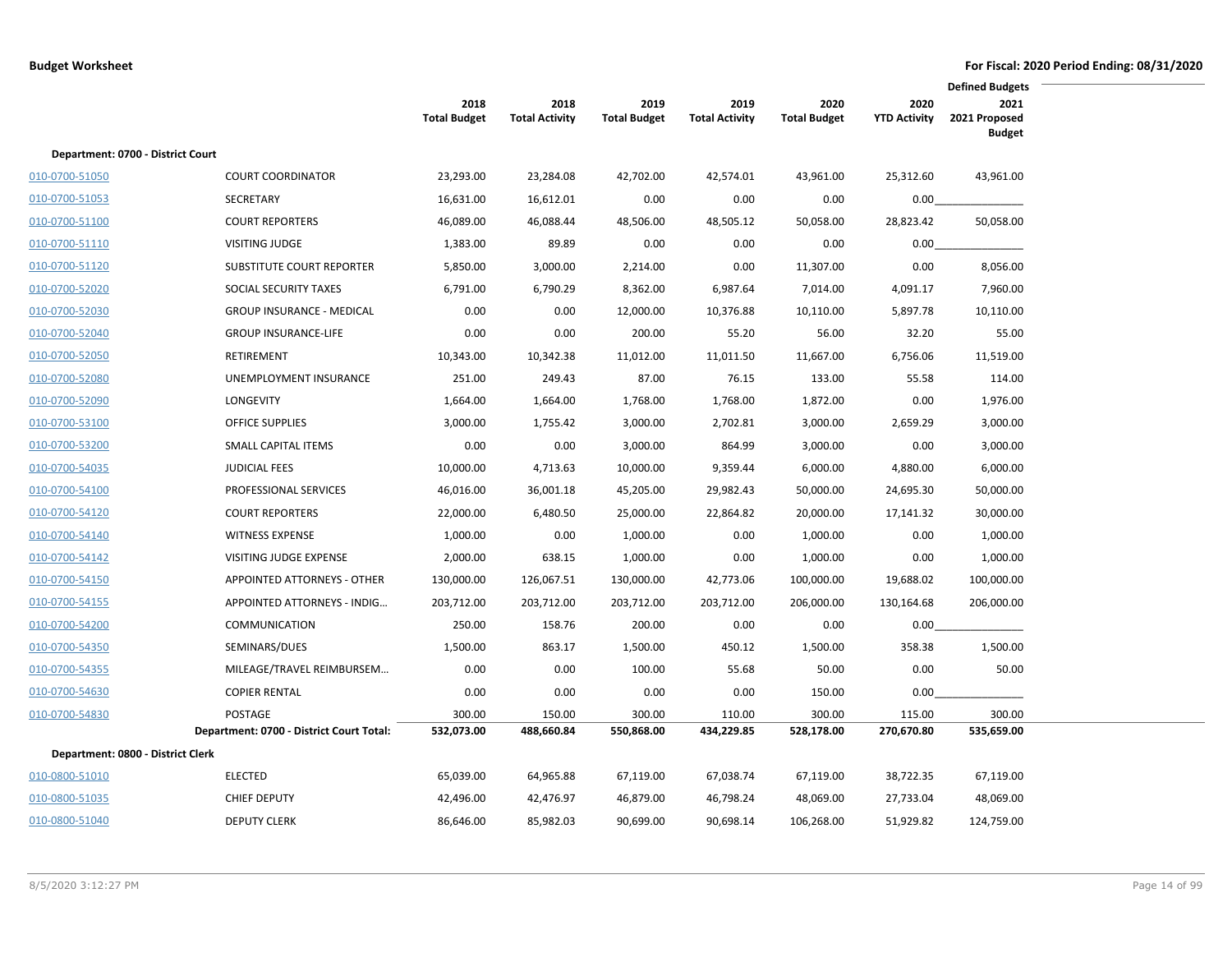|                                        |                                          |                             |                               |                             |                               |                             |                             | <b>Defined Budgets</b>                 |  |
|----------------------------------------|------------------------------------------|-----------------------------|-------------------------------|-----------------------------|-------------------------------|-----------------------------|-----------------------------|----------------------------------------|--|
|                                        |                                          | 2018<br><b>Total Budget</b> | 2018<br><b>Total Activity</b> | 2019<br><b>Total Budget</b> | 2019<br><b>Total Activity</b> | 2020<br><b>Total Budget</b> | 2020<br><b>YTD Activity</b> | 2021<br>2021 Proposed<br><b>Budget</b> |  |
| 010-0800-52020                         | SOCIAL SECURITY TAXES                    | 14,196.00                   | 13,914.56                     | 15,058.00                   | 14,832.16                     | 15,021.00                   | 8,801.60                    | 18,786.00                              |  |
| 010-0800-52030                         | <b>GROUP INSURANCE - MEDICAL</b>         | 0.00                        | 0.00                          | 55,404.00                   | 55,403.44                     | 56,692.00                   | 28,889.76                   | 68,378.00                              |  |
| 010-0800-52040                         | <b>GROUP INSURANCE-LIFE</b>              | 0.00                        | 0.00                          | 277.00                      | 276.00                        | 302.00                      | 156.40                      | 332.00                                 |  |
| 010-0800-52050                         | <b>RETIREMENT</b>                        | 24,101.00                   | 23,572.75                     | 25,310.00                   | 24,849.70                     | 26,209.00                   | 15,410.44                   | 29,468.00                              |  |
| 010-0800-52080                         | UNEMPLOYMENT INSURANCE                   | 436.00                      | 357.86                        | 115.00                      | 112.03                        | 157.00                      | 82.34                       | 194.00                                 |  |
| 010-0800-52090                         | <b>LONGEVITY</b>                         | 6,344.00                    | 6,344.00                      | 4,992.00                    | 4,992.00                      | 5,096.00                    | 5,096.00                    | 5,616.00                               |  |
| 010-0800-53100                         | <b>OFFICE SUPPLIES</b>                   | 8,581.00                    | 8,580.88                      | 9,268.00                    | 9,267.09                      | 9,000.00                    | 3,220.77                    | 8,730.00                               |  |
| 010-0800-53200                         | SMALL CAPITAL ITEMS                      | 0.00                        | 0.00                          | 762.00                      | 0.00                          | 1,500.00                    | 0.00                        | 1,455.00                               |  |
| 010-0800-53500                         | REPAIRS & MAINTENANCE-EQUI               | 1,000.00                    | 651.97                        | 500.00                      | 0.00                          | 500.00                      | 0.00                        | 485.00                                 |  |
| 010-0800-54200                         | <b>COMMUNICATION</b>                     | 200.00                      | 2.03                          | 50.00                       | 0.00                          | 50.00                       | 0.00                        | 50.00                                  |  |
| 010-0800-54315                         | INSURANCE, BONDS                         | 0.00                        | 0.00                          | 1,765.00                    | 1,765.00                      | 900.00                      | 0.00                        |                                        |  |
| 010-0800-54350                         | SEMINARS/DUES                            | 2,113.00                    | 1,516.36                      | 3,000.00                    | 1,845.05                      | 3,000.00                    | 269.34                      | 2,500.00                               |  |
| 010-0800-54630                         | <b>COPIER RENTAL</b>                     | 8,190.00                    | 7,080.00                      | 7,080.00                    | 7,080.00                      | 7,080.00                    | 3,540.00                    | 7,080.00                               |  |
| 010-0800-54635                         | <b>COPIER/PRINTER OVERAGES</b>           | 1,306.00                    | 1,305.71                      | 2,420.00                    | 2,420.00                      | 2,500.00                    | 719.44                      | 2,500.00                               |  |
| 010-0800-54830                         | POSTAGE                                  | 7,500.00                    | 7,446.28                      | 7,500.00                    | 6,632.72                      | 7,500.00                    | 3,182.15                    | 7,275.00                               |  |
| 010-0800-55720                         | SOFTWARE & TRAINING                      | 500.00                      | 0.00                          | 500.00                      | 0.00                          | 500.00                      | 0.00                        |                                        |  |
|                                        | Department: 0800 - District Clerk Total: | 268,648.00                  | 264,197.28                    | 338,698.00                  | 334,010.31                    | 357,463.00                  | 187,753.45                  | 392,796.00                             |  |
| Department: 0910 - County Court at Law |                                          |                             |                               |                             |                               |                             |                             |                                        |  |
| 010-0910-51010                         | <b>ELECTED</b>                           | 145,845.00                  | 145,844.92                    | 145,845.00                  | 145,844.92                    | 145,845.00                  | 84,141.30                   | 159,845.00                             |  |
| 010-0910-51050                         | <b>COURT COORDINATOR</b>                 | 36,109.00                   | 36,068.00                     | 38,189.00                   | 38,108.80                     | 43,160.00                   | 24,708.80                   | 43,680.00                              |  |
| 010-0910-51100                         | <b>COURT REPORTERS</b>                   | 0.00                        | 0.00                          | 51,865.00                   | 48,925.23                     | 81,370.00                   | 46,944.00                   | 81,370.00                              |  |
| 010-0910-51110                         | <b>VISITING JUDGE</b>                    | 3,248.00                    | 3,247.02                      | 13,361.00                   | 5,788.34                      | 1,745.00                    | 603.85                      | 2,328.00                               |  |
| 010-0910-51120                         | SUBSTITUTE COURT REPORTER                | 25,000.00                   | 24,250.00                     | 21,794.00                   | 12,300.00                     | 1,012.00                    | 350.00                      | 12,813.00                              |  |
| 010-0910-52020                         | SOCIAL SECURITY TAXES                    | 14,958.00                   | 14,957.79                     | 18,399.00                   | 18,289.89                     | 19,880.00                   | 11,488.93                   | 23,248.00                              |  |
| 010-0910-52030                         | <b>GROUP INSURANCE - MEDICAL</b>         | 0.00                        | 0.00                          | 35,082.00                   | 34,723.76                     | 37,242.00                   | 21,725.06                   | 37,243.00                              |  |
| 010-0910-52040                         | <b>GROUP INSURANCE-LIFE</b>              | 0.00                        | 0.00                          | 147.00                      | 142.60                        | 166.00                      | 96.60                       | 166.00                                 |  |
| 010-0910-52050                         | RETIREMENT                               | 21,827.00                   | 21,821.61                     | 28,450.00                   | 28,001.86                     | 33,501.00                   | 19,443.14                   | 34,650.00                              |  |
| 010-0910-52080                         | UNEMPLOYMENT INSURANCE                   | 180.00                      | 179.71                        | 98.00                       | 88.93                         | 130.00                      | 73.98                       | 158.00                                 |  |
| 010-0910-52090                         | LONGEVITY                                | 3,016.00                    | 3,016.00                      | 3,224.00                    | 3,224.00                      | 3,432.00                    | 0.00                        | 3,848.00                               |  |
| 010-0910-53100                         | <b>OFFICE SUPPLIES</b>                   | 5,400.00                    | 4,109.36                      | 2,855.00                    | 2,854.21                      | 3,500.00                    | 1,944.58                    | 3,000.00                               |  |
| 010-0910-53200                         | SMALL CAPITAL ITEMS                      | 1,100.00                    | 1,093.04                      | 3,055.00                    | 3,054.95                      | 1,500.00                    | 0.00                        | 1,100.00                               |  |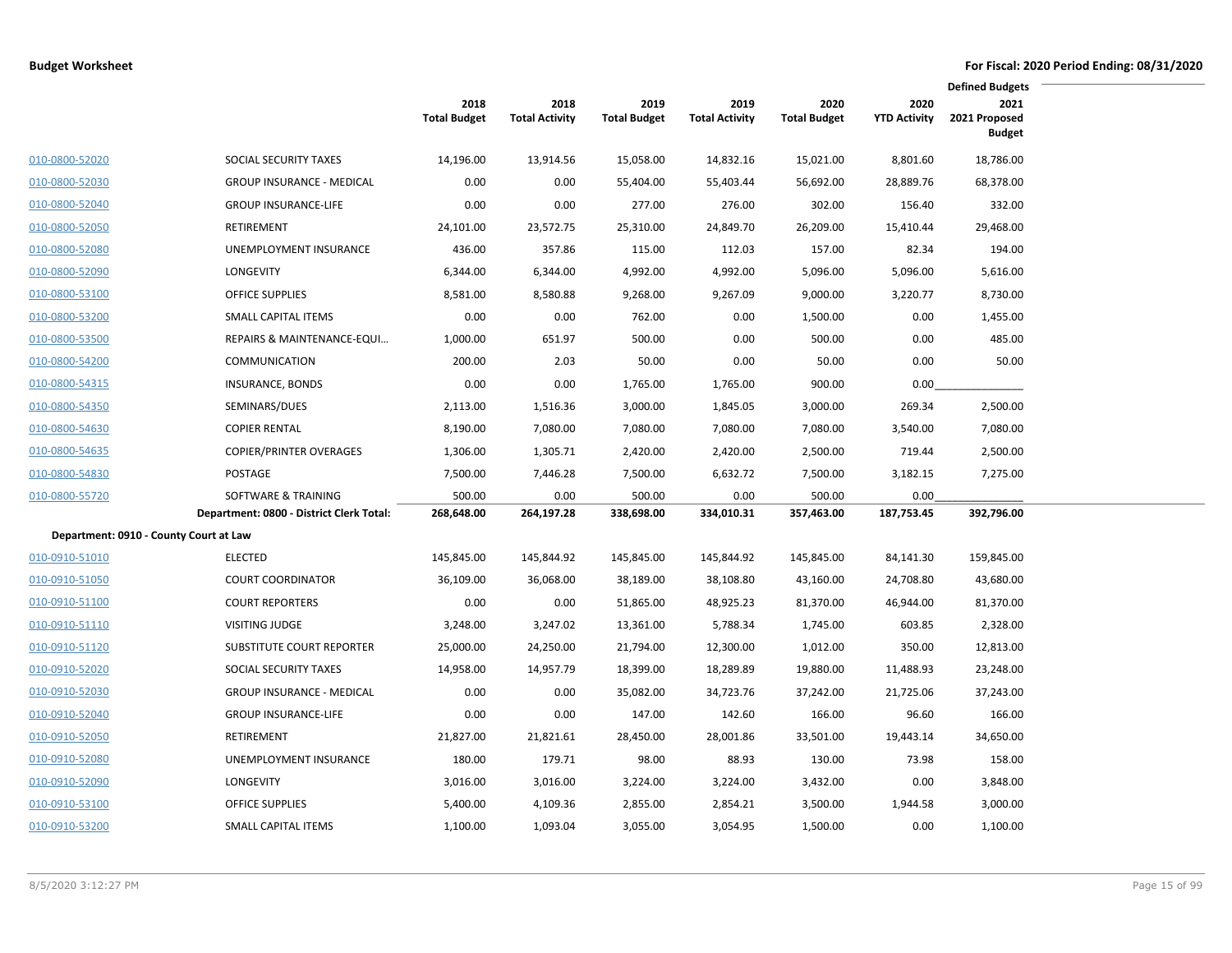|                |                                                     |                             |                               |                             |                               |                             |                             | <b>Defined Budgets</b>                 |  |
|----------------|-----------------------------------------------------|-----------------------------|-------------------------------|-----------------------------|-------------------------------|-----------------------------|-----------------------------|----------------------------------------|--|
|                |                                                     | 2018<br><b>Total Budget</b> | 2018<br><b>Total Activity</b> | 2019<br><b>Total Budget</b> | 2019<br><b>Total Activity</b> | 2020<br><b>Total Budget</b> | 2020<br><b>YTD Activity</b> | 2021<br>2021 Proposed<br><b>Budget</b> |  |
| 010-0910-53500 | REPAIRS & MAINTENANCE-EQUI                          | 200.00                      | 0.00                          | 200.00                      | 0.00                          | 200.00                      | 0.00                        | 200.00                                 |  |
| 010-0910-54100 | PROFESSIONAL SERVICES                               | 31,848.00                   | 31,847.50                     | 34,945.00                   | 23,722.50                     | 40,000.00                   | 14,055.50                   | 35,000.00                              |  |
| 010-0910-54120 | <b>COURT REPORTERS</b>                              | 9,500.00                    | 7,181.00                      | 5,000.00                    | 3,603.06                      | 5,000.00                    | 476.28                      | 4,000.00                               |  |
| 010-0910-54149 | APPOINTED ATTORNEYS - C.P.S.                        | 0.00                        | 0.00                          | 0.00                        | 0.00                          | 6,000.00                    | 13,783.00                   | 10,000.00                              |  |
| 010-0910-54150 | APPOINTED ATTORNEYS-OTHER                           | 110,795.00                  | 90,492.70                     | 120,000.00                  | 119,319.24                    | 134,000.00                  | 51,346.97                   | 135,000.00                             |  |
| 010-0910-54155 | APPOINTED ATTORNEYS - INDIG                         | 54,000.00                   | 53,400.21                     | 55,000.00                   | 49,975.43                     | 55,000.00                   | 20,689.07                   | 56,000.00                              |  |
| 010-0910-54200 | <b>COMMUNICATION</b>                                | 150.00                      | 0.17                          | 50.00                       | 0.00                          | 0.00                        | 0.00                        |                                        |  |
| 010-0910-54315 | <b>INSURANCE, BONDS</b>                             | 0.00                        | 0.00                          | 1,243.00                    | 1,243.00                      | 0.00                        | 0.00                        |                                        |  |
| 010-0910-54350 | SEMINARS/DUES                                       | 3,500.00                    | 1,560.05                      | 2,597.00                    | 2,596.30                      | 3,500.00                    | 425.00                      | 3,000.00                               |  |
| 010-0910-54355 | MILEAGE/TRAVEL REIMBURSEM                           | 250.00                      | 94.16                         | 250.00                      | 47.41                         | 400.00                      | 50.46                       | 250.00                                 |  |
| 010-0910-54630 | <b>COPIER RENTAL</b>                                | 1,800.00                    | 1,215.00                      | 1,800.00                    | 1,620.00                      | 1,800.00                    | 1,215.00                    | 1,800.00                               |  |
| 010-0910-54635 | <b>COPIER/PRINTER OVERAGES</b>                      | 0.00                        | 0.00                          | 0.00                        | 0.00                          | 250.00                      | 0.00                        | 100.00                                 |  |
| 010-0910-54830 | POSTAGE                                             | 500.00                      | 330.13                        | 500.00                      | 380.06                        | 500.00                      | 544.70                      | 500.00                                 |  |
|                | Department: 0910 - County Court at Law Total:       | 469,226.00                  | 440,708.37                    | 583,949.00                  | 543,854.49                    | 619,133.00                  | 314,106.22                  | 649,299.00                             |  |
|                | Department: 1000 - Justice of the Peace Court No. 1 |                             |                               |                             |                               |                             |                             |                                        |  |
| 010-1000-51010 | <b>ELECTED</b>                                      | 44,425.00                   | 44,372.56                     | 46,505.00                   | 46,424.90                     | 46,505.00                   | 26,829.75                   | 48,805.00                              |  |
| 010-1000-51051 | <b>JUSTICE COURT CLERK</b>                          | 37,215.00                   | 37,169.60                     | 39,363.00                   | 39,362.34                     | 40,477.00                   | 23,306.40                   | 40,477.00                              |  |
| 010-1000-51085 | PART TIME                                           | 2,300.00                    | 2,300.00                      | 2,437.00                    | 2,436.76                      | 2,300.00                    | 902.04                      |                                        |  |
| 010-1000-52020 | SOCIAL SECURITY TAXES                               | 6,692.00                    | 5,815.47                      | 7,026.00                    | 6,166.54                      | 7,133.00                    | 3,588.48                    | 7,148.00                               |  |
| 010-1000-52030 | <b>GROUP INSURANCE - MEDICAL</b>                    | 0.00                        | 0.00                          | 28,741.00                   | 27,850.24                     | 27,133.00                   | 15,827.28                   | 27,133.00                              |  |
| 010-1000-52040 | <b>GROUP INSURANCE-LIFE</b>                         | 0.00                        | 0.00                          | 200.00                      | 110.40                        | 111.00                      | 64.40                       | 110.00                                 |  |
| 010-1000-52050 | RETIREMENT                                          | 10,322.00                   | 10,126.23                     | 10,892.00                   | 10,648.42                     | 11,349.00                   | 6,568.46                    | 11,213.00                              |  |
| 010-1000-52080 | UNEMPLOYMENT INSURANCE                              | 121.00                      | 112.06                        | 36.00                       | 35.34                         | 60.00                       | 26.75                       | 47.00                                  |  |
| 010-1000-52090 | <b>LONGEVITY</b>                                    | 3,536.00                    | 3,536.00                      | 3,744.00                    | 3,744.00                      | 3,952.00                    | 2,496.00                    | 4,160.00                               |  |
| 010-1000-53100 | <b>OFFICE SUPPLIES</b>                              | 1,800.00                    | 1,718.91                      | 2,508.00                    | 2,507.72                      | 1,800.00                    | 215.81                      | 1,525.00                               |  |
| 010-1000-53119 | COVID-19                                            | 0.00                        | 0.00                          | 0.00                        | 0.00                          | 0.00                        | 142.44                      |                                        |  |
| 010-1000-53200 | SMALL CAPITAL ITEMS                                 | 600.00                      | 0.00                          | 0.00                        | 0.00                          | 0.00                        | 0.00                        |                                        |  |
| 010-1000-53330 | <b>COFFEE &amp; WATER</b>                           | 209.00                      | 208.16                        | 243.00                      | 242.38                        | 200.00                      | 185.67                      | 200.00                                 |  |
| 010-1000-54200 | COMMUNICATION                                       | 397.00                      | 251.72                        | 300.00                      | 25.00                         | 300.00                      | 0.00                        | 300.00                                 |  |
| 010-1000-54315 | <b>INSURANCE, BONDS</b>                             | 0.00                        | 0.00                          | 200.00                      | 178.00                        | 0.00                        | 0.00                        |                                        |  |
| 010-1000-54350 | SEMINARS/DUES                                       | 1,500.00                    | 901.89                        | 1,750.00                    | 1,749.01                      | 1,500.00                    | 670.31                      | 1,500.00                               |  |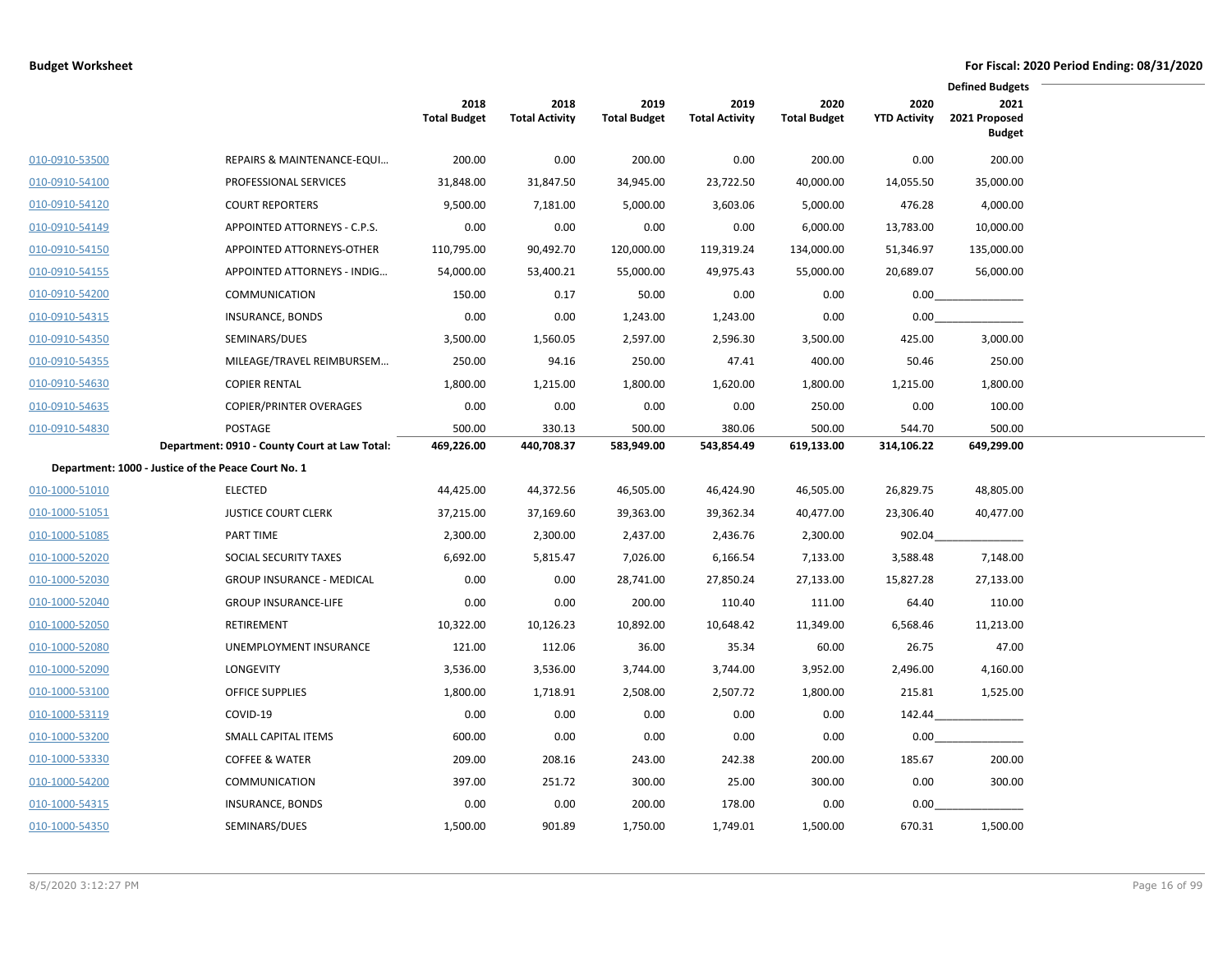|                |                                                            |                             |                               |                             |                               |                             |                             | <b>Defined Budgets</b>                 |  |
|----------------|------------------------------------------------------------|-----------------------------|-------------------------------|-----------------------------|-------------------------------|-----------------------------|-----------------------------|----------------------------------------|--|
|                |                                                            | 2018<br><b>Total Budget</b> | 2018<br><b>Total Activity</b> | 2019<br><b>Total Budget</b> | 2019<br><b>Total Activity</b> | 2020<br><b>Total Budget</b> | 2020<br><b>YTD Activity</b> | 2021<br>2021 Proposed<br><b>Budget</b> |  |
| 010-1000-54355 | MILEAGE/TRAVEL REIMBURSEM                                  | 1,000.00                    | 853.01                        | 1,000.00                    | 410.64                        | 1,000.00                    | 125.92                      | 1,000.00                               |  |
| 010-1000-54630 | <b>COPIER RENTAL</b>                                       | 3,300.00                    | 3,300.00                      | 3,300.00                    | 3,300.00                      | 3,300.00                    | 2,460.00                    | 3,300.00                               |  |
| 010-1000-54635 | <b>COPIER/PRINTER OVERAGES</b>                             | 87.00                       | 86.08                         | 46.00                       | 45.92                         | 100.00                      | 12.80                       | 100.00                                 |  |
| 010-1000-54830 | POSTAGE                                                    | 1,007.00                    | 1,006.70                      | 1,000.00                    | 995.71                        | 1,000.00                    | 0.00                        | 1,000.00                               |  |
|                | Department: 1000 - Justice of the Peace Court No. 1 Total: | 114,511.00                  | 111,758.39                    | 149,291.00                  | 146,233.32                    | 148,220.00                  | 83,422.51                   | 148,018.00                             |  |
|                | Department: 1002 - Justice of the Peace Court No. 2        |                             |                               |                             |                               |                             |                             |                                        |  |
| 010-1002-51010 | <b>ELECTED</b>                                             | 46,725.00                   | 46,672.77                     | 48,726.00                   | 48,725.12                     | 48,805.00                   | 28,156.80                   | 48,805.00                              |  |
| 010-1002-51051 | <b>JUSTICE COURT CLERK</b>                                 | 34,922.00                   | 34,921.41                     | 38,757.00                   | 38,756.25                     | 38,164.00                   | 22,590.52                   | 37,482.00                              |  |
| 010-1002-52020 | SOCIAL SECURITY TAXES                                      | 6,660.00                    | 6,369.79                      | 6,678.00                    | 6,677.78                      | 6,918.00                    | 3,886.94                    | 6,951.00                               |  |
| 010-1002-52030 | <b>GROUP INSURANCE - MEDICAL</b>                           | 0.00                        | 0.00                          | 22,991.00                   | 22,990.88                     | 22,445.00                   | 13,092.80                   | 22,445.00                              |  |
| 010-1002-52040 | <b>GROUP INSURANCE-LIFE</b>                                | 0.00                        | 0.00                          | 111.00                      | 110.40                        | 111.00                      | 64.40                       | 110.00                                 |  |
| 010-1002-52050 | RETIREMENT                                                 | 10,307.00                   | 10,306.92                     | 10,869.00                   | 10,868.74                     | 11,871.00                   | 6,657.66                    | 10,904.00                              |  |
| 010-1002-52080 | UNEMPLOYMENT INSURANCE                                     | 109.00                      | 98.54                         | 33.00                       | 32.33                         | 55.00                       | 22.56                       | 43.00                                  |  |
| 010-1002-52090 | <b>LONGEVITY</b>                                           | 3,952.00                    | 3,952.00                      | 4,160.00                    | 4,160.00                      | 4,368.00                    | 2,600.00                    | 4,576.00                               |  |
| 010-1002-52260 | OFFICE ALLOWANCE                                           | 7,200.00                    | 7,200.00                      | 7,800.00                    | 7,800.00                      | 7,800.00                    | 4,550.00                    | 7,800.00                               |  |
| 010-1002-53100 | <b>OFFICE SUPPLIES</b>                                     | 2,600.00                    | 2,502.22                      | 3,527.00                    | 3,526.40                      | 3,474.00                    | 1,030.69                    | 3,200.00                               |  |
| 010-1002-53500 | REPAIRS & MAINTENANCE-EQUI                                 | 419.00                      | 418.50                        | 285.00                      | 284.37                        | 400.00                      | 153.52                      | 400.00                                 |  |
| 010-1002-54200 | <b>COMMUNICATION</b>                                       | 1,107.00                    | 1,106.37                      | 1,378.00                    | 1,377.66                      | 1,500.00                    | 796.10                      | 1,500.00                               |  |
| 010-1002-54315 | <b>INSURANCE, BONDS</b>                                    | 0.00                        | 0.00                          | 178.00                      | 178.00                        | 0.00                        | 0.00                        |                                        |  |
| 010-1002-54350 | SEMINARS/DUES                                              | 4,367.00                    | 4,366.35                      | 3,851.00                    | 3,850.85                      | 3,200.00                    | $-31.65$                    | 2,530.00                               |  |
| 010-1002-54355 | MILEAGE/TRAVEL REIMBURSEM                                  | 1,372.00                    | 1,371.85                      | 1,267.00                    | 1,266.35                      | 2,000.00                    | 677.42                      | 2,000.00                               |  |
| 010-1002-54630 | <b>COPIER RENTAL</b>                                       | 1,006.00                    | 852.00                        | 639.00                      | 639.00                        | 904.00                      | 452.00                      | 855.00                                 |  |
| 010-1002-54635 | <b>COPIER/PRINTER OVERAGES</b>                             | 276.00                      | 275.44                        | 503.00                      | 502.16                        | 300.00                      | 184.48                      | 500.00                                 |  |
| 010-1002-54830 | POSTAGE                                                    | 981.00                      | 750.00                        | 729.00                      | 728.34                        | 1,000.00                    | 211.19                      | 1,000.00                               |  |
|                | Department: 1002 - Justice of the Peace Court No. 2 Total: | 122,003.00                  | 121,164.16                    | 152,482.00                  | 152,474.63                    | 153,315.00                  | 85,095.43                   | 151,101.00                             |  |
|                | Department: 1003 - Justice of the Peace Court No. 3        |                             |                               |                             |                               |                             |                             |                                        |  |
| 010-1003-51010 | <b>ELECTED</b>                                             | 46,725.00                   | 46,672.77                     | 48,805.00                   | 48,725.12                     | 48,805.00                   | 28,156.80                   | 48,805.00                              |  |
| 010-1003-51051 | <b>JUSTICE COURT CLERK</b>                                 | 31,034.00                   | 31,033.11                     | 33,457.00                   | 33,456.22                     | 36,660.00                   | 21,188.77                   | 36,358.00                              |  |
| 010-1003-52020 | SOCIAL SECURITY TAXES                                      | 5,901.00                    | 5,772.45                      | 6,259.00                    | 6,130.75                      | 6,505.00                    | 3,726.29                    | 6,610.00                               |  |
| 010-1003-52030 | <b>GROUP INSURANCE - MEDICAL</b>                           | 0.00                        | 0.00                          | 10,576.00                   | 10,376.88                     | 10,110.00                   | 5,897.78                    | 10,110.00                              |  |
| 010-1003-52040 | <b>GROUP INSURANCE-LIFE</b>                                | 0.00                        | 0.00                          | 200.00                      | 103.96                        | 111.00                      | 53.13                       | 111.00                                 |  |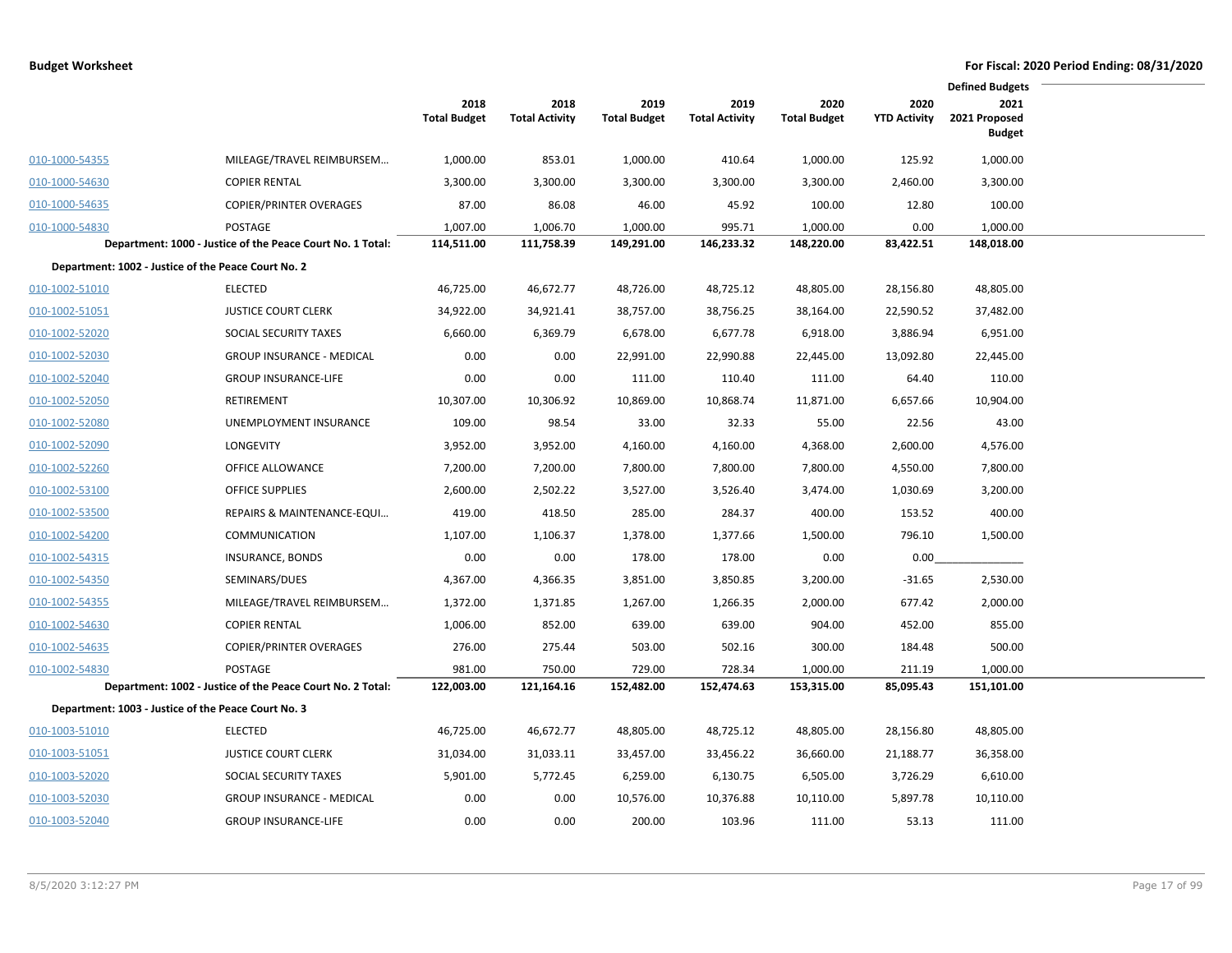|                |                                                            |                             |                               |                             |                               |                             |                             | <b>Defined Budgets</b>                 |  |
|----------------|------------------------------------------------------------|-----------------------------|-------------------------------|-----------------------------|-------------------------------|-----------------------------|-----------------------------|----------------------------------------|--|
|                |                                                            | 2018<br><b>Total Budget</b> | 2018<br><b>Total Activity</b> | 2019<br><b>Total Budget</b> | 2019<br><b>Total Activity</b> | 2020<br><b>Total Budget</b> | 2020<br><b>YTD Activity</b> | 2021<br>2021 Proposed<br><b>Budget</b> |  |
| 010-1003-52050 | RETIREMENT                                                 | 9,243.00                    | 9,242.93                      | 9,846.00                    | 9,845.46                      | 10,998.00                   | 6,288.05                    | 10,369.00                              |  |
| 010-1003-52080 | UNEMPLOYMENT INSURANCE                                     | 104.00                      | 84.62                         | 28.00                       | 27.11                         | 53.00                       | 21.71                       | 41.00                                  |  |
| 010-1003-52090 | LONGEVITY                                                  | 624.00                      | 624.00                        | 832.00                      | 832.00                        | 1,040.00                    | 1,040.00                    | 1,248.00                               |  |
| 010-1003-53100 | <b>OFFICE SUPPLIES</b>                                     | 308.00                      | 307.76                        | 1,200.00                    | 384.52                        | 1,500.00                    | 182.90                      | 1,000.00                               |  |
| 010-1003-53500 | REPAIRS & MAINTENANCE-EQUI                                 | 212.00                      | 0.00                          | 250.00                      | 0.00                          | 250.00                      | 0.00                        | 250.00                                 |  |
| 010-1003-54200 | <b>COMMUNICATION</b>                                       | 400.00                      | 286.86                        | 500.00                      | 455.88                        | 500.00                      | 265.93                      | 500.00                                 |  |
| 010-1003-54315 | INSURANCE, BONDS                                           | 0.00                        | 0.00                          | 200.00                      | 178.00                        | 0.00                        | 0.00                        |                                        |  |
| 010-1003-54350 | SEMINARS/DUES                                              | 2,530.00                    | 1,885.59                      | 2,530.00                    | 2,164.76                      | 2,530.00                    | 161.67                      | 2,530.00                               |  |
| 010-1003-54355 | MILEAGE/TRAVEL REIMBURSEM                                  | 1,000.00                    | 458.07                        | 1,000.00                    | 432.02                        | 1,000.00                    | 0.00                        | 1,000.00                               |  |
| 010-1003-54630 | <b>COPIER RENTAL</b>                                       | 3,200.00                    | 2,880.00                      | 3,200.00                    | 2,880.00                      | 3,200.00                    | 2,256.32                    | 3,200.00                               |  |
| 010-1003-54635 | <b>COPIER/PRINTER OVERAGES</b>                             | 155.00                      | 154.88                        | 300.00                      | 292.24                        | 100.00                      | 67.44                       | 100.00                                 |  |
| 010-1003-54830 | POSTAGE                                                    | 750.00                      | 645.63                        | 750.00                      | 721.64                        | 750.00                      | 351.65                      | 750.00                                 |  |
|                | Department: 1003 - Justice of the Peace Court No. 3 Total: | 102,186.00                  | 100,048.67                    | 119,933.00                  | 117,006.56                    | 124,112.00                  | 69,658.44                   | 122,982.00                             |  |
|                | Department: 1004 - Justice of the Peace Court No. 4        |                             |                               |                             |                               |                             |                             |                                        |  |
| 010-1004-51010 | <b>ELECTED</b>                                             | 46,725.00                   | 46,672.77                     | 48,805.00                   | 48,725.12                     | 48,805.00                   | 28,156.80                   | 48,805.00                              |  |
| 010-1004-51051 | <b>JUSTICE COURT CLERK</b>                                 | 37,215.00                   | 37,169.60                     | 39,291.00                   | 39,211.20                     | 40,477.00                   | 23,306.40                   | 40,477.00                              |  |
| 010-1004-52020 | SOCIAL SECURITY TAXES                                      | 6,605.00                    | 6,149.64                      | 6,938.00                    | 6,478.74                      | 6,418.00                    | 3,715.82                    | 7,061.00                               |  |
| 010-1004-52030 | <b>GROUP INSURANCE - MEDICAL</b>                           | 0.00                        | 0.00                          | 24,824.00                   | 22,990.88                     | 22,445.00                   | 13,092.80                   | 22,445.00                              |  |
| 010-1004-52040 | <b>GROUP INSURANCE-LIFE</b>                                | 0.00                        | 0.00                          | 150.00                      | 82.80                         | 83.00                       | 48.30                       | 83.00                                  |  |
| 010-1004-52050 | <b>RETIREMENT</b>                                          | 10,187.00                   | 10,175.61                     | 10,757.00                   | 10,737.73                     | 11,493.00                   | 6,487.46                    | 11,076.00                              |  |
| 010-1004-52080 | UNEMPLOYMENT INSURANCE                                     | 117.00                      | 105.87                        | 34.00                       | 33.14                         | 56.00                       | 23.35                       | 47.00                                  |  |
| 010-1004-52090 | LONGEVITY                                                  | 2,392.00                    | 2,392.00                      | 2,600.00                    | 2,600.00                      | 2,808.00                    | 520.00                      | 3,016.00                               |  |
| 010-1004-52260 | OFFICE ALLOWANCE                                           | 5,375.00                    | 5,375.00                      | 5,400.00                    | 5,400.00                      | 5,400.00                    | 3,150.00                    | 5,400.00                               |  |
| 010-1004-53100 | <b>OFFICE SUPPLIES</b>                                     | 1,634.00                    | 1,518.09                      | 1,480.00                    | 810.07                        | 2,000.00                    | 566.75                      | 1,800.00                               |  |
| 010-1004-53200 | SMALL CAPITAL ITEMS                                        | 500.00                      | 0.00                          | 0.00                        | 0.00                          | 0.00                        | 0.00                        |                                        |  |
| 010-1004-53500 | REPAIRS & MAINTENANCE-EQUI                                 | 300.00                      | 0.00                          | 0.00                        | 0.00                          | 300.00                      | 0.00                        | 300.00                                 |  |
| 010-1004-54200 | <b>COMMUNICATION</b>                                       | 1,592.00                    | 1,591.72                      | 2,020.00                    | 2,008.79                      | 1,700.00                    | 1,245.50                    | 1,700.00                               |  |
| 010-1004-54315 | INSURANCE, BONDS                                           | 0.00                        | 0.00                          | 200.00                      | 178.00                        | 0.00                        | 0.00                        |                                        |  |
| 010-1004-54350 | SEMINARS/DUES                                              | 2,152.00                    | 2,151.21                      | 2,008.00                    | 2,007.56                      | 2,200.00                    | 451.40                      | 2,000.00                               |  |
| 010-1004-54355 | MILEAGE/TRAVEL REIMBURSEM                                  | 2,600.00                    | 1,618.80                      | 1,667.00                    | 1,666.92                      | 1,500.00                    | 0.00                        | 1,500.00                               |  |
| 010-1004-54400 | <b>UTILITIES</b>                                           | 2,600.00                    | 2,239.42                      | 2,600.00                    | 2,179.10                      | 2,600.00                    | 1,176.81                    | 2,500.00                               |  |
|                |                                                            |                             |                               |                             |                               |                             |                             |                                        |  |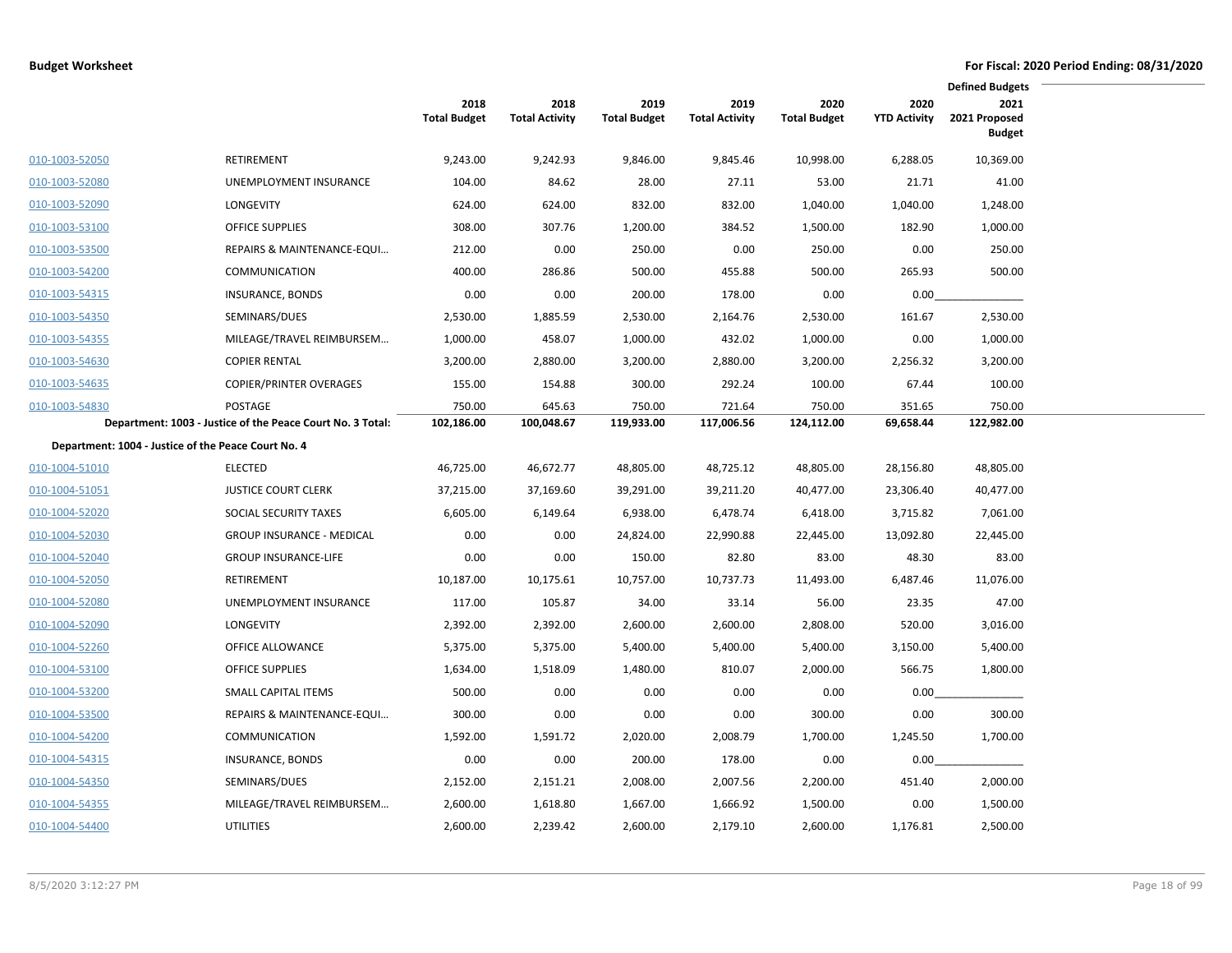|                                    |                                                            |                             |                               |                             |                               |                             |                             | <b>Defined Budgets</b>                 |
|------------------------------------|------------------------------------------------------------|-----------------------------|-------------------------------|-----------------------------|-------------------------------|-----------------------------|-----------------------------|----------------------------------------|
|                                    |                                                            | 2018<br><b>Total Budget</b> | 2018<br><b>Total Activity</b> | 2019<br><b>Total Budget</b> | 2019<br><b>Total Activity</b> | 2020<br><b>Total Budget</b> | 2020<br><b>YTD Activity</b> | 2021<br>2021 Proposed<br><b>Budget</b> |
| 010-1004-54630                     | COPIER-RENTAL                                              | 1,600.00                    | 1,470.00                      | 1,400.00                    | 1,260.00                      | 1,400.00                    | 945.00                      | 1,400.00                               |
| 010-1004-54635                     | <b>COPIER/PRINTER OVERAGES</b>                             | 22.00                       | 22.00                         | 100.00                      | 15.28                         | 100.00                      | 5.84                        | 100.00                                 |
| 010-1004-54830                     | <b>POSTAGE</b>                                             | 500.00                      | 500.00                        | 500.00                      | 383.60                        | 500.00                      | 330.00                      | 500.00                                 |
|                                    | Department: 1004 - Justice of the Peace Court No. 4 Total: | 122,116.00                  | 119,151.73                    | 150,774.00                  | 146,768.93                    | 150,285.00                  | 83,222.23                   | 150,210.00                             |
| Department: 1100 - County Attorney |                                                            |                             |                               |                             |                               |                             |                             |                                        |
| 010-1100-51010                     | <b>ELECTED</b>                                             | 66,706.00                   | 66,705.67                     | 68,781.00                   | 68,780.48                     | 68,860.00                   | 39,727.20                   | 68,860.00                              |
| 010-1100-51040                     | <b>DEPUTY CLERK</b>                                        | 55,268.00                   | 55,267.23                     | 59,896.00                   | 59,895.57                     | 62,689.00                   | 35,733.49                   | 63,565.00                              |
| 010-1100-51125                     | <b>ASSISTANT COUNTY ATTORNEY</b>                           | 79,605.00                   | 79,604.99                     | 77,577.00                   | 77,576.73                     | 82,400.00                   | 47,446.14                   | 82,400.00                              |
| 010-1100-51220                     | <b>INVESTIGATOR</b>                                        | 22,404.00                   | 22,403.37                     | 47,551.00                   | 47,550.70                     | 55,474.00                   | 31,545.04                   | 55,474.00                              |
| 010-1100-51850                     | STATE SALARY SUPPLEMENT                                    | 35,000.00                   | 35,000.00                     | 44,334.00                   | 44,333.39                     | 84,000.00                   | 55,192.20                   | 84,000.00                              |
| 010-1100-51860                     | HOT CHECK SUPPLEMENT                                       | 2,880.00                    | 2,880.00                      | 2,781.00                    | 2,780.80                      | 9,031.00                    | 4,322.25                    | 7,492.00                               |
| 010-1100-51861                     | PRE-TRIAL DIVERSION SUPPLEM                                | 9,042.00                    | 9,041.63                      | 6,044.63                    | 6,044.59                      | 15,104.00                   | 7,048.65                    | 12,484.00                              |
| 010-1100-52020                     | SOCIAL SECURITY TAXES                                      | 20,421.76                   | 20,420.98                     | 22,005.00                   | 22,004.21                     | 28,456.00                   | 16,610.62                   | 28,816.00                              |
| 010-1100-52030                     | <b>GROUP INSURANCE - MEDICAL</b>                           | 0.00                        | 0.00                          | 48,212.00                   | 48,211.14                     | 48,893.00                   | 25,676.00                   | 48,893.00                              |
| 010-1100-52040                     | <b>GROUP INSURANCE-LIFE</b>                                | 0.00                        | 0.00                          | 266.00                      | 265.32                        | 276.00                      | 161.00                      | 276.00                                 |
| 010-1100-52050                     | RETIREMENT                                                 | 31,731.86                   | 31,730.97                     | 35,277.00                   | 35,276.16                     | 44,676.00                   | 27,777.27                   | 45,201.00                              |
| 010-1100-52080                     | UNEMPLOYMENT INSURANCE                                     | 459.68                      | 458.72                        | 156.00                      | 155.79                        | 301.00                      | 126.90                      | 246.00                                 |
| 010-1100-52090                     | LONGEVITY                                                  | 1,144.00                    | 1,144.00                      | 1,456.00                    | 1,456.00                      | 1,976.00                    | 1,560.00                    | 2,392.00                               |
| 010-1100-53100                     | <b>OFFICE SUPPLIES</b>                                     | 3,002.00                    | 3,001.62                      | 4,893.00                    | 4,892.93                      | 6,500.00                    | 1,345.15                    | 5,335.00                               |
| 010-1100-53200                     | SMALL CAPITAL ITEMS                                        | 2,373.00                    | 2,372.28                      | 2,365.00                    | 2,364.58                      | 2,500.00                    | 0.00                        | 2,425.00                               |
| 010-1100-53500                     | REPAIRS & MAINTENANCE-EQUI                                 | 194.00                      | 193.98                        | 0.00                        | 0.00                          | 0.00                        | 0.00                        |                                        |
| 010-1100-54200                     | COMMUNICATION                                              | 3.00                        | 2.40                          | 0.00                        | 0.00                          | 50.00                       | 0.00                        | 48.00                                  |
| 010-1100-54300                     | ADVERTISING & LEGAL NOTICES                                | 66.00                       | 65.46                         | 0.00                        | 0.00                          | 50.00                       | 0.00                        | 49.00                                  |
| 010-1100-54315                     | INSURANCE, BONDS                                           | 1,000.00                    | 1,000.00                      | 0.00                        | 0.00                          | 0.00                        | 0.00                        | 200.00                                 |
| 010-1100-54335                     | INSURANCE, PUBLIC OFFICIAL                                 | 1,867.00                    | 1,867.00                      | 1,867.00                    | 1,867.00                      | 2,000.00                    | 0.00                        | 2,000.00                               |
| 010-1100-54350                     | SEMINARS/DUES                                              | 6,782.00                    | 6,781.93                      | 8,128.00                    | 8,127.70                      | 6,500.00                    | 2,273.16                    | 7,275.00                               |
| 010-1100-54630                     | <b>COPIER RENTAL</b>                                       | 3,990.00                    | 3,990.00                      | 4,455.00                    | 4,455.00                      | 3,900.00                    | 1,795.00                    | 3,900.00                               |
| 010-1100-54635                     | <b>COPIER/PRINTER OVERAGES</b>                             | 810.00                      | 809.05                        | 160.00                      | 159.84                        | 100.00                      | 44.00                       | 100.00                                 |
| 010-1100-54830                     | <b>POSTAGE</b>                                             | 1,420.00                    | 1,419.60                      | 1,602.00                    | 1,601.15                      | 1,500.00                    | 275.55                      | 1,455.00                               |
|                                    | Department: 1100 - County Attorney Total:                  | 346,169.30                  | 346,160.88                    | 437,806.63                  | 437,799.08                    | 525,236.00                  | 298,659.62                  | 522,886.00                             |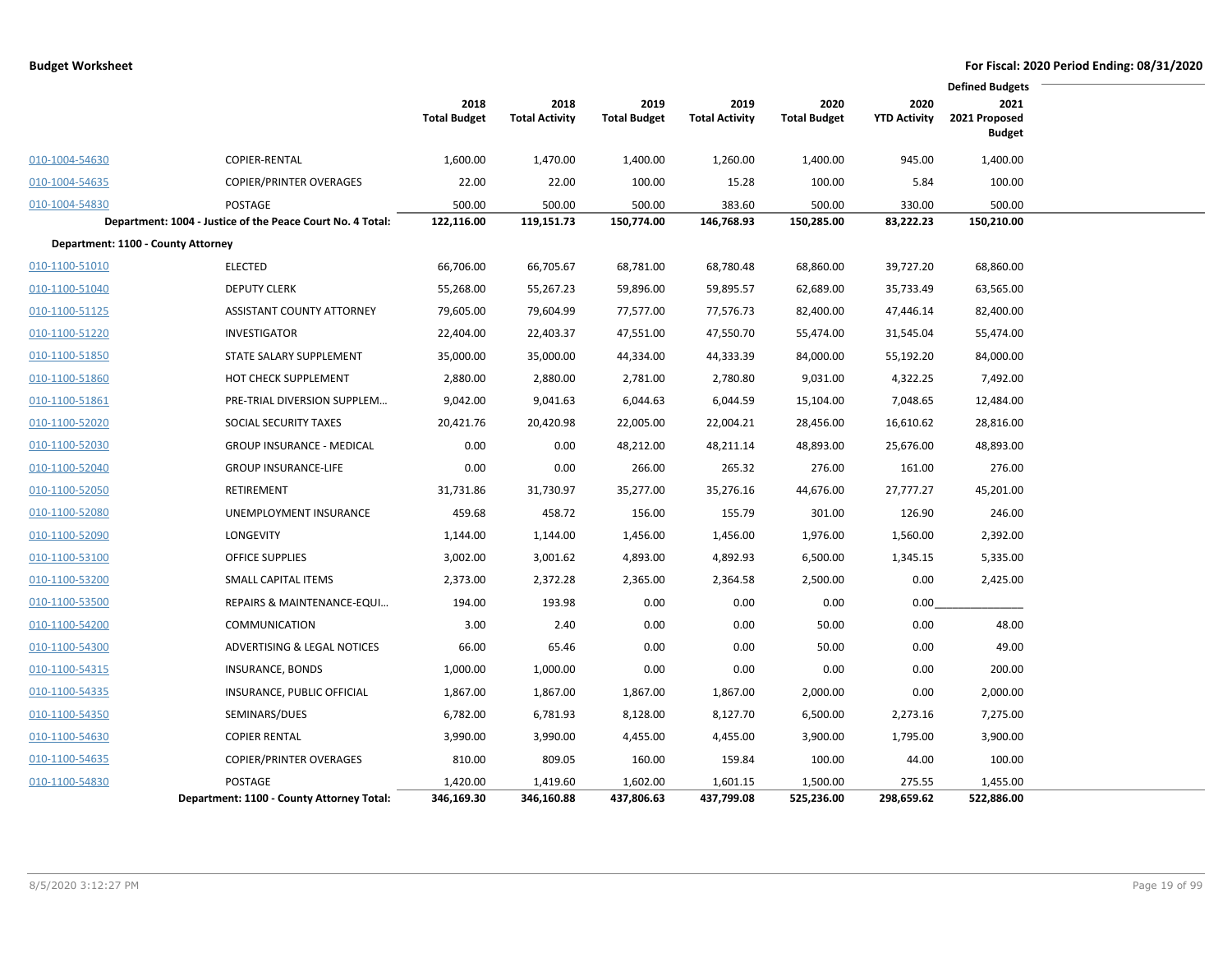|                                           |                                    |                             |                               |                             |                               |                             |                             | <b>Defined Budgets</b>                 |  |
|-------------------------------------------|------------------------------------|-----------------------------|-------------------------------|-----------------------------|-------------------------------|-----------------------------|-----------------------------|----------------------------------------|--|
|                                           |                                    | 2018<br><b>Total Budget</b> | 2018<br><b>Total Activity</b> | 2019<br><b>Total Budget</b> | 2019<br><b>Total Activity</b> | 2020<br><b>Total Budget</b> | 2020<br><b>YTD Activity</b> | 2021<br>2021 Proposed<br><b>Budget</b> |  |
| Department: 1200 - Election               |                                    |                             |                               |                             |                               |                             |                             |                                        |  |
| 010-1200-51085                            | PART TIME                          | 12,000.00                   | 8,660.25                      | 10,000.00                   | 1,350.00                      | 5,887.00                    | 3,275.50                    | 5,887.00                               |  |
| 010-1200-51360                            | SALARY SUPPLEMENT                  | 5,000.00                    | 5,000.00                      | 5,000.00                    | 5,000.00                      | 5,000.00                    | 2,884.65                    | 5,000.00                               |  |
| 010-1200-52020                            | SOCIAL SECURITY TAXES              | 383.00                      | 376.11                        | 390.00                      | 389.91                        | 827.00                      | 409.77                      | 827.00                                 |  |
| 010-1200-52030                            | <b>GROUP INSURANCE - MEDICAL</b>   | 0.00                        | 0.00                          | 1,000.00                    | 628.56                        | 593.00                      | 359.10                      | 593.00                                 |  |
| 010-1200-52040                            | <b>GROUP INSURANCE-LIFE</b>        | 0.00                        | 0.00                          | 100.00                      | 3.84                          | 4.00                        | 2.24                        | 4.00                                   |  |
| 010-1200-52050                            | <b>RETIREMENT</b>                  | 590.00                      | 589.93                        | 616.00                      | 615.94                        | 629.00                      | 360.30                      | 629.00                                 |  |
| 010-1200-52080                            | UNEMPLOYMENT INSURANCE             | 0.00                        | 0.00                          | 0.00                        | 0.00                          | 3.00                        | 2.54                        | 3.00                                   |  |
| 010-1200-53100                            | <b>OFFICE SUPPLIES</b>             | 19,465.00                   | 19,464.28                     | 13,946.00                   | 13,945.83                     | 12,000.00                   | 7,896.17                    | 15,000.00                              |  |
| 010-1200-53119                            | COVID-19                           | 0.00                        | 0.00                          | 0.00                        | 0.00                          | 0.00                        | 3,351.32                    |                                        |  |
| 010-1200-53200                            | <b>SMALL CAPITAL ITEMS</b>         | 1,000.00                    | 0.00                          | 1,000.00                    | 0.00                          | 1,000.00                    | 0.00                        | 1,000.00                               |  |
| 010-1200-53500                            | REPAIRS & MAINTENANCE-EQUI         | 16,033.00                   | 15,626.72                     | 25,079.00                   | 24,557.86                     | 28,000.00                   | 13,340.00                   | 28,000.00                              |  |
| 010-1200-54200                            | COMMUNICATION                      | 100.00                      | 0.56                          | 50.00                       | 0.00                          | 50.00                       | 0.00                        | 50.00                                  |  |
| 010-1200-54300                            | ADVERTISING & LEGAL NOTICES        | 400.00                      | 228.72                        | 400.00                      | 83.43                         | 400.00                      | 0.00                        | 400.00                                 |  |
| 010-1200-54350                            | SEMINARS/DUES                      | 3,100.00                    | 2,300.52                      | 4,045.00                    | 4,044.04                      | 3,100.00                    | 619.38                      | 3,000.00                               |  |
| 010-1200-54355                            | MILEAGE/TRAVEL REIMBURSEM          | 0.00                        | 0.00                          | 100.00                      | 0.00                          | 100.00                      | 0.00                        | 100.00                                 |  |
| 010-1200-54630                            | <b>COPIER RENTAL</b>               | 1,800.00                    | 1,800.00                      | 1,800.00                    | 1,800.00                      | 1,800.00                    | 900.00                      | 1,800.00                               |  |
| 010-1200-54635                            | <b>COPIER/PRINTER OVERAGES</b>     | 60.00                       | 59.35                         | 0.00                        | 0.00                          | 0.00                        | 0.00                        |                                        |  |
| 010-1200-54830                            | POSTAGE                            | 11,000.00                   | 7,149.29                      | 11,000.00                   | 8,575.08                      | 12,000.00                   | 3,795.95                    | 12,000.00                              |  |
| 010-1200-54845                            | <b>ELECTION WORKERS</b>            | 16,442.00                   | 16,441.50                     | 10,000.00                   | 4,048.75                      | 13,118.00                   | 5,618.25                    | 10,000.00                              |  |
| 010-1200-54900                            | <b>CHAPTER 19 FUNDS</b>            | 4,000.00                    | 0.00                          | 4,000.00                    | 0.00                          | 9,000.00                    | 5,421.53                    | 1,500.00                               |  |
| 010-1200-55700                            | <b>MACHINERY &amp; EQUIPMENT</b>   | 0.00                        | 0.00                          | 90,000.00                   | 90,000.00                     | 0.00                        | 0.00                        |                                        |  |
| 010-1200-55780                            | SALARY CONTINGENCY                 | 0.00                        | 0.00                          | 0.00                        | 0.00                          | 59,400.00                   | 0.00                        | 59,400.00                              |  |
|                                           | Department: 1200 - Election Total: | 91,373.00                   | 77,697.23                     | 178,526.00                  | 155,043.24                    | 152,911.00                  | 48,236.70                   | 145,193.00                             |  |
| Department: 1300 - Tax Assessor-Collector |                                    |                             |                               |                             |                               |                             |                             |                                        |  |
| 010-1300-51010                            | <b>ELECTED</b>                     | 65,039.00                   | 64,965.88                     | 67,119.00                   | 67,038.74                     | 67,119.00                   | 38,722.35                   | 67,119.00                              |  |
| 010-1300-51035                            | <b>CHIEF DEPUTY</b>                | 8,279.00                    | 7,917.08                      | 35,277.00                   | 35,276.81                     | 38,564.00                   | 22,639.20                   | 39,624.00                              |  |
| 010-1300-51040                            | <b>DEPUTY CLERK</b>                | 75,482.00                   | 75,481.39                     | 58,583.00                   | 58,422.52                     | 66,248.00                   | 37,927.21                   | 66,352.00                              |  |
| 010-1300-51085                            | PART-TIME                          | 17,046.00                   | 15,438.25                     | 24,495.00                   | 19,331.50                     | 29,120.00                   | 9,855.66                    | 31,055.00                              |  |
| 010-1300-51945                            | <b>VIT SALARY</b>                  | 0.00                        | 0.00                          | 1,632.00                    | 408.00                        | 1,494.00                    | 0.00                        | 1,244.00                               |  |
| 010-1300-52020                            | SOCIAL SECURITY TAXES              | 11,931.00                   | 11,930.06                     | 13,789.00                   | 13,230.63                     | 13,996.00                   | 8,099.11                    | 15,928.00                              |  |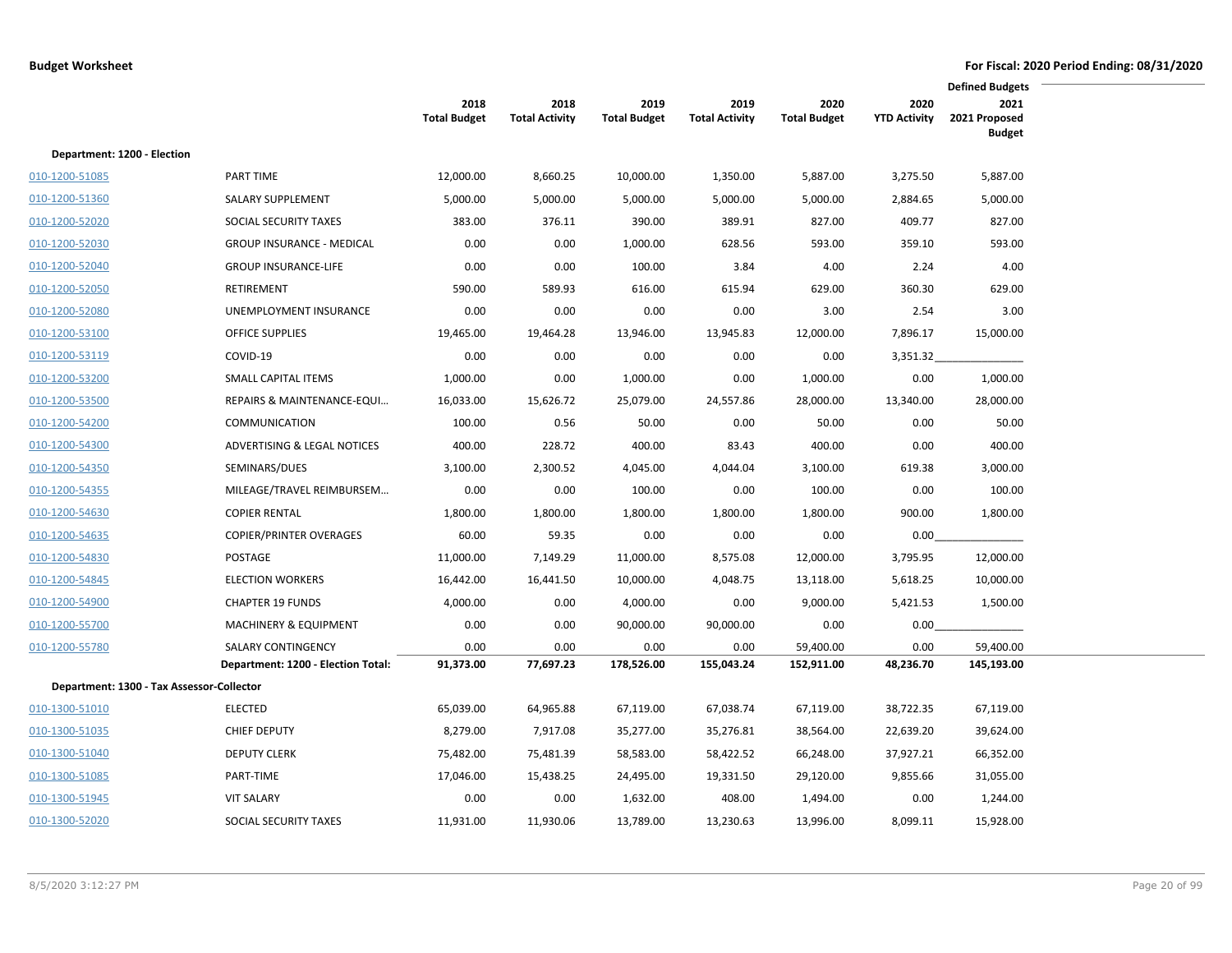|                |                                                  |                             |                               |                             |                               |                             |                             | <b>Defined Budgets</b>                 |  |
|----------------|--------------------------------------------------|-----------------------------|-------------------------------|-----------------------------|-------------------------------|-----------------------------|-----------------------------|----------------------------------------|--|
|                |                                                  | 2018<br><b>Total Budget</b> | 2018<br><b>Total Activity</b> | 2019<br><b>Total Budget</b> | 2019<br><b>Total Activity</b> | 2020<br><b>Total Budget</b> | 2020<br><b>YTD Activity</b> | 2021<br>2021 Proposed<br><b>Budget</b> |  |
| 010-1300-52030 | <b>GROUP INSURANCE - MEDICAL</b>                 | 0.00                        | 0.00                          | 37,570.00                   | 37,106.40                     | 36,181.00                   | 21,105.56                   | 36,181.00                              |  |
| 010-1300-52040 | <b>GROUP INSURANCE-LIFE</b>                      | 0.00                        | 0.00                          | 221.00                      | 193.20                        | 415.00                      | 112.70                      | 221.00                                 |  |
| 010-1300-52050 | RETIREMENT                                       | 19,648.00                   | 19,647.75                     | 22,666.00                   | 21,787.17                     | 24,383.00                   | 14,036.51                   | 24,985.00                              |  |
| 010-1300-52080 | UNEMPLOYMENT INSURANCE                           | 270.00                      | 269.41                        | 97.00                       | 91.92                         | 166.00                      | 71.77                       | 153.00                                 |  |
| 010-1300-52090 | LONGEVITY                                        | 2,704.00                    | 2,704.00                      | 3,224.00                    | 3,224.00                      | 3,640.00                    | 3,328.00                    | 4,056.00                               |  |
| 010-1300-53100 | <b>OFFICE SUPPLIES</b>                           | 2,488.00                    | 1,513.96                      | 2,488.00                    | 2,430.97                      | 2,500.00                    | 525.98                      | 2,250.00                               |  |
| 010-1300-53200 | SMALL CAPITAL ITEMS                              | 1,000.00                    | 0.00                          | 1,000.00                    | 0.00                          | 1,000.00                    | 0.00                        |                                        |  |
| 010-1300-53330 | <b>COFFEE &amp; WATER</b>                        | 12.00                       | 12.00                         | 12.00                       | 2.00                          | 0.00                        | 0.00                        |                                        |  |
| 010-1300-53500 | REPAIRS & MAINTENANCE-EQUI                       | 500.00                      | 0.00                          | 500.00                      | 0.00                          | 500.00                      | 0.00                        |                                        |  |
| 010-1300-54200 | <b>COMMUNICATION</b>                             | 400.00                      | 0.45                          | 50.00                       | 0.00                          | 50.00                       | 0.00                        |                                        |  |
| 010-1300-54315 | <b>INSURANCE, BONDS</b>                          | 0.00                        | 0.00                          | 0.00                        | 0.00                          | 0.00                        | 0.00                        | 3,200.00                               |  |
| 010-1300-54350 | SEMINARS/DUES                                    | 3,000.00                    | 2,700.10                      | 3,000.00                    | 2,231.85                      | 3,000.00                    | 214.05                      | 2,950.00                               |  |
| 010-1300-54630 | <b>COPIER RENTAL</b>                             | 3,200.00                    | 2,940.00                      | 3,200.00                    | 2,940.00                      | 3,200.00                    | 1,470.00                    | 2,950.00                               |  |
| 010-1300-54830 | POSTAGE                                          | 5,500.00                    | 3,696.71                      | 5,500.00                    | 3,885.90                      | 5,500.00                    | 2,864.00                    | 5,500.00                               |  |
|                | Department: 1300 - Tax Assessor-Collector Total: | 216,499.00                  | 209,217.04                    | 280,423.00                  | 267,601.61                    | 297,076.00                  | 160,972.10                  | 303,768.00                             |  |
|                | Department: 1400 - County Treasurer              |                             |                               |                             |                               |                             |                             |                                        |  |
| 010-1400-51010 | <b>ELECTED</b>                                   | 65,039.00                   | 64,965.88                     | 67,119.00                   | 67,038.74                     | 67,119.00                   | 38,722.35                   | 67,119.00                              |  |
| 010-1400-51035 | <b>CHIEF DEPUTY</b>                              | 37,389.00                   | 37,388.49                     | 39,652.00                   | 39,651.38                     | 39,916.00                   | 22,983.22                   | 39,916.00                              |  |
| 010-1400-51040 | <b>DEPUTY CLERK</b>                              | 34,484.00                   | 34,483.17                     | 28,848.00                   | 28,847.52                     | 31,072.00                   | 17,860.72                   | 31,117.00                              |  |
| 010-1400-52020 | SOCIAL SECURITY TAXES                            | 10,762.00                   | 10,379.95                     | 11,758.00                   | 10,108.76                     | 8,846.00                    | 5,718.68                    | 8,846.00                               |  |
| 010-1400-52030 | <b>GROUP INSURANCE - MEDICAL</b>                 | 0.00                        | 0.00                          | 28,886.00                   | 28,885.48                     | 29,100.00                   | 16,974.72                   | 29,100.00                              |  |
| 010-1400-52040 | <b>GROUP INSURANCE-LIFE</b>                      | 0.00                        | 0.00                          | 161.00                      | 161.00                        | 166.00                      | 96.60                       | 166.00                                 |  |
| 010-1400-52050 | RETIREMENT                                       | 16,613.00                   | 16,612.02                     | 17,004.00                   | 16,580.34                     | 17,514.00                   | 10,046.63                   | 16,891.00                              |  |
| 010-1400-52080 | UNEMPLOYMENT INSURANCE                           | 223.00                      | 202.84                        | 67.00                       | 57.49                         | 73.00                       | 40.95                       | 80.00                                  |  |
| 010-1400-52090 | LONGEVITY                                        | 3,952.00                    | 3,952.00                      | 4,264.00                    | 4,264.00                      | 2,184.00                    | 936.00                      | 2,600.00                               |  |
| 010-1400-53100 | <b>OFFICE SUPPLIES</b>                           | 5,043.00                    | 5,042.19                      | 4,754.00                    | 4,753.91                      | 3,500.00                    | 1,261.83                    | 3,500.00                               |  |
| 010-1400-53200 | SMALL CAPITAL ITEMS                              | 0.00                        | 0.00                          | 1,000.00                    | 0.00                          | 1,000.00                    | 0.00                        | 1,000.00                               |  |
| 010-1400-54200 | <b>COMMUNICATION</b>                             | 150.00                      | 0.23                          | 50.00                       | 0.00                          | 0.00                        | 0.00                        |                                        |  |
| 010-1400-54315 | INSURANCE, BONDS                                 | 350.00                      | 323.00                        | 2,201.00                    | 2,201.00                      | 350.00                      | 337.00                      | 375.00                                 |  |
| 010-1400-54350 | SEMINARS/DUES                                    | 2,107.00                    | 2,106.41                      | 7,100.00                    | 6,269.07                      | 2,500.00                    | 460.00                      | 2,500.00                               |  |
| 010-1400-54355 | MILEAGE/TRAVEL REIMBURSEM                        | 434.00                      | 371.15                        | 1,000.00                    | 745.32                        | 1,000.00                    | 66.70                       | 1,000.00                               |  |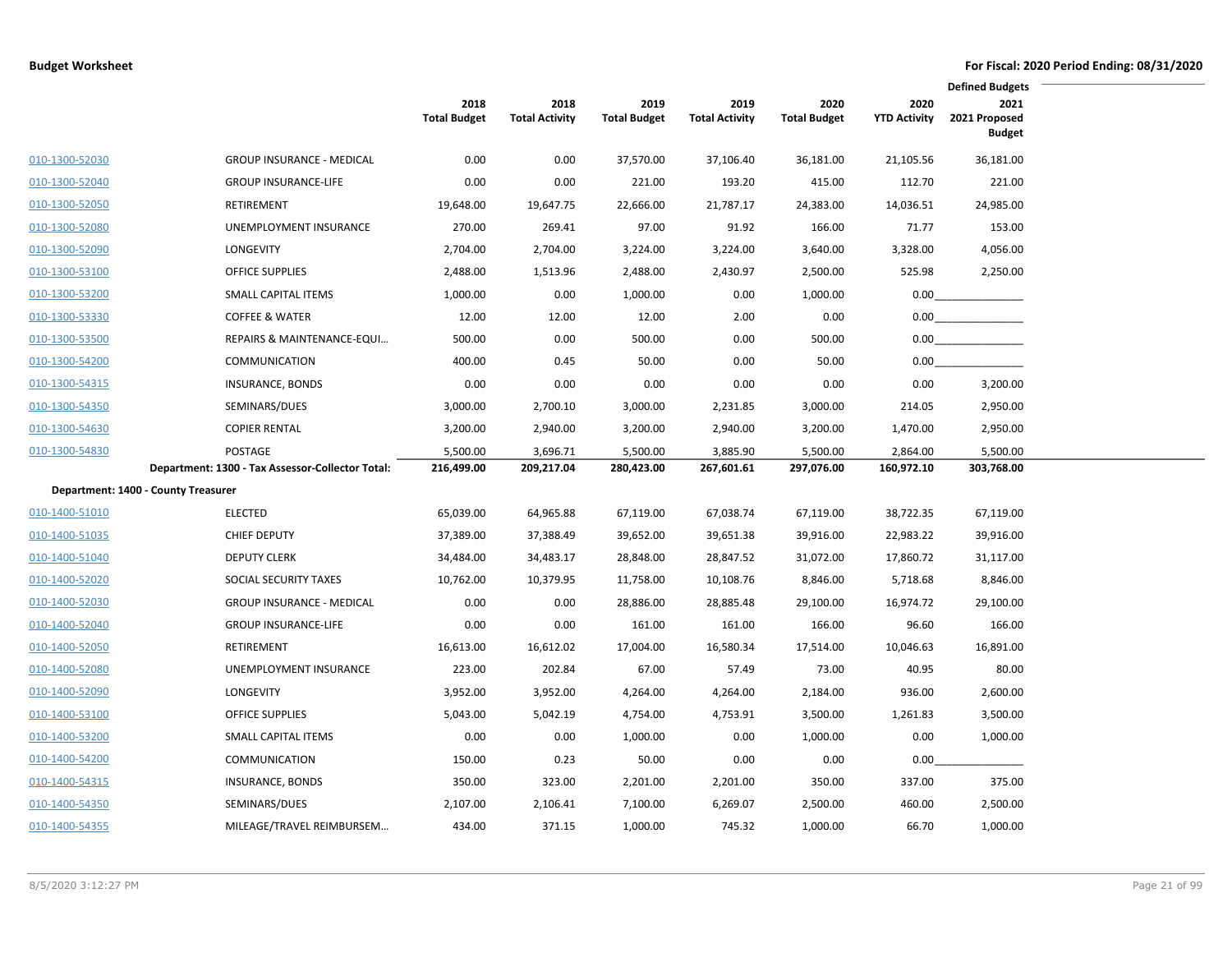|                                       |                                              |                             |                               |                             |                               |                             |                             | <b>Defined Budgets</b>                 |
|---------------------------------------|----------------------------------------------|-----------------------------|-------------------------------|-----------------------------|-------------------------------|-----------------------------|-----------------------------|----------------------------------------|
|                                       |                                              | 2018<br><b>Total Budget</b> | 2018<br><b>Total Activity</b> | 2019<br><b>Total Budget</b> | 2019<br><b>Total Activity</b> | 2020<br><b>Total Budget</b> | 2020<br><b>YTD Activity</b> | 2021<br>2021 Proposed<br><b>Budget</b> |
| 010-1400-54630                        | <b>COPIER RENTAL</b>                         | 5,000.00                    | 4,566.72                      | 5,119.00                    | 5,118.36                      | 4,800.00                    | 1,890.00                    | 3,800.00                               |
| 010-1400-54635                        | <b>COPIER/PRINTER OVERAGES</b>               | 206.00                      | 205.12                        | 50.00                       | 10.88                         | 200.00                      | 0.00                        | 200.00                                 |
| 010-1400-54830                        | POSTAGE                                      | 2,600.00                    | 2,348.06                      | 2,600.00                    | 2,500.27                      | 2,600.00                    | 1,294.70                    | 2,600.00                               |
|                                       | Department: 1400 - County Treasurer Total:   | 184,352.00                  | 182,947.23                    | 221,633.00                  | 217,193.52                    | 211,940.00                  | 118,690.10                  | 210,810.00                             |
| Department: 1450 - Human Resources    |                                              |                             |                               |                             |                               |                             |                             |                                        |
| 010-1450-51012                        | <b>DIRECTOR</b>                              | 52,620.00                   | 52,560.38                     | 54,700.00                   | 54,619.32                     | 58,529.00                   | 33,619.08                   | 58,529.00                              |
| 010-1450-51024                        | HR ASSISTANT                                 | 41,467.00                   | 41,466.84                     | 43,299.00                   | 43,298.41                     | 45,844.00                   | 28,069.12                   | 43,992.00                              |
| 010-1450-52020                        | SOCIAL SECURITY TAXES                        | 7,245.00                    | 7,123.60                      | 7,563.00                    | 7,329.94                      | 7,605.00                    | 4,404.78                    | 7,605.00                               |
| 010-1450-52030                        | <b>GROUP INSURANCE - MEDICAL</b>             | 0.00                        | 0.00                          | 19,341.00                   | 17,975.60                     | 17,369.00                   | 10,248.42                   | 17,569.00                              |
| 010-1450-52040                        | <b>GROUP INSURANCE-LIFE</b>                  | 0.00                        | 0.00                          | 200.00                      | 91.08                         | 111.00                      | 53.13                       | 111.00                                 |
| 010-1450-52050                        | RETIREMENT                                   | 11,246.00                   | 11,245.78                     | 11,786.00                   | 11,785.68                     | 13,469.00                   | 7,698.75                    | 12,528.00                              |
| 010-1450-52080                        | UNEMPLOYMENT INSURANCE                       | 258.00                      | 257.24                        | 80.00                       | 79.40                         | 108.00                      | 61.65                       | 115.00                                 |
| 010-1450-52090                        | LONGEVITY                                    | 1,248.00                    | 1,248.00                      | 1,456.00                    | 1,456.00                      | 1,664.00                    | 0.00                        | 1,872.00                               |
| 010-1450-53100                        | <b>OFFICE SUPPLIES</b>                       | 1,500.00                    | 685.59                        | 1,500.00                    | 1,071.08                      | 1,500.00                    | 779.67                      | 1,455.00                               |
| 010-1450-53200                        | SMALL CAPITAL ITEMS                          | 407.00                      | 0.00                          | 1,300.00                    | 0.00                          | 1,300.00                    | 970.53                      | 1,261.00                               |
| 010-1450-53300                        | <b>OPERATING SUPPLIES</b>                    | 2,000.00                    | 1,821.74                      | 1,900.00                    | 1,245.73                      | 2,500.00                    | 471.20                      | 2,425.00                               |
| 010-1450-53500                        | REPAIRS & MAINTENANCE-EQUI                   | 1,000.00                    | 0.00                          | 1,000.00                    | 0.00                          | 1,000.00                    | 0.00                        | 970.00                                 |
| 010-1450-54200                        | <b>COMMUNICATION</b>                         | 100.00                      | 2.30                          | 50.00                       | 0.00                          | 50.00                       | 0.00                        | 48.00                                  |
| 010-1450-54350                        | SEMINARS/DUES                                | 2,000.00                    | 418.00                        | 4,300.00                    | 1,888.43                      | 4,300.00                    | 447.50                      | 4,171.00                               |
| 010-1450-54355                        | MILEAGE/TRAVEL REIMBURSEM                    | 500.00                      | 0.00                          | 500.00                      | 0.00                          | 500.00                      | 0.00                        | 485.00                                 |
| 010-1450-54630                        | <b>COPIER RENTAL</b>                         | 4,200.00                    | 2,760.00                      | 3,500.00                    | 2,760.00                      | 3,500.00                    | 2,539.65                    | 3,395.00                               |
| 010-1450-54635                        | <b>COPIER/PRINTER OVERAGES</b>               | 184.00                      | 183.99                        | 800.00                      | 520.24                        | 700.00                      | 149.20                      | 679.00                                 |
| 010-1450-54830                        | POSTAGE                                      | 450.00                      | 306.07                        | 400.00                      | 258.98                        | 400.00                      | 118.70                      | 388.00                                 |
|                                       | Department: 1450 - Human Resources Total:    | 126,425.00                  | 120,079.53                    | 153,675.00                  | 144,379.89                    | 160,449.00                  | 89,631.38                   | 157,598.00                             |
| Department: 1500 - Appraisal District |                                              |                             |                               |                             |                               |                             |                             |                                        |
| 010-1500-54620                        | TAX COLLECTION CONTRACT                      | 24,050.00                   | 24,049.92                     | 27,050.00                   | 27,049.92                     | 27,050.00                   | 15,779.12                   | 27,000.00                              |
| 010-1500-54700                        | AID TO OTHER GOVERNMENTS                     | 171,486.00                  | 171,486.00                    | 179,815.00                  | 179,814.64                    | 164,378.00                  | 111,666.31                  | 196,626.00                             |
|                                       | Department: 1500 - Appraisal District Total: | 195,536.00                  | 195,535.92                    | 206,865.00                  | 206,864.56                    | 191,428.00                  | 127,445.43                  | 223,626.00                             |
| Department: 1600 - County Courthouse  |                                              |                             |                               |                             |                               |                             |                             |                                        |
| 010-1600-51090                        | <b>FACILITY MANAGER</b>                      | 39,650.00                   | 39,448.05                     | 43,334.00                   | 43,333.05                     | 43,988.00                   | 26,129.26                   | 43,514.00                              |
| 010-1600-51150                        | <b>CUSTODIAN</b>                             | 19,636.00                   | 16,967.15                     | 29,791.00                   | 29,790.26                     | 37,413.00                   | 20,546.50                   | 38,324.00                              |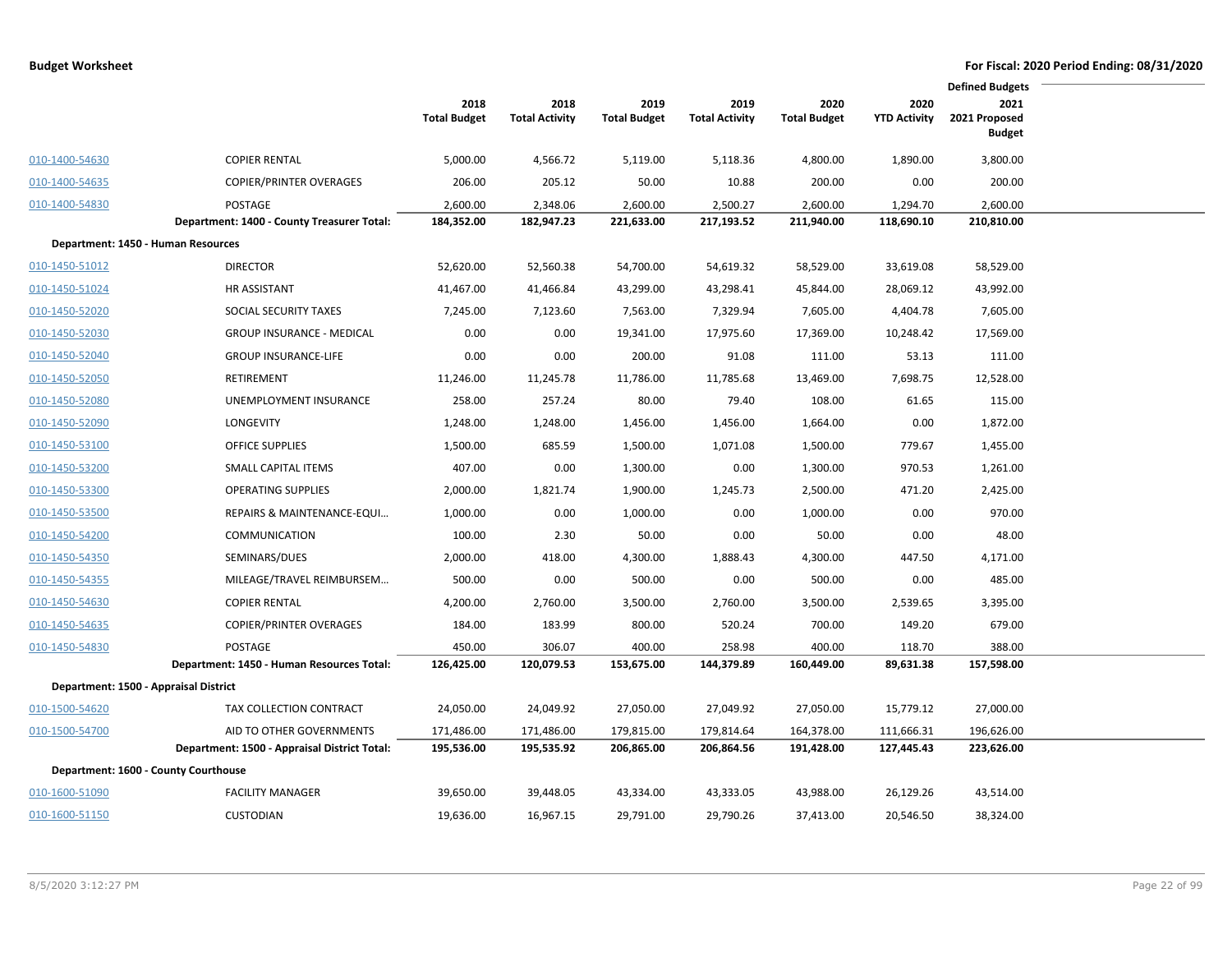|                                    |                                             |                             |                               |                             |                               |                             |                             | <b>Defined Budgets</b>                 |  |
|------------------------------------|---------------------------------------------|-----------------------------|-------------------------------|-----------------------------|-------------------------------|-----------------------------|-----------------------------|----------------------------------------|--|
|                                    |                                             | 2018<br><b>Total Budget</b> | 2018<br><b>Total Activity</b> | 2019<br><b>Total Budget</b> | 2019<br><b>Total Activity</b> | 2020<br><b>Total Budget</b> | 2020<br><b>YTD Activity</b> | 2021<br>2021 Proposed<br><b>Budget</b> |  |
| 010-1600-51160                     | <b>MAINTENANCE OPERATOR</b>                 | 27,391.00                   | 25,355.37                     | 34,474.00                   | 34,473.95                     | 25,242.00                   | 12,568.43                   | 34,820.00                              |  |
| 010-1600-52020                     | SOCIAL SECURITY TAXES                       | 5,952.00                    | 5,951.73                      | 7,891.00                    | 7,890.40                      | 6,690.00                    | 4,315.19                    | 9,032.00                               |  |
| 010-1600-52030                     | <b>GROUP INSURANCE - MEDICAL</b>            | 0.00                        | 0.00                          | 27,769.00                   | 27,768.52                     | 25,387.00                   | 13,296.58                   | 27,868.00                              |  |
| 010-1600-52040                     | <b>GROUP INSURANCE-LIFE</b>                 | 0.00                        | 0.00                          | 157.00                      | 156.40                        | 203.00                      | 78.20                       | 221.00                                 |  |
| 010-1600-52050                     | RETIREMENT                                  | 9,649.00                    | 9,648.95                      | 12,811.00                   | 12,810.34                     | 11,573.00                   | 7,393.65                    | 14,168.00                              |  |
| 010-1600-52080                     | UNEMPLOYMENT INSURANCE                      | 256.00                      | 220.80                        | 87.00                       | 86.38                         | 127.00                      | 59.24                       | 130.00                                 |  |
| 010-1600-52090                     | LONGEVITY                                   | 0.00                        | 0.00                          | 416.00                      | 416.00                        | 312.00                      | 0.00                        | 624.00                                 |  |
| 010-1600-52100                     | <b>UNIFORMS</b>                             | 0.00                        | 0.00                          | 895.00                      | 894.97                        | 800.00                      | 691.64                      | 800.00                                 |  |
| 010-1600-53119                     | COVID-19                                    | 0.00                        | 0.00                          | 0.00                        | 0.00                          | 0.00                        | 25,561.53                   |                                        |  |
| 010-1600-53200                     | <b>SMALL CAPITAL ITEMS</b>                  | 1,500.00                    | 0.00                          | 1,001.00                    | 1,000.03                      | 1,500.00                    | 0.00                        | 1,500.00                               |  |
| 010-1600-53300                     | <b>OPERATING SUPPLIES</b>                   | 19,828.00                   | 19,827.44                     | 33,149.00                   | 33,148.07                     | 25,000.00                   | 21,648.17                   | 25,000.00                              |  |
| 010-1600-53330                     | <b>COFFEE &amp; WATER</b>                   | 6,116.00                    | 6,115.42                      | 6,787.00                    | 6,786.98                      | 6,200.00                    | 5,160.54                    | 6,000.00                               |  |
| 010-1600-53500                     | REPAIRS & MAINTENANCE-EQUI                  | 15,000.00                   | 13,524.86                     | 7,119.00                    | 7,118.90                      | 10,000.00                   | 3,445.47                    | 8,000.00                               |  |
| 010-1600-54200                     | <b>COMMUNICATION</b>                        | 1,800.00                    | 1,786.94                      | 1,875.00                    | 1,874.82                      | 1,800.00                    | 1,134.61                    | 1,800.00                               |  |
| 010-1600-54310                     | INSURANCE, VEHICLE                          | 0.00                        | 0.00                          | 0.00                        | 0.00                          | 900.00                      | 0.00                        | 800.00                                 |  |
| 010-1600-54350                     | SEMINARS/DUES                               | 250.00                      | 200.00                        | 114.00                      | 113.67                        | 500.00                      | 0.00                        | 250.00                                 |  |
| 010-1600-54500                     | REPAIRS & MAINTENANCE-BUILD                 | 100,000.00                  | 98,084.02                     | 50,056.00                   | 50,055.60                     | 150,000.00                  | 159,689.40                  | 50,000.00                              |  |
| 010-1600-54520                     | VEHICLE REPAIRS/MAINTENANCE                 | 2,500.00                    | 1,913.45                      | 1,536.00                    | 1,535.16                      | 7,500.00                    | 7,237.16                    | 2,500.00                               |  |
| 010-1600-54530                     | <b>CONTRACT LABOR</b>                       | 14,700.00                   | 5,158.85                      | 2,020.00                    | 2,020.00                      | 12,000.00                   | 1,575.00                    | 10,000.00                              |  |
| 010-1600-54540                     | <b>VEHICLE FUEL</b>                         | 1,500.00                    | 1,403.55                      | 2,181.00                    | 2,180.68                      | 2,100.00                    | 770.87                      | 1,800.00                               |  |
| 010-1600-54932                     | <b>LAWN CARE</b>                            | 9,500.00                    | 9,222.09                      | 11,785.00                   | 11,784.45                     | 20,000.00                   | 5,016.30                    | 25,000.00                              |  |
| 010-1600-55300                     | <b>BUILDING &amp; IMPROVEMENTS</b>          | 500.00                      | 407.91                        | 321,485.00                  | 321,484.93                    | 25,000.00                   | 4,220.04                    | 25,000.00                              |  |
| 010-1600-55700                     | <b>MACHINERY &amp; EQUIPMENT</b>            | 0.00                        | 0.00                          | 0.00                        | 0.00                          | 10,000.00                   | 0.00                        | 8,000.00                               |  |
| 010-1600-55730                     | MONTHLY ENTERPRISE SERVICE                  | 0.00                        | 0.00                          | $-7.00$                     | $-7.00$                       | 0.00                        | 0.00                        |                                        |  |
|                                    | Department: 1600 - County Courthouse Total: | 275,728.00                  | 255,236.58                    | 596,726.00                  | 596,716.56                    | 424,235.00                  | 320,537.78                  | 335,151.00                             |  |
| Department: 1700 - Constable No. 1 |                                             |                             |                               |                             |                               |                             |                             |                                        |  |
| 010-1700-51010                     | <b>ELECTED</b>                              | 15,914.00                   | 15,895.73                     | 17,993.00                   | 17,913.56                     | 17,994.00                   | 10,380.90                   | 17,994.00                              |  |
| 010-1700-51350                     | <b>CIVIL WARRANT DEPUTY</b>                 | 40,785.00                   | 40,784.80                     | 42,911.00                   | 42,830.40                     | 75,862.00                   | 34,008.72                   | 94,391.00                              |  |
| 010-1700-51360                     | SALARY SUPPLEMENT                           | 0.00                        | 0.00                          | 9,669.00                    | 9,615.50                      | 10,000.00                   | 5,769.30                    | 10,000.00                              |  |
| 010-1700-52020                     | SOCIAL SECURITY TAXES                       | 4,390.00                    | 4,007.14                      | 5,561.00                    | 4,974.04                      | 8,258.00                    | 3,576.89                    | 9,728.00                               |  |
| 010-1700-52030                     | <b>GROUP INSURANCE - MEDICAL</b>            | 0.00                        | 0.00                          | 24,000.00                   | 22,834.96                     | 28,572.00                   | 14,667.98                   | 32,367.00                              |  |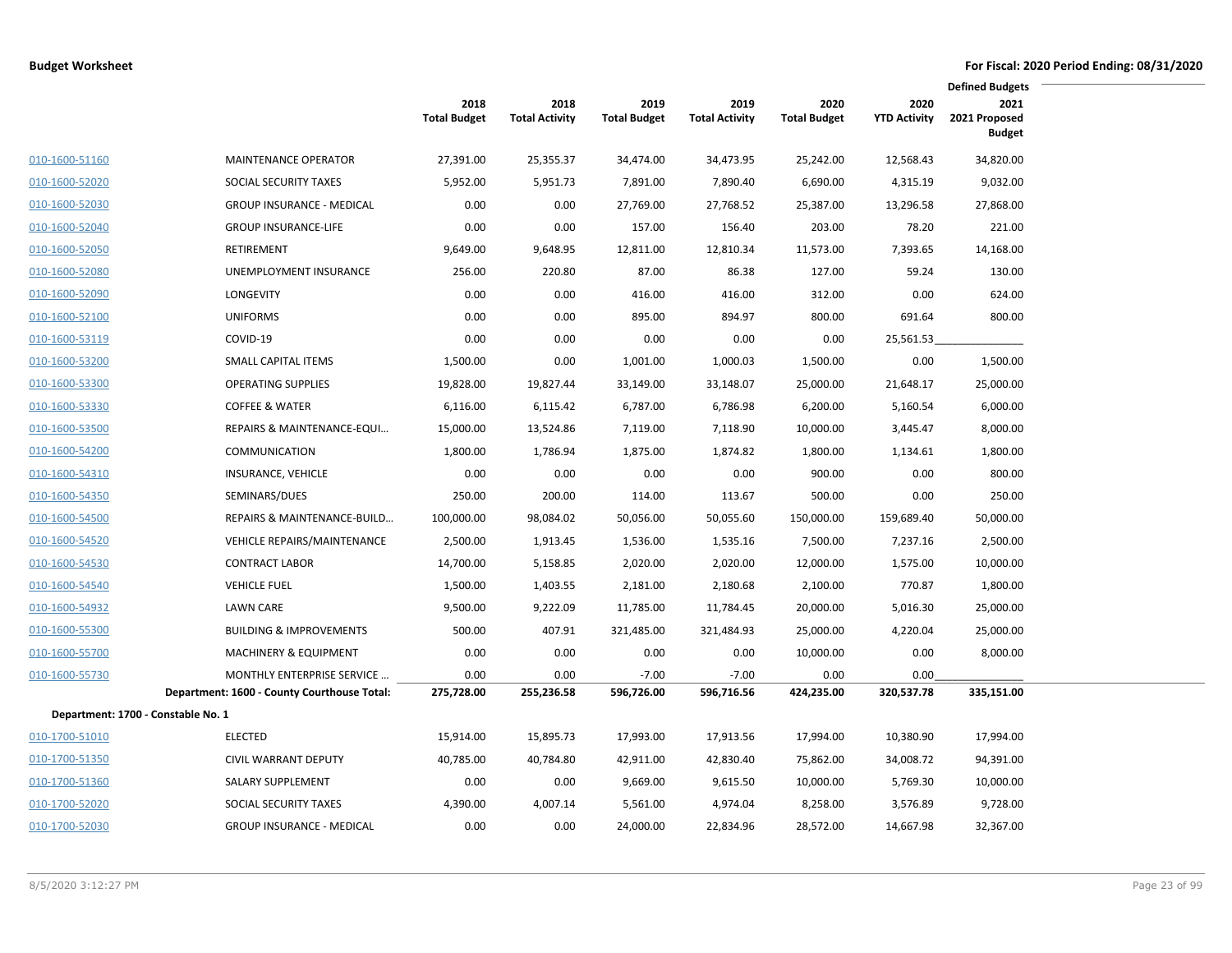|                                    |                                           |                             |                               |                             |                               |                             |                             | <b>Defined Budgets</b>                 |  |
|------------------------------------|-------------------------------------------|-----------------------------|-------------------------------|-----------------------------|-------------------------------|-----------------------------|-----------------------------|----------------------------------------|--|
|                                    |                                           | 2018<br><b>Total Budget</b> | 2018<br><b>Total Activity</b> | 2019<br><b>Total Budget</b> | 2019<br><b>Total Activity</b> | 2020<br><b>Total Budget</b> | 2020<br><b>YTD Activity</b> | 2021<br>2021 Proposed<br><b>Budget</b> |  |
| 010-1700-52040                     | <b>GROUP INSURANCE-LIFE</b>               | 0.00                        | 0.00                          | 200.00                      | 110.40                        | 166.00                      | 73.60                       | 166.00                                 |  |
| 010-1700-52050                     | <b>RETIREMENT</b>                         | 6,863.00                    | 6,862.94                      | 8,622.00                    | 8,545.40                      | 13,471.00                   | 6,427.11                    | 15,251.00                              |  |
| 010-1700-52080                     | UNEMPLOYMENT INSURANCE                    | 137.00                      | 111.32                        | 35.00                       | 34.79                         | 79.00                       | 34.32                       | 108.00                                 |  |
| 010-1700-52090                     | <b>LONGEVITY</b>                          | 520.00                      | 520.00                        | 832.00                      | 832.00                        | 1,040.00                    | 1,040.00                    | 3,744.00                               |  |
| 010-1700-52100                     | <b>UNIFORMS</b>                           | 1,278.00                    | 1,277.83                      | 1,323.00                    | 1,322.88                      | 1,499.00                    | 903.77                      | 1,450.00                               |  |
| 010-1700-52300                     | <b>COMMUNICATION STIPEND</b>              | 960.00                      | 960.00                        | 960.00                      | 860.00                        | 960.00                      | 300.00                      | 960.00                                 |  |
| 010-1700-53100                     | <b>OFFICE SUPPLIES</b>                    | 1,163.00                    | 377.29                        | 1,400.00                    | 1,394.10                      | 1,933.00                    | 460.21                      | 1,600.00                               |  |
| 010-1700-53200                     | SMALL CAPITAL ITEMS                       | 4,387.00                    | 4,386.25                      | 600.00                      | 0.00                          | 1,200.00                    | 0.00                        | 1,000.00                               |  |
| 010-1700-53350                     | FIREARMS, AMMUNITION, TASERS              | 0.00                        | 0.00                          | 1,728.00                    | 1,727.02                      | 1,250.00                    | 589.41                      | 1,250.00                               |  |
| 010-1700-53500                     | REPAIRS & MAINTENANCE-EQUI                | 200.00                      | 40.00                         | 200.00                      | 160.00                        | 408.00                      | 0.00                        | 400.00                                 |  |
| 010-1700-54200                     | <b>COMMUNICATION</b>                      | 3,500.00                    | 3,094.68                      | 3,500.00                    | 3,179.43                      | 5,197.00                    | 773.64                      | 4,800.00                               |  |
| 010-1700-54310                     | INSURANCE, VEHICLE                        | 800.00                      | 731.00                        | 800.00                      | 744.00                        | 850.00                      | 725.00                      | 1,725.00                               |  |
| 010-1700-54315                     | <b>INSURANCE, BONDS</b>                   | 0.00                        | 0.00                          | 0.00                        | 0.00                          | 0.00                        | 0.00                        | 200.00                                 |  |
| 010-1700-54350                     | SEMINARS/DUES                             | 250.00                      | 105.00                        | 400.00                      | 60.00                         | 850.00                      | 484.00                      | 500.00                                 |  |
| 010-1700-54355                     | MILEAGE/TRAVEL REIMBURSEM                 | 4,000.00                    | 3,560.59                      | 4,000.00                    | 3,992.59                      | 5,000.00                    | 0.00                        | 4,000.00                               |  |
| 010-1700-54520                     | <b>VEHICLE REPAIRS/MAINTENANCE</b>        | 4,000.00                    | 3,749.69                      | 5,000.00                    | 4,848.75                      | 7,232.00                    | 938.33                      | 2,500.00                               |  |
| 010-1700-54540                     | <b>VEHICLE FUEL</b>                       | 3,706.00                    | 2,290.16                      | 4,500.00                    | 4,435.60                      | 8,117.00                    | 1,190.08                    | 6,200.00                               |  |
| 010-1700-54550                     | <b>TRAINING</b>                           | 732.00                      | 732.00                        | 700.00                      | 384.00                        | 1,238.00                    | 0.00                        | 900.00                                 |  |
| 010-1700-54807                     | K-9 EXPENSE                               | 0.00                        | 0.00                          | 0.00                        | 0.00                          | 0.00                        | 16,897.26                   |                                        |  |
| 010-1700-54830                     | POSTAGE                                   | 268.00                      | 215.07                        | 300.00                      | 220.00                        | 650.00                      | 0.00                        | 400.00                                 |  |
| 010-1700-55700                     | <b>MACHINERY &amp; EQUIPMENT</b>          | 0.00                        | 0.00                          | 0.00                        | 0.00                          | 0.00                        | 870.00                      |                                        |  |
| 010-1700-55750                     | <b>VEHICLE PURCHASES</b>                  | 0.00                        | 0.00                          | 0.00                        | 0.00                          | 20,562.00                   | 49,741.90                   |                                        |  |
|                                    | Department: 1700 - Constable No. 1 Total: | 93,853.00                   | 89,701.49                     | 135,234.00                  | 131,019.42                    | 212,388.00                  | 149,852.42                  | 211,634.00                             |  |
| Department: 1702 - Constable No. 2 |                                           |                             |                               |                             |                               |                             |                             |                                        |  |
| 010-1702-51010                     | <b>ELECTED</b>                            | 15,914.00                   | 15,895.73                     | 17,994.00                   | 17,913.56                     | 8,305.00                    | 8,304.72                    | 17,994.00                              |  |
| 010-1702-51350                     | <b>CIVIL WARRANT DEPUTY</b>               | 46,655.00                   | 46,602.40                     | 48,734.00                   | 48,654.45                     | 21,369.00                   | 21,368.01                   |                                        |  |
| 010-1702-51360                     | SALARY SUPPLEMENT                         | 10,113.00                   | 10,113.00                     | 10,113.00                   | 10,113.00                     | 4,668.00                    | 4,667.52                    |                                        |  |
| 010-1702-52020                     | SOCIAL SECURITY TAXES                     | 5,960.00                    | 5,443.51                      | 6,292.00                    | 5,770.76                      | 2,845.00                    | 2,844.59                    | 1,632.00                               |  |
| 010-1702-52030                     | <b>GROUP INSURANCE - MEDICAL</b>          | 0.00                        | 0.00                          | 24,945.00                   | 20,753.76                     | 8,426.00                    | 8,425.40                    | 10,111.00                              |  |
| 010-1702-52040                     | <b>GROUP INSURANCE-LIFE</b>               | 0.00                        | 0.00                          | 200.00                      | 91.08                         | 35.00                       | 34.96                       | 56.00                                  |  |
| 010-1702-52050                     | RETIREMENT                                | 9,190.00                    | 9,181.72                      | 9,755.00                    | 9,735.74                      | 4,987.00                    | 4,986.52                    | 2,559.00                               |  |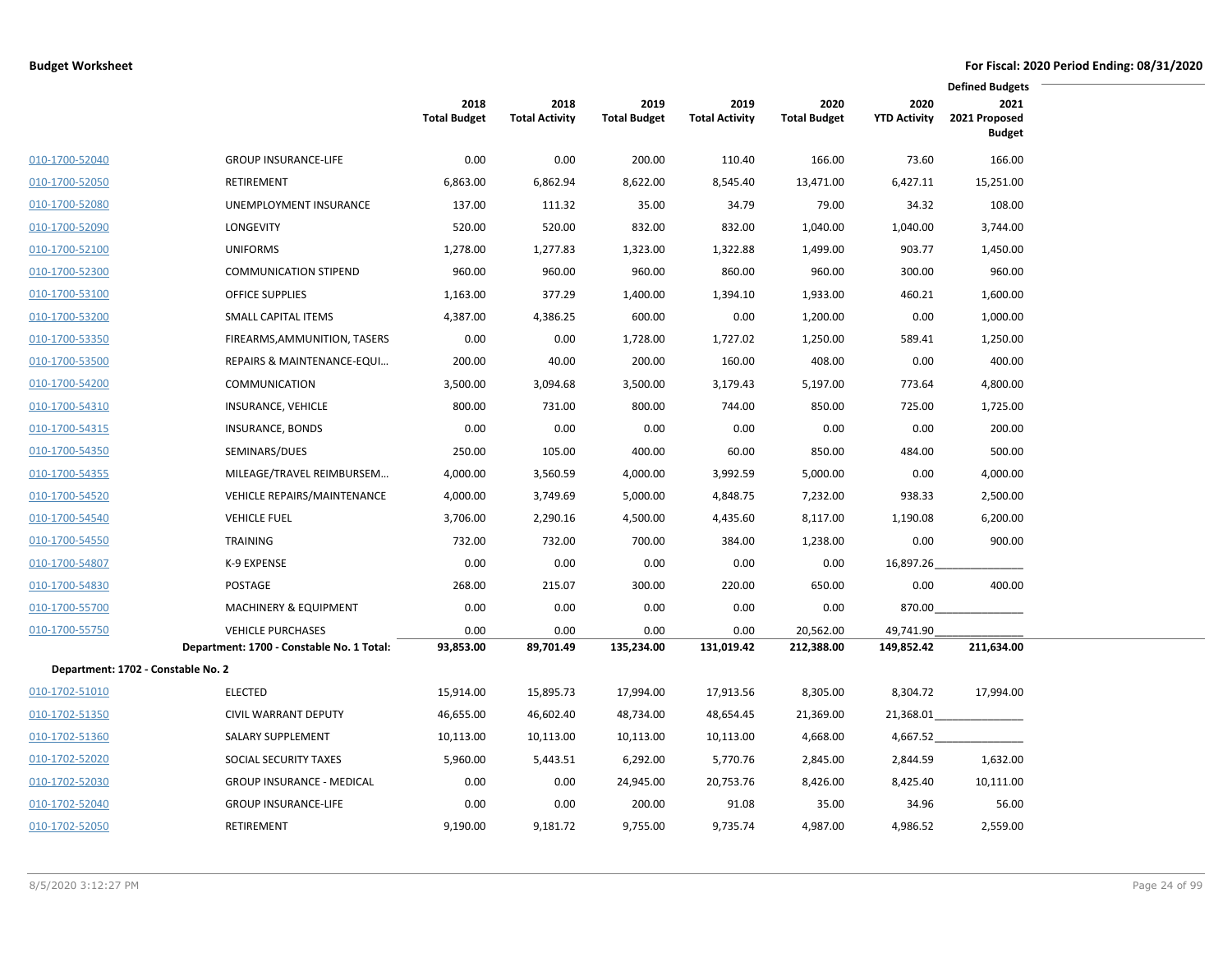|                                    |                                           |                             |                               |                             |                               |                             |                             | <b>Defined Budgets</b>                 |
|------------------------------------|-------------------------------------------|-----------------------------|-------------------------------|-----------------------------|-------------------------------|-----------------------------|-----------------------------|----------------------------------------|
|                                    |                                           | 2018<br><b>Total Budget</b> | 2018<br><b>Total Activity</b> | 2019<br><b>Total Budget</b> | 2019<br><b>Total Activity</b> | 2020<br><b>Total Budget</b> | 2020<br><b>YTD Activity</b> | 2021<br>2021 Proposed<br><b>Budget</b> |
| 010-1702-52080                     | UNEMPLOYMENT INSURANCE                    | 174.00                      | 131.60                        | 41.00                       | 40.77                         | 24.00                       |                             | 23.75                                  |
| 010-1702-52090                     | <b>LONGEVITY</b>                          | 5,200.00                    | 5,200.00                      | 5,408.00                    | 5,408.00                      | 5,616.00                    | 5,616.00                    |                                        |
| 010-1702-52100                     | <b>UNIFORMS</b>                           | 876.00                      | 875.29                        | 727.00                      | 726.26                        | 451.00                      | 450.86                      | 500.00                                 |
| 010-1702-52260                     | OFFICE ALLOWANCE                          | 8,001.00                    | 8,000.04                      | 8,001.00                    | 8,000.04                      | 4,001.00                    | 4,000.02                    |                                        |
| 010-1702-53100                     | <b>OFFICE SUPPLIES</b>                    | 1,260.00                    | 1,259.14                      | 1,550.00                    | 1,313.06                      | 517.00                      | 516.03                      | 800.00                                 |
| 010-1702-53200                     | SMALL CAPITAL ITEMS                       | 4,350.00                    | 3,746.43                      | 600.00                      | 0.00                          | 0.00                        | 0.00                        | 1,000.00                               |
| 010-1702-53350                     | FIREARMS, AMMUNITION, TASERS              | 0.00                        | 0.00                          | 0.00                        | 0.00                          | 0.00                        | 0.00                        | 500.00                                 |
| 010-1702-53500                     | REPAIRS & MAINTENANCE-EQUI                | 322.00                      | 321.83                        | 300.00                      | 87.43                         | 92.00                       | 91.78                       | 100.00                                 |
| 010-1702-54200                     | <b>COMMUNICATION</b>                      | 3,307.00                    | 3,306.26                      | 2,500.00                    | 2,326.88                      | 825.00                      | 824.01                      | 1,200.00                               |
| 010-1702-54310                     | INSURANCE, VEHICLE                        | 950.00                      | 731.00                        | 950.00                      | 744.00                        | 725.00                      | 725.00                      | 150.00                                 |
| 010-1702-54315                     | INSURANCE, BONDS                          | 0.00                        | 0.00                          | 0.00                        | 0.00                          | 0.00                        | 0.00                        | 200.00                                 |
| 010-1702-54350                     | SEMINARS/DUES                             | 450.00                      | 362.00                        | 477.00                      | 477.00                        | 0.00                        | 0.00                        | 450.00                                 |
| 010-1702-54355                     | MILEAGE/TRAVEL REIMBURSEM                 | 147.00                      | 0.00                          | 1,000.00                    | 125.86                        | 0.00                        | 0.00                        |                                        |
| 010-1702-54520                     | <b>VEHICLE REPAIRS/MAINTENANCE</b>        | 3,137.00                    | 3,136.55                      | 4,000.00                    | 3,951.76                      | 768.00                      | 767.64                      |                                        |
| 010-1702-54540                     | <b>VEHICLE FUEL</b>                       | 4,500.00                    | 2,641.36                      | 4,500.00                    | 3,289.31                      | 1,012.00                    | 1,011.96                    | 3,800.00                               |
| 010-1702-54550                     | <b>TRAINING</b>                           | 700.00                      | 128.84                        | 700.00                      | 80.00                         | 162.00                      | 162.00                      | 500.00                                 |
| 010-1702-54830                     | POSTAGE                                   | 350.00                      | 45.85                         | 350.00                      | 280.25                        | 0.00                        | 0.00                        | 250.00                                 |
|                                    | Department: 1702 - Constable No. 2 Total: | 121,556.00                  | 117,122.55                    | 149,137.00                  | 139,882.97                    | 64,828.00                   | 64,820.77                   | 41,802.00                              |
| Department: 1703 - Constable No. 3 |                                           |                             |                               |                             |                               |                             |                             |                                        |
| 010-1703-51010                     | <b>ELECTED</b>                            | 15,914.00                   | 15,895.73                     | 17,994.00                   | 17,913.56                     | 17,994.00                   | 10,380.90                   | 17,994.00                              |
| 010-1703-52020                     | SOCIAL SECURITY TAXES                     | 1,255.00                    | 1,237.80                      | 1,430.00                    | 1,408.07                      | 1,428.00                    | 817.63                      | 1,446.00                               |
| 010-1703-52030                     | <b>GROUP INSURANCE - MEDICAL</b>          | 0.00                        | 0.00                          | 9,066.00                    | 9,065.76                      | 8,879.00                    | 1,319.51                    | 8,879.00                               |
| 010-1703-52040                     | <b>GROUP INSURANCE-LIFE</b>               | 0.00                        | 0.00                          | 100.00                      | 55.20                         | 56.00                       | 8.21                        | 56.00                                  |
| 010-1703-52050                     | RETIREMENT                                | 1,935.00                    | 1,932.26                      | 2,216.00                    | 2,206.14                      | 2,344.00                    | 1,338.06                    | 2,267.00                               |
| 010-1703-52090                     | <b>LONGEVITY</b>                          | 0.00                        | 0.00                          | 208.00                      | 208.00                        | 312.00                      | 312.00                      | 416.00                                 |
| 010-1703-52100                     | <b>UNIFORMS</b>                           | 973.00                      | 966.56                        | 500.00                      | 490.30                        | 500.00                      | 421.06                      |                                        |
| 010-1703-52300                     | <b>COMMUNICATION STIPEND</b>              | 480.00                      | 480.00                        | 480.00                      | 480.00                        | 520.00                      | 300.00                      | 480.00                                 |
| 010-1703-53100                     | <b>OFFICE SUPPLIES</b>                    | 1,086.00                    | 1,085.47                      | 1,230.00                    | 1,229.39                      | 500.00                      | 243.50                      | 500.00                                 |
| 010-1703-53200                     | SMALL CAPITAL ITEMS                       | 4,423.00                    | 4,386.26                      | 0.00                        | 0.00                          | 500.00                      | 0.00                        |                                        |
| 010-1703-53350                     | FIREARMS, AMMUNITION, TASERS              | 0.00                        | 0.00                          | 1,470.00                    | 1,458.85                      | 1,000.00                    | 208.23                      | 500.00                                 |
| 010-1703-53500                     | REPAIRS & MAINTENANCE-EQUI                | 0.00                        | 0.00                          | 80.00                       | 80.00                         | 0.00                        | 0.00                        |                                        |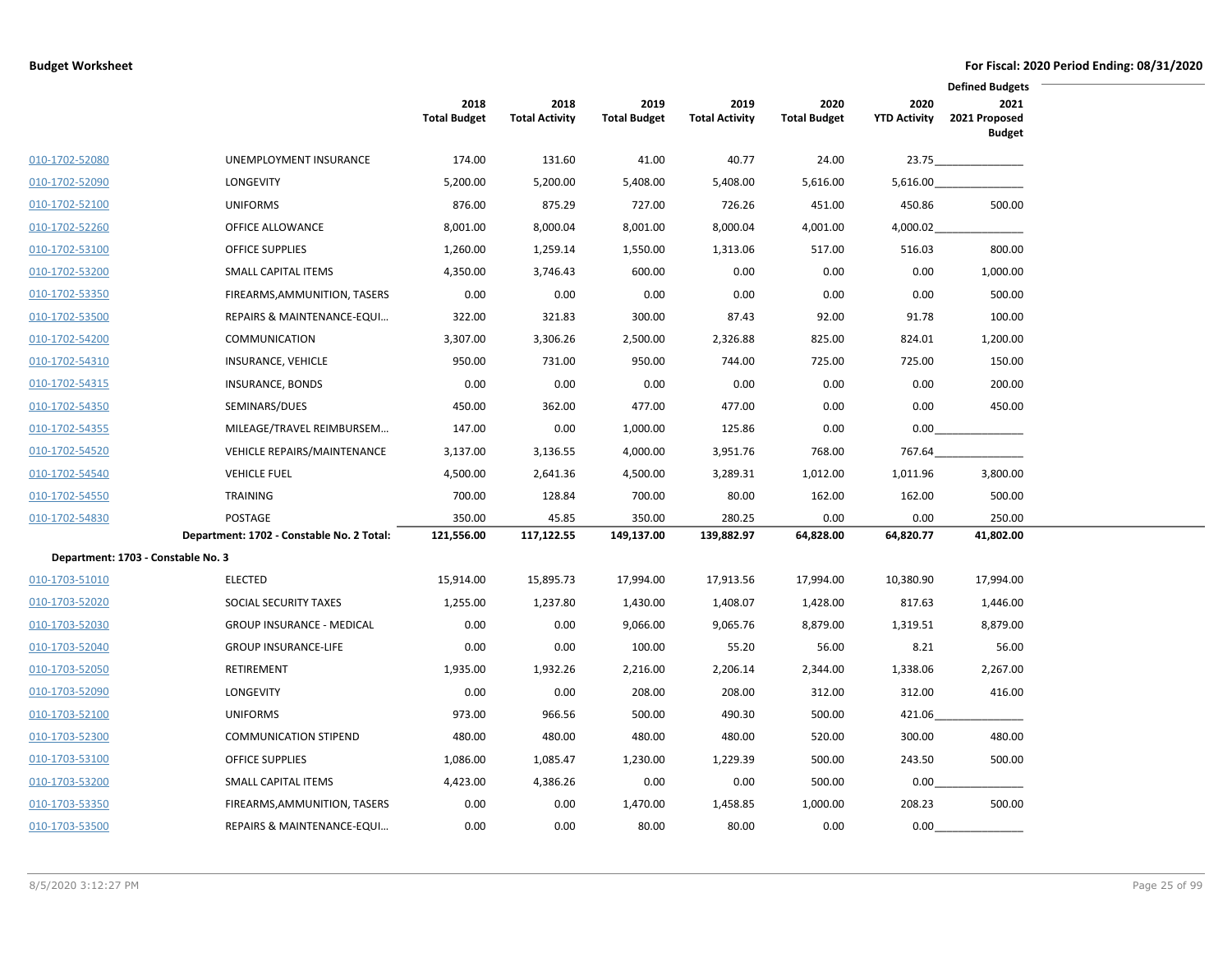|                                    |                                           |                             |                               |                             |                               |                             |                             | <b>Defined Budgets</b>                 |  |
|------------------------------------|-------------------------------------------|-----------------------------|-------------------------------|-----------------------------|-------------------------------|-----------------------------|-----------------------------|----------------------------------------|--|
|                                    |                                           | 2018<br><b>Total Budget</b> | 2018<br><b>Total Activity</b> | 2019<br><b>Total Budget</b> | 2019<br><b>Total Activity</b> | 2020<br><b>Total Budget</b> | 2020<br><b>YTD Activity</b> | 2021<br>2021 Proposed<br><b>Budget</b> |  |
| 010-1703-54200                     | <b>COMMUNICATION</b>                      | 976.00                      | 975.72                        | 1,455.00                    | 1,151.16                      | 1,680.00                    | 435.93                      | 700.00                                 |  |
| 010-1703-54310                     | INSURANCE, VEHICLE                        | 806.00                      | 731.00                        | 1,469.00                    | 1,469.00                      | 850.00                      | 0.00                        | 125.00                                 |  |
| 010-1703-54315                     | INSURANCE, BONDS                          | 0.00                        | 0.00                          | 43.00                       | 43.00                         | 0.00                        | 0.00                        | 200.00                                 |  |
| 010-1703-54350                     | SEMINARS/DUES                             | 270.00                      | 269.32                        | 250.00                      | 247.57                        | 250.00                      | 60.00                       | 250.00                                 |  |
| 010-1703-54355                     | MILEAGE/TRAVEL REIMBURSEM                 | 75.00                       | 74.12                         | 0.00                        | 0.00                          | 0.00                        | 0.00                        |                                        |  |
| 010-1703-54520                     | VEHICLE REPAIRS/MAINTENANCE               | 2,357.00                    | 2,356.30                      | 1,920.00                    | 1,807.94                      | 2,000.00                    | 343.56                      |                                        |  |
| 010-1703-54540                     | <b>VEHICLE FUEL</b>                       | 1,530.00                    | 1,529.85                      | 1,698.00                    | 1,697.32                      | 1,500.00                    | 164.14                      | 500.00                                 |  |
| 010-1703-54550                     | <b>TRAINING</b>                           | 0.00                        | 0.00                          | 250.00                      | 250.00                        | 250.00                      | 162.00                      | 250.00                                 |  |
| 010-1703-54830                     | POSTAGE                                   | 100.00                      | 100.00                        | 62.00                       | 61.90                         | 50.00                       | 25.63                       | 50.00                                  |  |
|                                    | Department: 1703 - Constable No. 3 Total: | 32,180.00                   | 32,020.39                     | 41,921.00                   | 41,323.16                     | 40,613.00                   | 16,540.36                   | 34,613.00                              |  |
| Department: 1704 - Constable No. 4 |                                           |                             |                               |                             |                               |                             |                             |                                        |  |
| 010-1704-51010                     | <b>ELECTED</b>                            | 15,914.00                   | 637.95                        | 17,203.00                   | 17,202.60                     | 17,994.00                   | 10,380.90                   | 17,994.00                              |  |
| 010-1704-52020                     | SOCIAL SECURITY TAXES                     | 634.00                      | 90.11                         | 1,054.00                    | 1,053.02                      | 1,105.00                    | 645.83                      | 1,430.00                               |  |
| 010-1704-52030                     | <b>GROUP INSURANCE - MEDICAL</b>          | 0.00                        | 0.00                          | 13,926.00                   | 13,925.12                     | 13,566.00                   | 7,913.64                    | 13,567.00                              |  |
| 010-1704-52040                     | <b>GROUP INSURANCE-LIFE</b>               | 0.00                        | 0.00                          | 56.00                       | 55.20                         | 55.00                       | 32.20                       | 56.00                                  |  |
| 010-1704-52050                     | RETIREMENT                                | 1,996.00                    | 139.00                        | 2,088.00                    | 2,087.67                      | 2,324.00                    | 1,333.05                    | 2,242.00                               |  |
| 010-1704-52090                     | LONGEVITY                                 | 520.00                      | 520.00                        | 0.00                        | 0.00                          | 0.00                        | 0.00                        | 208.00                                 |  |
| 010-1704-52100                     | <b>UNIFORMS</b>                           | 250.00                      | 103.42                        | 1,339.00                    | 1,338.60                      | 300.00                      | 39.00                       | 300.00                                 |  |
| 010-1704-52300                     | <b>COMMUNICATION STIPEND</b>              | 480.00                      | 20.00                         | 400.00                      | 400.00                        | 480.00                      | 300.00                      | 480.00                                 |  |
| 010-1704-53100                     | <b>OFFICE SUPPLIES</b>                    | 576.00                      | 576.00                        | 982.00                      | 981.36                        | 500.00                      | 447.89                      | 800.00                                 |  |
| 010-1704-53200                     | SMALL CAPITAL ITEMS                       | 3,884.00                    | 3,883.18                      | 2,058.00                    | 2,057.33                      | 1,700.00                    | 799.99                      | 1,000.00                               |  |
| 010-1704-53350                     | FIREARMS, AMMUNITION, TASERS              | 0.00                        | 0.00                          | 0.00                        | 0.00                          | 1,000.00                    | 0.00                        | 500.00                                 |  |
| 010-1704-53500                     | REPAIRS & MAINTENANCE-EQUI                | 250.00                      | 0.00                          | 80.00                       | 80.00                         | 100.00                      | 0.00                        | 100.00                                 |  |
| 010-1704-54200                     | <b>COMMUNICATION</b>                      | 0.00                        | 0.00                          | 1,163.00                    | 1,162.50                      | 1,200.00                    | 865.93                      | 1,200.00                               |  |
| 010-1704-54310                     | INSURANCE, VEHICLE                        | 0.00                        | 0.00                          | 0.00                        | 0.00                          | 850.00                      | 725.00                      | 975.00                                 |  |
| 010-1704-54315                     | INSURANCE, BONDS                          | 0.00                        | 0.00                          | 93.00                       | 93.00                         | 0.00                        | 0.00                        | 200.00                                 |  |
| 010-1704-54350                     | SEMINARS/DUES                             | 200.00                      | 0.00                          | 362.00                      | 361.46                        | 250.00                      | 0.00                        | 250.00                                 |  |
| 010-1704-54355                     | MILEAGE/TRAVEL REIMBURSEM                 | 0.00                        | 0.00                          | 736.00                      | 735.44                        | 0.00                        | 0.00                        |                                        |  |
| 010-1704-54520                     | <b>VEHICLE REPAIRS/MAINTENANCE</b>        | 0.00                        | 0.00                          | 4,450.00                    | 4,449.92                      | 2,000.00                    | 1,183.58                    | 3,800.00                               |  |
| 010-1704-54540                     | <b>VEHICLE FUEL</b>                       | 0.00                        | 0.00                          | 1,711.00                    | 1,710.17                      | 1,500.00                    | 1,563.70                    | 3,000.00                               |  |
| 010-1704-54550                     | TRAINING                                  | 0.00                        | 0.00                          | 0.00                        | 0.00                          | 250.00                      | 93.90                       | 500.00                                 |  |

 $\overline{\phantom{0}}$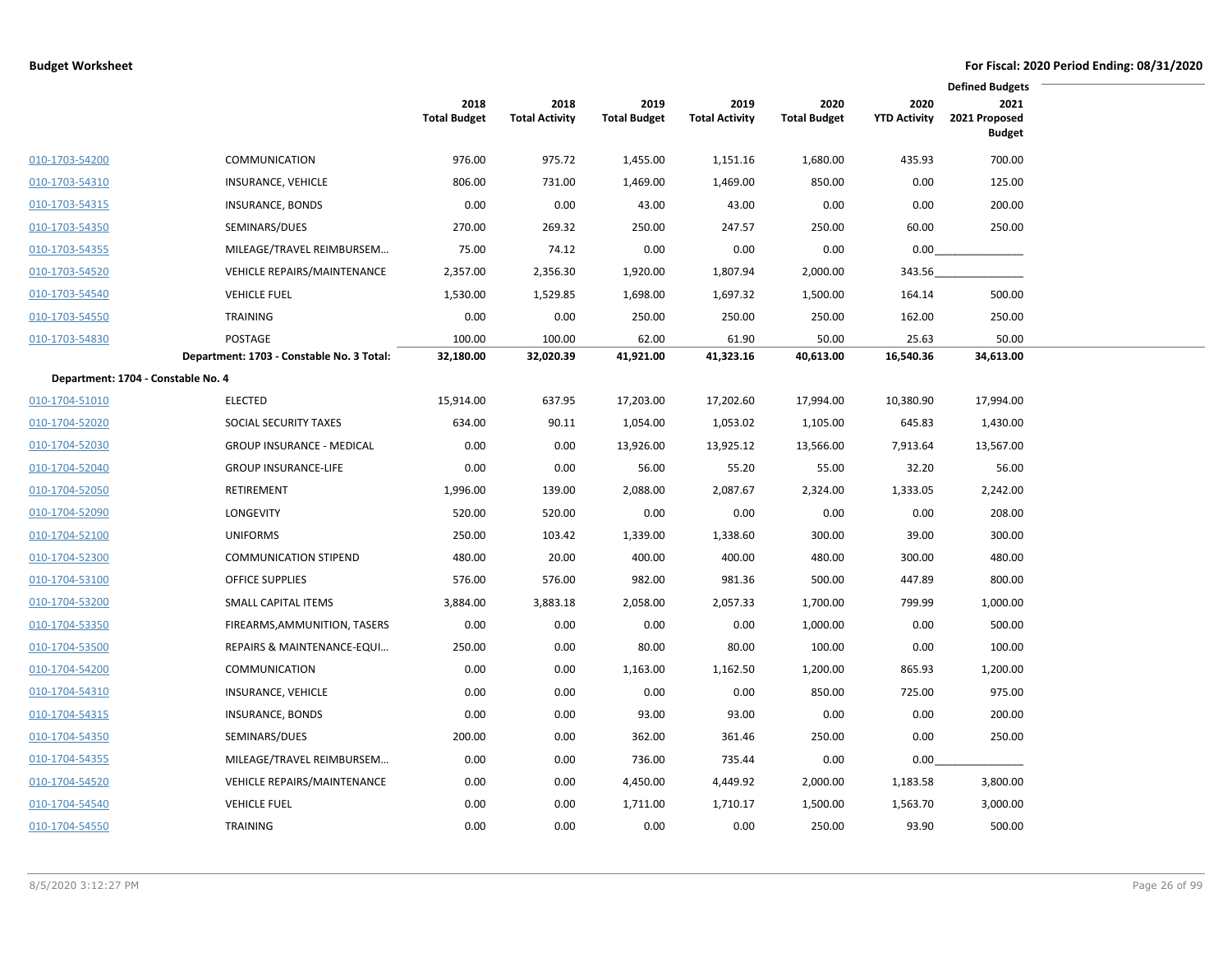|                            |                                           |                             |                               |                             |                               |                             |                             | <b>Defined Budgets</b>                 |  |  |  |  |
|----------------------------|-------------------------------------------|-----------------------------|-------------------------------|-----------------------------|-------------------------------|-----------------------------|-----------------------------|----------------------------------------|--|--|--|--|
|                            |                                           | 2018<br><b>Total Budget</b> | 2018<br><b>Total Activity</b> | 2019<br><b>Total Budget</b> | 2019<br><b>Total Activity</b> | 2020<br><b>Total Budget</b> | 2020<br><b>YTD Activity</b> | 2021<br>2021 Proposed<br><b>Budget</b> |  |  |  |  |
| 010-1704-54807             | K-9 EXPENSE                               | 0.00                        | 0.00                          | 14,294.00                   | 14,293.85                     | 900.00                      | 575.67                      | 750.00                                 |  |  |  |  |
| 010-1704-54830             | POSTAGE                                   | 0.00                        | 0.00                          | 64.00                       | 63.77                         | 50.00                       | 36.55                       | 250.00                                 |  |  |  |  |
| 010-1704-55700             | MACHINERY & EQUIPMENT                     | 0.00                        | 0.00                          | 0.00                        | 0.00                          | 0.00                        | 29,860.00                   |                                        |  |  |  |  |
|                            | Department: 1704 - Constable No. 4 Total: | 24,704.00                   | 5,969.66                      | 62,059.00                   | 62,051.01                     | 46,124.00                   | 56,796.83                   | 49,602.00                              |  |  |  |  |
| Department: 1800 - Sheriff |                                           |                             |                               |                             |                               |                             |                             |                                        |  |  |  |  |
| 010-1800-51010             | <b>ELECTED</b>                            | 68,647.00                   | 68,646.99                     | 70,724.00                   | 70,723.98                     | 70,804.00                   | 40,848.45                   | 70,804.00                              |  |  |  |  |
| 010-1800-51022             | CHIEF DEPUTY (1)                          | 57,873.00                   | 57,872.45                     | 59,956.00                   | 59,955.82                     | 67,820.00                   | 38,826.52                   | 67,820.00                              |  |  |  |  |
| 010-1800-51060             | <b>CAPTAIN</b>                            | 53,805.00                   | 53,804.14                     | 55,846.00                   | 55,846.00                     | 63,197.00                   | 36,179.82                   | 63,197.00                              |  |  |  |  |
| 010-1800-51210             | <b>SHERIFF DEPUTIES (15)</b>              | 611,577.00                  | 611,576.71                    | 642,090.00                  | 642,089.13                    | 739,445.00                  | 415,014.17                  | 739,681.00                             |  |  |  |  |
| 010-1800-51220             | INVESTIGATOR, CRIMINAL(4)                 | 203,218.00                  | 203,217.24                    | 206,198.00                  | 206,197.46                    | 218,283.00                  | 128,919.64                  | 214,823.00                             |  |  |  |  |
| 010-1800-51221             | LIEUTENANT-CID (1)                        | 0.00                        | 0.00                          | 0.00                        | 0.00                          | 60,107.00                   | 33,646.65                   | 58,906.00                              |  |  |  |  |
| 010-1800-51225             | ON CALL, INVESTIGATOR                     | 0.00                        | 0.00                          | 8,266.00                    | 8,265.02                      | 9,021.00                    | 4,550.00                    | 10,955.00                              |  |  |  |  |
| 010-1800-51230             | <b>EVIDENCE TECHNICIAN (1)</b>            | 30,162.00                   | 30,161.66                     | 35,858.00                   | 35,857.20                     | 34,661.00                   | 21,033.75                   | 33,884.00                              |  |  |  |  |
| 010-1800-51260             | LIEUTENANT-PATROL (1)                     | 52,670.00                   | 52,669.14                     | 53,527.00                   | 53,526.01                     | 58,765.00                   | 34,032.00                   | 58,552.00                              |  |  |  |  |
| 010-1800-51290             | ADMINISTRATIVE ASSISTANT                  | 87,070.00                   | 87,069.39                     | 92,041.00                   | 92,040.64                     | 116,834.00                  | 66,556.46                   | 115,773.00                             |  |  |  |  |
| 010-1800-51943             | PATROL SERGEANTS (4)                      | 213,725.00                  | 213,724.22                    | 237,540.00                  | 237,539.89                    | 222,671.00                  | 140,815.98                  | 214,700.00                             |  |  |  |  |
| 010-1800-52020             | SOCIAL SECURITY TAXES                     | 103,610.00                  | 103,609.50                    | 109,467.00                  | 109,466.31                    | 111,959.00                  | 71,650.09                   | 128,643.00                             |  |  |  |  |
| 010-1800-52030             | <b>GROUP INSURANCE - MEDICAL</b>          | 0.00                        | 0.00                          | 280,824.00                  | 280,823.65                    | 297,602.00                  | 171,961.77                  | 301,051.00                             |  |  |  |  |
| 010-1800-52040             | <b>GROUP INSURANCE-LIFE</b>               | 0.00                        | 0.00                          | 1,481.00                    | 1,480.10                      | 1,679.00                    | 950.89                      | 1,692.00                               |  |  |  |  |
| 010-1800-52050             | RETIREMENT                                | 166,264.00                  | 166,263.57                    | 176,897.00                  | 176,896.47                    | 191,513.00                  | 122,047.41                  | 201,792.00                             |  |  |  |  |
| 010-1800-52080             | UNEMPLOYMENT INSURANCE                    | 3,615.00                    | 3,614.17                      | 1,136.00                    | 1,135.18                      | 1,963.00                    | 936.36                      | 1,770.00                               |  |  |  |  |
| 010-1800-52090             | LONGEVITY                                 | 15,808.00                   | 15,808.00                     | 15,912.00                   | 15,912.00                     | 14,040.00                   | 8,112.00                    | 17,264.00                              |  |  |  |  |
| 010-1800-52100             | <b>UNIFORMS</b>                           | 25,238.00                   | 25,237.05                     | 31,449.00                   | 31,448.11                     | 15,000.00                   | 12,206.62                   | 15,000.00                              |  |  |  |  |
| 010-1800-52110             | <b>CLOTHING ALLOWANCE</b>                 | 2,751.00                    | 2,750.54                      | 2,793.00                    | 2,792.74                      | 3,000.00                    | 1,790.62                    | 3,360.00                               |  |  |  |  |
| 010-1800-52300             | <b>COMMUNICATION STIPEND</b>              | 10,884.00                   | 10,883.23                     | 10,856.00                   | 10,855.25                     | 11,806.00                   | 7,347.07                    | 11,880.00                              |  |  |  |  |
| 010-1800-53100             | <b>OFFICE SUPPLIES</b>                    | 19,021.00                   | 19,020.59                     | 33,247.00                   | 33,246.38                     | 20,000.00                   | 16,960.73                   | 15,000.00                              |  |  |  |  |
| 010-1800-53119             | COVID-19                                  | 0.00                        | 0.00                          | 0.00                        | 0.00                          | 0.00                        | 8,654.15                    |                                        |  |  |  |  |
| 010-1800-53200             | SMALL CAPITAL ITEMS                       | 81,800.00                   | 81,799.31                     | 5,950.00                    | 5,949.74                      | 37,000.00                   | 18,779.72                   | 35,000.00                              |  |  |  |  |
| 010-1800-53330             | <b>COFFEE &amp; WATER</b>                 | 3,046.00                    | 3,045.22                      | 7,689.00                    | 7,688.93                      | 3,000.00                    | 2,442.44                    | 3,000.00                               |  |  |  |  |
| 010-1800-53345             | <b>GRANT</b>                              | 2,683.00                    | 2,682.06                      | 56,624.00                   | 56,623.70                     | 0.00                        | 0.00                        |                                        |  |  |  |  |
| 010-1800-53346             | INTEROPERABLE COMMUNICATI                 | 0.00                        | 0.00                          | 38,634.00                   | 38,633.20                     | 0.00                        | 0.00                        |                                        |  |  |  |  |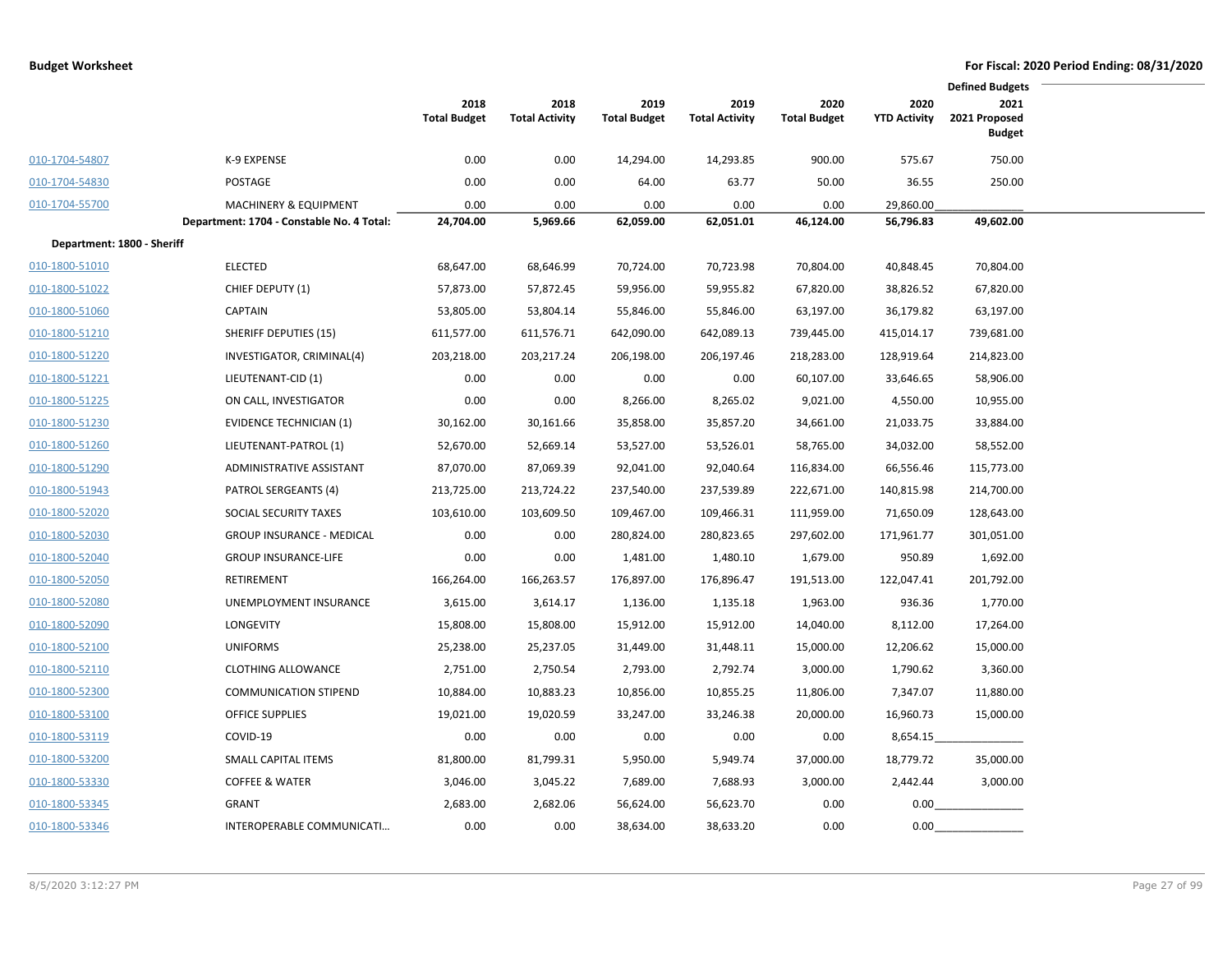|                                                 |                                                                  |                             |                               |                             |                               |                             |                             | <b>Defined Budgets</b>                 |  |
|-------------------------------------------------|------------------------------------------------------------------|-----------------------------|-------------------------------|-----------------------------|-------------------------------|-----------------------------|-----------------------------|----------------------------------------|--|
|                                                 |                                                                  | 2018<br><b>Total Budget</b> | 2018<br><b>Total Activity</b> | 2019<br><b>Total Budget</b> | 2019<br><b>Total Activity</b> | 2020<br><b>Total Budget</b> | 2020<br><b>YTD Activity</b> | 2021<br>2021 Proposed<br><b>Budget</b> |  |
| 010-1800-53350                                  | FIREARMS, AMMUNITION, TASERS                                     | 27,805.00                   | 27,804.90                     | 38,507.00                   | 38,506.48                     | 30,000.00                   | 6,945.35                    | 30,000.00                              |  |
| 010-1800-53360                                  | <b>BODY ARMOR</b>                                                | 7,759.00                    | 7,758.65                      | 4,569.00                    | 4,568.46                      | 7,000.00                    | 4,007.25                    | 5,000.00                               |  |
| 010-1800-53500                                  | REPAIRS & MAINTENANCE-EQUI                                       | 5,677.00                    | 5,676.45                      | 3,712.00                    | 3,711.51                      | 8,000.00                    | 903.70                      | 8,000.00                               |  |
| 010-1800-54100                                  | PROFESSIONAL SERVICES                                            | 3,667.00                    | 3,666.85                      | 5,668.00                    | 5,667.08                      | 1,500.00                    | 1,200.00                    | 1,500.00                               |  |
| 010-1800-54107                                  | <b>CRIMINAL ENFORCEMENT</b>                                      | 2,866.00                    | 2,865.01                      | $-110.00$                   | $-110.00$                     | 0.00                        | $-132.00$                   |                                        |  |
| 010-1800-54200                                  | <b>COMMUNICATION</b>                                             | 1,084.00                    | 1,083.51                      | 805.00                      | 804.96                        | 800.00                      | 433.44                      | 800.00                                 |  |
| 010-1800-54300                                  | ADVERTISING & LEGAL NOTICES                                      | 600.00                      | 599.59                        | 2,467.00                    | 2,466.85                      | 3,500.00                    | 691.64                      | 1,500.00                               |  |
| 010-1800-54310                                  | INSURANCE, VEHICLE                                               | 23,767.00                   | 23,767.00                     | 27,789.00                   | 27,789.00                     | 26,430.00                   | 26,430.00                   | 37,000.00                              |  |
| 010-1800-54315                                  | <b>INSURANCE, BONDS</b>                                          | 350.00                      | 350.00                        | 400.00                      | 400.00                        | 400.00                      | 200.00                      | 400.00                                 |  |
| 010-1800-54325                                  | INSURANCE, LAW ENFORCEMENT                                       | 27,798.00                   | 27,798.00                     | 27,993.00                   | 27,992.80                     | 30,000.00                   | 27,896.50                   | 30,000.00                              |  |
| 010-1800-54350                                  | SEMINARS/DUES                                                    | 26,098.00                   | 26,097.60                     | 23,187.00                   | 23,186.60                     | 25,000.00                   | 17,161.32                   | 25,000.00                              |  |
| 010-1800-54355                                  | MILEAGE/TRAVEL REIMBURSEM                                        | 91.00                       | 90.47                         | 1,089.00                    | 1,088.10                      | 1,000.00                    | 0.00                        | 1,000.00                               |  |
| 010-1800-54520                                  | <b>VEHICLE REPAIRS/MAINTENANCE</b>                               | 138,568.00                  | 138,567.51                    | 96,903.00                   | 96,902.63                     | 90,000.00                   | 56,801.77                   | 90,000.00                              |  |
| 010-1800-54540                                  | <b>VEHICLE FUEL</b>                                              | 143,977.00                  | 143,976.44                    | 138,002.00                  | 138,001.57                    | 120,000.00                  | 70,714.72                   | 120,000.00                             |  |
| 010-1800-54555                                  | SERVICE CONTRACTS                                                | 6,254.00                    | 6,254.00                      | 10,335.00                   | 10,334.17                     | 6,000.00                    | 2,447.00                    | 6,000.00                               |  |
| 010-1800-54560                                  | VEHICLE TIRES/TUBES/BATT.                                        | 21,636.00                   | 21,635.81                     | 22,254.00                   | 22,253.68                     | 30,000.00                   | 15,497.78                   | 30,000.00                              |  |
| 010-1800-54630                                  | <b>COPIER RENTAL</b>                                             | 19,560.00                   | 19,560.00                     | 19,560.00                   | 19,560.00                     | 20,000.00                   | 14,670.00                   | 20,000.00                              |  |
| 010-1800-54635                                  | <b>COPIER/PRINTER OVERAGES</b>                                   | 1,925.00                    | 1,924.24                      | 2,311.00                    | 2,310.80                      | 2,070.00                    | 1,405.68                    | 1,000.00                               |  |
| 010-1800-54830                                  | <b>POSTAGE</b>                                                   | 3,289.00                    | 3,288.21                      | 4,992.00                    | 4,991.80                      | 3,000.00                    | 1,526.71                    | 3,000.00                               |  |
| 010-1800-55730                                  | MONTHLY ENTERPRISE SERVICE                                       | 0.00                        | 0.00                          | 2,737.00                    | 2,737.00                      | 3,948.00                    | 1,554.00                    | 4,000.00                               |  |
| 010-1800-55740                                  | AFTER MARKET EXPENSE                                             | 0.00                        | 0.00                          | 203,842.00                  | 203,841.66                    | 77,979.00                   | 21,542.03                   |                                        |  |
| 010-1800-55745                                  | FLEET MANAGEMENT LEASED V                                        | 0.00                        | 0.00                          | 151,844.00                  | 151,843.32                    | 313,511.00                  | 157,699.43                  | 313,500.00                             |  |
| 010-1800-55750                                  | <b>VEHICLE PURCHASES(6)</b><br>Department: 1800 - Sheriff Total: | 302,674.00<br>2,578,912.00  | 302,673.46<br>2,578,892.88    | 0.00<br>3,023,861.00        | 0.00<br>3,023,841.38          | 0.00<br>3,170,308.00        | 0.00<br>1,833,859.63        | 3,112,247.00                           |  |
| Department: 1810 - Department of Public Safetly |                                                                  |                             |                               |                             |                               |                             |                             |                                        |  |
| 010-1810-51053                                  | SECRETARY                                                        | 37,366.00                   | 37,365.05                     | 39,624.00                   | 39,544.05                     | 40,810.00                   | 23,498.40                   | 40,810.00                              |  |
| 010-1810-52020                                  | SOCIAL SECURITY TAXES                                            | 3,058.00                    | 3,013.22                      | 3,246.00                    | 3,184.84                      | 3,045.00                    | 1,988.28                    | 3,353.00                               |  |
| 010-1810-52030                                  | <b>GROUP INSURANCE - MEDICAL</b>                                 | 0.00                        | 0.00                          | 9,066.00                    | 9,065.76                      | 8,879.00                    | 5,179.16                    | 8,879.00                               |  |
| 010-1810-52040                                  | <b>GROUP INSURANCE-LIFE</b>                                      | 0.00                        | 0.00                          | 100.00                      | 55.20                         | 55.00                       | 32.20                       | 55.00                                  |  |
| 010-1810-52050                                  | RETIREMENT                                                       | 4,729.00                    | 4,728.09                      | 5,032.00                    | 5,023.04                      | 5,065.00                    | 3,296.07                    | 5,260.00                               |  |
| 010-1810-52080                                  | UNEMPLOYMENT INSURANCE                                           | 218.00                      | 108.20                        | 34.00                       | 33.91                         | 57.00                       | 26.41                       | 49.00                                  |  |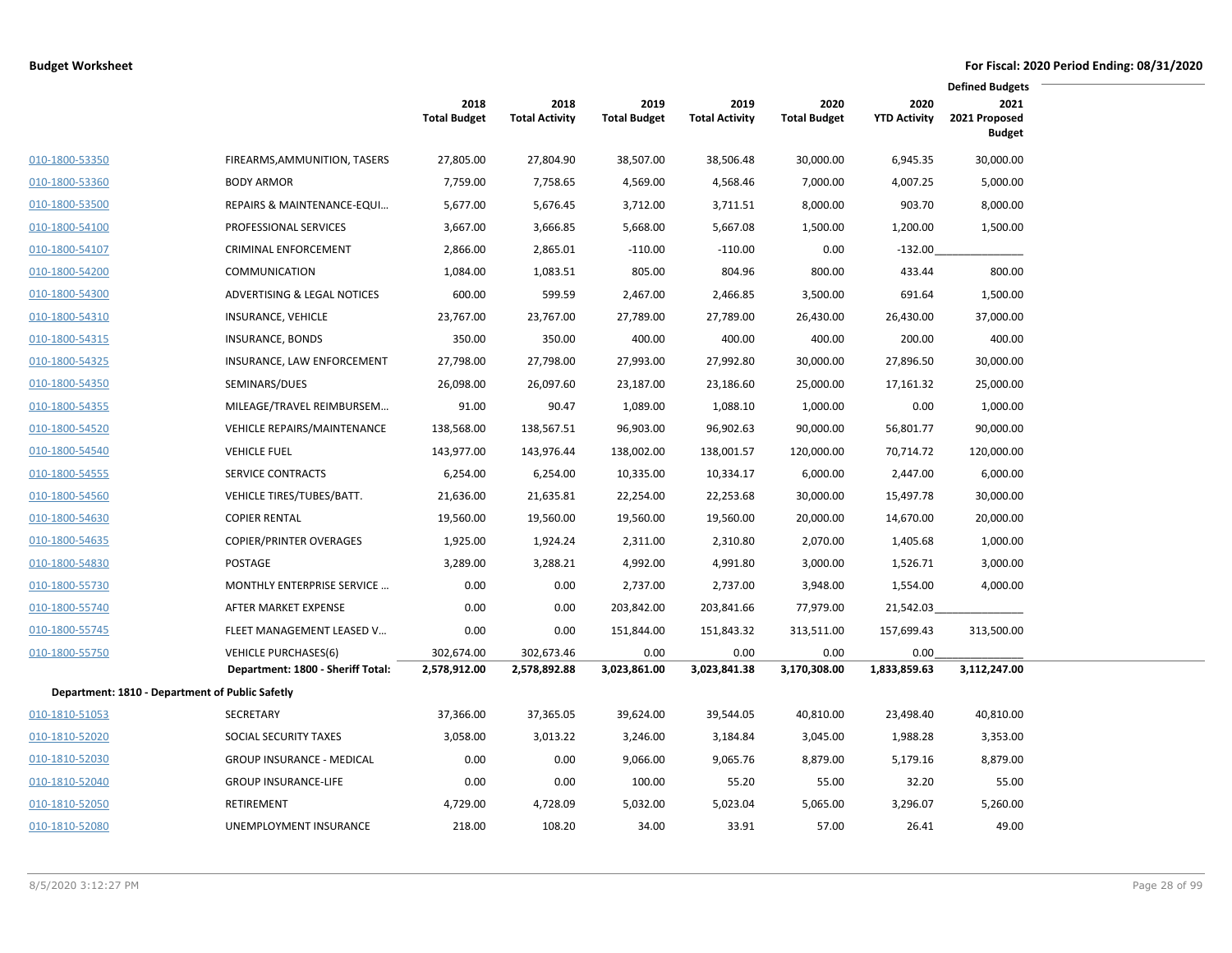|                                |                                                        |                             |                               |                             |                               |                             |                             | <b>Defined Budgets</b>                 |  |
|--------------------------------|--------------------------------------------------------|-----------------------------|-------------------------------|-----------------------------|-------------------------------|-----------------------------|-----------------------------|----------------------------------------|--|
|                                |                                                        | 2018<br><b>Total Budget</b> | 2018<br><b>Total Activity</b> | 2019<br><b>Total Budget</b> | 2019<br><b>Total Activity</b> | 2020<br><b>Total Budget</b> | 2020<br><b>YTD Activity</b> | 2021<br>2021 Proposed<br><b>Budget</b> |  |
| 010-1810-52090                 | <b>LONGEVITY</b>                                       | 2,704.00                    | 2,704.00                      | 2,808.00                    | 2,808.00                      | 2,912.00                    | 2,912.00                    | 3,016.00                               |  |
| 010-1810-53200                 | SMALL CAPITAL ITEMS                                    | 0.00                        | 0.00                          | 685.00                      | 0.00                          | 1,700.00                    | 0.00                        | 1,700.00                               |  |
| 010-1810-53300                 | <b>OPERATING SUPPLIES</b>                              | 5,000.00                    | 4,641.36                      | 4,949.00                    | 4,948.97                      | 3,000.00                    | 1,492.49                    | 2,886.00                               |  |
| 010-1810-54200                 | <b>COMMUNICATION</b>                                   | 1.000.00                    | 614.57                        | 1,000.00                    | 663.11                        | 1,000.00                    | 471.76                      | 1.000.00                               |  |
| 010-1810-54350                 | SEMINARS/DUES                                          | 0.00                        | 0.00                          | 300.00                      | 0.00                          | 300.00                      | 0.00                        | 300.00                                 |  |
| 010-1810-54355                 | MILEAGE/TRAVEL REIMBURSEM                              | 1,162.00                    | 1,156.94                      | 1,300.00                    | 1,077.64                      | 1,300.00                    | 557.82                      | 1,186.00                               |  |
| 010-1810-54500                 | REPAIRS & MAINTENANCE-BUILD                            | 0.00                        | 0.00                          | 300.00                      | 80.43                         | 300.00                      | 0.00                        | 300.00                                 |  |
|                                | Department: 1810 - Department of Public Safetly Total: | 55,237.00                   | 54,331.43                     | 68,444.00                   | 66,484.95                     | 68,423.00                   | 39,454.59                   | 68,794.00                              |  |
| Department: 1900 - County Jail |                                                        |                             |                               |                             |                               |                             |                             |                                        |  |
| 010-1900-51060                 | <b>CAPTAIN</b>                                         | 49,252.00                   | 49,251.70                     | 55,880.00                   | 55,879.24                     | 63,197.00                   | 36,273.30                   | 63,197.00                              |  |
| 010-1900-51225                 | ON CALL, TRANSPORT DEPUTY                              | 0.00                        | 0.00                          | 0.00                        | 0.00                          | 0.00                        | 0.00                        | 8,000.00                               |  |
| 010-1900-51231                 | <b>JAIL LIEUTENANTS (2)</b>                            | 105,419.00                  | 105,418.54                    | 117,712.00                  | 117,711.59                    | 107,063.00                  | 71,584.15                   | 99,335.00                              |  |
| 010-1900-51271                 | JAILERS (18)                                           | 560,206.00                  | 560,205.04                    | 619,660.00                  | 619,659.19                    | 693,637.00                  | 370,803.57                  | 689,479.00                             |  |
| 010-1900-51280                 | JAIL SERGEANTS (4)                                     | 150,794.00                  | 150,793.50                    | 166,985.00                  | 166,984.89                    | 170,407.00                  | 97,607.07                   | 169,134.00                             |  |
| 010-1900-51281                 | TRANSPORT/BAILIFF (4)                                  | 140,750.00                  | 140,749.21                    | 161,015.00                  | 161,014.45                    | 171,193.00                  | 99,876.89                   | 169,167.00                             |  |
| 010-1900-51282                 | <b>TRANSPORT SERGEANT (1)</b>                          | 45,176.00                   | 44,469.39                     | 47,177.00                   | 47,176.50                     | 50,717.00                   | 30,431.75                   | 48,880.00                              |  |
| 010-1900-51283                 | TRANSPORT-MENTAL HEALTH                                | 630.00                      | 629.37                        | 2,551.00                    | 2,550.97                      | 1,541.00                    | 907.96                      | 4,055.00                               |  |
| 010-1900-51290                 | ADMINISTRATIVE ASSISTANT                               | 41,078.00                   | 41,031.65                     | 41,470.00                   | 41,469.48                     | 33,322.00                   | 19,076.80                   | 34,237.00                              |  |
| 010-1900-51310                 | WORK CREW SUPR/MAINT. TECH                             | 36,685.00                   | 36,684.50                     | 37,559.00                   | 37,558.51                     | 30,358.00                   | 18,136.98                   | 30,119.00                              |  |
| 010-1900-51320                 | MEDICAL AIDE ASSISTANT(4)                              | 63,359.00                   | 60,788.66                     | 75,706.00                   | 75,705.06                     | 123,167.00                  | 51,745.34                   | 126,880.00                             |  |
| 010-1900-51330                 | NURSE-LVN (1)                                          | 3,390.00                    | 0.00                          | 0.00                        | 0.00                          | 0.00                        | 0.00                        |                                        |  |
| 010-1900-51340                 | JAIL DOCTOR                                            | 25,072.00                   | 25,071.60                     | 0.00                        | 0.00                          | 0.00                        | 0.00                        | 60,000.00                              |  |
| 010-1900-51343                 | <b>MAL-PRACTICE</b>                                    | 628.00                      | 628.00                        | 0.00                        | 0.00                          | 0.00                        | 0.00                        |                                        |  |
| 010-1900-51351                 | TEMP. PT BAILIFFS (5)                                  | 55,350.00                   | 55,350.00                     | 62,800.00                   | 62,800.00                     | 41,109.00                   | 20,600.50                   | 49,084.00                              |  |
| 010-1900-51380                 | JAIL MAINTENANCE SUPERVISOR                            | 53,856.00                   | 53,855.25                     | 51,817.00                   | 51,816.95                     | 47,091.00                   | 29,107.78                   | 43,285.00                              |  |
| 010-1900-52020                 | SOCIAL SECURITY TAXES                                  | 98,814.00                   | 98,406.81                     | 108,157.00                  | 108,156.24                    | 111,360.00                  | 63,095.46                   | 118,371.00                             |  |
| 010-1900-52030                 | <b>GROUP INSURANCE - MEDICAL</b>                       | 0.00                        | 0.00                          | 311,199.00                  | 311,198.13                    | 328,875.00                  | 166,423.96                  | 338,086.00                             |  |
| 010-1900-52040                 | <b>GROUP INSURANCE-LIFE</b>                            | 0.00                        | 0.00                          | 1,805.00                    | 1,804.86                      | 2,012.00                    | 1,005.33                    | 2,070.00                               |  |
| 010-1900-52050                 | RETIREMENT                                             | 152,638.00                  | 151,608.68                    | 165,784.00                  | 165,783.35                    | 183,700.00                  | 104,297.08                  | 179,302.00                             |  |
| 010-1900-52080                 | UNEMPLOYMENT INSURANCE                                 | 3,642.00                    | 3,620.06                      | 1,165.00                    | 1,164.22                      | 2,543.00                    | 857.07                      | 1,703.00                               |  |
| 010-1900-52090                 | <b>LONGEVITY</b>                                       | 12,168.00                   | 11,960.00                     | 10,088.00                   | 10,088.00                     | 11,960.00                   | 8,008.00                    | 15,912.00                              |  |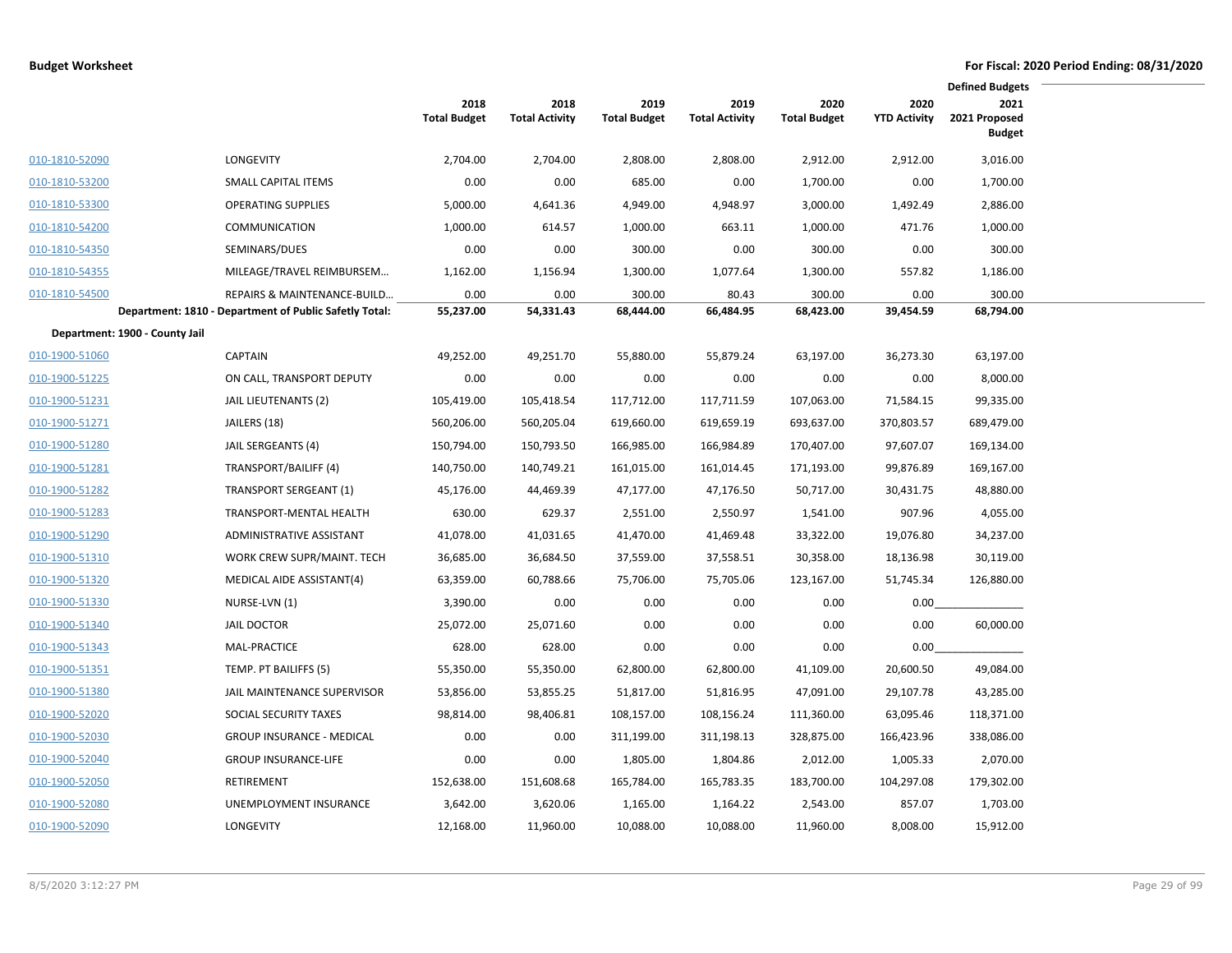|                                    |                                       |                             |                               |                             |                               |                             |                             | <b>Defined Budgets</b>                 |  |
|------------------------------------|---------------------------------------|-----------------------------|-------------------------------|-----------------------------|-------------------------------|-----------------------------|-----------------------------|----------------------------------------|--|
|                                    |                                       | 2018<br><b>Total Budget</b> | 2018<br><b>Total Activity</b> | 2019<br><b>Total Budget</b> | 2019<br><b>Total Activity</b> | 2020<br><b>Total Budget</b> | 2020<br><b>YTD Activity</b> | 2021<br>2021 Proposed<br><b>Budget</b> |  |
| 010-1900-52100                     | <b>UNIFORMS</b>                       | 10,000.00                   | 6,928.79                      | 19,636.00                   | 19,635.04                     | 12,000.00                   | 3,181.21                    | 12,000.00                              |  |
| 010-1900-52110                     | <b>CLOTHING ALLOWANCE</b>             | 500.00                      | 369.20                        | 462.00                      | 461.50                        | 500.00                      | 276.90                      | 500.00                                 |  |
| 010-1900-52300                     | <b>COMMUNICATION STIPEND</b>          | 4,638.00                    | 3,700.92                      | 4,305.00                    | 4,304.27                      | 4,772.00                    | 2,737.50                    | 4,560.00                               |  |
| 010-1900-53119                     | COVID-19                              | 0.00                        | 0.00                          | 0.00                        | 0.00                          | 0.00                        | 16,563.26                   |                                        |  |
| 010-1900-53200                     | SMALL CAPITAL ITEMS                   | 8,506.00                    | 3,696.57                      | 12,396.00                   | 12,395.59                     | 15,000.00                   | 9,079.99                    | 15,000.00                              |  |
| 010-1900-53300                     | <b>OPERATING SUPPLIES</b>             | 63,980.00                   | 63,979.62                     | 64,444.00                   | 64,443.43                     | 54,653.00                   | 34,261.75                   | 58,800.00                              |  |
| 010-1900-53320                     | PRISONER BOARD BILL                   | 244,594.00                  | 244,593.01                    | 208,131.00                  | 208,130.15                    | 220,000.00                  | 125,963.57                  | 220,000.00                             |  |
| 010-1900-53330                     | <b>COFFEE &amp; WATER</b>             | 1,875.00                    | 1,874.52                      | 578.00                      | 577.99                        | 1,200.00                    | 86.80                       | 1,200.00                               |  |
| 010-1900-53500                     | REPAIRS & MAINTENANCE-EQUI            | 32,635.00                   | 32,634.38                     | 39,474.00                   | 39,473.41                     | 30,000.00                   | 10,736.49                   | 25,000.00                              |  |
| 010-1900-54180                     | <b>CERTIFICATION</b>                  | 5,000.00                    | 1,610.21                      | 0.00                        | 0.00                          | 5,000.00                    | 275.00                      | 5,000.00                               |  |
| 010-1900-54300                     | ADVERTISING & LEGAL NOTICES           | 11,138.00                   | 11,137.55                     | 2,857.00                    | 2,856.52                      | 6,000.00                    | 4,199.04                    | 5,000.00                               |  |
| 010-1900-54310                     | INSURANCE, VEHICLE                    | 10,500.00                   | 4,406.00                      | 4,395.00                    | 4,395.00                      | 12,000.00                   | 5,729.00                    | 13,000.00                              |  |
| 010-1900-54330                     | <b>INSURANCE, PROPERTY</b>            | 9,500.00                    | 9,079.00                      | 11,255.00                   | 11,255.00                     | 14,000.00                   | 11,799.00                   | 14,000.00                              |  |
| 010-1900-54350                     | SEMINARS/DUES                         | 12,000.00                   | 11,040.14                     | 20,861.00                   | 20,860.85                     | 15,000.00                   | 3,758.58                    | 15,000.00                              |  |
| 010-1900-54355                     | MILEAGE/TRAVEL REIMBURSEM             | 500.00                      | 404.34                        | 915.00                      | 914.78                        | 500.00                      | 110.74                      | 500.00                                 |  |
| 010-1900-54356                     | <b>TRANSPORT EXPENSE</b>              | 1,651.00                    | 1,650.35                      | 593.00                      | 592.99                        | 5,147.00                    | 5,146.06                    | 1,000.00                               |  |
| 010-1900-54400                     | <b>UTILITIES</b>                      | 134,400.00                  | 116,988.13                    | 118,136.00                  | 118,135.34                    | 120,000.00                  | 63,323.55                   | 120,000.00                             |  |
| 010-1900-54500                     | REPAIRS & MAINTENANCE-BUILD           | 65,000.00                   | 59,887.31                     | 168,903.00                  | 168,902.48                    | 75,000.00                   | 55,901.51                   | 75,000.00                              |  |
| 010-1900-54520                     | <b>VEHICLE REPAIRS/MAINTENANCE</b>    | 48,631.00                   | 48,630.41                     | 38,574.00                   | 38,573.03                     | 45,000.00                   | 21,181.82                   | 45,000.00                              |  |
| 010-1900-55700                     | <b>MACHINERY &amp; EQUIPMENT</b>      | 115,900.00                  | 115,900.00                    | 25,302.00                   | 25,302.00                     | 33,100.00                   | 6,087.00                    |                                        |  |
| 010-1900-55730                     | MONTHLY ENTERPRISE SERVICE            | 0.00                        | 0.00                          | 868.00                      | 868.00                        | 0.00                        | 777.00                      | 1,200.00                               |  |
| 010-1900-55740                     | AFTER MARKET EXPENSE                  | 0.00                        | 0.00                          | 0.00                        | 0.00                          | 0.00                        | 0.00                        | 5,000.00                               |  |
| 010-1900-55745                     | FLEET MANAGEMENT LEASED V             | 0.00                        | 0.00                          | 7,865.00                    | 7,864.16                      | 0.00                        | 9,717.61                    | 26,000.00                              |  |
| 010-1900-56110                     | <b>EMPLOYEE TESTING</b>               | 0.00                        | 0.00                          | 0.00                        | 0.00                          | 0.00                        | 40.00                       |                                        |  |
|                                    | Department: 1900 - County Jail Total: | 2,379,855.00                | 2,329,032.41                  | 2,788,480.00                | 2,788,463.16                  | 2,842,124.00                | 1,580,772.37                | 2,913,056.00                           |  |
| Department: 2000 - Adult Probation |                                       |                             |                               |                             |                               |                             |                             |                                        |  |
| 010-2000-53200                     | SMALL CAPITAL ITEMS                   | 0.00                        | 0.00                          | 1,145.00                    | 0.00                          | 1,500.00                    | 799.99                      | 1,450.00                               |  |
| 010-2000-53300                     | <b>OPERATING SUPPLIES</b>             | 254.00                      | 253.88                        | 355.00                      | 354.97                        | 0.00                        | 0.00                        |                                        |  |
| 010-2000-53330                     | <b>COFFEE &amp; WATER</b>             | 425.00                      | 0.00                          | 425.00                      | 0.00                          | 425.00                      | 0.00                        | 425.00                                 |  |
| 010-2000-54200                     | <b>COMMUNICATION</b>                  | 500.00                      | 0.00                          | 0.00                        | 0.00                          | 0.00                        | 0.00                        |                                        |  |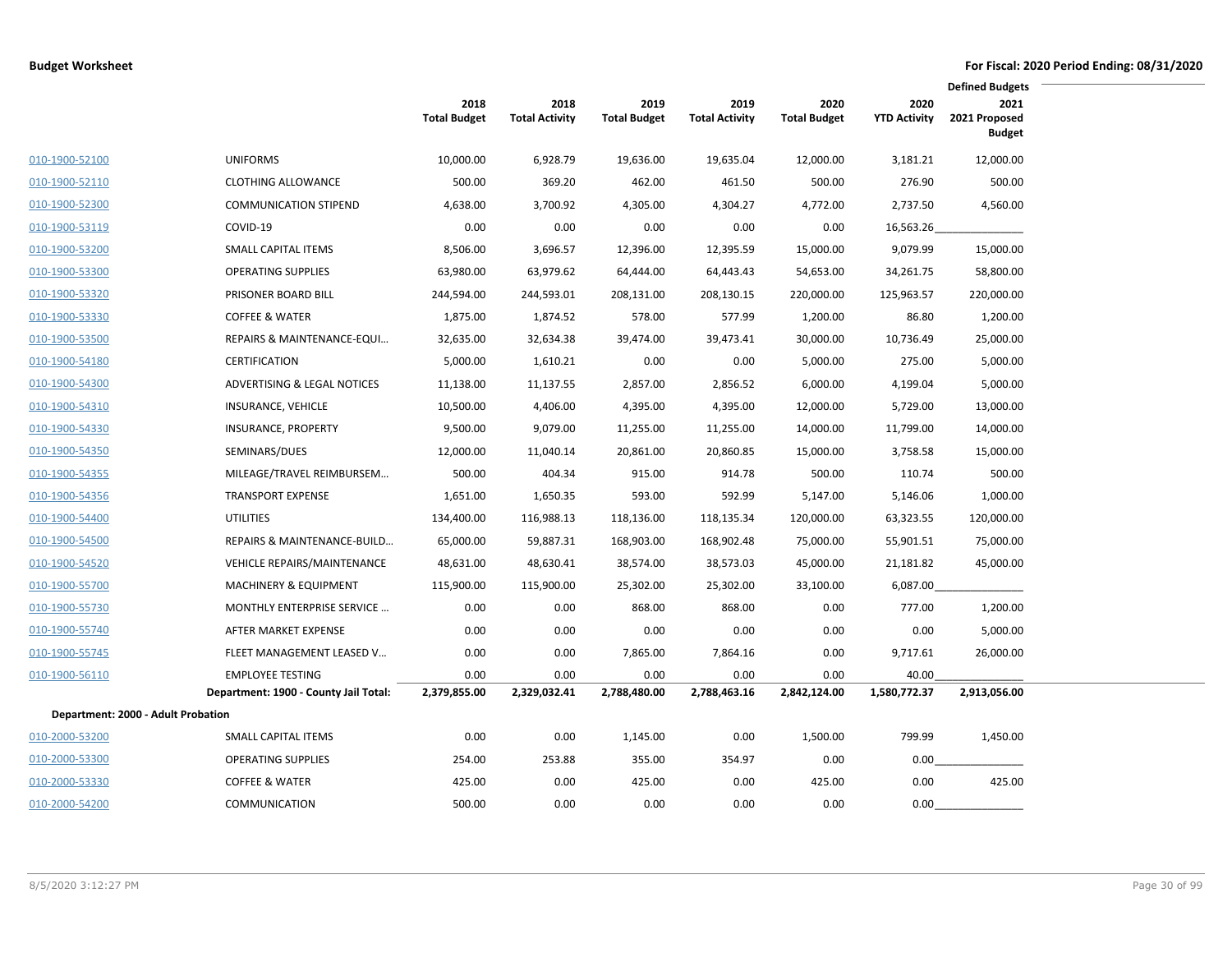|                                    |                                              |                     |                       |                     |                       |                     |                     | <b>Defined Budgets</b> |  |
|------------------------------------|----------------------------------------------|---------------------|-----------------------|---------------------|-----------------------|---------------------|---------------------|------------------------|--|
|                                    |                                              | 2018                | 2018                  | 2019                | 2019                  | 2020                | 2020                | 2021                   |  |
|                                    |                                              | <b>Total Budget</b> | <b>Total Activity</b> | <b>Total Budget</b> | <b>Total Activity</b> | <b>Total Budget</b> | <b>YTD Activity</b> | 2021 Proposed          |  |
|                                    |                                              |                     |                       |                     |                       |                     |                     | <b>Budget</b>          |  |
| 010-2000-55700                     | <b>MACHINERY &amp; EQUIPMENT</b>             | 746.00              | 0.00                  | 0.00                | 0.00                  | 0.00                | 0.00                |                        |  |
|                                    | Department: 2000 - Adult Probation Total:    | 1,925.00            | 253.88                | 1,925.00            | 354.97                | 1,925.00            | 799.99              | 1,875.00               |  |
|                                    | Department: 2010 - Juvenile Probation        |                     |                       |                     |                       |                     |                     |                        |  |
| 010-2010-53105                     | <b>BUILDING MAINTENANCE SUPPL</b>            | 500.00              | 0.00                  | 0.00                | 0.00                  | 0.00                | 0.00                |                        |  |
| 010-2010-53330                     | <b>COFFEE &amp; WATER</b>                    | 1,500.00            | 476.60                | 650.00              | 393.33                | 650.00              | 278.18              | 650.00                 |  |
| 010-2010-53500                     | REPAIRS & MAINTENANCE-EQUI                   | 15.00               | 0.00                  | 0.00                | 0.00                  | 0.00                | 0.00                |                        |  |
| 010-2010-54070                     | <b>DETENTION</b>                             | 10,000.00           | 10,000.00             | 0.00                | 0.00                  | 10,000.00           | 0.00                | 6,000.00               |  |
| 010-2010-54200                     | <b>COMMUNICATION</b>                         | 328.00              | 0.00                  | 50.00               | 0.00                  | 50.00               | 0.00                | 50.00                  |  |
| 010-2010-54310                     | INSURANCE, VEHICLE                           | 1,672.00            | 1,672.00              | 2,000.00            | 1,487.00              | 2,000.00            | 1,547.00            | 1,700.00               |  |
| 010-2010-54500                     | REPAIRS & MAINTENANCE-BUILD                  | 1,460.00            | 1,459.85              | 10,400.00           | 1,465.00              | 400.00              | 0.00                | 400.00                 |  |
| 010-2010-54630                     | <b>COPIER RENTAL</b>                         | 2,760.00            | 2,760.00              | 2,800.00            | 2,760.00              | 2,800.00            | 1,610.00            | 2,800.00               |  |
| 010-2010-54750                     | JUVENILE BD/PROBATION SERVI                  | 103,000.00          | 102,999.96            | 119,250.00          | 119,250.00            | 119,250.00          | 92,750.00           | 119,250.00             |  |
| 010-2010-54870                     | MEDICAL-JUVENILES IN DETENTI                 | 2,000.00            | 353.00                | 2,000.00            | 0.00                  | 2,000.00            | 0.00                | 2,000.00               |  |
| 010-2010-54942                     | JUVENILE PSYCHIATRIC EXAMS                   | 3,000.00            | 3,000.00              | 3,000.00            | 0.00                  | 3,000.00            | 0.00                | 3,000.00               |  |
|                                    | Department: 2010 - Juvenile Probation Total: | 126,235.00          | 122,721.41            | 140,150.00          | 125,355.33            | 140,150.00          | 96,185.18           | 135,850.00             |  |
| Department: 2100 - Fire Protection |                                              |                     |                       |                     |                       |                     |                     |                        |  |
| 010-2100-51650                     | <b>FIRST RESPONDERS</b>                      | 380.00              | 244.03                | 991.00              | 232.20                | 327.00              | 0.00                | 327.00                 |  |
| 010-2100-52020                     | SOCIAL SECURITY TAXES                        | 30.00               | 18.67                 | 18.00               | 17.77                 | 26.00               | 0.00                | 26.00                  |  |
| 010-2100-52030                     | <b>GROUP INSURANCE - MEDICAL</b>             | 12,000.00           | 9,272.00              | 14,464.00           | 14,464.00             | 11,868.00           | 11,868.00           | 11,868.00              |  |
| 010-2100-52060                     | <b>WORKMAN'S COMPENSATION</b>                | 0.00                | 0.00                  | 2,400.00            | 0.00                  | 0.00                | 0.00                |                        |  |
| 010-2100-52080                     | UNEMPLOYMENT INSURANCE                       | 5.00                | 0.66                  | 5.00                | 0.18                  | 0.00                | 0.00                |                        |  |
| 010-2100-53200                     | SMALL CAPITAL ITEMS                          | 6,142.00            | 6,141.05              | 0.00                | 0.00                  | 41,566.00           | 41,565.91           | 32,000.00              |  |
| 010-2100-54165                     | <b>INCENTIVE PAY</b>                         | 0.00                | 0.00                  | 129,000.00          | 129,000.00            | 126,934.00          | 109,000.00          | 125,000.00             |  |
| 010-2100-54310                     | INSURANCE, VEHICLE                           | 45,000.00           | 40,489.39             | 41,799.00           | 40,329.04             | 46,500.00           | 46,036.07           | 48,000.00              |  |
| 010-2100-54350                     | SEMINARS/DUES                                | 4,000.00            | 3,918.92              | 7,201.00            | 7,200.20              | 6,000.00            | 6,680.00            | 4,000.00               |  |
| 010-2100-54540                     | FIRE DEPT. GAS SUPPLEMENT                    | 40,000.00           | 39,997.95             | 80,000.00           | 80,000.00             | 80,000.00           | 39,999.81           | 80,000.00              |  |
| 010-2100-54700                     | AID TO OTHER GOVERNMENTS                     | 6,000.00            | 6,000.00              | 6,000.00            | 6,000.00              | 6,000.00            | 6,000.00            | 6,000.00               |  |
| 010-2100-54940                     | EQUIPMENT MAINTENANCE/TES                    | 16,358.00           | 8,047.06              | 22,500.00           | 13,895.19             | 22,500.00           | 6,050.39            | 22,500.00              |  |
| 010-2100-54950                     | <b>VFD ANNUAL PAYMENTS</b>                   | 55,000.00           | 55,000.00             | 55,000.00           | 55,000.00             | 55,000.00           | 55,000.00           | 55,000.00              |  |
|                                    | Department: 2100 - Fire Protection Total:    | 184,915.00          | 169,129.73            | 359,378.00          | 346,138.58            | 396,721.00          | 322,200.18          | 384,721.00             |  |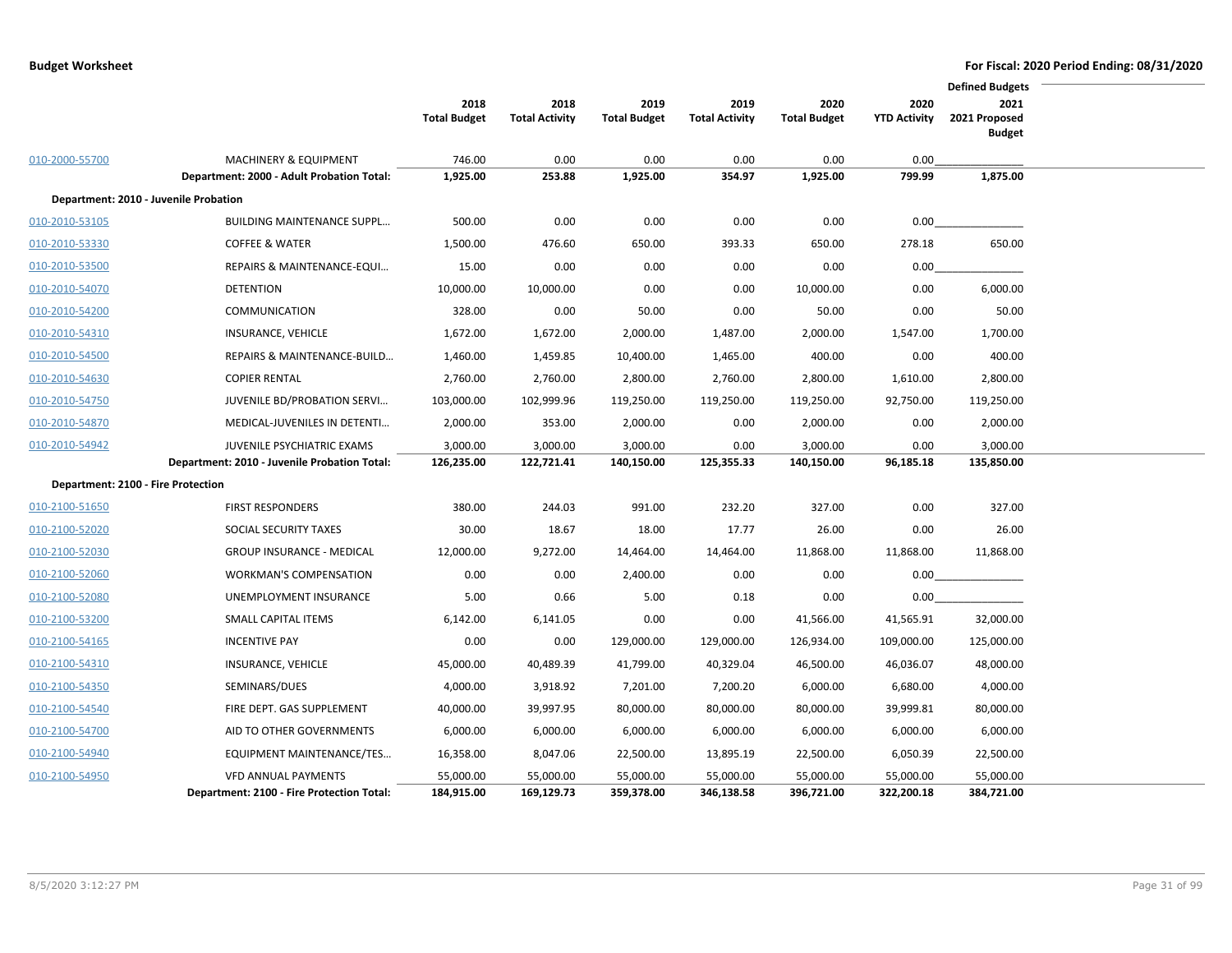|                |                                                |                             |                               |                             |                               |                             |                             | <b>Defined Budgets</b>                 |  |
|----------------|------------------------------------------------|-----------------------------|-------------------------------|-----------------------------|-------------------------------|-----------------------------|-----------------------------|----------------------------------------|--|
|                |                                                | 2018<br><b>Total Budget</b> | 2018<br><b>Total Activity</b> | 2019<br><b>Total Budget</b> | 2019<br><b>Total Activity</b> | 2020<br><b>Total Budget</b> | 2020<br><b>YTD Activity</b> | 2021<br>2021 Proposed<br><b>Budget</b> |  |
|                | Department: 2300 - Emergency Management        |                             |                               |                             |                               |                             |                             |                                        |  |
| 010-2300-51660 | PUBLIC INFORMATION EMERGE                      | 0.00                        | 0.00                          | 0.00                        | 0.00                          | 0.00                        | 0.00                        | 76,840.00                              |  |
| 010-2300-51670 | <b>EMERGENCY MANAGEMENT CO</b>                 | 62,789.00                   | 62,788.85                     | 64,341.00                   | 64,340.29                     | 68,762.00                   | 48,049.77                   | 65,711.00                              |  |
| 010-2300-51950 | PROFESSIONAL STIPEND                           | 2,500.00                    | 2,200.00                      | 0.00                        | 0.00                          | 2,500.00                    | 0.00                        | 500.00                                 |  |
| 010-2300-52020 | SOCIAL SECURITY TAXES                          | 5,088.00                    | 4,863.44                      | 5,178.00                    | 4,908.84                      | 5,710.00                    | 3,674.73                    | 11,274.00                              |  |
| 010-2300-52030 | <b>GROUP INSURANCE - MEDICAL</b>               | 0.00                        | 0.00                          | 9,242.00                    | 9,241.58                      | 8,879.00                    | 5,329.16                    | 17,758.00                              |  |
| 010-2300-52040 | <b>GROUP INSURANCE-LIFE</b>                    | 0.00                        | 0.00                          | 100.00                      | 51.39                         | 56.00                       | 32.20                       | 111.00                                 |  |
| 010-2300-52050 | <b>RETIREMENT</b>                              | 7,938.00                    | 7,937.69                      | 8,027.00                    | 7,913.46                      | 9,423.00                    | 6,052.78                    | 17,564.00                              |  |
| 010-2300-52060 | WORKMAN'S COMPENSATION                         | 255.00                      | 0.00                          | 192.00                      | 51.73                         | 132.00                      | 91.16                       | 340.00                                 |  |
| 010-2300-52080 | UNEMPLOYMENT INSURANCE                         | 182.00                      | 181.62                        | 55.00                       | 53.42                         | 104.00                      | 48.50                       | 161.00                                 |  |
| 010-2300-52090 | <b>LONGEVITY</b>                               | 1,560.00                    | 1,560.00                      | 1,664.00                    | 1,664.00                      | 1,768.00                    | 0.00                        | 1,872.00                               |  |
| 010-2300-52300 | <b>COMMUNICATION STIPEND</b>                   | 720.00                      | 720.00                        | 720.00                      | 720.00                        | 720.00                      | 450.00                      | 1,440.00                               |  |
| 010-2300-53100 | <b>OFFICE SUPPLIES</b>                         | 500.00                      | 339.47                        | 500.00                      | 123.23                        | 500.00                      | 0.00                        | 300.00                                 |  |
| 010-2300-53200 | SMALL CAPITAL ITEMS                            | 19,246.00                   | 18,980.11                     | 0.00                        | 0.00                          | 1,200.00                    | 0.00                        | 1,200.00                               |  |
| 010-2300-53950 | <b>SPECIAL PROJECTS</b>                        | 1,544.00                    | 875.68                        | 772.00                      | 771.92                        | 2,500.00                    | 21.98                       | 2,250.00                               |  |
| 010-2300-54200 | <b>COMMUNICATION</b>                           | 750.00                      | 473.39                        | 892.00                      | 891.04                        | 1,000.00                    | 569.95                      | 1,000.00                               |  |
| 010-2300-54310 | INSURANCE, VEHICLE                             | 450.00                      | 373.00                        | 800.00                      | 383.00                        | 1,200.00                    | 1,021.00                    | 1,050.00                               |  |
| 010-2300-54350 | SEMINARS/DUES                                  | 2,500.00                    | 2,402.40                      | 2,500.00                    | 2,120.44                      | 2,500.00                    | 431.70                      | 2,500.00                               |  |
| 010-2300-54355 | MILEAGE/TRAVEL REIMBURSEM                      | 500.00                      | 0.00                          | 143.00                      | 142.68                        | 100.00                      | 0.00                        | 100.00                                 |  |
| 010-2300-54520 | <b>VEHICLE REPAIRS/MAINTENANCE</b>             | 2,500.00                    | 2,225.29                      | 700.00                      | 631.40                        | 500.00                      | 206.08                      | 500.00                                 |  |
| 010-2300-54540 | <b>VEHICLE FUEL</b>                            | 2,250.00                    | 2,101.36                      | 2,342.00                    | 2,211.09                      | 3,000.00                    | 758.04                      | 2,000.00                               |  |
| 010-2300-54555 | SERVICE CONTRACTS                              | 2,250.00                    | 1,715.75                      | 2,000.00                    | 1,697.35                      | 3,250.00                    | 1,500.00                    | 3,250.00                               |  |
| 010-2300-54720 | <b>CERTS</b>                                   | 2,500.00                    | 0.00                          | 1,500.00                    | 0.00                          | 1,500.00                    | 0.00                        | 500.00                                 |  |
| 010-2300-55700 | <b>MACHINERY &amp; EQUIPMENT</b>               | 0.00                        | 0.00                          | 63,154.00                   | 63,154.00                     | 0.00                        | 0.00                        |                                        |  |
| 010-2300-55730 | MONTHLY ENTERPRISE SERVICE                     | 0.00                        | 0.00                          | 7.00                        | 7.00                          | 0.00                        | 0.00                        |                                        |  |
| 010-2300-55740 | AFTER MARKET EXPENSE                           | 0.00                        | 0.00                          | 825.00                      | 825.00                        | 0.00                        | 0.00                        |                                        |  |
| 010-2300-55745 | FLEET MANAGEMENT LEASED V                      | 0.00                        | 0.00                          | 7,938.00                    | 7,937.58                      | 9,004.00                    | 5,252.31                    | 9,050.00                               |  |
|                | Department: 2300 - Emergency Management Total: | 116,022.00                  | 109,738.05                    | 173,592.00                  | 169,840.44                    | 124,308.00                  | 73,489.36                   | 217,271.00                             |  |
|                | Department: 2500 - Social Services             |                             |                               |                             |                               |                             |                             |                                        |  |
| 010-2500-54151 | KEEP WASHINGTON COUNTY BE                      | 500.00                      | 500.00                        | 500.00                      | 500.00                        | 500.00                      | 500.00                      | 1,000.00                               |  |
| 010-2500-54160 | <b>INDIGENT BURIAL</b>                         | 6,700.00                    | 6,700.00                      | 8,000.00                    | 5,185.00                      | 6,500.00                    | 5,200.00                    | 10,000.00                              |  |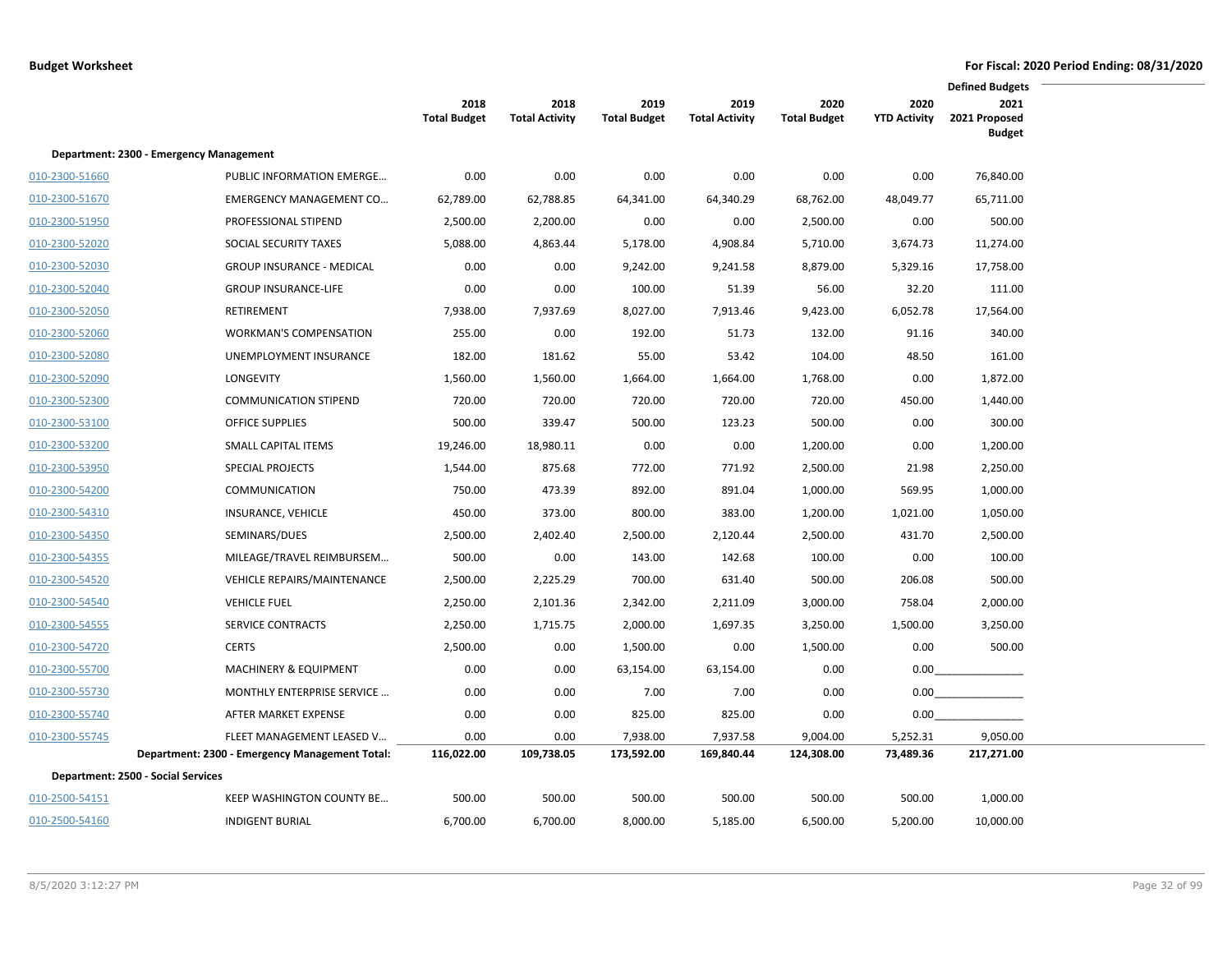|                                         |                                           | 2018<br><b>Total Budget</b> | 2018<br><b>Total Activity</b> | 2019<br><b>Total Budget</b> | 2019<br><b>Total Activity</b> | 2020<br><b>Total Budget</b> | 2020<br><b>YTD Activity</b> | <b>Defined Budgets</b><br>2021<br>2021 Proposed |  |
|-----------------------------------------|-------------------------------------------|-----------------------------|-------------------------------|-----------------------------|-------------------------------|-----------------------------|-----------------------------|-------------------------------------------------|--|
|                                         |                                           |                             |                               |                             |                               |                             |                             | <b>Budget</b>                                   |  |
| 010-2500-54265                          | <b>VETERAN'S PLAZA</b>                    | 2,500.00                    | 2,500.00                      | 2,500.00                    | 2,500.00                      | 2,500.00                    | 2,500.00                    | 2,500.00                                        |  |
| 010-2500-54310                          | INSURANCE, VEHICLE                        | 690.00                      | 690.00                        | 1,121.00                    | 1,121.00                      | 1,200.00                    | 1,009.00                    | 1,100.00                                        |  |
| 010-2500-54705                          | <b>VAN</b>                                | 0.00                        | 0.00                          | 0.00                        | 0.00                          | 0.00                        | 0.00                        |                                                 |  |
| 010-2500-54715                          | WC HEALTHY LIVING CENTER                  | 60,000.00                   | 60,000.00                     | 62,000.00                   | 61,999.92                     | 64,000.00                   | 37,333.31                   | 64,000.00                                       |  |
| 010-2500-54755                          | <b>FOSTER CARE</b>                        | 3,610.00                    | 0.00                          | 6,000.00                    | 6,000.00                      | 6,000.00                    | 6,000.00                    | 6,000.00                                        |  |
| 010-2500-54790                          | <b>BVCOG DUES</b>                         | 3,000.00                    | 3,000.00                      | 3,000.00                    | 3,000.00                      | 3,000.00                    | 2,250.00                    | 3,000.00                                        |  |
| 010-2500-54832                          | <b>SCOTTY'S HOUSE</b>                     | 1,000.00                    | 1,000.00                      | 1,000.00                    | 1,000.00                      | 1,000.00                    | 1,000.00                    | 1,000.00                                        |  |
| 010-2500-54855                          | <b>FOCUSING FAMILIES</b>                  | 1,000.00                    | 1,000.00                      | 1,000.00                    | 1,000.00                      | 1,000.00                    | 1,000.00                    | 1,000.00                                        |  |
| 010-2500-54860                          | C.A.S.A.                                  | 3,000.00                    | 3,000.00                      | 3,500.00                    | 3,500.00                      | 4,000.00                    | 4,000.00                    | 4,000.00                                        |  |
| 010-2500-54880                          | <b>HERITAGE MUSEUM</b>                    | 1,500.00                    | 1,500.00                      | 1,500.00                    | 1,500.00                      | 1,500.00                    | 1,500.00                    | 2,000.00                                        |  |
| 010-2500-54890                          | <b>BOYS &amp; GIRLS CLUB</b>              | 17,000.00                   | 17,000.00                     | 20,000.00                   | 20,000.00                     | 20,000.00                   | 20,000.00                   | 20,000.00                                       |  |
| 010-2500-54933                          | S.A.R.C.                                  | 1,500.00                    | 1,500.00                      | 2,000.00                    | 2,000.00                      | 2,000.00                    | 2,000.00                    | 2,000.00                                        |  |
|                                         | Department: 2500 - Social Services Total: | 102,000.00                  | 98,390.00                     | 112,121.00                  | 109,305.92                    | 113,200.00                  | 84,292.31                   | 117,600.00                                      |  |
| Department: 2600 - Indigent Health Care |                                           |                             |                               |                             |                               |                             |                             |                                                 |  |
| 010-2600-51340                          | <b>JAIL DOCTOR</b>                        | 0.00                        | 0.00                          | 34,469.00                   | 32,611.23                     | 13,801.00                   |                             | 13,800.68                                       |  |
| 010-2600-51343                          | <b>MAL-PRACTICE</b>                       | 0.00                        | 0.00                          | 1,237.00                    | 1,237.00                      | 401.00                      |                             | 464.71                                          |  |
| 010-2600-52020                          | SOCIAL SECURITY TAXES                     | 0.00                        | 0.00                          | 2,715.00                    | 2,362.93                      | 2,966.00                    |                             | 1,021.19                                        |  |
| 010-2600-52030                          | <b>GROUP INSURANCE - MEDICAL</b>          | 0.00                        | 0.00                          | 12,000.00                   | 10,840.56                     | 13,103.00                   |                             | 2,947.80                                        |  |
| 010-2600-52040                          | <b>GROUP INSURANCE-LIFE</b>               | 0.00                        | 0.00                          | 150.00                      | 46.92                         | 88.00                       |                             |                                                 |  |
| 010-2600-52050                          | RETIREMENT                                | 0.00                        | 0.00                          | 4,209.00                    | 4,014.30                      | 5,172.00                    |                             | 1,780.30                                        |  |
| 010-2600-52060                          | <b>WORKMAN'S COMPENSATION</b>             | 0.00                        | 0.00                          | 104.00                      | 0.00                          | 0.00                        |                             | 0.00                                            |  |
| 010-2600-52080                          | UNEMPLOYMENT INSURANCE                    | 0.00                        | 0.00                          | 28.00                       | 27.24                         | 58.00                       |                             | 14.26                                           |  |
| 010-2600-52090                          | LONGEVITY                                 | 0.00                        | 0.00                          | 0.00                        | 0.00                          | 208.00                      | 0.00                        |                                                 |  |
| 010-2600-53440                          | DRUGS-COUNTY INDIGENT                     | 11,954.00                   | 1,094.43                      | 7,000.00                    | 4,955.27                      | 7,500.00                    | 1,998.03                    | 5,000.00                                        |  |
| 010-2600-53450                          | <b>DRUGS-JAIL INMATES</b>                 | 6,000.00                    | 4,594.44                      | 41,000.00                   | 30,093.57                     | 40,000.00                   | 11,450.33                   | 35,000.00                                       |  |
| 010-2600-54030                          | JAIL-PRISONER MEDICAL EXPENSE             | 27,546.00                   | 27,545.12                     | 18,591.00                   | 18,591.00                     | 20,000.00                   | 11,137.33                   | 20,000.00                                       |  |
| 010-2600-54050                          | DOCTORS-COUNTY INDIGENT                   | 7,000.00                    | 3,548.91                      | 17,000.00                   | 4,182.70                      | 10,000.00                   | 758.25                      | 3,000.00                                        |  |
| 010-2600-54055                          | DOCTORS-JAIL INMATES                      | 10,500.00                   | 2,397.50                      | 10,500.00                   | 6,858.63                      | 20,000.00                   | 9,925.17                    | 20,000.00                                       |  |
| 010-2600-54075                          | HOSPITAL-JAIL INMATES                     | 2,500.00                    | 0.00                          | 5,000.00                    | 0.00                          | 3,000.00                    | 0.00                        | 3,000.00                                        |  |
| 010-2600-54080                          | HOSPITAL-COUNTY INDIGENT                  | 5,000.00                    | 3,543.74                      | 2,000.00                    | 364.98                        | 1,000.00                    | 0.00                        | 1,000.00                                        |  |
| 010-2600-54090                          | JAIL M.D.                                 | 49,200.00                   | 8,457.38                      | 0.00                        | 0.00                          | 36,200.00                   | 14,200.00                   |                                                 |  |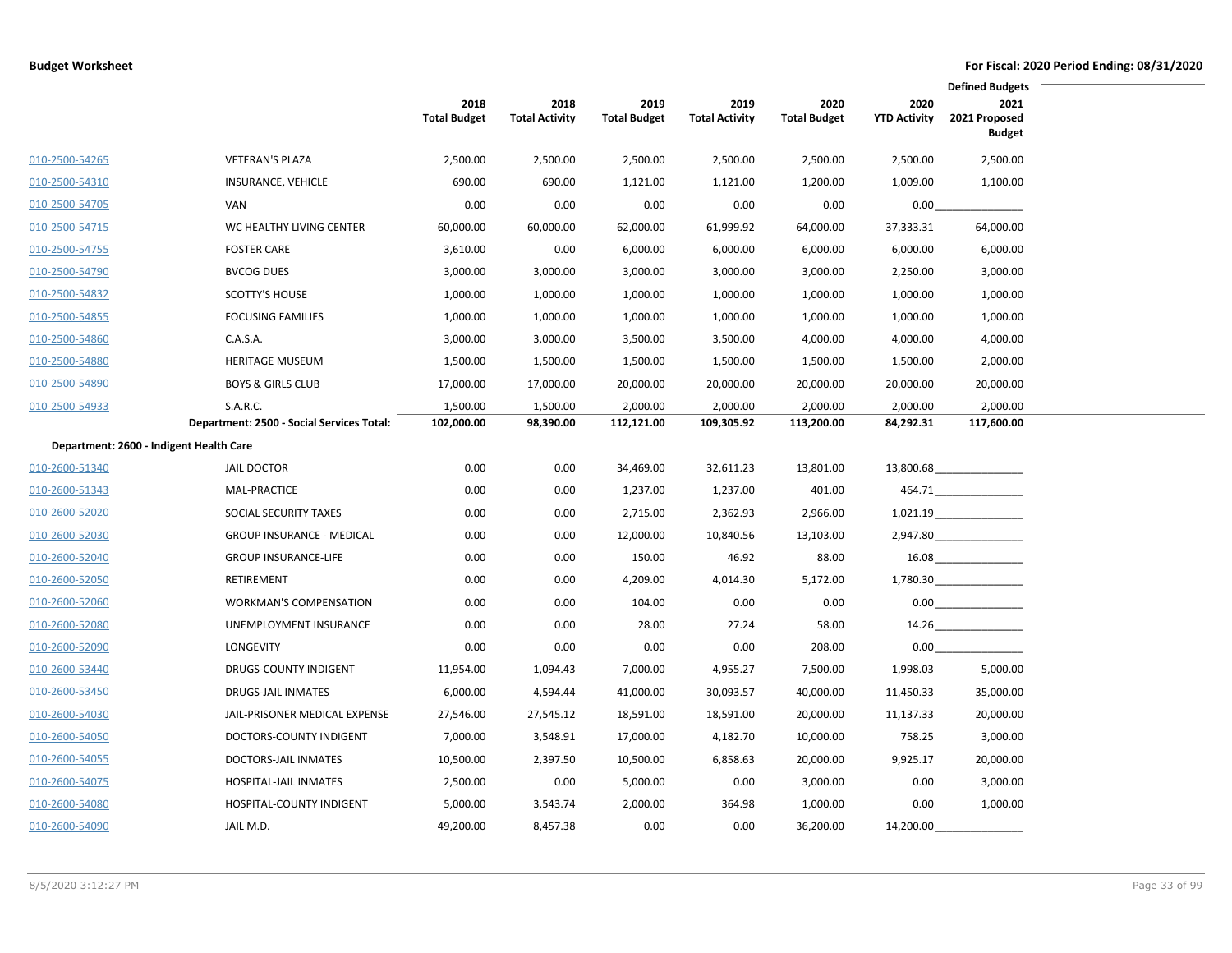|                                                    |                                                |                             |                               |                             |                               |                             |                             | <b>Defined Budgets</b>                 |  |
|----------------------------------------------------|------------------------------------------------|-----------------------------|-------------------------------|-----------------------------|-------------------------------|-----------------------------|-----------------------------|----------------------------------------|--|
|                                                    |                                                | 2018<br><b>Total Budget</b> | 2018<br><b>Total Activity</b> | 2019<br><b>Total Budget</b> | 2019<br><b>Total Activity</b> | 2020<br><b>Total Budget</b> | 2020<br><b>YTD Activity</b> | 2021<br>2021 Proposed<br><b>Budget</b> |  |
| 010-2600-54116                                     | <b>EMERGENCY ROOM-JAIL INMAT</b>               | 1,000.00                    | 0.00                          | 1,000.00                    | 0.00                          | 500.00                      | 0.00                        |                                        |  |
| 010-2600-54117                                     | <b>CLINIC-JAIL INMATES</b>                     | 1,000.00                    | 0.00                          | 1,000.00                    | 0.00                          | 500.00                      | 0.00                        |                                        |  |
| 010-2600-54118                                     | <b>CLINIC-COUNTY INDIGENT</b>                  | 5,000.00                    | 0.00                          | 5,000.00                    | 0.00                          | 500.00                      | $0.00\,$                    |                                        |  |
| 010-2600-54130                                     | <b>DENTAL-JAIL INMATES</b>                     | 3,000.00                    | 0.00                          | 18,567.00                   | 18,567.00                     | 23,000.00                   | 5,280.00                    | 20,000.00                              |  |
| 010-2600-54185                                     | HOSPICE/TERMINALLY ILL                         | 14,400.00                   | 14,400.00                     | 14,400.00                   | 14,400.00                     | 14,400.00                   | 10,800.00                   | 14,400.00                              |  |
| 010-2600-54205                                     | <b>HEALTH CENTER</b>                           | 40,000.00                   | 23,742.06                     | 40,000.00                   | 18,600.32                     | 30,000.00                   | 12,563.53                   | 25,000.00                              |  |
| 010-2600-54215                                     | <b>HEALTH CENTER T-1 LINE</b>                  | 4,800.00                    | 214.67                        | 27,500.00                   | 25,216.50                     | 300.00                      | 92.04                       | 300.00                                 |  |
| 010-2600-54220                                     | M.H. & M.R.                                    | 25,000.00                   | 23,754.04                     | 25,000.00                   | 23,664.78                     | 25,000.00                   | 12,042.61                   | 25,000.00                              |  |
| 010-2600-54221                                     | <b>TELEHEALTH COUNSELOR</b>                    | 0.00                        | 0.00                          | 0.00                        | 0.00                          | 43,000.00                   | 28,200.00                   | 43,000.00                              |  |
| 010-2600-54222                                     | M.H.M.R. COUNSELOR - JAIL                      | 0.00                        | 0.00                          | 18,334.00                   | 18,333.33                     | 55,000.00                   | 32,083.31                   | 55,000.00                              |  |
| 010-2600-54340                                     | INSURANCE, MAL-PRACTICE                        | 0.00                        | 0.00                          | 0.00                        | 0.00                          | 0.00                        | 16,800.00                   |                                        |  |
| 010-2600-54730                                     | MAP PROGRAM-FAITH MISSION                      | 30,000.00                   | 30,000.00                     | 30,000.00                   | 30,000.00                     | 30,000.00                   | 30,000.00                   | 30,000.00                              |  |
| 010-2600-54740                                     | <b>BVCOG</b>                                   | 17,500.00                   | 17,500.00                     | 17,500.00                   | 17,500.00                     | 17,500.00                   | 13,125.00                   | 17,500.00                              |  |
| 010-2600-54745                                     | <b>OTHER</b>                                   | 288,045.00                  | 0.00                          | 180,337.00                  | 0.00                          | 267,189.00                  | 0.00                        | 428,196.00                             |  |
| 010-2600-54760                                     | 1115 WAIVER (EMS)                              | 385,000.00                  | 340,311.10                    | 385,000.00                  | 254,995.79                    | 385,000.00                  | 136,129.02                  | 385,000.00                             |  |
| 010-2600-54945                                     | N.A.M.I.                                       | 2,000.00                    | 2,000.00                      | 2,500.00                    | 2,500.00                      | 2,500.00                    | 2,500.00                    | 2,500.00                               |  |
| 010-2600-54955                                     | PREGNANCY CARE CENTER                          | 1,000.00                    | 1,000.00                      | 2,500.00                    | 2,500.00                      | 2,500.00                    | 2,500.00                    | 2,500.00                               |  |
| 010-2600-54965                                     | <b>FAITH MISSION</b>                           | 0.00                        | 0.00                          | 25,000.00                   | 25,000.00                     | 0.00                        | 0.00                        |                                        |  |
|                                                    | Department: 2600 - Indigent Health Care Total: | 937,445.00                  | 504,103.39                    | 949,641.00                  | 567,464.05                    | 1,070,386.00                | 371,629.64                  | 1,135,396.00                           |  |
| Department: 2700 - Health Department               |                                                |                             |                               |                             |                               |                             |                             |                                        |  |
| 010-2700-54805                                     | <b>BOUNTIES</b>                                | 2,000.00                    | 850.00                        | 2,000.00                    | 1,820.00                      | 640.00                      | 640.00                      |                                        |  |
| 010-2700-54806                                     | <b>BOUNTIES - FERAL HOGS</b>                   | 4,850.00                    | 4,850.00                      | 2,000.00                    | 0.00                          | 3,360.00                    | 0.00                        |                                        |  |
|                                                    | Department: 2700 - Health Department Total:    | 6,850.00                    | 5,700.00                      | 4,000.00                    | 1,820.00                      | 4,000.00                    | 640.00                      | 0.00                                   |  |
| Department: 2900 - Environmental<br>010-2900-51700 | <b>ENVIRONMENTAL DIRECTOR</b>                  | 45,585.00                   | 45,551.10                     | 47,662.00                   | 47,582.16                     | 49,093.00                   | 28,267.40                   | 49,093.00                              |  |
| 010-2900-51941                                     | ENVIRONMENTAL ASSISTANT                        | 73,024.00                   | 70,767.76                     | 74,519.00                   | 74,518.18                     | 76,430.00                   | 45,315.81                   | 74,901.00                              |  |
| 010-2900-52020                                     | SOCIAL SECURITY TAXES                          | 8,883.00                    | 8,882.78                      | 9,580.00                    | 9,526.26                      | 9,636.00                    | 5,538.10                    | 9,905.00                               |  |
| 010-2900-52030                                     | <b>GROUP INSURANCE - MEDICAL</b>               | 0.00                        | 0.00                          | 30,060.00                   | 27,551.18                     | 26,447.00                   | 15,537.48                   | 26,447.00                              |  |
|                                                    |                                                |                             |                               |                             |                               |                             |                             |                                        |  |
| 010-2900-52040<br>010-2900-52050                   | <b>GROUP INSURANCE-LIFE</b>                    | 0.00                        | 0.00                          | 250.00<br>15,070.00         | 165.60<br>15,069.41           | 166.00                      | 96.60<br>9,225.63           | 166.00                                 |  |
|                                                    | RETIREMENT                                     | 14,264.00                   | 14,263.65                     |                             |                               | 16,076.00                   |                             | 15,536.00                              |  |
| 010-2900-52080                                     | UNEMPLOYMENT INSURANCE                         | 327.00                      | 326.47                        | 102.00                      | 101.66                        | 178.00                      | 73.95                       | 143.00                                 |  |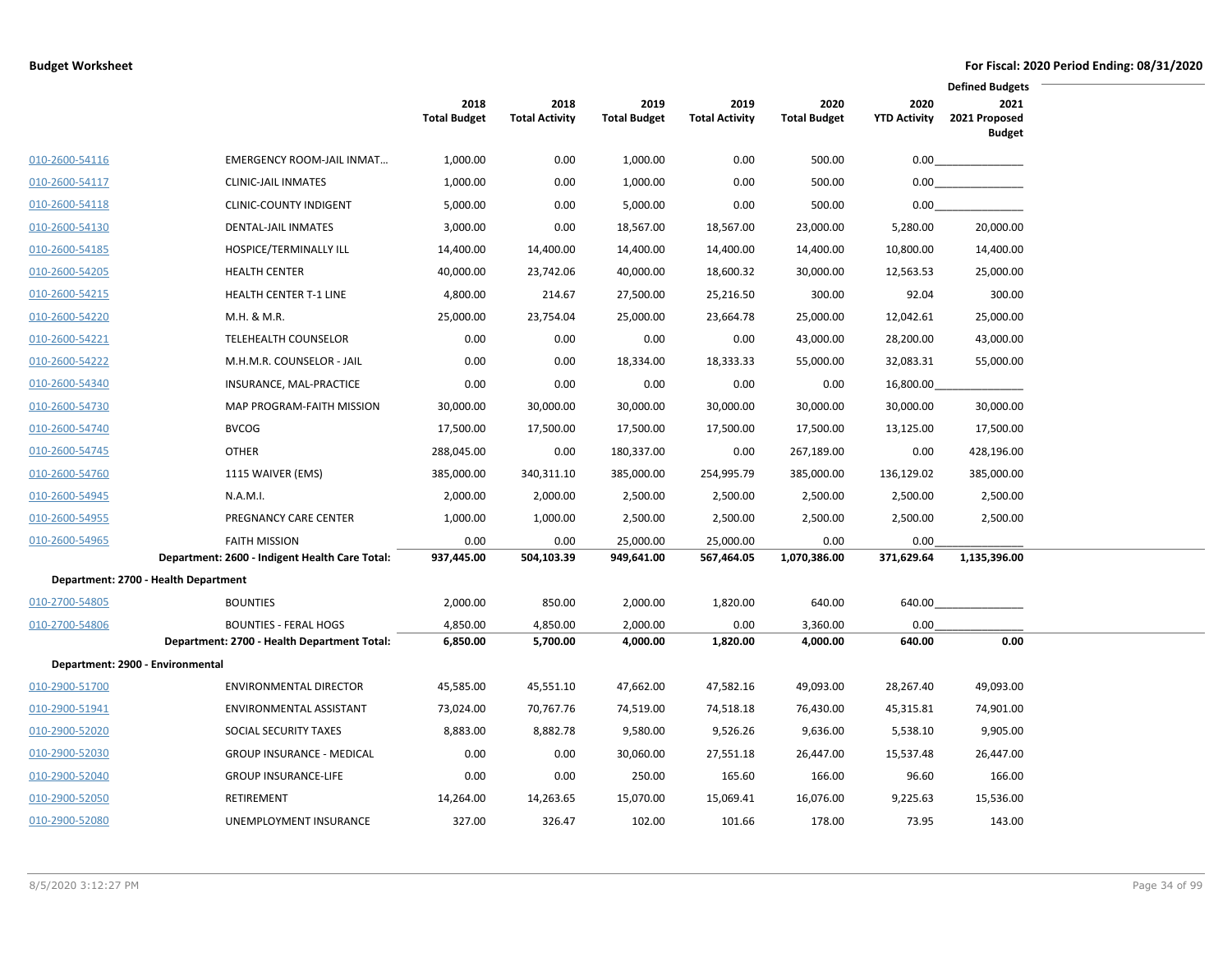|                                |                                                                      |                             |                               |                             |                               |                             |                             | <b>Defined Budgets</b>                 |  |
|--------------------------------|----------------------------------------------------------------------|-----------------------------|-------------------------------|-----------------------------|-------------------------------|-----------------------------|-----------------------------|----------------------------------------|--|
|                                |                                                                      | 2018<br><b>Total Budget</b> | 2018<br><b>Total Activity</b> | 2019<br><b>Total Budget</b> | 2019<br><b>Total Activity</b> | 2020<br><b>Total Budget</b> | 2020<br><b>YTD Activity</b> | 2021<br>2021 Proposed<br><b>Budget</b> |  |
| 010-2900-52090                 | LONGEVITY                                                            | 4,056.00                    | 4,056.00                      | 4,368.00                    | 4,368.00                      | 4,680.00                    | 0.00                        | 4,992.00                               |  |
| 010-2900-52300                 | <b>COMMUNICATION STIPEND</b>                                         | 480.00                      | 460.00                        | 480.00                      | 480.00                        | 480.00                      | 300.00                      | 480.00                                 |  |
| 010-2900-53100                 | <b>OFFICE SUPPLIES</b>                                               | 1,164.00                    | 850.54                        | 1,050.00                    | 824.51                        | 1,800.00                    | 2,013.50                    | 1,800.00                               |  |
| 010-2900-53200                 | SMALL CAPITAL ITEMS                                                  | 4,500.00                    | 4,430.50                      | 2,100.00                    | 750.00                        | 2,100.00                    | 0.00                        | 2,000.00                               |  |
| 010-2900-53300                 | <b>OPERATING SUPPLIES</b>                                            | 1,800.00                    | 1,239.61                      | 2,550.00                    | 2,492.43                      | 1,800.00                    | 367.09                      | 1,400.00                               |  |
| 010-2900-54200                 | <b>COMMUNICATION</b>                                                 | 2,320.00                    | 1,385.80                      | 2,000.00                    | 1,192.94                      | 2,000.00                    | 722.38                      | 1,800.00                               |  |
| 010-2900-54310                 | INSURANCE, VEHICLE                                                   | 1,000.00                    | 964.00                        | 1,000.00                    | 985.00                        | 2,000.00                    | 1,224.00                    | 1,300.00                               |  |
| 010-2900-54350                 | SEMINARS/DUES                                                        | 4,873.00                    | 4,872.47                      | 4,000.00                    | 3,826.06                      | 4,000.00                    | 1,090.64                    | 4,000.00                               |  |
| 010-2900-54355                 | MILEAGE/TRAVEL REIMBURSEM                                            | 200.00                      | 70.73                         | 200.00                      | 0.00                          | 200.00                      | 0.00                        | 200.00                                 |  |
| 010-2900-54520                 | <b>VEHICLE REPAIRS/MAINTENANCE</b>                                   | 3,500.00                    | 3,154.99                      | 3,698.00                    | 3,697.86                      | 1,000.00                    | 667.77                      | 1,000.00                               |  |
| 010-2900-54540                 | <b>VEHICLE FUEL</b>                                                  | 2,850.00                    | 2,535.83                      | 3,000.00                    | 2,411.19                      | 3,000.00                    | 832.80                      | 2,000.00                               |  |
| 010-2900-54630                 | <b>COPIER RENTAL</b>                                                 | 3,000.00                    | 2,820.00                      | 2,900.00                    | 2,820.00                      | 2,900.00                    | 1,410.00                    | 2,900.00                               |  |
| 010-2900-54635                 | <b>COPIER/PRINTER OVERAGES</b>                                       | 15.00                       | 14.24                         | 100.00                      | 21.20                         | 100.00                      | 19.12                       | 100.00                                 |  |
| 010-2900-54700                 | AID TO OTHER GOVERNMENTS                                             | 2,500.00                    | 2,020.00                      | 2,500.00                    | 2,360.00                      | 2,500.00                    | 1,850.00                    | 2,500.00                               |  |
| 010-2900-54830                 | POSTAGE                                                              | 400.00                      | 14.72                         | 100.00                      | 0.00                          | 100.00                      | 0.00                        | 100.00                                 |  |
| 010-2900-54833                 | <b>CLEAN UP</b>                                                      | 15,796.00                   | 9,459.98                      | 5,000.00                    | 3,722.35                      | 10,800.00                   | 2,271.32                    | 10,800.00                              |  |
| 010-2900-55720                 | SOFTWARE & TRAINING                                                  | 0.00                        | 0.00                          | 0.00                        | 0.00                          | 0.00                        | 0.00                        | 9,300.00                               |  |
| 010-2900-55730                 | MONTHLY ENTERPRISE SERVICE                                           | 0.00                        | 0.00                          | 84.00                       | 84.00                         | 0.00                        | 0.00                        |                                        |  |
| 010-2900-55740                 | AFTER MARKET EXPENSE                                                 | 0.00                        | 0.00                          | 542.00                      | 541.28                        | 0.00                        | 0.00                        |                                        |  |
| 010-2900-55745                 | FLEET MANAGEMENT LEASED V<br>Department: 2900 - Environmental Total: | 0.00<br>190,537.00          | 0.00<br>178,141.17            | 9,989.00<br>222,904.00      | 9,988.84<br>215,080.11        | 13,044.00<br>230,530.00     | 7,608.44<br>124,432.03      | 13,050.00<br>235,913.00                |  |
| Department: 3000 - Education   |                                                                      |                             |                               |                             |                               |                             |                             |                                        |  |
| 010-3000-54970                 | HISTORICAL COMMISSION                                                | 1,500.00                    | 300.00                        | 1,500.00                    | 0.00                          | 1,500.00                    | 0.00                        | 1,500.00                               |  |
|                                | Department: 3000 - Education Total:                                  | 1,500.00                    | 300.00                        | 1,500.00                    | 0.00                          | 1,500.00                    | 0.00                        | 1,500.00                               |  |
| Department: 3100 - Fairgrounds |                                                                      |                             |                               |                             |                               |                             |                             |                                        |  |
| 010-3100-51030                 | <b>RECEPTIONIST</b>                                                  | 25,855.00                   | 25,825.60                     | 27,934.00                   | 27,854.41                     | 28,767.00                   | 16,564.00                   | 28,767.00                              |  |
| 010-3100-51081                 | MAINTENANCE                                                          | 59,818.00                   | 59,345.39                     | 63,274.00                   | 62,859.97                     | 66,075.00                   | 38,468.25                   | 72,717.00                              |  |
| 010-3100-51780                 | <b>FAIRGROUNDS MANAGER</b>                                           | 46,839.00                   | 46,838.47                     | 48,971.00                   | 48,891.00                     | 45,033.00                   | 30,816.36                   | 45,250.00                              |  |
| 010-3100-52020                 | SOCIAL SECURITY TAXES                                                | 10,017.00                   | 10,016.85                     | 11,255.00                   | 10,659.18                     | 10,418.00                   | 6,369.23                    | 11,279.00                              |  |
| 010-3100-52030                 | <b>GROUP INSURANCE - MEDICAL</b>                                     | 0.00                        | 0.00                          | 45,982.00                   | 45,981.76                     | 44,841.00                   | 23,965.96                   | 44,890.00                              |  |
| 010-3100-52040                 | <b>GROUP INSURANCE-LIFE</b>                                          | 0.00                        | 0.00                          | 300.00                      | 201.48                        | 221.00                      | 103.73                      | 221.00                                 |  |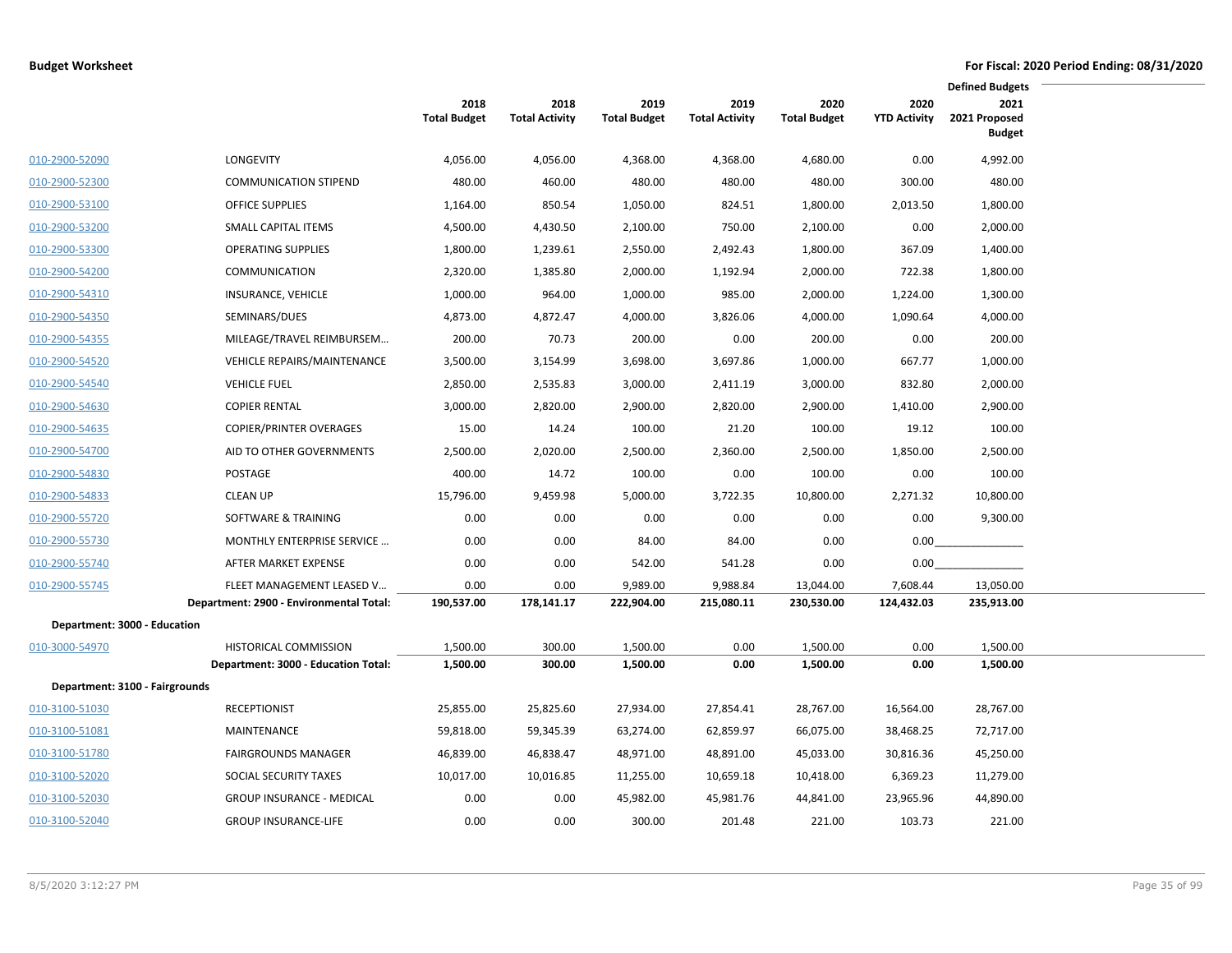|                             |                                                                    |                             |                               |                             |                               |                             |                             | <b>Defined Budgets</b>                 |
|-----------------------------|--------------------------------------------------------------------|-----------------------------|-------------------------------|-----------------------------|-------------------------------|-----------------------------|-----------------------------|----------------------------------------|
|                             |                                                                    | 2018<br><b>Total Budget</b> | 2018<br><b>Total Activity</b> | 2019<br><b>Total Budget</b> | 2019<br><b>Total Activity</b> | 2020<br><b>Total Budget</b> | 2020<br><b>YTD Activity</b> | 2021<br>2021 Proposed<br><b>Budget</b> |
| 010-3100-52050              | RETIREMENT                                                         | 16,671.00                   | 16,670.09                     | 17,759.00                   | 17,758.04                     | 18,104.00                   | 11,150.04                   | 17,693.00                              |
| 010-3100-52080              | UNEMPLOYMENT INSURANCE                                             | 382.00                      | 381.26                        | 120.00                      | 119.94                        | 248.00                      | 89.44                       | 203.00                                 |
| 010-3100-52090              | LONGEVITY                                                          | 6,240.00                    | 6,240.00                      | 6,656.00                    | 6,656.00                      | 6,656.00                    | 3,120.00                    | 3,744.00                               |
| 010-3100-52100              | <b>UNIFORMS</b>                                                    | 1,561.00                    | 1,560.82                      | 1,600.00                    | 896.77                        | 1,400.00                    | 658.47                      | 1,000.00                               |
| 010-3100-52300              | <b>COMMUNICATION STIPEND</b>                                       | 425.00                      | 425.00                        | 600.00                      | 600.00                        | 600.00                      | 375.00                      | 600.00                                 |
| 010-3100-53100              | <b>OFFICE SUPPLIES</b>                                             | 600.00                      | 31.80                         | 400.00                      | 385.66                        | 400.00                      | 299.56                      | 800.00                                 |
| 010-3100-53200              | SMALL CAPITAL ITEMS                                                | 500.00                      | 0.00                          | 500.00                      | 0.00                          | 500.00                      | 0.00                        | 500.00                                 |
| 010-3100-53300              | <b>OPERATING SUPPLIES</b>                                          | 5,386.00                    | 4,330.52                      | 8,000.00                    | 3,936.11                      | 6,000.00                    | 573.45                      | 4,000.00                               |
| 010-3100-53500              | REPAIRS & MAINTENANCE-EQUI                                         | 4,377.00                    | 4,376.05                      | 4,000.00                    | 3,805.22                      | 2,000.00                    | 1,961.51                    | 2,000.00                               |
| 010-3100-54200              | <b>COMMUNICATION</b>                                               | 3,350.00                    | 1,921.22                      | 1,800.00                    | 1,353.27                      | 1,800.00                    | 605.11                      | 1,800.00                               |
| 010-3100-54300              | ADVERTISING & LEGAL NOTICES                                        | 1,000.00                    | 821.23                        | 1,000.00                    | 820.42                        | 1,000.00                    | 1,728.98                    | 1,000.00                               |
| 010-3100-54310              | INSURANCE, VEHICLE                                                 | 1,500.00                    | 991.00                        | 1,014.00                    | 1,014.00                      | 1,300.00                    | 991.00                      | 1,300.00                               |
| 010-3100-54330              | <b>INSURANCE, PROPERTY</b>                                         | 10,405.00                   | 10,405.00                     | 15,420.00                   | 13,420.00                     | 16,000.00                   | 14,042.00                   | 16,000.00                              |
| 010-3100-54350              | SEMINARS/DUES                                                      | 200.00                      | 75.00                         | 200.00                      | 169.00                        | 200.00                      | 1,722.87                    | 200.00                                 |
| 010-3100-54355              | MILEAGE/TRAVEL REIMBURSEM                                          | 0.00                        | 0.00                          | 0.00                        | 0.00                          | 0.00                        | 1,172.28                    |                                        |
| 010-3100-54400              | UTILITIES                                                          | 67,000.00                   | 65,417.07                     | 67,914.00                   | 66,988.40                     | 70,000.00                   | 27,001.69                   | 70,000.00                              |
| 010-3100-54500              | REPAIRS & MAINTENANCE-BUILD                                        | 67,653.00                   | 67,029.04                     | 38,170.00                   | 38,169.87                     | 29,281.00                   | 13,245.35                   | 30,000.00                              |
| 010-3100-54515              | <b>TRASH SERVICE</b>                                               | 3,000.00                    | 2,428.14                      | 3,500.00                    | 3,146.91                      | 3,500.00                    | 1,134.74                    | 3,500.00                               |
| 010-3100-54520              | <b>VEHICLE REPAIRS/MAINTENANCE</b>                                 | 0.00                        | 0.00                          | 0.00                        | 0.00                          | 2,000.00                    | 759.84                      | 2,000.00                               |
| 010-3100-54525              | <b>SHAVINGS &amp; SAND</b>                                         | 1,000.00                    | 823.50                        | 1,000.00                    | 936.00                        | 5,000.00                    | 0.00                        | 5,000.00                               |
| 010-3100-54530              | <b>CONTRACT LABOR</b>                                              | 20,000.00                   | 15,613.75                     | 20,000.00                   | 16,400.00                     | 20,000.00                   | 6,722.50                    | 10,000.00                              |
| 010-3100-54540              | <b>VEHICLE FUEL</b>                                                | 3,500.00                    | 2,387.53                      | 4,000.00                    | 2,905.27                      | 4,000.00                    | 816.02                      | 4,000.00                               |
| 010-3100-54600              | <b>RENTALS</b>                                                     | 1,028.00                    | 1,027.55                      | 1,051.00                    | 1,050.60                      | 1,000.00                    | 0.00                        | 1,000.00                               |
| 010-3100-54830              | POSTAGE                                                            | 300.00                      | 189.20                        | 300.00                      | 66.00                         | 300.00                      | 33.00                       | 300.00                                 |
| 010-3100-55300              | <b>BUILDING &amp; IMPROVEMENTS</b>                                 | 0.00                        | 0.00                          | 80,881.00                   | 80,880.95                     | 10,719.00                   | 10,718.60                   | 10,000.00                              |
| 010-3100-55700              | <b>MACHINERY &amp; EQUIPMENT</b>                                   | 0.00                        | 0.00                          | 8,833.00                    | 8,832.50                      | 14,700.00                   | 5,610.00                    | 14,700.00                              |
| 010-3100-55710              | <b>OTHER IMPROVEMENTS</b><br>Department: 3100 - Fairgrounds Total: | 87,670.00<br>446,277.00     | 87,669.76<br>432,840.84       | 0.00<br>482,434.00          | 0.00<br>466,758.73            | 0.00<br>412,063.00          | 0.00<br>220,818.98          | 12,000.00<br>416,464.00                |
| Department: 3200 - Softball |                                                                    |                             |                               |                             |                               |                             |                             |                                        |
| 010-3200-54700              | AID TO OTHER GOVERNMENTS<br>Department: 3200 - Softball Total:     | 35,000.00<br>35,000.00      | 29,166.70<br>29,166.70        | 40,834.00<br>40,834.00      | 40,833.38<br>40,833.38        | 35,000.00<br>35,000.00      | 20,416.69<br>20,416.69      | 35,000.00<br>35,000.00                 |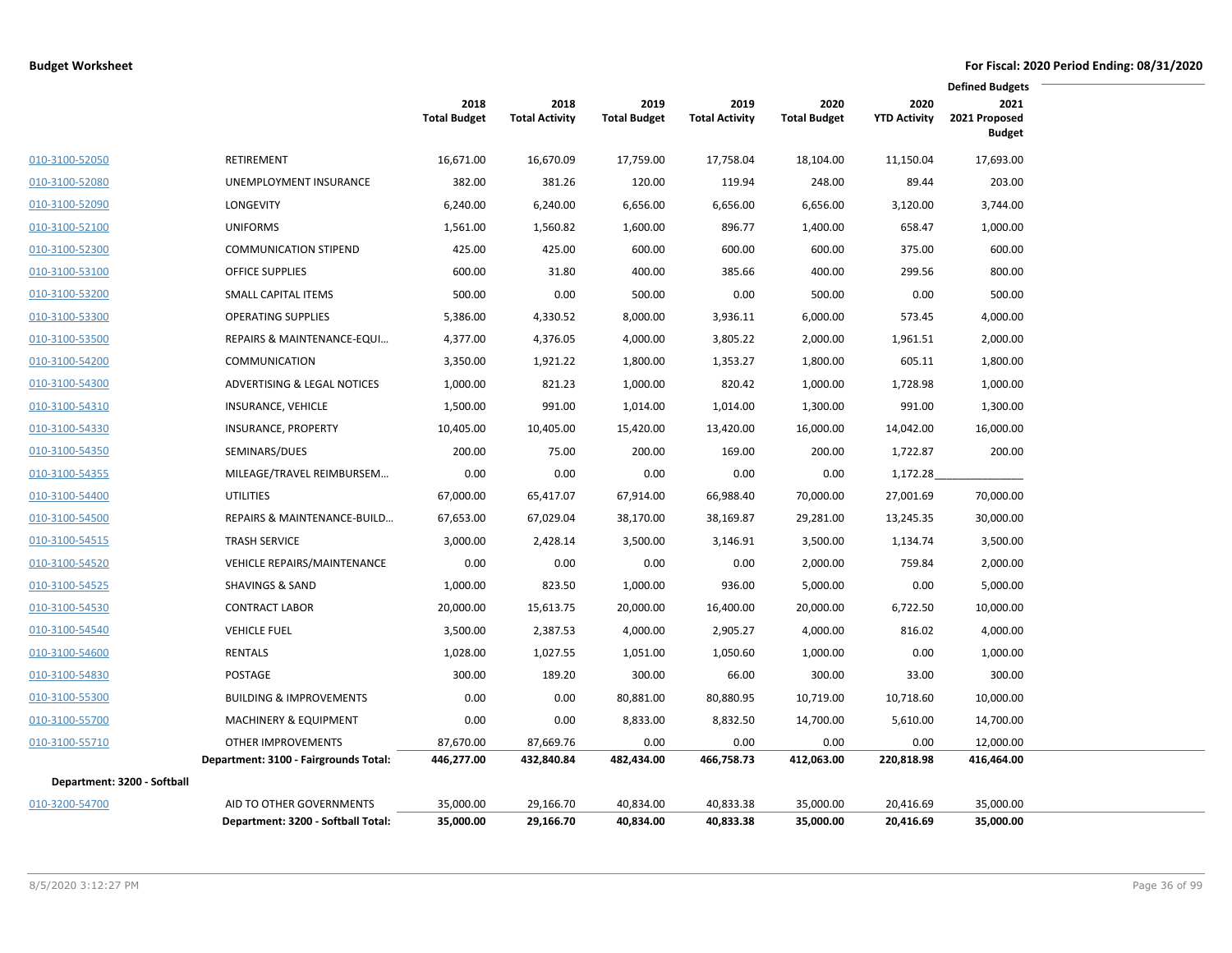|                |                                             |                             |                               |                             |                               |                             |                             | <b>Defined Budgets</b>                 |  |
|----------------|---------------------------------------------|-----------------------------|-------------------------------|-----------------------------|-------------------------------|-----------------------------|-----------------------------|----------------------------------------|--|
|                |                                             | 2018<br><b>Total Budget</b> | 2018<br><b>Total Activity</b> | 2019<br><b>Total Budget</b> | 2019<br><b>Total Activity</b> | 2020<br><b>Total Budget</b> | 2020<br><b>YTD Activity</b> | 2021<br>2021 Proposed<br><b>Budget</b> |  |
|                | Department: 3300 - Extension Service        |                             |                               |                             |                               |                             |                             |                                        |  |
| 010-3300-51040 | <b>DEPUTY CLERK (3)</b>                     | 61,409.00                   | 61,228.80                     | 65,298.00                   | 65,297.74                     | 68,806.00                   | 39,474.18                   | 100,943.00                             |  |
| 010-3300-51800 | <b>COUNTY EXTENSION AGENT</b>               | 19,836.00                   | 19,813.18                     | 21,836.00                   | 21,835.40                     | 22,573.00                   | 12,997.56                   | 22,573.00                              |  |
| 010-3300-51820 | COUNTY AGENT-F.C.S.                         | 17,110.00                   | 15,463.94                     | 19,110.00                   | 19,109.04                     | 19,765.00                   | 11,380.56                   | 19,765.00                              |  |
| 010-3300-51830 | <b>INTERN</b>                               | 4,000.00                    | 4,000.00                      | 3,528.00                    | 3,527.50                      | 0.00                        | 0.00                        |                                        |  |
| 010-3300-51840 | <b>EXTENSION AGENT 4-H</b>                  | 14,930.00                   | 14,912.47                     | 12,724.00                   | 12,723.64                     | 17,521.00                   | 10,088.24                   | 17,521.00                              |  |
| 010-3300-52020 | SOCIAL SECURITY TAXES                       | 8,868.00                    | 8,829.90                      | 9,382.00                    | 9,381.15                      | 11,857.00                   | 5,696.58                    | 12,517.00                              |  |
| 010-3300-52030 | <b>GROUP INSURANCE - MEDICAL</b>            | 0.00                        | 0.00                          | 18,132.00                   | 18,131.52                     | 17,733.00                   | 10,358.32                   | 26,636.00                              |  |
| 010-3300-52040 | <b>GROUP INSURANCE-LIFE</b>                 | 0.00                        | 0.00                          | 263.00                      | 262.20                        | 276.00                      | 161.00                      | 332.00                                 |  |
| 010-3300-52050 | <b>RETIREMENT</b>                           | 7,515.00                    | 7,482.55                      | 8,029.00                    | 8,028.05                      | 9,264.00                    | 5,172.96                    | 12,451.00                              |  |
| 010-3300-52080 | UNEMPLOYMENT INSURANCE                      | 377.00                      | 317.71                        | 102.00                      | 99.86                         | 146.00                      | 75.97                       | 180.00                                 |  |
| 010-3300-52090 | LONGEVITY                                   | 2,184.00                    | 2,184.00                      | 2,392.00                    | 2,392.00                      | 2,600.00                    | 1,976.00                    | 2,808.00                               |  |
| 010-3300-52250 | <b>AG TRAVEL</b>                            | 8,560.00                    | 8,559.68                      | 9,675.00                    | 9,293.16                      | 8,000.00                    | 2,688.99                    | 8,900.00                               |  |
| 010-3300-52251 | <b>FCH TRAVEL</b>                           | 3,500.00                    | 2,494.87                      | 2,447.00                    | 2,446.38                      | 4,000.00                    | 1,056.85                    | 4,900.00                               |  |
| 010-3300-53100 | <b>OFFICE SUPPLIES</b>                      | 3,880.00                    | 3,588.80                      | 4,009.00                    | 4,008.33                      | 4,500.00                    | 1,491.28                    | 4,500.00                               |  |
| 010-3300-53200 | SMALL CAPITAL ITEMS                         | 1,805.00                    | 1,805.00                      | 7,284.00                    | 7,284.00                      | 2,500.00                    | 0.00                        | 2,500.00                               |  |
| 010-3300-53330 | <b>COFFEE &amp; WATER</b>                   | 620.00                      | 324.82                        | 306.00                      | 305.58                        | 420.00                      | 208.17                      | 420.00                                 |  |
| 010-3300-53500 | REPAIRS & MAINTENANCE-EQUI                  | 1,000.00                    | 163.40                        | 1,019.00                    | 1,018.80                      | 1,000.00                    | 19.50                       | 1,000.00                               |  |
| 010-3300-54200 | <b>COMMUNICATION</b>                        | 1,000.00                    | 263.37                        | 463.00                      | 462.50                        | 1,000.00                    | 265.93                      | 1,000.00                               |  |
| 010-3300-54270 | <b>4-H TRAVEL</b>                           | 8,014.00                    | 8,013.78                      | 7,549.00                    | 7,548.20                      | 8,000.00                    | 2,209.05                    | 8,900.00                               |  |
| 010-3300-54280 | <b>EXTENSION DEMO</b>                       | 1,000.00                    | 318.94                        | 864.00                      | 863.56                        | 1,000.00                    | 409.35                      | 1,000.00                               |  |
| 010-3300-54310 | INSURANCE, VEHICLE                          | 500.00                      | 316.00                        | 299.00                      | 299.00                        | 400.00                      | 291.00                      | 325.00                                 |  |
| 010-3300-54350 | SEMINARS/DUES                               | 4,000.00                    | 1,822.92                      | 1,774.00                    | 1,774.00                      | 4,000.00                    | 565.00                      |                                        |  |
| 010-3300-54630 | <b>COPIER RENTAL</b>                        | 5,796.00                    | 4,224.00                      | 7,200.00                    | 6,552.87                      | 7,300.00                    | 3,630.00                    | 7,300.00                               |  |
| 010-3300-54635 | <b>COPIER/PRINTER OVERAGES</b>              | 825.00                      | 824.71                        | 914.00                      | 913.53                        | 700.00                      | 24.99                       | 700.00                                 |  |
|                | Department: 3300 - Extension Service Total: | 176,729.00                  | 166,952.84                    | 204,599.00                  | 203,558.01                    | 213,361.00                  | 110,241.48                  | 257,171.00                             |  |
|                | Department: 3400 - Soil Conservation        |                             |                               |                             |                               |                             |                             |                                        |  |
| 010-3400-54700 | AID TO OTHER GOVERNMENTS                    | 5,000.00                    | 5,000.00                      | 7,500.00                    | 7,500.00                      | 2,500.00                    | 5,000.00                    | 5,000.00                               |  |
|                | Department: 3400 - Soil Conservation Total: | 5,000.00                    | 5,000.00                      | 7,500.00                    | 7,500.00                      | 2,500.00                    | 5,000.00                    | 5,000.00                               |  |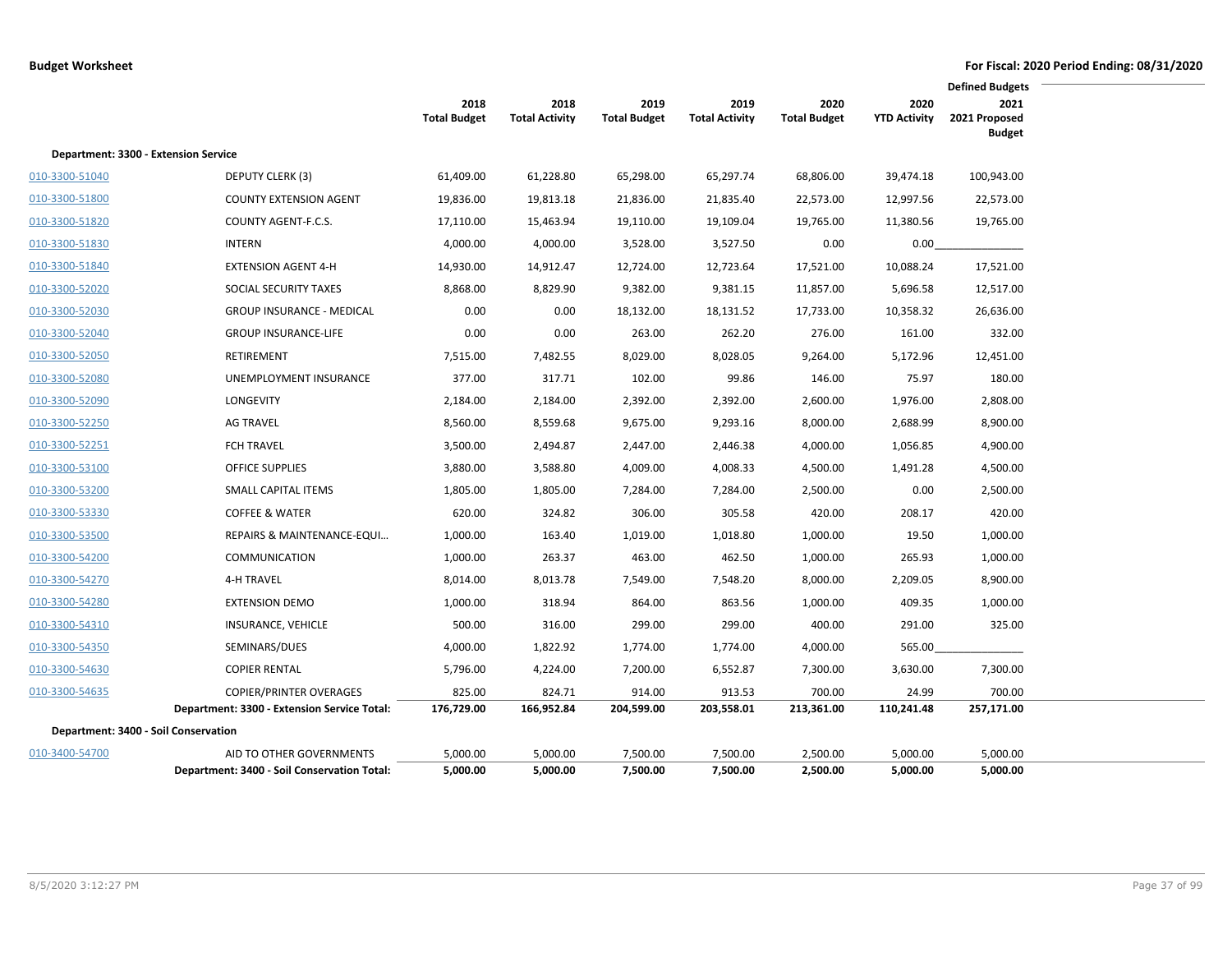|                |                                                |                     |                       |                     |                       |                     |                     | <b>Defined Budgets</b> |  |
|----------------|------------------------------------------------|---------------------|-----------------------|---------------------|-----------------------|---------------------|---------------------|------------------------|--|
|                |                                                | 2018                | 2018                  | 2019                | 2019                  | 2020                | 2020                | 2021                   |  |
|                |                                                | <b>Total Budget</b> | <b>Total Activity</b> | <b>Total Budget</b> | <b>Total Activity</b> | <b>Total Budget</b> | <b>YTD Activity</b> | 2021 Proposed          |  |
|                |                                                |                     |                       |                     |                       |                     |                     | <b>Budget</b>          |  |
|                | Department: 3450 - Game Wardens                |                     |                       |                     |                       |                     |                     |                        |  |
| 010-3450-53100 | <b>OFFICE SUPPLIES</b>                         | 1,000.00            | 909.58                | 1,000.00            | 173.74                | 631.00              | 630.59              | 1,000.00               |  |
|                | Department: 3450 - Game Wardens Total:         | 1,000.00            | 909.58                | 1,000.00            | 173.74                | 631.00              | 630.59              | 1,000.00               |  |
|                | Department: 4000 - Technology Services         |                     |                       |                     |                       |                     |                     |                        |  |
| 010-4000-54210 | SOFTWARE MAINTENANCE EDOC                      | 22,263.00           | 22,262.50             | 21,850.00           | 21,850.00             | 24,000.00           | 21,850.00           | 21,850.00              |  |
| 010-4000-54230 | SOFTWARE MAINTENANCE LGS                       | 11,650.00           | 9,058.80              | 15,098.00           | 15,098.00             | 12,100.00           | 6,039.20            | 12,100.00              |  |
| 010-4000-54235 | MAINTENANCE-JP-LGS                             | 10,350.00           | 7,735.50              | 12,893.00           | 12,892.50             | 10,350.00           | 5,157.00            | 10,350.00              |  |
| 010-4000-54245 | <b>EXECU TIME MAINTENANCE</b>                  | 0.00                | 0.00                  | 12,898.00           | 12,898.00             | 12,138.00           | 16,138.00           | 6,800.00               |  |
| 010-4000-54250 | <b>TRIP CHARGES</b>                            | 2,337.00            | 0.00                  | 0.00                | 0.00                  | 0.00                | 0.00                |                        |  |
| 010-4000-54257 | <b>CIRCUITS</b>                                | 0.00                | 0.00                  | 0.00                | 0.00                  | 0.00                | 0.00                | 59,180.00              |  |
| 010-4000-54260 | <b>TYLER TECHNOLOGY</b>                        | 27,600.00           | 6,512.50              | 45,273.00           | 45,272.53             | 36,017.00           | 31,016.47           | 32,000.00              |  |
| 010-4000-54390 | <b>EMS MDT'S</b>                               | 11,500.00           | 7,083.42              | 7,333.00            | 7,332.33              | 7,300.00            | 4,254.92            | 7,300.00               |  |
| 010-4000-54395 | SHERIFF MDT'S                                  | 16,000.00           | 12,686.35             | 13,509.00           | 13,508.53             | 14,000.00           | 8,065.67            | 14,000.00              |  |
| 010-4000-54420 | <b>GENERAL TECHNOLOGY</b>                      | 1,500.00            | 1,050.00              | 3,933.00            | 3,932.63              | 10,554.00           | 10,553.96           | 1,500.00               |  |
| 010-4000-54556 | <b>VINE MAINTENANCE</b>                        | 1,618.00            | 0.00                  | 0.00                | 0.00                  | 4,655.00            | 13,964.16           | 18,620.00              |  |
|                | Department: 4000 - Technology Services Total:  | 104,818.00          | 66,389.07             | 132,787.00          | 132,784.52            | 131,114.00          | 117,039.38          | 183,700.00             |  |
|                | Department: 4100 - Other Sources & Uses        |                     |                       |                     |                       |                     |                     |                        |  |
| 010-4100-59104 | <b>EMS TRANSFER</b>                            | 1,200,000.00        | 1,200,000.00          | 907,520.00          | 907,520.00            | 1,150,404.00        | 1,150,404.00        | 1,085,208.00           |  |
| 010-4100-59123 | DISTRICT ATTORNEY TRANSFER                     | 587,600.00          | 587,599.92            | 586,250.00          | 586,249.92            | 618,751.00          | 360,938.06          | 634,258.00             |  |
| 010-4100-59150 | TRANSFER FROM(TO) ROAD & BR                    | 0.00                | 0.00                  | 2,000,000.00        | 2,000,000.00          | 0.00                | 0.00                |                        |  |
| 010-4100-59180 | MEDICAL CLAIMS FUND TRANSF                     | 15,000.00           | 15,000.00             | 15,000.00           | 15,000.00             | 15,000.00           | 15,000.00           | 15,000.00              |  |
|                | Department: 4100 - Other Sources & Uses Total: | 1,802,600.00        | 1,802,599.92          | 3,508,770.00        | 3,508,769.92          | 1,784,155.00        | 1,526,342.06        | 1,734,466.00           |  |
|                | <b>Expense Total:</b>                          | 18,026,755.66       | 16,960,387.46         | 20,973,903.63       | 19,916,917.12         | 20,269,640.00       | 11,405,311.18       | 20,404,550.00          |  |
|                | Fund: 010 - GENERAL FUND Surplus (Deficit):    | $-1,051,339.00$     | 1,535,542.98          | $-2,401,178.00$     | 655,968.67            | -432,025.00         | $-3,006,119.25$     | $-466,901.00$          |  |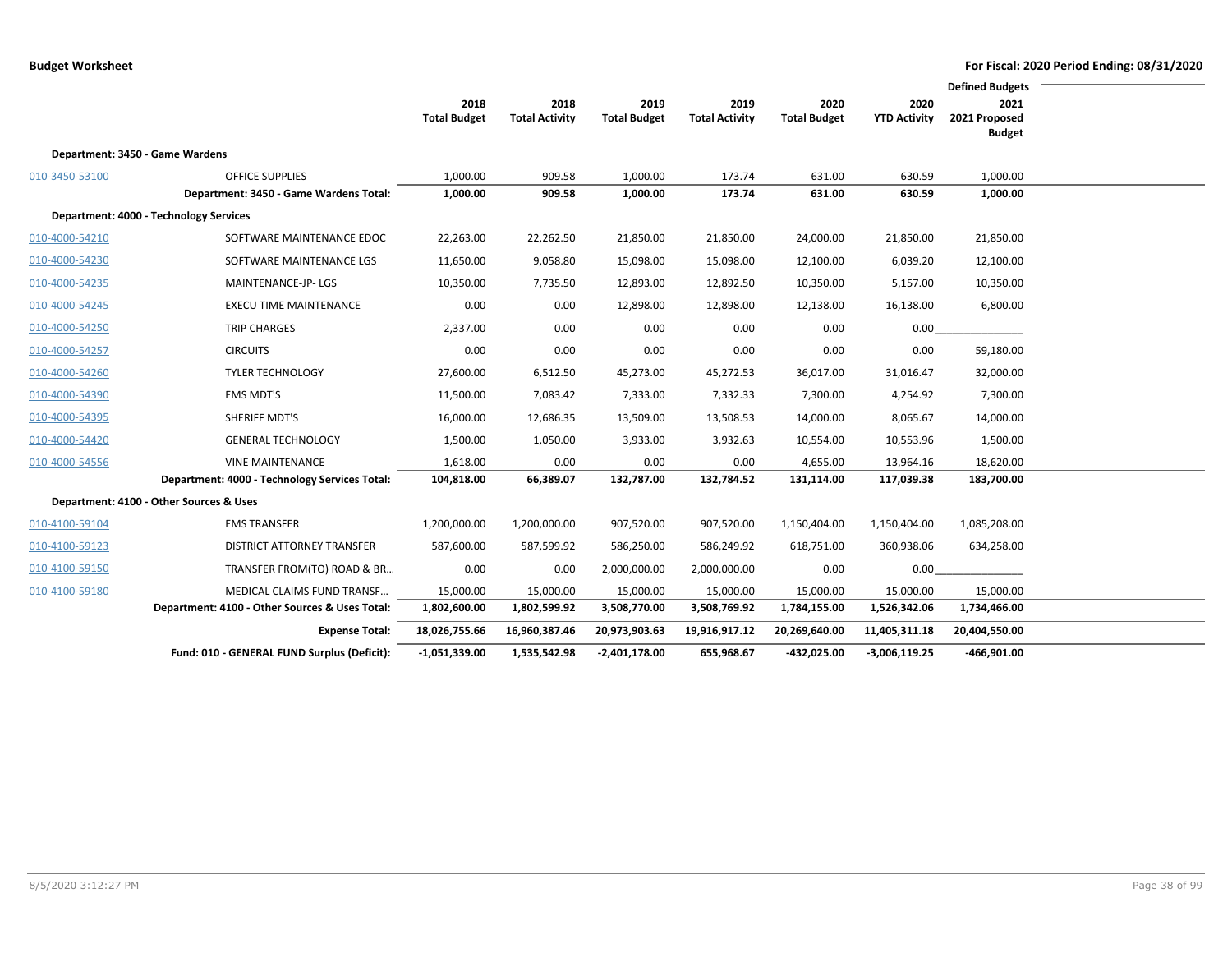|                                                    |                                      |                             |                               |                             |                               |                             |                             | <b>Defined Budgets</b>                 |  |
|----------------------------------------------------|--------------------------------------|-----------------------------|-------------------------------|-----------------------------|-------------------------------|-----------------------------|-----------------------------|----------------------------------------|--|
|                                                    |                                      | 2018<br><b>Total Budget</b> | 2018<br><b>Total Activity</b> | 2019<br><b>Total Budget</b> | 2019<br><b>Total Activity</b> | 2020<br><b>Total Budget</b> | 2020<br><b>YTD Activity</b> | 2021<br>2021 Proposed<br><b>Budget</b> |  |
| Fund: 015 - ROAD & BRIDGE<br>Revenue               |                                      |                             |                               |                             |                               |                             |                             |                                        |  |
| 015-410110                                         | <b>CURRENT TAXES - REAL PROPERTY</b> | 3,869,769.00                | 3,822,624.10                  | 3,999,466.00                | 4,133,219.38                  | 4,394,816.00                | 1,275,244.84                | 4,540,974.00                           |  |
| 015-410120                                         | DELINQUENT TAXES - REAL PROP         | 35,000.00                   | 263,887.60                    | 35,000.00                   | 270,652.25                    | 35,000.00                   | 195,784.39                  | 35,000.00                              |  |
| 015-418120                                         | PENALTY & INTEREST - REAL PRO        | 31,000.00                   | 30,704.94                     | 31,000.00                   | 23,997.28                     | 31,000.00                   | 12,430.07                   | 31,000.00                              |  |
| 015-421200                                         | <b>MOTOR VEHICLES-REGISTRATI</b>     | 360,000.00                  | 360,000.00                    | 360,000.00                  | 360,054.00                    | 360,000.00                  | 360,085.00                  | 360,000.00                             |  |
| 015-421900                                         | OTHER-ROAD & BRIDGE FEE              | 205,000.00                  | 194,040.00                    | 215,000.00                  | 188,765.00                    | 205,000.00                  | 123,710.00                  | 180,000.00                             |  |
| 015-421901                                         | <b>R&amp;B SPECIAL FEE</b>           | 205,000.00                  | 194,040.00                    | 215,000.00                  | 188,765.00                    | 205,000.00                  | 123,710.00                  | 180,000.00                             |  |
| 015-421902                                         | <b>GROSS &amp; AXLE WEIGHT FEE</b>   | 67,000.00                   | 81,438.40                     | 70,000.00                   | 89,805.34                     | 80,000.00                   | 43,083.20                   | 85,000.00                              |  |
| 015-421903                                         | <b>CULVERT PERMITS</b>               | 14,000.00                   | 0.00                          | 14,000.00                   | 0.00                          | 0.00                        | 0.00                        |                                        |  |
| 015-431101                                         | <b>FLOOD LEASE</b>                   | 5,000.00                    | 2,619.09                      | 5,000.00                    | 36,528.52                     | 5,000.00                    | 0.00                        | 5,000.00                               |  |
| 015-431130                                         | IN LIEU OF TAX                       | 25,000.00                   | 27,101.00                     | 25,000.00                   | 27,701.00                     | 25,000.00                   | 28,306.00                   | 28,000.00                              |  |
| 015-431140                                         | LATERAL ROAD                         | 30,000.00                   | 37,767.98                     | 30,000.00                   | 29,401.63                     | 30,000.00                   | 0.00                        | 30,000.00                              |  |
| 015-431141                                         | REIMBURSEMENT                        | 0.00                        | 492,665.00                    | 0.00                        | 0.00                          | 0.00                        | 1,217,374.89                |                                        |  |
| 015-433122                                         | <b>HURRICANE HARVEY - 4332</b>       | 0.00                        | 86,837.16                     | 0.00                        | 127,695.24                    | 0.00                        | 14,244.99                   |                                        |  |
| 015-450100                                         | <b>DISTRICT COURT FINES</b>          | 125,000.00                  | 88,038.40                     | 95,000.00                   | 75,703.49                     | 85,000.00                   | 34,166.25                   | 70,000.00                              |  |
| 015-450200                                         | <b>COUNTY COURT AT LAW FINES</b>     | 195,000.00                  | 193,351.05                    | 200,000.00                  | 209,858.10                    | 195,000.00                  | 112,867.31                  | 195,000.00                             |  |
| 015-460100                                         | <b>INTEREST</b>                      | 800.00                      | 65,030.65                     | 60,000.00                   | 105,091.00                    | 75,000.00                   | 32,512.62                   | 18,000.00                              |  |
| 015-464105                                         | <b>EQUIPMENT</b>                     | 5,000.00                    | 72,637.19                     | 5,000.00                    | 0.00                          | 5,000.00                    | 0.00                        | 5,000.00                               |  |
| 015-464106                                         | <b>OTHER</b>                         | 4,000.00                    | 56,216.33                     | 4,000.00                    | 54,956.69                     | 4,000.00                    | 3,685.04                    | 4,000.00                               |  |
| 015-470300                                         | <b>ROYALTIES</b>                     | 0.00                        | 0.00                          | 0.00                        | 52,467.76                     | 25,000.00                   | 46,520.97                   | 40,000.00                              |  |
| 015-475103                                         | REFUNDS, RIGHT OF WAY                | 0.00                        | 60,605.86                     | 0.00                        | 5,151.01                      | 0.00                        | 33,181.00                   |                                        |  |
| 015-478200                                         | <b>GENERAL FUND TRANSFER</b>         | 0.00                        | 0.00                          | 2,000,000.00                | 2,000,000.00                  | 0.00                        | 0.00                        |                                        |  |
|                                                    | <b>Revenue Total:</b>                | 5,176,569.00                | 6,129,604.75                  | 7,363,466.00                | 7,979,812.69                  | 5,759,816.00                | 3,656,906.57                | 5,806,974.00                           |  |
| <b>Expense</b><br>Department: 0015 - ROAD & BRIDGE |                                      |                             |                               |                             |                               |                             |                             |                                        |  |
| 015-0015-51011                                     | <b>ENGINEER</b>                      | 81,499.00                   | 81,498.11                     | 108,847.00                  | 108,846.21                    | 112,216.00                  | 64,645.43                   | 112,270.00                             |  |
| 015-0015-51035                                     | <b>CHIEF DEPUTY</b>                  | 44,777.00                   | 44,776.27                     | 46,403.00                   | 46,402.15                     | 49,541.00                   | 28,594.00                   | 49,234.00                              |  |
| 015-0015-51053                                     | SECRETARY                            | 24,979.00                   | 24,978.75                     | 28,077.00                   | 28,076.50                     | 32,132.00                   | 18,961.56                   | 32,012.00                              |  |
| 015-0015-51061                                     | PRECINCT EMPLOYEES (24)              | 665,728.00                  | 665,727.83                    | 708,705.00                  | 708,704.75                    | 756,758.00                  | 388,103.82                  | 862,171.00                             |  |
| 015-0015-51225                                     | ON CALL, ROAD & BRIDGE               | 0.00                        | 0.00                          | 7,739.00                    | 7,738.93                      | 8,637.00                    | 4,833.25                    | 8,727.00                               |  |
| 015-0015-51720                                     | R & B CREW CHIEF                     | 25,970.00                   | 25,970.00                     | 0.00                        | 0.00                          | 33,985.00                   | 40,393.89                   | 39,905.00                              |  |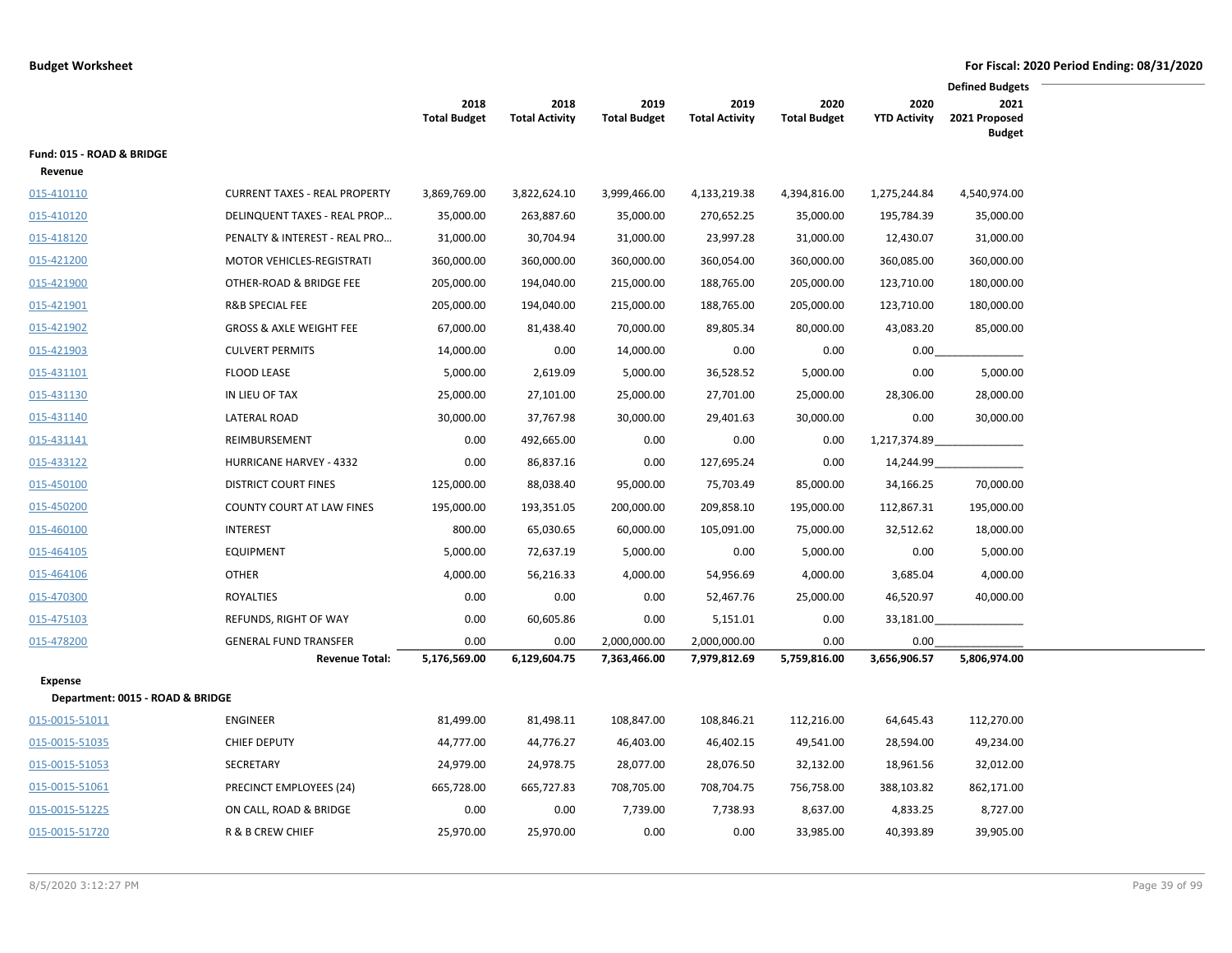|                |                                  |                             |                               |                             |                               |                             |                             | <b>Defined Budgets</b>                 |
|----------------|----------------------------------|-----------------------------|-------------------------------|-----------------------------|-------------------------------|-----------------------------|-----------------------------|----------------------------------------|
|                |                                  | 2018<br><b>Total Budget</b> | 2018<br><b>Total Activity</b> | 2019<br><b>Total Budget</b> | 2019<br><b>Total Activity</b> | 2020<br><b>Total Budget</b> | 2020<br><b>YTD Activity</b> | 2021<br>2021 Proposed<br><b>Budget</b> |
| 015-0015-51730 | <b>SHOP SUPERINTENDENT</b>       | 44,031.00                   | 44,030.64                     | 45,919.00                   | 45,918.31                     | 49,234.00                   | 28,325.44                   | 49,234.00                              |
| 015-0015-51740 | ROAD SUPERINTENDENT              | 22,393.00                   | 22,392.41                     | 54,614.00                   | 54,613.82                     | 57,471.00                   | 33,452.87                   | 57,471.00                              |
| 015-0015-51745 | R & B ADMINISTRATOR              | 34,616.00                   | 34,615.96                     | 0.00                        | 0.00                          | 0.00                        | 0.00                        |                                        |
| 015-0015-51750 | <b>SHOP WORKERS (2)</b>          | 69,029.00                   | 69,029.00                     | 61,297.00                   | 61,296.87                     | 56,006.00                   | 22,490.98                   | 68,890.00                              |
| 015-0015-52020 | SOCIAL SECURITY TAXES            | 75,814.00                   | 75,813.40                     | 79,543.00                   | 79,542.03                     | 78,487.00                   | 47,388.80                   | 100,074.00                             |
| 015-0015-52030 | <b>GROUP INSURANCE - MEDICAL</b> | 283,323.00                  | 283,322.10                    | 273,341.00                  | 273,340.90                    | 277,468.00                  | 153,725.62                  | 304,865.00                             |
| 015-0015-52040 | <b>GROUP INSURANCE-LIFE</b>      | 0.00                        | 0.00                          | 1,486.00                    | 1,485.80                      | 1,598.00                    | 869.40                      | 1,767.00                               |
| 015-0015-52050 | <b>RETIREMENT</b>                | 122,757.00                  | 122,756.39                    | 129,430.00                  | 129,429.95                    | 133,925.00                  | 80,844.03                   | 156,978.00                             |
| 015-0015-52060 | <b>WORKMAN'S COMPENSATION</b>    | 27,215.00                   | 27,214.43                     | 26,661.00                   | 26,660.50                     | 36,857.00                   | 24,856.11                   | 36,857.00                              |
| 015-0015-52080 | UNEMPLOYMENT INSURANCE           | 2,810.00                    | 2,809.24                      | 873.00                      | 872.94                        | 1,074.00                    | 647.45                      | 1,466.00                               |
| 015-0015-52090 | LONGEVITY                        | 26,416.00                   | 26,416.00                     | 29,016.00                   | 29,016.00                     | 24,336.00                   | 17,680.00                   | 27,456.00                              |
| 015-0015-52100 | <b>UNIFORMS</b>                  | 4,921.00                    | 4,920.20                      | 6,765.00                    | 6,764.49                      | 5,000.00                    | 3,464.90                    | 5,000.00                               |
| 015-0015-52300 | <b>COMMUNICATION STIPEND</b>     | 0.00                        | 0.00                          | 0.00                        | 0.00                          | 0.00                        | 0.00                        | 780.00                                 |
| 015-0015-53100 | <b>OFFICE SUPPLIES</b>           | 2,631.00                    | 2,630.26                      | 4,803.00                    | 4,802.05                      | 4,000.00                    | 1,695.56                    | 2,000.00                               |
| 015-0015-53119 | COVID-19                         | 0.00                        | 0.00                          | 0.00                        | 0.00                          | 0.00                        | 111.20                      |                                        |
| 015-0015-53200 | SMALL CAPITAL ITEMS              | 1,072.00                    | 1,071.76                      | 4,694.00                    | 4,694.00                      | 5,000.00                    | 0.00                        | 4,000.00                               |
| 015-0015-53310 | <b>SHOP SUPPLIES</b>             | 4,683.00                    | 4,682.56                      | 3,579.00                    | 3,578.09                      | 7,500.00                    | 8,296.51                    | 6,500.00                               |
| 015-0015-53325 | <b>SAFETY SUPPLIES</b>           | 2,527.00                    | 2,526.17                      | 1,352.00                    | 1,351.08                      | 2,500.00                    | 1,623.41                    | 2,500.00                               |
| 015-0015-53330 | <b>COFFEE &amp; WATER</b>        | 523.00                      | 522.19                        | 689.00                      | 688.34                        | 250.00                      | 350.42                      | 250.00                                 |
| 015-0015-53365 | <b>GRADER BLADES</b>             | 0.00                        | 0.00                          | 0.00                        | 0.00                          | 2,500.00                    | 0.00                        | 2,500.00                               |
| 015-0015-53370 | <b>SIGNS</b>                     | 9,267.00                    | 9,266.73                      | 6,339.00                    | 6,338.99                      | 13,000.00                   | 14,837.07                   | 13,000.00                              |
| 015-0015-53390 | <b>ASPHALT REPAIRS</b>           | 71,816.00                   | 71,815.93                     | 87,675.00                   | 87,674.18                     | 80,000.00                   | 101,316.49                  | 80,000.00                              |
| 015-0015-53400 | <b>BRIDGE MATERIAL</b>           | 93,532.00                   | 93,531.88                     | 115,593.00                  | 115,592.90                    | 250,000.00                  | 83,615.42                   | 250,000.00                             |
| 015-0015-53410 | <b>CULVERTS</b>                  | 21,450.00                   | 21,449.25                     | 13,718.00                   | 13,717.90                     | 30,000.00                   | 3,392.57                    | 25,000.00                              |
| 015-0015-53420 | <b>EMULSION</b>                  | 25,907.00                   | 25,906.43                     | 41,930.00                   | 41,929.49                     | 50,000.00                   | 0.00                        | 50,000.00                              |
| 015-0015-53500 | REPAIRS & MAINTENANCE-EQUI       | 4,345.00                    | 4,344.23                      | 106,033.00                  | 106,032.04                    | 50,000.00                   | 39,359.68                   | 50,000.00                              |
| 015-0015-53510 | <b>HERBICIDE</b>                 | 231.00                      | 230.48                        | 5,430.00                    | 5,430.00                      | 5,000.00                    | 0.00                        | 5,000.00                               |
| 015-0015-53520 | <b>ROAD WORK WATER</b>           | 5,601.00                    | 5,600.24                      | 6,735.00                    | 6,734.01                      | 7,000.00                    | 367.61                      | 7,000.00                               |
| 015-0015-53950 | <b>SPECIAL PROJECTS</b>          | 0.00                        | 0.00                          | 18,051.00                   | 18,050.94                     | 17,000.00                   | 17,085.75                   | 13,000.00                              |
| 015-0015-54000 | OTHER SERVICES & CHARGES         | 0.00                        | 0.00                          | 0.00                        | 0.00                          | 0.00                        | 0.00                        | 3,025.00                               |
| 015-0015-54115 | <b>CONSULTING ENGINEER</b>       | 7,194.00                    | 7,193.75                      | 0.00                        | 0.00                          | 5,000.00                    | 2,500.00                    | 15,000.00                              |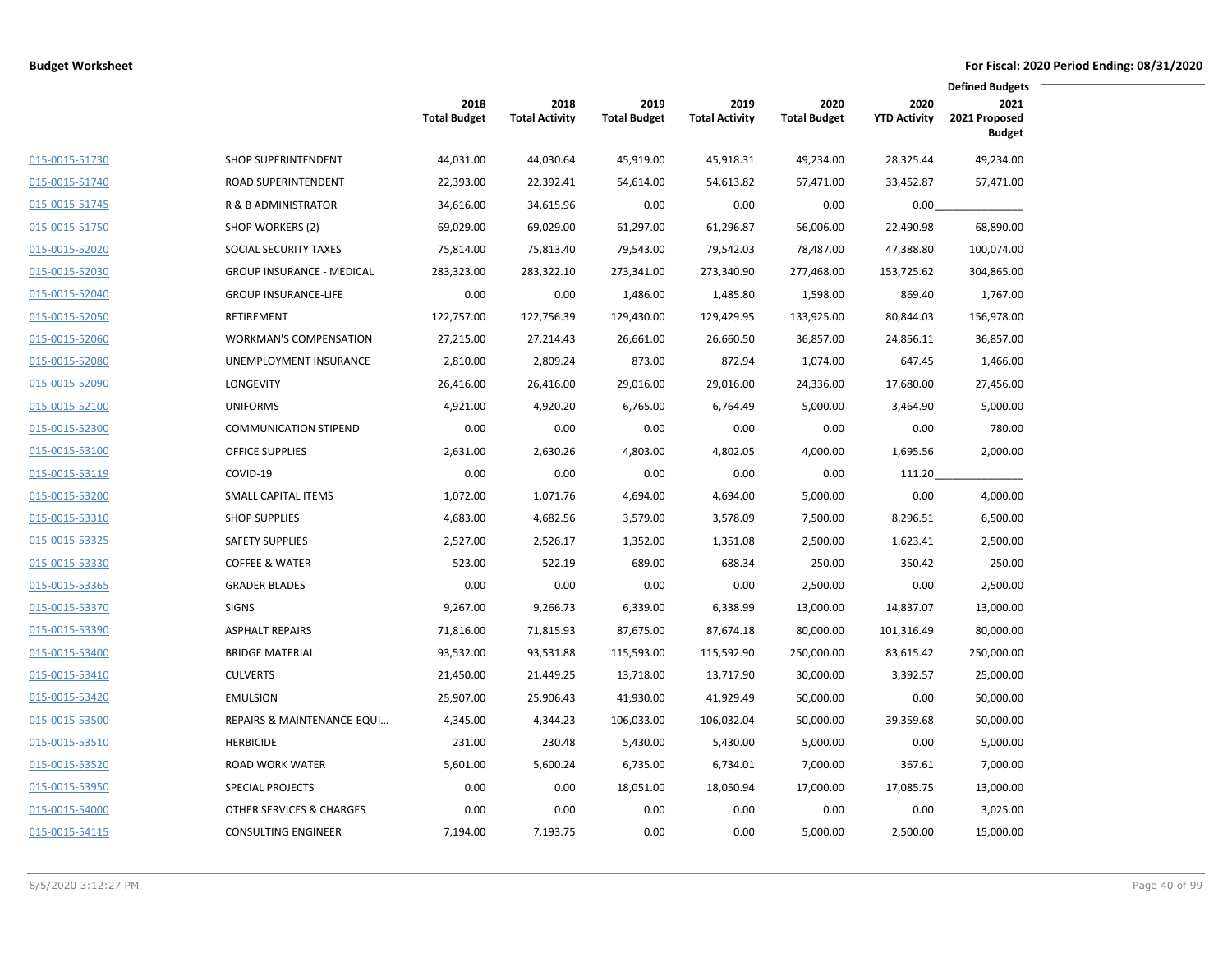|                |                                    |                             |                               |                             |                               |                             |                             | <b>Defined Budgets</b>                 |
|----------------|------------------------------------|-----------------------------|-------------------------------|-----------------------------|-------------------------------|-----------------------------|-----------------------------|----------------------------------------|
|                |                                    | 2018<br><b>Total Budget</b> | 2018<br><b>Total Activity</b> | 2019<br><b>Total Budget</b> | 2019<br><b>Total Activity</b> | 2020<br><b>Total Budget</b> | 2020<br><b>YTD Activity</b> | 2021<br>2021 Proposed<br><b>Budget</b> |
| 015-0015-54200 | <b>COMMUNICATION</b>               | 3,607.00                    | 3,606.20                      | 5,427.00                    | 5,426.52                      | 11,000.00                   | 3,222.62                    | 8,500.00                               |
| 015-0015-54300 | ADVERTISING & LEGAL NOTICES        | 3,170.00                    | 3,169.72                      | 1,466.00                    | 1,465.45                      | 1,500.00                    | 474.09                      | 1,500.00                               |
| 015-0015-54310 | INSURANCE, VEHICLE                 | 12,955.00                   | 12,955.00                     | 13,164.00                   | 13,164.00                     | 20,000.00                   | 14,513.00                   | 16,000.00                              |
| 015-0015-54315 | INSURANCE, BONDS                   | 100.00                      | 100.00                        | 100.00                      | 100.00                        | 100.00                      | 100.00                      | 100.00                                 |
| 015-0015-54330 | <b>INSURANCE, PROPERTY</b>         | 5,464.00                    | 5,464.00                      | 6,375.00                    | 6,375.00                      | 15,000.00                   | 14,963.00                   | 16,000.00                              |
| 015-0015-54350 | SEMINARS/DUES                      | 1,507.00                    | 1,506.71                      | 1,672.00                    | 1,671.39                      | 2,500.00                    | 1,184.56                    | 2,500.00                               |
| 015-0015-54400 | <b>UTILITIES</b>                   | 9,950.00                    | 9,949.23                      | 10,102.00                   | 10,101.32                     | 15,000.00                   | 9,817.77                    | 15,000.00                              |
| 015-0015-54450 | <b>GOVERNMENT PERMITS</b>          | 2,910.00                    | 2,910.00                      | 3,032.00                    | 3,031.02                      | 6,000.00                    | 2,760.00                    | 6,000.00                               |
| 015-0015-54500 | REPAIRS & MAINTENANCE-BUILD        | 0.00                        | 0.00                          | 2,459.00                    | 2,458.20                      | 1,000.00                    | 150.00                      | 1,000.00                               |
| 015-0015-54520 | <b>VEHICLE REPAIRS/MAINTENANCE</b> | 160,178.00                  | 160,177.91                    | 49,680.00                   | 49,679.06                     | 30,000.00                   | 16,517.55                   | 30,000.00                              |
| 015-0015-54540 | <b>VEHICLE FUEL</b>                | 197,303.00                  | 197,302.30                    | 179,548.00                  | 179,547.91                    | 250,000.00                  | 91,199.37                   | 225,000.00                             |
| 015-0015-54560 | VEHICLE TIRES/TUBES/BATT.          | 51,568.00                   | 51,567.84                     | 21,016.00                   | 21,015.73                     | 40,000.00                   | 19,440.57                   | 42,000.00                              |
| 015-0015-54600 | RENTALS                            | 44,422.00                   | 44,421.15                     | 3,637.00                    | 3,636.62                      | 30,000.00                   | 2,892.58                    | 30,000.00                              |
| 015-0015-54630 | <b>COPIER RENTAL</b>               | 2,104.00                    | 2,104.00                      | 1,817.00                    | 1,816.68                      | 2,300.00                    | 1,106.00                    | 2,300.00                               |
| 015-0015-54635 | <b>COPIER/PRINTER OVERAGES</b>     | 215.00                      | 214.32                        | 347.00                      | 346.21                        | 250.00                      | 177.18                      | 250.00                                 |
| 015-0015-54650 | <b>CONTRACT WORK-HAULING</b>       | 0.00                        | 0.00                          | 0.00                        | 0.00                          | 10,000.00                   | 7,481.25                    | 8,000.00                               |
| 015-0015-54660 | APPRAISAL                          | 57,037.00                   | 57,037.00                     | 57,335.00                   | 57,335.00                     | 60,871.00                   | 35,508.06                   | 60,893.00                              |
| 015-0015-54830 | POSTAGE                            | 100.00                      | 100.00                        | 167.00                      | 166.92                        | 300.00                      | 105.09                      | 300.00                                 |
| 015-0015-54910 | <b>COLLECTION STATION FEES</b>     | 5,573.00                    | 5,572.72                      | 8,641.00                    | 8,640.63                      | 7,000.00                    | 6,052.01                    | 15,000.00                              |
| 015-0015-54935 | TREE REMOVAL CONTRACT              | 37,864.00                   | 37,863.47                     | 7,100.00                    | 7,100.00                      | 10,000.00                   | 17,000.00                   | 10,000.00                              |
| 015-0015-55110 | ROAD ROW-IMPROVEMENT               | 1,675.00                    | 1,675.00                      | 650.00                      | 650.00                        | 10,000.00                   | 9,704.34                    | 8,000.00                               |
| 015-0015-55300 | <b>BUILDING &amp; IMPROVEMENTS</b> | 362,481.00                  | 362,480.14                    | 3,313,743.00                | 3,313,742.15                  | 0.00                        | 2,284,679.37                |                                        |
| 015-0015-55310 | REAL ESTATE-LAND ACQUISTIION       | 0.00                        | 0.00                          | 62,658.00                   | 62,657.92                     | 0.00                        | 0.00                        |                                        |
| 015-0015-55500 | <b>IMPROVEMENTS</b>                | 0.00                        | 0.00                          | 2,400.00                    | 2,400.00                      | 0.00                        | 0.00                        |                                        |
| 015-0015-55620 | ROCK BASE MATERIAL                 | 1,853,305.00                | 1,853,304.50                  | 1,893,074.00                | 1,893,073.05                  | 1,250,000.00                | 516,074.90                  | 1,200,000.00                           |
| 015-0015-55630 | CONTRACTED ASPHALT ROADS           | 676,567.00                  | 676,566.80                    | 1,064,346.00                | 1,064,345.06                  | 1,025,000.00                | 373,795.89                  | 1,030,000.00                           |
| 015-0015-55700 | <b>MACHINERY &amp; EQUIPMENT</b>   | 165,350.00                  | 165,349.44                    | 237,494.00                  | 237,493.62                    | 360,000.00                  | 202,296.67                  | 325,000.00                             |
| 015-0015-55730 | MONTHLY ENTERPRISE SERVICE         | 0.00                        | 0.00                          | 567.00                      | 567.00                        | 0.00                        | 0.00                        |                                        |
| 015-0015-55740 | AFTER MARKET EXPENSE               | 0.00                        | 0.00                          | 4,292.00                    | 4,292.00                      | 0.00                        | 0.00                        |                                        |
| 015-0015-55745 | FLEET MANAGEMENT LEASED V          | 0.00                        | 0.00                          | 36,584.00                   | 36,583.50                     | 42,225.00                   | 24,577.07                   | 42,250.00                              |
| 015-0015-55780 | SALARY CONTINGENCY                 | 0.00                        | 0.00                          | 0.00                        | 0.00                          | 177,155.00                  | 0.00                        | 128,309.00                             |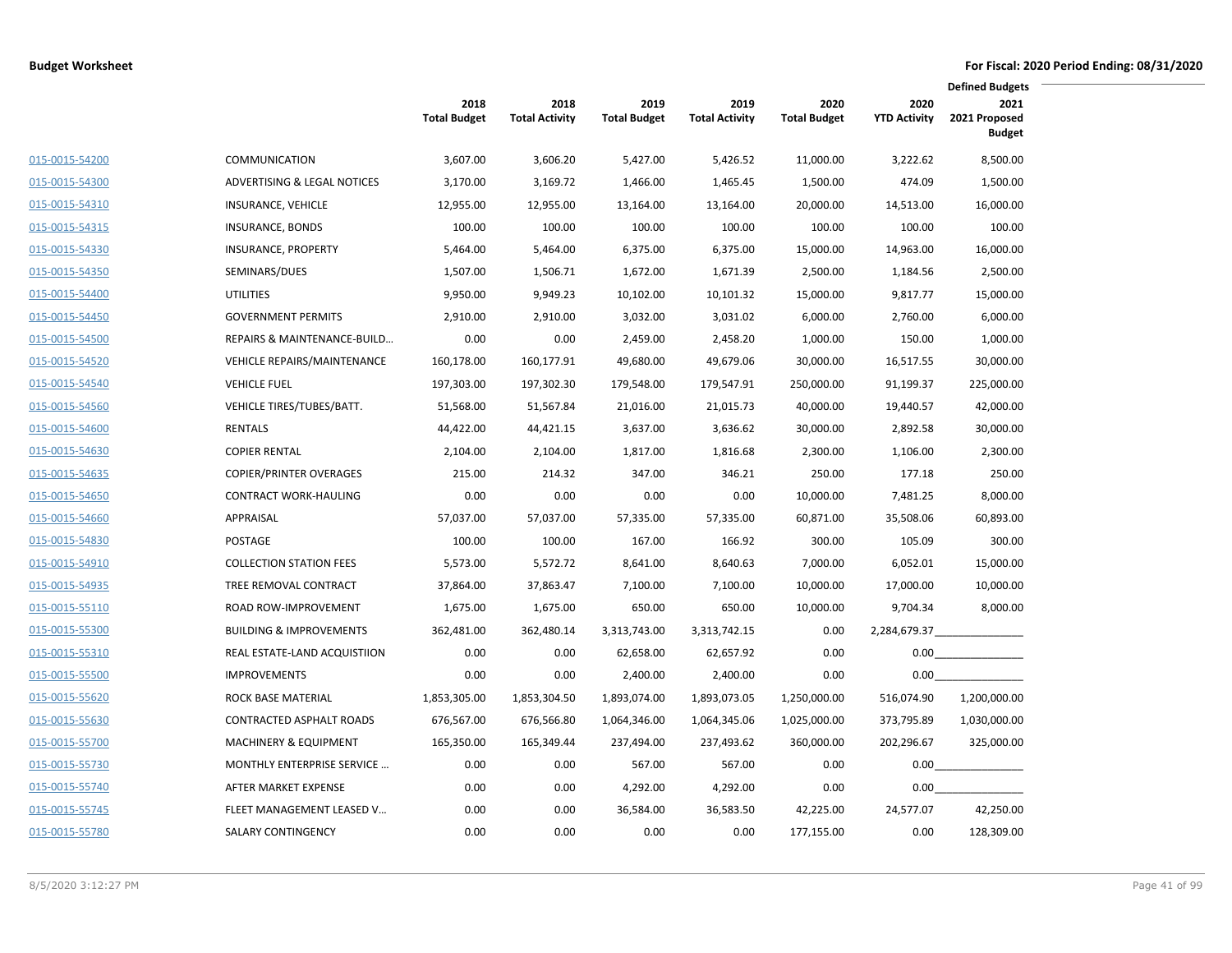|                |                                              |                     |                       |                     |                       |                     |                     | <b>Defined Budgets</b> |  |
|----------------|----------------------------------------------|---------------------|-----------------------|---------------------|-----------------------|---------------------|---------------------|------------------------|--|
|                |                                              | 2018                | 2018                  | 2019                | 2019                  | 2020                | 2020                | 2021                   |  |
|                |                                              | <b>Total Budget</b> | <b>Total Activity</b> | <b>Total Budget</b> | <b>Total Activity</b> | <b>Total Budget</b> | <b>YTD Activity</b> | 2021 Proposed          |  |
|                |                                              |                     |                       |                     |                       |                     |                     | <b>Budget</b>          |  |
| 015-0015-55800 | OTHER-CONTINGENCY                            | 0.00                | 0.00                  | 0.00                | 0.00                  | 139,140.00          | 0.00                | 139,140.00             |  |
|                | Department: 0015 - ROAD & BRIDGE Total:      | 5,462,462.00        | 5.462.440.04          | 9,014,230.00        | 9,014,206.12          | 5,759,816.00        | 4,889,622.18        | 5,806,974.00           |  |
|                | <b>Expense Total:</b>                        | 5,462,462.00        | 5.462.440.04          | 9,014,230.00        | 9.014.206.12          | 5,759,816.00        | 4,889,622.18        | 5,806,974.00           |  |
|                | Fund: 015 - ROAD & BRIDGE Surplus (Deficit): | $-285,893.00$       | 667,164.71            | $-1,650,764.00$     | -1,034,393.43         | 0.00                | $-1,232,715.61$     | 0.00                   |  |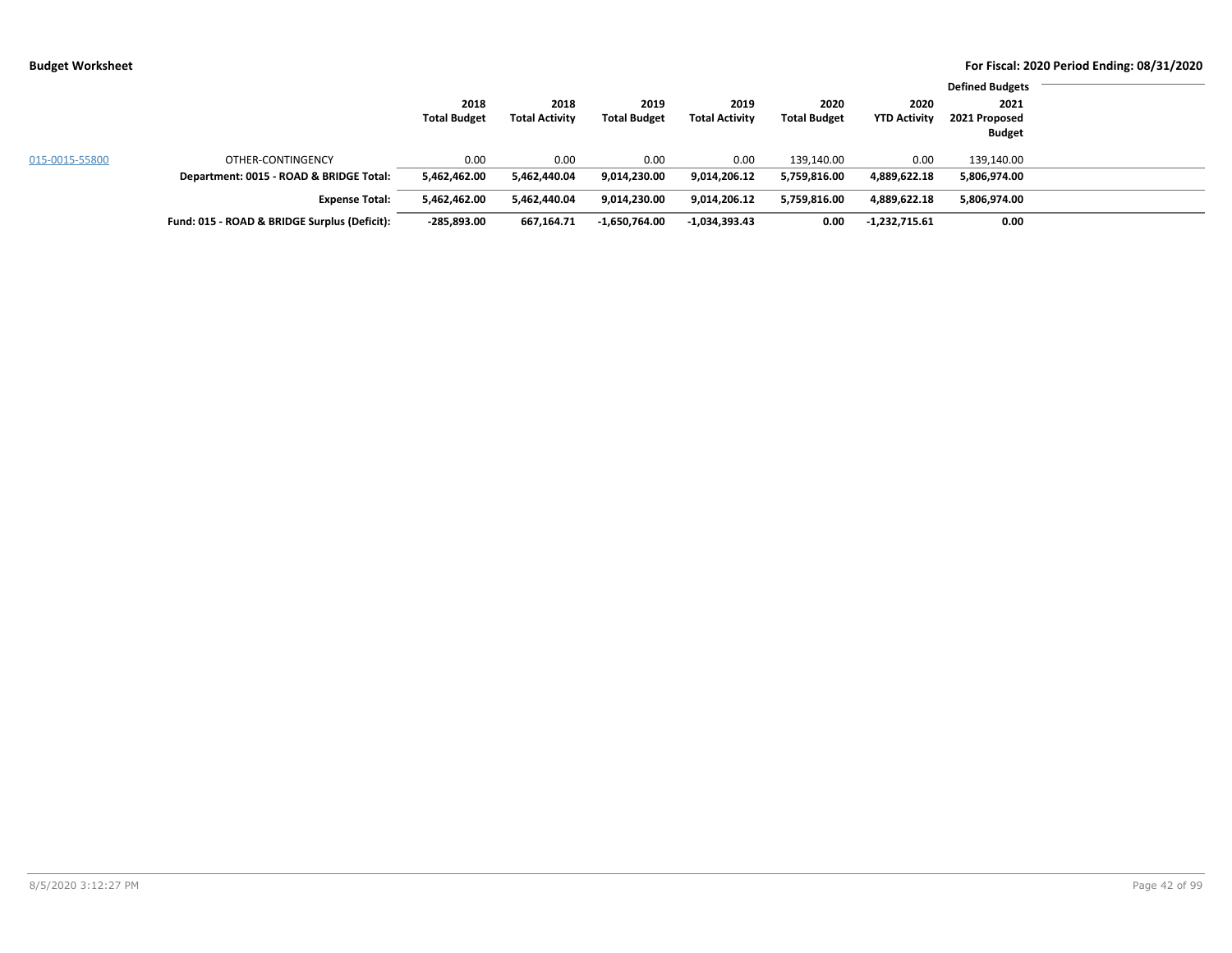|                                       |                                               |                             |                               |                             |                               |                             |                             | <b>Defined Budgets</b> |  |
|---------------------------------------|-----------------------------------------------|-----------------------------|-------------------------------|-----------------------------|-------------------------------|-----------------------------|-----------------------------|------------------------|--|
|                                       |                                               | 2018<br><b>Total Budget</b> | 2018<br><b>Total Activity</b> | 2019<br><b>Total Budget</b> | 2019<br><b>Total Activity</b> | 2020<br><b>Total Budget</b> | 2020<br><b>YTD Activity</b> | 2021<br>2021 Proposed  |  |
|                                       |                                               |                             |                               |                             |                               |                             |                             | <b>Budget</b>          |  |
| Fund: 021 - HIGHWAY 290/36<br>Revenue |                                               |                             |                               |                             |                               |                             |                             |                        |  |
| 021-433300                            | <b>RESIDUAL BALANCE</b>                       | 0.00                        | 0.00                          | 0.00                        | 546,990.32                    | 0.00                        | 0.00                        |                        |  |
| 021-460100                            | <b>INTEREST</b>                               | 500.00                      | 923.86                        | 200.00                      | 1,115.08                      | 200.00                      | 8,963.14                    | 7,000.00               |  |
|                                       | <b>Revenue Total:</b>                         | 500.00                      | 923.86                        | 200.00                      | 548,105.40                    | 200.00                      | 8,963.14                    | 7,000.00               |  |
| Expense                               |                                               |                             |                               |                             |                               |                             |                             |                        |  |
|                                       | Department: 0021 - HIGHWAY 290/36             |                             |                               |                             |                               |                             |                             |                        |  |
| 021-0021-55500                        | HWY 290/36                                    | 56,600.00                   | 56,600.00                     | 35,000.00                   | 35,000.00                     | 0.00                        | 0.00                        |                        |  |
|                                       | Department: 0021 - HIGHWAY 290/36 Total:      | 56,600.00                   | 56,600.00                     | 35,000.00                   | 35,000.00                     | 0.00                        | 0.00                        | 0.00                   |  |
|                                       | <b>Expense Total:</b>                         | 56,600.00                   | 56,600.00                     | 35,000.00                   | 35,000.00                     | 0.00                        | 0.00                        | 0.00                   |  |
|                                       | Fund: 021 - HIGHWAY 290/36 Surplus (Deficit): | $-56,100.00$                | $-55,676.14$                  | $-34,800.00$                | 513,105.40                    | 200.00                      | 8,963.14                    | 7,000.00               |  |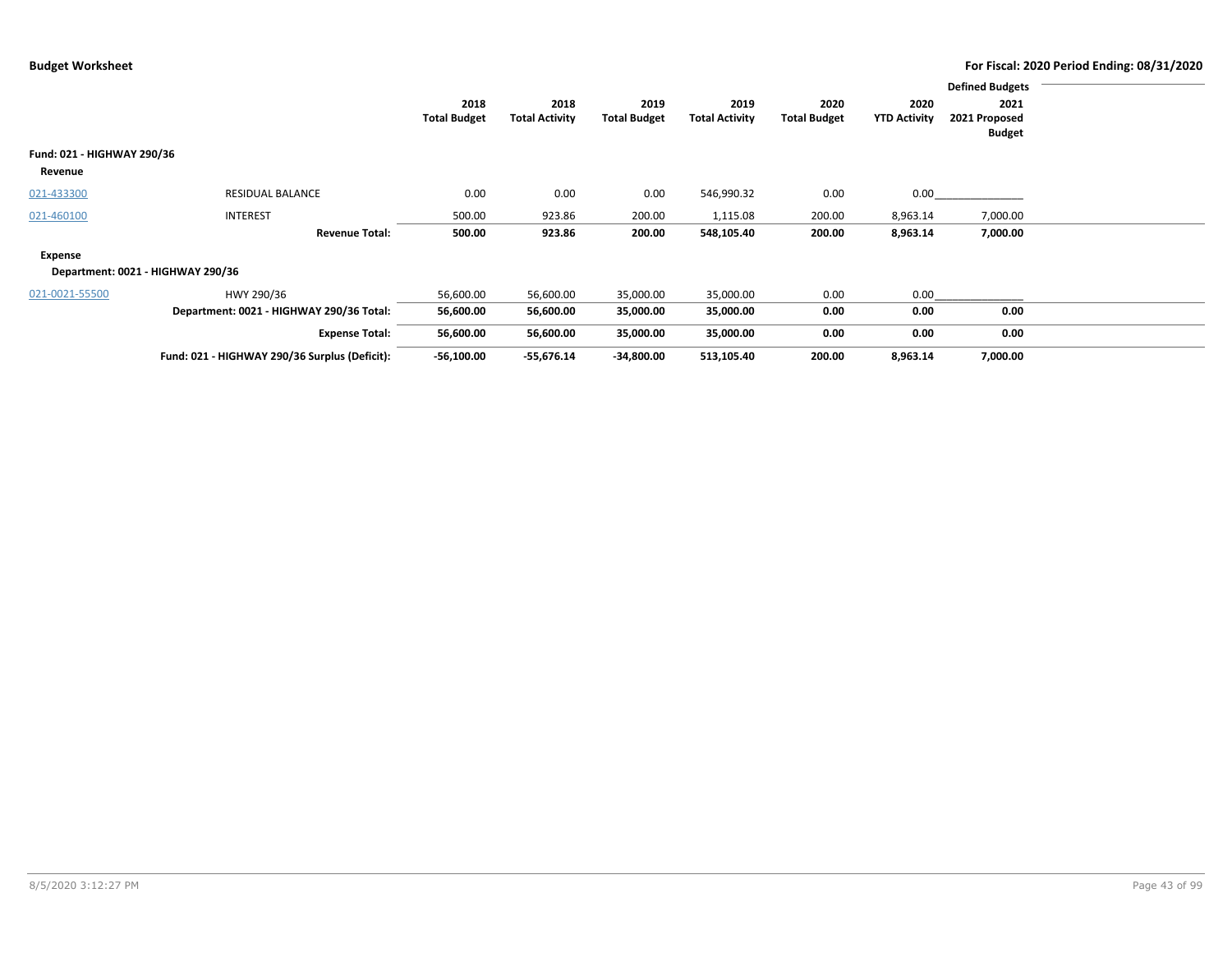|                                                    |                                              |                             |                               |                             |                               |                             |                             | <b>Defined Budgets</b>                 |  |
|----------------------------------------------------|----------------------------------------------|-----------------------------|-------------------------------|-----------------------------|-------------------------------|-----------------------------|-----------------------------|----------------------------------------|--|
|                                                    |                                              | 2018<br><b>Total Budget</b> | 2018<br><b>Total Activity</b> | 2019<br><b>Total Budget</b> | 2019<br><b>Total Activity</b> | 2020<br><b>Total Budget</b> | 2020<br><b>YTD Activity</b> | 2021<br>2021 Proposed<br><b>Budget</b> |  |
| Fund: 023 - JP TECHNOLOGY<br>Revenue               |                                              |                             |                               |                             |                               |                             |                             |                                        |  |
| 023-441122                                         | JP #1 TECHNOLOGY FEE                         | 2,400.00                    | 3,926.11                      | 4,000.00                    | 2,878.15                      | 4,000.00                    | 1,477.34                    | 2,000.00                               |  |
| 023-442122                                         | JP #2 TECHNOLOGY FEE                         | 1,600.00                    | 2,264.56                      | 2,500.00                    | 2,083.56                      | 2,500.00                    | 877.44                      | 1,000.00                               |  |
| 023-443122                                         | JP #3 TECHNOLOGY FEE                         | 2,000.00                    | 3,709.06                      | 3,200.00                    | 3,621.48                      | 3,200.00                    | 1,923.16                    | 2,500.00                               |  |
| 023-444122                                         | JP #4 TECHNOLOGY FEE                         | 3,200.00                    | 2,839.31                      | 3,200.00                    | 2,094.63                      | 3,200.00                    | 1,379.74                    | 1,500.00                               |  |
| 023-460100                                         | <b>INTEREST</b>                              | 0.00                        | 982.71                        | 850.00                      | 1,438.39                      | 850.00                      | 672.21                      | 1,500.00                               |  |
|                                                    | <b>Revenue Total:</b>                        | 9,200.00                    | 13,721.75                     | 13,750.00                   | 12,116.21                     | 13,750.00                   | 6,329.89                    | 8,500.00                               |  |
| <b>Expense</b><br>Department: 0023 - JP TECHNOLOGY |                                              |                             |                               |                             |                               |                             |                             |                                        |  |
| 023-0023-53100                                     | <b>OFFICE SUPPLIES</b>                       | 1,167.00                    | 1,166.64                      | 1,000.00                    | 716.52                        | 1,500.00                    | 746.74                      | 1,000.00                               |  |
| 023-0023-53200                                     | SMALL CAPITAL ITEMS                          | 11,993.00                   | 11,939.91                     | 6,000.00                    | 1,864.97                      | 4,500.00                    | 0.00                        | 6,000.00                               |  |
| 023-0023-53500                                     | REPAIRS & MAINTENANCE-EQUI                   | 250.00                      | 0.00                          | 250.00                      | 135.79                        | 0.00                        | 0.00                        |                                        |  |
| 023-0023-54200                                     | <b>COMMUNICATION</b>                         | 360.00                      | 150.00                        | 360.00                      | 0.00                          | 0.00                        | 0.00                        |                                        |  |
| 023-0023-54630                                     | <b>COPIER RENTAL</b>                         | 6,500.00                    | 0.00                          | 6,500.00                    | 213.00                        | 0.00                        | 0.00                        |                                        |  |
| 023-0023-59420                                     | <b>TRANSLATION SERVICE</b>                   | 1,500.00                    | 1,005.60                      | 1,500.00                    | 569.44                        | 1,500.00                    | 382.14                      | 1,500.00                               |  |
|                                                    | Department: 0023 - JP TECHNOLOGY Total:      | 21,770.00                   | 14,262.15                     | 15,610.00                   | 3,499.72                      | 7,500.00                    | 1,128.88                    | 8,500.00                               |  |
|                                                    | <b>Expense Total:</b>                        | 21,770.00                   | 14,262.15                     | 15,610.00                   | 3,499.72                      | 7,500.00                    | 1,128.88                    | 8,500.00                               |  |
|                                                    | Fund: 023 - JP TECHNOLOGY Surplus (Deficit): | $-12,570.00$                | $-540.40$                     | $-1,860.00$                 | 8,616.49                      | 6,250.00                    | 5,201.01                    | 0.00                                   |  |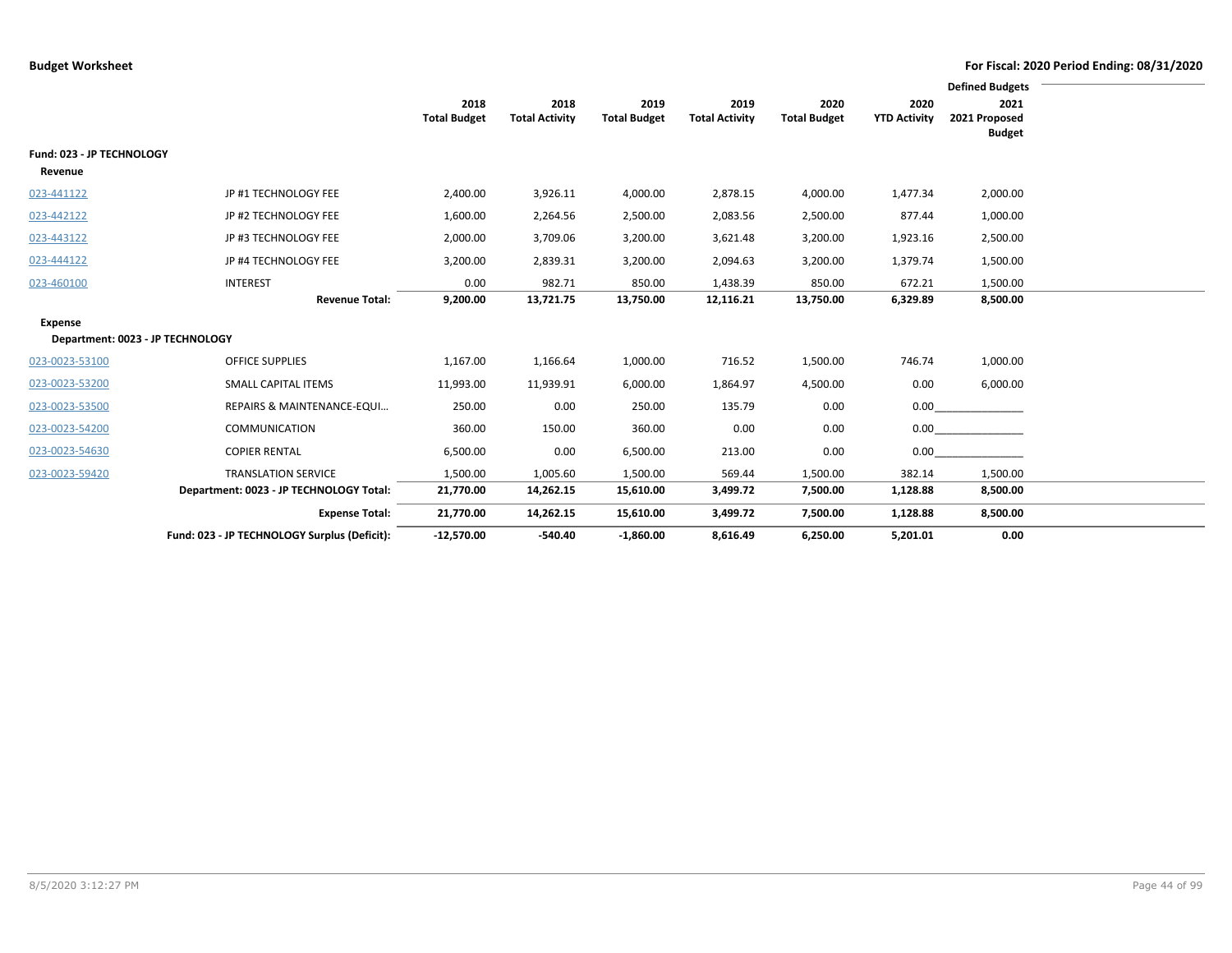|            |                                                  |                     |                       |                     |                       |                     |                     | <b>Defined Budgets</b> |  |
|------------|--------------------------------------------------|---------------------|-----------------------|---------------------|-----------------------|---------------------|---------------------|------------------------|--|
|            |                                                  | 2018                | 2018                  | 2019                | 2019                  | 2020                | 2020                | 2021                   |  |
|            |                                                  | <b>Total Budget</b> | <b>Total Activity</b> | <b>Total Budget</b> | <b>Total Activity</b> | <b>Total Budget</b> | <b>YTD Activity</b> | 2021 Proposed          |  |
|            |                                                  |                     |                       |                     |                       |                     |                     | <b>Budget</b>          |  |
|            | <b>Fund: 024 - DISTRICT ATTORNEY LEOSE FUNDS</b> |                     |                       |                     |                       |                     |                     |                        |  |
| Revenue    |                                                  |                     |                       |                     |                       |                     |                     |                        |  |
| 024-433150 | DISTRICT ATTORNEY LEOSE FUN                      | 0.00                | 2,204.61              | 0.00                | 0.00                  | 700.00              | 740.73              | 700.00                 |  |
| 024-460100 | <b>INTEREST</b>                                  | 0.00                | 0.00                  | 0.00                | 21.88                 | 0.00                | 19.07               |                        |  |
|            | <b>Revenue Total:</b>                            | 0.00                | 2,204.61              | 0.00                | 21.88                 | 700.00              | 759.80              | 700.00                 |  |
|            | Fund: 024 - DISTRICT ATTORNEY LEOSE FUNDS Total: | 0.00                | 2,204.61              | 0.00                | 21.88                 | 700.00              | 759.80              | 700.00                 |  |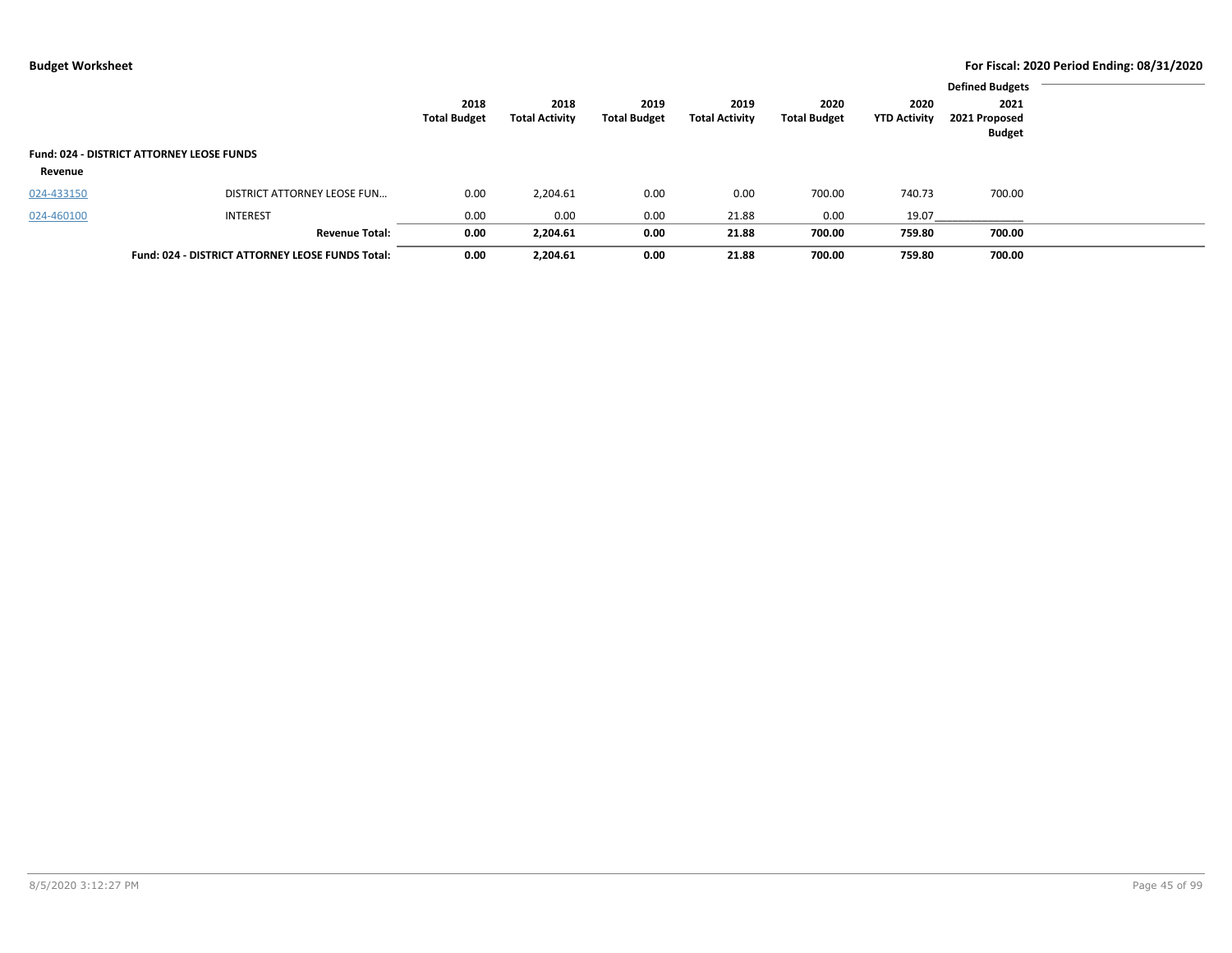|                                                 |                                     | <b>Defined Budgets</b>      |                               |                             |                               |                             |                             |                                        |  |
|-------------------------------------------------|-------------------------------------|-----------------------------|-------------------------------|-----------------------------|-------------------------------|-----------------------------|-----------------------------|----------------------------------------|--|
|                                                 |                                     | 2018<br><b>Total Budget</b> | 2018<br><b>Total Activity</b> | 2019<br><b>Total Budget</b> | 2019<br><b>Total Activity</b> | 2020<br><b>Total Budget</b> | 2020<br><b>YTD Activity</b> | 2021<br>2021 Proposed<br><b>Budget</b> |  |
| Fund: 025 - DISTRICT ATTORNEY<br>Revenue        |                                     |                             |                               |                             |                               |                             |                             |                                        |  |
| 025-431100                                      | <b>WASHINGTON COUNTY</b>            | 587,600.00                  | 587,599.92                    | 586,250.00                  | 586,249.92                    | 618,751.00                  | 360,938.06                  | 634,258.00                             |  |
| 025-431111                                      | <b>DISTRICT ATTORNEY FORFEITURE</b> | 13,519.00                   | 14,390.60                     | 13,519.00                   | 0.00                          | 0.00                        | 0.00                        |                                        |  |
| 025-431200                                      | <b>BURLESON COUNTY</b>              | 391,732.00                  | 391,740.00                    | 262,829.00                  | 262,828.36                    | 0.00                        | 0.00                        |                                        |  |
| 025-433103                                      | DISTRICT ATTORNEY SALARY            | 3,919.00                    | 2,938.86                      | 2,613.00                    | 2,612.32                      | 0.00                        | 0.00                        |                                        |  |
| 025-433104                                      | STATE COMPTROLLER-HB 1940           | 12,360.00                   | 9,473.08                      | 3,960.00                    | 3,672.25                      | 4,440.00                    | 1,020.00                    | 4,920.00                               |  |
| 025-433105                                      | <b>STATE COMPTROLLER</b>            | 22,500.00                   | 22,500.00                     | 22,500.00                   | 22,500.00                     | 27,500.00                   | 27,500.00                   | 27,500.00                              |  |
| 025-433106                                      | STATE COMP - TRAINING               | 0.00                        | $-1,468.07$                   | 0.00                        | 738.66                        | 0.00                        | 0.00                        |                                        |  |
| 025-433107                                      | STATE COMP. - OVAG                  | 42,000.00                   | 38,500.00                     | 42,000.00                   | 45,500.00                     | 42,000.00                   | 24,500.00                   | 42,000.00                              |  |
| 025-460100                                      | INTEREST                            | 0.00                        | 1,745.94                      | 1,500.00                    | 2,896.31                      | 1,500.00                    | 227.25                      | 450.00                                 |  |
| 025-490200                                      | MISC., COPIES                       | 0.00                        | 48.25                         | 0.00                        | 93.10                         | 0.00                        | 7,657.00                    |                                        |  |
| 025-490320                                      | FORFEITURE FUNDS COMMISSI           | 0.00                        | 427.80                        | 0.00                        | 1,568.00                      | 0.00                        | 4,096.93                    |                                        |  |
|                                                 | <b>Revenue Total:</b>               | 1,073,630.00                | 1,067,896.38                  | 935,171.00                  | 928,658.92                    | 694,191.00                  | 425,939.24                  | 709,128.00                             |  |
| Expense<br>Department: 0025 - DISTRICT ATTORNEY |                                     |                             |                               |                             |                               |                             |                             |                                        |  |
| 025-0025-51021                                  | ASSISTANT DISTRICT ATTORNEY         | 323,867.00                  | 316,986.81                    | 158,194.00                  | 158,193.73                    | 71,194.00                   | 40,918.16                   | 71,194.00                              |  |
| 025-0025-51028                                  | CHIEF ASSISTANT DISTRICT ATTO       | 0.00                        | 0.00                          | 146,407.00                  | 145,199.00                    | 150,380.00                  | 86,589.14                   | 150,380.00                             |  |
| 025-0025-51056                                  | <b>SUPPORT STAFF</b>                | 148,598.00                  | 147,539.12                    | 135,725.00                  | 135,724.32                    | 119,391.00                  | 66,306.24                   | 119,143.00                             |  |
| 025-0025-51058                                  | VICTIMS ASSISTANCE COORDINA         | 43,363.00                   | 43,362.60                     | 47,439.00                   | 42,362.59                     | 48,485.00                   | 27,917.61                   | 48,485.00                              |  |
| 025-0025-51220                                  | INVESTIGATOR, DA                    | 118,829.00                  | 110,708.54                    | 108,522.00                  | 108,521.92                    | 67,413.00                   | 38,816.80                   | 67,413.00                              |  |
| 025-0025-51850                                  | STATE SALARY SUPPLEMENT             | 3,709.00                    | 3,571.36                      | 2,747.00                    | 2,746.88                      | 0.00                        | 0.00                        |                                        |  |
| 025-0025-51862                                  | DISTRICT ATTORNEY FORFEITURE        | 11,284.00                   | 10,705.85                     | 11,283.00                   | 5,583.75                      | 11,283.00                   | 7,799.44                    | 11,283.00                              |  |
| 025-0025-52020                                  | SOCIAL SECURITY TAXES               | 51,108.00                   | 48,043.43                     | 46,697.00                   | 44,900.69                     | 36,008.00                   | 20,037.47                   | 36,008.00                              |  |
| 025-0025-52030                                  | <b>GROUP INSURANCE - MEDICAL</b>    | 96,225.00                   | 96,224.11                     | 92,205.00                   | 87,042.36                     | 70,889.00                   | 38,549.00                   | 70,961.00                              |  |
| 025-0025-52040                                  | <b>GROUP INSURANCE-LIFE</b>         | 0.00                        | 0.00                          | 602.00                      | 552.00                        | 428.00                      | 253.00                      | 442.00                                 |  |
| 025-0025-52050                                  | RETIREMENT                          | 80,793.00                   | 76,051.07                     | 74,642.00                   | 71,876.81                     | 58,067.00                   | 34,285.88                   | 55,818.00                              |  |
| 025-0025-52060                                  | <b>WORKMAN'S COMPENSATION</b>       | 2,560.00                    | 2,559.13                      | 1,741.00                    | 1,740.65                      | 1,805.00                    | 1,263.95                    | 1,103.00                               |  |
| 025-0025-52080                                  | UNEMPLOYMENT INSURANCE              | 1,849.00                    | 1,740.20                      | 491.00                      | 485.07                        | 491.00                      | 274.57                      | 512.00                                 |  |
| 025-0025-52090                                  | LONGEVITY                           | 16,766.00                   | 14,228.00                     | 9,289.00                    | 9,288.25                      | 8,120.00                    | 6,320.00                    | 8,536.00                               |  |
| 025-0025-53100                                  | <b>OFFICE SUPPLIES</b>              | 10,000.00                   | 9,944.26                      | 10,000.00                   | 8,732.45                      | 6,000.00                    | 3,095.16                    | 6,000.00                               |  |
| 025-0025-53119                                  | COVID-19                            | 0.00                        | 0.00                          | 0.00                        | 0.00                          | 0.00                        | 93.95                       |                                        |  |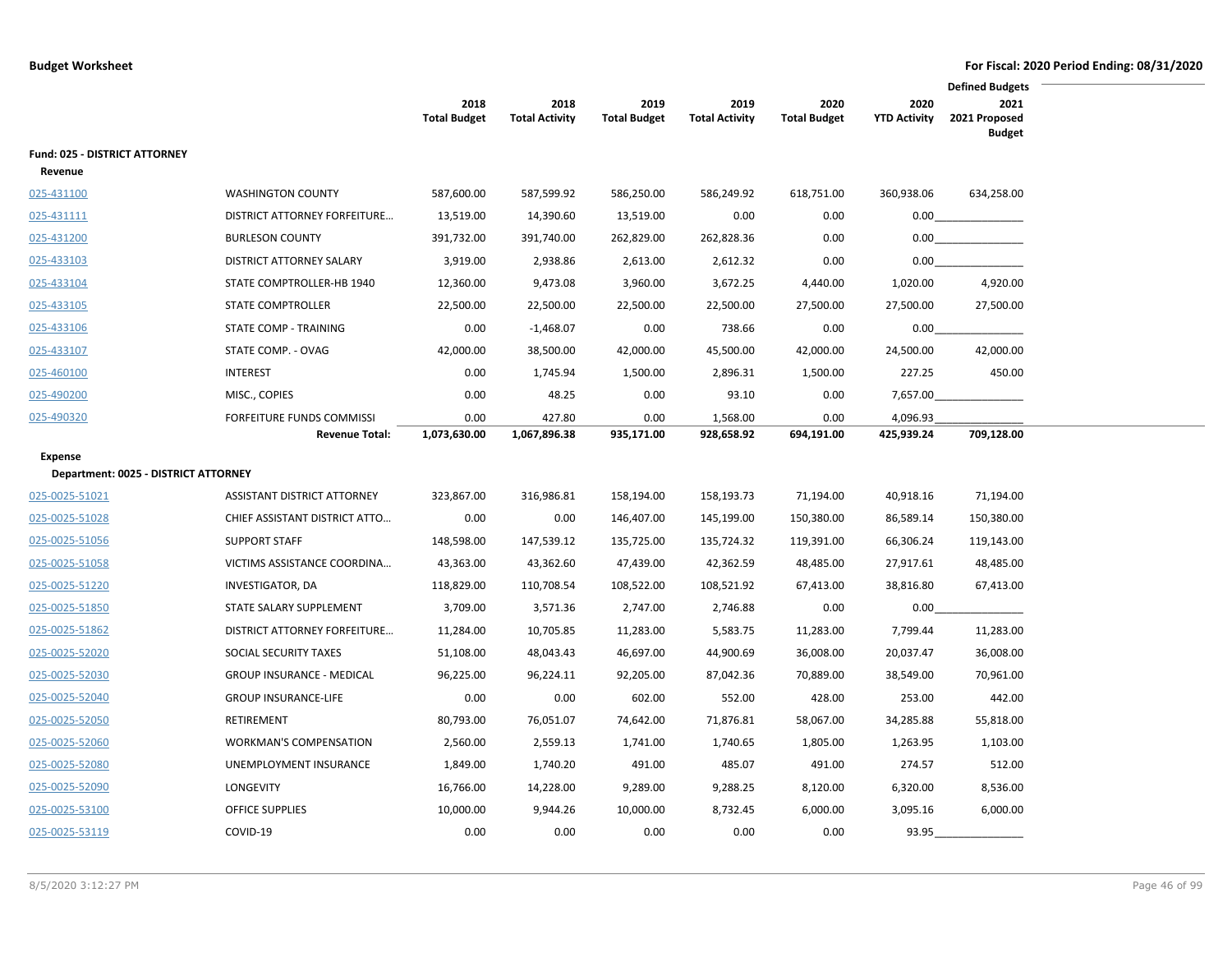|                |                                                  |                             |                               |                             |                               |                             |                             | <b>Defined Budgets</b>                 |  |
|----------------|--------------------------------------------------|-----------------------------|-------------------------------|-----------------------------|-------------------------------|-----------------------------|-----------------------------|----------------------------------------|--|
|                |                                                  | 2018<br><b>Total Budget</b> | 2018<br><b>Total Activity</b> | 2019<br><b>Total Budget</b> | 2019<br><b>Total Activity</b> | 2020<br><b>Total Budget</b> | 2020<br><b>YTD Activity</b> | 2021<br>2021 Proposed<br><b>Budget</b> |  |
| 025-0025-53200 | <b>SMALL CAPITAL ITEMS</b>                       | 5,000.00                    | 5,000.00                      | 5,000.00                    | 3,777.90                      | 3,000.00                    | 772.56                      | 3,000.00                               |  |
| 025-0025-53330 | <b>COFFEE &amp; WATER</b>                        | 1,000.00                    | 681.62                        | 1,000.00                    | 893.70                        | 750.00                      | 377.36                      | 750.00                                 |  |
| 025-0025-54100 | PROFESSIONAL SERVICES                            | 39,226.00                   | 39,225.15                     | 26,000.00                   | 23,536.04                     | 16,000.00                   | 4,684.99                    | 16,000.00                              |  |
| 025-0025-54200 | COMMUNICATION                                    | 3,480.00                    | 2,189.68                      | 2,500.00                    | 2,185.89                      | 1,740.00                    | 647.84                      | 1,300.00                               |  |
| 025-0025-54300 | ADVERTISING & LEGAL NOTICES                      | 194.00                      | 193.14                        | 500.00                      | 199.86                        | 200.00                      | 172.61                      | 200.00                                 |  |
| 025-0025-54310 | INSURANCE, VEHICLE                               | 1,000.00                    | 872.00                        | 1,058.00                    | 1,058.00                      | 1,000.00                    | 507.00                      | 800.00                                 |  |
| 025-0025-54315 | INSURANCE, BONDS                                 | 0.00                        | 0.00                          | 0.00                        | 0.00                          | 0.00                        | 0.00                        | 200.00                                 |  |
| 025-0025-54335 | INSURANCE, PUBLIC OFFICIAL                       | 6,500.00                    | 5,837.00                      | 4,500.00                    | 3,944.00                      | 4,500.00                    | 3,944.00                    | 4,400.00                               |  |
| 025-0025-54350 | SEMINARS/DUES                                    | 12,000.00                   | 8,525.39                      | 12,201.00                   | 12,200.01                     | 8,000.00                    | 2,981.50                    | 8,000.00                               |  |
| 025-0025-54355 | MILEAGE/TRAVEL REIMBURSEM                        | 1,425.00                    | 1,201.53                      | 3,130.00                    | 3,129.38                      | 1,000.00                    | 78.46                       | 1,000.00                               |  |
| 025-0025-54375 | <b>LAW LIBRARY</b>                               | 7,390.00                    | 7,389.98                      | 9,142.00                    | 9,141.69                      | 7,000.00                    | 2,705.38                    | 7,000.00                               |  |
| 025-0025-54520 | <b>VEHICLE REPAIRS/MAINTENANCE</b>               | 4,000.00                    | 3,414.51                      | 4,000.00                    | 3,669.19                      | 2,000.00                    | 1,828.61                    | 2,000.00                               |  |
| 025-0025-54540 | <b>VEHICLE FUEL</b>                              | 6,000.00                    | 5,959.69                      | 6,000.00                    | 5,734.05                      | 4,000.00                    | 1,152.27                    | 3,000.00                               |  |
| 025-0025-54630 | <b>COPIER RENTAL</b>                             | 6,400.00                    | 4,876.74                      | 6,400.00                    | 5,586.24                      | 3,900.00                    | 1,590.00                    | 3,500.00                               |  |
| 025-0025-54635 | <b>COPIER/PRINTER OVERAGES</b>                   | 227.00                      | 226.08                        | 500.00                      | 177.02                        | 0.00                        | 0.00                        |                                        |  |
| 025-0025-54830 | POSTAGE                                          | 1,200.00                    | 82.50                         | 1,142.00                    | 883.64                        | 700.00                      | $-5.00$                     | 700.00                                 |  |
| 025-0025-54840 | <b>TECHNICAL SUPPORT</b>                         | 23,781.00                   | 23,780.70                     | 23,000.00                   | 20,733.50                     | 10,000.00                   | 4,458.20                    | 10,000.00                              |  |
| 025-0025-55780 | <b>SALARY CONTINGENCY</b>                        | 63,993.00                   | 0.00                          | 111,462.00                  | 0.00                          | 0.00                        |                             |                                        |  |
| 025-0025-59120 | TRANSFER TO WASHINGTON CO                        | 0.00                        | 0.00                          | 103,567.00                  | 103,566.85                    | 0.00                        |                             | 0.00                                   |  |
| 025-0025-59122 | TRANSFER TO BURLESON COUN                        | 0.00                        | 0.00                          | 67,638.00                   | 67,637.76                     | 0.00                        | 0.00                        |                                        |  |
|                | Department: 0025 - DISTRICT ATTORNEY Total:      | 1,091,767.00                | 991,120.19                    | 1,234,724.00                | 1,091,005.19                  | 713,744.00                  | 398,416.15                  | 709,128.00                             |  |
|                | <b>Expense Total:</b>                            | 1,091,767.00                | 991,120.19                    | 1,234,724.00                | 1,091,005.19                  | 713,744.00                  | 398,416.15                  | 709,128.00                             |  |
|                | Fund: 025 - DISTRICT ATTORNEY Surplus (Deficit): | $-18.137.00$                | 76.776.19                     | $-299.553.00$               | $-162,346.27$                 | $-19.553.00$                | 27,523.09                   | 0.00                                   |  |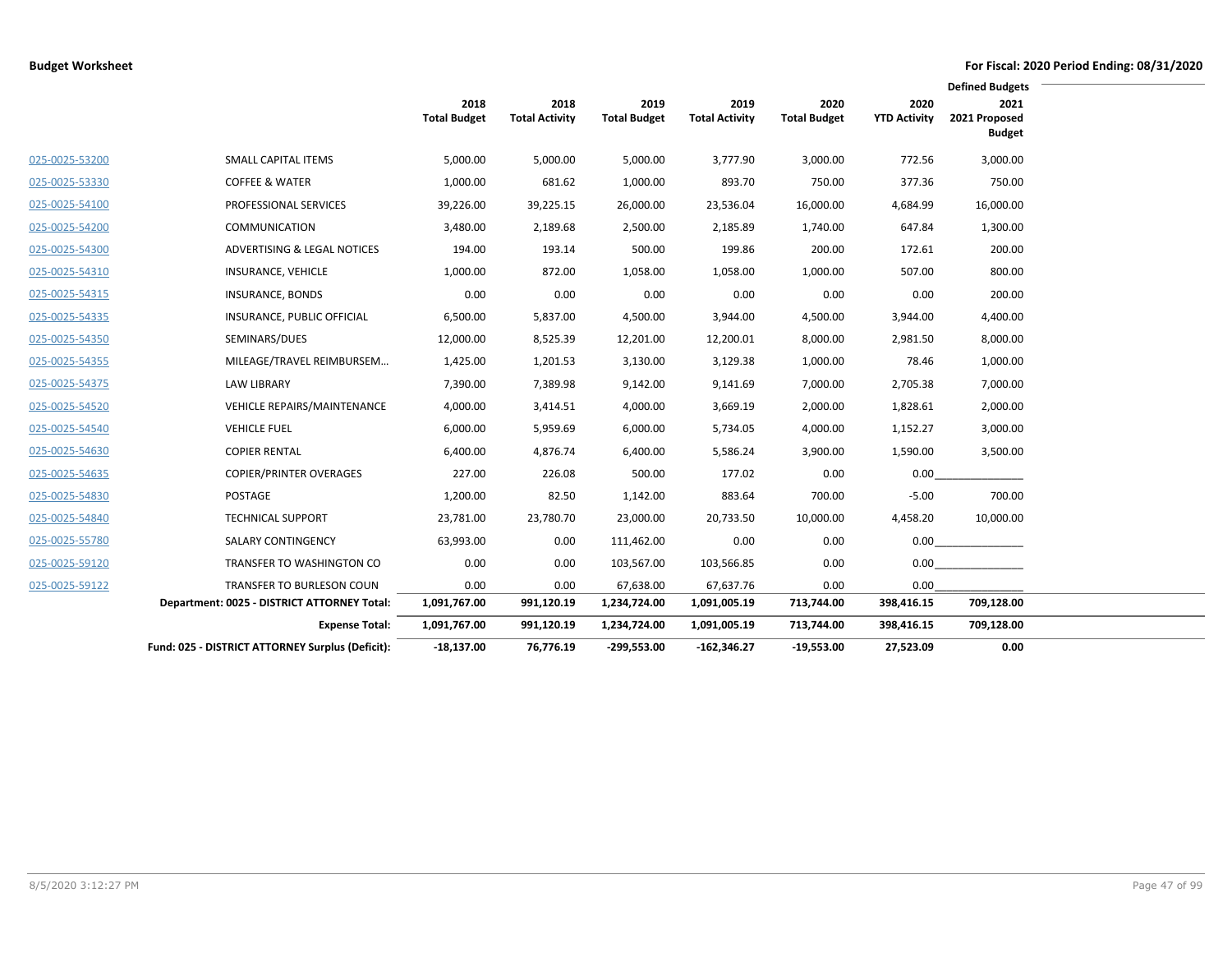|                |                                                              |                     |                       |                     |                       |                     |                     | <b>Defined Budgets</b>         |  |
|----------------|--------------------------------------------------------------|---------------------|-----------------------|---------------------|-----------------------|---------------------|---------------------|--------------------------------|--|
|                |                                                              | 2018                | 2018                  | 2019                | 2019                  | 2020                | 2020                | 2021                           |  |
|                |                                                              | <b>Total Budget</b> | <b>Total Activity</b> | <b>Total Budget</b> | <b>Total Activity</b> | <b>Total Budget</b> | <b>YTD Activity</b> | 2021 Proposed<br><b>Budget</b> |  |
|                | Fund: 026 - DISTRICT ATTORNEY - HOT CHECK                    |                     |                       |                     |                       |                     |                     |                                |  |
| Revenue        |                                                              |                     |                       |                     |                       |                     |                     |                                |  |
| 026-440301     | <b>MERCHANT PAYABLE</b>                                      | 2,000.00            | 0.00                  | 0.00                | 0.00                  | 0.00                | 0.00                |                                |  |
| 026-440306     | <b>HOT CHECK FEE</b>                                         | 500.00              | 380.50                | 0.00                | 387.57                | 0.00                | 151.50              | 300.00                         |  |
| 026-460100     | <b>INTEREST</b>                                              | 75.00               | 56.74                 | 0.00                | 58.58                 | 50.00               | 27.84               | 56.00                          |  |
|                | <b>Revenue Total:</b>                                        | 2,575.00            | 437.24                | 0.00                | 446.15                | 50.00               | 179.34              | 356.00                         |  |
| <b>Expense</b> |                                                              |                     |                       |                     |                       |                     |                     |                                |  |
|                | Department: 0026 - DISTRICT ATTORNEY - HOT CHECK             |                     |                       |                     |                       |                     |                     |                                |  |
| 026-0026-54100 | PROFESSIONAL SERVICES                                        | 1,000.00            | 0.00                  | 0.00                | 0.00                  | 0.00                | 0.00                |                                |  |
| 026-0026-54350 | SEMINARS/DUES                                                | 250.00              | 0.00                  | 0.00                | 750.00                | 0.00                | 0.00                |                                |  |
|                | Department: 0026 - DISTRICT ATTORNEY - HOT CHECK Total:      | 1,250.00            | 0.00                  | 0.00                | 750.00                | 0.00                | 0.00                | 0.00                           |  |
|                | <b>Expense Total:</b>                                        | 1,250.00            | 0.00                  | 0.00                | 750.00                | 0.00                | 0.00                | 0.00                           |  |
|                | Fund: 026 - DISTRICT ATTORNEY - HOT CHECK Surplus (Deficit): | 1,325.00            | 437.24                | 0.00                | $-303.85$             | 50.00               | 179.34              | 356.00                         |  |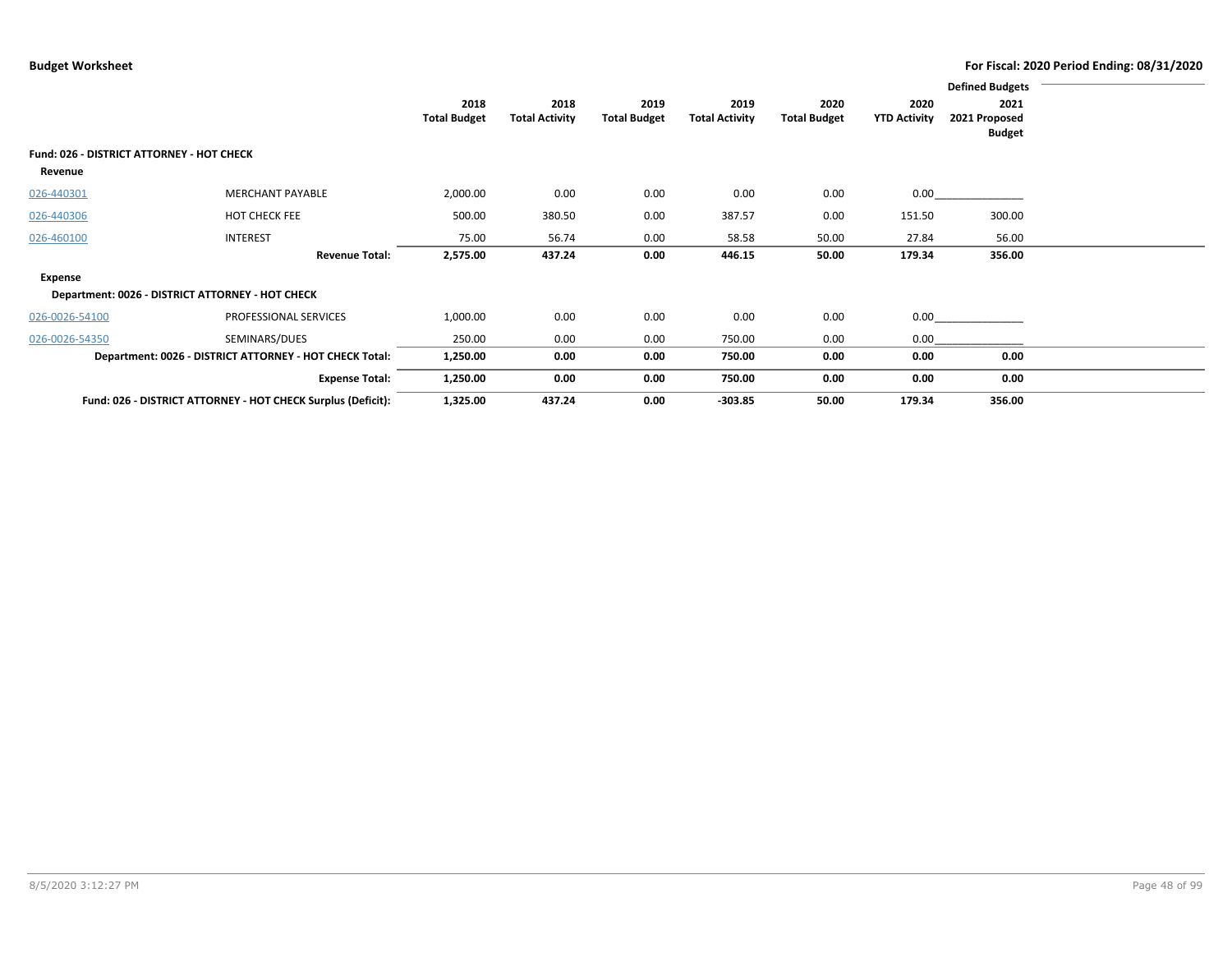|                                          |                                    |                             |                               |                             |                               |                             |                             | <b>Defined Budgets</b>                 |  |
|------------------------------------------|------------------------------------|-----------------------------|-------------------------------|-----------------------------|-------------------------------|-----------------------------|-----------------------------|----------------------------------------|--|
|                                          |                                    | 2018<br><b>Total Budget</b> | 2018<br><b>Total Activity</b> | 2019<br><b>Total Budget</b> | 2019<br><b>Total Activity</b> | 2020<br><b>Total Budget</b> | 2020<br><b>YTD Activity</b> | 2021<br>2021 Proposed<br><b>Budget</b> |  |
| <b>Fund: 029 - EMS</b><br>Revenue        |                                    |                             |                               |                             |                               |                             |                             |                                        |  |
| 029-431107                               | 2020 CARES ACT                     | 0.00                        | 0.00                          | 0.00                        | 0.00                          | 0.00                        | 86,547.15                   |                                        |  |
| 029-460100                               | <b>INTEREST</b>                    | 500.00                      | 2,840.51                      | 1,000.00                    | 2,755.09                      | 1,000.00                    | 2,290.47                    | 2,600.00                               |  |
| 029-470010                               | <b>CONTRACT PAYMENT</b>            | 0.00                        | 0.00                          | 0.00                        | 3,500.00                      | 0.00                        | 3,500.00                    | 3,500.00                               |  |
| 029-475103                               | <b>REFUNDS</b>                     | 0.00                        | 58,784.61                     | 0.00                        | 9,252.00                      | 0.00                        | 63,551.38                   |                                        |  |
| 029-475107                               | <b>TXTF/TEEX REIMBURSEMENT</b>     | 0.00                        | 14,936.36                     | 0.00                        | 198,073.86                    | 0.00                        | 0.00                        |                                        |  |
| 029-475126                               | FEMA REIMB.                        | 0.00                        | 80,568.11                     | 0.00                        | 0.00                          | 0.00                        | 0.00                        |                                        |  |
| 029-475127                               | MEDICAID WAIVER 1115               | 300,000.00                  | 375,000.00                    | 300,000.00                  | 275,000.00                    | 300,000.00                  | 0.00                        | 180,000.00                             |  |
| 029-478002                               | <b>CURRENT COLLECTIONS</b>         | 2,600,000.00                | 2,326,681.90                  | 2,600,000.00                | 2,632,231.93                  | 2,400,000.00                | 1,504,020.99                | 2,600,000.00                           |  |
| 029-478004                               | STAND-BY                           | 17,000.00                   | 29,995.00                     | 17,000.00                   | 19,250.00                     | 17,000.00                   | 8,987.50                    | 17,000.00                              |  |
| 029-478116                               | <b>GRANT</b>                       | 10,000.00                   | 0.00                          | 10,000.00                   | 5,653.73                      | 0.00                        | 0.00                        |                                        |  |
| 029-478120                               | REACH REIMB. OPS, STAFF & AD       | 0.00                        | 0.00                          | 0.00                        | 0.00                          | 649,913.00                  | 275,695.88                  | 696,896.00                             |  |
| 029-478122                               | REACH REIMB. HANGER/CREW Q         | 0.00                        | 0.00                          | 0.00                        | 0.00                          | 9,900.00                    | 16,000.00                   | 60,000.00                              |  |
| 029-478200                               | <b>GENERAL FUND TRANSFER</b>       | 1,200,000.00                | 1,200,000.00                  | 907,520.00                  | 907,520.00                    | 1,150,404.00                | 1,150,404.00                | 1,085,208.00                           |  |
|                                          | <b>Revenue Total:</b>              | 4,127,500.00                | 4,088,806.49                  | 3,835,520.00                | 4,053,236.61                  | 4,528,217.00                | 3,110,997.37                | 4,645,204.00                           |  |
| <b>Expense</b>                           |                                    |                             |                               |                             |                               |                             |                             |                                        |  |
| Department: 0029 - EMS<br>029-0029-51014 | <b>EMS DIRECTOR</b>                | 101,520.00                  |                               |                             |                               | 91,292.00                   |                             | 87,429.00                              |  |
| 029-0029-51016                           | <b>EMS DIVISION CHIEF</b>          | 0.00                        | 101,519.07<br>0.00            | 104,056.00                  | 104,055.91                    |                             | 56,736.43                   |                                        |  |
|                                          | <b>CAPTAIN</b>                     | 70,598.00                   | 70,597.49                     | 0.00<br>67,636.00           | 0.00<br>67,635.13             | 71,265.00<br>0.00           | 40,910.92<br>0.00           | 71,265.00                              |  |
| 029-0029-51060<br>029-0029-51065         | EMS CAPTAIN - SHIFT SUPERVIS       | 0.00                        | 0.00                          | 0.00                        | 0.00                          | 225,039.00                  | 139,306.94                  | 216,092.00                             |  |
| 029-0029-51070                           | <b>COMPLIANCE CAPTAIN</b>          | 58,764.00                   | 58,763.31                     | 62,893.00                   | 62,892.45                     | 64,595.00                   | 37,082.26                   | 64,595.00                              |  |
| 029-0029-51095                           | ASSOC. MEDICAL DIRECTOR            | 4,500.00                    | 4,500.00                      | 5,995.00                    | 5,994.25                      | 12,780.00                   | 3,461.55                    | 6,000.00                               |  |
| 029-0029-51135                           | EMS ADMINISTRATIVE SECRETA         | 13,428.00                   | 13,427.40                     | 0.00                        | 0.00                          | 0.00                        | 0.00                        |                                        |  |
| 029-0029-51550                           | <b>EMS LIEUTENANTS (3)</b>         | 192,820.00                  | 192,819.20                    | 233,284.00                  | 233,283.21                    | 0.00                        | 0.00                        |                                        |  |
| 029-0029-51555                           | <b>EMS LIEUTENANT - SUPERVISOR</b> | 0.00                        | 0.00                          | 0.00                        | 0.00                          | 210,164.00                  | 140,659.62                  | 194,166.00                             |  |
| 029-0029-51600                           | PARAMEDICS-EMTS (28 FT, 14 PT)     | 1,537,646.00                | 1,537,645.15                  | 1,739,180.00                | 1,739,179.85                  | 1,463,867.00                | 869,530.40                  | 1,446,689.00                           |  |
| 029-0029-51950                           | PROFESSIONAL STIPEND               | 50,600.00                   | 50,600.00                     | 68,000.00                   | 68,000.00                     | 62,550.00                   | 27,850.00                   | 68,500.00                              |  |
| 029-0029-52020                           | SOCIAL SECURITY TAXES              | 151,729.00                  | 151,728.83                    | 170,618.00                  | 170,617.26                    | 200,497.00                  | 108,469.40                  | 200,497.00                             |  |
| 029-0029-52030                           | <b>GROUP INSURANCE - MEDICAL</b>   | 337,879.00                  | 337,878.61                    | 329,700.00                  | 329,699.44                    | 319,206.00                  | 190,419.86                  | 319,206.00                             |  |
|                                          | <b>GROUP INSURANCE-LIFE</b>        |                             |                               |                             |                               |                             |                             |                                        |  |
| 029-0029-52040                           |                                    | 0.00                        | 0.00                          | 1,866.00                    | 1,865.89                      | 1,872.00                    | 1,076.08                    | 1,872.00                               |  |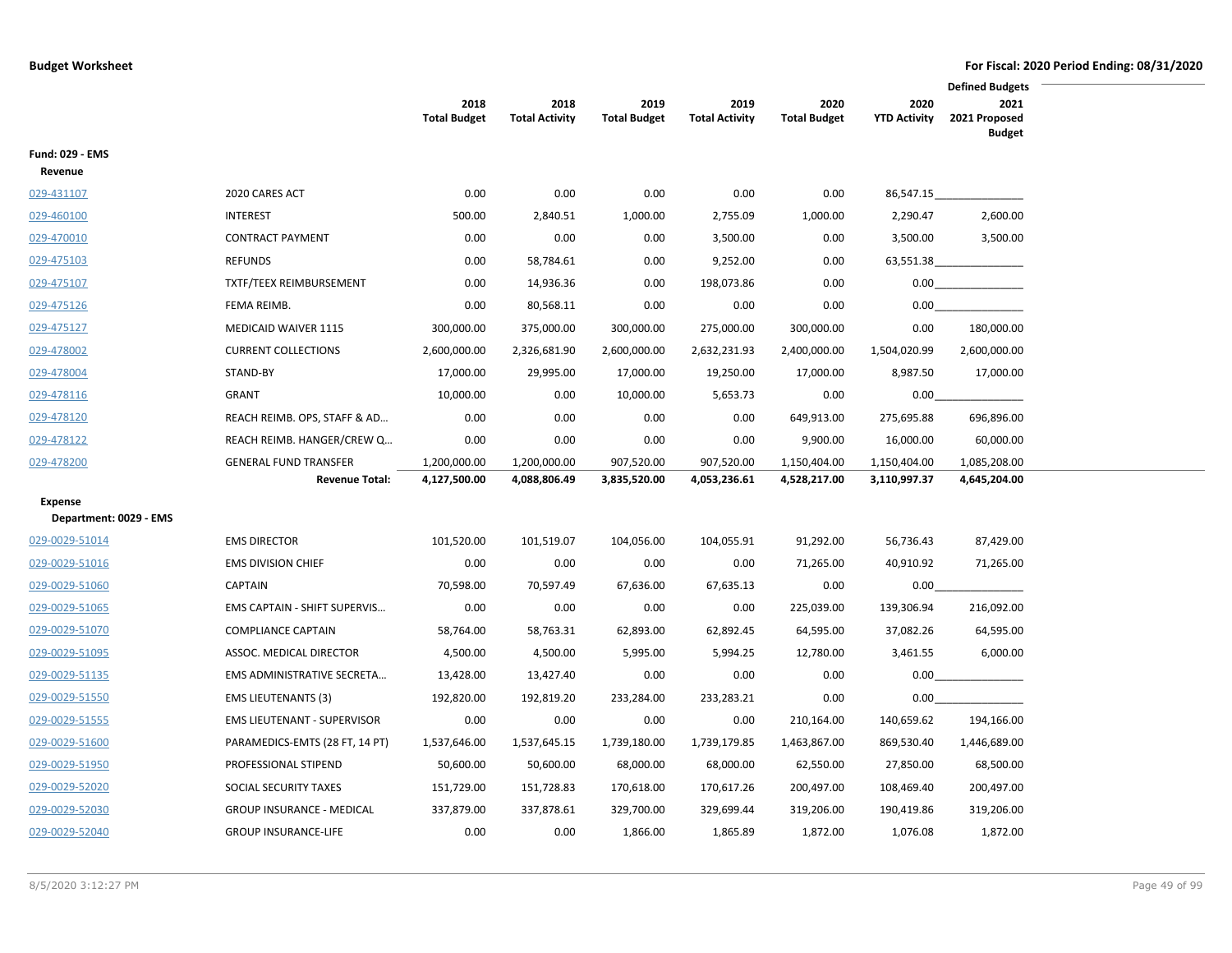|                |                                        |                             |                               |                             |                               |                             |                             | <b>Defined Budgets</b>                 |  |
|----------------|----------------------------------------|-----------------------------|-------------------------------|-----------------------------|-------------------------------|-----------------------------|-----------------------------|----------------------------------------|--|
|                |                                        | 2018<br><b>Total Budget</b> | 2018<br><b>Total Activity</b> | 2019<br><b>Total Budget</b> | 2019<br><b>Total Activity</b> | 2020<br><b>Total Budget</b> | 2020<br><b>YTD Activity</b> | 2021<br>2021 Proposed<br><b>Budget</b> |  |
| 029-0029-52050 | RETIREMENT                             | 241,772.00                  | 241,771.52                    | 272,752.00                  | 272,751.72                    | 295,292.00                  | 165,359.35                  | 295,292.00                             |  |
| 029-0029-52060 | <b>WORKMAN'S COMPENSATION</b>          | 26,074.00                   | 26,073.31                     | 25,543.00                   | 25,542.29                     | 34,120.00                   | 17,550.02                   | 34,120.00                              |  |
| 029-0029-52080 | UNEMPLOYMENT INSURANCE                 | 5,533.00                    | 5,532.29                      | 1,840.00                    | 1,839.64                      | 3,625.00                    | 1,467.64                    | 3,625.00                               |  |
| 029-0029-52090 | LONGEVITY                              | 19,032.00                   | 19,032.00                     | 18,720.00                   | 18,720.00                     | 20,032.00                   | 10,088.00                   | 20,032.00                              |  |
| 029-0029-53100 | <b>OFFICE SUPPLIES</b>                 | 5,135.00                    | 5,134.80                      | 4,201.00                    | 4,200.25                      | 6,500.00                    | 2,351.01                    | 6,305.00                               |  |
| 029-0029-53119 | COVID-19                               | 0.00                        | 0.00                          | 0.00                        | 0.00                          | 0.00                        | 11,181.71                   |                                        |  |
| 029-0029-53200 | <b>SMALL CAPITAL ITEMS</b>             | 21,399.00                   | 21,398.59                     | 35,413.00                   | 35,412.67                     | 18,500.00                   | 2,331.29                    | 17,945.00                              |  |
| 029-0029-53300 | <b>OPERATING SUPPLIES - EMS</b>        | 125,324.00                  | 125,323.37                    | 150,104.00                  | 150,103.09                    | 140,000.00                  | 97,146.95                   | 135,800.00                             |  |
| 029-0029-53330 | <b>COFFEE &amp; WATER</b>              | 1,127.00                    | 1,126.11                      | 1,549.00                    | 1,548.69                      | 1,000.00                    | 783.78                      | 970.00                                 |  |
| 029-0029-53500 | REPAIRS & MAINTENANCE-EQUI             | 14,426.00                   | 14,425.91                     | 23,195.00                   | 23,194.38                     | 13,000.00                   | 12,206.13                   | 12,610.00                              |  |
| 029-0029-53550 | <b>EMS UNIFORMS</b>                    | 10,511.00                   | 10,510.93                     | 11,005.00                   | 11,004.97                     | 15,000.00                   | 13,195.71                   | 14,555.00                              |  |
| 029-0029-53950 | <b>SPECIAL PROJECTS</b>                | 5,608.00                    | 5,608.00                      | 10,133.00                   | 10,132.35                     | 8,000.00                    | 2,957.89                    | 7,760.00                               |  |
| 029-0029-54095 | MEDICAL DIRECTOR - ASSOCIATE           | 1,500.00                    | 1,500.00                      | 0.00                        | 0.00                          | 0.00                        | 0.00                        | 6,000.00                               |  |
| 029-0029-54096 | MEDICAL DIRECTOR - E.M.S.              | 9,000.00                    | 9,000.00                      | 9,000.00                    | 9,000.00                      | 9,000.00                    | 5,250.00                    | 9,000.00                               |  |
| 029-0029-54097 | <b>MEDICAL DIRECTOR - SEMINARS</b>     | 363.00                      | 362.13                        | 906.00                      | 905.24                        | 2,000.00                    | 0.00                        | 1,730.00                               |  |
| 029-0029-54180 | <b>CERTIFICATION</b>                   | 2,401.00                    | 2,400.13                      | 2,415.00                    | 2,414.50                      | 3,500.00                    | 1,125.00                    | 3,395.00                               |  |
| 029-0029-54190 | <b>EMS MC FEE</b>                      | 100,344.00                  | 100,343.64                    | 113,022.00                  | 113,021.10                    | 85,000.00                   | 57,246.48                   | 85,000.00                              |  |
| 029-0029-54200 | <b>COMMUNICATION</b>                   | 2,883.00                    | 2,882.20                      | 3,073.00                    | 3,072.78                      | 5,000.00                    | 3,005.98                    | 4,850.00                               |  |
| 029-0029-54300 | <b>ADVERTISING &amp; LEGAL NOTICES</b> | 0.00                        | 0.00                          | 350.00                      | 350.00                        | 1,200.00                    | 0.00                        | 1,164.00                               |  |
| 029-0029-54310 | INSURANCE, VEHICLE                     | 14,387.00                   | 14,387.00                     | 12,384.00                   | 12,384.00                     | 15,000.00                   | 11,741.00                   | 15,000.00                              |  |
| 029-0029-54330 | INSURANCE, PROPERTY                    | 2,957.00                    | 2,957.00                      | 4,285.00                    | 4,285.00                      | 5,500.00                    | 5,292.00                    | 5,500.00                               |  |
| 029-0029-54350 | SEMINARS/DUES                          | 17,285.00                   | 17,284.73                     | 14,723.00                   | 14,722.48                     | 19,250.00                   | 5,526.31                    | 18,672.00                              |  |
| 029-0029-54355 | MILEAGE/TRAVEL REIMBURSEM              | 913.00                      | 912.44                        | 168.00                      | 167.04                        | 1,500.00                    | 40.00                       | 1,455.00                               |  |
| 029-0029-54400 | <b>UTILITIES</b>                       | 36,466.00                   | 36,465.31                     | 38,590.00                   | 38,589.51                     | 40,000.00                   | 22,056.60                   | 38,800.00                              |  |
| 029-0029-54500 | REPAIRS & MAINTENANCE-BUILD            | 22,604.00                   | 22,603.63                     | 27,621.00                   | 27,620.38                     | 25,000.00                   | 16,841.38                   | 24,250.00                              |  |
| 029-0029-54520 | <b>VEHICLE REPAIRS/MAINTENANCE</b>     | 211,613.00                  | 211,612.57                    | 119,231.00                  | 119,230.22                    | 85,000.00                   | 94,766.31                   | 85,000.00                              |  |
| 029-0029-54540 | <b>VEHICLE FUEL</b>                    | 131,166.00                  | 131,165.67                    | 134,718.00                  | 134,717.85                    | 105,000.00                  | 52,175.33                   | 101,850.00                             |  |
| 029-0029-54555 | <b>SERVICE CONTRACTS</b>               | 32,032.00                   | 32,031.68                     | 17,481.00                   | 17,480.40                     | 26,500.00                   | 23,633.28                   | 25,705.00                              |  |
| 029-0029-54630 | <b>COPIER RENTAL</b>                   | 1,833.00                    | 1,832.64                      | 2,112.00                    | 2,111.59                      | 2,500.00                    | 916.32                      | 2,425.00                               |  |
| 029-0029-54635 | <b>COPIER/PRINTER OVERAGES</b>         | 561.00                      | 560.76                        | 267.00                      | 266.64                        | 500.00                      | 221.00                      | 485.00                                 |  |
| 029-0029-54830 | POSTAGE                                | 3,080.00                    | 3,079.73                      | 2,345.00                    | 2,344.80                      | 2,500.00                    | 1,886.18                    | 2,500.00                               |  |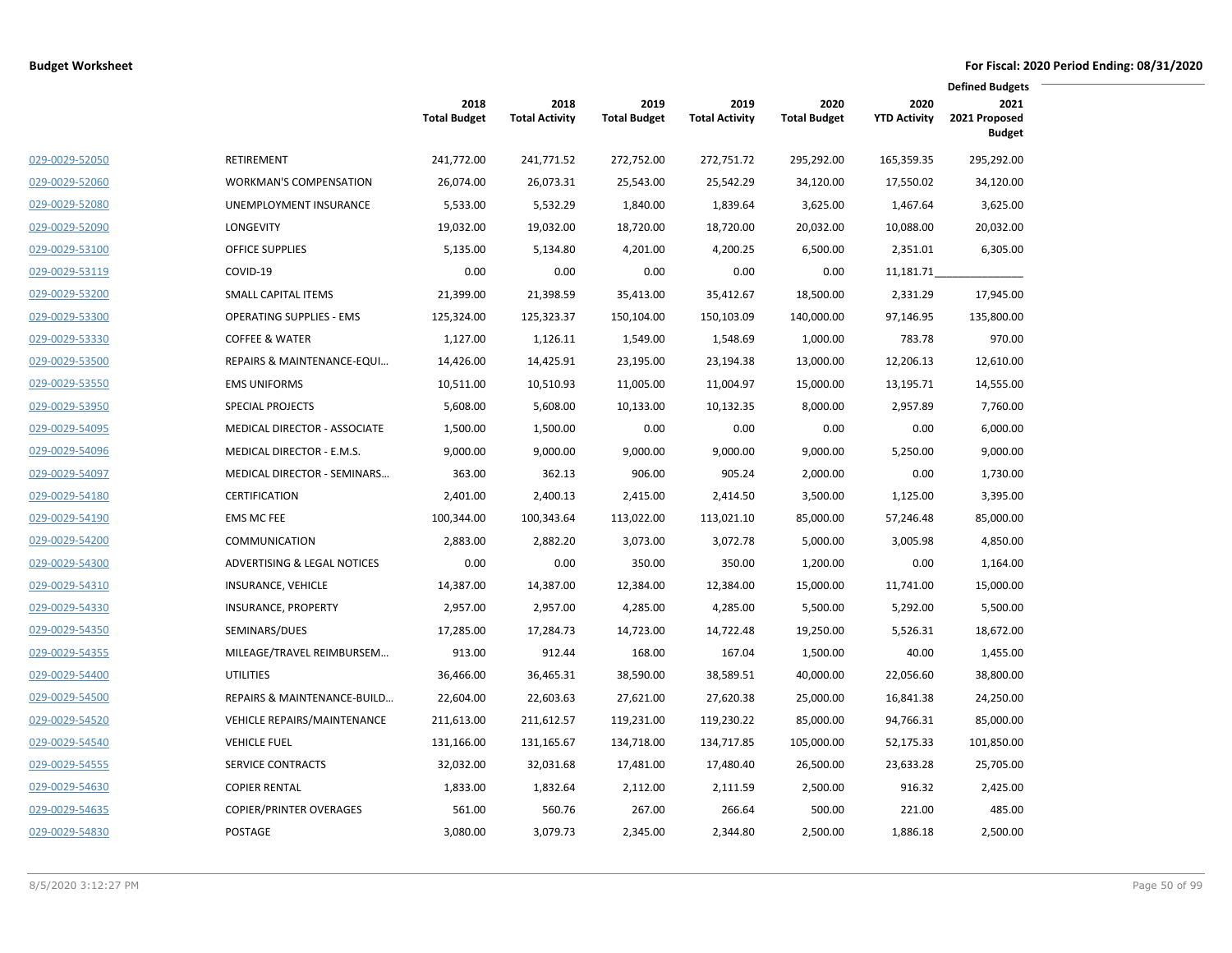|                |                                             |                             |                               |                             |                               |                             |                             | <b>Defined Budgets</b>                 |
|----------------|---------------------------------------------|-----------------------------|-------------------------------|-----------------------------|-------------------------------|-----------------------------|-----------------------------|----------------------------------------|
|                |                                             | 2018<br><b>Total Budget</b> | 2018<br><b>Total Activity</b> | 2019<br><b>Total Budget</b> | 2019<br><b>Total Activity</b> | 2020<br><b>Total Budget</b> | 2020<br><b>YTD Activity</b> | 2021<br>2021 Proposed<br><b>Budget</b> |
| 029-0029-55315 | DISTRICT 5 EMS STATION - Wash               | 75,022.00                   | 75,021.11                     | 1,198.00                    | 1,198.00                      | 0.00                        | 0.00                        |                                        |
| 029-0029-55325 | DISTRICT 3 EMS STATION - Burton             | 178,050.00                  | 178,049.22                    | 710.00                      | 710.00                        | 0.00                        | 0.00                        |                                        |
| 029-0029-55700 | <b>MACHINERY &amp; EQUIPMENT</b>            | 132,345.00                  | 132,344.18                    | 64,350.00                   | 64,350.00                     | 85,000.00                   | 70,572.67                   | 82,000.00                              |
| 029-0029-55720 | SOFTWARE & TRAINING                         | 569.00                      | 569.00                        | 1,250.00                    | 1,250.00                      | 4,000.00                    | 0.00                        | 3,880.00                               |
| 029-0029-55730 | MONTHLY ENTERPRISE SERVICE                  | 0.00                        | 0.00                          | 140.00                      | 140.00                        | 0.00                        | 0.00                        |                                        |
| 029-0029-55740 | AFTER MARKET EXPENSE                        | 0.00                        | 0.00                          | 9,708.00                    | 9,707.57                      | 10,387.00                   | 150.00                      |                                        |
| 029-0029-55745 | FLEET MANAGEMENT LEASED V                   | 0.00                        | 0.00                          | 11,123.00                   | 11,122.90                     | 40,877.00                   | 11,416.39                   | 49,474.00                              |
| 029-0029-55780 | SALARY CONTINGENCY                          | 0.00                        | 0.00                          | 0.00                        | 0.00                          | 21,994.00                   | 0.00                        | 21,994.00                              |
| 029-0029-56110 | <b>EMPLOYEE TESTING</b>                     | 0.00                        | 0.00                          | 130.00                      | 130.00                        | 0.00                        | 0.00                        |                                        |
| 029-0029-56310 | GRANT                                       | 0.00                        | 0.00                          | 7,094.00                    | 7,093.14                      | 0.00                        | 0.00                        |                                        |
|                | Department: 0029 - EMS Total:               | 3,972,799.00                | 3,972,780.66                  | 3,936,077.00                | 3,936,058.58                  | 3,874,404.00                | 2,335,985.17                | 3,815,454.00                           |
|                | Department: 0129 - AVIATION DIVISION        |                             |                               |                             |                               |                             |                             |                                        |
| 029-0129-51017 | <b>AVIATION DIVISION CHIEF (1)</b>          | 0.00                        | 0.00                          | 0.00                        | 0.00                          | 87,740.00                   | 38,365.37                   | 105,000.00                             |
| 029-0129-51360 | SALARY SUPPLEMENT                           | 0.00                        | 0.00                          | 0.00                        | 0.00                          | 28,000.00                   | 15,076.88                   | 28,000.00                              |
| 029-0129-51590 | SENIOR CREW CHIEF-PARAMEDIC                 | 0.00                        | 0.00                          | 0.00                        | 0.00                          | 48,583.00                   | 25,453.08                   | 69,587.00                              |
| 029-0129-51595 | CREW CHIEF-PARAMEDICS (3)                   | 0.00                        | 0.00                          | 0.00                        | 0.00                          | 213,836.00                  | 115,688.59                  | 190,303.00                             |
| 029-0129-52020 | SOCIAL SECURITY TAXES                       | 0.00                        | 0.00                          | 0.00                        | 0.00                          | 25,869.00                   | 3,997.58                    | 30,208.00                              |
| 029-0129-52030 | <b>GROUP INSURANCE - MEDICAL</b>            | 0.00                        | 0.00                          | 0.00                        | 0.00                          | 38,601.00                   | 15,441.38                   | 45,437.00                              |
| 029-0129-52040 | <b>GROUP INSURANCE-LIFE</b>                 | 0.00                        | 0.00                          | 0.00                        | 0.00                          | 235.00                      | 113.04                      | 276.00                                 |
| 029-0129-52050 | RETIREMENT                                  | 0.00                        | 0.00                          | 0.00                        | 0.00                          | 42,201.00                   | 24,440.65                   | 47,384.00                              |
| 029-0129-52060 | <b>WORKMAN'S COMP</b>                       | 0.00                        | 0.00                          | 0.00                        | 0.00                          | 3,153.00                    | 1,098.17                    | 3,705.00                               |
| 029-0129-52080 | UNEMPLOYMENT INSURANCE                      | 0.00                        | 0.00                          | 0.00                        | 0.00                          | 339.00                      | 53.14                       | 339.00                                 |
| 029-0129-52081 | UNEMPLOYMENT DEFICIT                        | 0.00                        | 0.00                          | 0.00                        | 0.00                          | 0.00                        | 0.00                        | 435.00                                 |
| 029-0129-52090 | LONGEVITY                                   | 0.00                        | 0.00                          | 0.00                        | 0.00                          | 1,664.00                    | 624.00                      | 1,976.00                               |
| 029-0129-54085 | <b>MEDICAL DIRECTION</b>                    | 0.00                        | 0.00                          | 0.00                        | 0.00                          | 23,160.00                   | 0.00                        | 23,160.00                              |
| 029-0129-54191 | OPS/ADMINISTRATION                          | 0.00                        | 0.00                          | 0.00                        | 0.00                          | 136,532.00                  | 0.00                        | 148,940.00                             |
| 029-0129-54346 | <b>AVIATION SUBSCRIPTION</b>                | 0.00                        | 0.00                          | 0.00                        | 0.00                          | 0.00                        | 131,078.00                  | 135,000.00                             |
| 029-0129-54595 | HANGER/CREW QUARTERS REN                    | 0.00                        | 0.00                          | 0.00                        | 0.00                          | 9,900.00                    | 6,300.00                    |                                        |
|                | Department: 0129 - AVIATION DIVISION Total: | 0.00                        | 0.00                          | 0.00                        | 0.00                          | 659,813.00                  | 377,729.88                  | 829,750.00                             |
|                | <b>Expense Total:</b>                       | 3,972,799.00                | 3,972,780.66                  | 3,936,077.00                | 3,936,058.58                  | 4,534,217.00                | 2,713,715.05                | 4,645,204.00                           |
|                | Fund: 029 - EMS Surplus (Deficit):          | 154,701.00                  | 116,025.83                    | $-100,557.00$               | 117,178.03                    | $-6,000.00$                 | 397,282.32                  | 0.00                                   |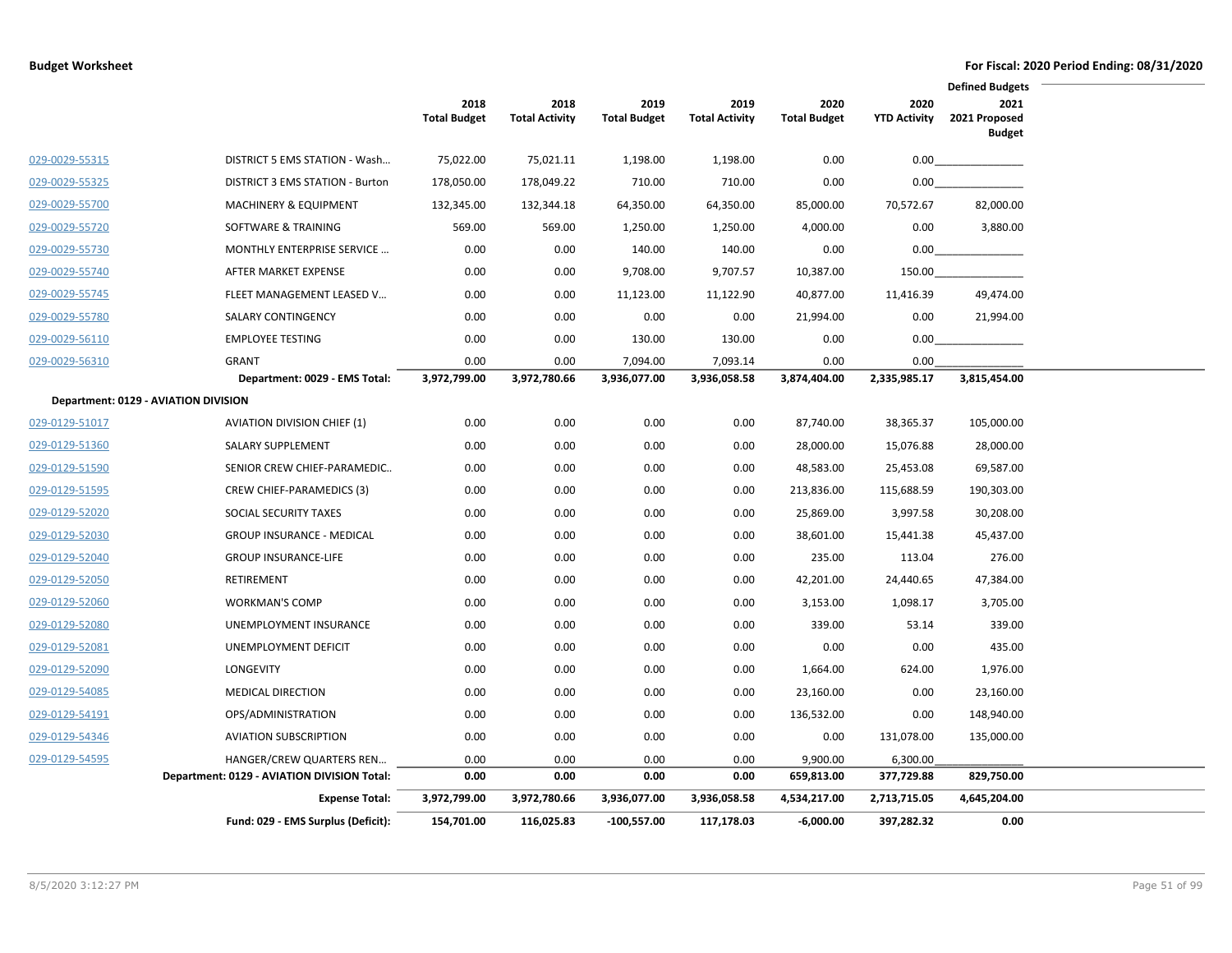|                |                                                                 |                     |                       |                     |                       |                     |                     | <b>Defined Budgets</b> |  |
|----------------|-----------------------------------------------------------------|---------------------|-----------------------|---------------------|-----------------------|---------------------|---------------------|------------------------|--|
|                |                                                                 | 2018                | 2018                  | 2019                | 2019                  | 2020                | 2020                | 2021                   |  |
|                |                                                                 | <b>Total Budget</b> | <b>Total Activity</b> | <b>Total Budget</b> | <b>Total Activity</b> | <b>Total Budget</b> | <b>YTD Activity</b> | 2021 Proposed          |  |
|                |                                                                 |                     |                       |                     |                       |                     |                     | <b>Budget</b>          |  |
|                | <b>Fund: 030 - AMBULANCE SERVICE SUPPLEMENT PAYMENT</b>         |                     |                       |                     |                       |                     |                     |                        |  |
| Revenue        |                                                                 |                     |                       |                     |                       |                     |                     |                        |  |
| 030-460100     | <b>INTEREST</b>                                                 | 100.00              | 3,636.68              | 2,000.00            | 8,650.35              | 4,000.00            | 4,764.29            | 6,200.00               |  |
| 030-475129     | AMBULANCE SERV. SUPPL. PAY                                      | 120,000.00          | 275,894.29            | 200,000.00          | 81,429.01             | 225,000.00          | 0.00                | 100,000.00             |  |
|                | <b>Revenue Total:</b>                                           | 120,100.00          | 279,530.97            | 202,000.00          | 90,079.36             | 229,000.00          | 4,764.29            | 106,200.00             |  |
| Expense        |                                                                 |                     |                       |                     |                       |                     |                     |                        |  |
|                | Department: 0030 - AMBULANCE SERVICE SUPPLIMENT PAYMENT         |                     |                       |                     |                       |                     |                     |                        |  |
| 030-0030-55500 | <b>IMPROVEMENTS</b>                                             | 0.00                | 0.00                  | 0.00                | 0.00                  | 0.00                | 18,396.80           | 115,000.00             |  |
| 030-0030-55750 | <b>VEHICLE PURCHASES</b>                                        | 0.00                | 0.00                  | 65,000.00           | 58,533.81             | 121,322.00          | 103,756.00          | 215,000.00             |  |
| 030-0030-59100 | <b>GENERAL FUND TRANSFER</b>                                    | 0.00                | 26,209.96             | 0.00                | 0.00                  | 0.00                | 0.00                |                        |  |
|                | Department: 0030 - AMBULANCE SERVICE SUPPLIMENT PAYMENT Total:  | 0.00                | 26,209.96             | 65,000.00           | 58,533.81             | 121,322.00          | 122,152.80          | 330,000.00             |  |
|                | <b>Expense Total:</b>                                           | 0.00                | 26,209.96             | 65,000.00           | 58,533.81             | 121,322.00          | 122,152.80          | 330,000.00             |  |
|                | Fund: 030 - AMBULANCE SERVICE SUPPLEMENT PAYMENT Surplus (Defic | 120,100.00          | 253,321.01            | 137,000.00          | 31,545.55             | 107,678.00          | $-117,388.51$       | $-223,800.00$          |  |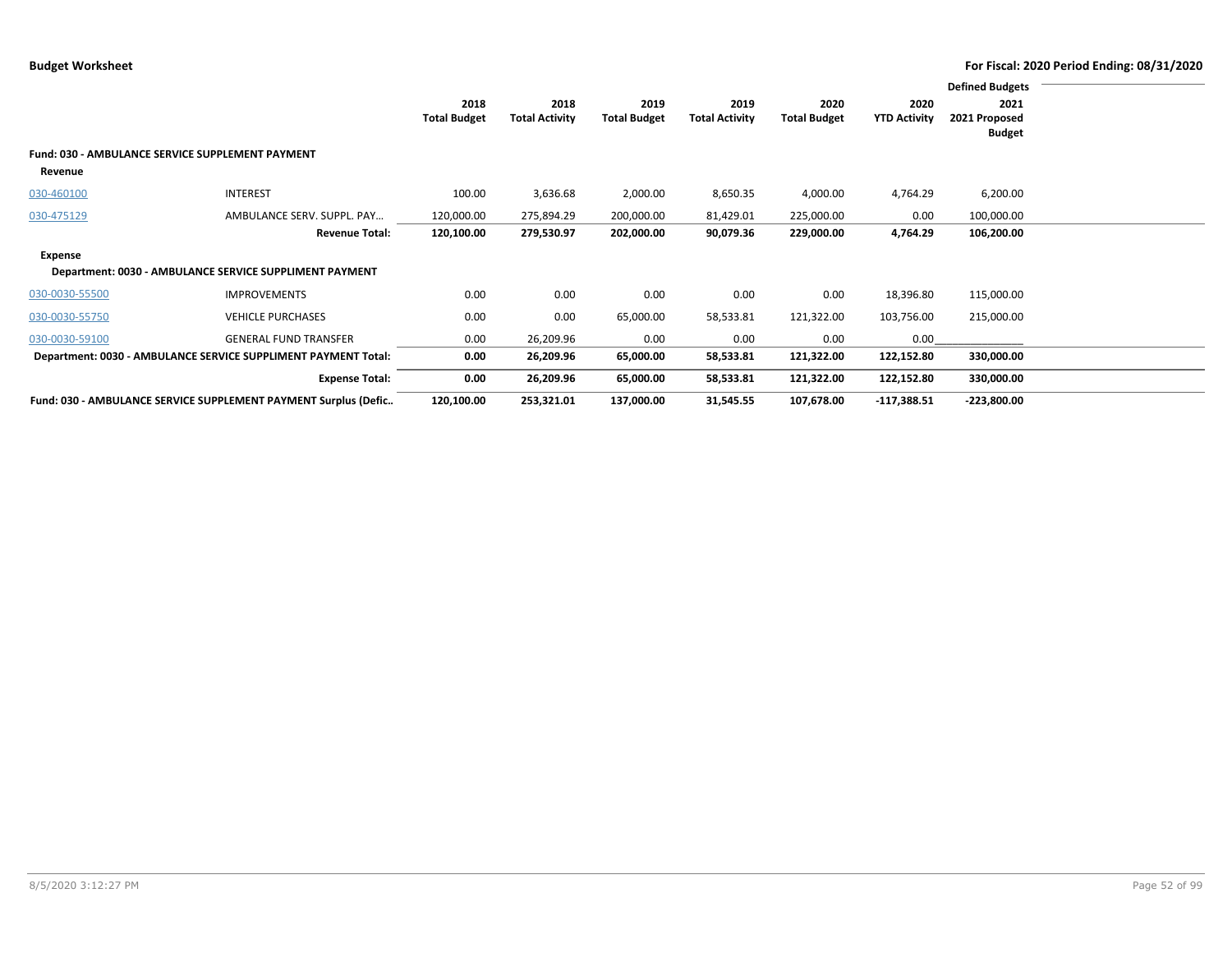|                                                       |                                                        |                             |                               |                     |                       |                             |                             | <b>Defined Budgets</b>                 |  |
|-------------------------------------------------------|--------------------------------------------------------|-----------------------------|-------------------------------|---------------------|-----------------------|-----------------------------|-----------------------------|----------------------------------------|--|
|                                                       |                                                        | 2018<br><b>Total Budget</b> | 2018<br><b>Total Activity</b> | <b>Total Budget</b> | <b>Total Activity</b> | 2020<br><b>Total Budget</b> | 2020<br><b>YTD Activity</b> | 2021<br>2021 Proposed<br><b>Budget</b> |  |
| <b>Fund: 032 - CORONAVIRUS RELIEF FUND</b><br>Revenue |                                                        |                             |                               |                     |                       |                             |                             |                                        |  |
| 032-431103                                            | COVID-19 REIMBURSEMENT                                 | 0.00                        | 0.00                          | 0.00                | 0.00                  | 0.00                        | 196,119.00                  |                                        |  |
| 032-460100                                            | <b>INTEREST</b>                                        | 0.00                        | 0.00                          | 0.00                | 0.00                  | 0.00                        | 180.19                      |                                        |  |
|                                                       | <b>Revenue Total:</b>                                  | 0.00                        | 0.00                          | 0.00                | 0.00                  | 0.00                        | 196,299.19                  | 0.00                                   |  |
| Expense                                               |                                                        |                             |                               |                     |                       |                             |                             |                                        |  |
|                                                       | Department: 0032 - CORONAVIRUS RELIEF FUND             |                             |                               |                     |                       |                             |                             |                                        |  |
| 032-0032-54355                                        | MILEAGE/TRAVEL REIMBURSEM                              | 0.00                        | 0.00                          | 0.00                | 0.00                  | 0.00                        | 46.00                       |                                        |  |
|                                                       | Department: 0032 - CORONAVIRUS RELIEF FUND Total:      | 0.00                        | 0.00                          | 0.00                | 0.00                  | 0.00                        | 46.00                       | 0.00                                   |  |
|                                                       | <b>Expense Total:</b>                                  | 0.00                        | 0.00                          | 0.00                | 0.00                  | 0.00                        | 46.00                       | 0.00                                   |  |
|                                                       | Fund: 032 - CORONAVIRUS RELIEF FUND Surplus (Deficit): | 0.00                        | 0.00                          | 0.00                | 0.00                  | 0.00                        | 196,253.19                  | 0.00                                   |  |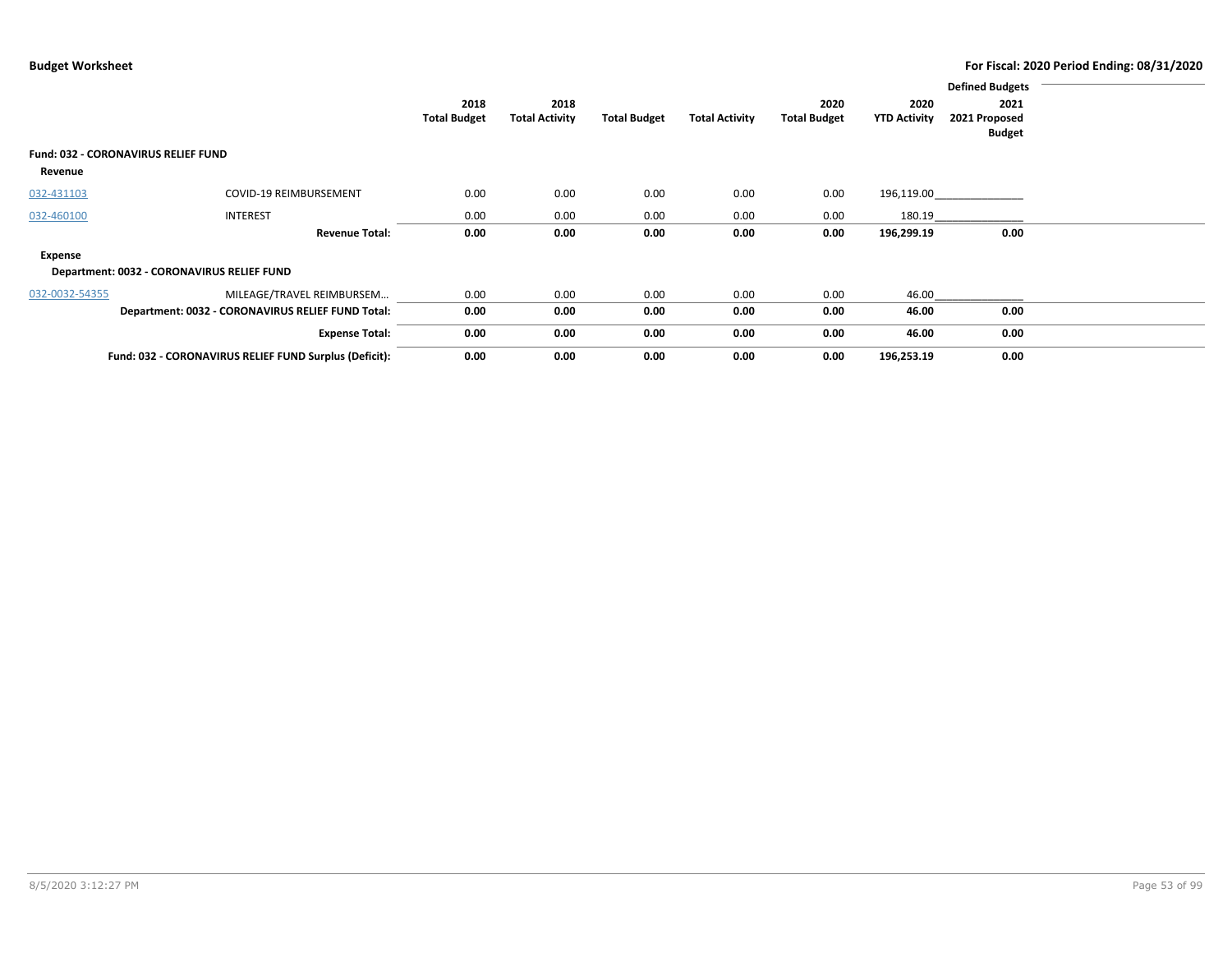|                                 |                                             |                             |                               |                             |                               |                             | <b>Defined Budgets</b>      |                                        |  |  |
|---------------------------------|---------------------------------------------|-----------------------------|-------------------------------|-----------------------------|-------------------------------|-----------------------------|-----------------------------|----------------------------------------|--|--|
|                                 |                                             | 2018<br><b>Total Budget</b> | 2018<br><b>Total Activity</b> | 2019<br><b>Total Budget</b> | 2019<br><b>Total Activity</b> | 2020<br><b>Total Budget</b> | 2020<br><b>YTD Activity</b> | 2021<br>2021 Proposed<br><b>Budget</b> |  |  |
| Fund: 035 - EMS DONATION        |                                             |                             |                               |                             |                               |                             |                             |                                        |  |  |
| Revenue                         |                                             |                             |                               |                             |                               |                             |                             |                                        |  |  |
| 035-460100                      | <b>INTEREST</b>                             | 500.00                      | 1,737.74                      | 1,500.00                    | 3,099.36                      | 1,500.00                    | 1,739.20                    | 2,000.00                               |  |  |
| 035-470000                      | CONTRIBUTIONS AND DONATIO                   | 50,000.00                   | 96,778.55                     | 100,000.00                  | 70,541.18                     | 100,000.00                  | 78,965.00                   | 100,000.00                             |  |  |
| 035-470003                      | <b>CPR CLASS</b>                            | 0.00                        | 18,030.00                     | 12,000.00                   | 7,950.00                      | 12,000.00                   | 3,810.00                    | 12,000.00                              |  |  |
| 035-470004                      | <b>SPEC OPS TRAINING</b>                    | 0.00                        | 0.00                          | 0.00                        | 0.00                          | 0.00                        | 100.00                      |                                        |  |  |
| 035-470005                      | <b>SPEC UPS T-SHIRTS</b>                    | 0.00                        | 0.00                          | 0.00                        | 600.00                        | 0.00                        | 0.00                        |                                        |  |  |
| 035-470007                      | <b>BVRAC REIMBURSEMENTS</b>                 | 0.00                        | 8,438.87                      | 900.00                      | 9,523.63                      | 900.00                      | 2,840.00                    | 900.00                                 |  |  |
| 035-470010                      | <b>CONTRACT PAYMENT</b>                     | 0.00                        | 4,662.00                      | 0.00                        | 6,000.00                      | 5,000.00                    | 632.94                      | 5,000.00                               |  |  |
| 035-470014                      | MISC.                                       | 0.00                        | 14.00                         | 25.00                       | 0.00                          | 25.00                       | 0.00                        | 25.00                                  |  |  |
| 035-470015                      | VACCINATIONS                                | 0.00                        | 798.10                        | 900.00                      | 794.00                        | 900.00                      | 112.00                      | 900.00                                 |  |  |
|                                 | <b>Revenue Total:</b>                       | 50,500.00                   | 130,459.26                    | 115,325.00                  | 98,508.17                     | 120,325.00                  | 88,199.14                   | 120,825.00                             |  |  |
| Expense                         |                                             |                             |                               |                             |                               |                             |                             |                                        |  |  |
| Department: 0035 - EMS DONATION |                                             |                             |                               |                             |                               |                             |                             |                                        |  |  |
| 035-0035-52100                  | <b>UNIFORMS</b>                             | 5,483.00                    | 5,482.16                      | 1,296.00                    | 1,295.25                      | 2,000.00                    | 0.00                        | 2,000.00                               |  |  |
| 035-0035-53100                  | <b>OFFICE SUPPLIES</b>                      | 4,723.00                    | 4,722.36                      | 1,293.00                    | 1,293.00                      | 1,500.00                    | 84.50                       | 2,000.00                               |  |  |
| 035-0035-53200                  | SMALL CAPITAL ITEMS                         | 27,828.00                   | 22,245.61                     | 3,478.00                    | 3,477.01                      | 10,000.00                   | 5,250.00                    | 10,000.00                              |  |  |
| 035-0035-53300                  | <b>OPERATING SUPPLIES</b>                   | 20,000.00                   | 7,474.78                      | 12,665.00                   | 12,664.95                     | 15,000.00                   | 8,653.35                    | 15,000.00                              |  |  |
| 035-0035-53550                  | <b>UNIFORMS</b>                             | 2,000.00                    | 355.33                        | 0.00                        | 0.00                          | 1,500.00                    | 5,316.62                    | 3,000.00                               |  |  |
| 035-0035-54350                  | SEMINARS/DUES                               | 25,587.00                   | 25,586.73                     | 29,784.00                   | 29,783.59                     | 15,000.00                   | 17,514.18                   | 14,000.00                              |  |  |
| 035-0035-54355                  | MILEAGE/TRAVEL REIMBURSEM                   | 5,000.00                    | 3,592.81                      | 0.00                        | 0.00                          | 0.00                        | $0.00\,$                    |                                        |  |  |
| 035-0035-54360                  | <b>HEALTH &amp; WELLNESS PROGRAM</b>        | 1,500.00                    | 0.00                          | 0.00                        | 0.00                          | 0.00                        | 0.00                        |                                        |  |  |
| 035-0035-54370                  | <b>BOOKS</b>                                | 1,000.00                    | 803.11                        | 0.00                        | 0.00                          | 0.00                        | 0.00                        |                                        |  |  |
| 035-0035-54500                  | REPAIRS & MAINTENANCE-BUILD                 | 379.00                      | 379.00                        | 3,169.00                    | 3,168.18                      | 0.00                        | 0.00                        |                                        |  |  |
| 035-0035-54520                  | <b>VEHICLE REPAIRS/MAINTENANCE</b>          | 1,100.00                    | 1,100.00                      | 0.00                        | 0.00                          | 0.00                        | 0.00                        |                                        |  |  |
| 035-0035-54550                  | TRAINING                                    | 3,000.00                    | 2,064.20                      | 0.00                        | 0.00                          | 2,000.00                    | 729.12                      | 5,000.00                               |  |  |
| 035-0035-55300                  | <b>BUILDING &amp; IMPROVEMENTS</b>          | 28,000.00                   | 2,152.17                      | 0.00                        | 0.00                          | 0.00                        | 0.00                        |                                        |  |  |
| 035-0035-55700                  | <b>MACHINERY &amp; EQUIPMENT</b>            | 40,000.00                   | 25,338.98                     | 5,662.00                    | 5,661.97                      | 10,000.00                   | 38,337.30                   | 10,000.00                              |  |  |
| 035-0035-55735                  | SITCOM ROOM                                 | 75,000.00                   | 72,183.84                     | 0.00                        | 0.00                          | 0.00                        | 0.00                        |                                        |  |  |
|                                 | Department: 0035 - EMS DONATION Total:      | 240,600.00                  | 173,481.08                    | 57,347.00                   | 57,343.95                     | 57,000.00                   | 75,885.07                   | 61,000.00                              |  |  |
|                                 | <b>Expense Total:</b>                       | 240,600.00                  | 173,481.08                    | 57,347.00                   | 57,343.95                     | 57,000.00                   | 75,885.07                   | 61,000.00                              |  |  |
|                                 | Fund: 035 - EMS DONATION Surplus (Deficit): | $-190,100.00$               | -43,021.82                    | 57,978.00                   | 41,164.22                     | 63,325.00                   | 12,314.07                   | 59,825.00                              |  |  |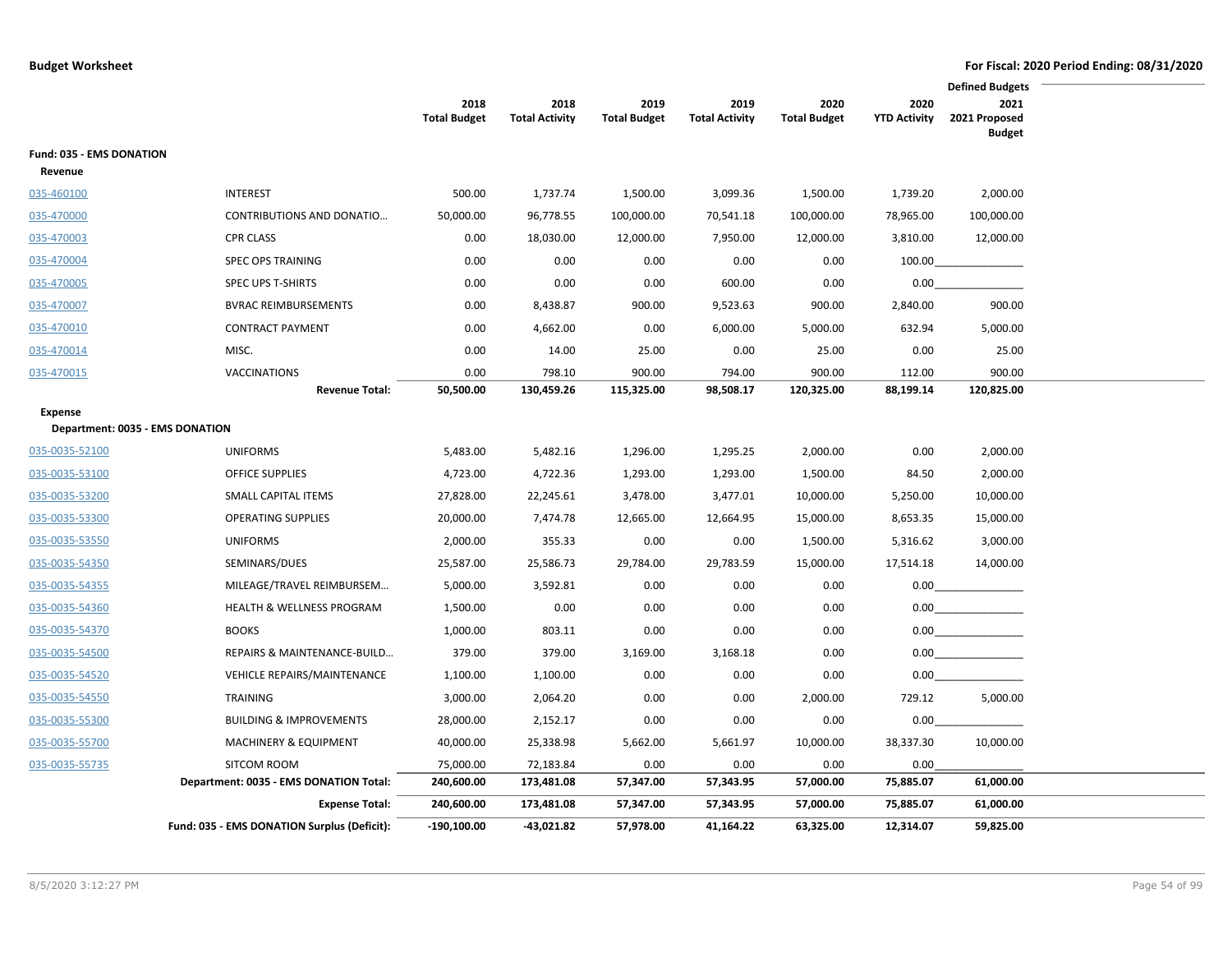|                                         |                                  |                             |                               |                             |                               |                             |                             | <b>Defined Budgets</b>                                                                                                                                                                                                         |  |
|-----------------------------------------|----------------------------------|-----------------------------|-------------------------------|-----------------------------|-------------------------------|-----------------------------|-----------------------------|--------------------------------------------------------------------------------------------------------------------------------------------------------------------------------------------------------------------------------|--|
|                                         |                                  | 2018<br><b>Total Budget</b> | 2018<br><b>Total Activity</b> | 2019<br><b>Total Budget</b> | 2019<br><b>Total Activity</b> | 2020<br><b>Total Budget</b> | 2020<br><b>YTD Activity</b> | 2021<br>2021 Proposed<br><b>Budget</b>                                                                                                                                                                                         |  |
| Fund: 036 - CRIMINAL JUSTICE<br>Revenue |                                  |                             |                               |                             |                               |                             |                             |                                                                                                                                                                                                                                |  |
| 036-490005                              | ARREST FEES-STATE OFFICER        | 0.00                        | 7,070.52                      | 0.00                        | 6,332.84                      | 0.00                        |                             | $2,901.27$ _______________                                                                                                                                                                                                     |  |
| 036-490006                              | JUDICIAL & COURT PERSONNEL       | 0.00                        | 196.46                        | 0.00                        | 138.53                        | 0.00                        |                             |                                                                                                                                                                                                                                |  |
| 036-490007                              | INTOXICATION/DRUG COURT P        | 0.00                        | 11,524.74                     | 0.00                        | 9,871.94                      | 0.00                        |                             | 4,042.93                                                                                                                                                                                                                       |  |
| 036-490008                              | COMPENSATION-VICTIMS OF C        | 0.00                        | 1,599.03                      | 0.00                        | 1,234.27                      | 0.00                        |                             | 323.55 and the set of the set of the set of the set of the set of the set of the set of the set of the set of the set of the set of the set of the set of the set of the set of the set of the set of the set of the set of th |  |
| 036-490009                              | CRIME STOPPERS ASSISTANCE        | 0.00                        | 0.00                          | 0.00                        | 0.00                          | 0.00                        |                             |                                                                                                                                                                                                                                |  |
| 036-490016                              | <b>WARRANT FEES - STATE OFFI</b> | 0.00                        | 13,285.77                     | 0.00                        | 16,243.16                     | 0.00                        |                             | 5,951.92                                                                                                                                                                                                                       |  |
| 036-490017                              | <b>VISUAL RECORDER</b>           | 0.00                        | 868.01                        | 0.00                        | 968.24                        | 0.00                        |                             | $488.94$                                                                                                                                                                                                                       |  |
| 036-490019                              | <b>ARREST FEES - CITY</b>        | 0.00                        | 867.83                        | 0.00                        | 692.24                        | 0.00                        |                             | 479.71                                                                                                                                                                                                                         |  |
| 036-490024                              | WORK AND FAMILIES POLICIE        | 0.00                        | 3,043.80                      | 0.00                        | 4,903.20                      | 0.00                        |                             | 2,125.80                                                                                                                                                                                                                       |  |
| 036-490025                              | CONSOLIDATED COURT COST          | 0.00                        | 13,111.29                     | 0.00                        | 9,752.52                      | 0.00                        |                             | 6,354.58                                                                                                                                                                                                                       |  |
| 036-490026                              | <b>FUGITIVE APPREHENSION (FA</b> | 0.00                        | 493.66                        | 0.00                        | 341.32                        | 0.00                        |                             | 97.65                                                                                                                                                                                                                          |  |
| 036-490027                              | JUVENILE CRIME AND DELINQ        | 0.00                        | 49.11                         | 0.00                        | 33.13                         | 0.00                        |                             | 9.76                                                                                                                                                                                                                           |  |
| 036-490028                              | TRAFFIC LAW FAILURE TO AP        | 0.00                        | 21,278.72                     | 0.00                        | 20,881.42                     | 0.00                        |                             | 8,100.27                                                                                                                                                                                                                       |  |
| 036-490029                              | TIME PAYMENT (TP)                | 0.00                        | 14,415.60                     | 0.00                        | 12,775.21                     | 0.00                        |                             | 6,891.54                                                                                                                                                                                                                       |  |
| 036-490030                              | CIVIL LEGAL SERVICES TO INDIG    | 0.00                        | 9,521.13                      | 0.00                        | 10,348.62                     | 0.00                        |                             | 5,270.00                                                                                                                                                                                                                       |  |
| 036-490032                              | WEIGHT VIOLATIONS - 50% 0        | 0.00                        | 823.00                        | 0.00                        | 0.00                          | 0.00                        |                             | 116.00                                                                                                                                                                                                                         |  |
| 036-490036                              | <b>CORRECTIONAL MGMT INSTIT</b>  | 0.00                        | 48.88                         | 0.00                        | 29.13                         | 0.00                        |                             | 9.76                                                                                                                                                                                                                           |  |
| 036-490037                              | <b>TERTIARY CARE FUND</b>        | 0.00                        | 1,848.82                      | 0.00                        | 588.66                        | 0.00                        |                             | 652.21                                                                                                                                                                                                                         |  |
| 036-490038                              | STATE TRAFFIC FEE PRIOR TO 9/1   | 0.00                        | 58,336.04                     | 0.00                        | 38,395.27                     | 0.00                        |                             | 4,143.95                                                                                                                                                                                                                       |  |
| 036-490039                              | NON-DISCLOSURE FEE               | 0.00                        | 196.00                        | 0.00                        | 809.47                        | 0.00                        |                             | 112.00                                                                                                                                                                                                                         |  |
| 036-490041                              | <b>CASA DONATIONS</b>            | 0.00                        | 2,252.00                      | 0.00                        | 3,487.00                      | 0.00                        |                             |                                                                                                                                                                                                                                |  |
| 036-490042                              | <b>BAIL BOND FEE</b>             | 0.00                        | 15,970.00                     | 0.00                        | 20,370.00                     | 0.00                        |                             |                                                                                                                                                                                                                                |  |
| 036-490043                              | SEXUAL ASSAULT/SUBSTANCE         | 0.00                        | 240.00                        | 0.00                        | 776.00                        | 0.00                        |                             | 252.00                                                                                                                                                                                                                         |  |
| 036-490044                              | <b>TRAUMA FUND</b>               | 0.00                        | 6,022.74                      | 0.00                        | 6,447.97                      | 0.00                        |                             | 3,372.72                                                                                                                                                                                                                       |  |
| 036-490045                              | CONSOLIDATED COURT COST          | 0.00                        | 153,641.20                    | 0.00                        | 132,785.21                    | 0.00                        |                             | 79,926.63                                                                                                                                                                                                                      |  |
| 036-490046                              | MARRIAGE LICENSE/INFORMAL        | 0.00                        | 6,930.00                      | 0.00                        | 5,940.00                      | 0.00                        |                             | 3,650.00                                                                                                                                                                                                                       |  |
| 036-490047                              | <b>JUDICIAL FUND</b>             | 0.00                        | 17,815.97                     | 0.00                        | 18,393.94                     | 0.00                        |                             |                                                                                                                                                                                                                                |  |
| 036-490048                              | DIVORCE & FAMILY LAW             | 0.00                        | 8,280.00                      | 0.00                        | 7,110.00                      | 0.00                        |                             | 3,690.00                                                                                                                                                                                                                       |  |
| 036-490049                              | OTHER THAN DIVORCE/FAMILY        | 0.00                        | 10,244.09                     | 0.00                        | 9,032.95                      | 0.00                        | 5,256.90                    |                                                                                                                                                                                                                                |  |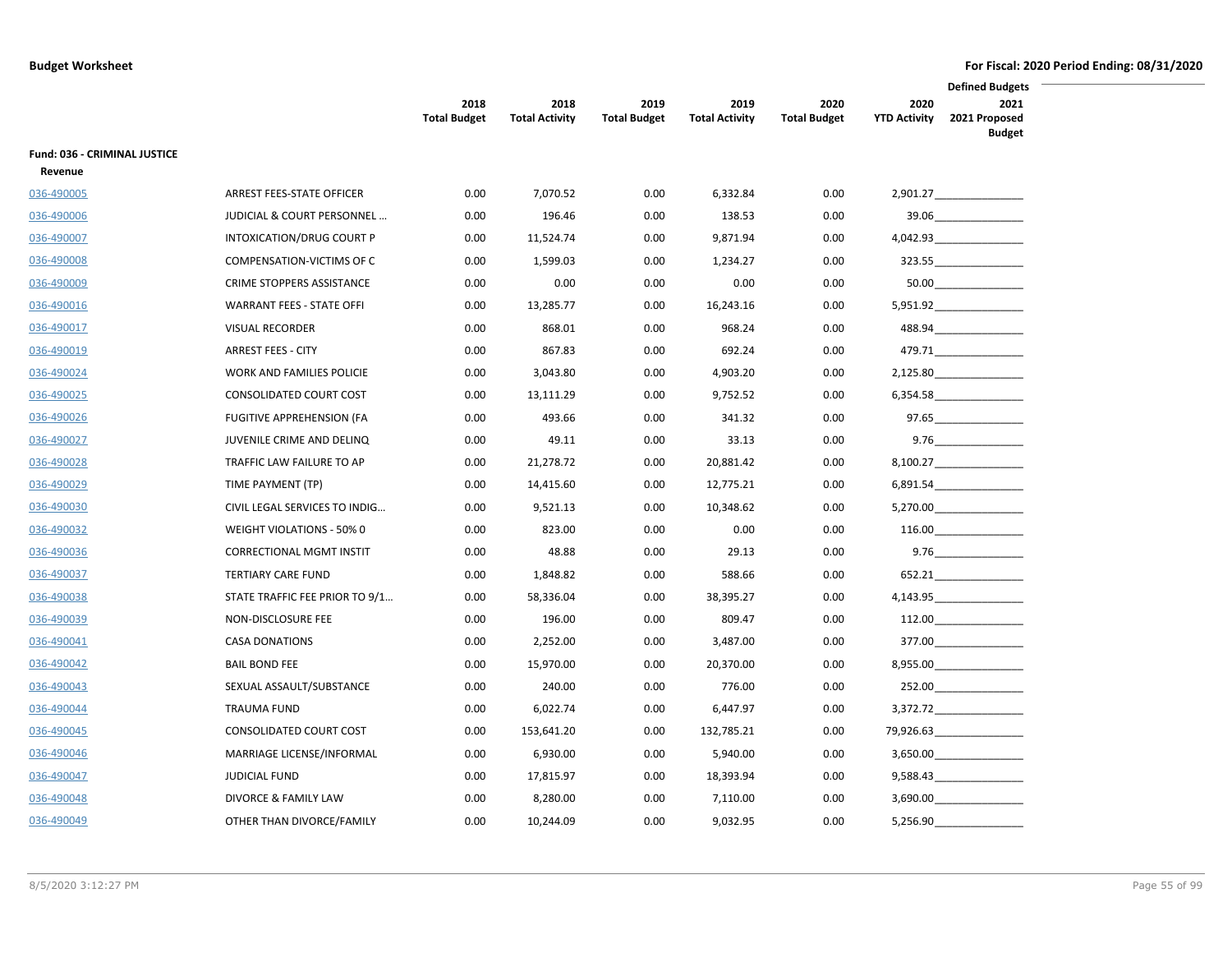|                |                                                 |                             |                               |                             |                               |                             |                             | <b>Defined Budgets</b>                                                                                                                                                                                                         |  |
|----------------|-------------------------------------------------|-----------------------------|-------------------------------|-----------------------------|-------------------------------|-----------------------------|-----------------------------|--------------------------------------------------------------------------------------------------------------------------------------------------------------------------------------------------------------------------------|--|
|                |                                                 | 2018<br><b>Total Budget</b> | 2018<br><b>Total Activity</b> | 2019<br><b>Total Budget</b> | 2019<br><b>Total Activity</b> | 2020<br><b>Total Budget</b> | 2020<br><b>YTD Activity</b> | 2021<br>2021 Proposed<br><b>Budget</b>                                                                                                                                                                                         |  |
| 036-490050     | <b>DNA TESTING</b>                              | 0.00                        | 2,588.20                      | 0.00                        | 2,496.55                      | 0.00                        |                             |                                                                                                                                                                                                                                |  |
| 036-490051     | STATE JUROR REIMBURSEMENT                       | 0.00                        | 14,127.69                     | 0.00                        | 12,042.12                     | 0.00                        |                             | 3,935.49                                                                                                                                                                                                                       |  |
| 036-490052     | <b>JUDICIAL SUPPORT FEE</b>                     | 0.00                        | 47,069.66                     | 0.00                        | 42,773.83                     | 0.00                        |                             | 19,058.30                                                                                                                                                                                                                      |  |
| 036-490054     | <b>INDIGENT DEFENSE FUND</b>                    | 0.00                        | 7,138.71                      | 0.00                        | 6,121.49                      | 0.00                        |                             | 1,997.80                                                                                                                                                                                                                       |  |
| 036-490055     | CHILD SAFETY SEAT & SEAT                        | 0.00                        | 0.60                          | 0.00                        | 0.30                          | 0.00                        |                             |                                                                                                                                                                                                                                |  |
| 036-490056     | MOVING VIOLATION FEE (MV)                       | 0.00                        | 191.19                        | 0.00                        | 149.40                        | 0.00                        |                             | 102.11                                                                                                                                                                                                                         |  |
| 036-490057     | BLINN COLLEGE ARREST FEE                        | 0.00                        | 150.71                        | 0.00                        | 88.56                         | 0.00                        |                             | 52.97                                                                                                                                                                                                                          |  |
| 036-490058     | DISTRICT COURT ADD'L FILI                       | 0.00                        | 12,167.65                     | 0.00                        | 11,190.70                     | 0.00                        |                             | 6,037.56                                                                                                                                                                                                                       |  |
| 036-490059     | <b>CIVIL STATE E-FILING</b>                     | 0.00                        | 9,330.00                      | 0.00                        | 10,270.00                     | 0.00                        |                             | 5,190.00                                                                                                                                                                                                                       |  |
| 036-490060     | <b>JUSTICE COURTS ADD'L FILI</b>                | 0.00                        | 4,878.71                      | 0.00                        | 5,990.37                      | 0.00                        |                             |                                                                                                                                                                                                                                |  |
| 036-490061     | DIST COURT CONVICTIONS                          | 0.00                        | 511.10                        | 0.00                        | 489.01                        | 0.00                        |                             | 194.89                                                                                                                                                                                                                         |  |
| 036-490062     | <b>CRIMINAL STATE E-FILING</b>                  | 0.00                        | 1,799.50                      | 0.00                        | 1,634.70                      | 0.00                        |                             | 649.39                                                                                                                                                                                                                         |  |
| 036-490063     | TRUANCY PREVENTION & DIVE                       | 0.00                        | 5,416.88                      | 0.00                        | 4,935.55                      | 0.00                        |                             | 4,367.79                                                                                                                                                                                                                       |  |
| 036-490064     | TX HOME VISITING PROGRAM                        | 0.00                        | 55.00                         | 0.00                        | 155.00                        | 0.00                        |                             | 60.00 and the set of the set of the set of the set of the set of the set of the set of the set of the set of the set of the set of the set of the set of the set of the set of the set of the set of the set of the set of the |  |
| 036-490065     | JUDICIAL COURT PERSONNEL TRA                    | 0.00                        | 6,163.95                      | 0.00                        | 7,010.53                      | 0.00                        |                             |                                                                                                                                                                                                                                |  |
| 036-490066     | <b>JUVENILE PROBATION DIVERS</b>                | 0.00                        | 180.00                        | 0.00                        | 100.00                        | 0.00                        |                             | 0.00                                                                                                                                                                                                                           |  |
| 036-490068     | STATE TRAFFIC FEE 09/01/2019                    | 0.00                        | 0.00                          | 0.00                        | 10,628.63                     | 0.00                        |                             | 35,357.01                                                                                                                                                                                                                      |  |
| 036-490069     | STATE SPECIALITY COURT 2020                     | 0.00                        | 0.00                          | 0.00                        | 0.00                          | 0.00                        |                             | 1,325.52                                                                                                                                                                                                                       |  |
| 036-490070     | STATE CONSOLIDATED FINES 20                     | 0.00                        | 0.00                          | 0.00                        | 0.00                          | 0.00                        |                             | 9,177.71                                                                                                                                                                                                                       |  |
| 036-490071     | DWI TRAFFIC FINE 2020                           | 0.00                        | 0.00                          | 0.00                        | 0.00                          | 0.00                        |                             | 260.88                                                                                                                                                                                                                         |  |
| 036-490940     | <b>CRIME VICTIM'S DONATIONS</b>                 | 0.00                        | 695.00                        | 0.00                        | 1,061.00                      | 0.00                        | 158.00                      |                                                                                                                                                                                                                                |  |
|                | <b>Revenue Total:</b>                           | 0.00                        | 492,438.96                    | 0.00                        | 455,819.98                    | 0.00                        | 258,629.93                  | 0.00                                                                                                                                                                                                                           |  |
| <b>Expense</b> | Department: 0036 - CRIMINAL JUSTICE             |                             |                               |                             |                               |                             |                             |                                                                                                                                                                                                                                |  |
| 036-0036-56250 | <b>STATE TREASURER</b>                          | 0.00                        | 431,375.18                    | 0.00                        | 391,549.96                    | 0.00                        | 241,833.48                  |                                                                                                                                                                                                                                |  |
| 036-0036-59626 | TRANSFER                                        | 0.00                        | 62,218.48                     | 0.00                        | 59,611.21                     | 0.00                        | 157,195.25                  |                                                                                                                                                                                                                                |  |
|                | Department: 0036 - CRIMINAL JUSTICE Total:      | 0.00                        | 493,593.66                    | 0.00                        | 451,161.17                    | 0.00                        | 399,028.73                  | 0.00                                                                                                                                                                                                                           |  |
|                | <b>Expense Total:</b>                           | 0.00                        | 493,593.66                    | 0.00                        | 451,161.17                    | 0.00                        | 399,028.73                  | 0.00                                                                                                                                                                                                                           |  |
|                | Fund: 036 - CRIMINAL JUSTICE Surplus (Deficit): | 0.00                        | $-1,154.70$                   | 0.00                        | 4,658.81                      | 0.00                        | -140,398.80                 | 0.00                                                                                                                                                                                                                           |  |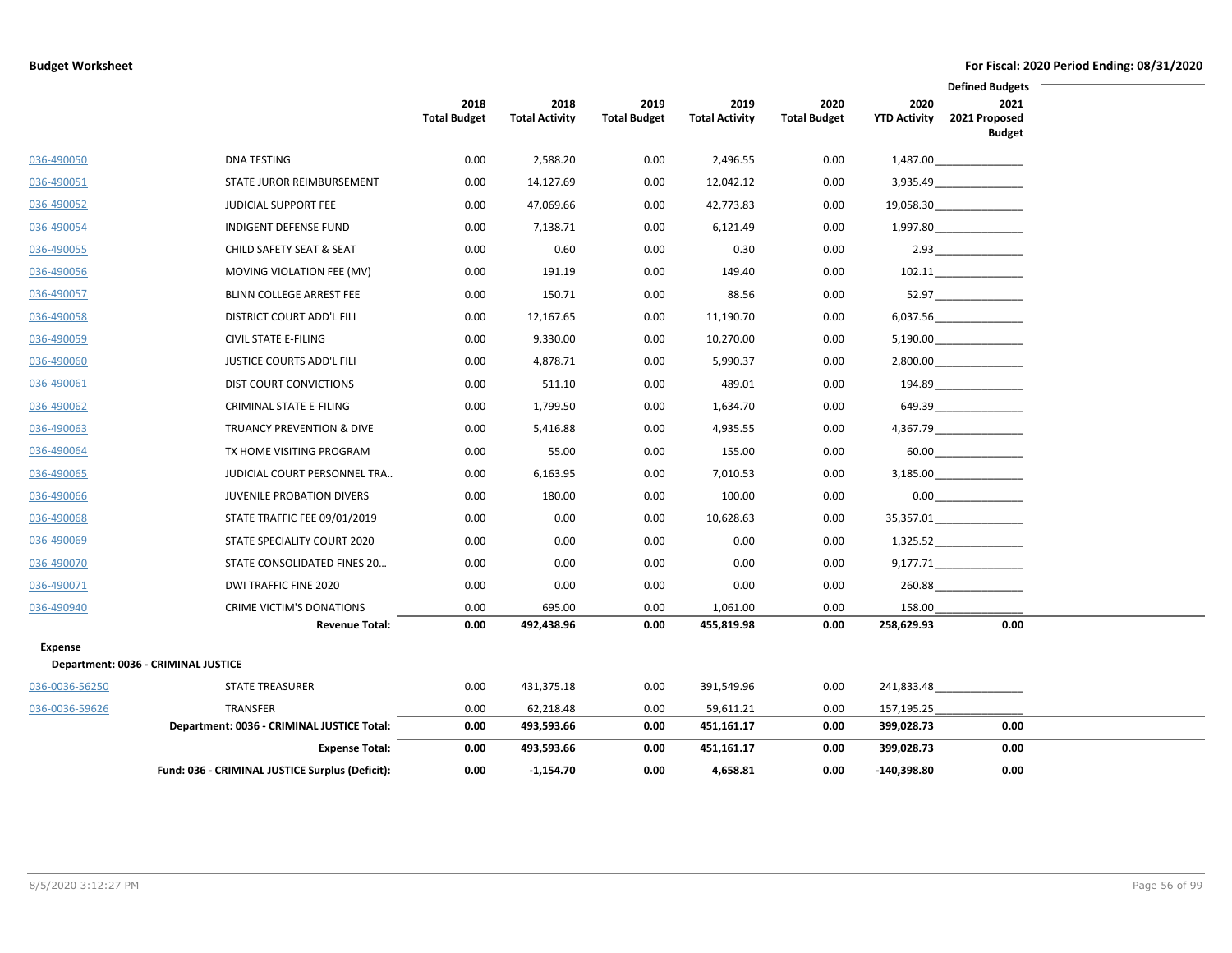|                              |                                                 |                     |                       |                     |                       |                     |                     | <b>Defined Budgets</b>         |  |
|------------------------------|-------------------------------------------------|---------------------|-----------------------|---------------------|-----------------------|---------------------|---------------------|--------------------------------|--|
|                              |                                                 | 2018                | 2018                  | 2019                | 2019                  | 2020                | 2020                | 2021                           |  |
|                              |                                                 | <b>Total Budget</b> | <b>Total Activity</b> | <b>Total Budget</b> | <b>Total Activity</b> | <b>Total Budget</b> | <b>YTD Activity</b> | 2021 Proposed<br><b>Budget</b> |  |
| Fund: 037 - RURAL ADDRESSING |                                                 |                     |                       |                     |                       |                     |                     |                                |  |
| Revenue                      |                                                 |                     |                       |                     |                       |                     |                     |                                |  |
| 037-460100                   | <b>INTEREST</b>                                 | 0.00                | 2,170.38              | 0.00                | 2,805.76              | 2,200.00            | 2,401.87            | 1,700.00                       |  |
| 037-475200                   | MISCELLANEOUS                                   | 0.00                | 1,314.00              | 0.00                | 1,592.00              | 1,500.00            | 849.00              | 1,500.00                       |  |
| 037-475405                   | <b>MAP BOOKS</b>                                | 0.00                | 85.00                 | 0.00                | 0.00                  | 0.00                | 0.00                |                                |  |
|                              | <b>Revenue Total:</b>                           | 0.00                | 3,569.38              | 0.00                | 4,397.76              | 3,700.00            | 3,250.87            | 3,200.00                       |  |
| Expense                      |                                                 |                     |                       |                     |                       |                     |                     |                                |  |
|                              | Department: 0037 - RURAL ADDRESSING             |                     |                       |                     |                       |                     |                     |                                |  |
| 037-0037-53100               | <b>OFFICE SUPPLIES</b>                          | 0.00                | 0.00                  | 0.00                | 0.00                  | 0.00                | 107.70              |                                |  |
| 037-0037-53300               | <b>OPERATING SUPPLIES</b>                       | 0.00                | 3,034.90              | 0.00                | 3,419.28              | 2,500.00            | 1,776.50            | 2,500.00                       |  |
|                              | Department: 0037 - RURAL ADDRESSING Total:      | 0.00                | 3,034.90              | 0.00                | 3,419.28              | 2,500.00            | 1,884.20            | 2,500.00                       |  |
|                              | <b>Expense Total:</b>                           | 0.00                | 3,034.90              | 0.00                | 3,419.28              | 2,500.00            | 1,884.20            | 2,500.00                       |  |
|                              | Fund: 037 - RURAL ADDRESSING Surplus (Deficit): | 0.00                | 534.48                | 0.00                | 978.48                | 1,200.00            | 1,366.67            | 700.00                         |  |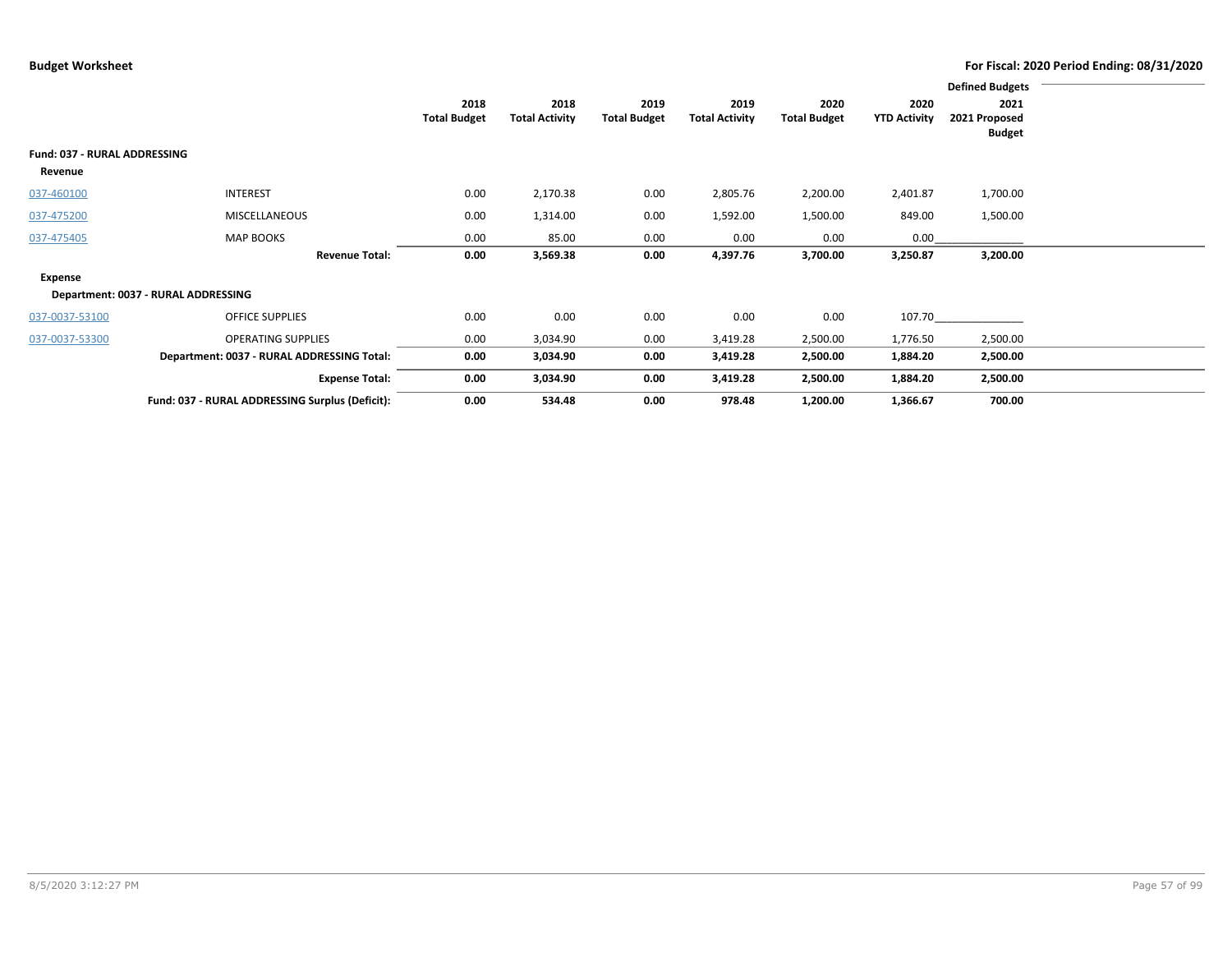|                                |                                            |                     |                       |                     |                       |                     |                     | <b>Defined Budgets</b> |  |
|--------------------------------|--------------------------------------------|---------------------|-----------------------|---------------------|-----------------------|---------------------|---------------------|------------------------|--|
|                                |                                            | 2018                | 2018                  | 2019                | 2019                  | 2020                | 2020                | 2021                   |  |
|                                |                                            | <b>Total Budget</b> | <b>Total Activity</b> | <b>Total Budget</b> | <b>Total Activity</b> | <b>Total Budget</b> | <b>YTD Activity</b> | 2021 Proposed          |  |
|                                |                                            |                     |                       |                     |                       |                     |                     | <b>Budget</b>          |  |
| Fund: 039 - LAW LIBRARY        |                                            |                     |                       |                     |                       |                     |                     |                        |  |
| Revenue                        |                                            |                     |                       |                     |                       |                     |                     |                        |  |
| 039-440400                     | <b>COUNTY CLERK</b>                        | 0.00                | 6,020.00              | 0.00                | 6,620.00              | 6,000.00            | 3,720.00            | 6,000.00               |  |
| 039-440700                     | <b>DISTRICT CLERK</b>                      | 0.00                | 6,818.60              | 0.00                | 6,161.40              | 6,000.00            | 3,360.00            | 6,000.00               |  |
| 039-460100                     | <b>INTEREST</b>                            | 0.00                | 369.66                | 0.00                | 548.84                | 500.00              | 256.54              | 450.00                 |  |
|                                | <b>Revenue Total:</b>                      | 0.00                | 13,208.26             | 0.00                | 13,330.24             | 12,500.00           | 7,336.54            | 12,450.00              |  |
| Expense                        |                                            |                     |                       |                     |                       |                     |                     |                        |  |
| Department: 0039 - LAW LIBRARY |                                            |                     |                       |                     |                       |                     |                     |                        |  |
| 039-0039-54375                 | <b>LAW LIBRARY</b>                         | 0.00                | 9,430.98              | 0.00                | 11,825.44             | 12,500.00           | 6,965.00            | 12,450.00              |  |
|                                | Department: 0039 - LAW LIBRARY Total:      | 0.00                | 9,430.98              | 0.00                | 11,825.44             | 12,500.00           | 6,965.00            | 12,450.00              |  |
|                                | <b>Expense Total:</b>                      | 0.00                | 9,430.98              | 0.00                | 11,825.44             | 12,500.00           | 6,965.00            | 12,450.00              |  |
|                                | Fund: 039 - LAW LIBRARY Surplus (Deficit): | 0.00                | 3,777.28              | 0.00                | 1,504.80              | 0.00                | 371.54              | 0.00                   |  |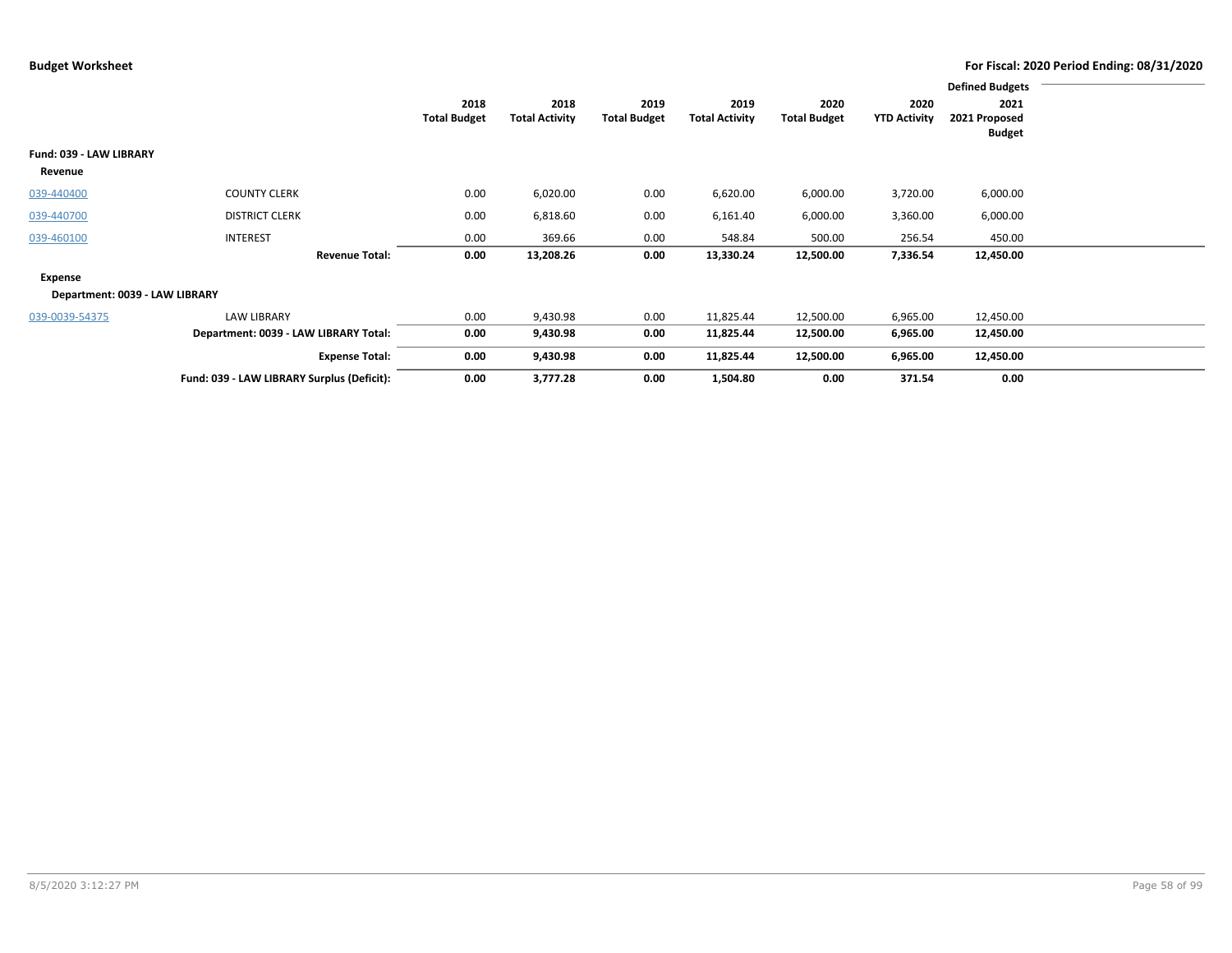|                                                 |                                                  |                             |                               |                             |                               |                             |                             | <b>Defined Budgets</b>                 |  |
|-------------------------------------------------|--------------------------------------------------|-----------------------------|-------------------------------|-----------------------------|-------------------------------|-----------------------------|-----------------------------|----------------------------------------|--|
|                                                 |                                                  | 2018<br><b>Total Budget</b> | 2018<br><b>Total Activity</b> | 2019<br><b>Total Budget</b> | 2019<br><b>Total Activity</b> | 2020<br><b>Total Budget</b> | 2020<br><b>YTD Activity</b> | 2021<br>2021 Proposed<br><b>Budget</b> |  |
| <b>Fund: 040 - CHECK AND PROCESS</b><br>Revenue |                                                  |                             |                               |                             |                               |                             |                             |                                        |  |
| 040-440304                                      | <b>CHECK &amp; PROCESSING</b>                    | 0.00                        | 2,942.07                      | 0.00                        | 1,505.76                      | 3,000.00                    | 710.00                      | 1,500.00                               |  |
| 040-490320                                      | FORFEITURE FUNDS COMMISSI                        | 0.00                        | 577.27                        | 0.00                        | 2,704.31                      | 0.00                        | 1,810.61                    |                                        |  |
|                                                 | <b>Revenue Total:</b>                            | 0.00                        | 3,519.34                      | 0.00                        | 4,210.07                      | 3,000.00                    | 2,520.61                    | 1,500.00                               |  |
| Expense                                         | Department: 0040 - CHECK AND PROCESS             |                             |                               |                             |                               |                             |                             |                                        |  |
| 040-0040-59100                                  | <b>GENERAL FUND TRANSFER</b>                     | 0.00                        | 0.00                          | 3,249.00                    | 6,689.16                      | 0.00                        | 9,030.28                    |                                        |  |
|                                                 | Department: 0040 - CHECK AND PROCESS Total:      | 0.00                        | 0.00                          | 3,249.00                    | 6,689.16                      | 0.00                        | 9,030.28                    | 0.00                                   |  |
|                                                 | <b>Expense Total:</b>                            | 0.00                        | 0.00                          | 3,249.00                    | 6,689.16                      | 0.00                        | 9,030.28                    | 0.00                                   |  |
|                                                 | Fund: 040 - CHECK AND PROCESS Surplus (Deficit): | 0.00                        | 3,519.34                      | $-3,249.00$                 | $-2,479.09$                   | 3,000.00                    | $-6,509.67$                 | 1,500.00                               |  |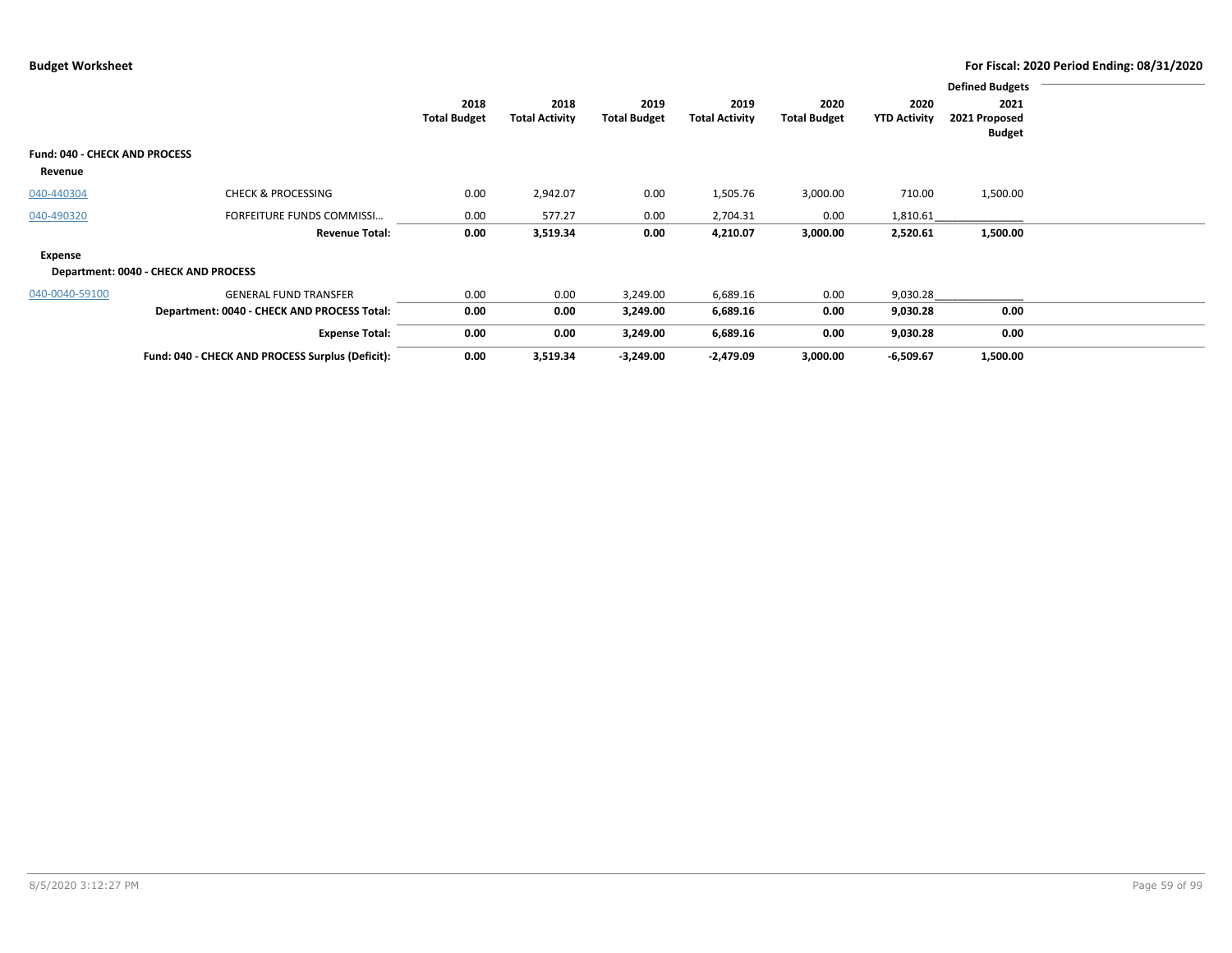|                                       |                                               |                             |                               |                             |                               |                             |                             | <b>Defined Budgets</b>                 |  |
|---------------------------------------|-----------------------------------------------|-----------------------------|-------------------------------|-----------------------------|-------------------------------|-----------------------------|-----------------------------|----------------------------------------|--|
|                                       |                                               | 2018<br><b>Total Budget</b> | 2018<br><b>Total Activity</b> | 2019<br><b>Total Budget</b> | 2019<br><b>Total Activity</b> | 2020<br><b>Total Budget</b> | 2020<br><b>YTD Activity</b> | 2021<br>2021 Proposed<br><b>Budget</b> |  |
| Fund: 041 - SHERIFF ESCROW<br>Revenue |                                               |                             |                               |                             |                               |                             |                             |                                        |  |
| 041-460100                            | <b>INTEREST</b>                               | 0.00                        | 176.59                        | 0.00                        | 245.53                        | 150.00                      | 113.52                      | 200.00                                 |  |
| 041-470001                            | PROCEEDS ON ESTRAY                            | 0.00                        | 1,419.30                      | 0.00                        | 810.32                        | 1,500.00                    | 727.01                      | 750.00                                 |  |
|                                       | <b>Revenue Total:</b>                         | 0.00                        | 1,595.89                      | 0.00                        | 1,055.85                      | 1,650.00                    | 840.53                      | 950.00                                 |  |
| Expense                               | Department: 0041 - SHERIFF ESCROW             |                             |                               |                             |                               |                             |                             |                                        |  |
| 041-0041-54305                        | SHERIFF ESCROW                                | 0.00                        | 1,273.00                      | 0.00                        | 973.25                        | 1,650.00                    | 452.33                      | 950.00                                 |  |
|                                       | Department: 0041 - SHERIFF ESCROW Total:      | 0.00                        | 1,273.00                      | 0.00                        | 973.25                        | 1,650.00                    | 452.33                      | 950.00                                 |  |
|                                       | <b>Expense Total:</b>                         | 0.00                        | 1,273.00                      | 0.00                        | 973.25                        | 1,650.00                    | 452.33                      | 950.00                                 |  |
|                                       | Fund: 041 - SHERIFF ESCROW Surplus (Deficit): | 0.00                        | 322.89                        | 0.00                        | 82.60                         | 0.00                        | 388.20                      | 0.00                                   |  |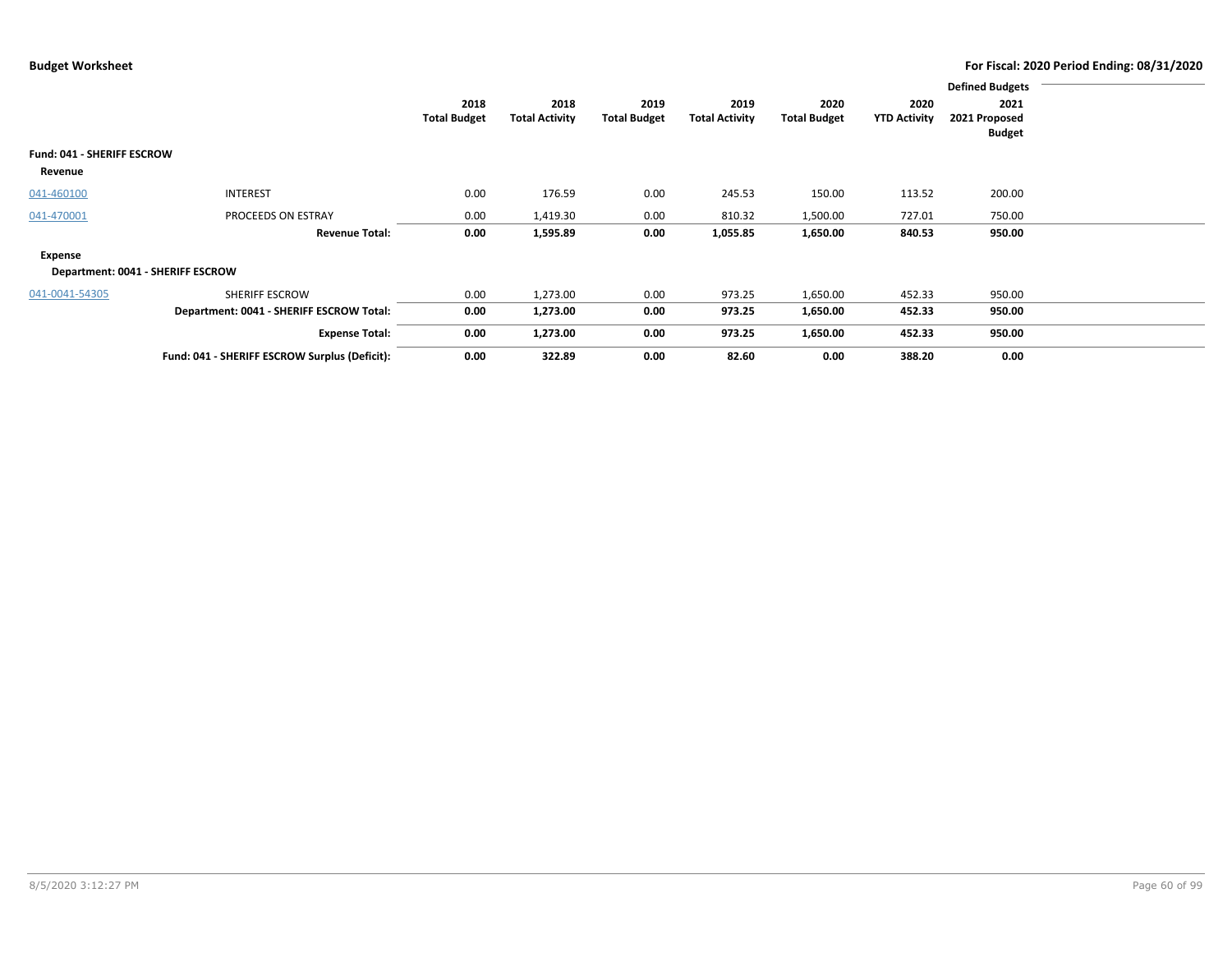|                                          |                                                     |                             |                               |                             |                               |                             |                             | <b>Defined Budgets</b>                 |  |
|------------------------------------------|-----------------------------------------------------|-----------------------------|-------------------------------|-----------------------------|-------------------------------|-----------------------------|-----------------------------|----------------------------------------|--|
|                                          |                                                     | 2018<br><b>Total Budget</b> | 2018<br><b>Total Activity</b> | 2019<br><b>Total Budget</b> | 2019<br><b>Total Activity</b> | 2020<br><b>Total Budget</b> | 2020<br><b>YTD Activity</b> | 2021<br>2021 Proposed<br><b>Budget</b> |  |
| Fund: 042 - CHILD FOSTER CARE<br>Revenue |                                                     |                             |                               |                             |                               |                             |                             |                                        |  |
| 042-460100                               | <b>INTEREST</b>                                     | 350.00                      | 1,543.51                      | 3,000.00                    | 2,232.56                      | 2,000.00                    | 1,253.86                    | 1,250.00                               |  |
| 042-470000                               | CONTRIBUTIONS AND DONATIO                           | 0.00                        | 0.00                          | 0.00                        | 510.00                        | 600.00                      | 0.00                        | 250.00                                 |  |
| 042-475110                               | <b>JUROR DONATIONS</b>                              | 1,500.00                    | 856.00                        | 0.00                        | 1,532.00                      | 1,000.00                    | 221.00                      | 1,000.00                               |  |
| 042-475151                               | RAINBOW ROOM DONATIONS                              | 0.00                        | 1,543.31                      | 1,500.00                    | 0.00                          | 500.00                      | 0.00                        | 500.00                                 |  |
| 042-490003                               | TRANSFER FROM GENERAL FUND<br><b>Revenue Total:</b> | 6,000.00<br>7,850.00        | 0.00<br>3,942.82              | 6,000.00<br>10,500.00       | 6,000.00<br>10,274.56         | 6,000.00<br>10,100.00       | 6,000.00<br>7,474.86        | 6,000.00<br>9,000.00                   |  |
| Expense                                  |                                                     |                             |                               |                             |                               |                             |                             |                                        |  |
| Department: 0042 - CHILD FOSTER CARE     |                                                     |                             |                               |                             |                               |                             |                             |                                        |  |
| 042-0042-53000                           | <b>SUPPLIES</b>                                     | 1,035.00                    | 1,034.62                      | 1,500.00                    | 182.75                        | 1,500.00                    | 0.00                        | 1,500.00                               |  |
| 042-0042-53100                           | <b>OFFICE SUPPLIES</b>                              | 0.00                        | 0.00                          | 250.00                      | 73.08                         | 250.00                      | 0.00                        | 250.00                                 |  |
| 042-0042-53110                           | <b>BIRTH CERTIFICATES</b>                           | 65.00                       | 20.24                         | 100.00                      | 28.00                         | 100.00                      | 0.00                        | 100.00                                 |  |
| 042-0042-53300                           | <b>OPERATING SUPPLIES</b>                           | 750.00                      | 345.61                        | 500.00                      | 0.00                          | 500.00                      | 0.00                        | 500.00                                 |  |
| 042-0042-53750                           | RAINBOW ROOM SUPPLIES                               | 500.00                      | 388.73                        | 500.00                      | 0.00                          | 500.00                      | 0.00                        | 500.00                                 |  |
| 042-0042-53900                           | MISCELLANEOUS SUPPLIES                              | 500.00                      | 165.87                        | 1,000.00                    | 689.90                        | 1,000.00                    | 815.23                      | 700.00                                 |  |
| 042-0042-53940                           | <b>FOSTER PARENT TRAINING</b>                       | 500.00                      | 0.00                          | 500.00                      | 0.00                          | 500.00                      | 0.00                        | 500.00                                 |  |
| 042-0042-53945                           | <b>FOSTER PARENT APPRECIATION</b>                   | 250.00                      | 0.00                          | 250.00                      | 0.00                          | 250.00                      | 0.00                        | 250.00                                 |  |
| 042-0042-53960                           | CHILD ABUSE PREVENTION MO                           | 513.00                      | 512.72                        | 500.00                      | 463.03                        | 500.00                      | 0.00                        | 500.00                                 |  |
| 042-0042-54000                           | OTHER SERVICES & CHARGES                            | 500.00                      | 0.00                          | 500.00                      | 0.00                          | 500.00                      | 0.00                        | 500.00                                 |  |
| 042-0042-54103                           | MEDICAL SERVICES FOR FOSTER                         | 0.00                        | 0.00                          | 500.00                      | 0.00                          | 500.00                      | 0.00                        | 500.00                                 |  |
| 042-0042-54111                           | <b>CLOTHING FOR FOSTER CHILD</b>                    | 2,500.00                    | 2,388.59                      | 2,000.00                    | 1,251.18                      | 2,000.00                    | 67.24                       | 1,000.00                               |  |
| 042-0042-54121                           | BIRTHDAY/FOSTER CHILD                               | 887.00                      | 100.00                        | 1,000.00                    | 200.00                        | 1,000.00                    | 0.00                        | 1,000.00                               |  |
| 042-0042-54122                           | CHRISTMAS/FOSTER CHILD                              | 500.00                      | 0.00                          | 500.00                      | 0.00                          | 500.00                      | 0.00                        | 500.00                                 |  |
| 042-0042-54180                           | <b>CERTIFICATION</b>                                | 1,100.00                    | 149.00                        | 100.00                      | 0.00                          | 100.00                      | 0.00                        | 100.00                                 |  |
| 042-0042-54300                           | ADVERTISING & LEGAL NOTICES                         | 250.00                      | 0.00                          | 250.00                      | 0.00                          | 250.00                      | 0.00                        | 250.00                                 |  |
| 042-0042-54350                           | SEMINARS/DUES                                       | 150.00                      | 0.00                          | 150.00                      | 0.00                          | 150.00                      | 0.00                        | 150.00                                 |  |
| 042-0042-54550                           | TRAINING                                            | 500.00                      | 425.00                        | 1,000.00                    | 0.00                          | 0.00                        | 0.00                        | 200.00                                 |  |
|                                          | Department: 0042 - CHILD FOSTER CARE Total:         | 10,500.00                   | 5,530.38                      | 11,100.00                   | 2,887.94                      | 10,100.00                   | 882.47                      | 9,000.00                               |  |
|                                          | <b>Expense Total:</b>                               | 10,500.00                   | 5,530.38                      | 11,100.00                   | 2,887.94                      | 10,100.00                   | 882.47                      | 9,000.00                               |  |
|                                          | Fund: 042 - CHILD FOSTER CARE Surplus (Deficit):    | $-2,650.00$                 | $-1,587.56$                   | -600.00                     | 7,386.62                      | 0.00                        | 6,592.39                    | 0.00                                   |  |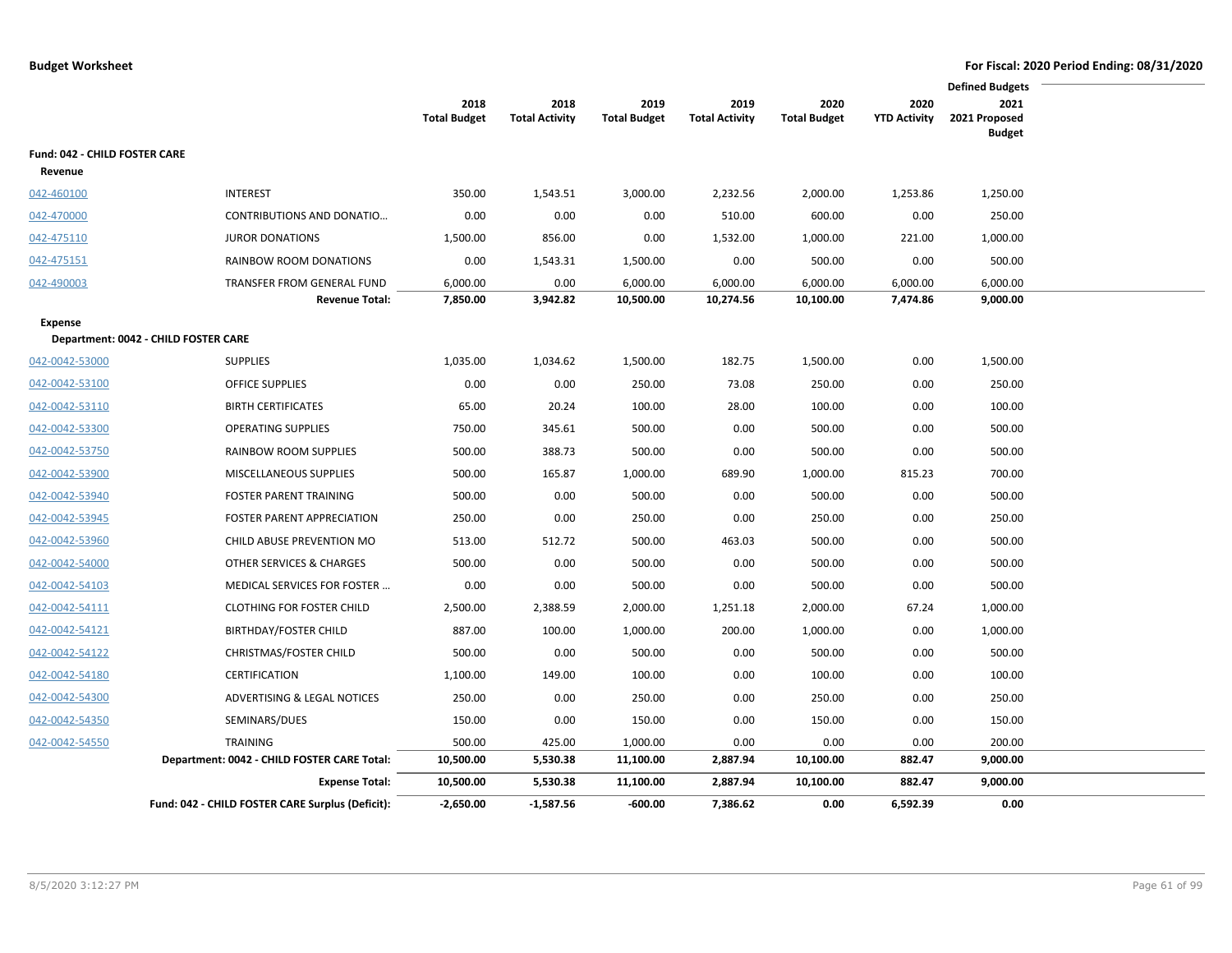|                                  |                                              |                     |                       |                     |                       |                     |                     | <b>Defined Budgets</b> |  |
|----------------------------------|----------------------------------------------|---------------------|-----------------------|---------------------|-----------------------|---------------------|---------------------|------------------------|--|
|                                  |                                              | 2018                | 2018                  | 2019                | 2019                  | 2020                | 2020                | 2021                   |  |
|                                  |                                              | <b>Total Budget</b> | <b>Total Activity</b> | <b>Total Budget</b> | <b>Total Activity</b> | <b>Total Budget</b> | <b>YTD Activity</b> | 2021 Proposed          |  |
|                                  |                                              |                     |                       |                     |                       |                     |                     | <b>Budget</b>          |  |
| <b>Fund: 044 - SNACK ACCOUNT</b> |                                              |                     |                       |                     |                       |                     |                     |                        |  |
| Revenue                          |                                              |                     |                       |                     |                       |                     |                     |                        |  |
| 044-460100                       | <b>INTEREST</b>                              | 35.00               | 51.77                 | 50.00               | 147.55                | 50.00               | 78.48               | 130.00                 |  |
| 044-470000                       | <b>CONTRIBUTIONS AND DONATIO</b>             | 3,000.00            | 9,745.00              | 3,000.00            | 6,218.00              | 3,000.00            | 0.00                | 5,000.00               |  |
|                                  | <b>Revenue Total:</b>                        | 3,035.00            | 9,796.77              | 3,050.00            | 6,365.55              | 3,050.00            | 78.48               | 5,130.00               |  |
| Expense                          |                                              |                     |                       |                     |                       |                     |                     |                        |  |
|                                  | Department: 0044 - SNACK ACCOUNT             |                     |                       |                     |                       |                     |                     |                        |  |
| 044-0044-53000                   | <b>SUPPLIES</b>                              | 3,445.00            | 3,444.39              | 362.00              | 361.32                | 1,000.00            | 63.86               | 1,000.00               |  |
| 044-0044-53900                   | <b>MISCELLANEOUS SUPPLIES</b>                | 801.00              | 800.51                | 3,740.00            | 3,739.21              | 2,500.00            | 77.93               | 2,500.00               |  |
|                                  | Department: 0044 - SNACK ACCOUNT Total:      | 4,246.00            | 4,244.90              | 4,102.00            | 4,100.53              | 3,500.00            | 141.79              | 3,500.00               |  |
|                                  | <b>Expense Total:</b>                        | 4,246.00            | 4,244.90              | 4,102.00            | 4,100.53              | 3,500.00            | 141.79              | 3,500.00               |  |
|                                  | Fund: 044 - SNACK ACCOUNT Surplus (Deficit): | $-1,211.00$         | 5,551.87              | $-1,052.00$         | 2,265.02              | -450.00             | $-63.31$            | 1,630.00               |  |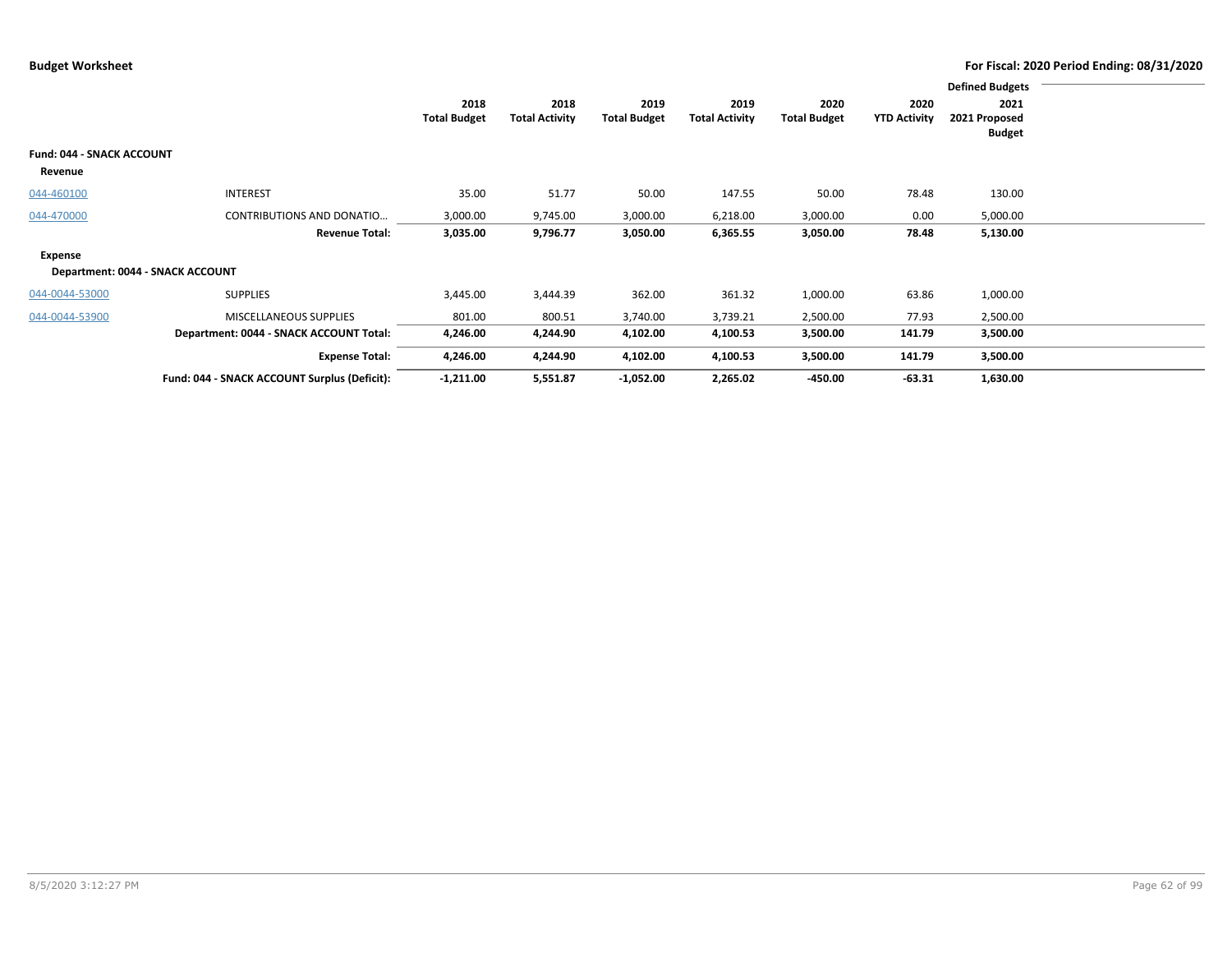|                |                                                   |                     |                       |                     |                       |                     |                     | <b>Defined Budgets</b> |  |
|----------------|---------------------------------------------------|---------------------|-----------------------|---------------------|-----------------------|---------------------|---------------------|------------------------|--|
|                |                                                   | 2018                | 2018                  | 2019                | 2019                  | 2020                | 2020                | 2021                   |  |
|                |                                                   | <b>Total Budget</b> | <b>Total Activity</b> | <b>Total Budget</b> | <b>Total Activity</b> | <b>Total Budget</b> | <b>YTD Activity</b> | 2021 Proposed          |  |
|                |                                                   |                     |                       |                     |                       |                     |                     | <b>Budget</b>          |  |
|                | <b>Fund: 045 - SCHOOL LAND DAMAGE</b>             |                     |                       |                     |                       |                     |                     |                        |  |
| Revenue        |                                                   |                     |                       |                     |                       |                     |                     |                        |  |
| 045-460100     | <b>INTEREST</b>                                   | 200.00              | 1,070.93              | 200.00              | 739.12                | 1,000.00            | 428.73              | 430.00                 |  |
|                | <b>Revenue Total:</b>                             | 200.00              | 1,070.93              | 200.00              | 739.12                | 1,000.00            | 428.73              | 430.00                 |  |
| Expense        |                                                   |                     |                       |                     |                       |                     |                     |                        |  |
|                | Department: 0045 - SCHOOL LAND DAMAGE             |                     |                       |                     |                       |                     |                     |                        |  |
| 045-0045-54330 | INSURANCE, PROPERTY                               | 150.00              | 123.00                | 150.00              | 147.00                | 200.00              | 152.00              | 200.00                 |  |
| 045-0045-54350 | SEMINARS/DUES                                     | 500.00              | 0.00                  | 500.00              | 0.00                  | 500.00              | 10.48               | 500.00                 |  |
|                | Department: 0045 - SCHOOL LAND DAMAGE Total:      | 650.00              | 123.00                | 650.00              | 147.00                | 700.00              | 162.48              | 700.00                 |  |
|                | <b>Expense Total:</b>                             | 650.00              | 123.00                | 650.00              | 147.00                | 700.00              | 162.48              | 700.00                 |  |
|                | Fund: 045 - SCHOOL LAND DAMAGE Surplus (Deficit): | $-450.00$           | 947.93                | -450.00             | 592.12                | 300.00              | 266.25              | $-270.00$              |  |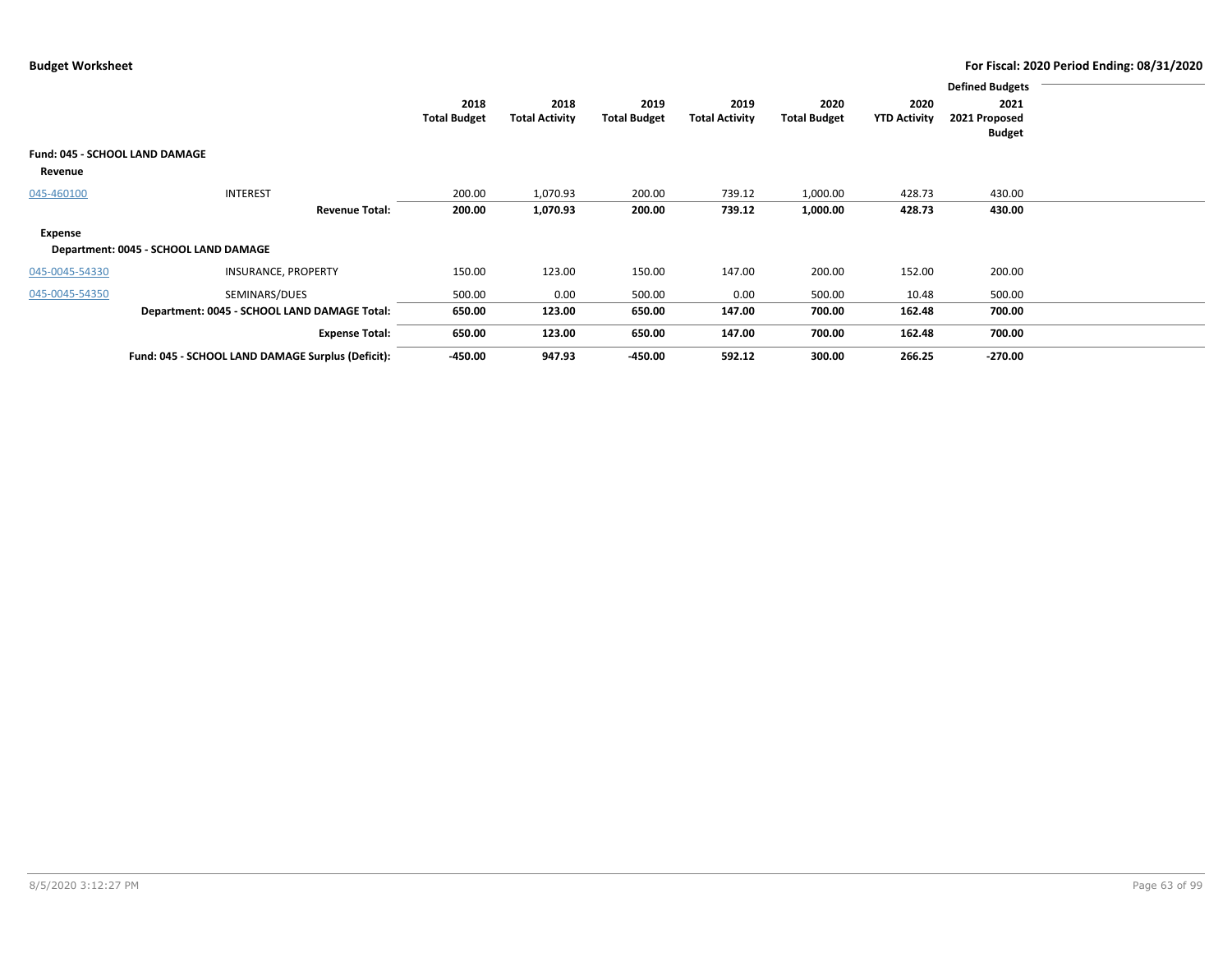|                                             |                                                                |                     |                       |                     |                       |                     |                     | <b>Defined Budgets</b> |  |
|---------------------------------------------|----------------------------------------------------------------|---------------------|-----------------------|---------------------|-----------------------|---------------------|---------------------|------------------------|--|
|                                             |                                                                | 2018                | 2018                  | 2019                | 2019                  | 2020                | 2020                | 2021                   |  |
|                                             |                                                                | <b>Total Budget</b> | <b>Total Activity</b> | <b>Total Budget</b> | <b>Total Activity</b> | <b>Total Budget</b> | <b>YTD Activity</b> | 2021 Proposed          |  |
|                                             |                                                                |                     |                       |                     |                       |                     |                     | <b>Budget</b>          |  |
| Fund: 046 - PERMANENT SCHOOL / AVAILABILITY |                                                                |                     |                       |                     |                       |                     |                     |                        |  |
| Revenue                                     |                                                                |                     |                       |                     |                       |                     |                     |                        |  |
| 046-460100                                  | <b>INTEREST</b>                                                | 1,600.00            | 43,758.88             | 30,000.00           | 29,014.23             | 30,000.00           | 21,724.68           | 16,700.00              |  |
| 046-460105                                  | <b>EASEMENT &amp; ROW</b>                                      | 0.00                | 0.00                  | 0.00                | 115,353.00            | 0.00                | 3,500.00            |                        |  |
| 046-460112                                  | <b>PASTURE AND HUNTING .LEASE</b>                              | 71,075.00           | 0.00                  | 71,075.00           | 0.00                  | 71,075.00           | 71,075.52           | 71,075.00              |  |
| 046-460115                                  | <b>CULTIVATION LEASES</b>                                      | 188,570.00          | 53,532.64             | 188,570.00          | 237,777.23            | 237,780.00          | 237,777.24          | 237,777.00             |  |
| 046-460119                                  | HUNTING & GRAZING ROYALTI                                      | 0.00                | 71,075.52             | 0.00                | 71,075.52             | 0.00                | 0.00                |                        |  |
|                                             | <b>Revenue Total:</b>                                          | 261,245.00          | 168,367.04            | 289,645.00          | 453,219.98            | 338,855.00          | 334,077.44          | 325,552.00             |  |
| Expense                                     |                                                                |                     |                       |                     |                       |                     |                     |                        |  |
|                                             | Department: 0046 - PERMANENT SCHOOL / AVAILABILITY             |                     |                       |                     |                       |                     |                     |                        |  |
| 046-0046-51870                              | PART-TIME OVERSEER                                             | 4,800.00            | 4,800.00              | 4,800.00            | 4,800.00              | 4,800.00            | 2,800.00            | 4,800.00               |  |
| 046-0046-54100                              | PROFESSIONAL SERVICES                                          | 0.00                | 0.00                  | 8,408.00            | 8,407.75              | 0.00                | 0.00                |                        |  |
| 046-0046-54355                              | MILEAGE/TRAVEL REIMBURSEM                                      | 8.00                | 0.00                  | 0.00                | 0.00                  | 910.00              | 1,361.00            | 1,500.00               |  |
| 046-0046-54905                              | <b>BRENHAM ISD</b>                                             | 262,000.00          | 261,590.12            | 375,849.00          | 375,848.40            | 275,000.00          | 0.00                | 260,000.00             |  |
| 046-0046-54915                              | <b>BURTON ISD</b>                                              | 24,200.00           | 24,144.59             | 32,585.00           | 32,584.81             | 30,000.00           | 0.00                | 19,252.00              |  |
| 046-0046-54980                              | <b>TAXES</b>                                                   | 38,592.00           | 38,591.55             | 38,766.00           | 38,765.20             | 40,090.00           | 37,227.03           | 40,000.00              |  |
|                                             | Department: 0046 - PERMANENT SCHOOL / AVAILABILITY Total:      | 329,600.00          | 329,126.26            | 460,408.00          | 460,406.16            | 350,800.00          | 41,388.03           | 325,552.00             |  |
|                                             | <b>Expense Total:</b>                                          | 329,600.00          | 329,126.26            | 460,408.00          | 460,406.16            | 350,800.00          | 41,388.03           | 325,552.00             |  |
|                                             | Fund: 046 - PERMANENT SCHOOL / AVAILABILITY Surplus (Deficit): | $-68,355.00$        | $-160,759.22$         | $-170,763.00$       | $-7,186.18$           | $-11,945.00$        | 292,689.41          | 0.00                   |  |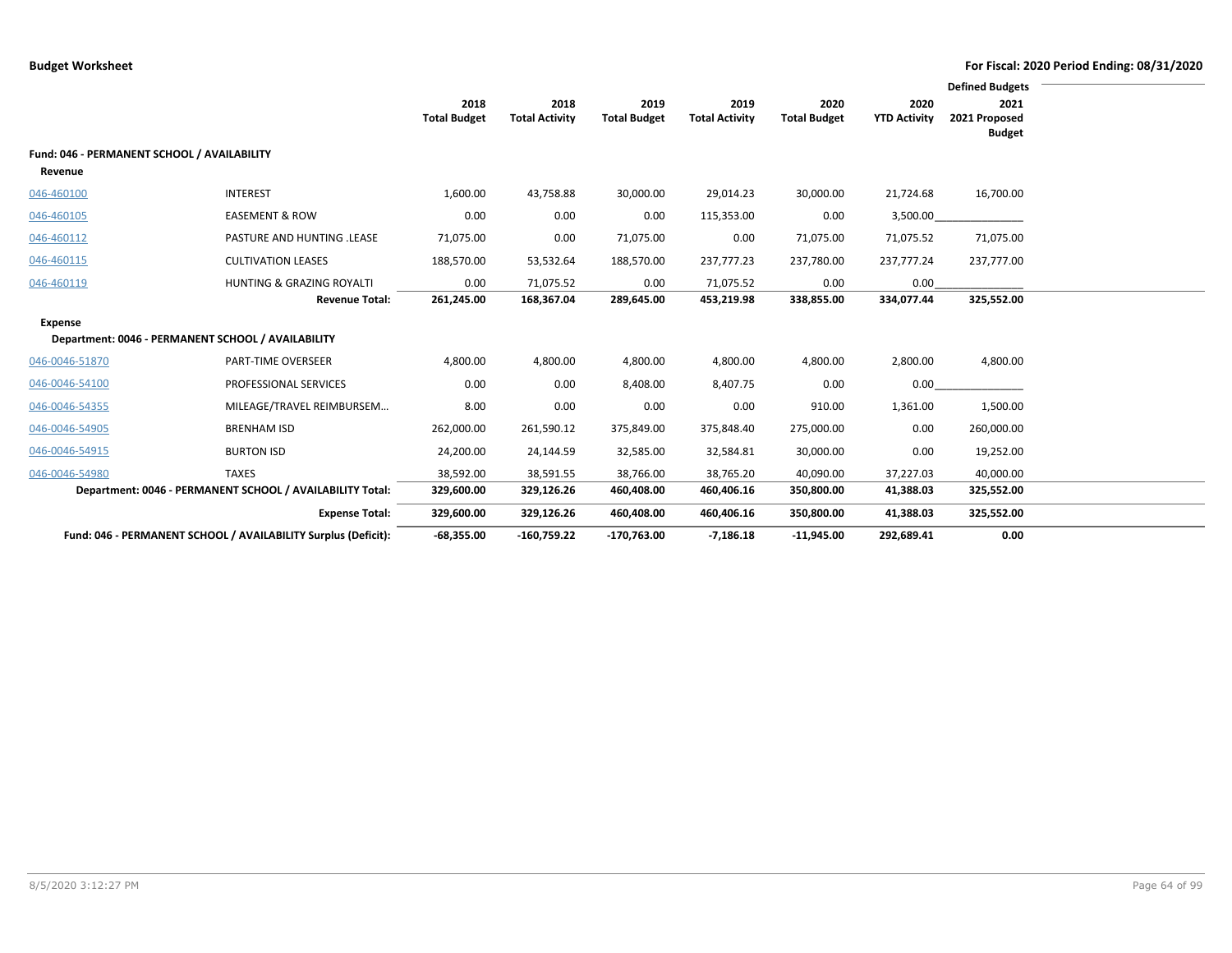|                |                                                        |                     |                       |                     |                       |                     |                     | <b>Defined Budgets</b> |  |
|----------------|--------------------------------------------------------|---------------------|-----------------------|---------------------|-----------------------|---------------------|---------------------|------------------------|--|
|                |                                                        | 2018                | 2018                  | 2019                | 2019                  | 2020                | 2020                | 2021                   |  |
|                |                                                        | <b>Total Budget</b> | <b>Total Activity</b> | <b>Total Budget</b> | <b>Total Activity</b> | <b>Total Budget</b> | <b>YTD Activity</b> | 2021 Proposed          |  |
|                |                                                        |                     |                       |                     |                       |                     |                     | <b>Budget</b>          |  |
|                | Fund: 048 - SCHOOL LAND IMPROVEMENT                    |                     |                       |                     |                       |                     |                     |                        |  |
| Revenue        |                                                        |                     |                       |                     |                       |                     |                     |                        |  |
| 048-460100     | INTEREST                                               | 800.00              | 3,196.13              | 2,000.00            | 7,862.42              | 3,000.00            | 4,362.57            | 5,400.00               |  |
| 048-475400     | BRENHAM I.S.D.                                         | 31,000.00           | 30,585.02             | 31,000.00           | 30,742.70             | 31,000.00           | 0.00                | 31,000.00              |  |
| 048-475410     | BURTON I.S.D.                                          | 2,600.00            | 2,822.98              | 2,600.00            | 2,665.28              | 2,800.00            | 0.00                | 2,600.00               |  |
|                | <b>Revenue Total:</b>                                  | 34,400.00           | 36,604.13             | 35,600.00           | 41,270.40             | 36,800.00           | 4,362.57            | 39,000.00              |  |
| Expense        |                                                        |                     |                       |                     |                       |                     |                     |                        |  |
|                | Department: 0048 - SCHOOL LAND IMPROVEMENT             |                     |                       |                     |                       |                     |                     |                        |  |
| 048-0048-54500 | REPAIRS & MAINTENANCE-BUILD                            | 3,000.00            | 0.00                  | 3,000.00            | 0.00                  | 3,000.00            | 0.00                | 3,000.00               |  |
|                | Department: 0048 - SCHOOL LAND IMPROVEMENT Total:      | 3,000.00            | 0.00                  | 3,000.00            | 0.00                  | 3,000.00            | 0.00                | 3,000.00               |  |
|                | <b>Expense Total:</b>                                  | 3,000.00            | 0.00                  | 3,000.00            | 0.00                  | 3,000.00            | 0.00                | 3,000.00               |  |
|                | Fund: 048 - SCHOOL LAND IMPROVEMENT Surplus (Deficit): | 31,400.00           | 36,604.13             | 32,600.00           | 41,270.40             | 33,800.00           | 4,362.57            | 36,000.00              |  |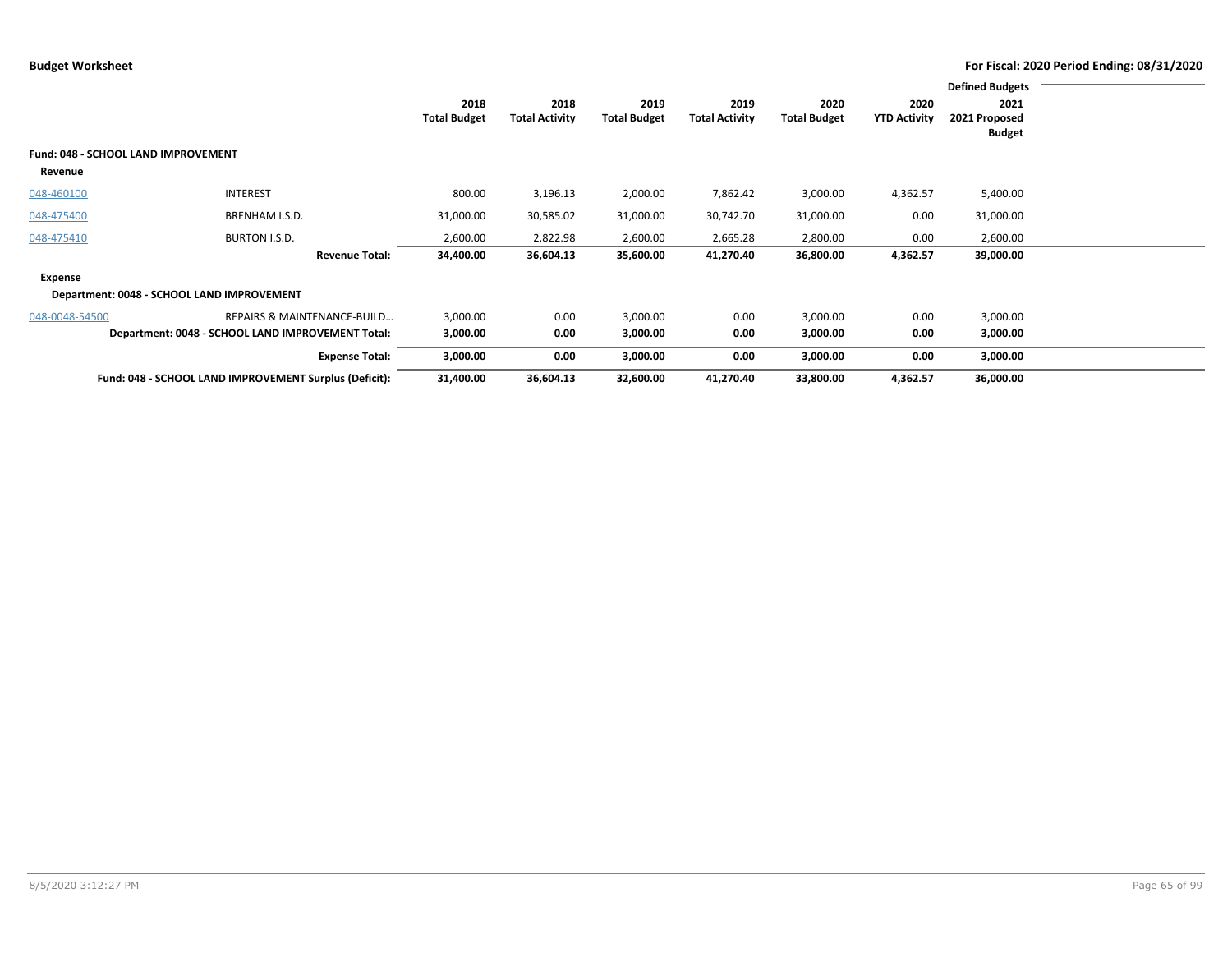|                                                         |                                                                     |                             |                               |                             |                               |                             |                             | <b>Defined Budgets</b> |
|---------------------------------------------------------|---------------------------------------------------------------------|-----------------------------|-------------------------------|-----------------------------|-------------------------------|-----------------------------|-----------------------------|------------------------|
|                                                         |                                                                     | 2018<br><b>Total Budget</b> | 2018<br><b>Total Activity</b> | 2019<br><b>Total Budget</b> | 2019<br><b>Total Activity</b> | 2020<br><b>Total Budget</b> | 2020<br><b>YTD Activity</b> | 2021<br>2021 Proposed  |
|                                                         |                                                                     |                             |                               |                             |                               |                             |                             | <b>Budget</b>          |
| <b>Fund: 049 - DISTRICT ATTORNEY FORFEITURE ACCOUNT</b> |                                                                     |                             |                               |                             |                               |                             |                             |                        |
| Revenue                                                 |                                                                     |                             |                               |                             |                               |                             |                             |                        |
| 049-440802                                              | <b>DISTRICT ATTORNEY</b>                                            | 10,000.00                   | 16,593.29                     | 10,000.00                   | 13,505.42                     | 10,000.00                   | 2,307.17                    | 10,000.00              |
| 049-460100                                              | <b>INTEREST</b>                                                     | 150.00                      | 633.45                        | 300.00                      | 1,231.27                      | 300.00                      | 84.92                       | 950.00                 |
| 049-464300                                              | <b>VEHICLES SOLD</b>                                                | 0.00                        | 0.00                          | 0.00                        | 959.40                        | 0.00                        | 0.00                        |                        |
|                                                         | <b>Revenue Total:</b>                                               | 10,150.00                   | 17,226.74                     | 10,300.00                   | 15,696.09                     | 10,300.00                   | 2,392.09                    | 10,950.00              |
| Expense                                                 |                                                                     |                             |                               |                             |                               |                             |                             |                        |
|                                                         | Department: 0049 - DISTRICT ATTORNEY FORT. ACCOUNT                  |                             |                               |                             |                               |                             |                             |                        |
| 049-0049-54100                                          | PROFESSIONAL SERVICES                                               | 0.00                        | 0.00                          | 1,575.00                    | 1,575.00                      | 0.00                        | 0.00                        | 2,000.00               |
| 049-0049-54355                                          | MILEAGE/TRAVEL REIMBURSEM                                           | 500.00                      | 0.00                          | 500.00                      | 0.00                          | 500.00                      | 0.00                        | 1,000.00               |
| 049-0049-54550                                          | TRAINING                                                            | 500.00                      | 0.00                          | 500.00                      | 0.00                          | 500.00                      | 0.00                        | 1,000.00               |
| 049-0049-55700                                          | MACHINERY & EQUIPMENT                                               | 1,000.00                    | 0.00                          | 1,000.00                    | 0.00                          | 1,000.00                    | 0.00                        | 1,000.00               |
| 049-0049-59123                                          | <b>DISTRICT ATTORNEY TRANSFER</b>                                   | 13,519.00                   | 13,513.10                     | 0.00                        | 0.00                          | 0.00                        | 0.00                        |                        |
|                                                         | Department: 0049 - DISTRICT ATTORNEY FORT. ACCOUNT Total:           | 15,519.00                   | 13,513.10                     | 3,575.00                    | 1,575.00                      | 2,000.00                    | 0.00                        | 5,000.00               |
|                                                         | <b>Expense Total:</b>                                               | 15,519.00                   | 13,513.10                     | 3,575.00                    | 1,575.00                      | 2,000.00                    | 0.00                        | 5,000.00               |
|                                                         | Fund: 049 - DISTRICT ATTORNEY FORFEITURE ACCOUNT Surplus (Deficit): | $-5,369.00$                 | 3,713.64                      | 6,725.00                    | 14,121.09                     | 8,300.00                    | 2,392.09                    | 5,950.00               |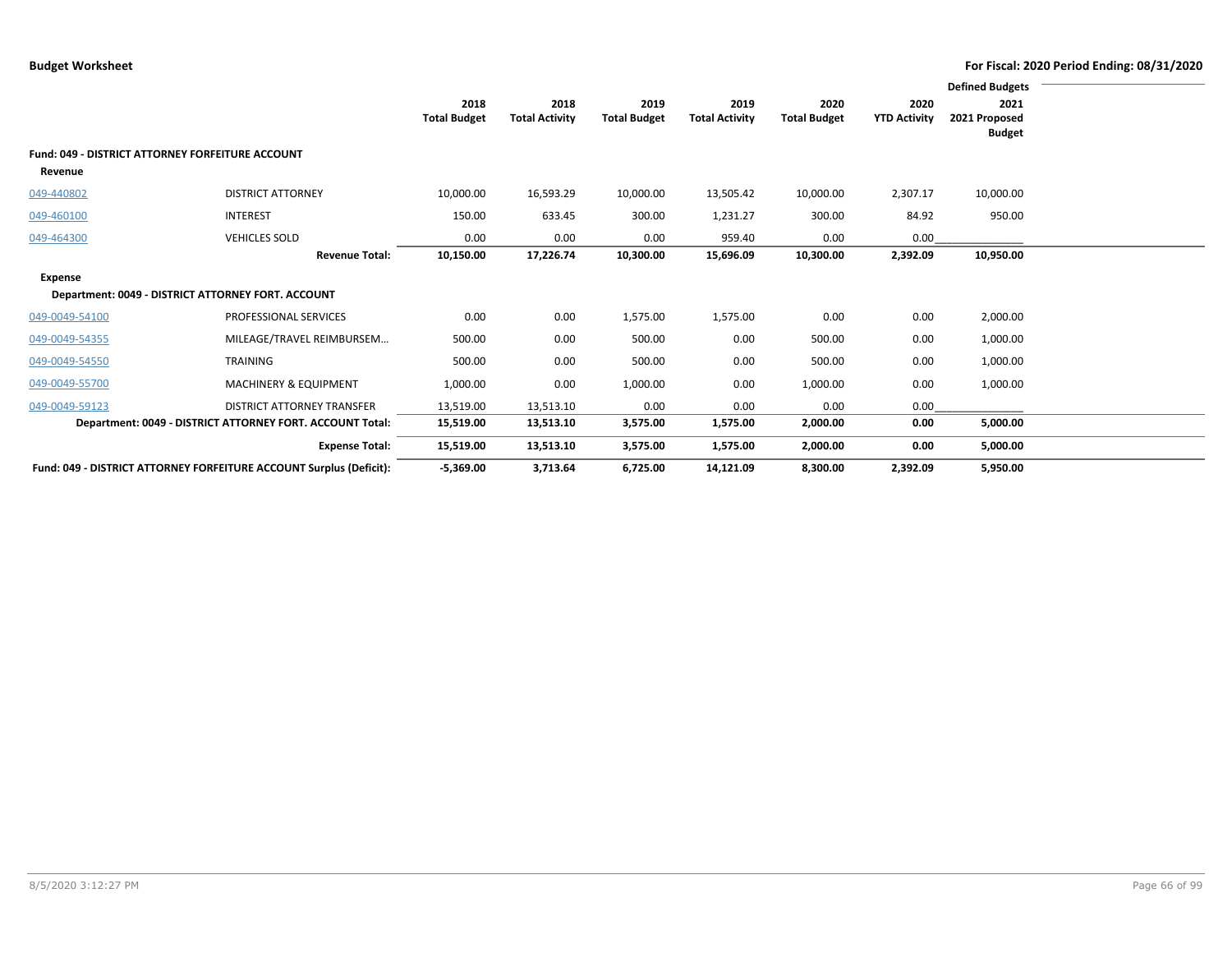|                |                                                           |                     |                       |                     |                       |                     |                     | <b>Defined Budgets</b> |  |
|----------------|-----------------------------------------------------------|---------------------|-----------------------|---------------------|-----------------------|---------------------|---------------------|------------------------|--|
|                |                                                           | 2018                | 2018                  | 2019                | 2019                  | 2020                | 2020                | 2021                   |  |
|                |                                                           | <b>Total Budget</b> | <b>Total Activity</b> | <b>Total Budget</b> | <b>Total Activity</b> | <b>Total Budget</b> | <b>YTD Activity</b> | 2021 Proposed          |  |
|                |                                                           |                     |                       |                     |                       |                     |                     | <b>Budget</b>          |  |
|                | Fund: 050 - SHERIFF FORFEITURE ACCOUNT                    |                     |                       |                     |                       |                     |                     |                        |  |
| Revenue        |                                                           |                     |                       |                     |                       |                     |                     |                        |  |
| 050-440200     | <b>COUNTY SHERIFF</b>                                     | 250.00              | 3,470.54              | 250.00              | 11,487.48             | 1,000.00            | 0.00                | 3,000.00               |  |
| 050-460100     | <b>INTEREST</b>                                           | 30.00               | 482.09                | 500.00              | 419.68                | 200.00              | 280.55              | 550.00                 |  |
| 050-464300     | <b>VEHICLES SOLD</b>                                      | 0.00                | 0.00                  | 0.00                | 2,238.60              | 0.00                | 0.00                |                        |  |
|                | <b>Revenue Total:</b>                                     | 280.00              | 3,952.63              | 750.00              | 14,145.76             | 1,200.00            | 280.55              | 3,550.00               |  |
| <b>Expense</b> |                                                           |                     |                       |                     |                       |                     |                     |                        |  |
|                | Department: 0050 - SHERIFF FORT. ACCOUNT                  |                     |                       |                     |                       |                     |                     |                        |  |
| 050-0050-53300 | <b>OPERATING SUPPLIES</b>                                 | 5,000.00            | 0.00                  | 5,000.00            | 0.00                  | 5,000.00            | 3,633.54            | 3,000.00               |  |
| 050-0050-55700 | <b>MACHINERY &amp; EQUIPMENT</b>                          | 0.00                | 0.00                  | 0.00                | 0.00                  | 0.00                | 5,813.50            |                        |  |
|                | Department: 0050 - SHERIFF FORT. ACCOUNT Total:           | 5,000.00            | 0.00                  | 5,000.00            | 0.00                  | 5,000.00            | 9,447.04            | 3,000.00               |  |
|                | <b>Expense Total:</b>                                     | 5,000.00            | 0.00                  | 5,000.00            | 0.00                  | 5,000.00            | 9,447.04            | 3,000.00               |  |
|                | Fund: 050 - SHERIFF FORFEITURE ACCOUNT Surplus (Deficit): | -4,720.00           | 3,952.63              | $-4,250.00$         | 14,145.76             | $-3,800.00$         | $-9,166.49$         | 550.00                 |  |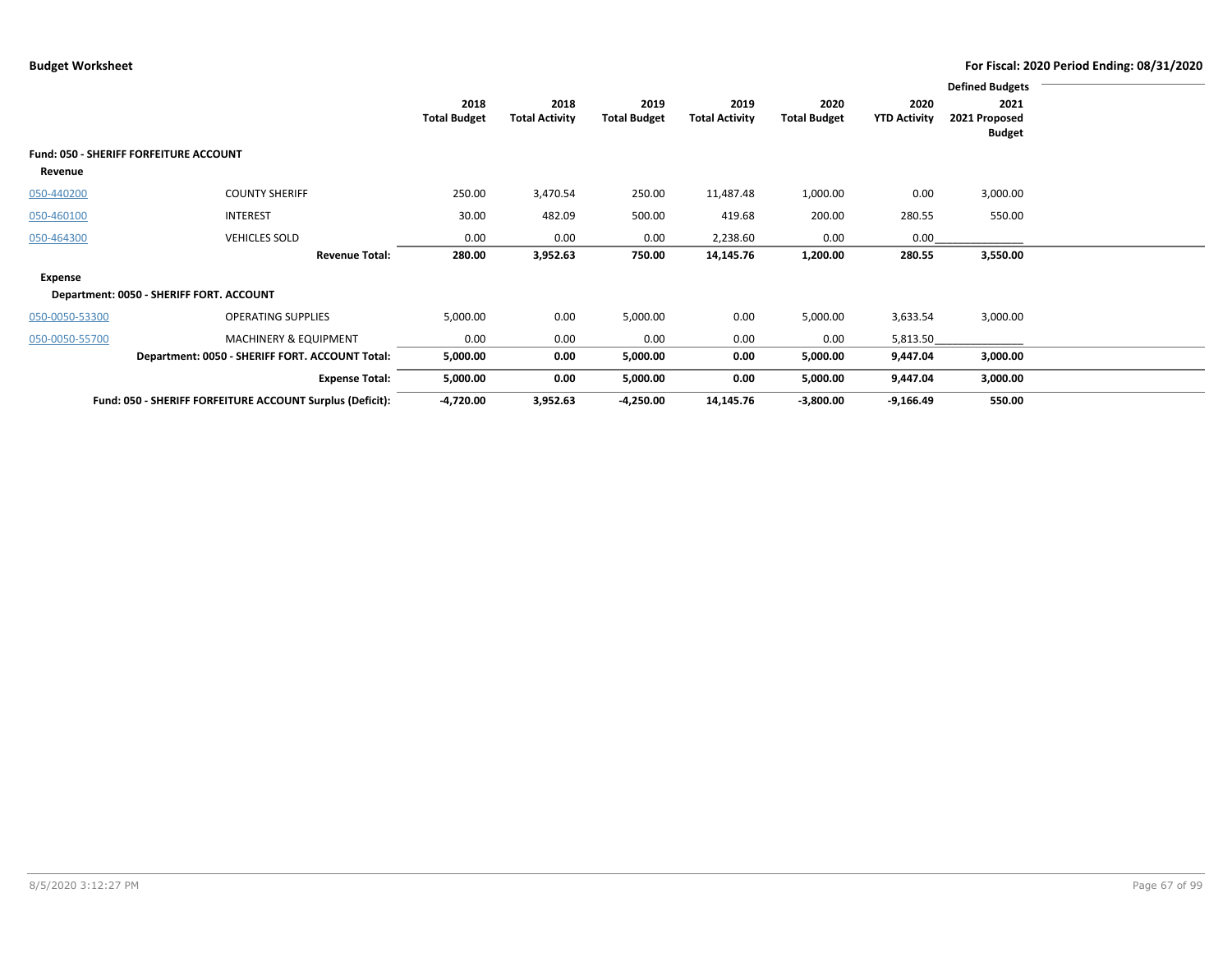|                                            |                                                               |                     |                       |                     |                       |                     |                     | <b>Defined Budgets</b> |
|--------------------------------------------|---------------------------------------------------------------|---------------------|-----------------------|---------------------|-----------------------|---------------------|---------------------|------------------------|
|                                            |                                                               | 2018                | 2018                  | 2019                | 2019                  | 2020                | 2020                | 2021                   |
|                                            |                                                               | <b>Total Budget</b> | <b>Total Activity</b> | <b>Total Budget</b> | <b>Total Activity</b> | <b>Total Budget</b> | <b>YTD Activity</b> | 2021 Proposed          |
|                                            |                                                               |                     |                       |                     |                       |                     |                     | <b>Budget</b>          |
| Fund: 052 - RECORD MANAGEMENT PRESERVATION |                                                               |                     |                       |                     |                       |                     |                     |                        |
| Revenue                                    |                                                               |                     |                       |                     |                       |                     |                     |                        |
| 052-440400                                 | <b>COUNTY CLERK</b>                                           | 67,000.00           | 95,461.21             | 85,000.00           | 83,007.32             | 85,000.00           | 43,693.86           | 75,000.00              |
| 052-440402                                 | <b>COURT RECORDS PRES.-DIGIT</b>                              | 2,500.00            | 3,010.00              | 3,000.00            | 3,320.00              | 3,000.00            | 1,860.00            | 3,000.00               |
| 052-440416                                 | VITAL STATISTICS PRESERVA                                     | 2,500.00            | 2,416.00              | 3,000.00            | 3,532.00              | 3,000.00            | 1,594.00            | 3,000.00               |
| 052-460100                                 | <b>INTEREST</b>                                               | 700.00              | 1,867.44              | 1,500.00            | 3,390.16              | 1,800.00            | 1,939.12            | 1,260.00               |
|                                            | <b>Revenue Total:</b>                                         | 72,700.00           | 102,754.65            | 92,500.00           | 93,249.48             | 92,800.00           | 49,086.98           | 82,260.00              |
| Expense                                    |                                                               |                     |                       |                     |                       |                     |                     |                        |
|                                            | Department: 0052 - RECORD MANAGEMENT PRESERVATION             |                     |                       |                     |                       |                     |                     |                        |
| 052-0052-53100                             | <b>OFFICE SUPPLIES</b>                                        | 11,130.00           | 3,722.24              | 96,399.00           | 96,398.52             | 10,000.00           | 132.65              | 5,000.00               |
| 052-0052-54350                             | SEMINARS/DUES                                                 | 2,000.00            | 1,989.68              | 2,957.00            | 2,956.47              | 2,000.00            | 22.35               | 2,000.00               |
| 052-0052-54355                             | MILEAGE/TRAVEL REIMBURSEM                                     | 99.00               | 98.10                 | 0.00                | 0.00                  | 0.00                | 0.00                |                        |
| 052-0052-54505                             | <b>COMPUTER MAINTENANCE</b>                                   | 28,771.00           | 28,770.94             | 28,771.00           | 28,770.94             | 30,000.00           | 25,602.00           | 28,000.00              |
| 052-0052-54630                             | <b>COPIER RENTAL</b>                                          | 3,200.00            | 1,440.00              | 1,440.00            | 1,440.00              | 3,200.00            | 990.00              | 1,500.00               |
| 052-0052-55700                             | <b>MACHINERY &amp; EQUIPMENT</b>                              | 15,000.00           | 4,197.60              | 807.00              | 806.26                | 20,000.00           | 10,625.00           | 20,000.00              |
|                                            | Department: 0052 - RECORD MANAGEMENT PRESERVATION Total:      | 60,200.00           | 40,218.56             | 130,374.00          | 130,372.19            | 65,200.00           | 37,372.00           | 56,500.00              |
|                                            | <b>Expense Total:</b>                                         | 60,200.00           | 40,218.56             | 130,374.00          | 130,372.19            | 65,200.00           | 37,372.00           | 56,500.00              |
|                                            | Fund: 052 - RECORD MANAGEMENT PRESERVATION Surplus (Deficit): | 12,500.00           | 62,536.09             | $-37,874.00$        | $-37.122.71$          | 27,600.00           | 11,714.98           | 25.760.00              |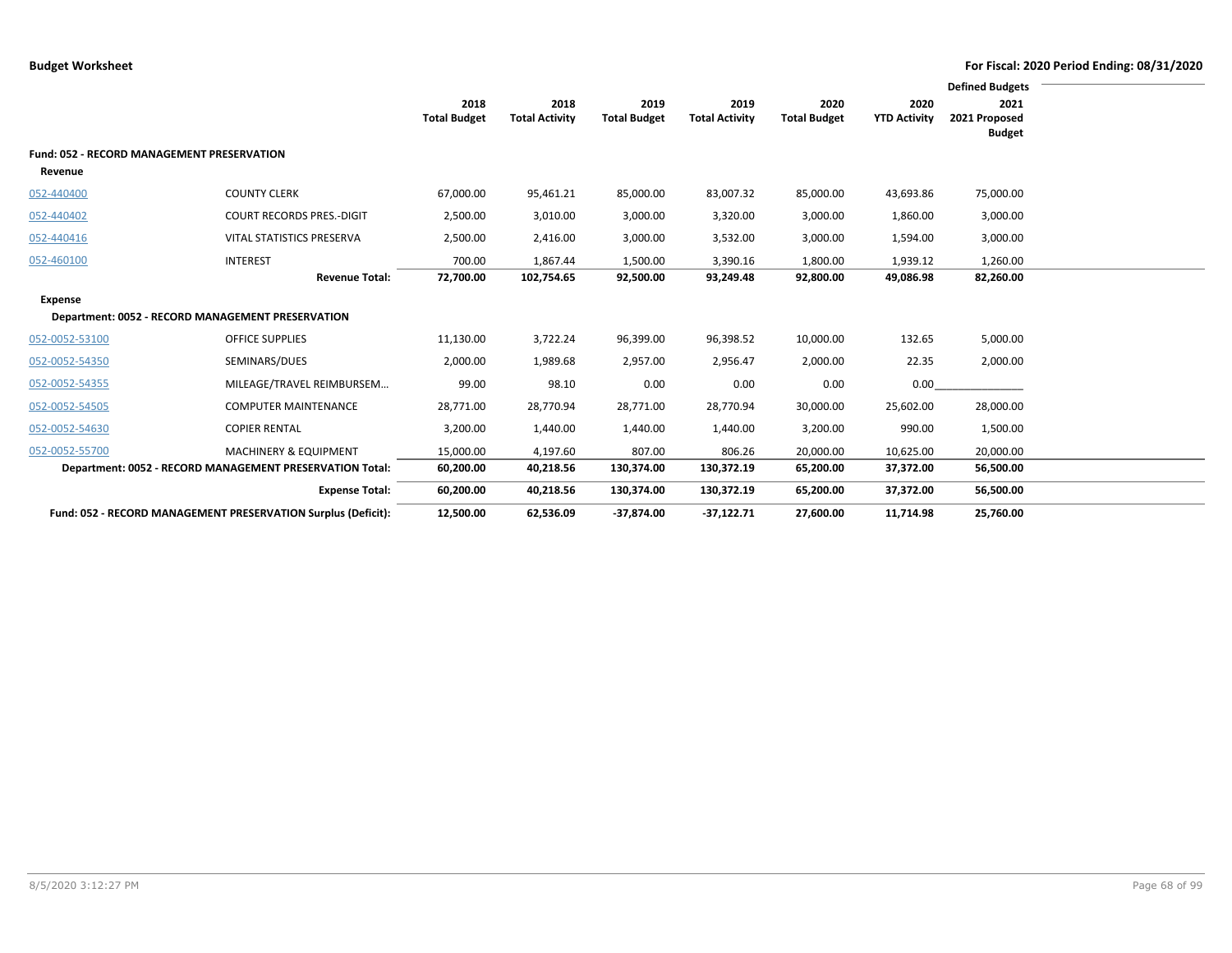|                                 |                                             |                     |                       |                     |                       |                     |                     | <b>Defined Budgets</b> |  |
|---------------------------------|---------------------------------------------|---------------------|-----------------------|---------------------|-----------------------|---------------------|---------------------|------------------------|--|
|                                 |                                             | 2018                | 2018                  | 2019                | 2019                  | 2020                | 2020                | 2021                   |  |
|                                 |                                             | <b>Total Budget</b> | <b>Total Activity</b> | <b>Total Budget</b> | <b>Total Activity</b> | <b>Total Budget</b> | <b>YTD Activity</b> | 2021 Proposed          |  |
|                                 |                                             |                     |                       |                     |                       |                     |                     | Budget                 |  |
| Fund: 053 - OPEB FUNDING        |                                             |                     |                       |                     |                       |                     |                     |                        |  |
| Revenue                         |                                             |                     |                       |                     |                       |                     |                     |                        |  |
| 053-460100                      | <b>INTEREST</b>                             | 2,000.00            | 2,205.03              | 2,000.00            | 5,929.58              | 2,500.00            | 2,643.36            | 3,500.00               |  |
|                                 | <b>Revenue Total:</b>                       | 2,000.00            | 2,205.03              | 2,000.00            | 5,929.58              | 2,500.00            | 2,643.36            | 3,500.00               |  |
| Expense                         |                                             |                     |                       |                     |                       |                     |                     |                        |  |
| Department: 0053 - OPEB FUNDING |                                             |                     |                       |                     |                       |                     |                     |                        |  |
| 053-0053-53100                  | <b>OFFICE SUPPLIES</b>                      | 0.00                | 0.00                  | 500.00              | 0.00                  | 500.00              | 0.00                | 500.00                 |  |
| 053-0053-56030                  | <b>EMPLOYEE HANDBOOKS</b>                   | 0.00                | 0.00                  | 500.00              | 0.00                  | 500.00              | 0.00                | 500.00                 |  |
|                                 | Department: 0053 - OPEB FUNDING Total:      | 0.00                | 0.00                  | 1,000.00            | 0.00                  | 1,000.00            | 0.00                | 1,000.00               |  |
|                                 | <b>Expense Total:</b>                       | 0.00                | 0.00                  | 1,000.00            | 0.00                  | 1,000.00            | 0.00                | 1,000.00               |  |
|                                 | Fund: 053 - OPEB FUNDING Surplus (Deficit): | 2,000.00            | 2,205.03              | 1,000.00            | 5,929.58              | 1,500.00            | 2,643.36            | 2,500.00               |  |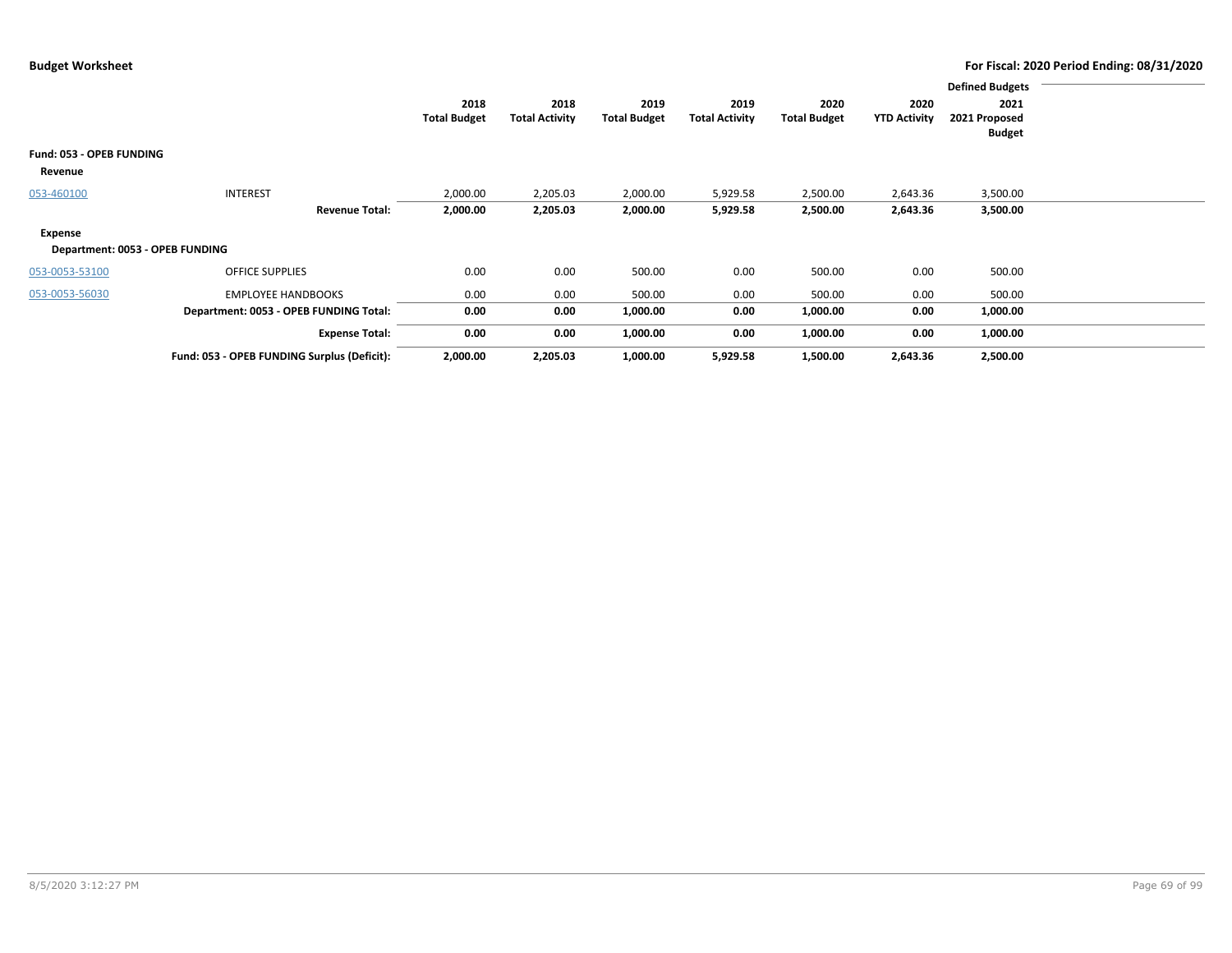|                                  |                                                     |                     |                       |                     |                       |                     |                     | <b>Defined Budgets</b> |  |
|----------------------------------|-----------------------------------------------------|---------------------|-----------------------|---------------------|-----------------------|---------------------|---------------------|------------------------|--|
|                                  |                                                     | 2018                | 2018                  | 2019                | 2019                  | 2020                | 2020                | 2021                   |  |
|                                  |                                                     | <b>Total Budget</b> | <b>Total Activity</b> | <b>Total Budget</b> | <b>Total Activity</b> | <b>Total Budget</b> | <b>YTD Activity</b> | 2021 Proposed          |  |
|                                  |                                                     |                     |                       |                     |                       |                     |                     | <b>Budget</b>          |  |
| Fund: 054 - DISTRICT CLERK - RMP |                                                     |                     |                       |                     |                       |                     |                     |                        |  |
| Revenue                          |                                                     |                     |                       |                     |                       |                     |                     |                        |  |
| 054-440700                       | <b>DISTRICT CLERK</b>                               | 2,500.00            | 2,789.55              | 2,500.00            | 2,597.95              | 2,500.00            | 1,542.50            | 2,500.00               |  |
| 054-440701                       | <b>COURT RECORDS PRES.-DIGIT</b>                    | 3,000.00            | 3,828.02              | 3,500.00            | 3,458.29              | 3,500.00            | 1,818.78            | 3,000.00               |  |
| 054-460100                       | <b>INTEREST</b>                                     | 100.00              | 410.45                | 400.00              | 477.59                | 400.00              | 245.17              | 440.00                 |  |
|                                  | <b>Revenue Total:</b>                               | 5,600.00            | 7,028.02              | 6,400.00            | 6,533.83              | 6,400.00            | 3,606.45            | 5,940.00               |  |
| Expense                          |                                                     |                     |                       |                     |                       |                     |                     |                        |  |
|                                  | Department: 0054 - DISTRICT CLERK - RMP             |                     |                       |                     |                       |                     |                     |                        |  |
| 054-0054-53100                   | <b>OFFICE SUPPLIES</b>                              | 4,000.00            | 3,117.84              | 4,000.00            | 612.50                | 0.00                | 0.00                |                        |  |
| 054-0054-55850                   | RESTORATION                                         | 12,025.00           | 12,022.50             | 0.00                | 0.00                  | 0.00                | 0.00                |                        |  |
|                                  | Department: 0054 - DISTRICT CLERK - RMP Total:      | 16,025.00           | 15,140.34             | 4,000.00            | 612.50                | 0.00                | 0.00                | 0.00                   |  |
|                                  | <b>Expense Total:</b>                               | 16,025.00           | 15,140.34             | 4,000.00            | 612.50                | 0.00                | 0.00                | 0.00                   |  |
|                                  | Fund: 054 - DISTRICT CLERK - RMP Surplus (Deficit): | $-10,425.00$        | $-8,112.32$           | 2,400.00            | 5,921.33              | 6,400.00            | 3,606.45            | 5,940.00               |  |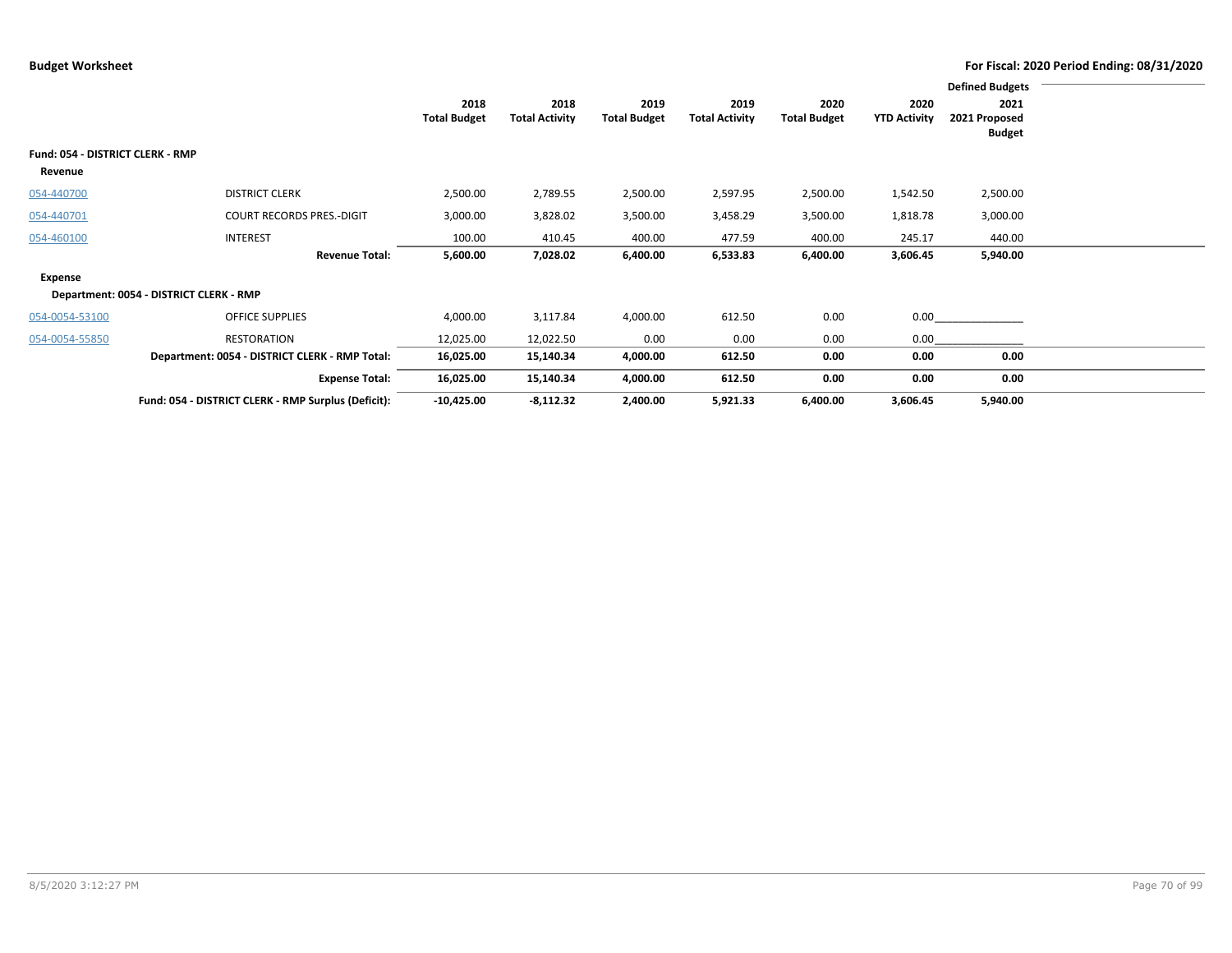|            |                                                                |                     |                       |                     |                       |                     |                     | <b>Defined Budgets</b>         |  |
|------------|----------------------------------------------------------------|---------------------|-----------------------|---------------------|-----------------------|---------------------|---------------------|--------------------------------|--|
|            |                                                                | 2018                | 2018                  | 2019                | 2019                  | 2020                | 2020                | 2021                           |  |
|            |                                                                | <b>Total Budget</b> | <b>Total Activity</b> | <b>Total Budget</b> | <b>Total Activity</b> | <b>Total Budget</b> | <b>YTD Activity</b> | 2021 Proposed<br><b>Budget</b> |  |
|            | <b>Fund: 055 - COUNTY AND DISTRICT COUNTY TECH FUND</b>        |                     |                       |                     |                       |                     |                     |                                |  |
| Revenue    |                                                                |                     |                       |                     |                       |                     |                     |                                |  |
| 055-440400 | <b>COUNTY CLERK</b>                                            | 1,900.00            | 1,457.95              | 1,900.00            | 1,319.71              | 1,500.00            | 779.41              | 1,100.00                       |  |
| 055-440700 | <b>DISTRICT CLERK</b>                                          | 500.00              | 408.90                | 500.00              | 400.00                | 400.00              | 188.00              | 300.00                         |  |
| 055-460100 | <b>INTEREST</b>                                                | 0.00                | 106.65                | 50.00               | 294.97                | 100.00              | 142.05              | 250.00                         |  |
|            | <b>Revenue Total:</b>                                          | 2,400.00            | 1,973.50              | 2,450.00            | 2,014.68              | 2,000.00            | 1,109.46            | 1,650.00                       |  |
|            | <b>Fund: 055 - COUNTY AND DISTRICT COUNTY TECH FUND Total:</b> | 2.400.00            | 1,973.50              | 2,450.00            | 2,014.68              | 2,000.00            | 1,109.46            | 1,650.00                       |  |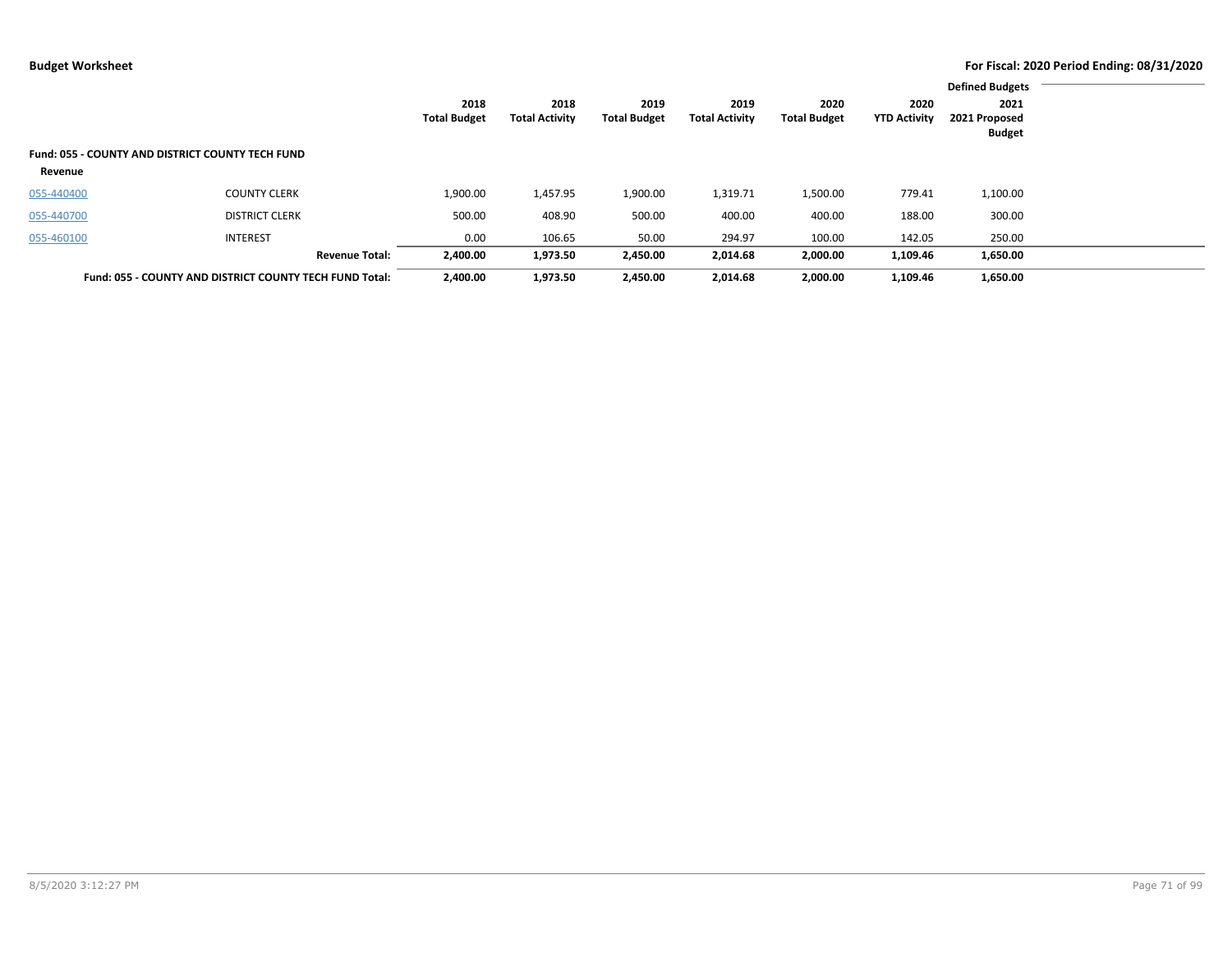|                |                                                    |                     |                       |                     |                       |                     |                     | <b>Defined Budgets</b> |  |
|----------------|----------------------------------------------------|---------------------|-----------------------|---------------------|-----------------------|---------------------|---------------------|------------------------|--|
|                |                                                    | 2018                | 2018                  | 2019                | 2019                  | 2020                | 2020                | 2021                   |  |
|                |                                                    | <b>Total Budget</b> | <b>Total Activity</b> | <b>Total Budget</b> | <b>Total Activity</b> | <b>Total Budget</b> | <b>YTD Activity</b> | 2021 Proposed          |  |
|                |                                                    |                     |                       |                     |                       |                     |                     | <b>Budget</b>          |  |
|                | <b>Fund: 056 - RECORD PRESERVATION</b>             |                     |                       |                     |                       |                     |                     |                        |  |
| Revenue        |                                                    |                     |                       |                     |                       |                     |                     |                        |  |
| 056-440400     | <b>COUNTY CLERK</b>                                | 13,000.00           | 9,763.31              | 10,000.00           | 9,145.87              | 9,000.00            | 5,458.21            | 8,500.00               |  |
| 056-440700     | <b>DISTRICT CLERK</b>                              | 5,000.00            | 4,744.01              | 5,000.00            | 4,608.36              | 4,500.00            | 2,215.65            | 4,000.00               |  |
| 056-460100     | <b>INTEREST</b>                                    | 900.00              | 2,121.34              | 2,000.00            | 3,651.81              | 2,000.00            | 1,493.72            | 1,500.00               |  |
|                | <b>Revenue Total:</b>                              | 18,900.00           | 16,628.66             | 17,000.00           | 17,406.04             | 15,500.00           | 9,167.58            | 14,000.00              |  |
| Expense        |                                                    |                     |                       |                     |                       |                     |                     |                        |  |
|                | Department: 0056 - RECORD PRESERVATION             |                     |                       |                     |                       |                     |                     |                        |  |
| 056-0056-53100 | <b>OFFICE SUPPLIES</b>                             |                     |                       |                     | 958.95                |                     | 0.00                |                        |  |
|                |                                                    | 4,000.00            | 1,750.00              | 1,035.00            |                       | 6,000.00            |                     | 6,000.00               |  |
| 056-0056-53200 | SMALL CAPITAL ITEMS                                | 0.00                | 0.00                  | 4,965.00            | 4,965.00              | 0.00                | 0.00                |                        |  |
| 056-0056-54630 | <b>COPIER RENTAL</b>                               | 1,600.00            | 1,485.00              | 2,000.00            | 1,485.00              | 2,000.00            | 742.50              | 2,000.00               |  |
| 056-0056-55850 | <b>RESTORATION</b>                                 | 35,000.00           | 34,114.50             | 30,000.00           | 30,000.00             | 30,500.00           | 30,264.75           | 30,500.00              |  |
| 056-4000-55700 | <b>MACHINERY &amp; EQUIPMENT</b>                   | 3,400.00            | 0.00                  | 0.00                | 0.00                  | 0.00                | 0.00                |                        |  |
|                | Department: 0056 - RECORD PRESERVATION Total:      | 44,000.00           | 37,349.50             | 38,000.00           | 37,408.95             | 38,500.00           | 31,007.25           | 38,500.00              |  |
|                | <b>Expense Total:</b>                              | 44,000.00           | 37,349.50             | 38,000.00           | 37,408.95             | 38,500.00           | 31,007.25           | 38,500.00              |  |
|                | Fund: 056 - RECORD PRESERVATION Surplus (Deficit): | $-25,100.00$        | $-20,720.84$          | $-21,000.00$        | $-20,002.91$          | $-23,000.00$        | $-21,839.67$        | $-24,500.00$           |  |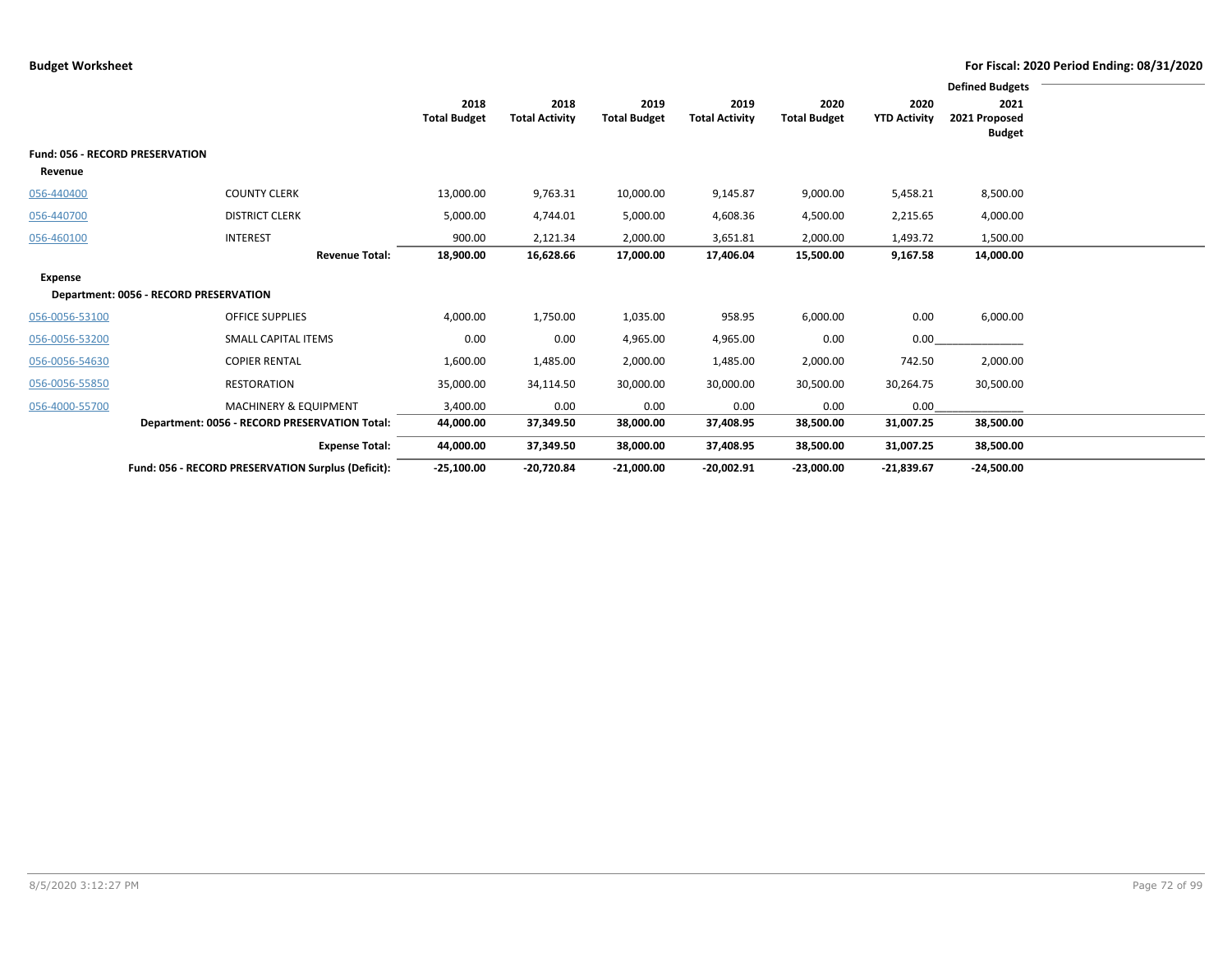|                |                                                         |                             |                               |                             |                               |                             |                             | <b>Defined Budgets</b>                 |  |
|----------------|---------------------------------------------------------|-----------------------------|-------------------------------|-----------------------------|-------------------------------|-----------------------------|-----------------------------|----------------------------------------|--|
|                |                                                         | 2018<br><b>Total Budget</b> | 2018<br><b>Total Activity</b> | 2019<br><b>Total Budget</b> | 2019<br><b>Total Activity</b> | 2020<br><b>Total Budget</b> | 2020<br><b>YTD Activity</b> | 2021<br>2021 Proposed<br><b>Budget</b> |  |
|                | <b>Fund: 059 - ARCHIVE FEE COUNTY CLERK</b>             |                             |                               |                             |                               |                             |                             |                                        |  |
| Revenue        |                                                         |                             |                               |                             |                               |                             |                             |                                        |  |
| 059-440400     | <b>COUNTY CLERK</b>                                     | 65,000.00                   | 94,260.00                     | 85,000.00                   | 81,760.00                     | 78,000.00                   | 43,050.00                   | 75,000.00                              |  |
| 059-460100     | <b>INTEREST</b>                                         | 700.00                      | 824.97                        | 700.00                      | 2,363.10                      | 1,000.00                    | 2,676.20                    | 2,600.00                               |  |
|                | <b>Revenue Total:</b>                                   | 65,700.00                   | 95,084.97                     | 85,700.00                   | 84,123.10                     | 79,000.00                   | 45,726.20                   | 77,600.00                              |  |
| Expense        |                                                         |                             |                               |                             |                               |                             |                             |                                        |  |
|                | Department: 0059 - ACHIEVE FEE COUNTY CLERK             |                             |                               |                             |                               |                             |                             |                                        |  |
| 059-0059-53500 | REPAIRS & MAINTENANCE-EQUI                              | 0.00                        | 0.00                          | 1,000.00                    | 0.00                          | 1,000.00                    | 0.00                        | 1,000.00                               |  |
| 059-0059-54630 | <b>COPIER RENTAL</b>                                    | 660.00                      | 660.00                        | 750.00                      | 660.00                        | 700.00                      | 330.00                      | 700.00                                 |  |
| 059-0059-55850 | RESTORATION                                             | 67,376.00                   | 67,375.12                     | 75,000.00                   | 27,088.40                     | 65,000.00                   | 0.00                        | 60,000.00                              |  |
|                | Department: 0059 - ACHIEVE FEE COUNTY CLERK Total:      | 68,036.00                   | 68,035.12                     | 76,750.00                   | 27,748.40                     | 66,700.00                   | 330.00                      | 61,700.00                              |  |
|                | <b>Expense Total:</b>                                   | 68,036.00                   | 68,035.12                     | 76,750.00                   | 27,748.40                     | 66,700.00                   | 330.00                      | 61,700.00                              |  |
|                | Fund: 059 - ARCHIVE FEE COUNTY CLERK Surplus (Deficit): | $-2,336.00$                 | 27,049.85                     | 8,950.00                    | 56,374.70                     | 12,300.00                   | 45,396.20                   | 15,900.00                              |  |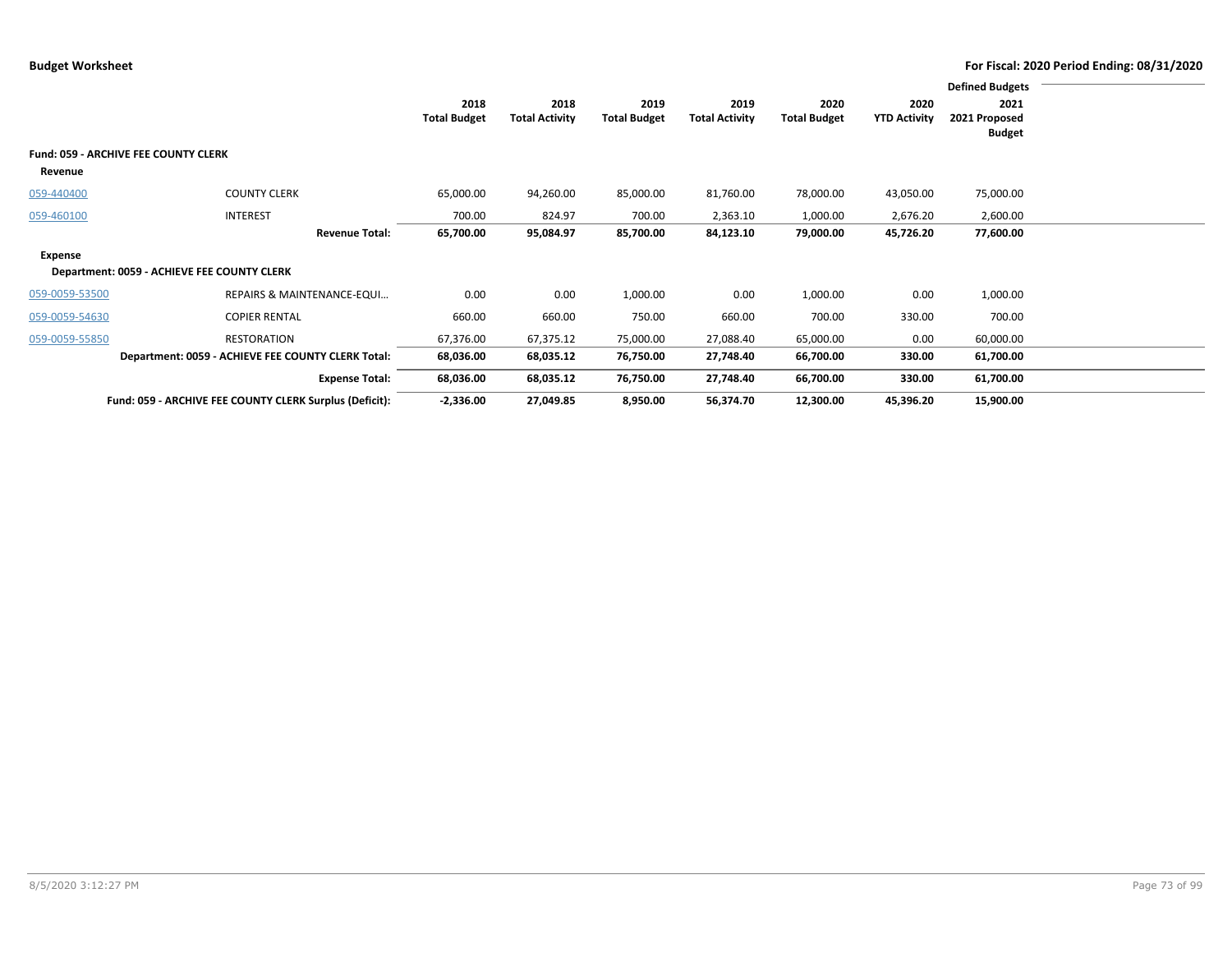|                                          |                                                             |                             |                               |                             |                               |                             |                             | <b>Defined Budgets</b>                 |  |
|------------------------------------------|-------------------------------------------------------------|-----------------------------|-------------------------------|-----------------------------|-------------------------------|-----------------------------|-----------------------------|----------------------------------------|--|
|                                          |                                                             | 2018<br><b>Total Budget</b> | 2018<br><b>Total Activity</b> | 2019<br><b>Total Budget</b> | 2019<br><b>Total Activity</b> | 2020<br><b>Total Budget</b> | 2020<br><b>YTD Activity</b> | 2021<br>2021 Proposed<br><b>Budget</b> |  |
| Fund: 060 - PERSONNEL / EMPLOYEE TESTING |                                                             |                             |                               |                             |                               |                             |                             |                                        |  |
| Revenue                                  |                                                             |                             |                               |                             |                               |                             |                             |                                        |  |
| 060-460100                               | <b>INTEREST</b>                                             | 50.00                       | 214.27                        | 50.00                       | 88.95                         | 100.00                      | 81.18                       | 100.00                                 |  |
| 060-460111                               | TRANSFER FROM GENERAL FUND                                  | 15,000.00                   | 15,000.00                     | 15,000.00                   | 15,000.00                     | 15,000.00                   | 15,000.00                   | 15,000.00                              |  |
|                                          | <b>Revenue Total:</b>                                       | 15,050.00                   | 15,214.27                     | 15,050.00                   | 15,088.95                     | 15,100.00                   | 15,081.18                   | 15,100.00                              |  |
| Expense                                  |                                                             |                             |                               |                             |                               |                             |                             |                                        |  |
|                                          | Department: 0060 - PERSONNEL / EMPLOYEE TESTING             |                             |                               |                             |                               |                             |                             |                                        |  |
| 060-0060-56050                           | <b>HEALTH PHYSICALS</b>                                     | 3,500.00                    | 515.00                        | 2,900.00                    | 2,900.00                      | 4,000.00                    | 0.00                        | 4,000.00                               |  |
| 060-0060-56110                           | <b>EMPLOYEE TESTING</b>                                     | 13,000.00                   | 12,146.00                     | 12,458.00                   | 12,457.21                     | 11,100.00                   | 9,876.00                    | 11,100.00                              |  |
| 060-0060-56150                           | <b>CLAIMS</b>                                               | 0.00                        | 0.00                          | 0.00                        | 0.00                          | 0.00                        | 720.00                      |                                        |  |
|                                          | Department: 0060 - PERSONNEL / EMPLOYEE TESTING Total:      | 16,500.00                   | 12,661.00                     | 15,358.00                   | 15,357.21                     | 15,100.00                   | 10,596.00                   | 15,100.00                              |  |
|                                          | <b>Expense Total:</b>                                       | 16,500.00                   | 12,661.00                     | 15,358.00                   | 15,357.21                     | 15,100.00                   | 10,596.00                   | 15,100.00                              |  |
|                                          | Fund: 060 - PERSONNEL / EMPLOYEE TESTING Surplus (Deficit): | $-1,450.00$                 | 2,553.27                      | $-308.00$                   | $-268.26$                     | 0.00                        | 4,485.18                    | 0.00                                   |  |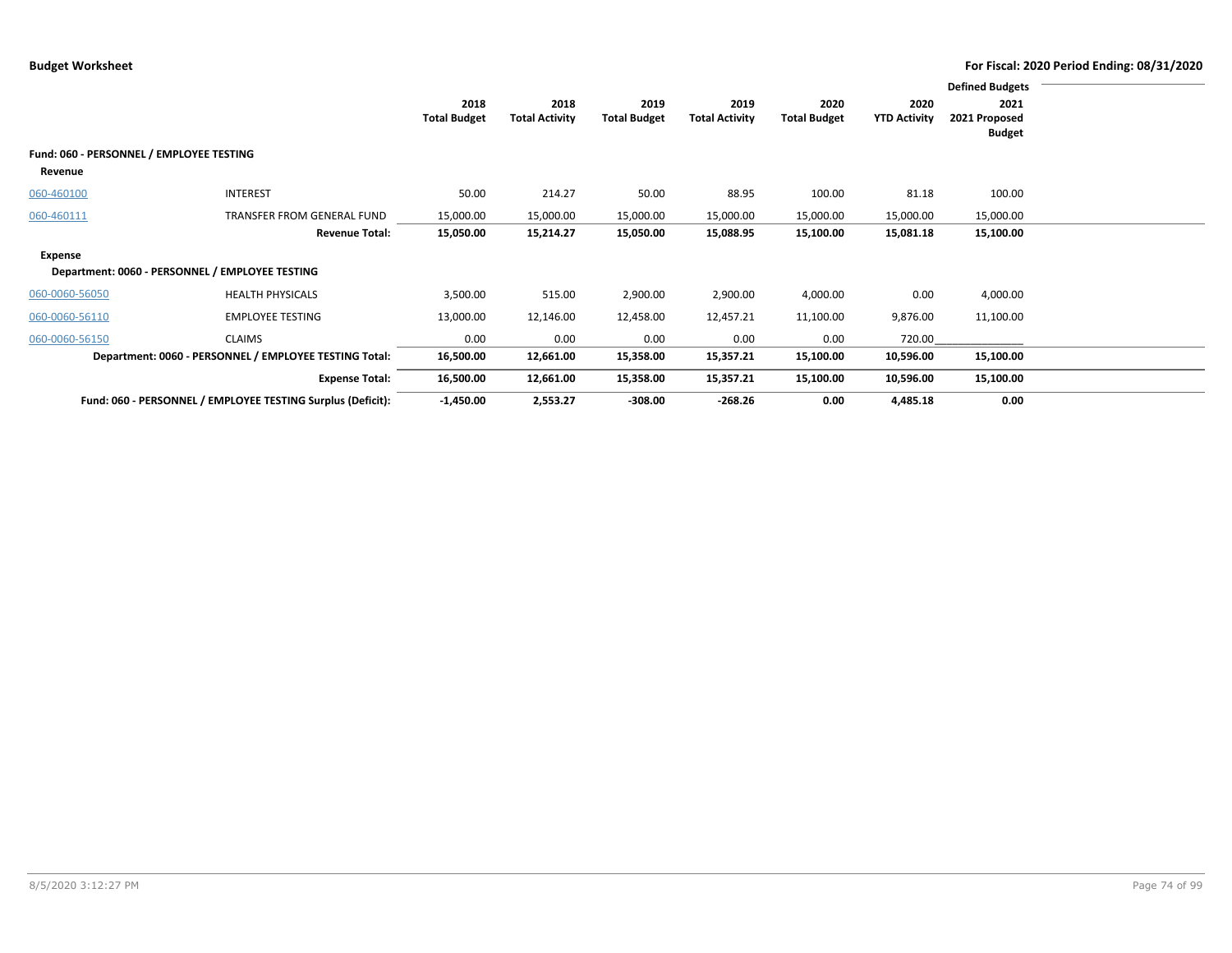|                                                       |                                                                   |                     |                       |                     |                       |                     |                     | <b>Defined Budgets</b> |  |
|-------------------------------------------------------|-------------------------------------------------------------------|---------------------|-----------------------|---------------------|-----------------------|---------------------|---------------------|------------------------|--|
|                                                       |                                                                   | 2018                | 2018                  | 2019                | 2019                  | 2020                | 2020                | 2021                   |  |
|                                                       |                                                                   | <b>Total Budget</b> | <b>Total Activity</b> | <b>Total Budget</b> | <b>Total Activity</b> | <b>Total Budget</b> | <b>YTD Activity</b> | 2021 Proposed          |  |
|                                                       |                                                                   |                     |                       |                     |                       |                     |                     | <b>Budget</b>          |  |
| <b>Fund: 061 - CONSTABLE PRECINCT 1 TRAINING FUND</b> |                                                                   |                     |                       |                     |                       |                     |                     |                        |  |
| Revenue                                               |                                                                   |                     |                       |                     |                       |                     |                     |                        |  |
| 061-433150                                            | <b>LEOSE ALLOCATION</b>                                           | 650.00              | 736.71                | 730.00              | 738.76                | 730.00              | 740.73              | 730.00                 |  |
| 061-460100                                            | <b>INTEREST</b>                                                   | 10.00               | 35.43                 | 30.00               | 23.50                 | 30.00               | 15.60               | 30.00                  |  |
|                                                       | <b>Revenue Total:</b>                                             | 660.00              | 772.14                | 760.00              | 762.26                | 760.00              | 756.33              | 760.00                 |  |
| Expense                                               |                                                                   |                     |                       |                     |                       |                     |                     |                        |  |
|                                                       | Department: 0061 - CONSTABLE PERCINT 1 TRAINING FUND              |                     |                       |                     |                       |                     |                     |                        |  |
| 061-0061-54350                                        | SEMINARS/DUES                                                     | 3,500.00            | 2,778.67              | 1,500.00            | 0.00                  | 1,500.00            | 0.00                | 1,500.00               |  |
|                                                       | Department: 0061 - CONSTABLE PERCINT 1 TRAINING FUND Total:       | 3,500.00            | 2,778.67              | 1,500.00            | 0.00                  | 1,500.00            | 0.00                | 1,500.00               |  |
|                                                       | <b>Expense Total:</b>                                             | 3,500.00            | 2,778.67              | 1,500.00            | 0.00                  | 1,500.00            | 0.00                | 1,500.00               |  |
|                                                       | Fund: 061 - CONSTABLE PRECINCT 1 TRAINING FUND Surplus (Deficit): | $-2,840.00$         | $-2,006.53$           | $-740.00$           | 762.26                | $-740.00$           | 756.33              | $-740.00$              |  |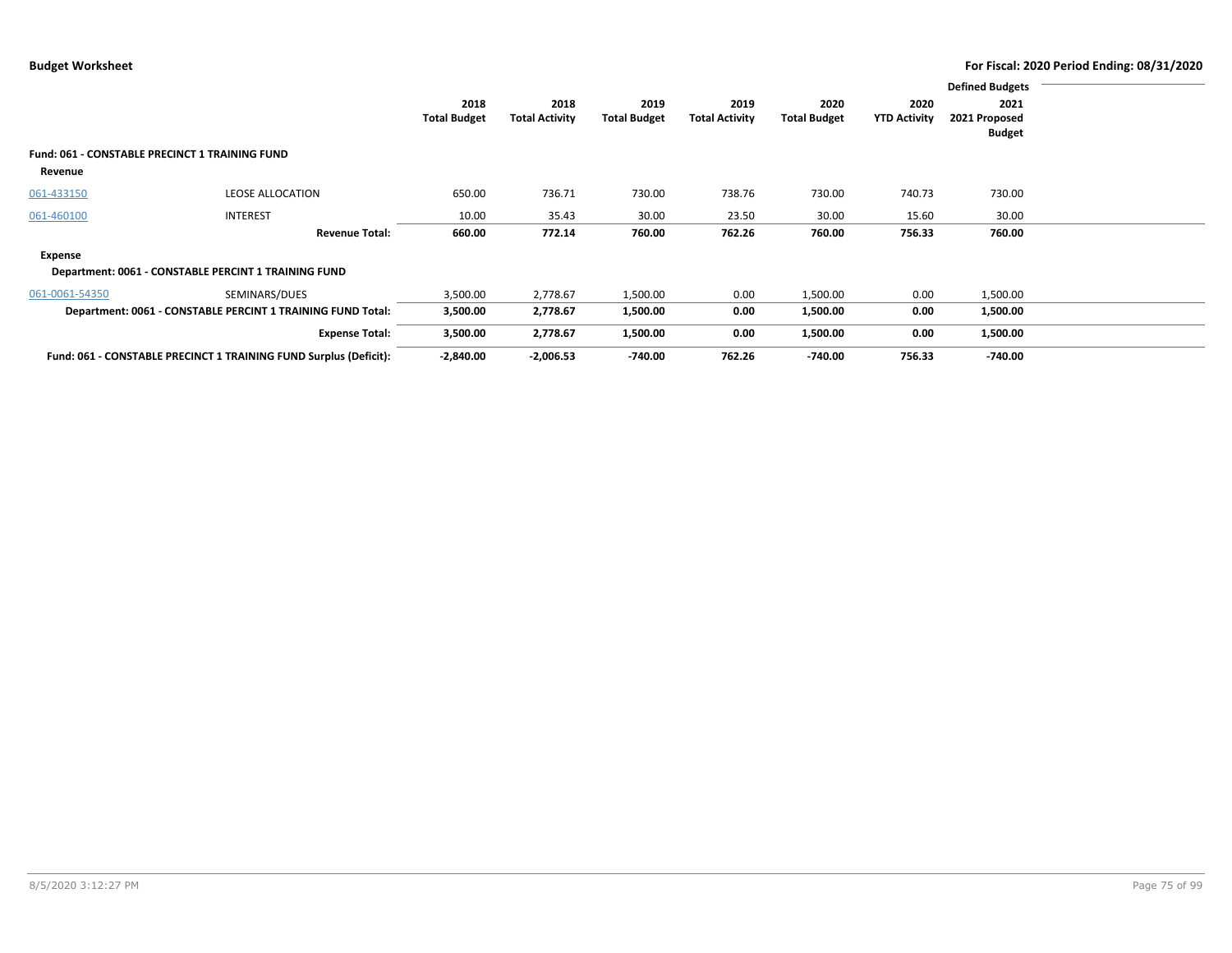|                                                       |                                                                   |                     |                       |                     |                       |                     |                     | <b>Defined Budgets</b> |  |
|-------------------------------------------------------|-------------------------------------------------------------------|---------------------|-----------------------|---------------------|-----------------------|---------------------|---------------------|------------------------|--|
|                                                       |                                                                   | 2018                | 2018                  | 2019                | 2019                  | 2020                | 2020                | 2021                   |  |
|                                                       |                                                                   | <b>Total Budget</b> | <b>Total Activity</b> | <b>Total Budget</b> | <b>Total Activity</b> | <b>Total Budget</b> | <b>YTD Activity</b> | 2021 Proposed          |  |
|                                                       |                                                                   |                     |                       |                     |                       |                     |                     | <b>Budget</b>          |  |
| <b>Fund: 062 - CONSTABLE PRECINCT 2 TRAINING FUND</b> |                                                                   |                     |                       |                     |                       |                     |                     |                        |  |
| Revenue                                               |                                                                   |                     |                       |                     |                       |                     |                     |                        |  |
| 062-433150                                            | <b>LEOSE ALLOCATION</b>                                           | 730.00              | 736.54                | 730.00              | 738.66                | 730.00              | 740.73              | 730.00                 |  |
| 062-460100                                            | <b>INTEREST</b>                                                   | 5.00                | 3.01                  | 5.00                | 7.70                  | 5.00                | 5.80                | 13.00                  |  |
|                                                       | <b>Revenue Total:</b>                                             | 735.00              | 739.55                | 735.00              | 746.36                | 735.00              | 746.53              | 743.00                 |  |
| Expense                                               |                                                                   |                     |                       |                     |                       |                     |                     |                        |  |
|                                                       | Department: 0062 - CONSTABLE PERCINT 2 TRAINING FUND              |                     |                       |                     |                       |                     |                     |                        |  |
| 062-0062-54350                                        | SEMINARS/DUES                                                     | 1,500.00            | 817.50                | 1,500.00            | 258.29                | 1,500.00            | 184.88              | 1,500.00               |  |
|                                                       | Department: 0062 - CONSTABLE PERCINT 2 TRAINING FUND Total:       | 1,500.00            | 817.50                | 1,500.00            | 258.29                | 1,500.00            | 184.88              | 1,500.00               |  |
|                                                       | <b>Expense Total:</b>                                             | 1,500.00            | 817.50                | 1,500.00            | 258.29                | 1,500.00            | 184.88              | 1,500.00               |  |
|                                                       | Fund: 062 - CONSTABLE PRECINCT 2 TRAINING FUND Surplus (Deficit): | $-765.00$           | $-77.95$              | $-765.00$           | 488.07                | $-765.00$           | 561.65              | $-757.00$              |  |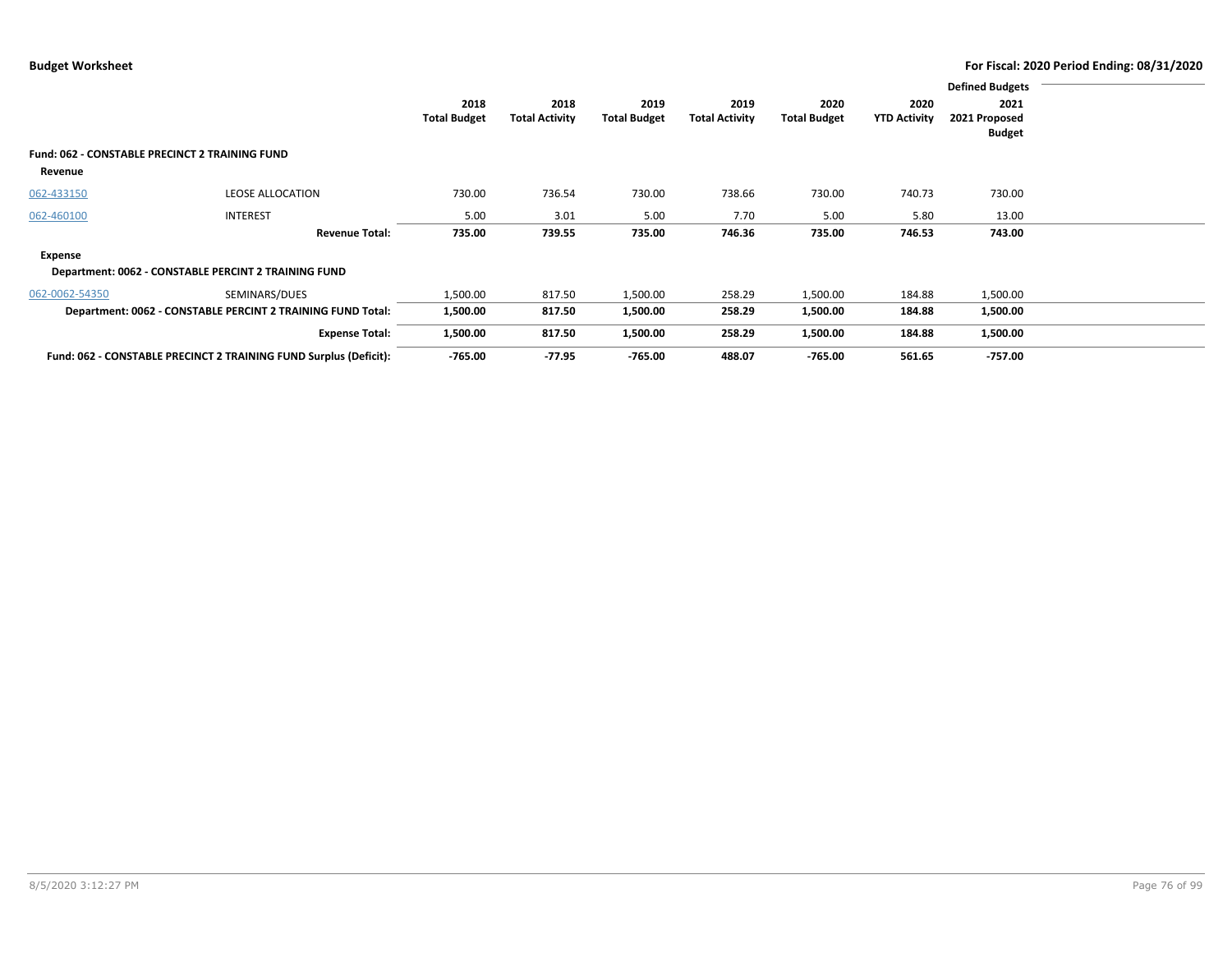|                                                       |                                                                   |                     |                       |                     |                       |                     |                     | <b>Defined Budgets</b> |  |
|-------------------------------------------------------|-------------------------------------------------------------------|---------------------|-----------------------|---------------------|-----------------------|---------------------|---------------------|------------------------|--|
|                                                       |                                                                   | 2018                | 2018                  | 2019                | 2019                  | 2020                | 2020                | 2021                   |  |
|                                                       |                                                                   | <b>Total Budget</b> | <b>Total Activity</b> | <b>Total Budget</b> | <b>Total Activity</b> | <b>Total Budget</b> | <b>YTD Activity</b> | 2021 Proposed          |  |
|                                                       |                                                                   |                     |                       |                     |                       |                     |                     | <b>Budget</b>          |  |
| <b>Fund: 063 - CONSTABLE PRECINCT 3 TRAINING FUND</b> |                                                                   |                     |                       |                     |                       |                     |                     |                        |  |
| Revenue                                               |                                                                   |                     |                       |                     |                       |                     |                     |                        |  |
| 063-433150                                            | <b>LEOSE ALLOCATION</b>                                           | 670.00              | 678.30                | 670.00              | 681.52                | 670.00              | 685.17              | 730.00                 |  |
| 063-460100                                            | <b>INTEREST</b>                                                   | 10.00               | 70.27                 | 50.00               | 53.68                 | 50.00               | 26.28               | 50.00                  |  |
|                                                       | <b>Revenue Total:</b>                                             | 680.00              | 748.57                | 720.00              | 735.20                | 720.00              | 711.45              | 780.00                 |  |
| Expense                                               |                                                                   |                     |                       |                     |                       |                     |                     |                        |  |
|                                                       | Department: 0063 - CONSTABLE PERCINT 3 TRAINING FUND              |                     |                       |                     |                       |                     |                     |                        |  |
| 063-0063-54350                                        | SEMINARS/DUES                                                     | 2,963.00            | 2,962.90              | 1,500.00            | 733.82                | 1,500.00            | 478.41              | 1,500.00               |  |
|                                                       | Department: 0063 - CONSTABLE PERCINT 3 TRAINING FUND Total:       | 2,963.00            | 2,962.90              | 1,500.00            | 733.82                | 1,500.00            | 478.41              | 1,500.00               |  |
|                                                       | <b>Expense Total:</b>                                             | 2,963.00            | 2,962.90              | 1,500.00            | 733.82                | 1,500.00            | 478.41              | 1,500.00               |  |
|                                                       | Fund: 063 - CONSTABLE PRECINCT 3 TRAINING FUND Surplus (Deficit): | $-2,283.00$         | $-2,214.33$           | -780.00             | 1.38                  | $-780.00$           | 233.04              | $-720.00$              |  |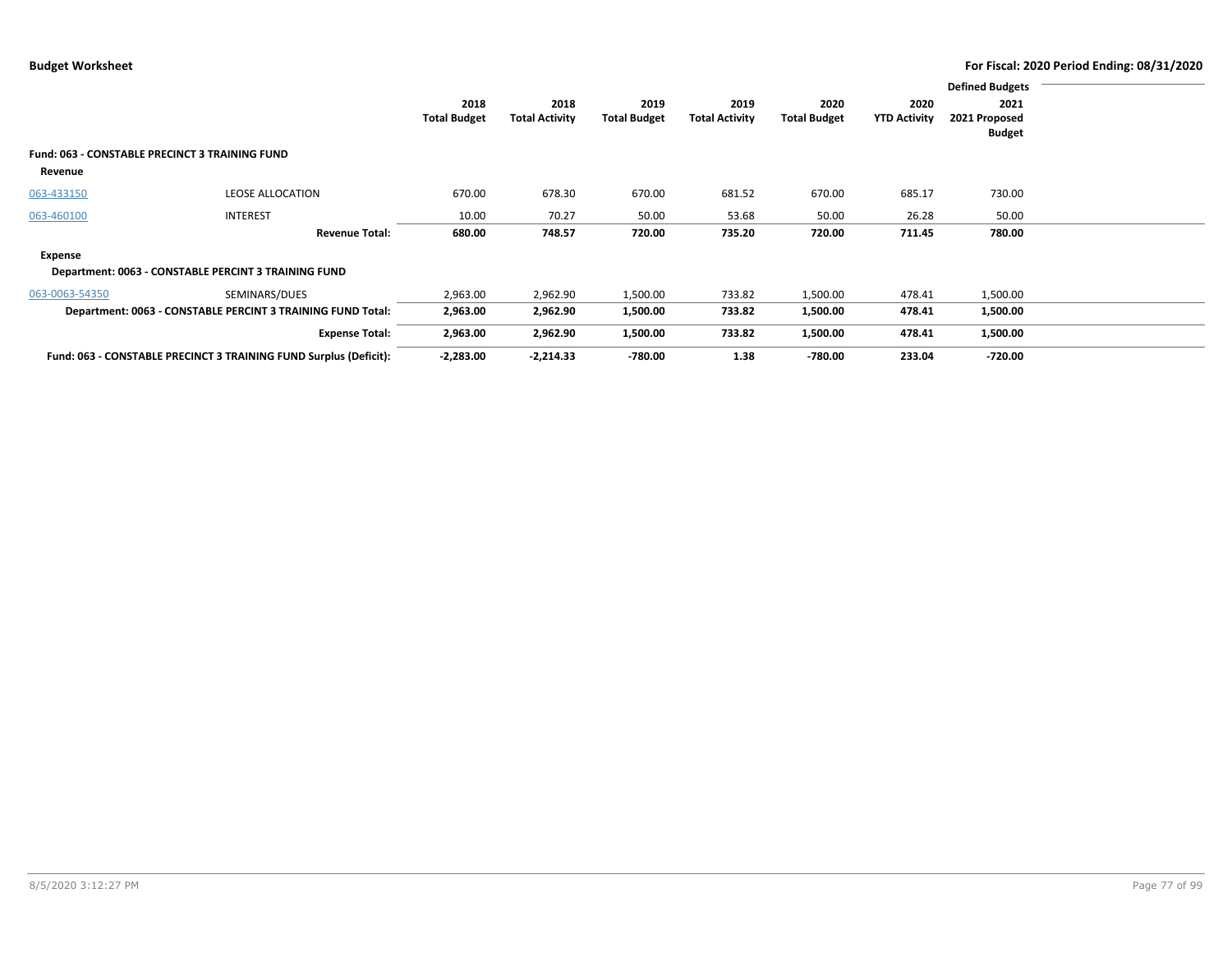|                                                |                                                                   |                     |                       |                     |                       |                     |                     | <b>Defined Budgets</b> |  |
|------------------------------------------------|-------------------------------------------------------------------|---------------------|-----------------------|---------------------|-----------------------|---------------------|---------------------|------------------------|--|
|                                                |                                                                   | 2018                | 2018                  | 2019                | 2019                  | 2020                | 2020                | 2021                   |  |
|                                                |                                                                   | <b>Total Budget</b> | <b>Total Activity</b> | <b>Total Budget</b> | <b>Total Activity</b> | <b>Total Budget</b> | <b>YTD Activity</b> | 2021 Proposed          |  |
|                                                |                                                                   |                     |                       |                     |                       |                     |                     | Budget                 |  |
| Fund: 064 - CONSTABLE PRECINCT 4 TRAINING FUND |                                                                   |                     |                       |                     |                       |                     |                     |                        |  |
| Revenue                                        |                                                                   |                     |                       |                     |                       |                     |                     |                        |  |
| 064-433150                                     | LEOSE ALLOCATION                                                  | 655.00              | 0.00                  | 670.00              | 0.00                  | 670.00              | 668.78              | 730.00                 |  |
| 064-460100                                     | <b>INTEREST</b>                                                   | 10.00               | 61.08                 | 50.00               | 60.97                 | 50.00               | 32.74               | 50.00                  |  |
|                                                | <b>Revenue Total:</b>                                             | 665.00              | 61.08                 | 720.00              | 60.97                 | 720.00              | 701.52              | 780.00                 |  |
| Expense                                        |                                                                   |                     |                       |                     |                       |                     |                     |                        |  |
|                                                | Department: 0064 - CONSTABLE PERCINT 4 TRAINING FUND              |                     |                       |                     |                       |                     |                     |                        |  |
| 064-0064-54350                                 | SEMINARS/DUES                                                     | 500.00              | 0.00                  | 500.00              | 196.75                | 1,500.00            | 0.00                | 1,500.00               |  |
|                                                | Department: 0064 - CONSTABLE PERCINT 4 TRAINING FUND Total:       | 500.00              | 0.00                  | 500.00              | 196.75                | 1,500.00            | 0.00                | 1,500.00               |  |
|                                                | <b>Expense Total:</b>                                             | 500.00              | 0.00                  | 500.00              | 196.75                | 1,500.00            | 0.00                | 1,500.00               |  |
|                                                | Fund: 064 - CONSTABLE PRECINCT 4 TRAINING FUND Surplus (Deficit): | 165.00              | 61.08                 | 220.00              | $-135.78$             | $-780.00$           | 701.52              | $-720.00$              |  |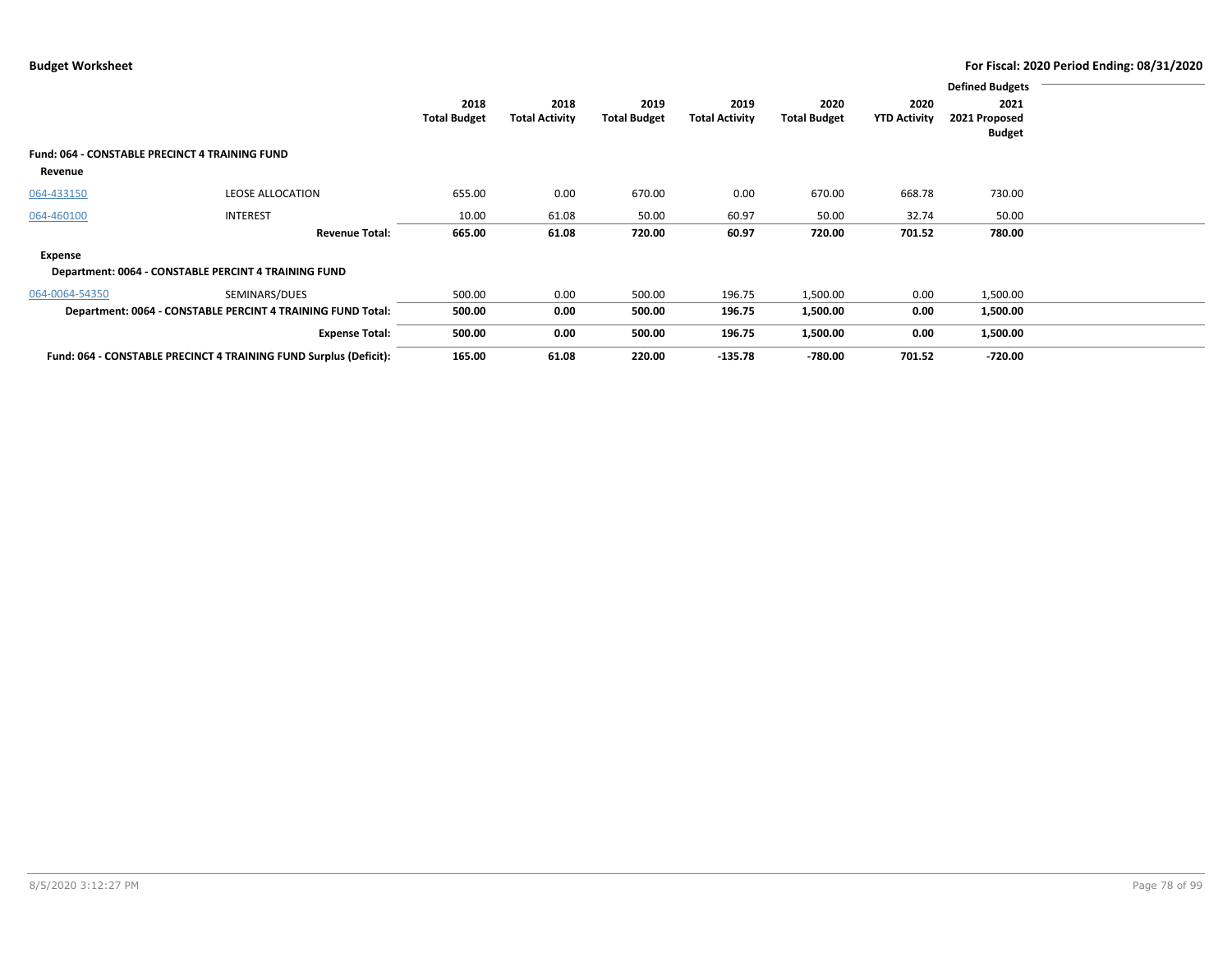|                                                  |                                                              |                     |                       |                     |                       |                     |                     | <b>Defined Budgets</b> |  |
|--------------------------------------------------|--------------------------------------------------------------|---------------------|-----------------------|---------------------|-----------------------|---------------------|---------------------|------------------------|--|
|                                                  |                                                              | 2018                | 2018                  | 2019                | 2019                  | 2020                | 2020                | 2021                   |  |
|                                                  |                                                              | <b>Total Budget</b> | <b>Total Activity</b> | <b>Total Budget</b> | <b>Total Activity</b> | <b>Total Budget</b> | <b>YTD Activity</b> | 2021 Proposed          |  |
|                                                  |                                                              |                     |                       |                     |                       |                     |                     | <b>Budget</b>          |  |
| <b>Fund: 065 - COMMUNITY SERVICE RESTITUTION</b> |                                                              |                     |                       |                     |                       |                     |                     |                        |  |
| Revenue                                          |                                                              |                     |                       |                     |                       |                     |                     |                        |  |
| 065-460100                                       | <b>INTEREST</b>                                              | 700.00              | 719.15                | 700.00              | 728.26                | 700.00              | 365.58              | 700.00                 |  |
|                                                  | <b>Revenue Total:</b>                                        | 700.00              | 719.15                | 700.00              | 728.26                | 700.00              | 365.58              | 700.00                 |  |
| Expense                                          |                                                              |                     |                       |                     |                       |                     |                     |                        |  |
|                                                  | <b>Department: 0065 - COMMUNITY SERVICE RESTITUTION</b>      |                     |                       |                     |                       |                     |                     |                        |  |
| 065-0065-53300                                   | <b>OPERATING SUPPLIES</b>                                    | 0.00                | 0.00                  | 300.00              | 0.00                  | 300.00              | 0.00                | 300.00                 |  |
|                                                  | Department: 0065 - COMMUNITY SERVICE RESTITUTION Total:      | 0.00                | 0.00                  | 300.00              | 0.00                  | 300.00              | 0.00                | 300.00                 |  |
|                                                  | <b>Expense Total:</b>                                        | 0.00                | 0.00                  | 300.00              | 0.00                  | 300.00              | 0.00                | 300.00                 |  |
|                                                  | Fund: 065 - COMMUNITY SERVICE RESTITUTION Surplus (Deficit): | 700.00              | 719.15                | 400.00              | 728.26                | 400.00              | 365.58              | 400.00                 |  |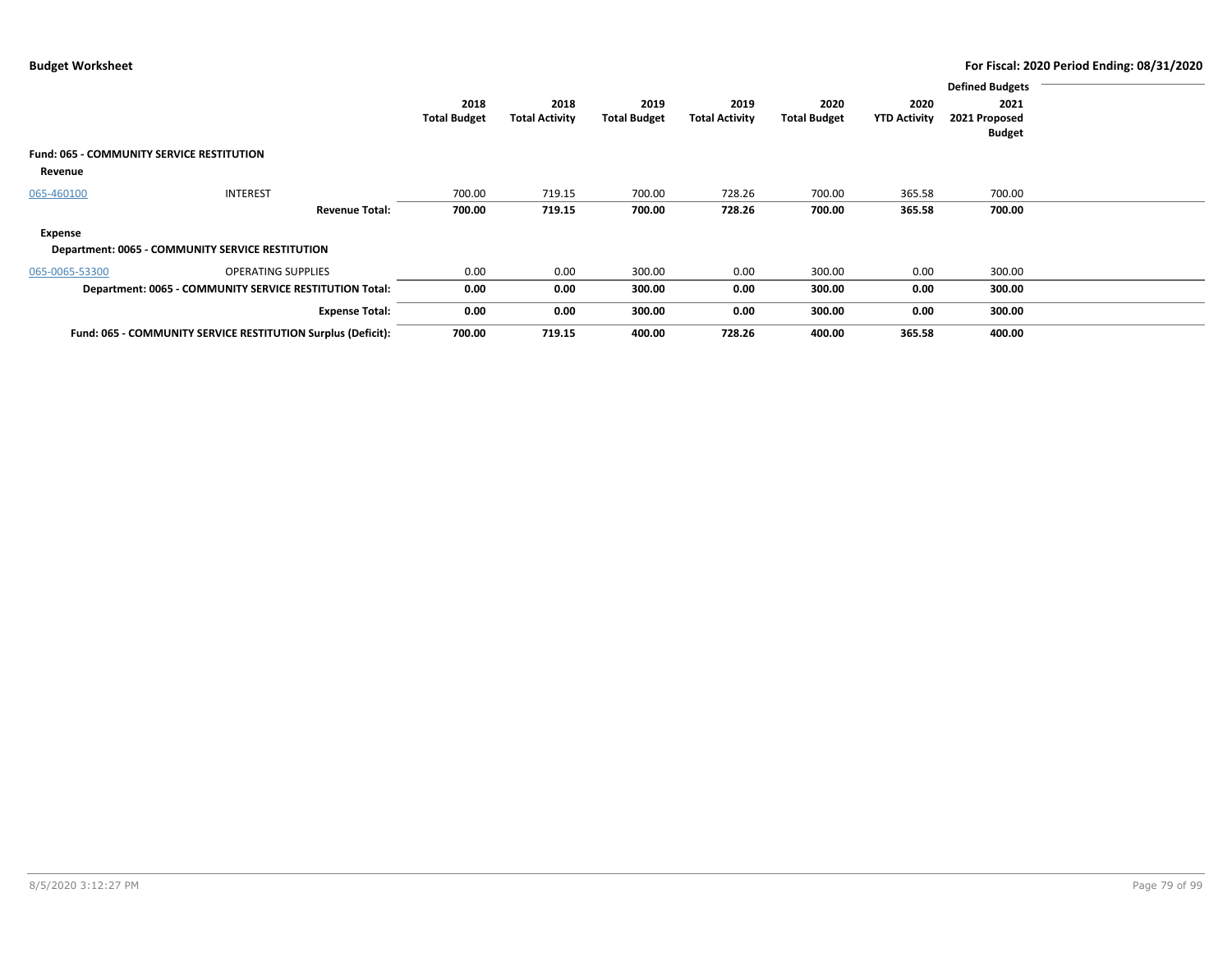|                                                         |                                                          |                             |                               |                             |                               |                             |                             | <b>Defined Budgets</b>                 |  |
|---------------------------------------------------------|----------------------------------------------------------|-----------------------------|-------------------------------|-----------------------------|-------------------------------|-----------------------------|-----------------------------|----------------------------------------|--|
|                                                         |                                                          | 2018<br><b>Total Budget</b> | 2018<br><b>Total Activity</b> | 2019<br><b>Total Budget</b> | 2019<br><b>Total Activity</b> | 2020<br><b>Total Budget</b> | 2020<br><b>YTD Activity</b> | 2021<br>2021 Proposed<br><b>Budget</b> |  |
| <b>Fund: 067 - INTEREST AND SINKING FUND</b><br>Revenue |                                                          |                             |                               |                             |                               |                             |                             |                                        |  |
| 067-410110                                              | <b>CURRENT TAXES - REAL PROPERTY</b>                     | 490,868.00                  | 544,487.18                    | 505,284.00                  | 549,173.15                    | 594,281.00                  | 195,530.13                  | 604,404.00                             |  |
| 067-410120                                              | DELINQUENT TAXES - REAL PROP                             | 2,000.00                    | 37,590.43                     | 2,000.00                    | 99,998.81                     | 2,000.00                    | 30,804.13                   | 2,000.00                               |  |
| 067-418120                                              | PENALTY & INTEREST - REAL PRO                            | 4,400.00                    | 4,352.06                      | 4,400.00                    | 10,010.56                     | 4,400.00                    | 1,770.26                    | 4,400.00                               |  |
| 067-460100                                              | <b>INTEREST</b>                                          | 10,000.00                   | 15,464.51                     | 10,000.00                   | 23,583.11                     | 10,000.00                   | 24,128.17                   | 10,000.00                              |  |
| 067-460123                                              | EXCESS ISSUANCE COSTS, 2020 R                            | 0.00                        | 0.00                          | 0.00                        | 0.00                          | 0.00                        | 2,073.01                    |                                        |  |
|                                                         | <b>Revenue Total:</b>                                    | 507,268.00                  | 601,894.18                    | 521,684.00                  | 682,765.63                    | 610,681.00                  | 254,305.70                  | 620,804.00                             |  |
| <b>Expense</b>                                          | Department: 0067 - DEBT SERVICE FUND                     |                             |                               |                             |                               |                             |                             |                                        |  |
| 067-0067-56200                                          | PRINCIPAL PAYMENTS                                       | 315,000.00                  | 315,000.00                    | 325,000.00                  | 325,000.00                    | 340,000.00                  | 340,000.00                  | 365,000.00                             |  |
| 067-0067-56600                                          | <b>INTEREST PAYMENTS</b>                                 | 123,075.00                  | 123,075.00                    | 111,038.00                  | 111,037.50                    | 96,075.00                   | 80,081.25                   | 52,575.00                              |  |
| 067-0067-56920                                          | FEE AND OTHER EXPENDITURE                                | 500.00                      | 400.00                        | 400.00                      | 400.00                        | 400.00                      | 0.00                        | 400.00                                 |  |
|                                                         | Department: 0067 - DEBT SERVICE FUND Total:              | 438,575.00                  | 438,475.00                    | 436,438.00                  | 436,437.50                    | 436,475.00                  | 420,081.25                  | 417,975.00                             |  |
|                                                         | <b>Expense Total:</b>                                    | 438,575.00                  | 438,475.00                    | 436,438.00                  | 436,437.50                    | 436,475.00                  | 420,081.25                  | 417,975.00                             |  |
|                                                         | Fund: 067 - INTEREST AND SINKING FUND Surplus (Deficit): | 68,693.00                   | 163,419.18                    | 85,246.00                   | 246,328.13                    | 174,206.00                  | $-165,775.55$               | 202,829.00                             |  |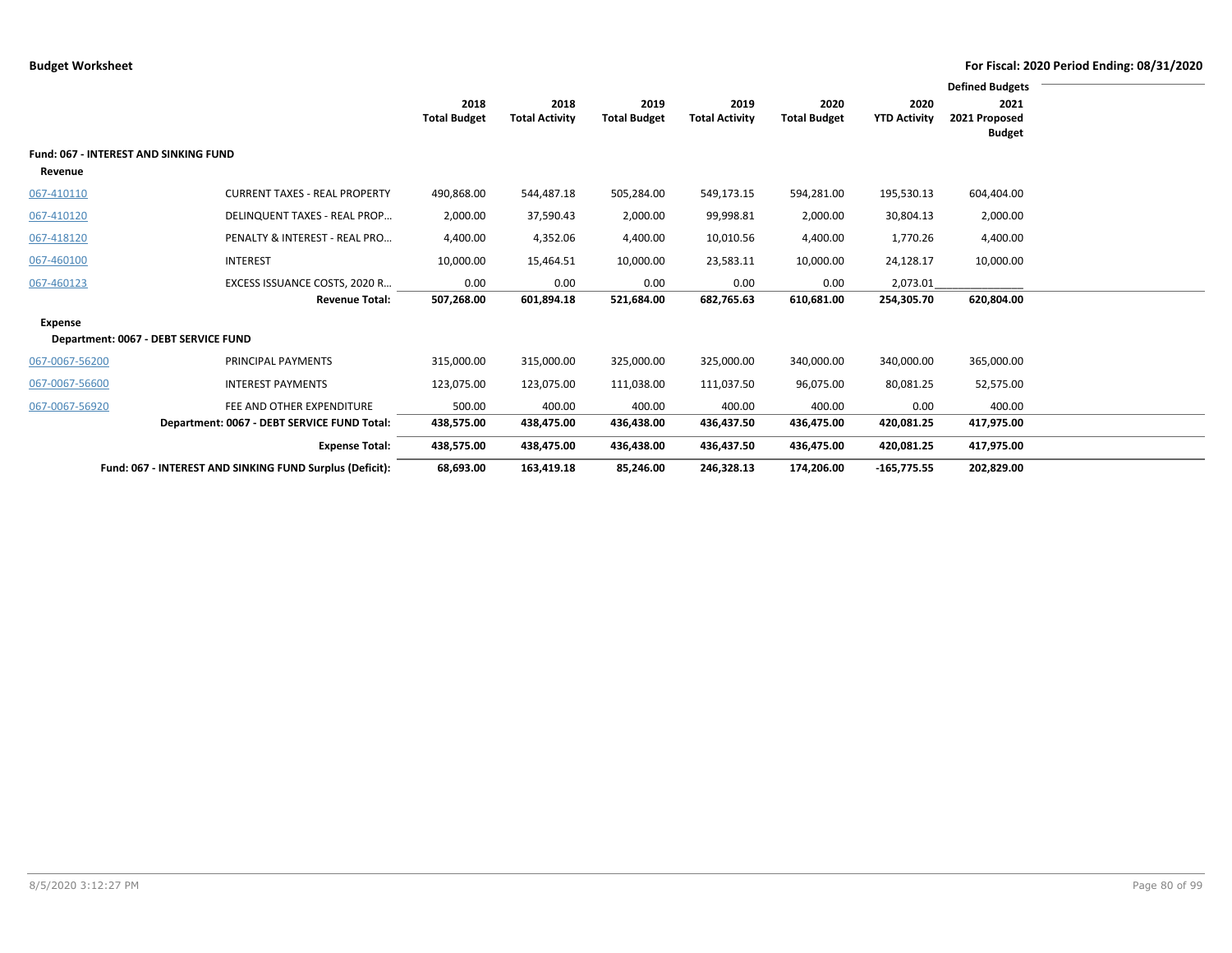|                                                   |                                                    |                     |                       |                     |                       |                     |                     | <b>Defined Budgets</b>         |  |
|---------------------------------------------------|----------------------------------------------------|---------------------|-----------------------|---------------------|-----------------------|---------------------|---------------------|--------------------------------|--|
|                                                   |                                                    | 2018                | 2018                  | 2019                | 2019                  | 2020                | 2020                | 2021                           |  |
|                                                   |                                                    | <b>Total Budget</b> | <b>Total Activity</b> | <b>Total Budget</b> | <b>Total Activity</b> | <b>Total Budget</b> | <b>YTD Activity</b> | 2021 Proposed<br><b>Budget</b> |  |
| <b>Fund: 070 - COURTHOUSE SECURITY</b><br>Revenue |                                                    |                     |                       |                     |                       |                     |                     |                                |  |
| 070-440400                                        | <b>COUNTY CLERK</b>                                | 10,000.00           | 12,156.29             | 10,000.00           | 10,966.79             | 12,000.00           | 6,331.27            | 9,500.00                       |  |
| 070-440700                                        | <b>DISTRICT CLERK</b>                              | 2,400.00            | 2,596.75              | 2,400.00            | 2,355.45              | 2,500.00            | 1,282.64            | 2,000.00                       |  |
| 070-440800                                        | <b>COURTHOUSE SECURITY (CHS)</b>                   | 6,500.00            | 9,565.68              | 8,000.00            | 8,054.28              | 8,500.00            | 5,353.31            | 7,000.00                       |  |
| 070-440801                                        | JUSTICE CRT BLDING SECURI                          | 2,000.00            | 2,893.39              | 2,500.00            | 2,572.45              | 2,500.00            | 794.41              | 2,300.00                       |  |
| 070-460100                                        | <b>INTEREST</b>                                    | 500.00              | 850.03                | 500.00              | 2,187.71              | 1,000.00            | 997.39              | 2,200.00                       |  |
|                                                   | <b>Revenue Total:</b>                              | 21,400.00           | 28,062.14             | 23,400.00           | 26,136.68             | 26,500.00           | 14,759.02           | 23,000.00                      |  |
| <b>Expense</b>                                    |                                                    |                     |                       |                     |                       |                     |                     |                                |  |
|                                                   | Department: 0070 - COURTHOUSE SECURITY             |                     |                       |                     |                       |                     |                     |                                |  |
| 070-0070-53200                                    | <b>SMALL CAPITAL ITEMS</b>                         | 16,750.00           | 1,699.95              | 20,000.00           | 17,378.86             | 20,000.00           | 3,847.04            | 10,000.00                      |  |
| 070-0070-53300                                    | <b>OPERATING SUPPLIES</b>                          | 4,250.00            | 4,240.91              | 1,000.00            | 0.00                  | 1,000.00            | 0.00                | 1,000.00                       |  |
| 070-0070-53500                                    | REPAIRS & MAINTENANCE-EQUI                         | 1,000.00            | 0.00                  | 1,000.00            | 0.00                  | 1,000.00            | 0.00                | 1,000.00                       |  |
| 070-0070-54500                                    | REPAIRS & MAINTENANCE-BUILD                        | 20,000.00           | 16,552.86             | 20,000.00           | 1,860.50              | 20,000.00           | 3,706.50            | 10,000.00                      |  |
| 070-0070-54550                                    | TRAINING                                           | 1,000.00            | 331.40                | 0.00                | 0.00                  | 500.00              | 0.00                | 500.00                         |  |
| 070-0070-55700                                    | <b>MACHINERY &amp; EQUIPMENT</b>                   | 0.00                | 0.00                  | 0.00                | 0.00                  | 0.00                | 5,179.67            | 500.00                         |  |
|                                                   | Department: 0070 - COURTHOUSE SECURITY Total:      | 43,000.00           | 22,825.12             | 42,000.00           | 19,239.36             | 42,500.00           | 12,733.21           | 23,000.00                      |  |
|                                                   | <b>Expense Total:</b>                              | 43,000.00           | 22,825.12             | 42,000.00           | 19,239.36             | 42,500.00           | 12,733.21           | 23,000.00                      |  |
|                                                   | Fund: 070 - COURTHOUSE SECURITY Surplus (Deficit): | $-21,600.00$        | 5,237.02              | $-18,600.00$        | 6,897.32              | $-16,000.00$        | 2,025.81            | 0.00                           |  |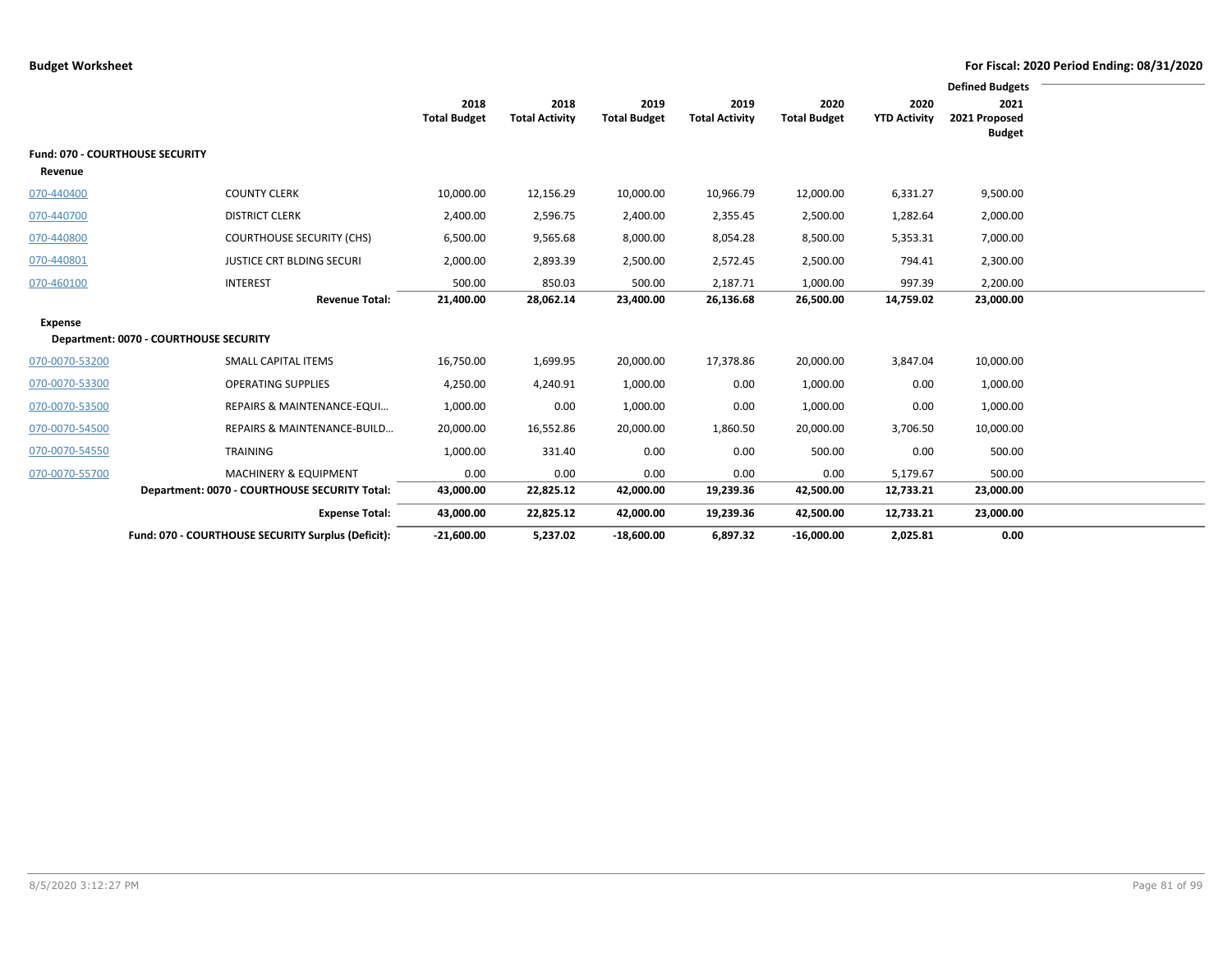|                                                |                                                            |                     |                       |                     |                       |                     |                     | <b>Defined Budgets</b> |  |
|------------------------------------------------|------------------------------------------------------------|---------------------|-----------------------|---------------------|-----------------------|---------------------|---------------------|------------------------|--|
|                                                |                                                            | 2018                | 2018                  | 2019                | 2019                  | 2020                | 2020                | 2021                   |  |
|                                                |                                                            | <b>Total Budget</b> | <b>Total Activity</b> | <b>Total Budget</b> | <b>Total Activity</b> | <b>Total Budget</b> | <b>YTD Activity</b> | 2021 Proposed          |  |
|                                                |                                                            |                     |                       |                     |                       |                     |                     | <b>Budget</b>          |  |
| <b>Fund: 071 - DISTRICT COURT ARCHIVE FUND</b> |                                                            |                     |                       |                     |                       |                     |                     |                        |  |
| Revenue                                        |                                                            |                     |                       |                     |                       |                     |                     |                        |  |
| 071-440700                                     | <b>DISTRICT CLERK</b>                                      | 0.00                | 4,909.60              | 0.00                | 4,660.40              | 4,200.00            | 2,390.00            | 4,400.00               |  |
| 071-460100                                     | <b>INTEREST</b>                                            | 0.00                | 125.99                | 0.00                | 357.55                | 300.00              | 121.44              | 160.00                 |  |
|                                                | <b>Revenue Total:</b>                                      | 0.00                | 5,035.59              | 0.00                | 5,017.95              | 4,500.00            | 2,511.44            | 4,560.00               |  |
| Expense                                        |                                                            |                     |                       |                     |                       |                     |                     |                        |  |
|                                                | Department: 0071 - DISTRICT COURT ACHIEVE FUND             |                     |                       |                     |                       |                     |                     |                        |  |
| 071-0071-55850                                 | RESTORATION                                                | 0.00                | 0.00                  | 0.00                | 10,882.75             | 0.00                | 0.00                |                        |  |
|                                                | Department: 0071 - DISTRICT COURT ACHIEVE FUND Total:      | 0.00                | 0.00                  | 0.00                | 10,882.75             | 0.00                | 0.00                | 0.00                   |  |
|                                                | <b>Expense Total:</b>                                      | 0.00                | 0.00                  | 0.00                | 10,882.75             | 0.00                | 0.00                | 0.00                   |  |
|                                                | Fund: 071 - DISTRICT COURT ARCHIVE FUND Surplus (Deficit): | 0.00                | 5,035.59              | 0.00                | $-5,864.80$           | 4,500.00            | 2,511.44            | 4,560.00               |  |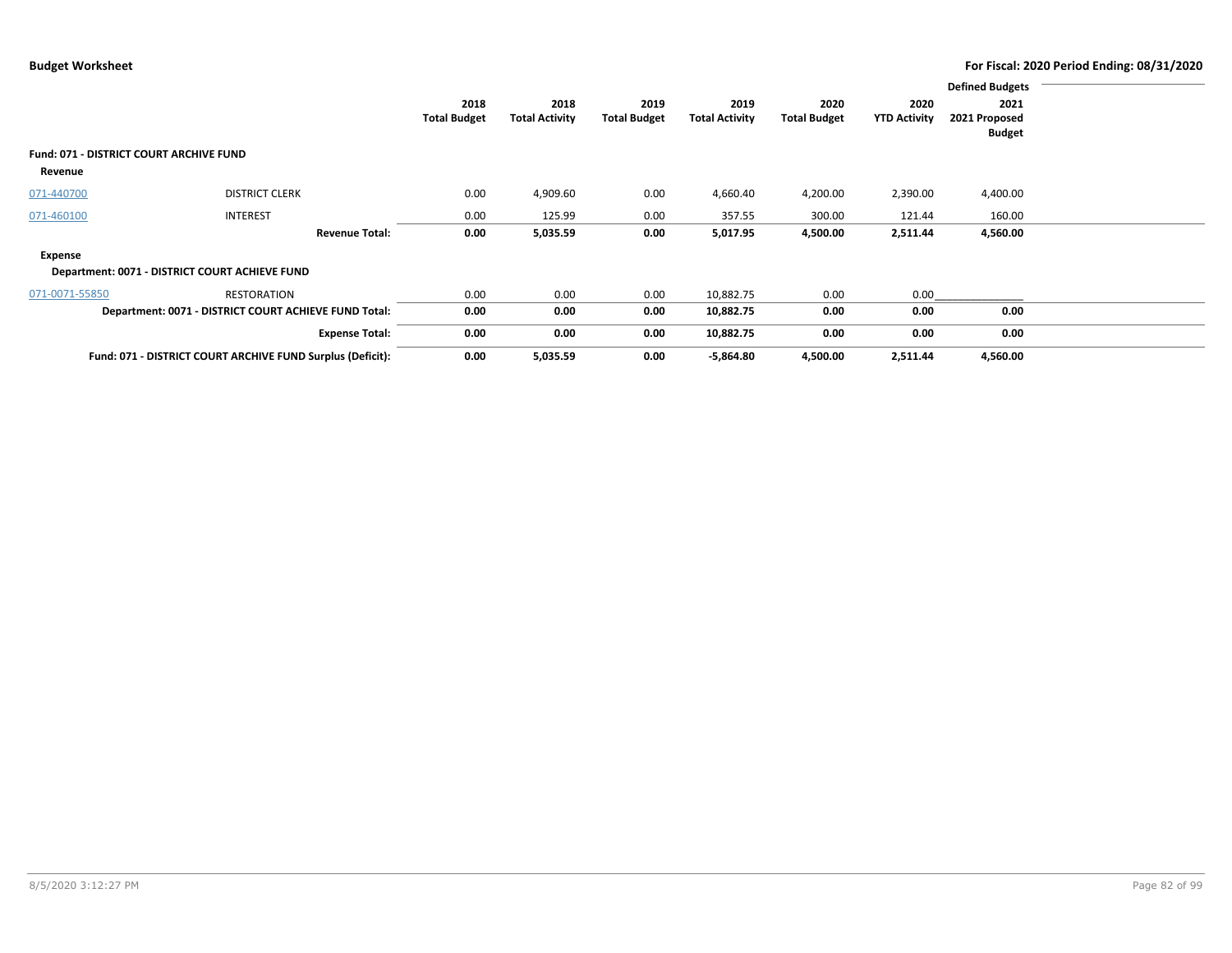|            |                                                     |                     |                       |                     |                       |                     |                     | <b>Defined Budgets</b> |  |
|------------|-----------------------------------------------------|---------------------|-----------------------|---------------------|-----------------------|---------------------|---------------------|------------------------|--|
|            |                                                     | 2018                | 2018                  | 2019                | 2019                  | 2020                | 2020                | 2021                   |  |
|            |                                                     | <b>Total Budget</b> | <b>Total Activity</b> | <b>Total Budget</b> | <b>Total Activity</b> | <b>Total Budget</b> | <b>YTD Activity</b> | 2021 Proposed          |  |
|            |                                                     |                     |                       |                     |                       |                     |                     | <b>Budget</b>          |  |
|            | <b>Fund: 072 - UNCLAIMED AND ABANDONED PROPERTY</b> |                     |                       |                     |                       |                     |                     |                        |  |
| Revenue    |                                                     |                     |                       |                     |                       |                     |                     |                        |  |
| 072-460100 | <b>INTEREST</b>                                     | 0.00                | 273.02                | 0.00                | 274.87                | 250.00              | 140.85              | 280.00                 |  |
| 072-475106 | UNCLAIMED CHECKS                                    | 0.00                | 3,021.55              | 0.00                | 509.77                | 0.00                | 532.01              | 350.00                 |  |
|            | <b>Revenue Total:</b>                               | 0.00                | 3,294.57              | 0.00                | 784.64                | 250.00              | 672.86              | 630.00                 |  |
|            | Fund: 072 - UNCLAIMED AND ABANDONED PROPERTY Total: | 0.00                | 3,294.57              | 0.00                | 784.64                | 250.00              | 672.86              | 630.00                 |  |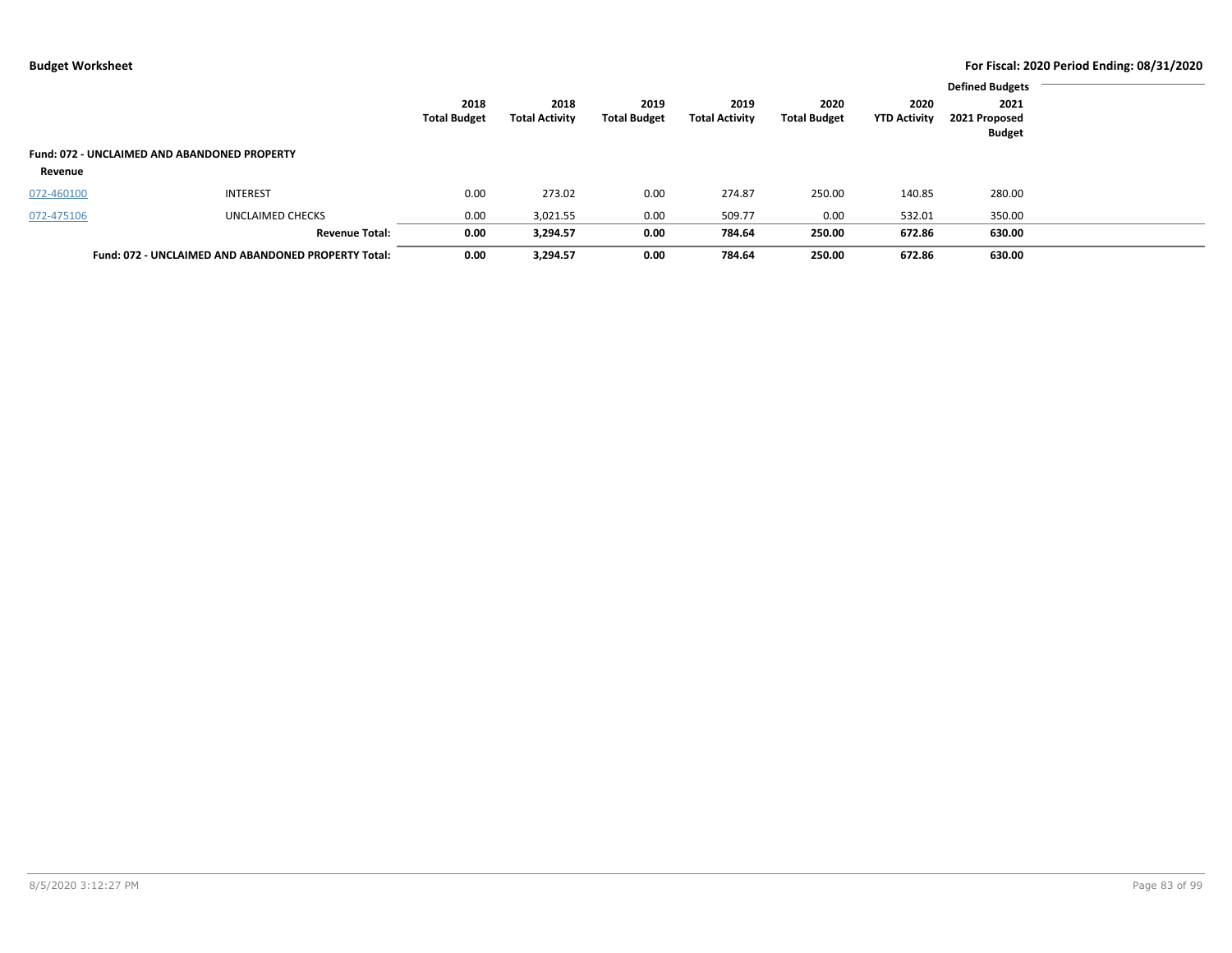|                                      |                                      |                     |                       |                     |                       |                     |                     | <b>Defined Budgets</b> |  |
|--------------------------------------|--------------------------------------|---------------------|-----------------------|---------------------|-----------------------|---------------------|---------------------|------------------------|--|
|                                      |                                      | 2018                | 2018                  | 2019                | 2019                  | 2020                | 2020                | 2021                   |  |
|                                      |                                      | <b>Total Budget</b> | <b>Total Activity</b> | <b>Total Budget</b> | <b>Total Activity</b> | <b>Total Budget</b> | <b>YTD Activity</b> | 2021 Proposed          |  |
|                                      |                                      |                     |                       |                     |                       |                     |                     | <b>Budget</b>          |  |
| <b>Fund: 073 - HOMELAND SECURITY</b> |                                      |                     |                       |                     |                       |                     |                     |                        |  |
| Revenue                              |                                      |                     |                       |                     |                       |                     |                     |                        |  |
| 073-460100                           | <b>INTEREST</b>                      | 0.00                | 5.94                  | 0.00                | 8.27                  | 5.00                | 3.74                | 7.00                   |  |
|                                      | <b>Revenue Total:</b>                | 0.00                | 5.94                  | 0.00                | 8.27                  | 5.00                | 3.74                | 7.00                   |  |
|                                      | Fund: 073 - HOMELAND SECURITY Total: | 0.00                | 5.94                  | 0.00                | 8.27                  | 5.00                | 3.74                | 7.00                   |  |
|                                      |                                      |                     |                       |                     |                       |                     |                     |                        |  |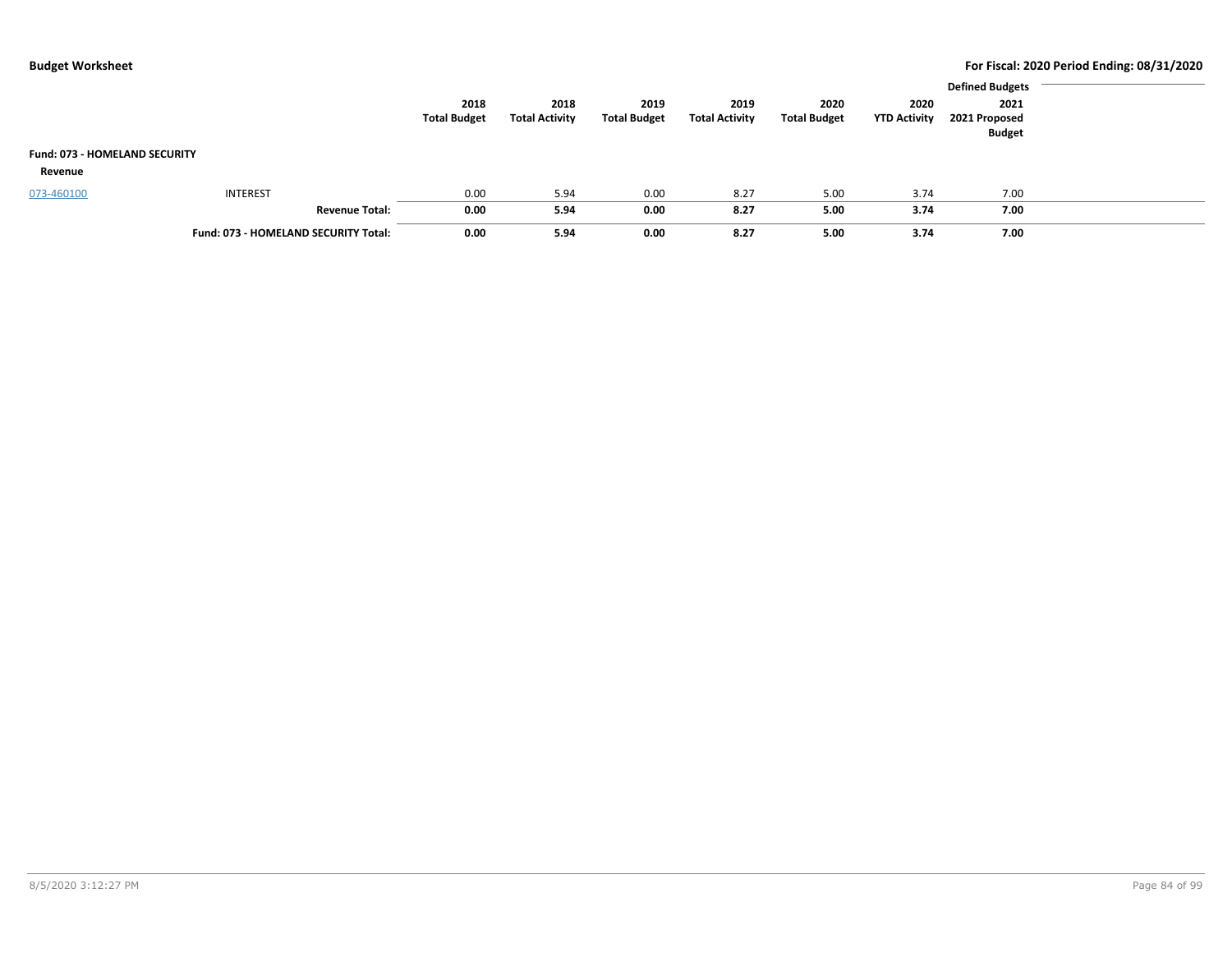|                                                        | 2018                          | 2018                  | 2019                | 2019                  | 2020                | 2020                | <b>Defined Budgets</b><br>2021 |  |
|--------------------------------------------------------|-------------------------------|-----------------------|---------------------|-----------------------|---------------------|---------------------|--------------------------------|--|
|                                                        | <b>Total Budget</b>           | <b>Total Activity</b> | <b>Total Budget</b> | <b>Total Activity</b> | <b>Total Budget</b> | <b>YTD Activity</b> | 2021 Proposed<br><b>Budget</b> |  |
| Fund: 074 - WC-TX COMMUNITY DEVELOPMENT PROGRAM        |                               |                       |                     |                       |                     |                     |                                |  |
| Revenue                                                |                               |                       |                     |                       |                     |                     |                                |  |
| <b>INTEREST</b><br>074-460100                          | 0.00                          | 7.55                  | 0.00                | 7.65                  | 5.00                | 1,573.52            | 7.00                           |  |
|                                                        | 0.00<br><b>Revenue Total:</b> | 7.55                  | 0.00                | 7.65                  | 5.00                | 1,573.52            | 7.00                           |  |
| Fund: 074 - WC-TX COMMUNITY DEVELOPMENT PROGRAM Total: | 0.00                          | 7.55                  | 0.00                | 7.65                  | 5.00                | 1,573.52            | 7.00                           |  |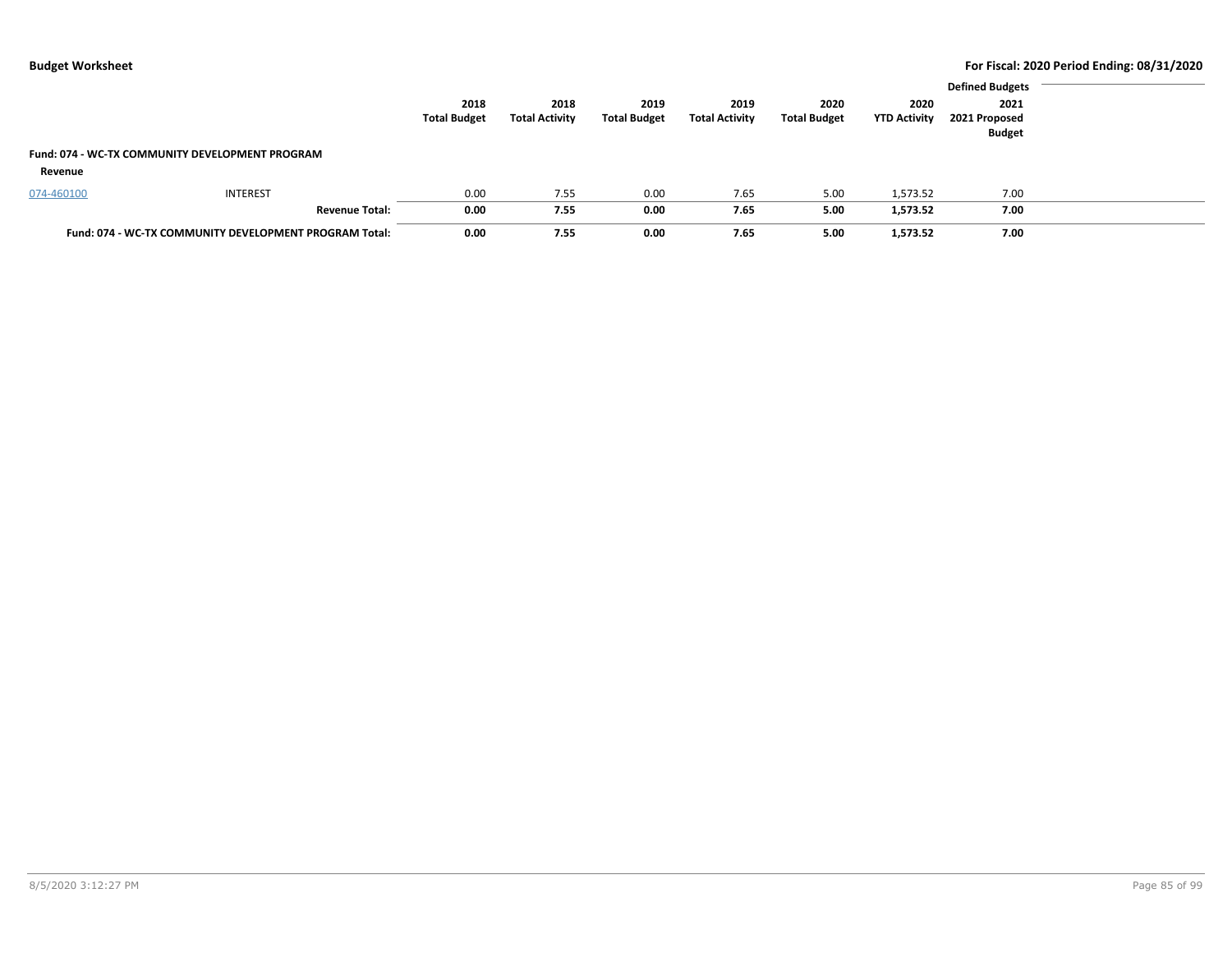|                                |                                                   |                     |                       |                     |                       |                     |                     | <b>Defined Budgets</b> |  |
|--------------------------------|---------------------------------------------------|---------------------|-----------------------|---------------------|-----------------------|---------------------|---------------------|------------------------|--|
|                                |                                                   | 2018                | 2018                  | 2019                | 2019                  | 2020                | 2020                | 2021                   |  |
|                                |                                                   | <b>Total Budget</b> | <b>Total Activity</b> | <b>Total Budget</b> | <b>Total Activity</b> | <b>Total Budget</b> | <b>YTD Activity</b> | 2021 Proposed          |  |
|                                |                                                   |                     |                       |                     |                       |                     |                     | <b>Budget</b>          |  |
| Fund: 076 - TOBACCO SETTLEMENT |                                                   |                     |                       |                     |                       |                     |                     |                        |  |
| Revenue                        |                                                   |                     |                       |                     |                       |                     |                     |                        |  |
| 076-433112                     | SETTLEMENT                                        | 15,000.00           | 35,440.19             | 0.00                | 23,806.57             | 20,000.00           | 24,043.85           | 24,900.00              |  |
| 076-460100                     | <b>INTEREST</b>                                   | 1,300.00            | 9,101.31              | 7,500.00            | 9,936.47              | 7,500.00            | 4,771.56            | 5,100.00               |  |
|                                | <b>Revenue Total:</b>                             | 16,300.00           | 44,541.50             | 7,500.00            | 33,743.04             | 27,500.00           | 28,815.41           | 30,000.00              |  |
| Expense                        |                                                   |                     |                       |                     |                       |                     |                     |                        |  |
|                                | Department: 0076 - TOBACCO SETTLEMENT             |                     |                       |                     |                       |                     |                     |                        |  |
| 076-0076-55700                 | <b>MACHINERY &amp; EQUIPMENT</b>                  | 0.00                | 36,471.52             | 36,472.00           | 36,471.52             | 30,000.00           | 0.00                | 30,000.00              |  |
|                                | Department: 0076 - TOBACCO SETTLEMENT Total:      | 0.00                | 36,471.52             | 36,472.00           | 36,471.52             | 30,000.00           | 0.00                | 30,000.00              |  |
|                                | <b>Expense Total:</b>                             | 0.00                | 36,471.52             | 36,472.00           | 36,471.52             | 30,000.00           | 0.00                | 30,000.00              |  |
|                                | Fund: 076 - TOBACCO SETTLEMENT Surplus (Deficit): | 16,300.00           | 8,069.98              | $-28,972.00$        | $-2,728.48$           | $-2,500.00$         | 28,815.41           | 0.00                   |  |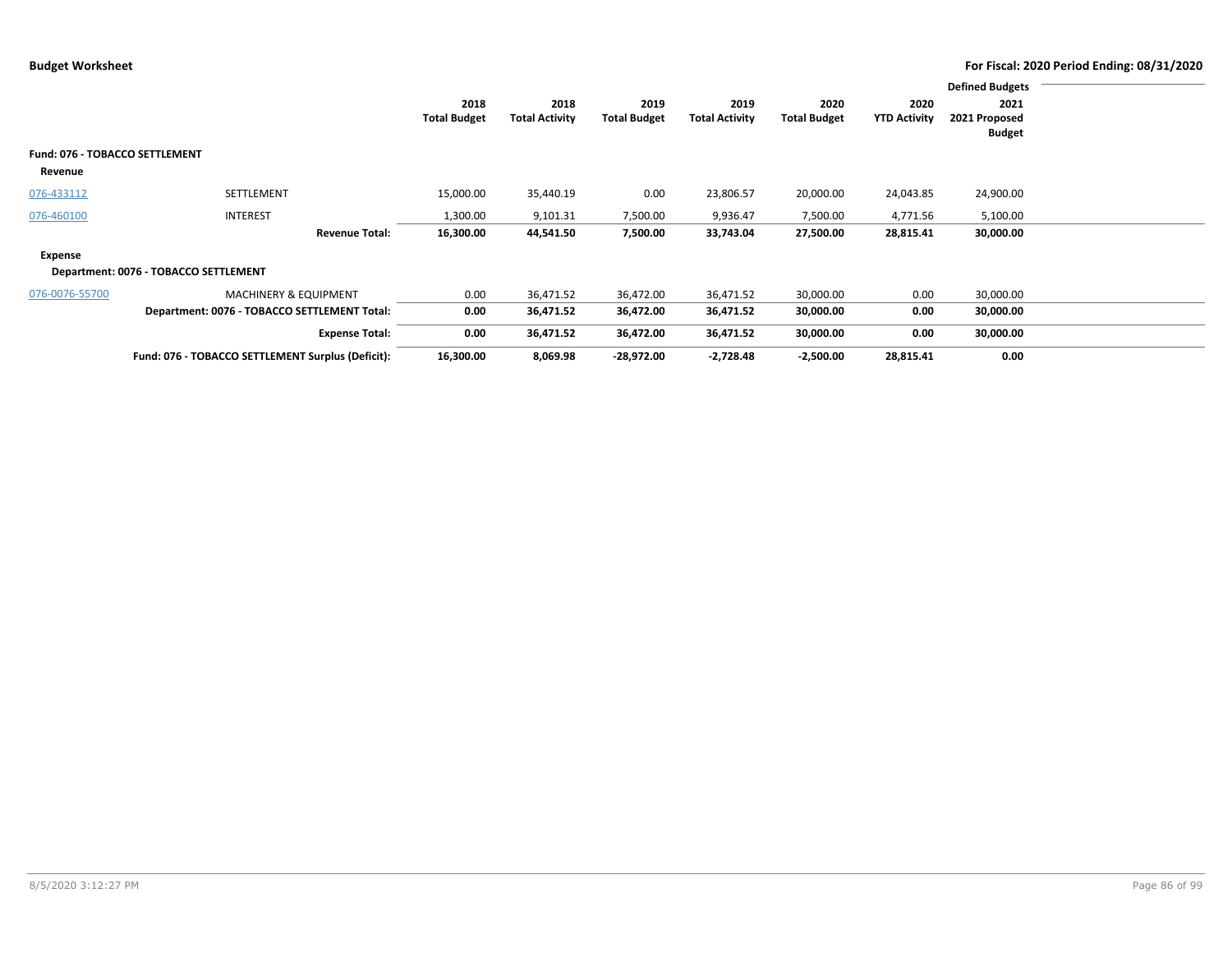|                |                                                        |                     |                       |                     |                       |                     |                     | <b>Defined Budgets</b> |  |
|----------------|--------------------------------------------------------|---------------------|-----------------------|---------------------|-----------------------|---------------------|---------------------|------------------------|--|
|                |                                                        | 2018                | 2018                  | 2019                | 2019                  | 2020                | 2020                | 2021                   |  |
|                |                                                        | <b>Total Budget</b> | <b>Total Activity</b> | <b>Total Budget</b> | <b>Total Activity</b> | <b>Total Budget</b> | <b>YTD Activity</b> | 2021 Proposed          |  |
|                |                                                        |                     |                       |                     |                       |                     |                     | <b>Budget</b>          |  |
|                | <b>Fund: 080 - CLERK ELECTIONS ACCOUNT</b>             |                     |                       |                     |                       |                     |                     |                        |  |
| Revenue        |                                                        |                     |                       |                     |                       |                     |                     |                        |  |
| 080-431107     | 2020 CARES ACT                                         | 0.00                | 0.00                  | 0.00                | 0.00                  | 0.00                | 39,297.16           |                        |  |
| 080-460100     | <b>INTEREST</b>                                        | 100.00              | 311.13                | 0.00                | 497.86                | 400.00              | 115.16              | 10.00                  |  |
| 080-470113     | <b>RENT-VOTING MACHINE</b>                             | 2,300.00            | 0.00                  | 0.00                | 5,867.61              | 0.00                | 0.00                | 500.00                 |  |
| 080-475300     | ADMINISTRATIVE COST INCUR                              | 2,600.00            | 0.00                  | 0.00                | 0.00                  | 0.00                | 0.00                |                        |  |
|                | <b>Revenue Total:</b>                                  | 5,000.00            | 311.13                | 0.00                | 6,365.47              | 400.00              | 39,412.32           | 510.00                 |  |
| Expense        |                                                        |                     |                       |                     |                       |                     |                     |                        |  |
|                | Department: 0080 - CLERK ELECTIONS ACCOUNT             |                     |                       |                     |                       |                     |                     |                        |  |
| 080-0080-53100 | <b>OFFICE SUPPLIES</b>                                 | 1,500.00            | $-550.00$             | 0.00                | 0.00                  | 400.00              | 0.00                | 400.00                 |  |
| 080-0080-53119 | COVID-19                                               | 0.00                | 0.00                  | 0.00                | 0.00                  | 0.00                | 4,299.00            |                        |  |
| 080-0080-55700 | MACHINERY & EQUIPMENT                                  | 0.00                | 0.00                  | 0.00                | 0.00                  | 0.00                | 34,400.00           |                        |  |
|                | Department: 0080 - CLERK ELECTIONS ACCOUNT Total:      | 1,500.00            | -550.00               | 0.00                | 0.00                  | 400.00              | 38,699.00           | 400.00                 |  |
|                | <b>Expense Total:</b>                                  | 1,500.00            | -550.00               | 0.00                | 0.00                  | 400.00              | 38,699.00           | 400.00                 |  |
|                | Fund: 080 - CLERK ELECTIONS ACCOUNT Surplus (Deficit): | 3,500.00            | 861.13                | 0.00                | 6,365.47              | 0.00                | 713.32              | 110.00                 |  |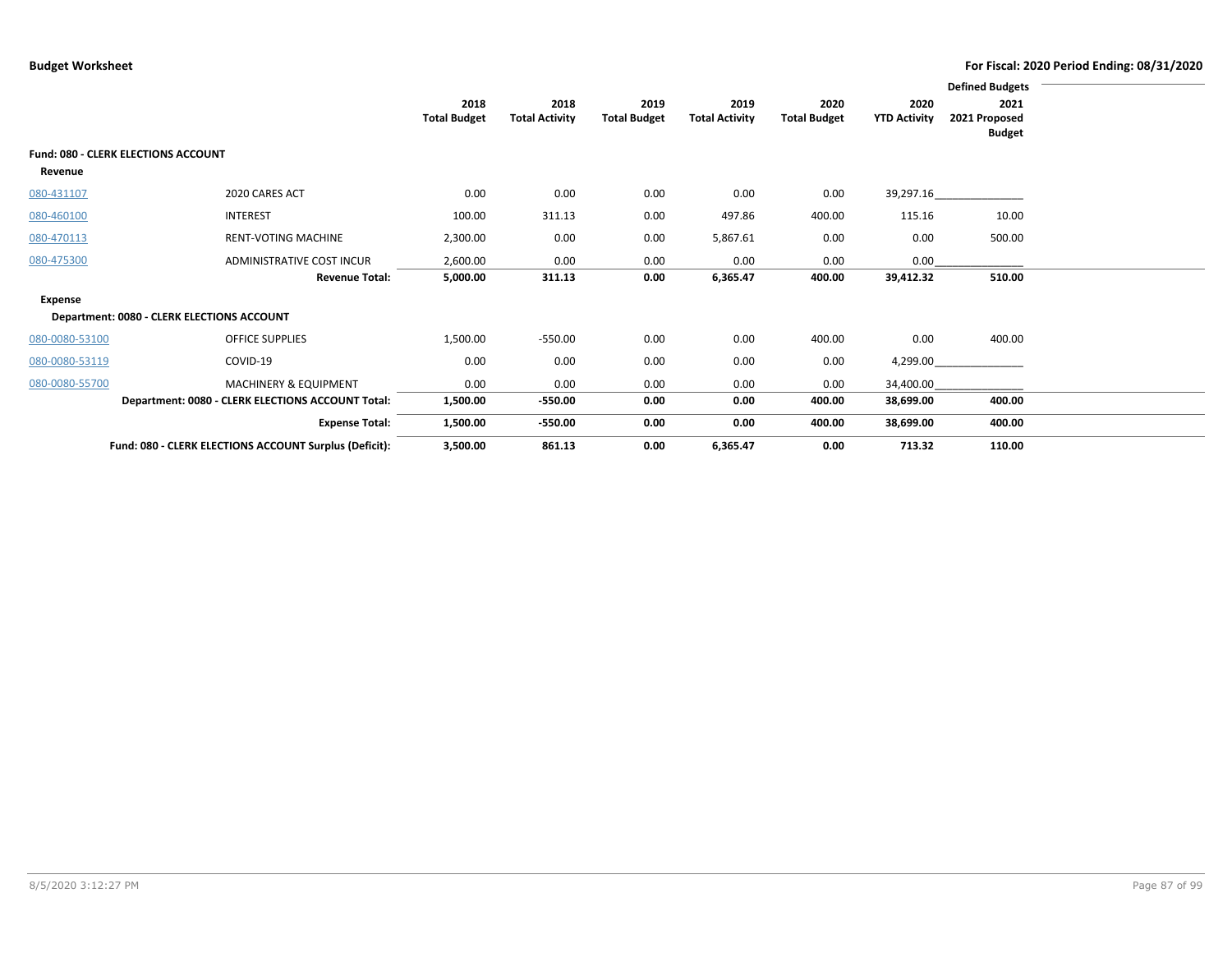|                |                                                        |                     |                       |                     |                       |                     |                     | <b>Defined Budgets</b>         |  |
|----------------|--------------------------------------------------------|---------------------|-----------------------|---------------------|-----------------------|---------------------|---------------------|--------------------------------|--|
|                |                                                        | 2018                | 2018                  | 2019                | 2019                  | 2020                | 2020                | 2021                           |  |
|                |                                                        | <b>Total Budget</b> | <b>Total Activity</b> | <b>Total Budget</b> | <b>Total Activity</b> | <b>Total Budget</b> | <b>YTD Activity</b> | 2021 Proposed<br><b>Budget</b> |  |
|                | Fund: 081 - HAVA GRANT EQUIPMENT ACCOUNT               |                     |                       |                     |                       |                     |                     |                                |  |
| Expense        |                                                        |                     |                       |                     |                       |                     |                     |                                |  |
|                | Department: 0081 - HAVA GRANT EQUIPMENT ACCOUNT        |                     |                       |                     |                       |                     |                     |                                |  |
| 081-0081-55700 | <b>MACHINERY &amp; EQUIPMENT</b>                       | 0.00                | 0.00                  | 0.00                | 0.00                  | 0.00                | 3.440.00            |                                |  |
|                | Department: 0081 - HAVA GRANT EQUIPMENT ACCOUNT Total: | 0.00                | 0.00                  | 0.00                | 0.00                  | 0.00                | 3.440.00            | 0.00                           |  |
|                | <b>Expense Total:</b>                                  | 0.00                | 0.00                  | 0.00                | 0.00                  | 0.00                | 3.440.00            | 0.00                           |  |
|                | Fund: 081 - HAVA GRANT EQUIPMENT ACCOUNT Total:        | 0.00                | 0.00                  | 0.00                | 0.00                  | 0.00                | 3,440.00            | 0.00                           |  |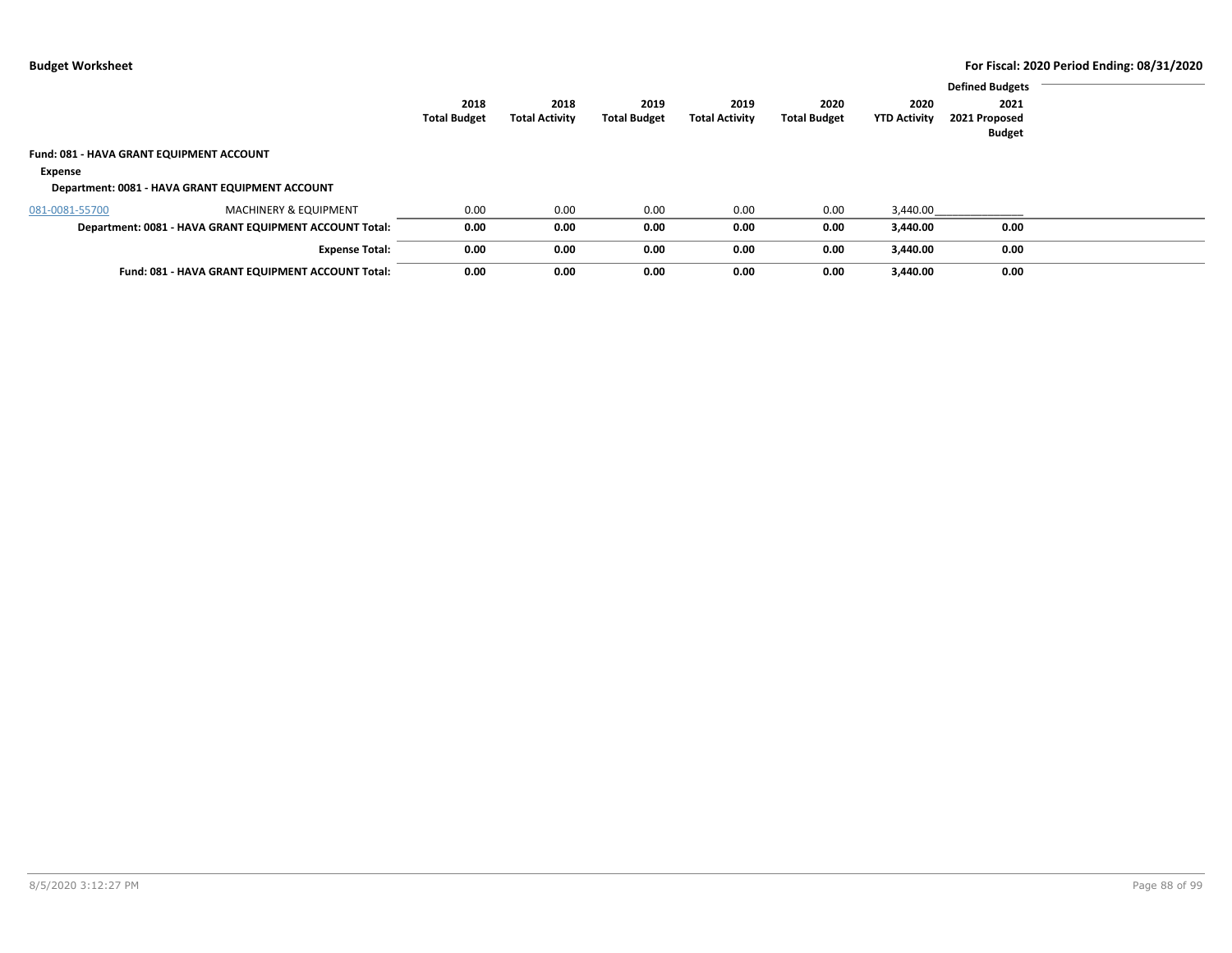|                                     |                                            |                     |                       |                     |                       |                     |                     | <b>Defined Budgets</b> |  |
|-------------------------------------|--------------------------------------------|---------------------|-----------------------|---------------------|-----------------------|---------------------|---------------------|------------------------|--|
|                                     |                                            | 2018                | 2018                  | 2019                | 2019                  | 2020                | 2020                | 2021                   |  |
|                                     |                                            | <b>Total Budget</b> | <b>Total Activity</b> | <b>Total Budget</b> | <b>Total Activity</b> | <b>Total Budget</b> | <b>YTD Activity</b> | 2021 Proposed          |  |
|                                     |                                            |                     |                       |                     |                       |                     |                     | <b>Budget</b>          |  |
| Fund: 086 - 2008 HEALTH PILOT GRANT |                                            |                     |                       |                     |                       |                     |                     |                        |  |
| Revenue                             |                                            |                     |                       |                     |                       |                     |                     |                        |  |
| 086-460100                          | <b>INTEREST</b>                            | 0.00                | 298.20                | 0.00                | 414.85                | 300.00              | 187.71              | 350.00                 |  |
|                                     | <b>Revenue Total:</b>                      | 0.00                | 298.20                | 0.00                | 414.85                | 300.00              | 187.71              | 350.00                 |  |
|                                     | Fund: 086 - 2008 HEALTH PILOT GRANT Total: | 0.00                | 298.20                | 0.00                | 414.85                | 300.00              | 187.71              | 350.00                 |  |
|                                     |                                            |                     |                       |                     |                       |                     |                     |                        |  |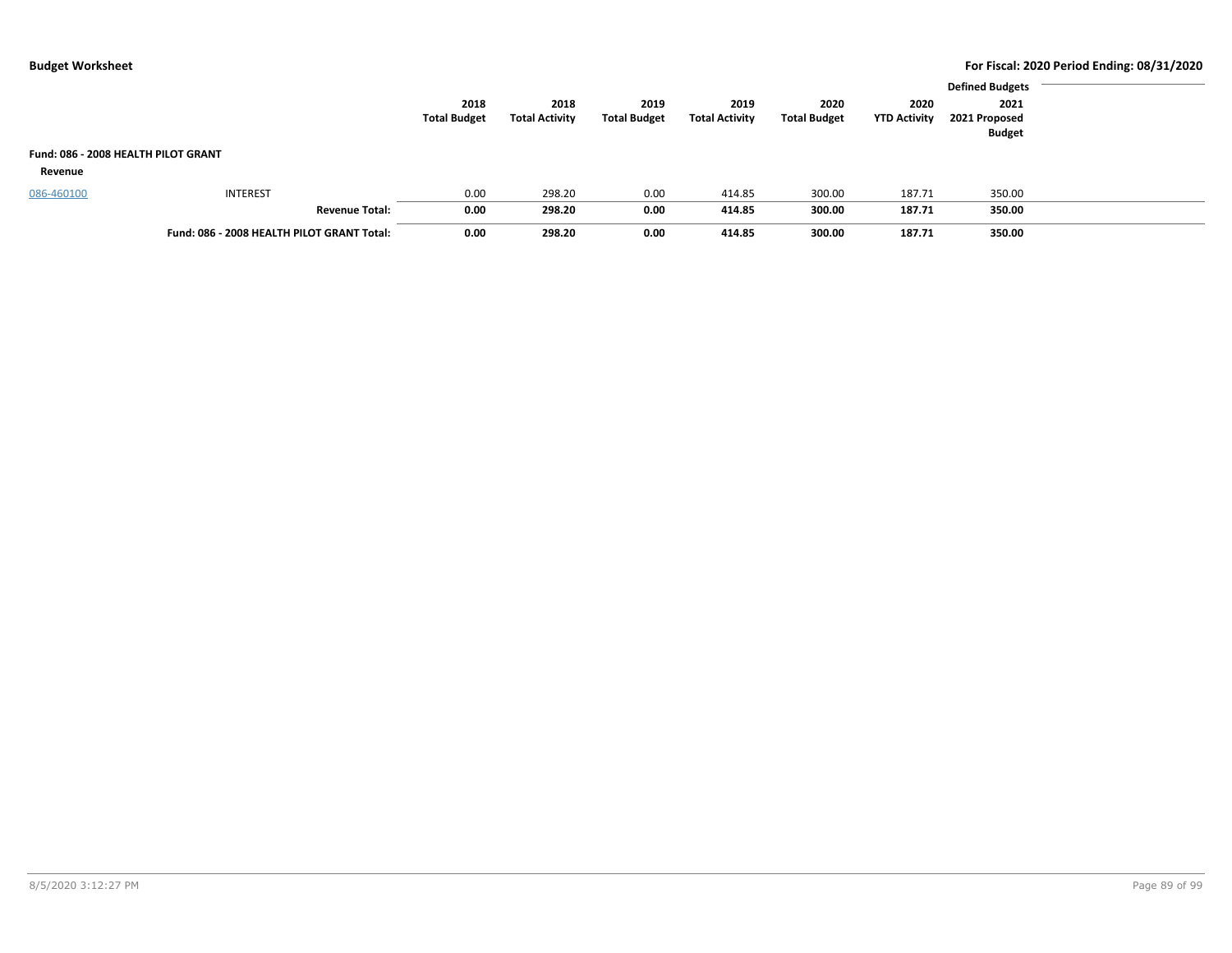|                               |                                                  |                     |                       |                     |                       |                     |                     | <b>Defined Budgets</b> |  |
|-------------------------------|--------------------------------------------------|---------------------|-----------------------|---------------------|-----------------------|---------------------|---------------------|------------------------|--|
|                               |                                                  | 2018                | 2018                  | 2019                | 2019                  | 2020                | 2020                | 2021                   |  |
|                               |                                                  | <b>Total Budget</b> | <b>Total Activity</b> | <b>Total Budget</b> | <b>Total Activity</b> | <b>Total Budget</b> | <b>YTD Activity</b> | 2021 Proposed          |  |
|                               |                                                  |                     |                       |                     |                       |                     |                     | <b>Budget</b>          |  |
| Fund: 088 - BAIL BOND ACCOUNT |                                                  |                     |                       |                     |                       |                     |                     |                        |  |
| Revenue                       |                                                  |                     |                       |                     |                       |                     |                     |                        |  |
| 088-440360                    | <b>BAIL BOND FEE</b>                             | 1,000.00            | 0.00                  | 1,000.00            | 0.00                  | 1,000.00            | 1,000.00            | 1,000.00               |  |
| 088-460100                    | <b>INTEREST</b>                                  | 70.00               | 58.38                 | 70.00               | 74.31                 | 70.00               | 35.72               | 60.00                  |  |
|                               | <b>Revenue Total:</b>                            | 1,070.00            | 58.38                 | 1,070.00            | 74.31                 | 1,070.00            | 1,035.72            | 1,060.00               |  |
| Expense                       |                                                  |                     |                       |                     |                       |                     |                     |                        |  |
|                               | Department: 0088 - BAIL BOND ACCOUNT             |                     |                       |                     |                       |                     |                     |                        |  |
| 088-0088-53100                | <b>OFFICE SUPPLIES</b>                           | 600.00              | 540.00                | 650.00              | 270.00                | 650.00              | 270.00              | 560.00                 |  |
| 088-0088-54350                | SEMINARS/DUES                                    | 500.00              | 195.62                | 0.00                | 0.00                  | 500.00              | 0.00                | 500.00                 |  |
|                               | Department: 0088 - BAIL BOND ACCOUNT Total:      | 1,100.00            | 735.62                | 650.00              | 270.00                | 1,150.00            | 270.00              | 1,060.00               |  |
|                               | <b>Expense Total:</b>                            | 1,100.00            | 735.62                | 650.00              | 270.00                | 1,150.00            | 270.00              | 1,060.00               |  |
|                               | Fund: 088 - BAIL BOND ACCOUNT Surplus (Deficit): | $-30.00$            | $-677.24$             | 420.00              | $-195.69$             | $-80.00$            | 765.72              | 0.00                   |  |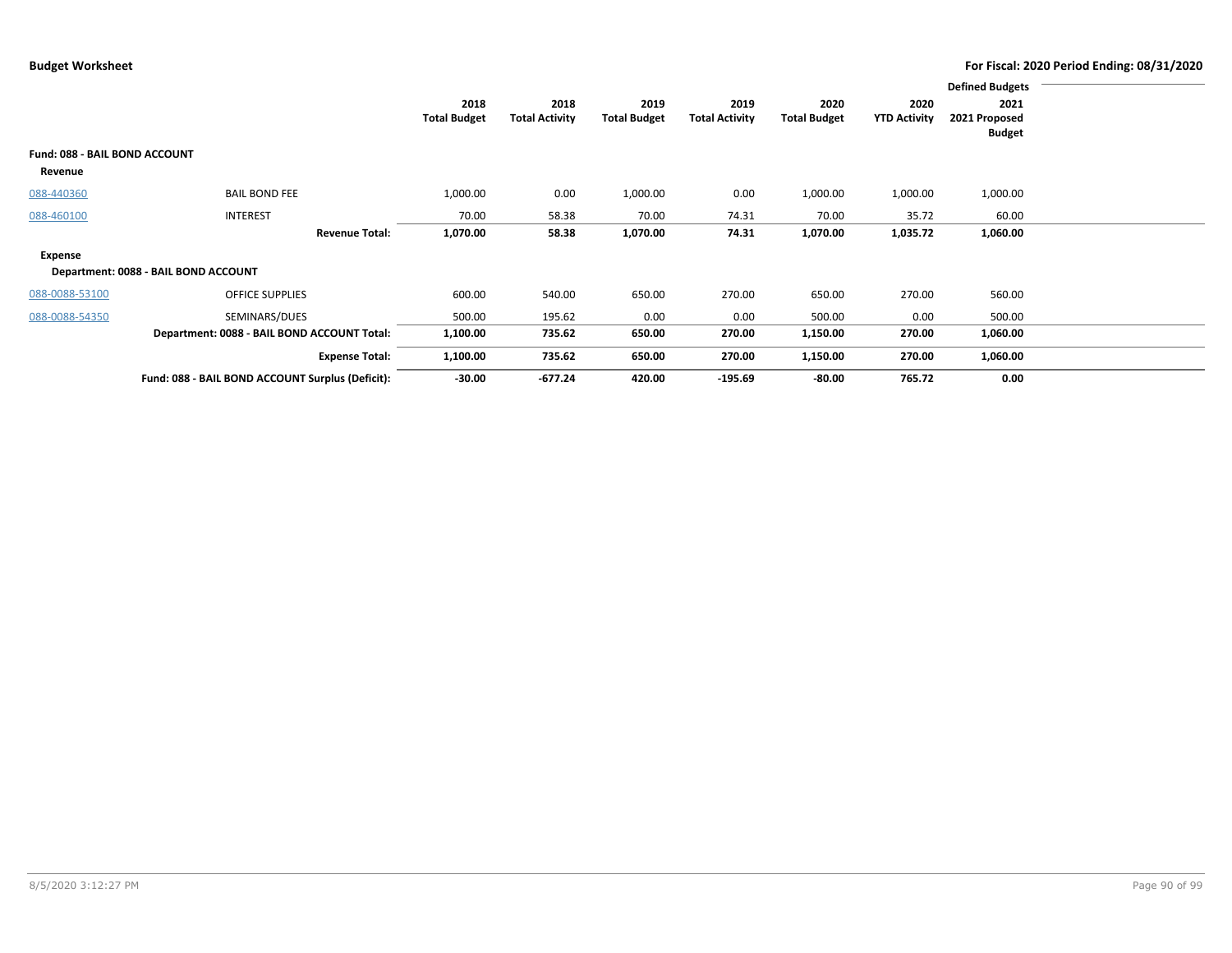|                |                                                       |                             |                               |                             |                               |                             |                             | <b>Defined Budgets</b>                 |  |
|----------------|-------------------------------------------------------|-----------------------------|-------------------------------|-----------------------------|-------------------------------|-----------------------------|-----------------------------|----------------------------------------|--|
|                |                                                       | 2018<br><b>Total Budget</b> | 2018<br><b>Total Activity</b> | 2019<br><b>Total Budget</b> | 2019<br><b>Total Activity</b> | 2020<br><b>Total Budget</b> | 2020<br><b>YTD Activity</b> | 2021<br>2021 Proposed<br><b>Budget</b> |  |
|                | Fund: 090 - BPA/DA SEIZURE ACCOUNT                    |                             |                               |                             |                               |                             |                             |                                        |  |
| Revenue        |                                                       |                             |                               |                             |                               |                             |                             |                                        |  |
| 090-460100     | <b>INTEREST</b>                                       | 0.00                        | 489.90                        | 0.00                        | 192.64                        | 400.00                      | 46.36                       | 60.00                                  |  |
| 090-475202     | <b>MONEY SEIZED</b>                                   | 0.00                        | 67,906.70                     | 0.00                        | $-11,099.96$                  | 0.00                        | 2,880.00                    |                                        |  |
|                | <b>Revenue Total:</b>                                 | 0.00                        | 68,396.60                     | 0.00                        | $-10,907.32$                  | 400.00                      | 2,926.36                    | 60.00                                  |  |
| Expense        |                                                       |                             |                               |                             |                               |                             |                             |                                        |  |
|                | Department: 0090 - SEIZED MONEY DISTRIBUTION          |                             |                               |                             |                               |                             |                             |                                        |  |
| 090-0090-54835 | SEIZED MONEY DISTRIBUTION                             | 0.00                        | 48,875.95                     | 0.00                        | 9,497.63                      | 0.00                        | 6,550.82                    |                                        |  |
|                | Department: 0090 - SEIZED MONEY DISTRIBUTION Total:   | 0.00                        | 48,875.95                     | 0.00                        | 9,497.63                      | 0.00                        | 6,550.82                    | 0.00                                   |  |
|                | <b>Expense Total:</b>                                 | 0.00                        | 48,875.95                     | 0.00                        | 9,497.63                      | 0.00                        | 6,550.82                    | 0.00                                   |  |
|                | Fund: 090 - BPA/DA SEIZURE ACCOUNT Surplus (Deficit): | 0.00                        | 19,520.65                     | 0.00                        | $-20,404.95$                  | 400.00                      | $-3,624.46$                 | 60.00                                  |  |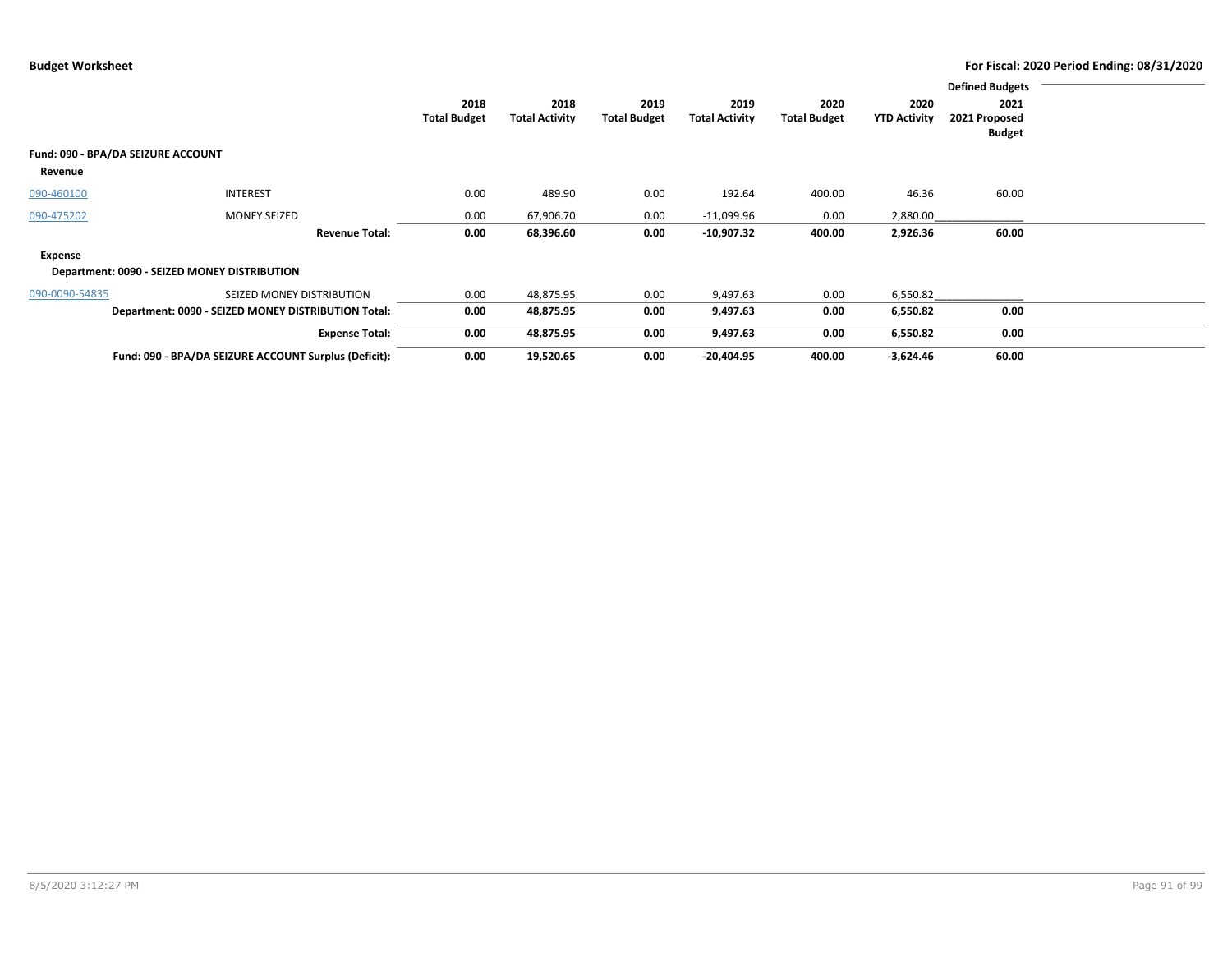|                              |                                                 |                     |                       |                     |                       |                     |                     | <b>Defined Budgets</b> |  |
|------------------------------|-------------------------------------------------|---------------------|-----------------------|---------------------|-----------------------|---------------------|---------------------|------------------------|--|
|                              |                                                 | 2018                | 2018                  | 2019                | 2019                  | 2020                | 2020                | 2021                   |  |
|                              |                                                 | <b>Total Budget</b> | <b>Total Activity</b> | <b>Total Budget</b> | <b>Total Activity</b> | <b>Total Budget</b> | <b>YTD Activity</b> | 2021 Proposed          |  |
|                              |                                                 |                     |                       |                     |                       |                     |                     | <b>Budget</b>          |  |
| Fund: 091 - SO TRAINING FUND |                                                 |                     |                       |                     |                       |                     |                     |                        |  |
| Revenue                      |                                                 |                     |                       |                     |                       |                     |                     |                        |  |
| 091-433150                   | <b>LEOSE ALLOCATION</b>                         | 6,000.00            | 4,288.24              | 5,000.00            | 3,994.38              | 5,000.00            | 4,130.61            | 4,000.00               |  |
| 091-460100                   | <b>INTEREST</b>                                 | 100.00              | 289.40                | 300.00              | 460.51                | 400.00              | $-133.34$           | 380.00                 |  |
|                              | <b>Revenue Total:</b>                           | 6,100.00            | 4,577.64              | 5,300.00            | 4,454.89              | 5,400.00            | 3,997.27            | 4,380.00               |  |
| Expense                      |                                                 |                     |                       |                     |                       |                     |                     |                        |  |
|                              | Department: 0091 - SO TRAINING FUND             |                     |                       |                     |                       |                     |                     |                        |  |
| 091-0091-53200               | SMALL CAPITAL ITEMS                             | 5,000.00            | 0.00                  | 0.00                | 0.00                  | 0.00                | 3,777.18            |                        |  |
| 091-0091-54350               | SEMINARS/DUES                                   | 1,000.00            | 0.00                  | 5,000.00            | 1,000.00              | 5,000.00            | 0.00                | 4,000.00               |  |
|                              | Department: 0091 - SO TRAINING FUND Total:      | 6,000.00            | 0.00                  | 5,000.00            | 1,000.00              | 5,000.00            | 3,777.18            | 4,000.00               |  |
|                              | <b>Expense Total:</b>                           | 6,000.00            | 0.00                  | 5,000.00            | 1,000.00              | 5,000.00            | 3,777.18            | 4,000.00               |  |
|                              | Fund: 091 - SO TRAINING FUND Surplus (Deficit): | 100.00              | 4,577.64              | 300.00              | 3,454.89              | 400.00              | 220.09              | 380.00                 |  |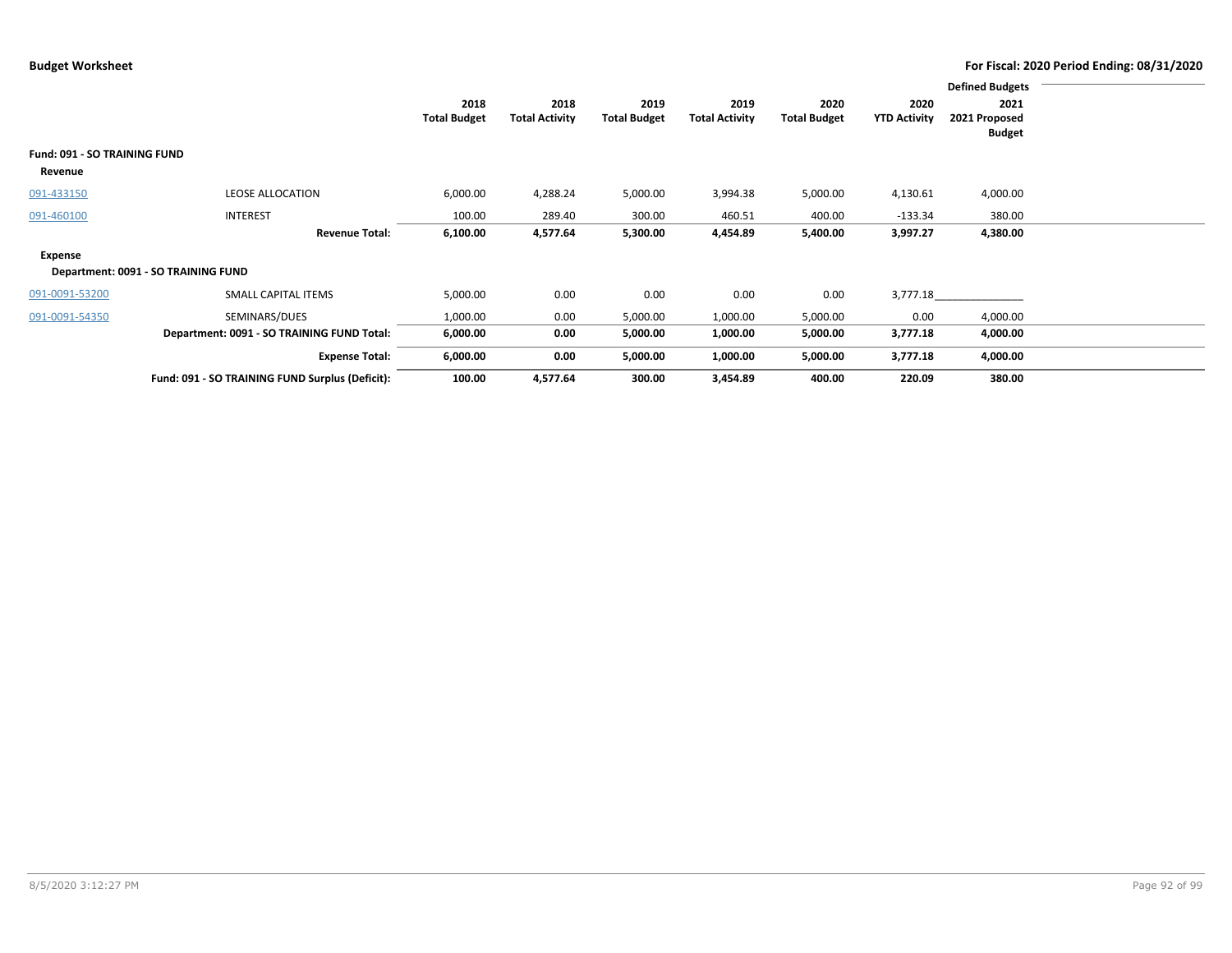|                                     |                                                 |                     |                       |                     |                       |                     |                     | <b>Defined Budgets</b> |
|-------------------------------------|-------------------------------------------------|---------------------|-----------------------|---------------------|-----------------------|---------------------|---------------------|------------------------|
|                                     |                                                 | 2018                | 2018                  | 2019                | 2019                  | 2020                | 2020                | 2021                   |
|                                     |                                                 | <b>Total Budget</b> | <b>Total Activity</b> | <b>Total Budget</b> | <b>Total Activity</b> | <b>Total Budget</b> | <b>YTD Activity</b> | 2021 Proposed          |
|                                     |                                                 |                     |                       |                     |                       |                     |                     | <b>Budget</b>          |
| <b>Fund: 092 - SO DONATION FUND</b> |                                                 |                     |                       |                     |                       |                     |                     |                        |
| Revenue                             |                                                 |                     |                       |                     |                       |                     |                     |                        |
| 092-460100                          | <b>INTEREST</b>                                 | 125.00              | 1,088.66              | 900.00              | 1,753.60              | 1,000.00            | 1,202.63            | 1,550.00               |
| 092-470000                          | CONTRIBUTIONS AND DONATIO                       | 25,000.00           | 27,485.00             | 25,000.00           | 37,095.00             | 25,000.00           | 364.00              | 30,000.00              |
|                                     | <b>Revenue Total:</b>                           | 25,125.00           | 28,573.66             | 25,900.00           | 38,848.60             | 26,000.00           | 1,566.63            | 31,550.00              |
| <b>Expense</b>                      |                                                 |                     |                       |                     |                       |                     |                     |                        |
|                                     | Department: 0092 - SO DONATION FUND             |                     |                       |                     |                       |                     |                     |                        |
| 092-0092-52100                      | <b>UNIFORMS</b>                                 | 0.00                | 240.00                | 2,500.00            | 534.11                | 500.00              | 444.00              | 500.00                 |
| 092-0092-53100                      | <b>OFFICE SUPPLIES</b>                          | 0.00                | 0.00                  | 4,149.00            | 4,148.98              | 500.00              | 137.50              | 500.00                 |
| 092-0092-53200                      | SMALL CAPITAL ITEMS                             | 0.00                | 0.00                  | 4,000.00            | 3,642.94              | 0.00                | 0.00                |                        |
| 092-0092-53300                      | <b>OPERATING SUPPLIES</b>                       | 0.00                | 2,236.39              | 9,015.00            | 7,791.53              | 23,340.00           | 696.50              | 20,000.00              |
| 092-0092-53355                      | SHERIFF OPERATIONAL FUND                        | 0.00                | 7,632.55              | 0.00                | 0.00                  | 0.00                | 0.00                |                        |
| 092-0092-53900                      | MISCELLANEOUS SUPPLIES                          | 0.00                | 1,060.00              | 0.00                | 0.00                  | 0.00                | 0.00                |                        |
| 092-0092-55700                      | <b>MACHINERY &amp; EQUIPMENT</b>                | 0.00                | 0.00                  | 10,836.00           | 10,836.00             | 1,660.00            | 1,659.98            | 6,000.00               |
|                                     | Department: 0092 - SO DONATION FUND Total:      | 0.00                | 11,168.94             | 30,500.00           | 26,953.56             | 26,000.00           | 2,937.98            | 27,000.00              |
|                                     | <b>Expense Total:</b>                           | 0.00                | 11,168.94             | 30,500.00           | 26,953.56             | 26,000.00           | 2,937.98            | 27,000.00              |
|                                     | Fund: 092 - SO DONATION FUND Surplus (Deficit): | 25,125.00           | 17,404.72             | $-4,600.00$         | 11,895.04             | 0.00                | $-1,371.35$         | 4,550.00               |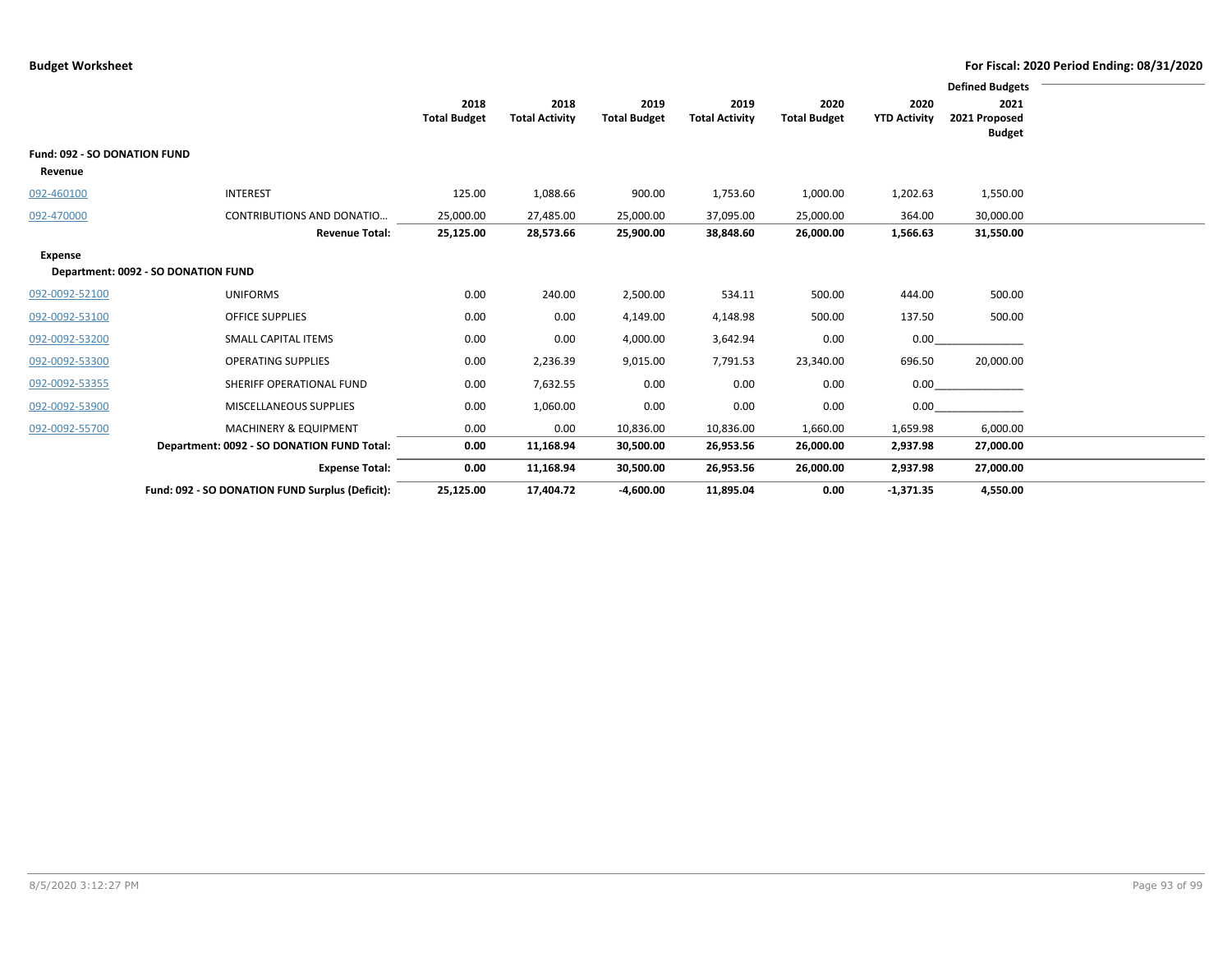|                               |                                                  |                     |                       |                     |                       |                     |                     | <b>Defined Budgets</b> |  |
|-------------------------------|--------------------------------------------------|---------------------|-----------------------|---------------------|-----------------------|---------------------|---------------------|------------------------|--|
|                               |                                                  | 2018                | 2018                  | 2019                | 2019                  | 2020                | 2020                | 2021                   |  |
|                               |                                                  | <b>Total Budget</b> | <b>Total Activity</b> | <b>Total Budget</b> | <b>Total Activity</b> | <b>Total Budget</b> | <b>YTD Activity</b> | 2021 Proposed          |  |
|                               |                                                  |                     |                       |                     |                       |                     |                     | <b>Budget</b>          |  |
| Fund: 093 - HOTEL / MOTEL TAX |                                                  |                     |                       |                     |                       |                     |                     |                        |  |
| Revenue                       |                                                  |                     |                       |                     |                       |                     |                     |                        |  |
| 093-418150                    | <b>HOTEL MOTEL TAX</b>                           | 120,000.00          | 157,657.87            | 120,000.00          | 190,677.59            | 140,000.00          | 113,326.42          | 100,000.00             |  |
| 093-460100                    | <b>INTEREST</b>                                  | 2,800.00            | 2,737.27              | 2,800.00            | 3,362.11              | 2,800.00            | 2,940.03            | 3,100.00               |  |
|                               | <b>Revenue Total:</b>                            | 122,800.00          | 160,395.14            | 122,800.00          | 194,039.70            | 142,800.00          | 116,266.45          | 103,100.00             |  |
| Expense                       |                                                  |                     |                       |                     |                       |                     |                     |                        |  |
|                               | Department: 0093 - HOTEL MOTEL TAX               |                     |                       |                     |                       |                     |                     |                        |  |
| 093-0093-54503                | <b>CITY OF BRENHAM</b>                           | 145,000.00          | 145,000.00            | 120,000.00          | 120,000.00            | 140,000.00          | 0.00                | 100,000.00             |  |
|                               | Department: 0093 - HOTEL MOTEL TAX Total:        | 145,000.00          | 145,000.00            | 120,000.00          | 120,000.00            | 140,000.00          | 0.00                | 100,000.00             |  |
|                               | <b>Expense Total:</b>                            | 145,000.00          | 145,000.00            | 120,000.00          | 120,000.00            | 140,000.00          | 0.00                | 100,000.00             |  |
|                               | Fund: 093 - HOTEL / MOTEL TAX Surplus (Deficit): | $-22,200.00$        | 15,395.14             | 2,800.00            | 74,039.70             | 2,800.00            | 116,266.45          | 3,100.00               |  |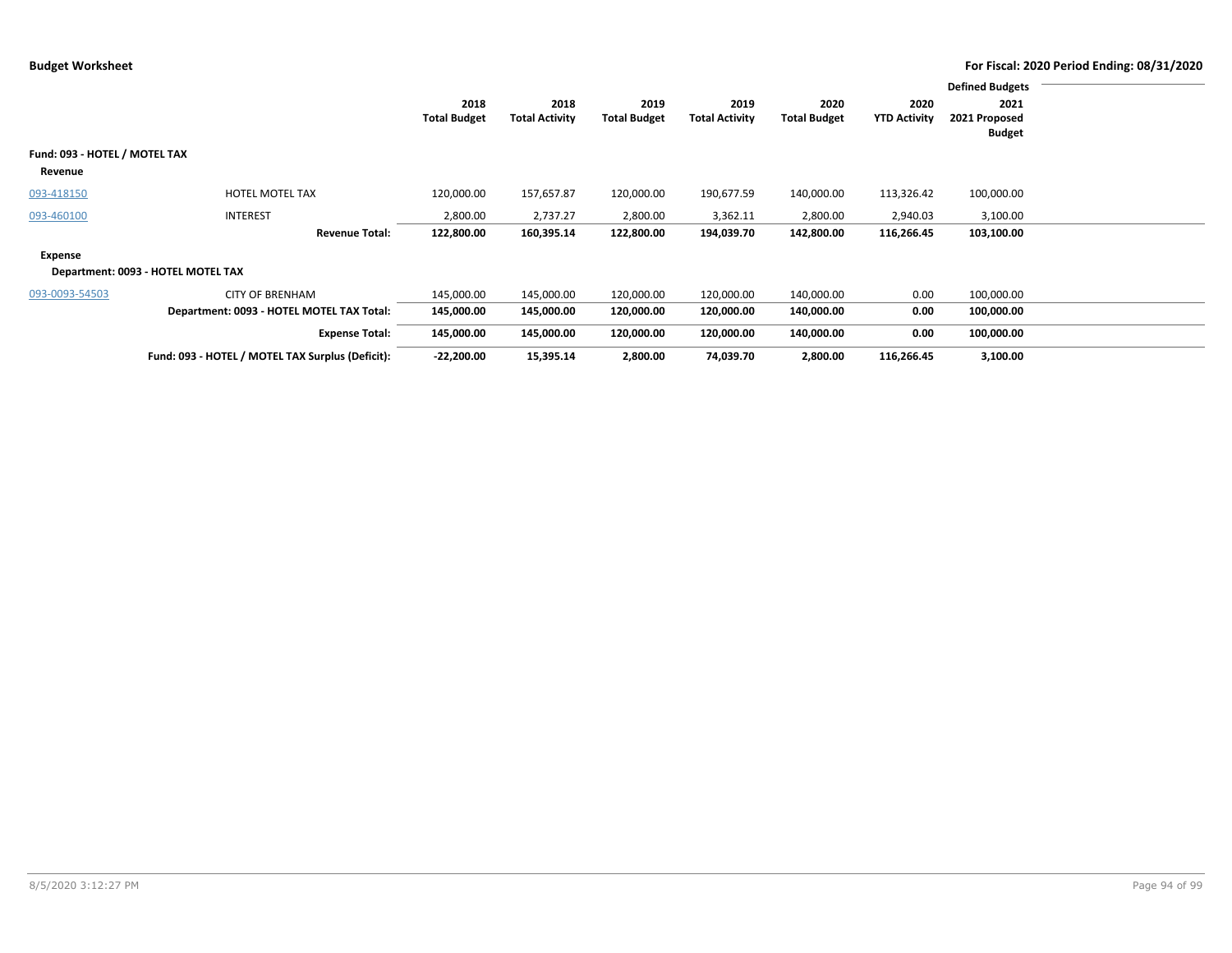|                |                                                       |                             |                               |                             |                               |                             |                             | <b>Defined Budgets</b>                 |  |
|----------------|-------------------------------------------------------|-----------------------------|-------------------------------|-----------------------------|-------------------------------|-----------------------------|-----------------------------|----------------------------------------|--|
|                |                                                       | 2018<br><b>Total Budget</b> | 2018<br><b>Total Activity</b> | 2019<br><b>Total Budget</b> | 2019<br><b>Total Activity</b> | 2020<br><b>Total Budget</b> | 2020<br><b>YTD Activity</b> | 2021<br>2021 Proposed<br><b>Budget</b> |  |
|                | <b>Fund: 094 - HEALTHY COUNTY REWARDS</b>             |                             |                               |                             |                               |                             |                             |                                        |  |
| Revenue        |                                                       |                             |                               |                             |                               |                             |                             |                                        |  |
| 094-460100     | <b>INTEREST</b>                                       | 20.00                       | 3.49                          | 10.00                       | $-0.64$                       | 10.00                       | 6.33                        | 8.00                                   |  |
| 094-470000     | <b>CONTRIBUTIONS AND DONATIO</b>                      | 500.00                      | 454.00                        | 500.00                      | 272.85                        | 500.00                      | 1,321.00                    | 200.00                                 |  |
|                | <b>Revenue Total:</b>                                 | 520.00                      | 457.49                        | 510.00                      | 272.21                        | 510.00                      | 1,327.33                    | 208.00                                 |  |
| Expense        |                                                       |                             |                               |                             |                               |                             |                             |                                        |  |
|                | Department: 0094 - HEALTHY COUNTY REWARDS             |                             |                               |                             |                               |                             |                             |                                        |  |
| 094-0094-54350 | SEMINARS/DUES                                         | 100.00                      | 49.18                         | 500.00                      | 160.25                        | 500.00                      | -361.99                     | 500.00                                 |  |
| 094-0094-54803 | <b>EXERCISE</b>                                       | 737.00                      | 0.00                          | 1,000.00                    | 261.82                        | 1,000.00                    | 237.14                      | 100.00                                 |  |
| 094-0094-54815 | <b>HEALTH FAIR</b>                                    | 513.00                      | 512.68                        | 250.00                      | 172.55                        | 250.00                      | 0.00                        | 100.00                                 |  |
|                | Department: 0094 - HEALTHY COUNTY REWARDS Total:      | 1,350.00                    | 561.86                        | 1,750.00                    | 594.62                        | 1,750.00                    | -124.85                     | 700.00                                 |  |
|                | <b>Expense Total:</b>                                 | 1,350.00                    | 561.86                        | 1,750.00                    | 594.62                        | 1,750.00                    | $-124.85$                   | 700.00                                 |  |
|                | Fund: 094 - HEALTHY COUNTY REWARDS Surplus (Deficit): | $-830.00$                   | $-104.37$                     | $-1,240.00$                 | $-322.41$                     | $-1,240.00$                 | 1,452.18                    | $-492.00$                              |  |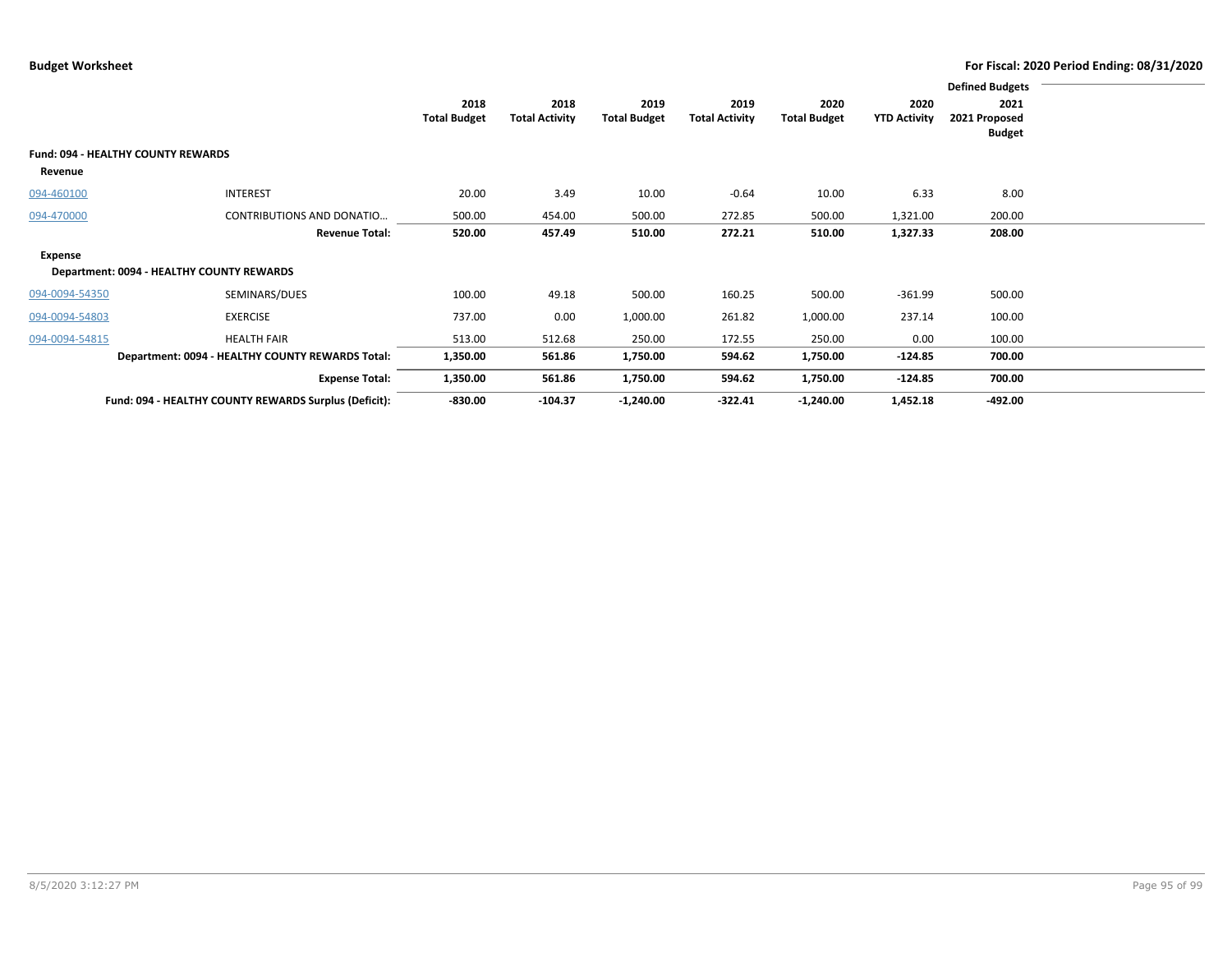|                                                        |                                                             |                             |                               |                             |                               |                             |                             | <b>Defined Budgets</b>                 |  |
|--------------------------------------------------------|-------------------------------------------------------------|-----------------------------|-------------------------------|-----------------------------|-------------------------------|-----------------------------|-----------------------------|----------------------------------------|--|
|                                                        |                                                             | 2018<br><b>Total Budget</b> | 2018<br><b>Total Activity</b> | 2019<br><b>Total Budget</b> | 2019<br><b>Total Activity</b> | 2020<br><b>Total Budget</b> | 2020<br><b>YTD Activity</b> | 2021<br>2021 Proposed<br><b>Budget</b> |  |
| Fund: 096 - CO. ATTY. PRETRIAL DIVERSION<br>Revenue    |                                                             |                             |                               |                             |                               |                             |                             |                                        |  |
| 096-440310                                             | PRETRIAL DIVERSION                                          | 0.00                        | 10,100.00                     | 10,000.00                   | 12,500.00                     | 10,000.00                   | 4,500.00                    | 10,000.00                              |  |
| 096-460100                                             | <b>INTEREST</b>                                             | 0.00                        | 105.99                        | 100.00                      | 199.11                        | 100.00                      | 99.75                       | 130.00                                 |  |
|                                                        | <b>Revenue Total:</b>                                       | 0.00                        | 10,205.99                     | 10,100.00                   | 12,699.11                     | 10,100.00                   | 4,599.75                    | 10,130.00                              |  |
| Expense                                                | Department: 0096 - CO. ATTY. PRETRIAL DIVERSION             |                             |                               |                             |                               |                             |                             |                                        |  |
| 096-0096-53100                                         | <b>OFFICE SUPPLIES</b>                                      | 0.00                        | 625.66                        | 500.00                      | 0.00                          | 500.00                      | 576.00                      | 500.00                                 |  |
| 096-0096-53200                                         | SMALL CAPITAL ITEMS                                         | 0.00                        | 0.00                          | 0.00                        | 1,099.14                      | 600.00                      | 0.00                        | 600.00                                 |  |
| 096-0096-55000                                         | <b>CAPITAL OUTLAY</b>                                       | 5,000.00                    | 4,995.00                      | 0.00                        | 0.00                          | 0.00                        | 0.00                        |                                        |  |
| 096-0096-59100                                         | <b>GENERAL FUND TRANSFER</b>                                | 13,172.66                   | 13,172.66                     | 7,289.63                    | 7,289.63                      | 0.00                        | 15,102.18                   |                                        |  |
| Department: 0096 - CO. ATTY. PRETRIAL DIVERSION Total: |                                                             | 18,172.66                   | 18,793.32                     | 7,789.63                    | 8,388.77                      | 1,100.00                    | 15,678.18                   | 1,100.00                               |  |
|                                                        | <b>Expense Total:</b>                                       | 18,172.66                   | 18,793.32                     | 7,789.63                    | 8,388.77                      | 1,100.00                    | 15,678.18                   | 1,100.00                               |  |
|                                                        | Fund: 096 - CO. ATTY. PRETRIAL DIVERSION Surplus (Deficit): | $-18,172.66$                | $-8,587.33$                   | 2,310.37                    | 4,310.34                      | 9,000.00                    | $-11,078.43$                | 9,030.00                               |  |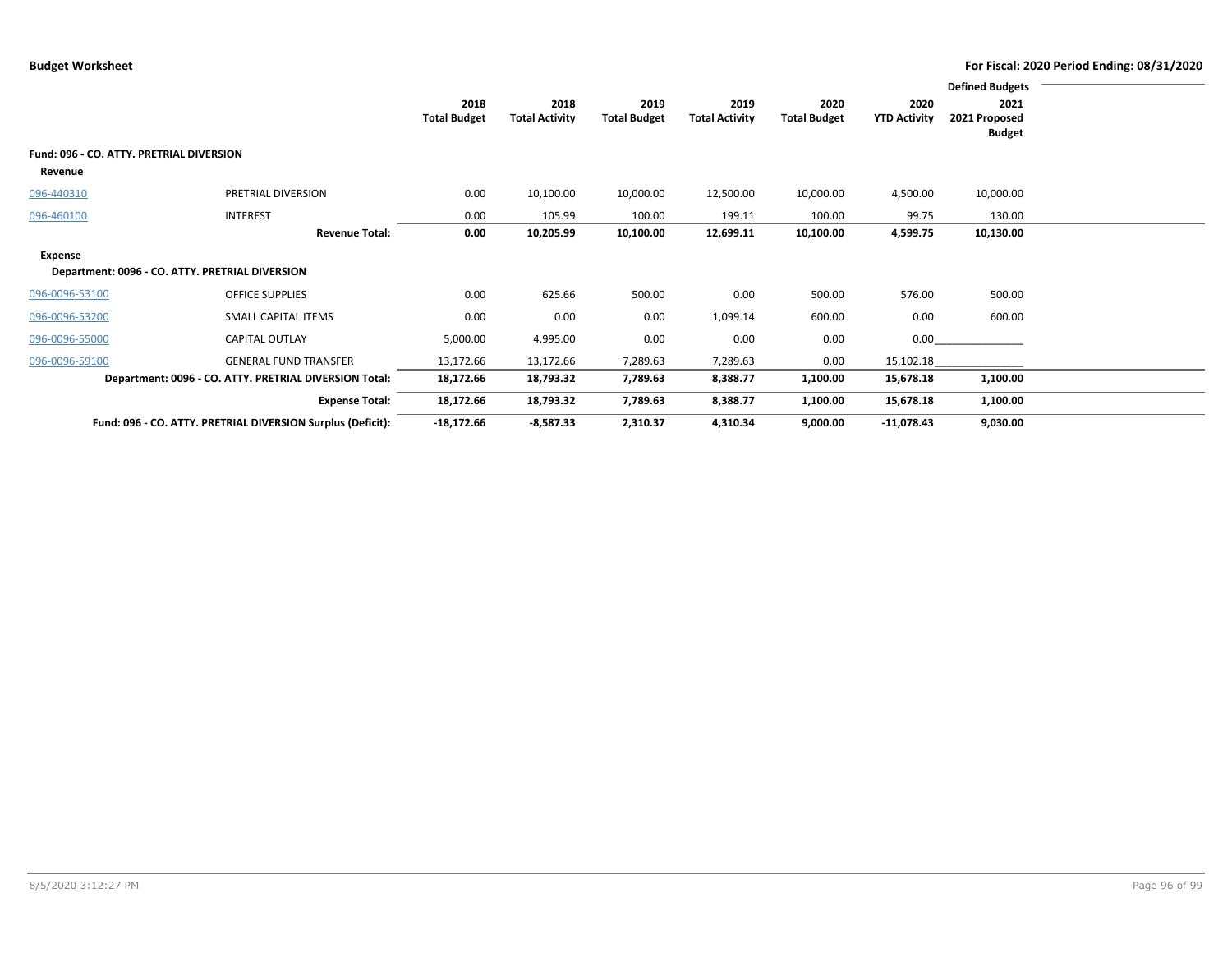|                                                 |                                  |                     |                       |                     |                       |                     |                     | <b>Defined Budgets</b> |  |
|-------------------------------------------------|----------------------------------|---------------------|-----------------------|---------------------|-----------------------|---------------------|---------------------|------------------------|--|
|                                                 |                                  | 2018                | 2018                  | 2019                | 2019                  | 2020                | 2020                | 2021                   |  |
|                                                 |                                  | <b>Total Budget</b> | <b>Total Activity</b> | <b>Total Budget</b> | <b>Total Activity</b> | <b>Total Budget</b> | <b>YTD Activity</b> | 2021 Proposed          |  |
|                                                 |                                  |                     |                       |                     |                       |                     |                     | <b>Budget</b>          |  |
| <b>Fund: 098 - PAYROLL CLEARING FUND</b>        |                                  |                     |                       |                     |                       |                     |                     |                        |  |
| Revenue                                         |                                  |                     |                       |                     |                       |                     |                     |                        |  |
| 098-460100                                      | <b>INTEREST</b>                  | 0.00                | 4,697.79              | 0.00                | 4,805.22              | 3,000.00            | 2,701.06            | 4,000.00               |  |
|                                                 | <b>Revenue Total:</b>            | 0.00                | 4,697.79              | 0.00                | 4,805.22              | 3,000.00            | 2,701.06            | 4,000.00               |  |
| <b>Fund: 098 - PAYROLL CLEARING FUND Total:</b> |                                  | 0.00                | 4,697.79              | 0.00                | 4,805.22              | 3,000.00            | 2,701.06            | 4,000.00               |  |
|                                                 | <b>Report Surplus (Deficit):</b> | $-1,365,916.66$     | 2,750,079.08          | -4,443,155.63       | 592,382.91            | -49,789.00          | $-3,533,102.96$     | $-322,926.00$          |  |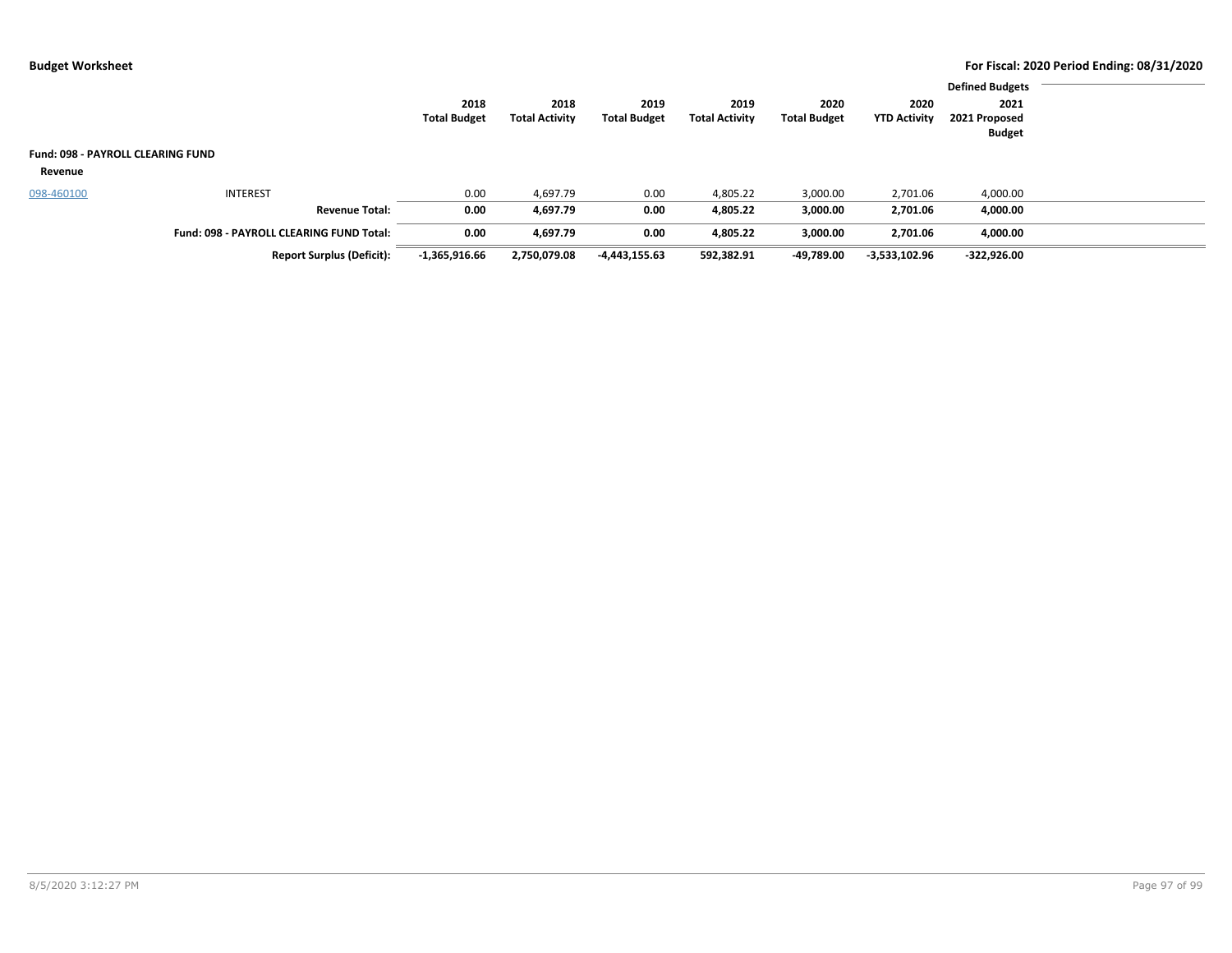# **Fund Summary**

|                                            |                     |                       |                     |                       |                     |                 | <b>Defined Budgets</b>         |
|--------------------------------------------|---------------------|-----------------------|---------------------|-----------------------|---------------------|-----------------|--------------------------------|
|                                            | 2018                | 2018                  | 2019                | 2019                  | 2020                | 2020            | 2021                           |
| Fund                                       | <b>Total Budget</b> | <b>Total Activity</b> | <b>Total Budget</b> | <b>Total Activity</b> | <b>Total Budget</b> |                 | YTD Activity 2021 Proposed     |
| 010 - GENERAL FUND                         | $-1,051,339.00$     | 1,535,542.98          | $-2,401,178.00$     | 655,968.67            | $-432,025.00$       | $-3,006,119.25$ | <b>Budget</b><br>$-466,901.00$ |
| 015 - ROAD & BRIDGE                        | -285,893.00         | 667,164.71            | $-1,650,764.00$     | $-1,034,393.43$       | 0.00                | $-1,232,715.61$ | 0.00                           |
| 021 - HIGHWAY 290/36                       | $-56,100.00$        | $-55,676.14$          | $-34,800.00$        | 513,105.40            | 200.00              | 8,963.14        | 7,000.00                       |
| 023 - JP TECHNOLOGY                        | $-12,570.00$        | $-540.40$             | $-1,860.00$         | 8,616.49              | 6,250.00            | 5,201.01        | 0.00                           |
| 024 - DISTRICT ATTORNEY LEOSE FUNDS        | 0.00                | 2,204.61              | 0.00                | 21.88                 | 700.00              | 759.80          | 700.00                         |
| 025 - DISTRICT ATTORNEY                    | $-18,137.00$        | 76,776.19             | $-299,553.00$       | $-162,346.27$         | $-19,553.00$        | 27,523.09       | 0.00                           |
| 026 - DISTRICT ATTORNEY - HOT CHECK        | 1,325.00            | 437.24                | 0.00                | $-303.85$             | 50.00               | 179.34          | 356.00                         |
| 029 - EMS                                  | 154,701.00          | 116,025.83            | $-100,557.00$       | 117,178.03            | $-6,000.00$         | 397,282.32      | 0.00                           |
| 030 - AMBULANCE SERVICE SUPPLEMENT PAYMENT | 120,100.00          | 253,321.01            | 137,000.00          | 31,545.55             | 107,678.00          | $-117,388.51$   | $-223,800.00$                  |
| 032 - CORONAVIRUS RELIEF FUND              | 0.00                | 0.00                  | 0.00                | 0.00                  | 0.00                | 196,253.19      | 0.00                           |
| 035 - EMS DONATION                         | $-190,100.00$       | $-43,021.82$          | 57,978.00           | 41,164.22             | 63,325.00           | 12,314.07       | 59,825.00                      |
| 036 - CRIMINAL JUSTICE                     | 0.00                | $-1,154.70$           | 0.00                | 4,658.81              | 0.00                | $-140,398.80$   | 0.00                           |
| 037 - RURAL ADDRESSING                     | 0.00                | 534.48                | 0.00                | 978.48                | 1,200.00            | 1,366.67        | 700.00                         |
| 039 - LAW LIBRARY                          | 0.00                | 3,777.28              | 0.00                | 1,504.80              | 0.00                | 371.54          | 0.00                           |
| 040 - CHECK AND PROCESS                    | 0.00                | 3,519.34              | $-3,249.00$         | $-2,479.09$           | 3,000.00            | $-6,509.67$     | 1,500.00                       |
| 041 - SHERIFF ESCROW                       | 0.00                | 322.89                | 0.00                | 82.60                 | 0.00                | 388.20          | 0.00                           |
| 042 - CHILD FOSTER CARE                    | $-2,650.00$         | $-1,587.56$           | $-600.00$           | 7,386.62              | 0.00                | 6,592.39        | 0.00                           |
| 044 - SNACK ACCOUNT                        | $-1,211.00$         | 5,551.87              | $-1,052.00$         | 2,265.02              | $-450.00$           | $-63.31$        | 1,630.00                       |
| 045 - SCHOOL LAND DAMAGE                   | $-450.00$           | 947.93                | $-450.00$           | 592.12                | 300.00              | 266.25          | $-270.00$                      |
| 046 - PERMANENT SCHOOL / AVAILABILITY      | $-68,355.00$        | $-160,759.22$         | $-170,763.00$       | $-7,186.18$           | $-11,945.00$        | 292,689.41      | 0.00                           |
| 048 - SCHOOL LAND IMPROVEMENT              | 31,400.00           | 36,604.13             | 32,600.00           | 41,270.40             | 33,800.00           | 4,362.57        | 36,000.00                      |
| 049 - DISTRICT ATTORNEY FORFEITURE ACCOUNT | $-5,369.00$         | 3,713.64              | 6,725.00            | 14,121.09             | 8,300.00            | 2,392.09        | 5,950.00                       |
| 050 - SHERIFF FORFEITURE ACCOUNT           | $-4,720.00$         | 3,952.63              | $-4,250.00$         | 14,145.76             | $-3,800.00$         | $-9,166.49$     | 550.00                         |
| 052 - RECORD MANAGEMENT PRESERVATION       | 12,500.00           | 62,536.09             | $-37,874.00$        | $-37,122.71$          | 27,600.00           | 11,714.98       | 25,760.00                      |
| 053 - OPEB FUNDING                         | 2,000.00            | 2,205.03              | 1,000.00            | 5,929.58              | 1,500.00            | 2,643.36        | 2,500.00                       |
| 054 - DISTRICT CLERK - RMP                 | $-10,425.00$        | $-8,112.32$           | 2,400.00            | 5,921.33              | 6,400.00            | 3,606.45        | 5,940.00                       |
| 055 - COUNTY AND DISTRICT COUNTY TECH FUND | 2,400.00            | 1,973.50              | 2,450.00            | 2,014.68              | 2,000.00            | 1,109.46        | 1,650.00                       |
| 056 - RECORD PRESERVATION                  | $-25,100.00$        | $-20,720.84$          | $-21,000.00$        | $-20,002.91$          | $-23,000.00$        | $-21,839.67$    | $-24,500.00$                   |
| 059 - ARCHIVE FEE COUNTY CLERK             | $-2,336.00$         | 27,049.85             | 8,950.00            | 56,374.70             | 12,300.00           | 45,396.20       | 15,900.00                      |
| 060 - PERSONNEL / EMPLOYEE TESTING         | $-1,450.00$         | 2,553.27              | $-308.00$           | $-268.26$             | 0.00                | 4,485.18        | 0.00                           |
| 061 - CONSTABLE PRECINCT 1 TRAINING FUND   | $-2,840.00$         | $-2,006.53$           | $-740.00$           | 762.26                | $-740.00$           | 756.33          | $-740.00$                      |
| 062 - CONSTABLE PRECINCT 2 TRAINING FUND   | $-765.00$           | $-77.95$              | $-765.00$           | 488.07                | $-765.00$           | 561.65          | $-757.00$                      |
| 063 - CONSTABLE PRECINCT 3 TRAINING FUND   | $-2,283.00$         | $-2,214.33$           | $-780.00$           | 1.38                  | $-780.00$           | 233.04          | $-720.00$                      |
| 064 - CONSTABLE PRECINCT 4 TRAINING FUND   | 165.00              | 61.08                 | 220.00              | $-135.78$             | $-780.00$           | 701.52          | $-720.00$                      |
| 065 - COMMUNITY SERVICE RESTITUTION        | 700.00              | 719.15                | 400.00              | 728.26                | 400.00              | 365.58          | 400.00                         |
| 067 - INTEREST AND SINKING FUND            | 68,693.00           | 163,419.18            | 85,246.00           | 246,328.13            | 174,206.00          | $-165,775.55$   | 202,829.00                     |
| 070 - COURTHOUSE SECURITY                  | $-21,600.00$        | 5,237.02              | $-18,600.00$        | 6,897.32              | $-16,000.00$        | 2,025.81        | 0.00                           |
| 071 - DISTRICT COURT ARCHIVE FUND          | 0.00                | 5,035.59              | 0.00                | $-5,864.80$           | 4,500.00            | 2,511.44        | 4,560.00                       |
| 072 - UNCLAIMED AND ABANDONED PROPERTY     | 0.00                | 3,294.57              | 0.00                | 784.64                | 250.00              | 672.86          | 630.00                         |